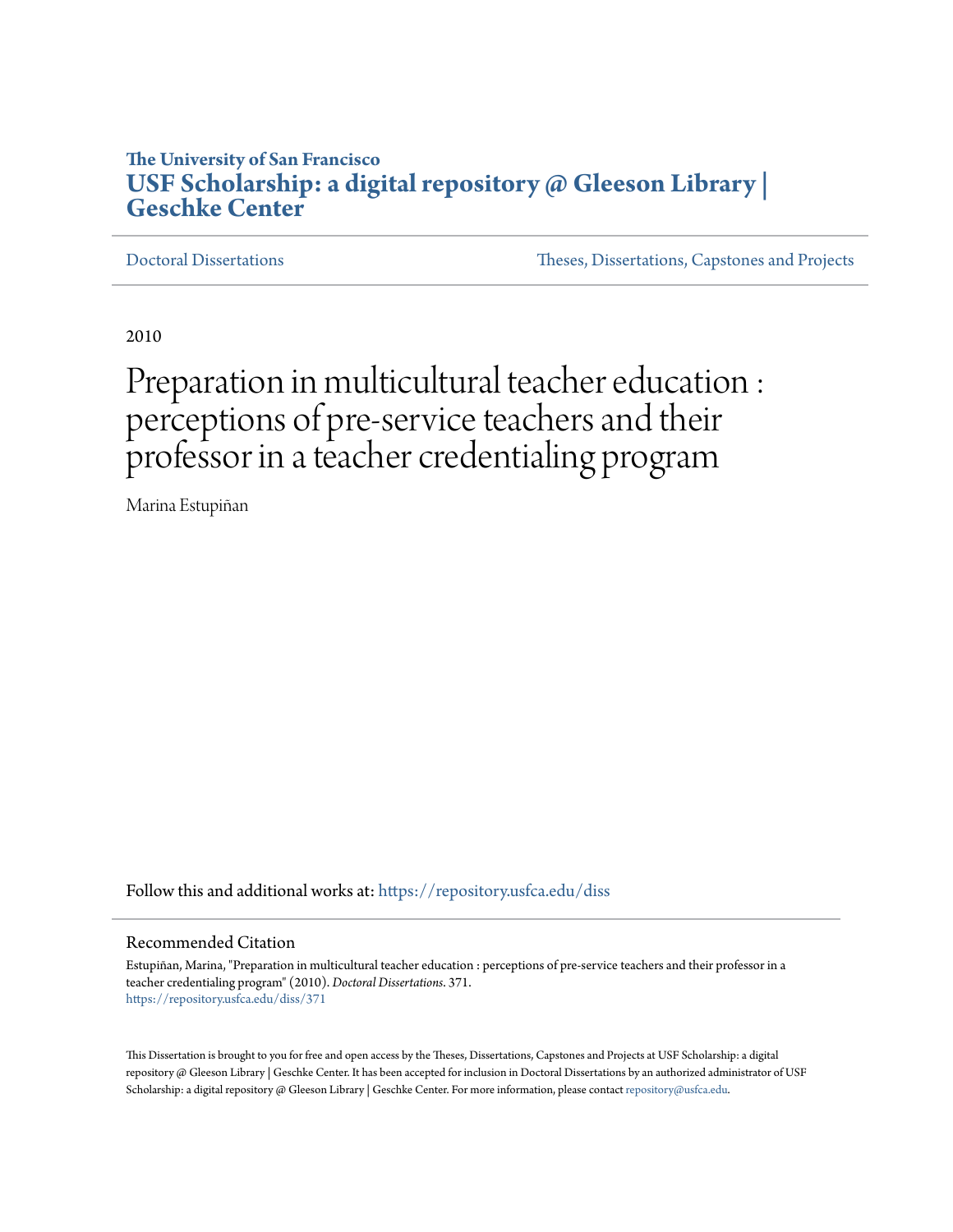The University of San Francisco

### PREPARATION IN MULTICULTURAL TEACHER EDUCATION: PERCEPTIONS OF PRE-SERVICE TEACHERS AND THEIR PROFESSOR IN A TEACHER CREDENTIALING PROGRAM

A Dissertation Presented to The Faculty of the School of Education International and Multicultural Education Department

> In Partial Fulfillment of the Requirements for the Degree Doctor of Education

> > by Marina Estupiñan San Francisco Fall 2010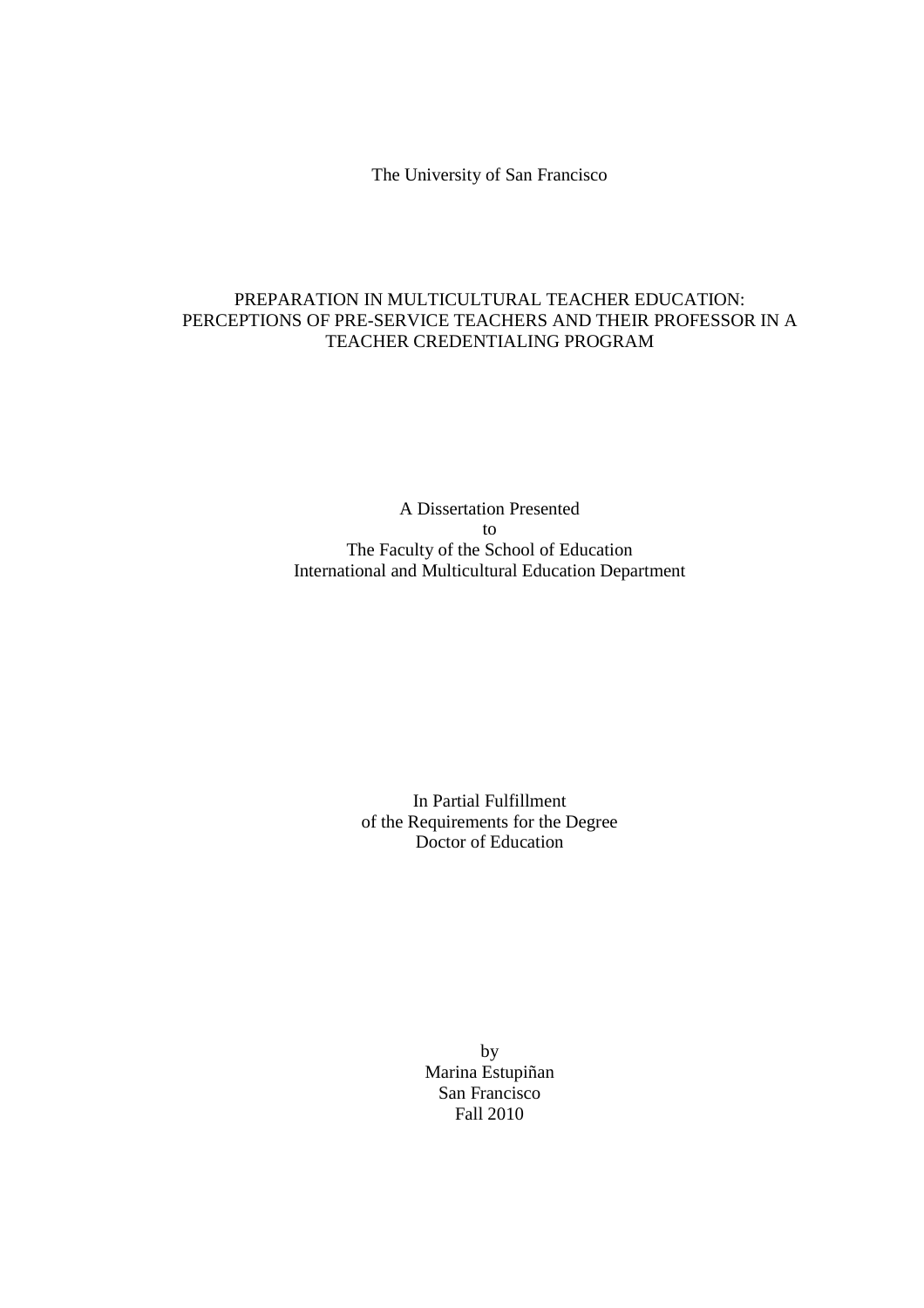Copyright © Marina Estupiñan 2010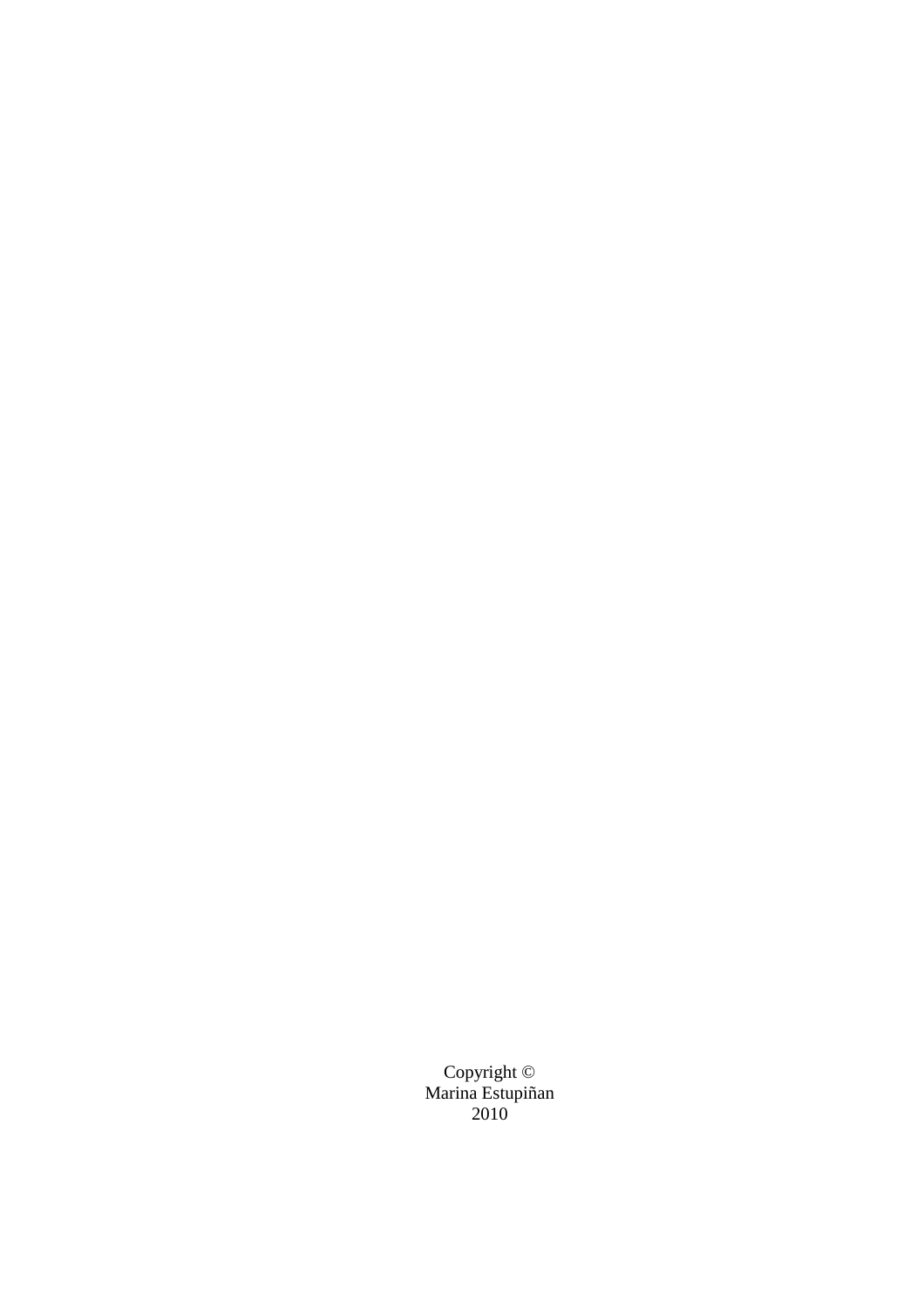#### UNIVERSITY OF SAN FRANCISCO

Dissertation Abstract

#### Preparation in Multicultural Teacher Education: Perceptions of Pre-service Teachers and their Professor in a Teacher Credentialing Program

 The purpose of the study was to research and analyze: (a) the similarities and differences in pre-service teachers' perceptions of teacher preparedness for multicultural education following the completion of a course in a teacher credentialing program, and (b) the identification of major factors from the university professor's perceptions which contribute to the preparedness of multicultural education with pre-service teachers. This study adopted a qualitative design to investigate perceptions of pre-service teachers using open ended-questions during one-on-one interviews with the pre-service teacher participants and the professor of the course. The findings revealed that the perceptions of the pre-service teachers demonstrated similarities in the importance of and need for the learning and teaching of multicultural education. Their responses were alike in their emphasis on building and maintaining a strong relationship between multicultural education and the teaching profession. They also had similar perceptions involving the instruction of multicultural education through the integrated component of family involvement, or the home/school connection. The pre-service teachers also recommended the incorporation of additional time to conduct more classroom observations for the multicultural education course. This then led the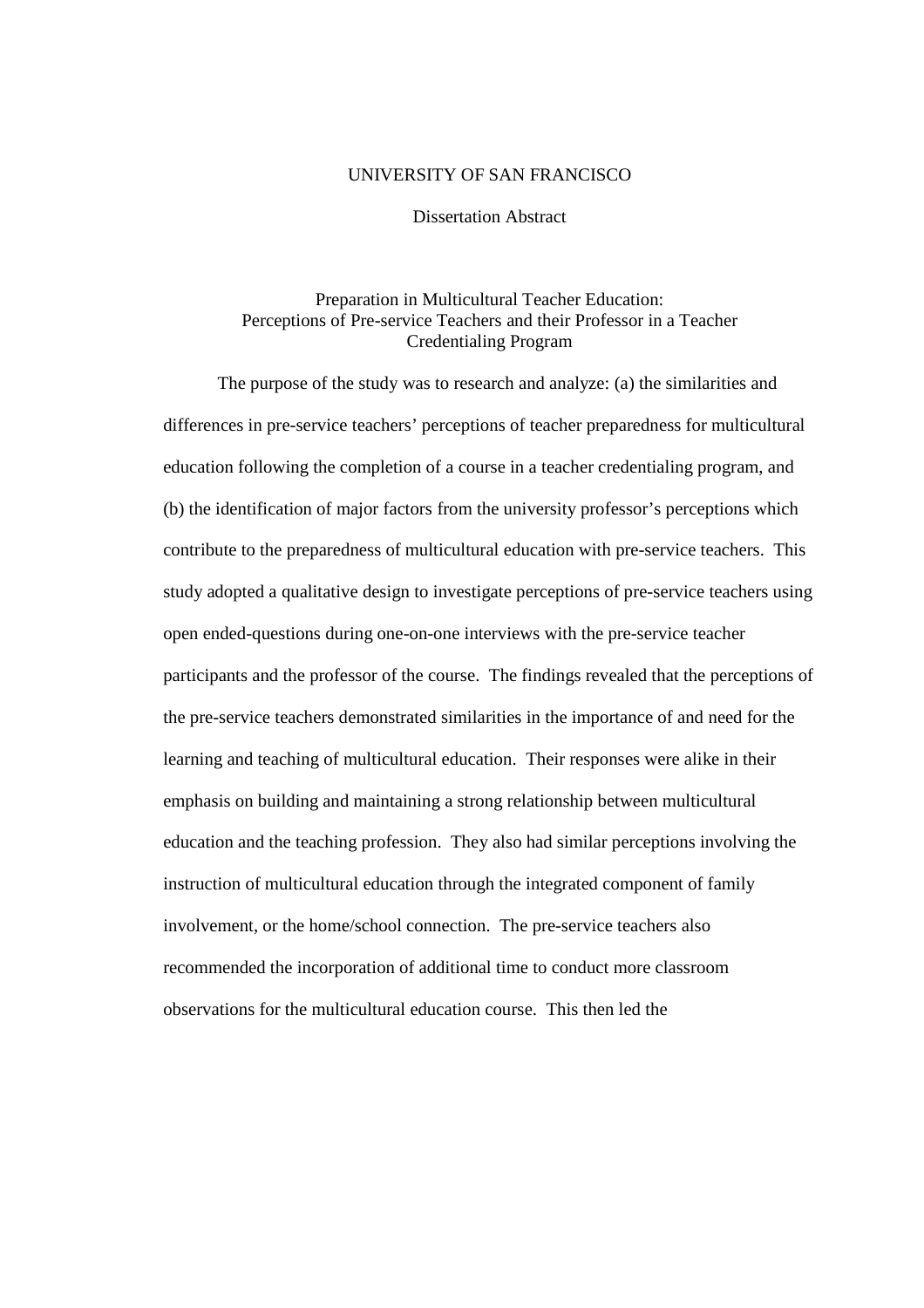pre-service teachers to believe that the multicultural education course needed an increased weight in units for them to have more time for instruction. The findings from the professor's perceptions revealed the organization and implementation of the course. Her interviews gave a different outlook on the instruction of a multicultural education course, concluding with the urgent need for courses on multiculturalism in teacher education programs so that newer generations of teachers can meet the needs of an increasingly diverse student body. In this way, teachers can teach every child, in every classroom, at every school district across the United States.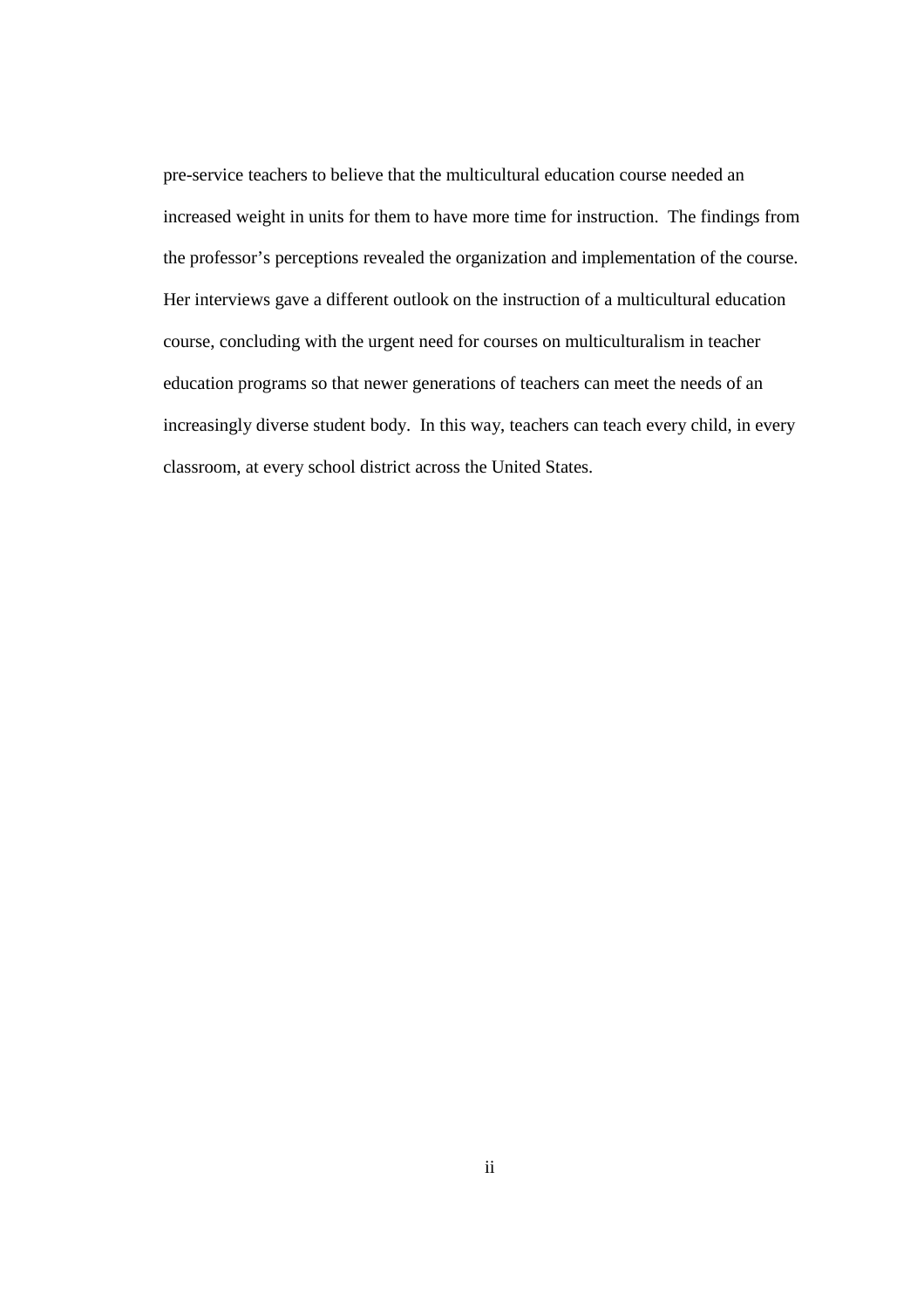This dissertation, written under the direction of the candidate's dissertation committee, and approved by the members of the committee, has been presented to and accepted by the Faculty of the School of Education in partial fulfillment of the requirements for the degree of Doctor of Education. This content and research methodologies presented in this work represent the work of the candidate alone.

Marina Estupiñan January 20, 2011 **Candidate** Date

Dissertation Committee

Dr. Susan R. Katz January 20, 2011 Chairperson Date

Dr. Shabnam Koirala-Azad January 20, 2011 Second Reader Date

Dr. Sarah Capitelli January 20, 2011 Third Reader Date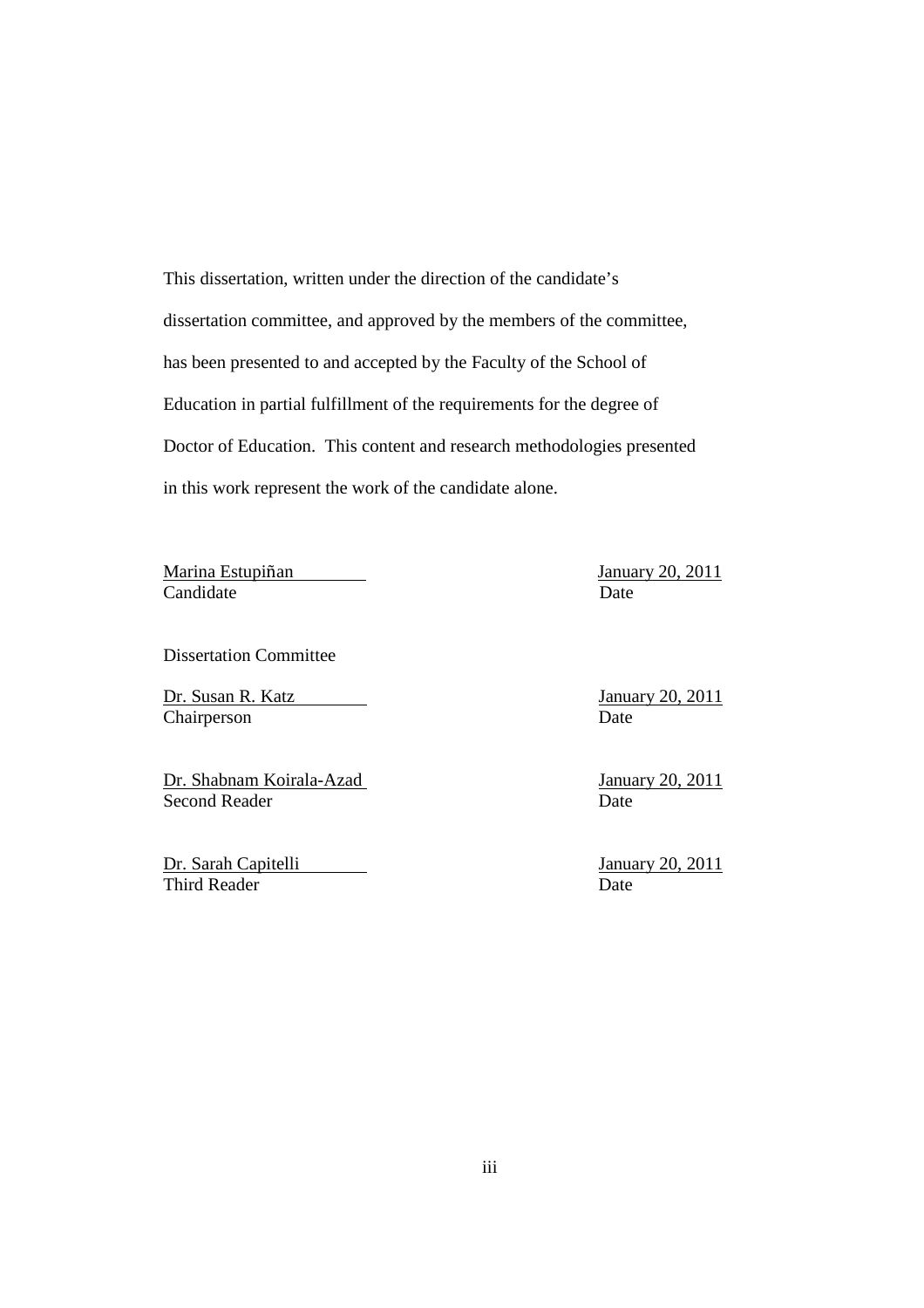#### ACKNOWLEDGEMENTS

 I would like to take this opportunity to acknowledge the people in my life that have tremendously contributed in one way or another during the process of this dissertation. First, I would like to thank my mother, Margarita, for if it had not been for her story this dissertation would not have been possible. I am grateful she was so patient and understanding during this long and tedious process. Next, I would like to thank my sisters for always being there for me when I needed them. I cannot express how thankful I am to have such supportive sisters who are willing to help me in life, no matter how big or small. Francine, Marsha, and Elyse you are my best friends and I am so grateful to have such strong sisters, who are willing to stand by me through thick and thin. I truly could not have done this without your love and support over the years and words will not express how fortunate I am to have all three of you in my life. Also, to my compadres Marsha and Josue for all you have both done to encourage me through this process. I will never be able to thank you enough and words cannot describe how appreciative I am and will always be for the two of you. I would like to acknowledge my niece, Olivia and my nephews, Ethan and Joel, who will continue to motivate me to create social awareness through the topic of multicultural education and fight for the betterment of students in our school system involving educational equity. Lastly, I would like to acknowledge my better half, Omega. Throughout this long process, never allowed me to give up and kept me on track to finishing my dissertation, your continued encouragement and positive words gave me the energy to see this thing through to the end. To all my friends and family who believed I could do it even when I thought I could not. To all my professors that mentored me through this process, I am so glad they were there when I needed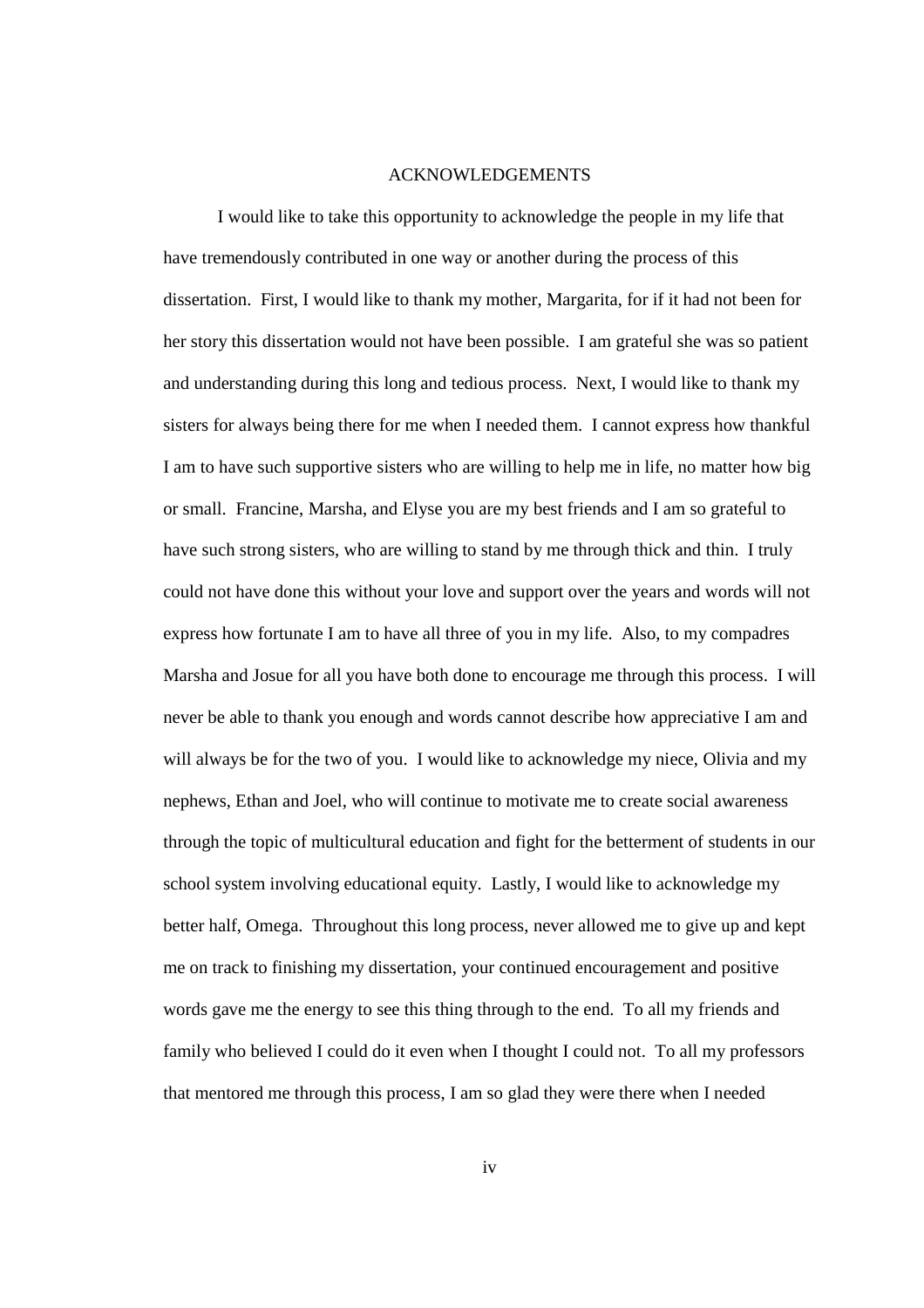advice. I would like to thank all the members of my dissertation committee, Dr. Susan Katz, Dr. Shabnam Koirala-Azad, and Dr. Sarah Capitelli, for all your hard work you did to get me though the dissertation process. But the most important acknowledgement I would like to give is to God for giving me the strength during the times when I felt I could not go on anymore. Thank you Lord.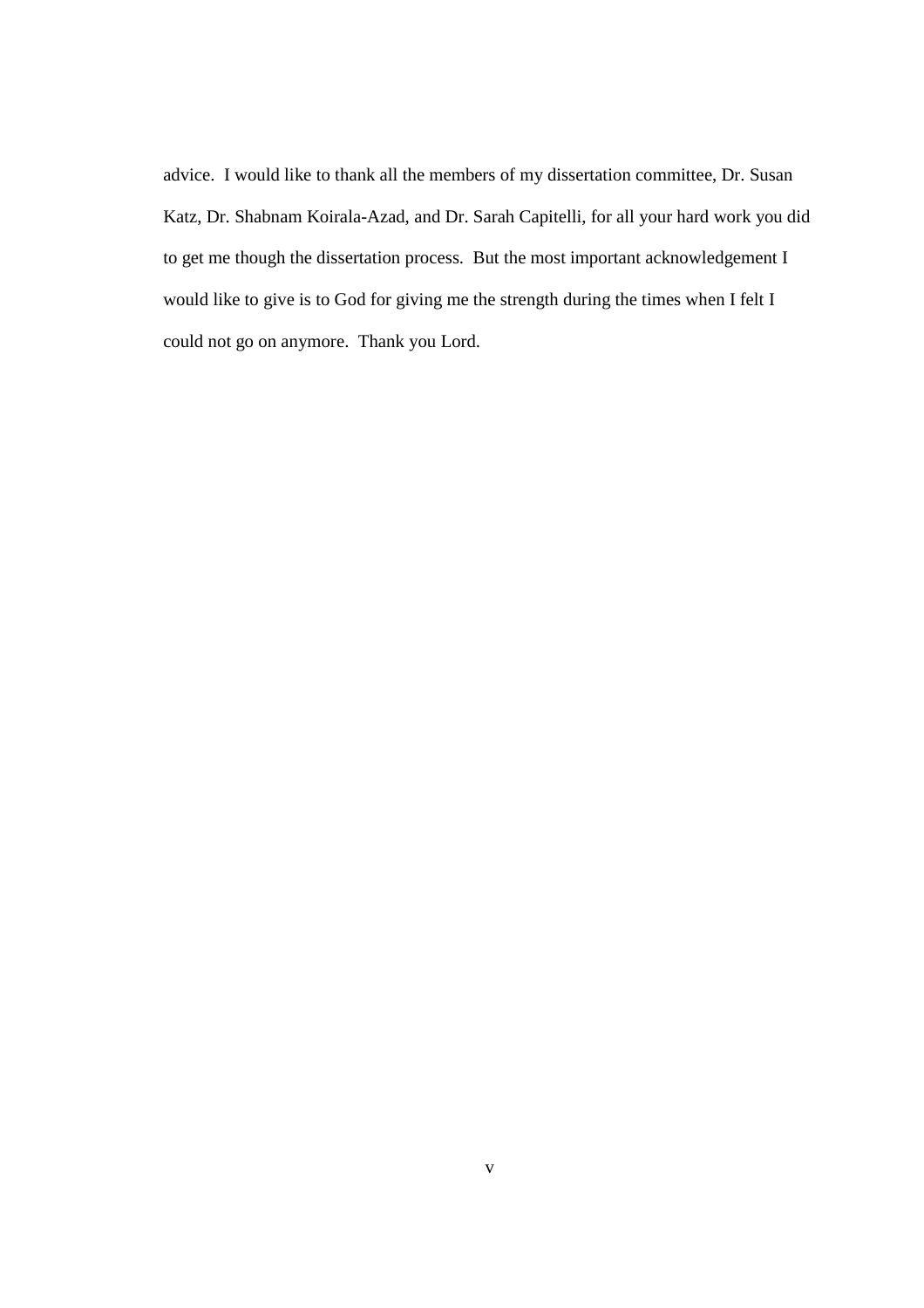## Dedication

 This dissertation is dedicated to my grandmother, Sara Estupiñan, for teaching me the meaning of what it is to be a true Chicana. She taught me three key lessons to live by: the ability to speak when someone tries to quiet me, the strength to stand strong when someone tries to defeat me, and the desire to follow my dreams when someone tries to discourage me.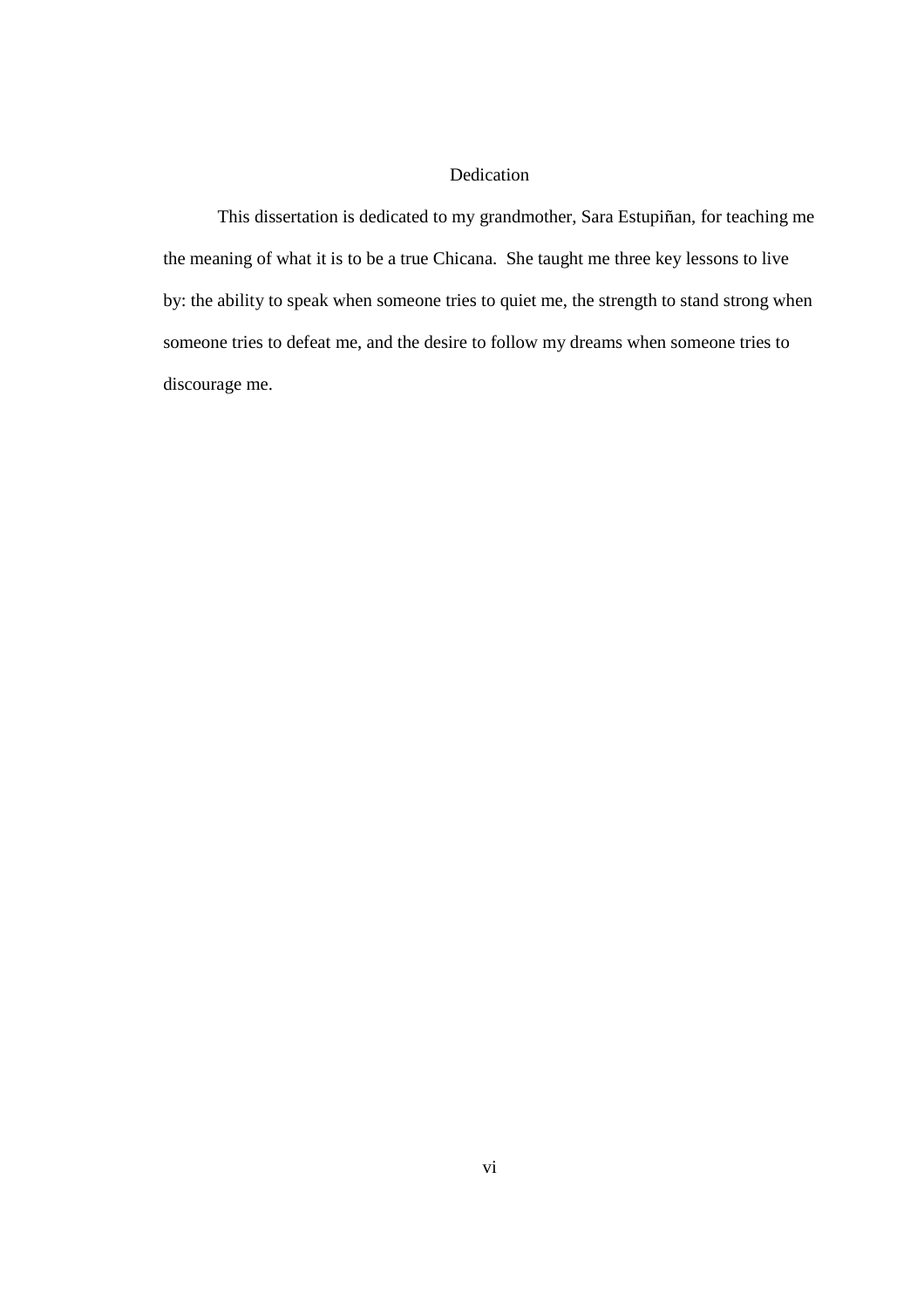## TABLE OF CONTENTS

| Page |
|------|
|      |
|      |
|      |
|      |

## PART I THE RESEARCH PROBLEM

 $\overline{\phantom{a}}$ 

## PART II REVIEW OF THE LITERATURE

| Definition of Multicultural Education within our Schools 35        |  |
|--------------------------------------------------------------------|--|
| Implementation of Multicultural Education in Teacher               |  |
|                                                                    |  |
| Empirical Studies on the Implementation of Multicultural Education |  |
|                                                                    |  |
| Implications of Educational Equity through                         |  |
|                                                                    |  |
|                                                                    |  |

## PART III METHODOLOGY

| Data Collection Procedures |  |
|----------------------------|--|
|                            |  |
|                            |  |
|                            |  |
|                            |  |

## PART IV FINDINGS

| <b>Research Questions</b> |  |
|---------------------------|--|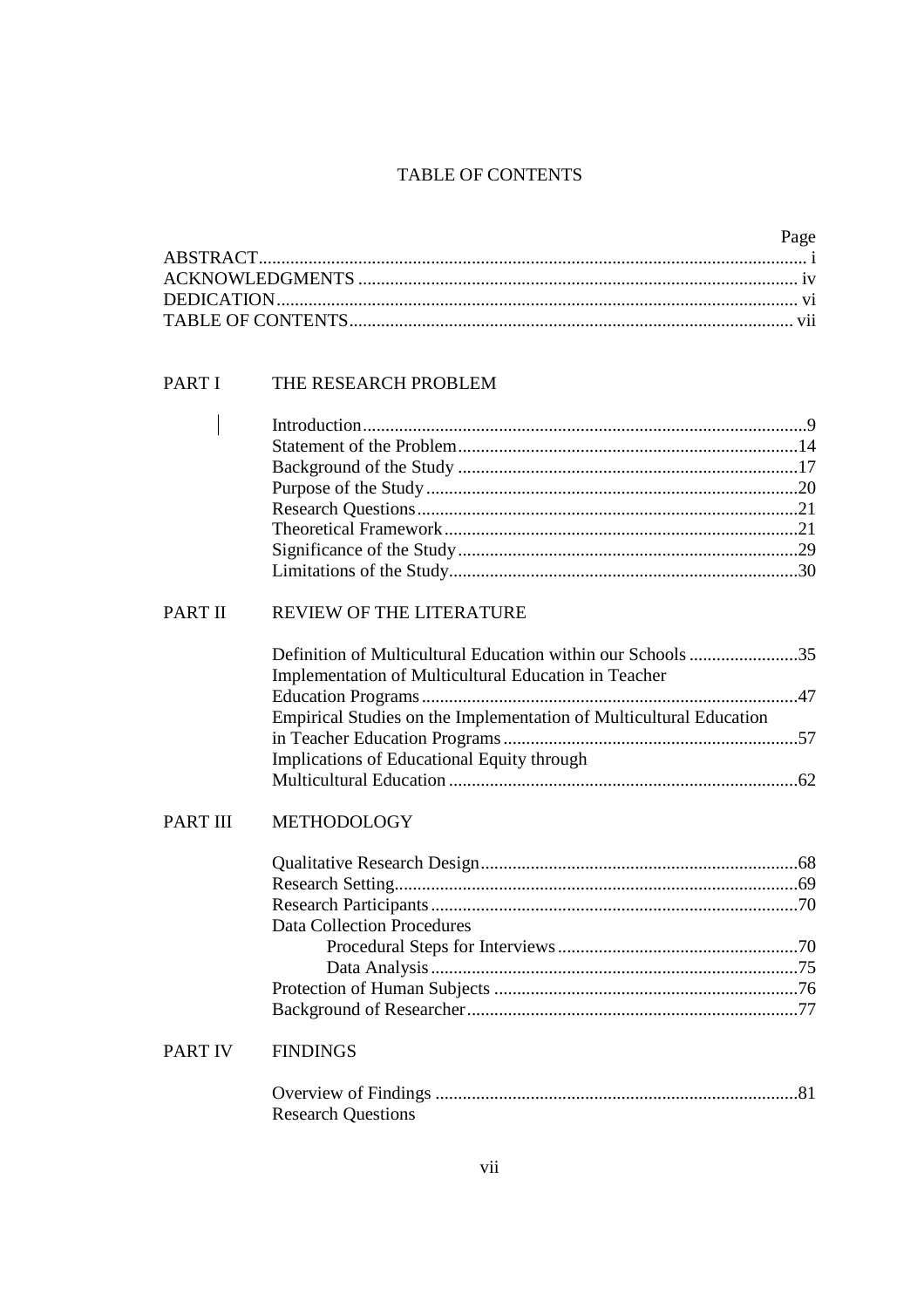| <b>PART V</b>     | <b>CONCLUSION</b> | SUMMARY, DISCUSSION, RECOMMENDATIONS, AND           |  |
|-------------------|-------------------|-----------------------------------------------------|--|
|                   |                   |                                                     |  |
|                   |                   |                                                     |  |
|                   |                   |                                                     |  |
|                   |                   |                                                     |  |
|                   |                   |                                                     |  |
| <b>APPENDIXES</b> |                   |                                                     |  |
|                   | Appendix A:       | Interview Questions with Pre-Service Teachers165    |  |
|                   | Appendix B:       |                                                     |  |
|                   | Appendix C:       |                                                     |  |
|                   | Appendix D:       |                                                     |  |
|                   | Appendix E:       |                                                     |  |
|                   | Appendix F:       | Scoring Rubric (Multicultural & Special Needs)186   |  |
|                   | Appendix G:       |                                                     |  |
|                   | Appendix H:       | Management Strategies for Culturally Diverse        |  |
|                   |                   |                                                     |  |
|                   | Appendix I:       | Banks' Approach to Multicultural Education189       |  |
|                   | Appendix J:       | Approval Letter from the Institutional Review Board |  |

#### Letters of Permission

Copy of Permission Letter from Director of the Teacher Credentialing Program

for the Protection of Human Subjects (IRBPHS) ............190

Copy of Permission Letter from the Professor of the Course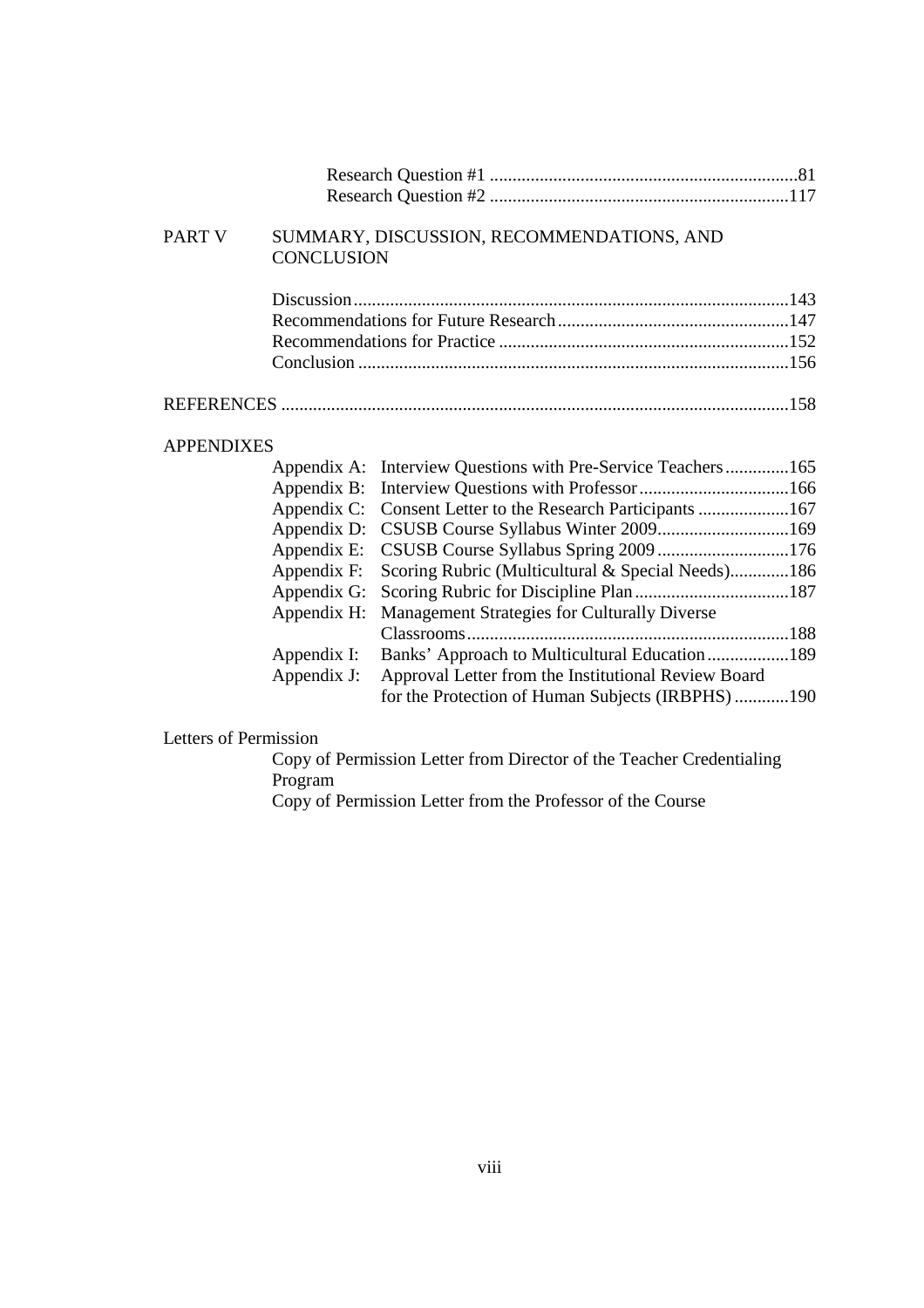#### CHAPTER I

#### INTRODUCTION

The story of Margarita Zamora provides some insight into what the U.S. educational system was like before multiculturalism and multicultural education was formally established in the mid-1970s. Margarita was the daughter of Mexican migrant farm-workers who lived in California. Every year, she and her family would travel up and down the state, picking in the agricultural fields of the Californian valleys. Her parents told her when she was older she would attend school. Margarita loved the idea of going to school and dreamed about it often. Finally, in the fall of 1954, Margarita's parents told her it was time. She would begin kindergarten at the local elementary school. Margarita was extremely excited and woke up early, anxious with anticipation. She put on her dress and her shoes, both brand new and specifically picked out for the occasion. Her father drove her to the school, and while he drove, he felt the happiness radiating from his beaming daughter. Margarita skipped out of the car and into the classroom - much larger than she had imagined - and saw the teacher standing behind a desk. Margarita wondered what amazing things she would learn that day.

But when the teacher spoke, Margarita could not understand a single word she said nor did the teacher resemble her in any physical manner. Margarita was darkskinned with dark brown eyes and possessed her father's physical characteristics. The Anglo teacher had light hair and pale skin, features that Margarita had never seen. Her teacher had no resemblance whatsoever to Margarita nor would she be able to identify culturally with the teacher. Margarita's mood quickly turned into sadness and confusion. For most of the day, the teacher lectured the class as a whole. But a few times, the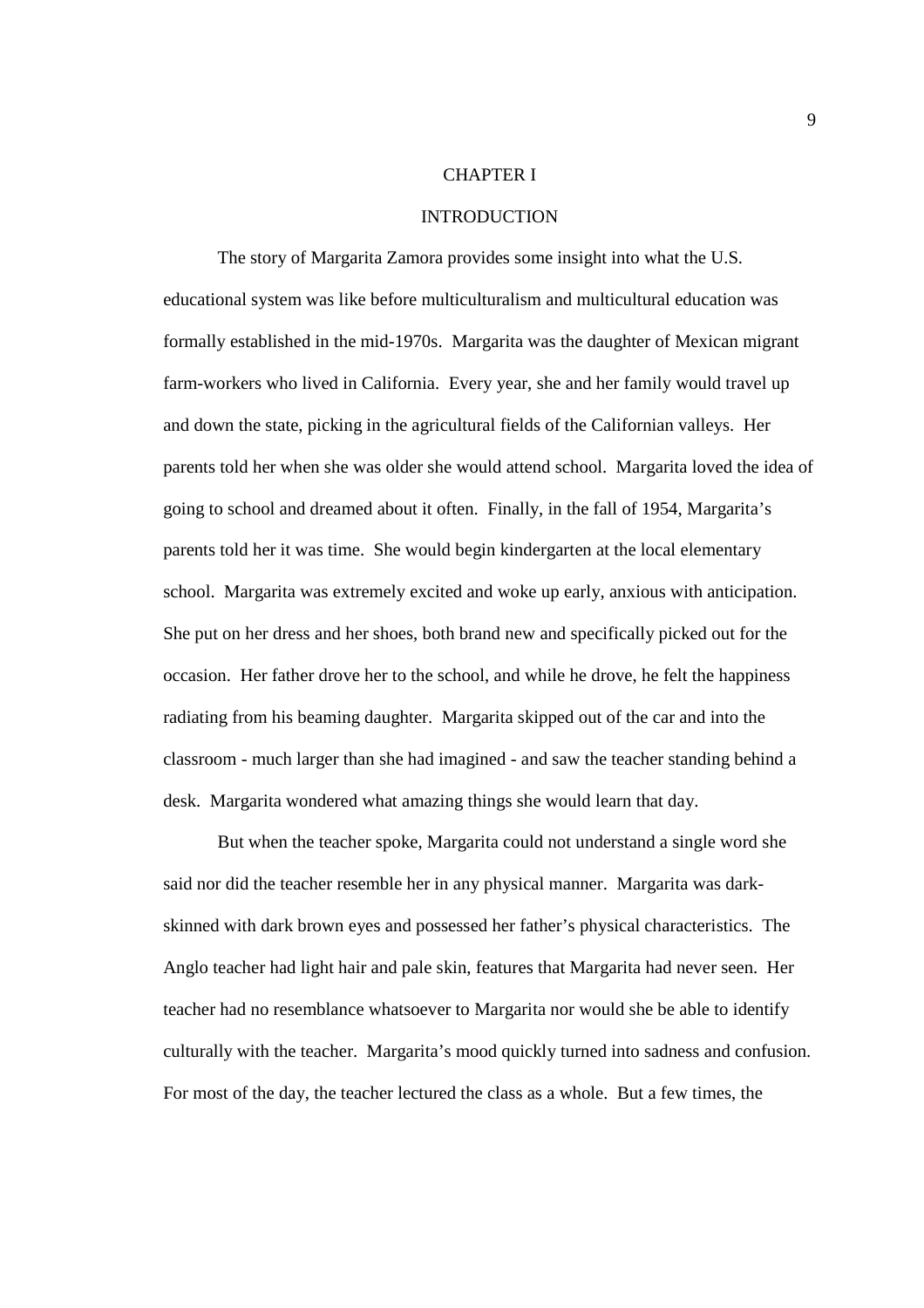teacher spoke directly to Margarita. Margarita shifted uncomfortably in her seat, not knowing what to do or say. She dared not speak, which would certainly only make things worse. Perhaps there was a mix-up and this was the wrong school? Her dad never stopped to ask for directions if he was ever lost. Or perhaps she was supposed to be in another classroom? Strangest of all, the teacher called her "Margie," and so did the other children. Yes, there had definitely been a big mix-up today, Margarita thought to herself. At the end of the day, her father picked her up. She cried the entire way home, not knowing why, on such a happy day, she felt so sad. Margarita was anxious to go home so that she could see, feel, and experience things that were comfortable to her.

Every day during that first year of kindergarten, Margarita would come home and weep. Her idea of school as a fun place turned out to be completely wrong. She didn't want to go, but her parents made her, explaining that one day she would understand. She trusted her parents, but that didn't make the experience any better. Margarita was not allowed to speak Spanish, and whenever she "slipped," she was punished. The only safe thing to do was to keep her mouth shut. Within a few days, she was completely silent. She didn't say a word the entire year. Margarita adopted the same practice for the following year, and the year after that as well. The first time "Margie" spoke in class was in third grade and the language that came out of her mouth was not her own.

This is my mother's story as a Spanish-speaking, Mexican-American migrant farm-worker in California's school system in the early 1950s. Once while taking a Teacher Education course through a credentialing program at my university, one of my professors assigned a project: ask your parents to describe their first day of school. My first reaction to my mother's story was one of sympathy, only because this had been a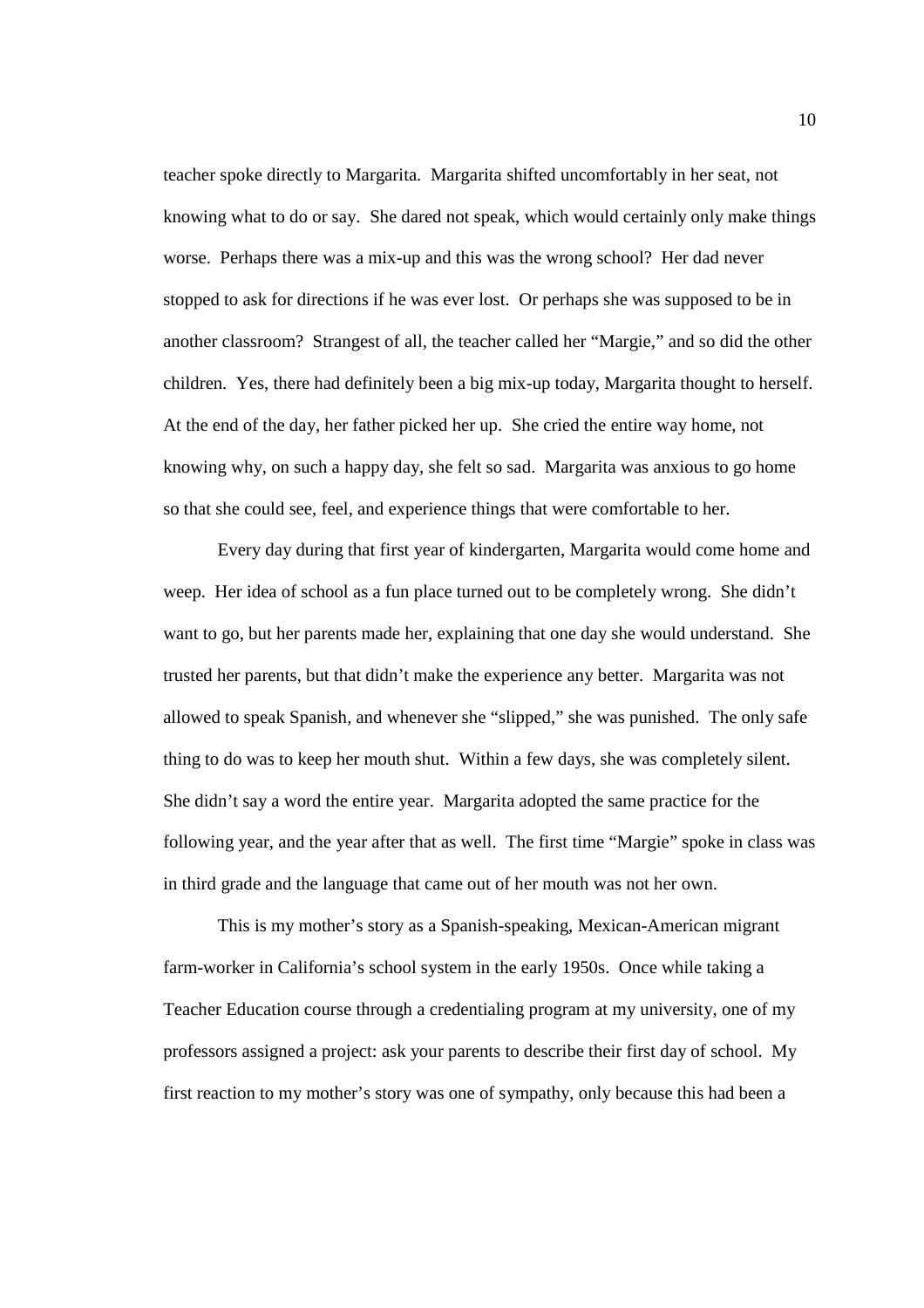situation that could resonate within me. At a very young age, my mother knew the negative effects of only speaking Spanish. Therefore, my parents decided their daughters would be bilingual by the time they attended their first day of school. During the interview, one of the comments my mother made was that she did not feel her culture had ever been validated throughout elementary, middle, or high school. In fact, she had received quite the opposite message about her Latina culture day after day, which could be summed up in one word: dismissal. The majority of the teachers she had were White and there was simply no place for students of any other color or culture. However, my mother did recall a few high school teachers who were Latino and those teachers did acknowledge the students of color and the representation of their cultures.

The terms "multiculturalism" or "multicultural education" did not exist during those years. The connection between culture and classroom was not a concept that had been thought of, much less developed or implemented in our school systems. After this conversation with my mother, the realization as to why she chose the profession of bilingual educator – which she has been for the past 25 years – finally hit me. Her intention all those years of teacher was to create a bilingual learning environment where students were not afraid to speak their language with some type of repercussion, as my mother had experienced as a child. Margarita continues to teach to this very day. And where has she spent these two and a half decades teaching? In the same school district that she once attended as a child in the early 1950s. She ends the interview with this quote:

I strive every day with every student to ensure they don't feel the isolation, hardship and inferior education that I had experienced, not ever wanting students to look back and know they disliked going to school because of the incompetent and inadequate teacher they might have received that particular school year. I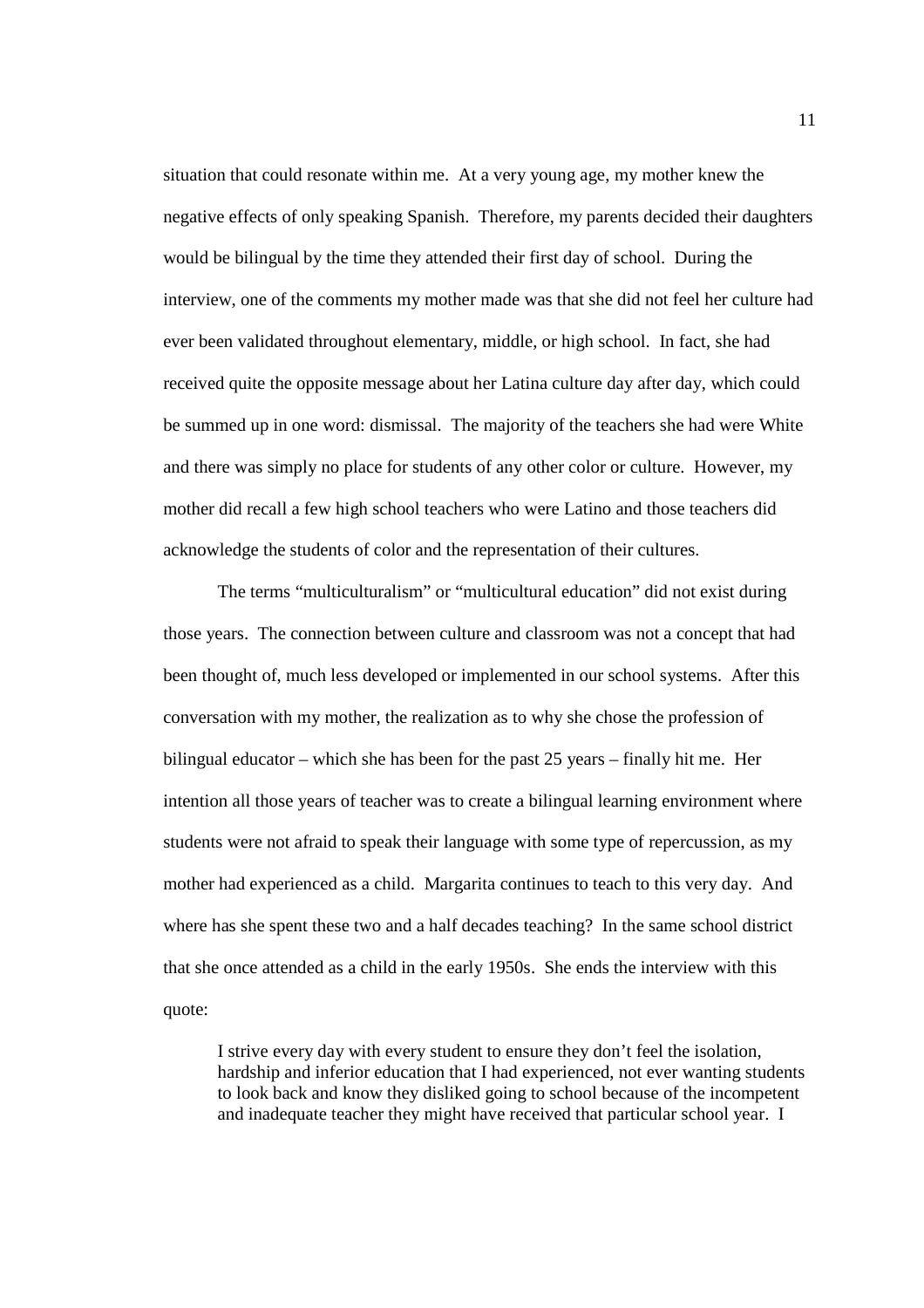want my students to walk away with the confidence I did not get to experience when I was their age in elementary school and to be able to believe in themselves regardless of the negativity they may face because of the color of their skin or the language they speak (M. Zamora-Estupiñan, personal communication, February 2, 1999).

After this interview with my mother, I realized the actual experiences she had as a child in the U.S. educational system. My thoughts about education and its impact on children had substantially changed by the end of the interview. At that point, I was curious how far our educational system and the teachers in those classrooms had come, from the time my mother began school until our present time. I then began to wonder if the experiences that my mother once had as a child were not far from what some students experience today in classrooms, and if teachers still have similar attitudes and beliefs. My mother's interview shifted my educational paradigm, motivating me to begin my process as a researcher, investigating the awareness of multicultural education in future educators entering the profession. However, the goal of multicultural education is to benefit students and teachers who are in the actual classrooms.

J. A. Banks and C. A. Banks (2005) categorized multicultural education as a three-part definition: the first is a theory; the second is taking action to reform an existing educational structure; and the third involves steps to follow to implement multicultural education. Multicultural education creates a learning environment for all students to gain access to educational equity despite their culture, race, gender, ethnicity, or socioeconomic level. An assumption of multicultural education is that a select group of students will receive a better quality of learning within their particular school in comparison to students who do not have a particular entitlement or position of privilege.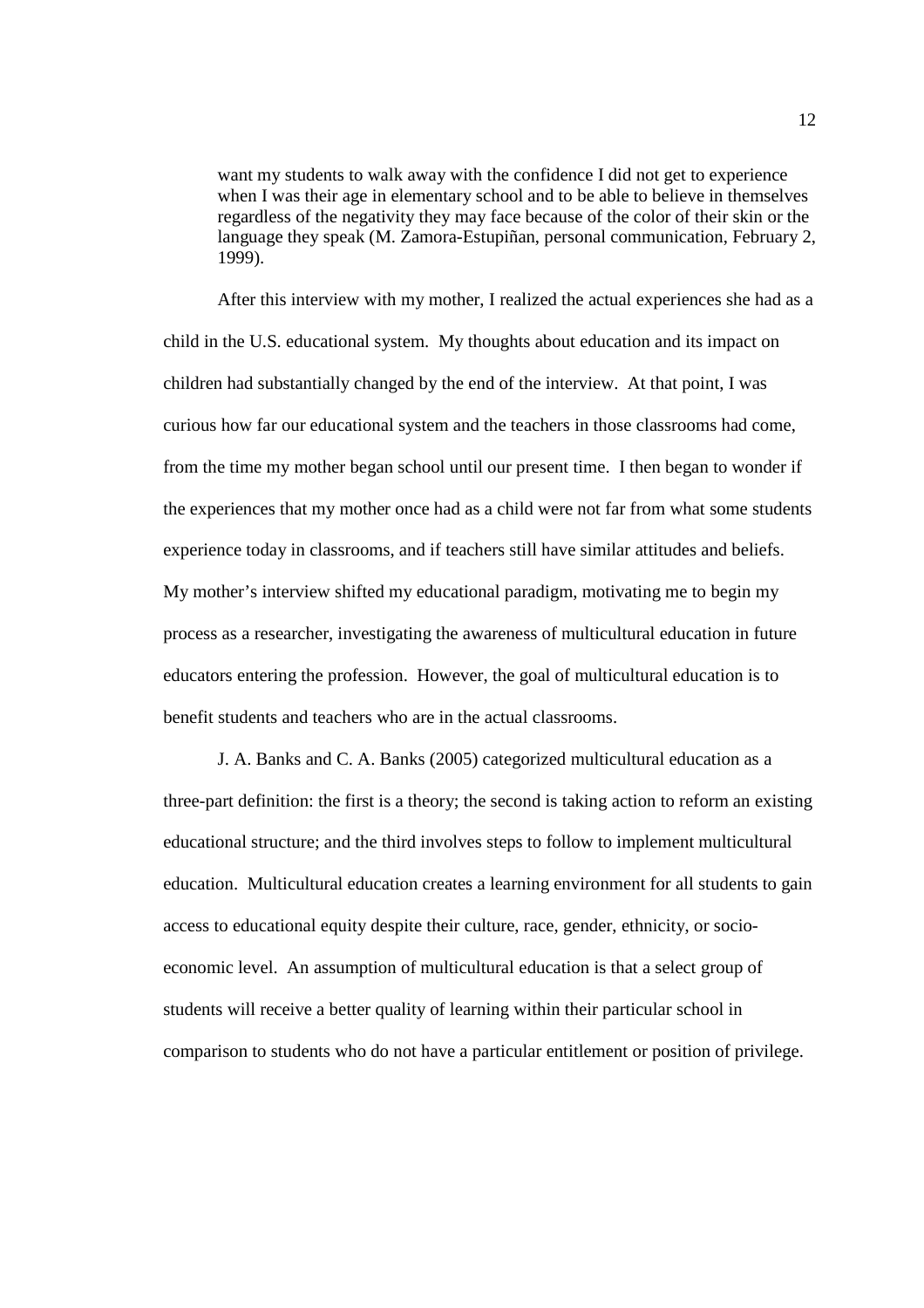The reason for this educational inequality is racism and prejudice with different ethnic groups (Banks & Banks, 2005).

Multiculturalism is defined as a "nonhierarchical approach that respects and celebrates a variety of cultural perspectives on world phenomena" (Asante, 1991, p. 172). Over the past three decades, the phrase "multicultural education" is derived from the concept of multiculturalism, which there have been multiple definitions offered by researchers from the educational literature. The National Association for Multicultural Education (NAME) offers support to a wide spectrum within the educational community for the integration of a comprehensive, multicultural program. Many different ideas were extracted from multiple documents such as the constitution of the United States, the United States Declaration of Independence and the United Nations' Universal Declaration of Human Rights. These documents reinforce the necessity to prepare students regarding their duties and responsibilities within a pluralistic world for the benefit of social justice.

 Also, the National Association for Multicultural Education distinguishes the leadership position schools will ultimately occupy in the establishment of beliefs and attitudes that are crucial for democracy. The validation of different cultures will also support pluralism among students, educators, and community members to combat all types of prejudice in our school systems and society, in order to uphold social justice through our democratic laws. As opposed to the political and economic interests that deplete our global society on a daily basis, such a pluralistic society will establish a global view and international community that will impact the world through positive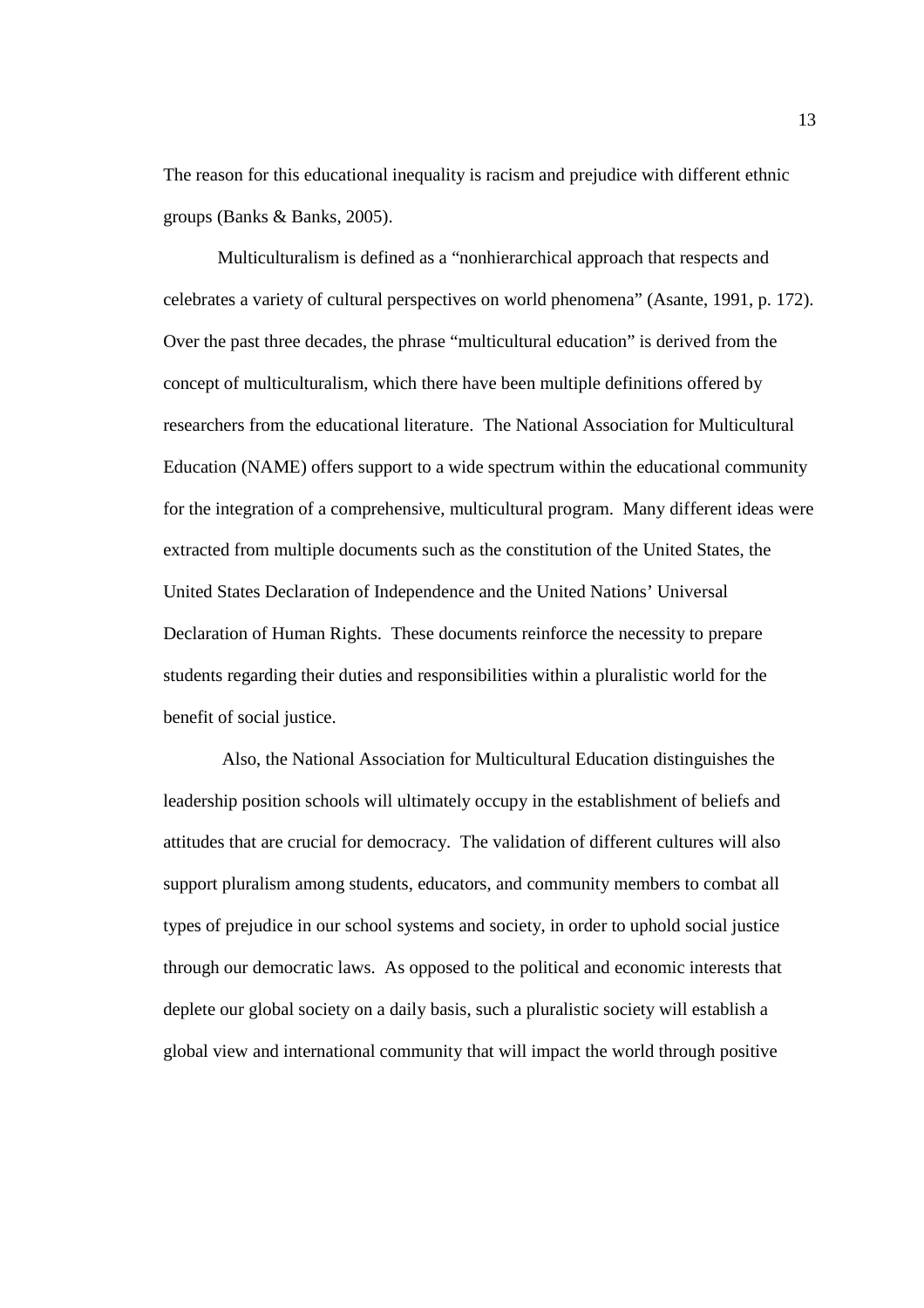contributions geared toward productive and communal outcomes

(http://www.nameorg.org/resolutions/definition.html).

#### Statement of the Problem

According to Pettus and Allain (1999), due to the rapid increase of births along with the rise of the immigrant population, the enrollment in U.S. public schools has had a constant incline through the early 2000s, with an anticipated height of fifty million by the year 2014. In the year 2020, the projected percentages for minority groups within the U.S. public schools will total roughly half of the student population. However, teachers of color only make up a small percentage of the nation's educators, with only 5% currently in our school systems compared to 13% in 1987.

The U.S. Department of Education (2005) reported that 42% of enrolled students came from a racial or ethnic minority group in 2003 compared to 22% of the student enrollment in 1972, demonstrating a 20% increase in the population. One contributing reason to the increased enrollment was the increased Latino student population, soaring from 6% in 1972 to 19% in 2003, establishing the very first moment in educational history when the Latino student population surpassed the African American student population in the United States

(http://www.ed.gov/news/pressreleases/2005/06/06012005.html).

Due to these changes in demographics and the substantial growth increase of cultural and ethnic groups, teachers and school administrators were faced with the obstacle to offer the highest quality of education, along with services to support the rapid growth of these diverse student populations. The schools began addressing the needs of these highly saturated areas with increased populations of student diversity. For instance,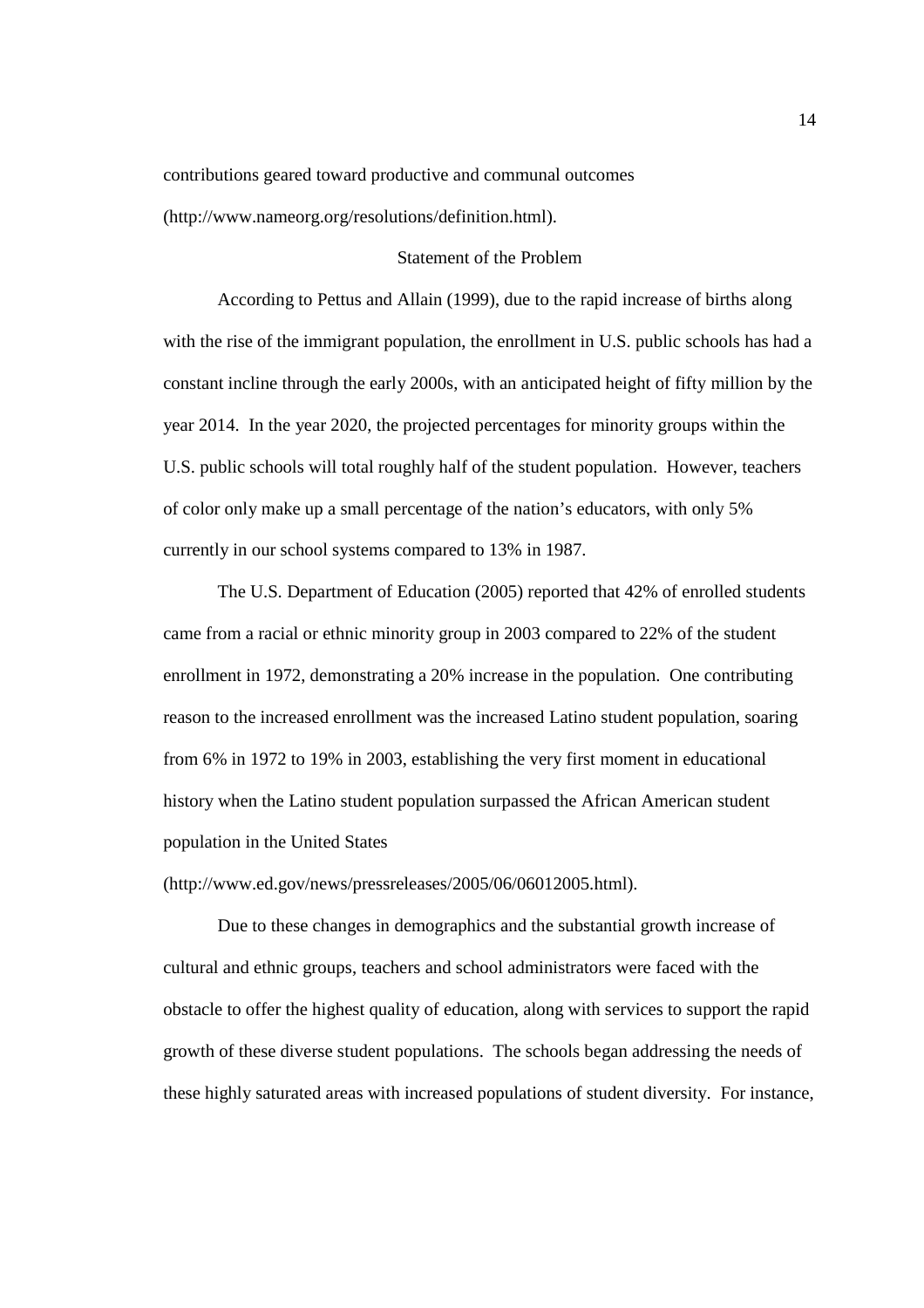they initiated the integration of multicultural curricula, the utilization of assessment tools that are sensitive to cultural diversity, staff development trainings for faculty and staff benefiting pluralistic schools, the hiring of additional external consultants specializing in multiculturalism, and an authentic incorporation of parent and community involvement for the empowerment of school culture (Sanchez, 1995).

The simple act of acknowledging diversity is just the beginning; it must also be validated within our society. All educators must be comprehensiveness aware and respectful of various ethnicities and cultural belief systems, brought forth from their students, for the actual validation of these values in the classrooms. Ideally with education as the vehicle, the true role of a teacher is to provide their students with the tools needed for an increased caliber of living and positive contributors of society. However, shifting the paradigm is vital yet difficult, when addressing teachers' attitudes and beliefs towards multicultural education and the instruction of students of color. From educational studies, data has shown a relationship between the attitudes and beliefs of teachers for the school success of student achievement with diverse student populations (Larke, 1990; Pettus & Allain, 1999). The problem that all too often occurs at schools is the lack of validation regarding what students bring to the academic table, creating a negative impact towards the fulfillment of school goals and objectives, which leads to low performing academic environment (Lucas, Henze, & Donato, 1990).

Groulx (2001) states that pre-service teachers may not be aware of their attitudes or beliefs involving multicultural education or realize their level of differentiated preparedness for instruction of diverse student populations: "[They] tend to have naïve, idealistic beliefs and have not explored their identities as members of a privileged White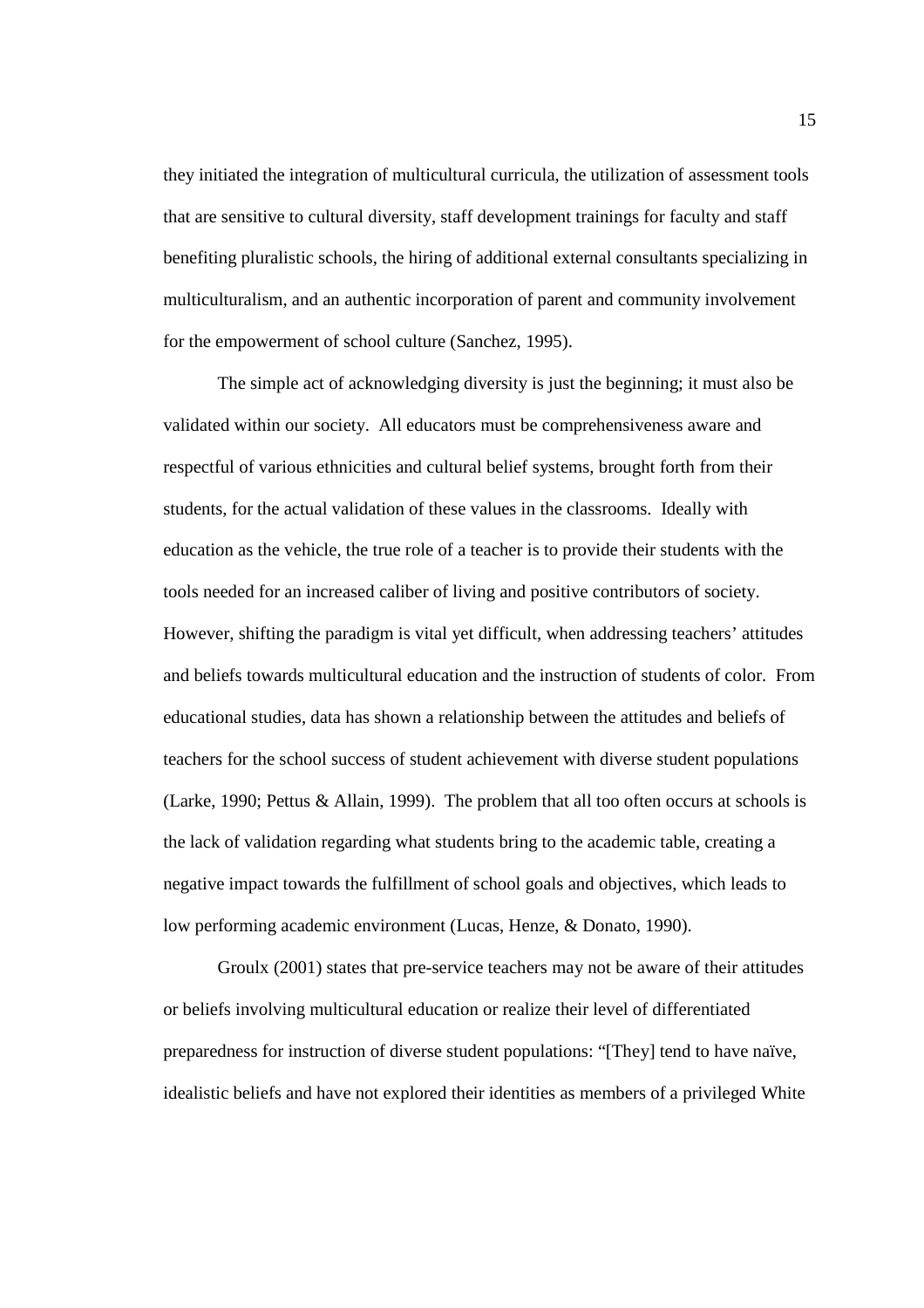race, which leads them to adopt a colorblind perspective, ignoring or denying the fact that ethnic or racial differences can have pedagogical implications" (p. 61). The importance of acknowledging other cultures and ethnicities is vital for the success of students, when a teacher comes into the classroom with negative, stereotypical assumptions it will only hinder the outcome of their success.

Due to the increase in diverse student populations in the United States, issues of multicultural education awareness are being addressed with future teachers who are entering the educational field. It is evident that a teacher is one of the main impacts on a child's life and can set an environment for success or failure. It can be counterproductive when a teacher has developed certain beliefs or attitudes about particular ethnic or racial groups and demonstrates those stereotypes to their students in the classroom. This point leads to the importance of multicultural education preparedness for pre-service teachers and how imperative it is for the success of all students, especially students of color. Teacher education programs are required to implement cultural diversity training for pre-service teachers, so they may examine their perceptions about multicultural education and different ethnic groups that may be represented in their own classrooms one day. This study conducted analyses of the perceptions of a professor identifying the contributing factors for the teacher preparedness of pre-service teachers within a teacher education program. Then, addressing the perceptions of pre-service teachers involving multicultural education course at the university level, the research findings reported the similarities and differences in the perceptions of the pre-service teachers after the completion of the course. The perceptions of the pre-service teachers were collected after the course and not before or during the academic quarter.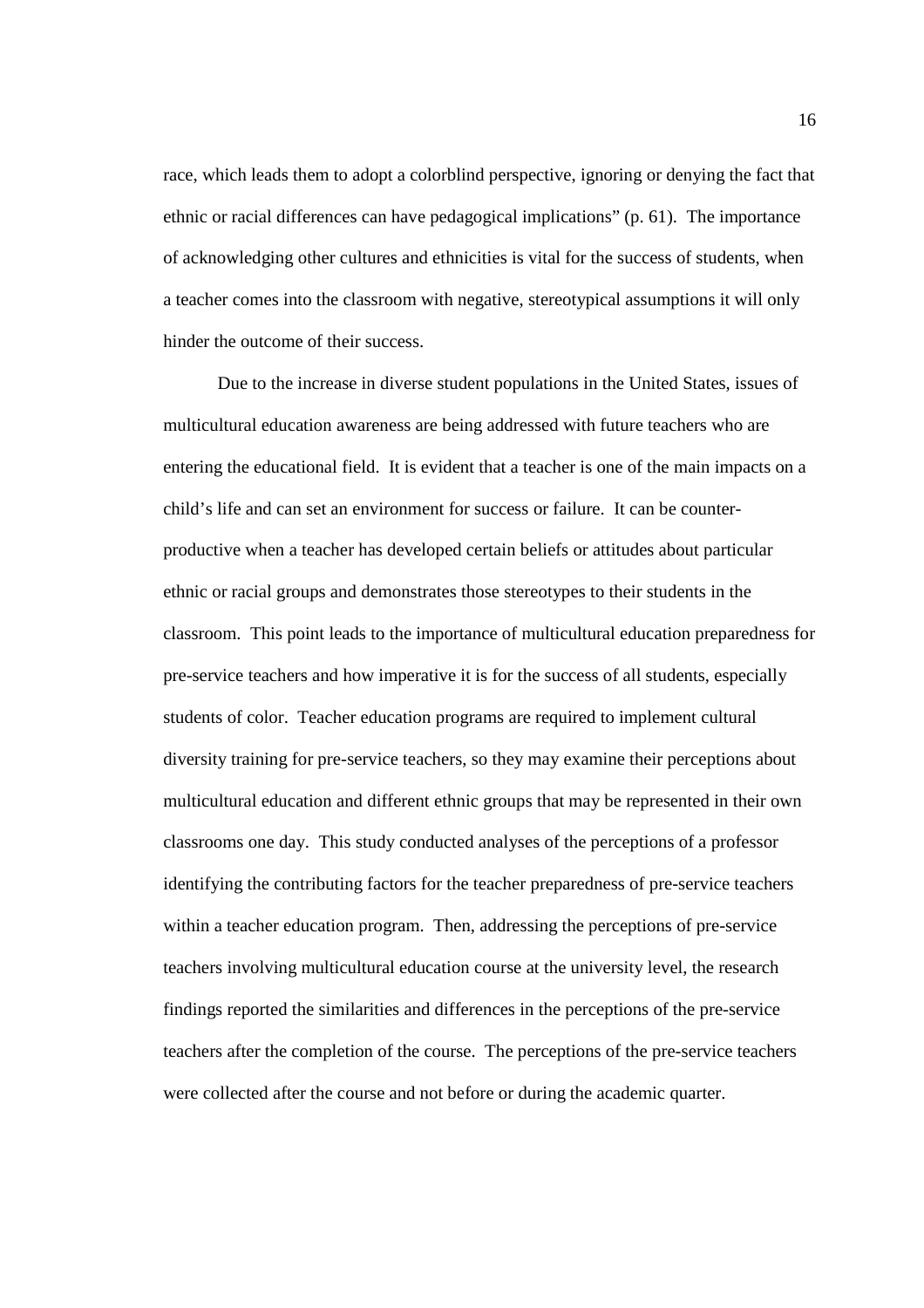#### Background of the Study

In 2006, it was reported that the rapidly increasing rate of student diversity has begun to establish a very diverse ethnic make-up for the demographics of the United States (Meyer & Rhoades, 2006). As a result, there were highly saturated areas with populations mainly consisting of European-Americans, making it difficult to convey an authentic example of multiculturalism. The practice of multicultural education is often times interpreted by the educator allowing them to include a variety of activities for the students in the classroom. Many activities focus on specific times of the year, such as Black History Month during the month of February, Hispanic Heritage month during the months of September and October, or how various cultures have different celebrations during the month of December. Teachers may also create an international day at their school, allowing the activity to center on different ethnic foods from around the world.

 One of the forefathers of multicultural education, James Banks (1988) has developed multicultural approaches towards the improvement of curricula and instruction of children. He describes the initial stage as the contributions approach, also known as the "Heroes and Holidays" approach (Lee, Menkart, & Okazawa-Rey, 2002), only allowing for the integration of specific mainstream heroes and holidays through the implemented curriculum. It is a teaching strategy that is used by teachers known as the Heroes and Holidays method for teaching multicultural education. The curriculum implements a yearlong multicultural lesson plan for the students, displaying month by month activities that center on a certain holiday, a hero, and a particular cultural event. Activities may include Chinese New Year and Martin Luther King, Jr. Day in January, St. Valentine's in February, St. Patrick's Day in March, or Cinco de Mayo in May, all of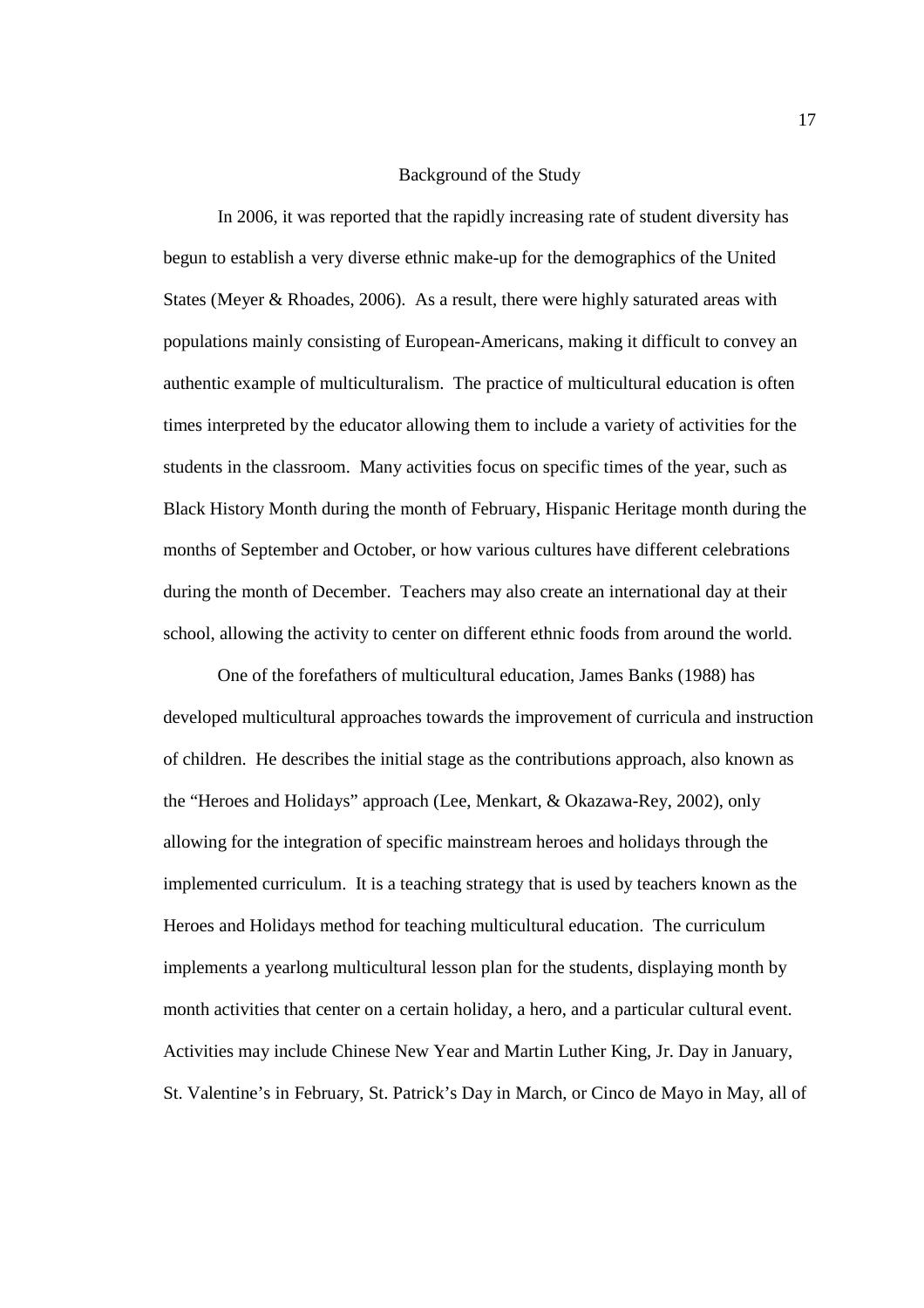which contribute to an unauthentic or superficial example of multicultural education. This method of instruction limits the exposure the students receive in regards to other cultural groups who have contributed to the events of our historical context.

Usually the heroes and holidays do not change from year to year; they are continuously introduced over and over to the students. The students only gain one perspective from the contributions approach, leading them to believe that one person or one event in history was the contributing factor to an entire time period. Involving the instruction of multicultural education, Banks (1988) states that curriculum improvement must move past the contributions approach for the promotion of critical thinking along with the inclusion of multiple perspectives from different ethnic and cultural groups for it to be most effective in the classrooms.

 In an age of consistent transformation of our demographical population, the instruction and implementation of multicultural education are not only vital but should be mandatory. It has been reported that the U.S. population for public schools is at 40% with students that are not classified as European-American, but are identified as a diverse cultural group. According to statistical data from 2001, for every five students one has a parent born in a county other than the United States, and for every twenty students one child born in a country other than the United States (Vail, 2001). However, in 2003 the numbers increased in the public school population with a total of 42% of non-European Americans (National Center for Education Statistics, 2005). In one hundred of the biggest school districts in our nation, 54% reported a high percentage of diverse student populations (Schroeder, 1996). Cultural diversity became an increased factor among the school districts for mandating multicultural education. The initial step for this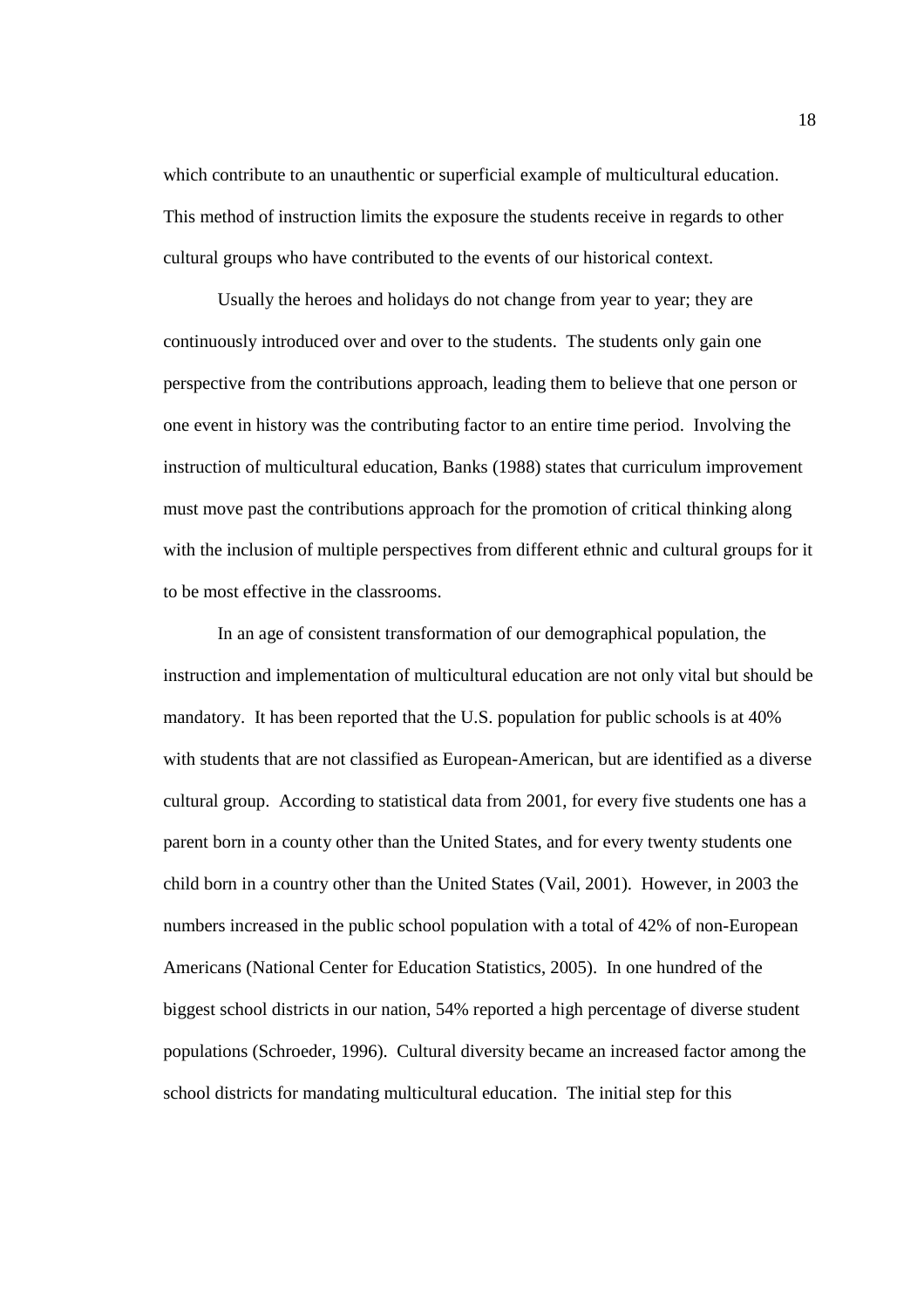implemented curriculum would be to first establish the definition of multiculturalism for the intended program.

The increase of diversity in student populations, along with the surprising decrease of teachers of color, created a disproportionate ratio of teachers of color to students of color in classrooms throughout the nation. Questions and concerns have risen that if the majority of pre-service teachers are White, then how well prepared are they to service the increasingly diverse student populations? The National Center for Education Information (2005) reported that the percentage of White teachers in the United States was 91% in 1986, increased one percent to 92% in 1990, and then decreased one percent to 89% in 1996. Between 1996 and 2005, it had decreased four percent to report a percentage of 85% White teachers for the nation in 2005. Currently, the largest percentage of pre-service teachers is White in comparison with the largest percentage of the student population reportedly being students of color.

(http://www.ncei.com/POT05PRESSREL3.htm). Adding to the statistics, the percentage of European American board members increased to an outstanding 85% along with a 96% percentage of European American superintendents (Vail, 2001).

All too many times, teachers are under the impression that multicultural education is only for schools with highly diverse student populations; it is not intended for the school where the majority of the students are European American. However, teachers from around the country are witnessing dramatic demographical changes in their student enrollment and attendance rosters that consist of different ethnicities and cultures. Also, teachers and students must have awareness of a global perspective through exposure to various cultures and ethnic groups in order to function as global citizens. The unforeseen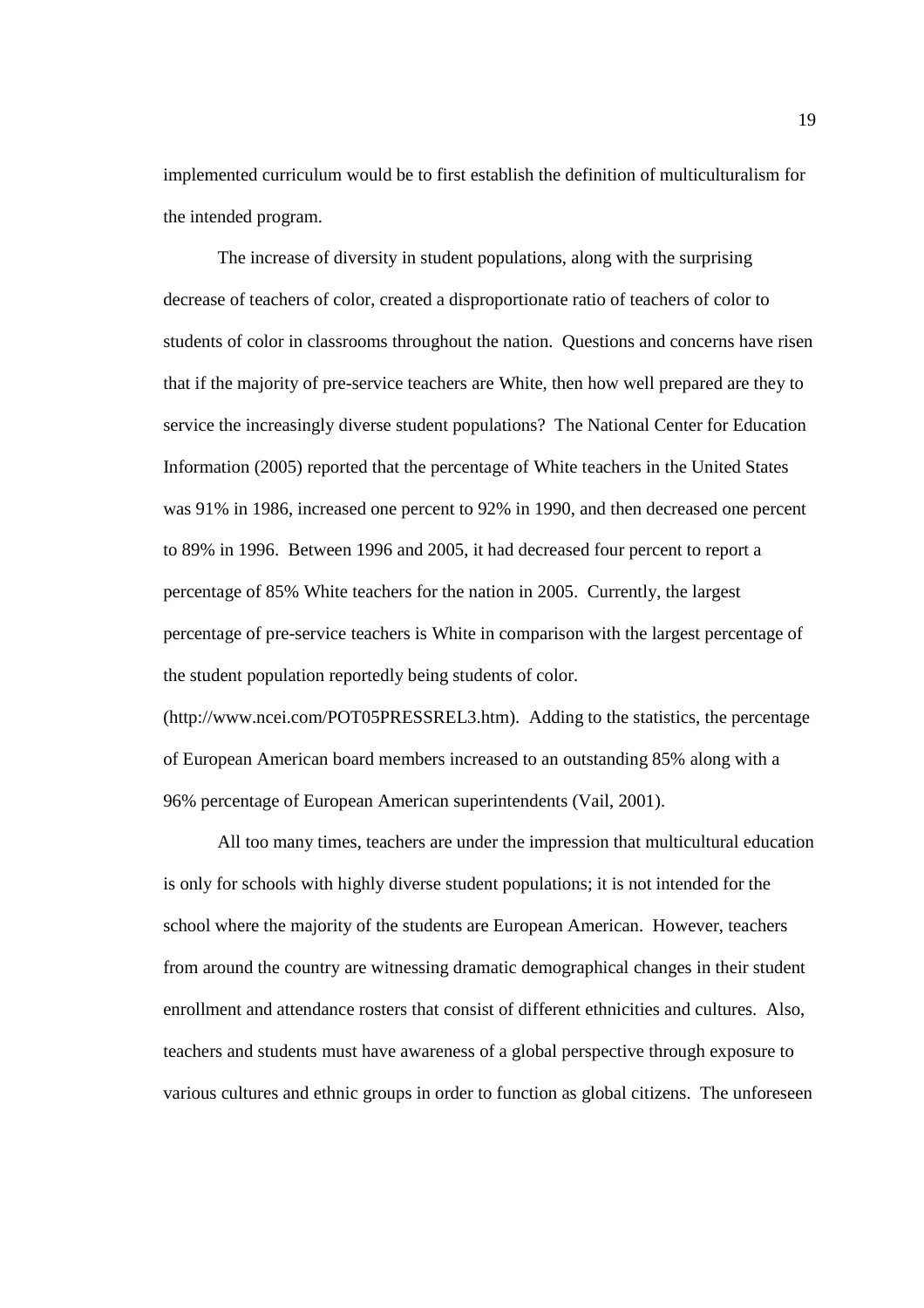shift in demographics now facilitates a new school reform of traditional teacher values from previous decades. The Eurocentric approaches for instruction are no longer applicable or effective for the demands of our growing population for our diverse student populations that are represented in our classrooms (Banks, 1991). The diversity of student populations has increased and multicultural issues need to be addressed with all students and not just students of color. Also, this same concept goes for all teachers, not just teachers who work in a school with an increasingly diverse student population.

#### Purpose of the Study

The purpose of the study was to research and analyze: (a) the similarities and differences in pre-service teachers' perceptions of teacher preparedness for multicultural education, following the completion of a course in a teacher credentialing program, and (b) the identification of major factors from the university professor's perceptions which contribute to the preparedness of multicultural education with pre-service teachers. The findings from the qualitative data from the conducted research established the importance of a multicultural education course for pre-service teachers enrolled in a teacher credentialing program.

Despite the fact that multicultural education has been addressed and largely noted for the required necessity of multicultural competency trainings among different professions, numerous organizations are still under the impression of a concept-based thinking approach utilizing a supplemental program for the established trainings. This usually has a one or two course requirement for that specific professional area that directly addresses areas of concern for those trainings (Nuttall, Sanchez, & Webber, 1996). This study was specifically directed at pre-service teachers and involved the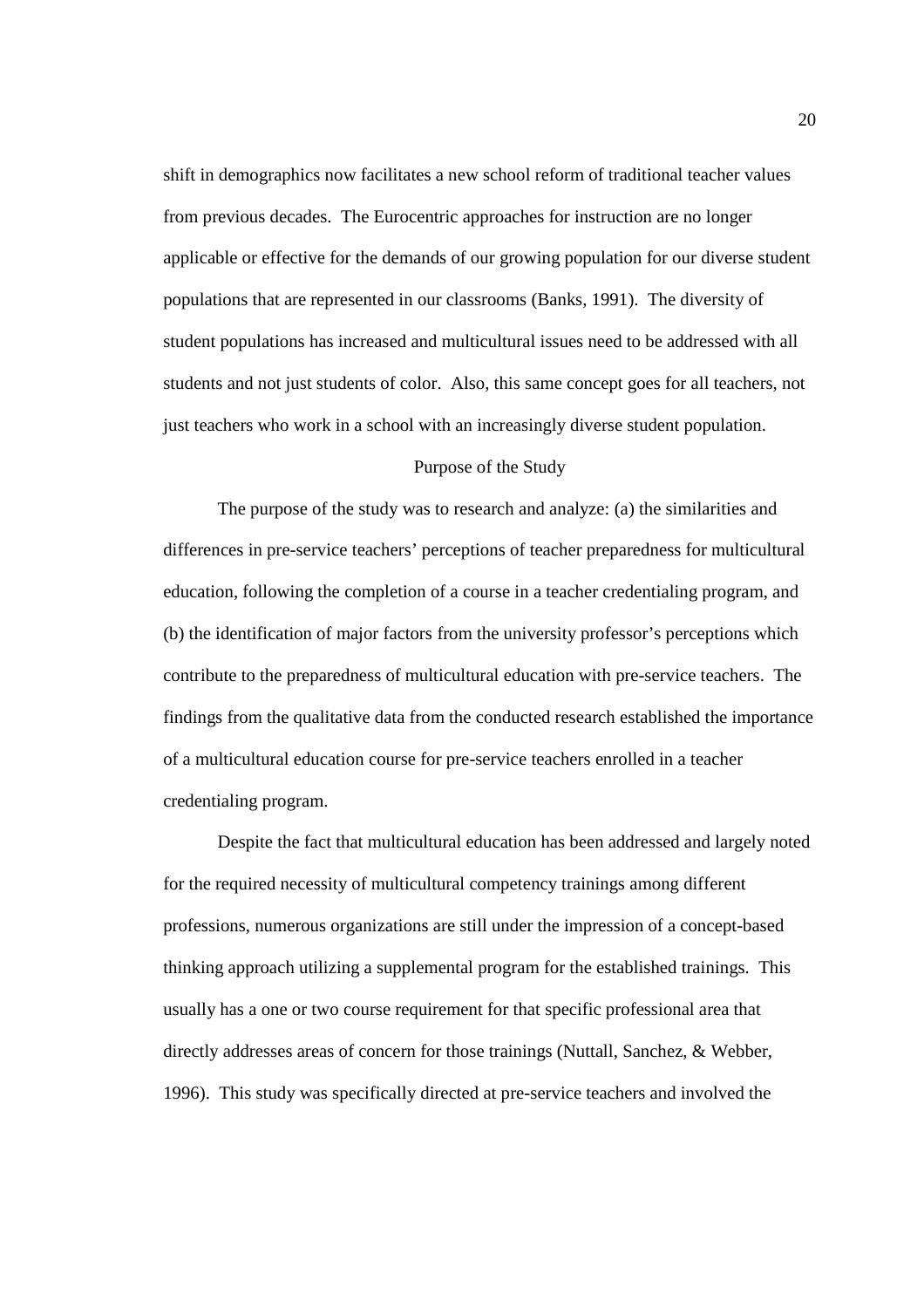multicultural education requirements in a teacher education program. The educational literature on multicultural education then led to the questioning of its implementation with pre-service teachers and analysis of their perceptions, after the completion of a multicultural education course, as well as the professor's perceptions on contributing factors for teacher preparedness in the course.

#### Research Questions

The study examined the following research questions:

- 1. What are the similarities and differences in pre-service teachers' perceptions of teacher preparedness for multicultural education, following the completion of a course in a teacher credentialing program?
- 2. Which major factors are identified through the university professor's perceptions that contribute to pre-service teacher preparedness for multicultural education?

## Theoretical Framework

Critical theory is the theoretical framework that supports this study of pre-service teachers' perceptions of their attitudes and beliefs towards multicultural education. Critical theory focuses on the importance of the educator and the significant role s/he plays in a classroom. Once the research was completed at the end of each designated quarter, it allowed pre-service teachers to critically examine their perceptions of multicultural education and how they will instruct the increasingly diverse student populations within their classrooms. Through critical theory, teachers can be the cultural tools that motivate their students to look at the world with a critical eye. This is why critical theory is so imperative for our pre-service teachers entering the educational field today.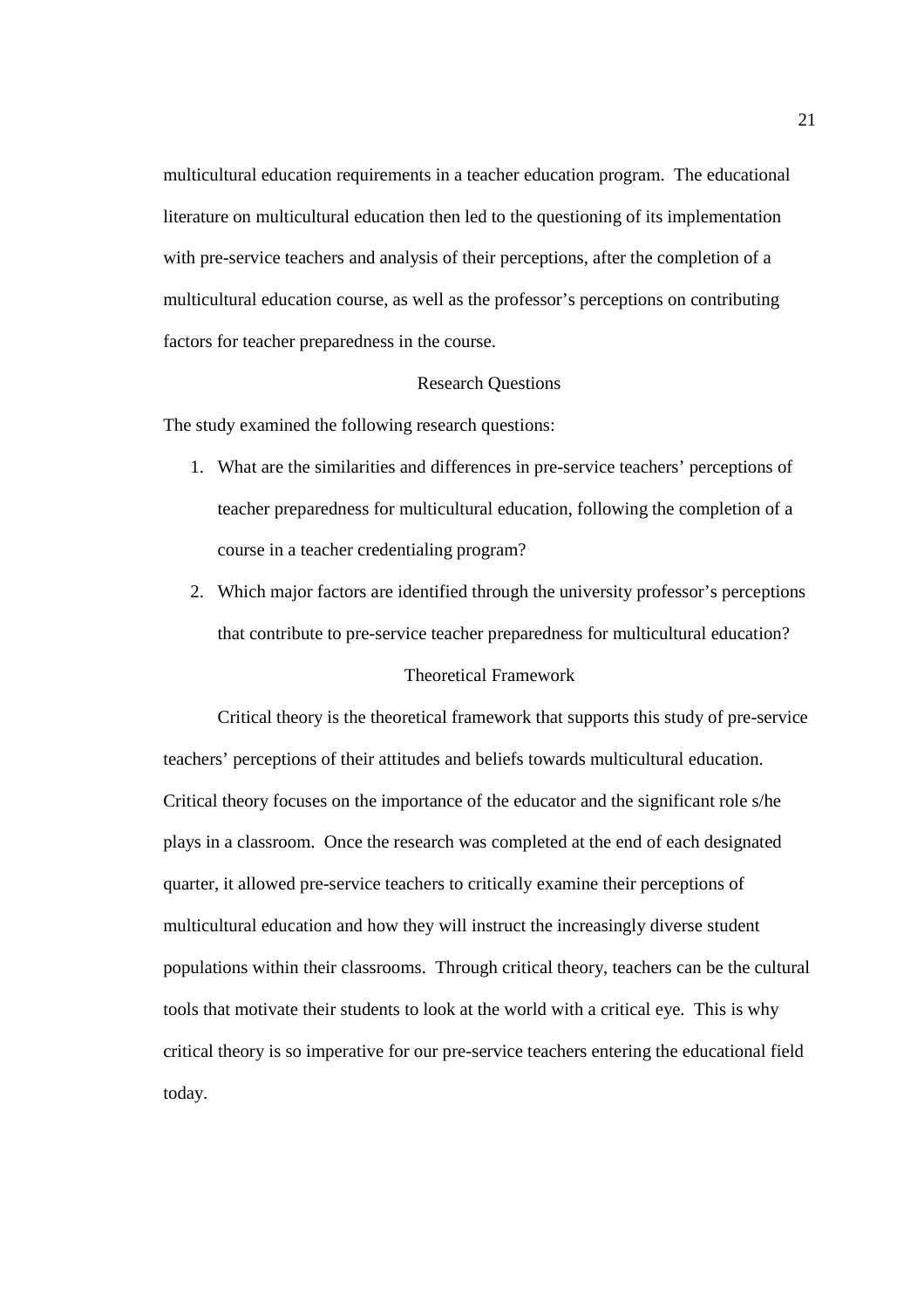Maxine Greene (1986) poses critical theory as a theoretical resource for questioning education, the representation of it in education, and how educators might interpret its actual meaning. She suggests that teachers need to implement and extend their collective imaginations, and she goes on to suggest,

We might try to make audible again the recurrent calls for justice and equality. We might try to reactivate the resistance to materialism and conformity. We might even try to inform with meaning the desire to educate 'all the children' in a legitimately 'common school' (p. 440).

This quote demonstrates a clear understanding of how critical pedagogy is theoretically woven into the educational fabric of our communities. The examination of critical pedagogy and its relationship to education is one of great importance for teachers, who continue to educate students within the school systems.

A key theorist in the historical, social, and political development of critical theory was the Brazilian educator, Paulo Freire. Freire (1973) develops his examination of critical theory by describing how human beings will inherently connect to the world that surrounds them with the application of a critical eye. "Transcending a single dimension, they reach back to yesterday, recognize today, and come upon tomorrow" (p. 3). Freire discusses the unfolding of critical theory with human beings as active in the process, containing the capacity to individually self-reflect given the situation, circumstance, or activity in which they are engaged. Through the act of separation from the physical world, active human beings can begin to establish their place by examining their world critically and applying their critical eye to their reality. "To enter into" reality means to look at it objectively, and apprehend it as one's field of action and reflection (p. 105).

Freire (1973) proposes that human beings are able to critically relate to their world by objectively positioning themselves away from it, for the purpose of gaining a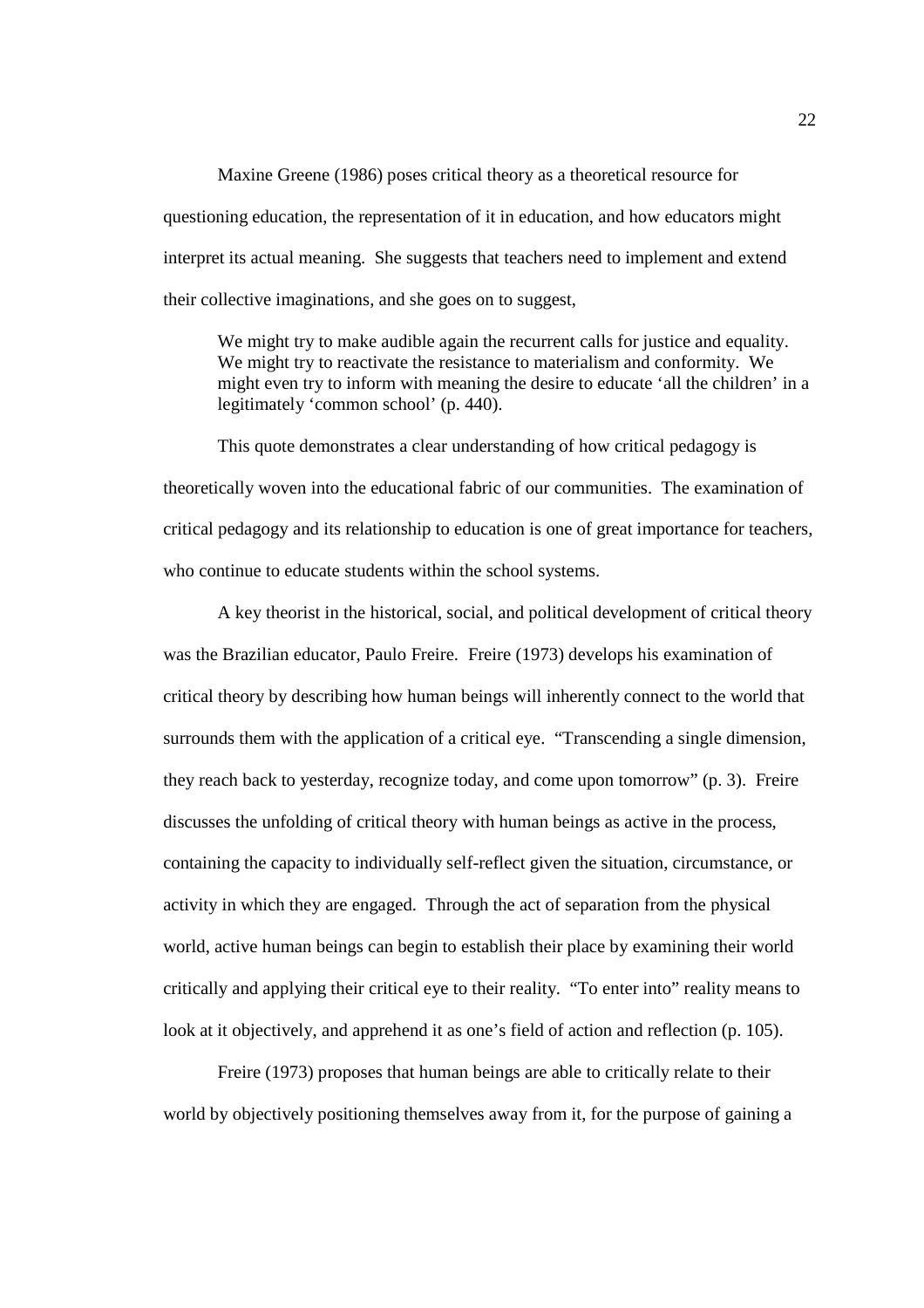different perspective. "Without this objectification, whereby people also objectify themselves, people would be limited to being in the world, lacking both self-knowledge and knowledge of the world" (Freire, 1975, p. 28). Critical theory allows a more in-depth examination of how relationships are ultimately connected with the observations of factual events. He (Freire, 1973) adds that persons with an understanding of their reality, and a trust in their own potential, begin to develop a hopeful outlook. "This new, critical optimism requires a strong sense of social responsibility and of engagement in the task of transforming society; it cannot mean simply letting things run on" (p. 13). Critical theory helps develop a critical consciousness, allowing people to engage in acts of transformation. Once the world begins to transform from the work in which people engage as a society, then a political, cultural, and historical consciousness begins to evolve through the "inversion of praxis" (Freire, 1975, p. 32). The practice in which the way society does things would be turned upside down, the social norms that are so to familiar with would be changed and represented by other meanings in the world. Continuing on Giroux supplements the concept of critical theory through his interpretation of it.

Giroux (1988) supports the extension of critical theory through an educational scope, identifying and labeling it as critical educational theory. He asserts that schools are becoming lesser and lesser instruments for social mobility and democracy, creating smaller entities of educational inequities within the school systems. Ideologically and politically, it is the major task of a critical educator to uncover how schools mandate the laws of capitalism through the act of privilege. He claims that privilege is embedded in the school structure in two ways: it is either interwoven ideologically or through a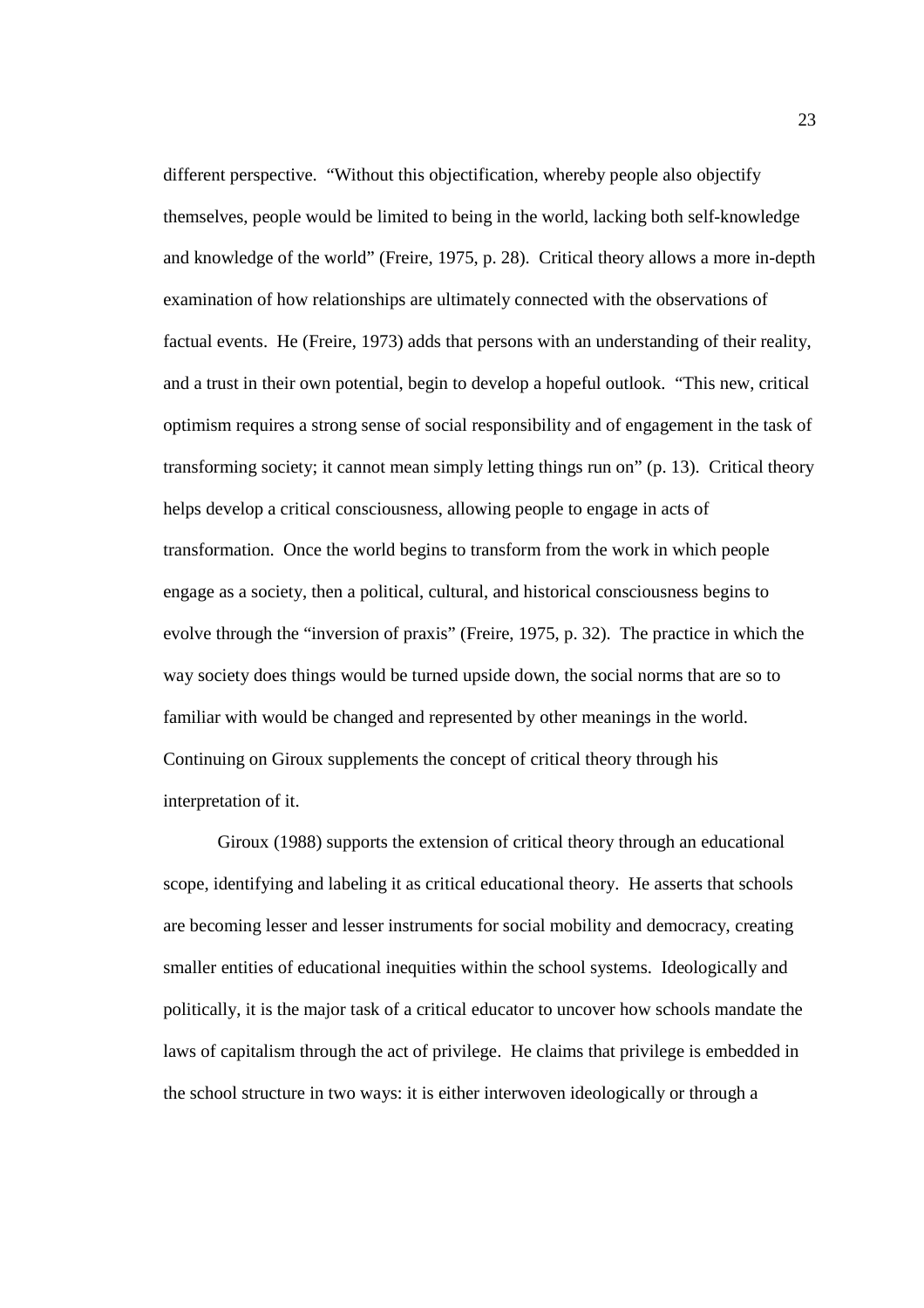materialistic form that can be visible both in school and society. However, both forms can be used for structural dominance and marginalization of students' ethnic, gender, social class, or cultural formations.

Giroux (1988) agrees with Freire in support of critical theory by establishing a theoretical foundation for people, especially teachers, so that all may witness and participate in the efforts of teacher practice to ultimately integrate a critical view for the transformational process. Giroux elaborates by stating, "Two elements of such a discourse that I think are important are the definition of schools as democratic public spheres and the definition of teachers as transformative intellectuals" (p. xxxii). In the effort to reconfigure the part of the educator, the teachers must begin by answering the more extensive questions pertaining to education. For example, what is the purpose of schooling and how do they view it as an educator?

In regards to critical theory in education, the representation of schools as democratic arenas should be devoted to social empowerment leading to student selfempowerment. Due to our capitalistic society, schools have become an extension of product marketing or institutions used for the campaign of international and national markets. Instead, schools must center on constructing spheres of public democracy, creating critical analysis with the integration of meaningful conversations and societal organizations. The transformative process develops among the students by establishing the concept of social responsibilities, a social consciousness, and a discourse to social justice. This discourse seeks to regain the concept of democracy, seen through a critical lens, for the movement towards the supports of social justice (Giroux, 1988). It is also imperative for schools to allow the investigation of the political discourse that dominates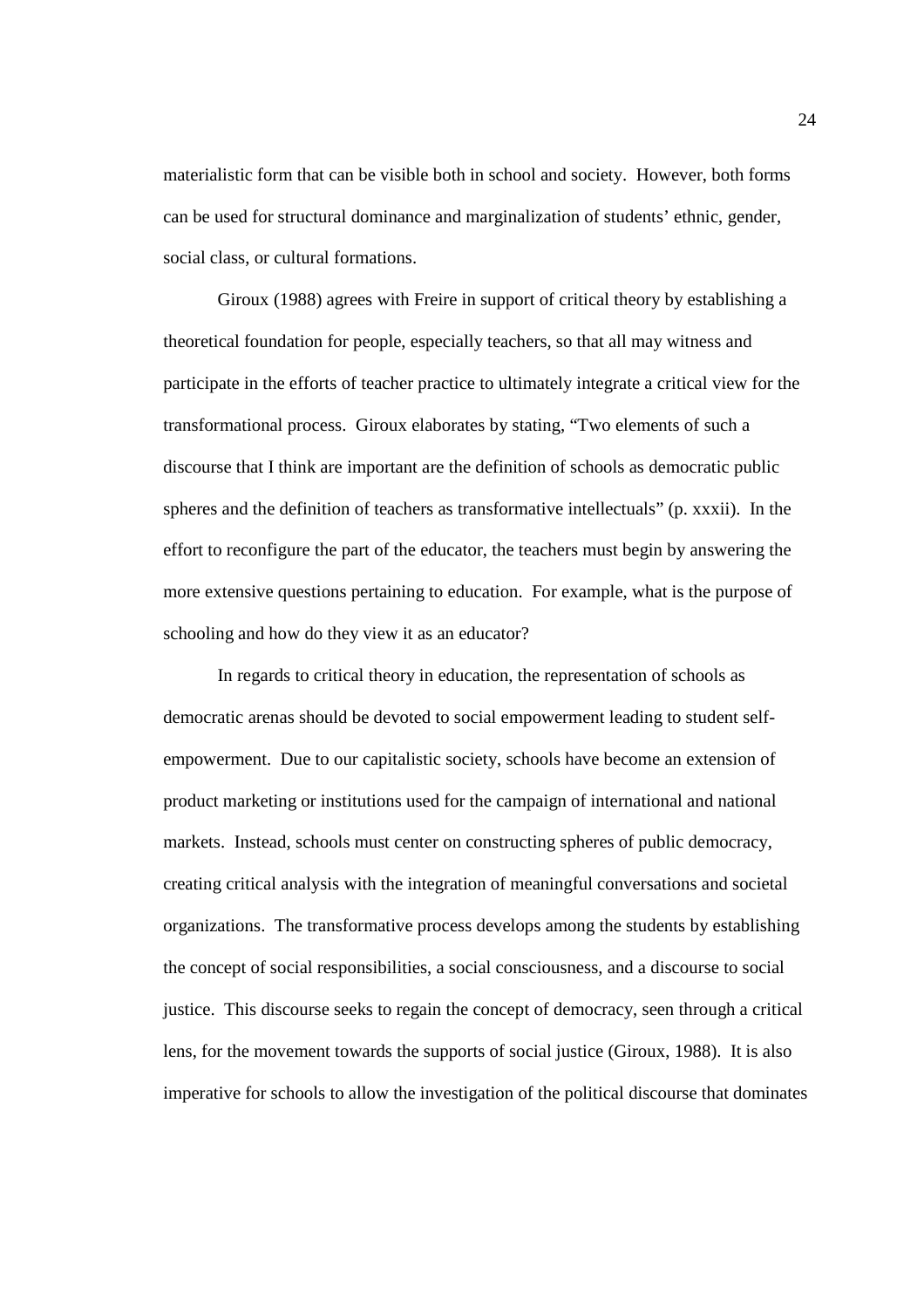the society, which all collective citizens live in as a whole, knowing all too often the potential dominate discourse which may lead to the infection of knowledge, epistemologies, teacher pedagogies, home/school connections, and school leadership.

Giroux (1988) furthers his explanation by expressing that teachers are the educational workers needed to form the students within the existence of the schools, stating that teachers must establish more precise critical pedagogies and structural frameworks which are vital for creating students as critical individuals. So, by establishing these teachers as cultural tools, they may work together with one another through research and writing to produce curricula and collaborate through empowerment. Teachers must require a high level of expectation from their students, if they expect them to become transformative, critical thinkers. As critical educators, teachers are to be committed to the empowering of students for the critical purpose of examining the world. However, teachers must realize that they are critical intellectuals that are there for the empowerment of their students in an effort to initiate a transformative change.

McLaren (1995) contributes to critical theory by concluding that there are still active critical theorists amongst the educational field, who band together to fight with the marginalized groups for the transformation towards social justice. The ultimate goal for critical educators is to instill in their students the power of critical thought, establishing and producing critical thinkers for the betterment of our society.

A main principle of critical theory through the use of critical pedagogy, explained by McLaren (1995), has been to ultimately confront the school systems that support the ideologies behind the economic, political, and cultural privilege that creates educational inequities amongst students. In the past decade, educational theorists started taking more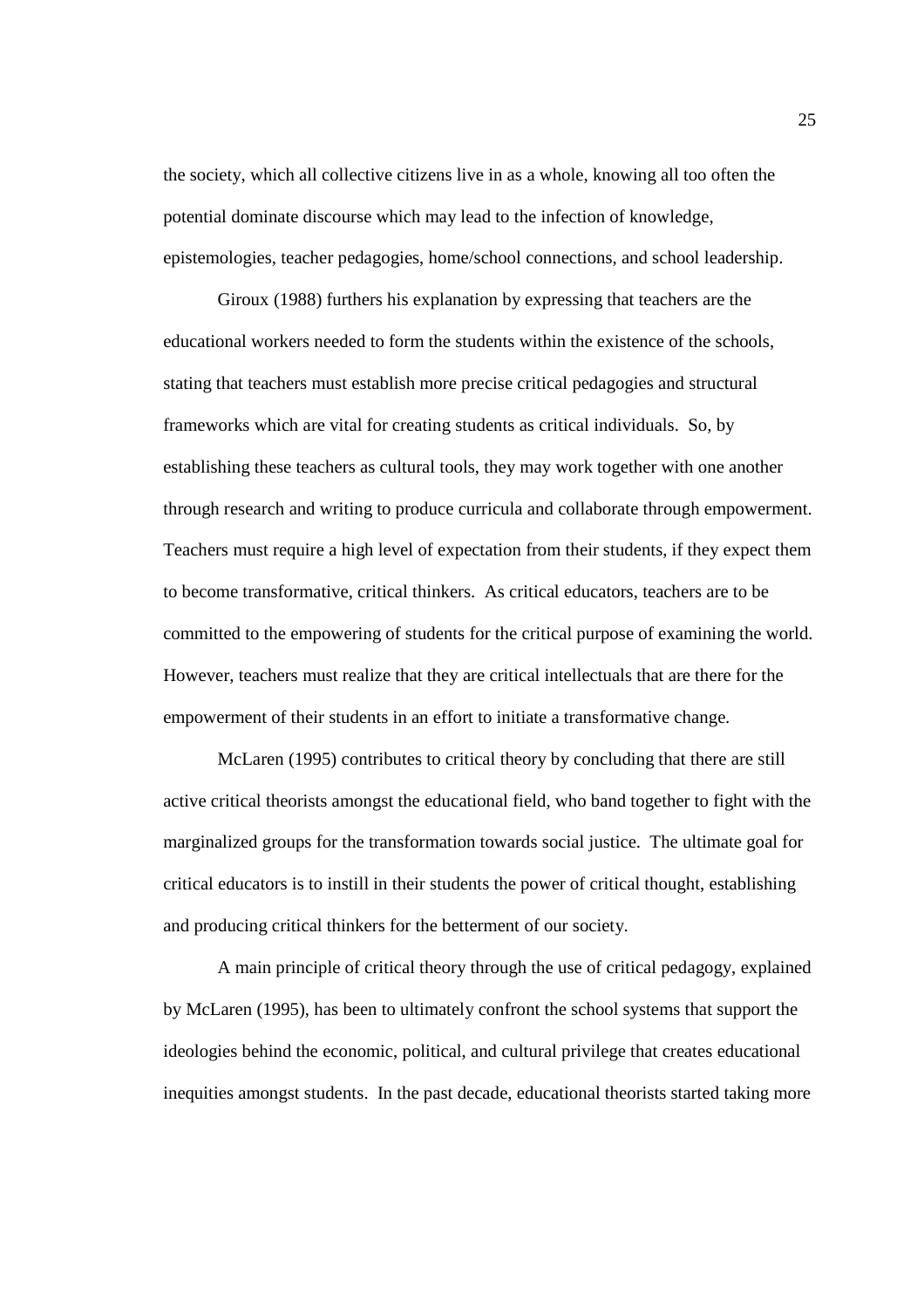and more notice from the transition as to how schools functioned in the past to the current replacement with enterprises for the favor of cultural and political agendas. In this day and age within the educational context, schools are experiencing the classification of students, distinguishing between the students who receive privilege based on their gender, social class, economic level, and their race and those who do not. The political and cultural enterprises are establishing means in the collection of human capitalism, and lessening the social agencies for the development and empowering of the self and society.

 bell hooks (1996) shares how this goal of critical theory is also demonstrated in Freire's (1973) theory, where the classroom represents a learning community for students to contribute as a whole group, by establishing a full sense of responsibility in the participation of their learning. The model is referred to as the "banking system of education" (hooks, 1996, p. 40), referring to students not as active participants in the learning process, but passive receptacles for ineffective teachers to dispose of their educational waste. With the majority of teachers using this method, it is not the least bit conducive for establishing a positive learning environment that focuses on a true understanding of multiculturalism. Often times, students are more inclined to disengage in the banking system for education, whereas the teachers are the ones who buy into this generic style of teaching. Students are the reason for the introduction of multicultural education; they are the ones who are more inclined to deal with the obstacles of it.

hooks (1994) describes a correlation between critical theory and education, centering on a transformative impact through the incorporation of multicultural education. Although a modern emphasis has been placed on multiculturalism, especially in the educational setting, the social interaction needed to create classroom learning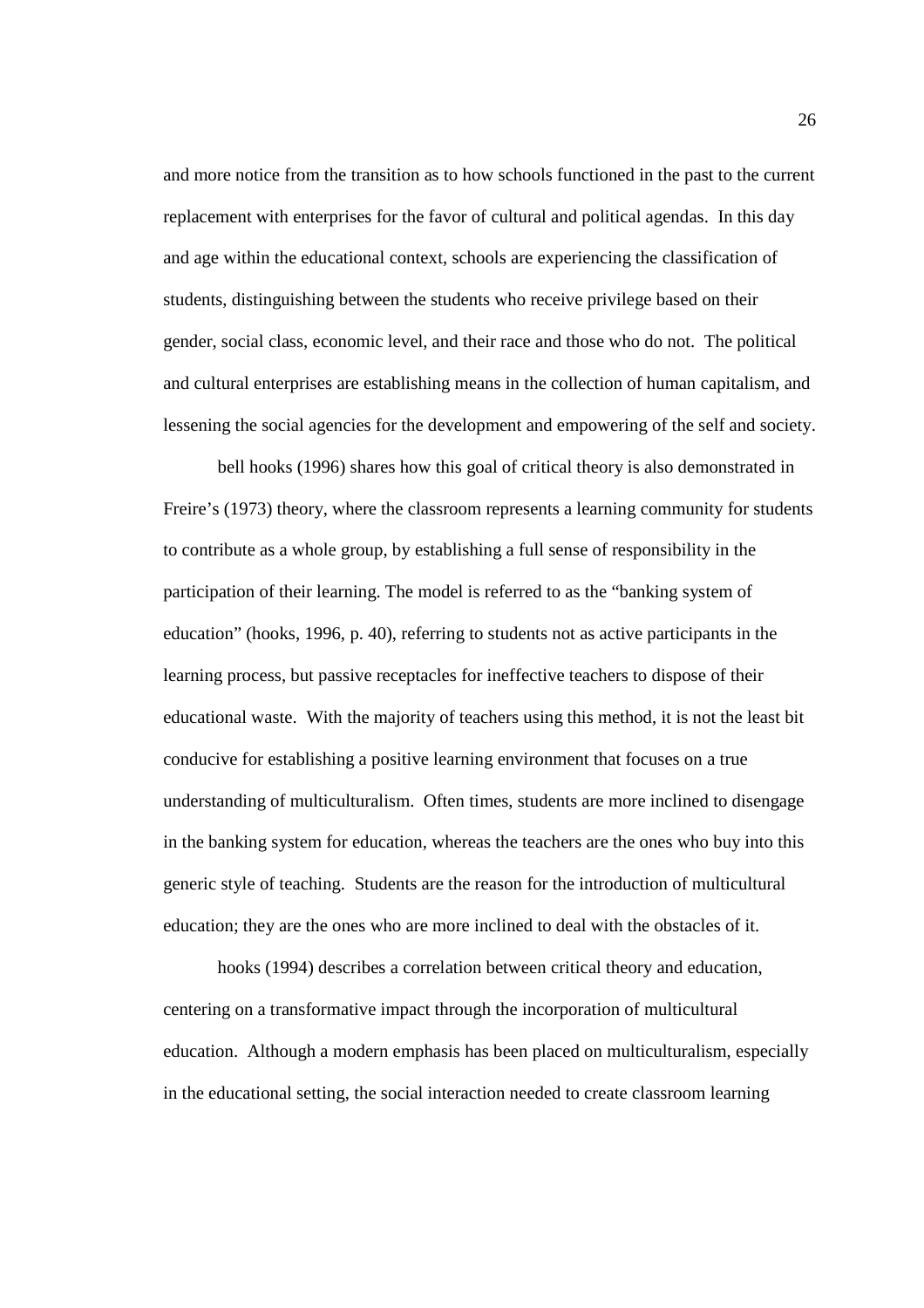environments is still lacking. In order for the reflection of a pedagogical process to exist for the non-white societal groups, a pluralistic attempt to convey a respectful and honorable attitude toward these groups is required. However, teachers from every educational level, starting with preschool and ending with the university, must realize that the previous teaching strategies do not apply to this current population and will continue to be modified for that purpose alone. In referring to that exact idea, hooks makes a statement: "Let's face it: most of us were taught in classrooms where styles of teachings reflected the notion of a single norm of thought and experience which we were encouraged to believe was universal" (hooks, 1994, p. 35).

 hooks (1994) continues by proclaiming that teaching strategies not only need to change for White teachers, but also for the non-White teachers who are in classrooms. Causing a negative outcome, teachers are concerned with the political innuendo associated with multicultural education. They fear they will not maintain their autonomy needed to teach in their classroom. With the incorporation of multicultural education, there are multiple perspectives on different techniques that will expose not only the students but the teachers to more than a single approach or specific perspective.

hooks (1994) realized quickly the impression Freire had left on her as she started her journey as an author. The powerful stance Freire took on the point that education was the pathway to exhibit freedom inspired her to establish strategies for the concept of "conscientization" (hooks, 1994, p.14). hooks transformed this concept into terms that focused on critical awareness and thinking, along with the purpose to specifically engage students' prior knowledge and the development of their academic growth as active learners in the classroom. She fostered the image that students are actively participating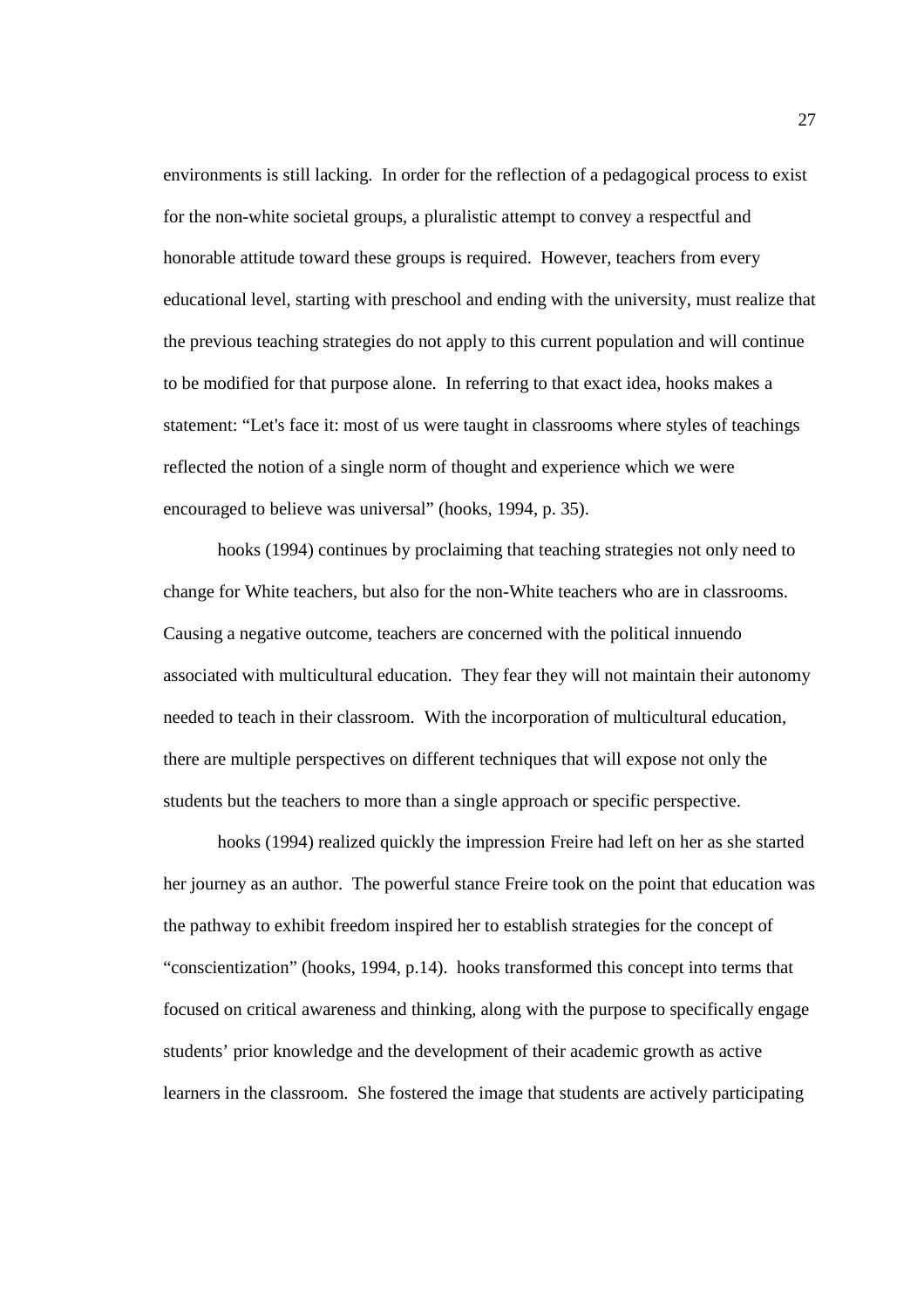in the learning environment and not just inactive recipients of the teacher's educational instruction. Through the utilization of education, the ability to attain academic freedom was constantly weakened by teachers because they did not support the act of students' participation in their own learning. Freire's claim to freedom and liberation can only be obtained when all contributing parties are active participants in the efforts of the educational settings (hooks, 1994).

 In order to establish a fair and equitable school system, the thought of actually using a democratic approach to implement in our schools to create educational equity for students is one proposed idea. hooks (1994) suggests that creating the classroom setting with a democratic environment allows teachers to impose responsibility on their students as contributing participants toward an objective involving the pedagogical transformation of critical theory. As her experience as an educator, hooks can recall White educators expressing their concern about students of color who did not seem to have a voice that is heard in the classroom setting. All too often, White male students continue to project their student voices. Creating these democratic environments will allow students of color and White women to express themselves without reservation, no longer criticized as being intellectually inept by White students and teachers. hooks states that her students disclosed their personal experiences of many educators who are not interested in their voices. The implementation of multiculturalism and the disassociation of the dominant discourse will allow educators to center their efforts on the education of all students, regardless of gender, culture, ethnicity, or economic status.

hooks (1989) describes the importance of critical theory: "…if we cannot engage dialectically in a committed, rigorous, humanizing manner, we cannot hope to change the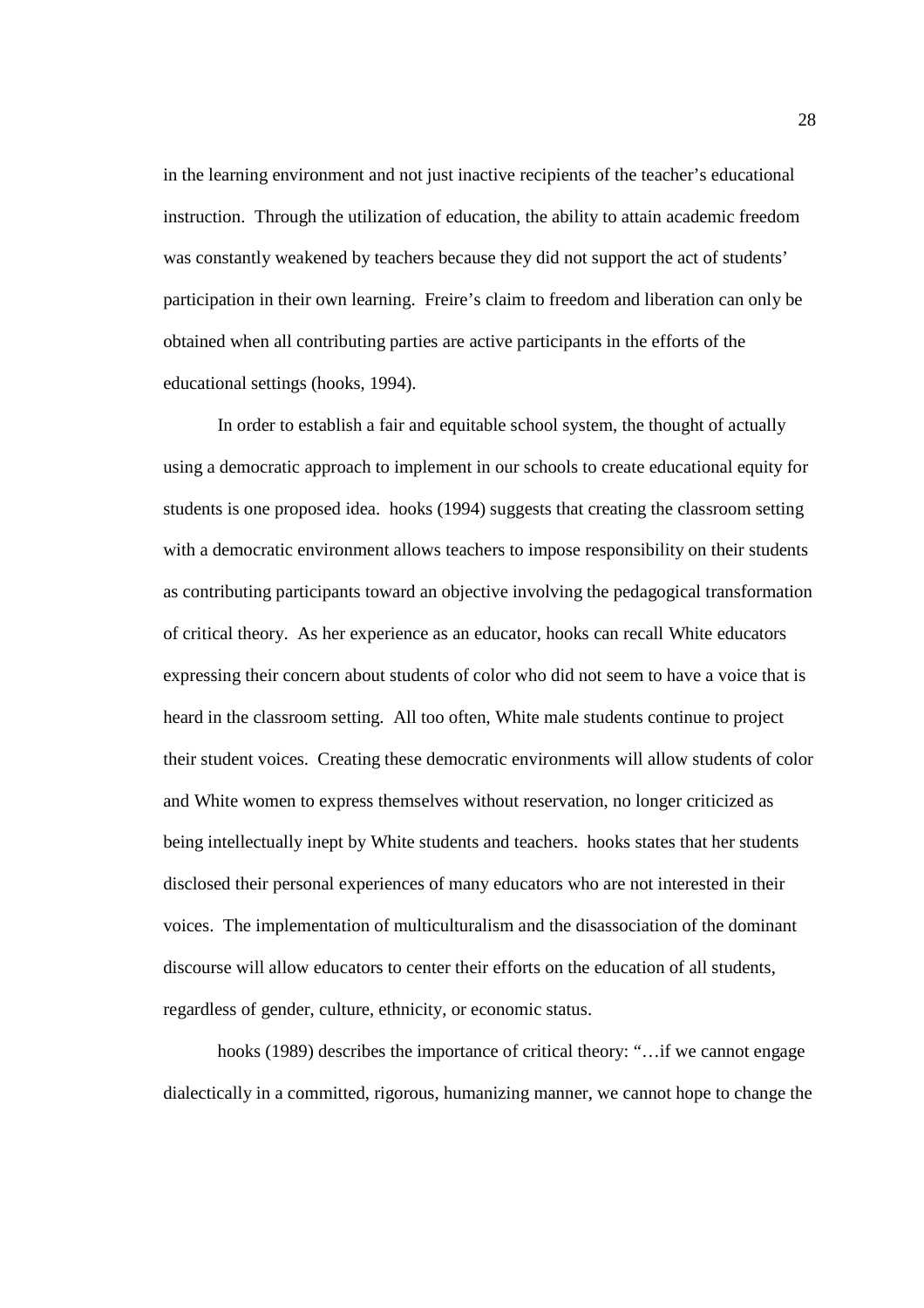world" (p. 25). Critical theory is crucial for the existence of the study; metaphorically, it is the small seed of knowledge, and from that small seed, roots will grow to keep it deeply rooted in the ground, so as not to wither, break, or die. Allowing the seed to grow into a huge plant filled with knowledge in turn creates other small seeds from that original plant to grow into their own plants of knowledge. This then creates a cyclical system for knowledge to continue to be transferred from one person (plant) to another person (plant). This metaphor is the simplest form to describe the purpose for this theoretical framework regarding the study. Critical theory was the small seedling planted to create a strong framework for the study to develop and grow into a bountiful wealth of knowledge.

#### Significance of the Study

Through its specific investigation of the perspectives of pre-service teachers and their professor on the teacher preparedness resulting from a multicultural education course, the study provided evidence of demonstrated similarities and differences in attitudes towards multicultural education. These findings allow the development of appropriate curriculum, instructional practices and strategies, and cultural responsive teaching methods for all students within a classroom setting. The study also identified main factors that contribute to teacher preparedness for multicultural education in the preservice teachers, as contrasted with the perceptions of the course professor.

This examination allowed two separate analyses in the preparation of pre-service teachers in a multicultural teacher education course, providing not only the why from the pre-service teachers' perceptions but the how through the professor's perception. From analyzed findings involving the perceptions of the professor, the study examined the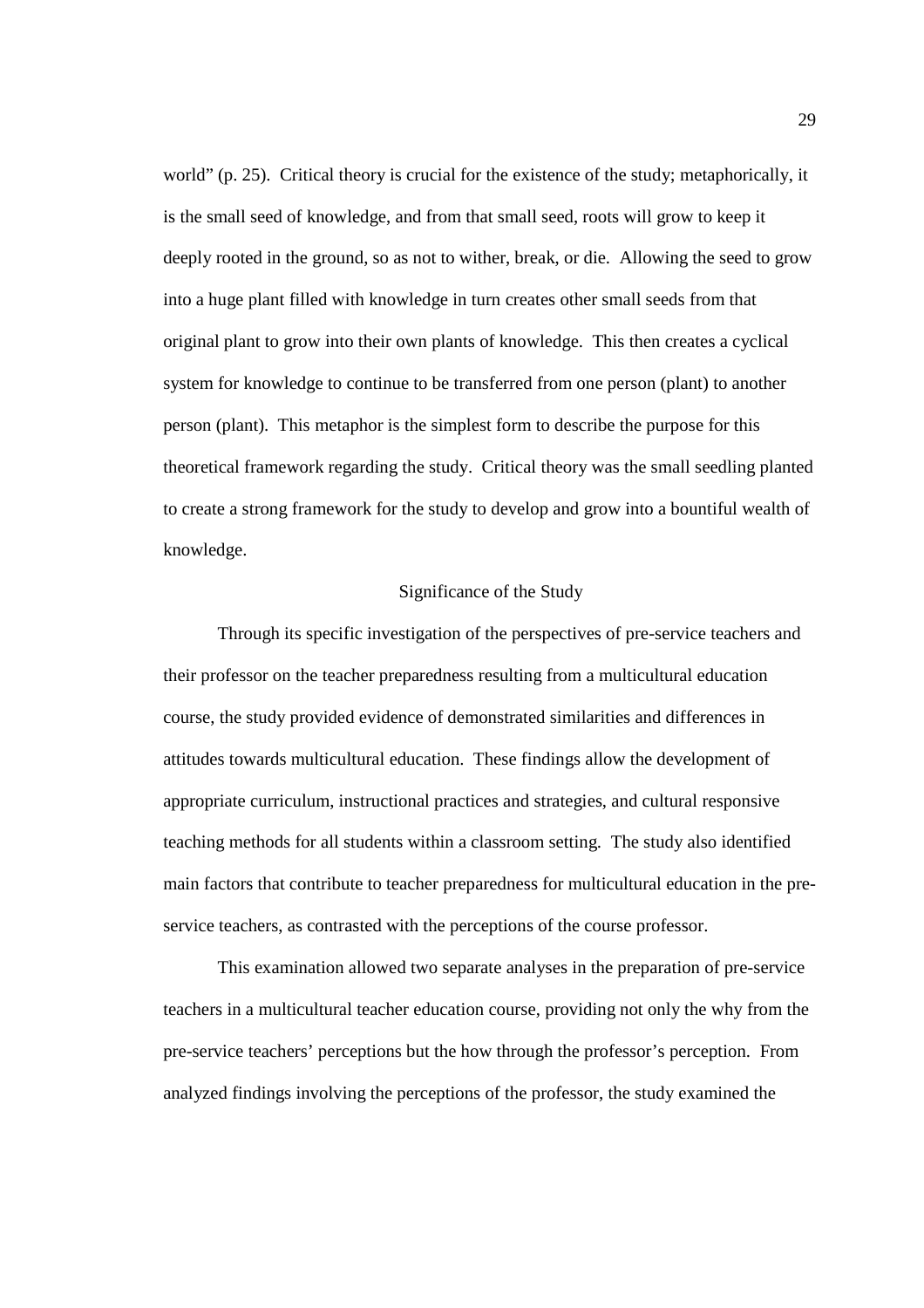contributing factors in the preparedness of the pre-service teachers for the multicultural education course taken in the teacher education program.

This study provided findings from the analysis of pre-service teachers' perceptions towards teacher preparedness involving a multicultural education course. It also provided the university with data regarding the preparedness of their pre-service teachers in the teacher credentialing program. Finally, the director and professors can use the findings: (a) for the benefit of curriculum development, (b) to provide instructional strategies for diverse student needs within their teacher credentialing program, (c) for the instruction of their pre-service teachers, and (d) specifically for the instruction and curriculum development of the teacher credentialing course titled "Culture, Family and Schooling."

#### Limitations of the Study

The first limitation of the study was that interviews were conducted only with preservice teachers enrolled in a specific course and term through a designated university teacher credentialing program. The qualitative findings were only collected through the multicultural education course titled "Culture, Family, and Schooling" in this particular teacher credentialing program. There was not another course in the teacher education program that involved the collection of data through conducted interviews with preservice teachers regarding their perceptions of the multicultural education course.

The next limitation was that this research only included the pre-service teachers who were enrolled in the academic school year for 2008-2009 in the multicultural education course titled "Culture, Family, and Schooling." This allowed the findings to be collected only with this specific cohort of pre-service teachers for this particular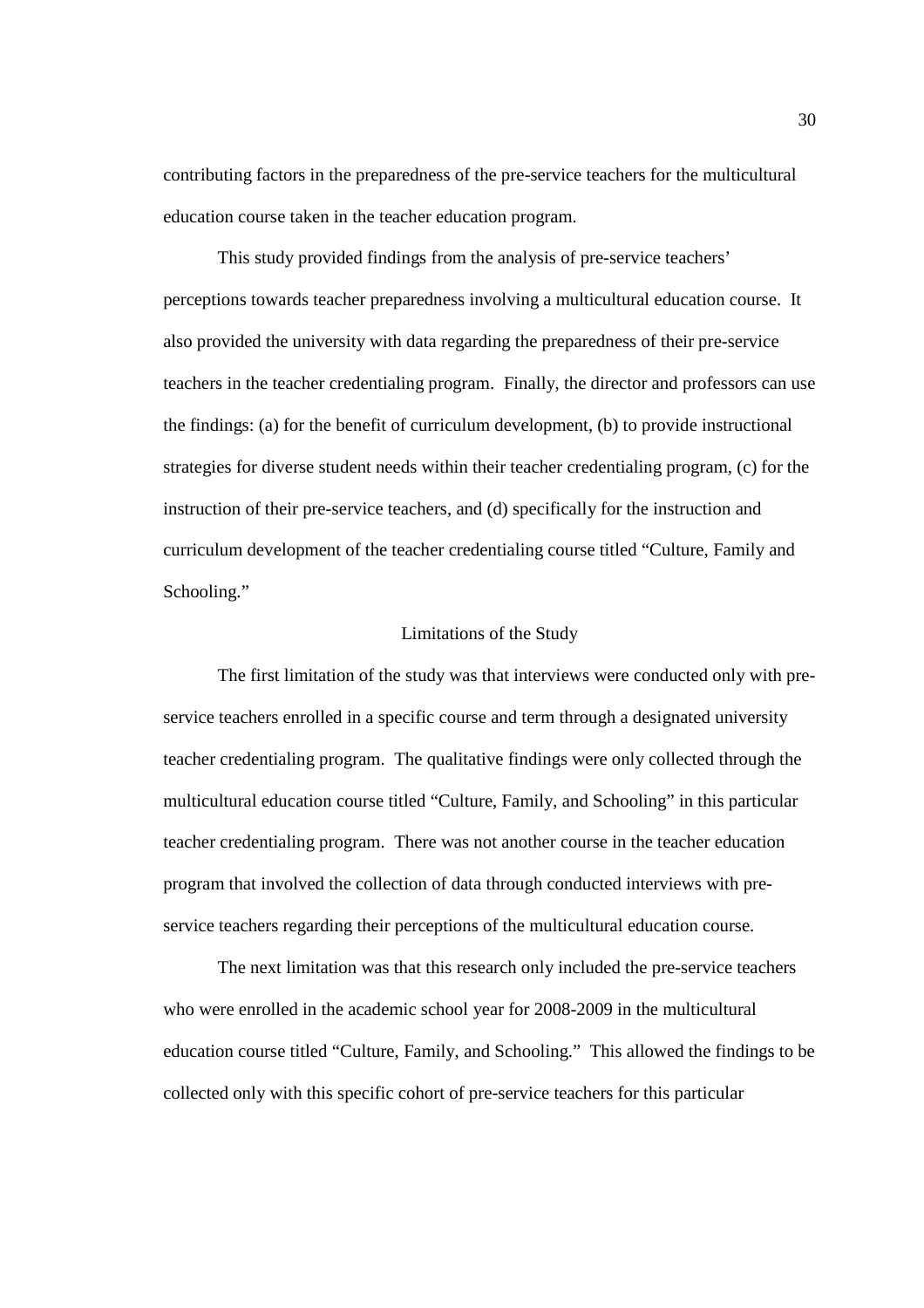academic school year. The data collection process did not allow the collection of interviews during any other academic year other than the 2008-2009 academic school year, the data collection process only occurred during these two quarters during that specific school year. The questionnaire was not administered during any other academic school year with other pre-service teachers other than the Winter 2009 quarter and the Spring 2009 quarter, which limited the number of pre-service teachers.

 Lastly, the total number of pre-service teachers interviewed consisted of seven: six females and one male. This allowed only the one male to be interviewed during the data collection, with the majority of the perceptions being collected from females. Also, the ethnic make-up was unevenly distributed, with the majority of the interviewed participants identified as Latinas. Out of the seven pre-service teachers, four of them were identified as Latinas.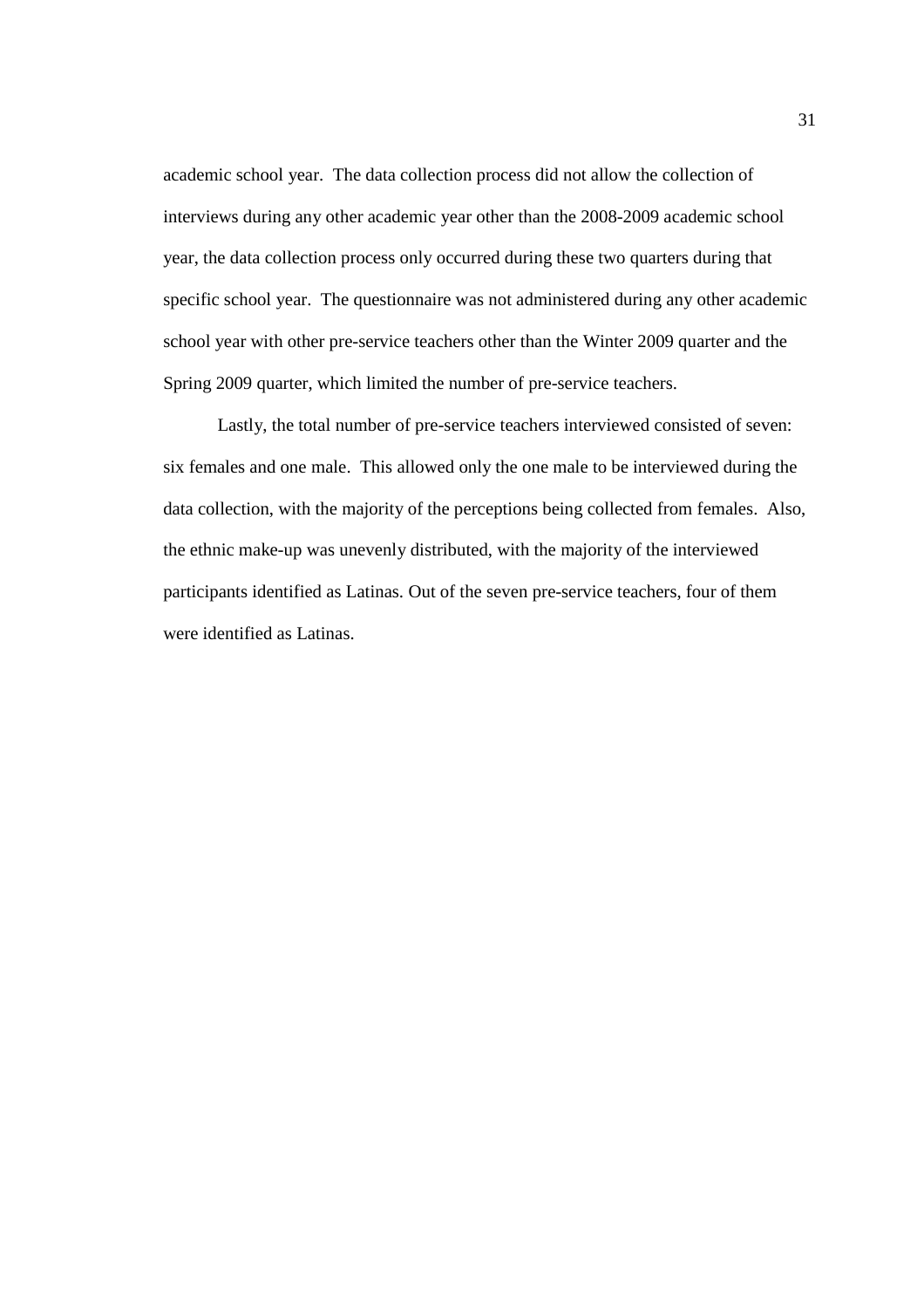#### CHAPTER II

#### REVIEW OF THE LITERATURE

 The vast knowledge and information on multicultural education can become endless at times for an educator. However, in order to decipher and distinguish between what was applicable to this study, particular themes for the existing research literature were established based upon their relevance and importance.

The first major theme that emerged was critical multiculturalism and its relationship with multicultural education, followed by the definition of multicultural education within our schools, including minor themes involving the historical background of teacher education. The next major theme involved the origination and establishment of multicultural education in teacher education programs. Included under this major theme were minor themes, such as the history of multicultural teacher education, NCATE (National Council for the Accreditation of Teacher Education) standards for multicultural education, the incorporation of multicultural education within the educational context, and the goals/guidelines for multicultural teacher education.

 The third major theme included research findings from empirical studies on the implementation of multicultural education in teacher education programs. This theme centered on the educational literature and the implications for educational equity through multicultural education, narrowed down to two minor themes involving the importance and progress of multicultural education. The three themes emerged from the educational literature and provided support and background knowledge, creating specific interrelated connections between each theme regarding the topic of multicultural education and the teacher preparedness with pre-service teachers.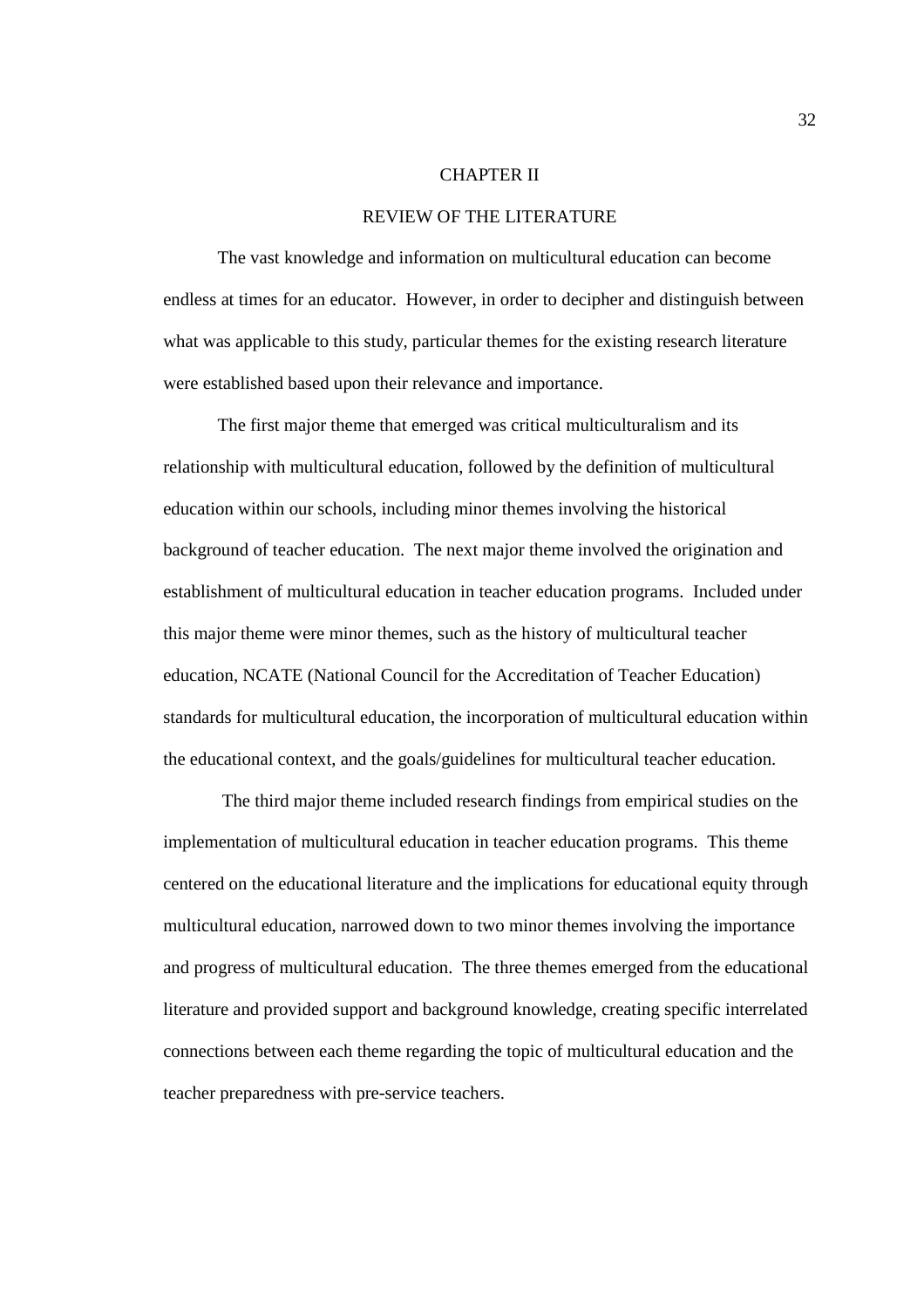#### Critical Multiculturalism

Critical multiculturalism theory was created through a direct lineage from critical pedagogy by incorporating its theoretical framework along with the methodological foundation. This allowed critical pedagogy to create a cohesive connection with multicultural education involving the development of critical multiculturalism theory. Critical pedagogy has been very influential and instrumental in current developments related to multicultural education through the broader spectrum of issues involving political and socio-economic inequities. Educators of critical multiculturalism have begun, and further continue, to object and devote their supportive efforts to the ongoing social injustices among the economically disadvantaged, especially with marginalized groups that have been negatively affected by our capitalistic society (Giroux, 1997; Kincheloe & Steinberg, 1997; Kozol, 1991; McLaren, 1995; McLaren and Torres, 1999).

 According to May (1999), there are main factors needed for the effective implementation of critical multicultural education within a classroom setting. The initial action is to critically examine 'civism' (p. 30) in our society, not focusing on the behaviors of an ethnic or cultural group, but by looking at the attitudes and beliefs of a good citizen. The main objective behind this concept is in regards to the notion that civism is not impartial and fair to all cultural and ethnic groups, subtracting the attention away from particular cultural groups and placing in on individuals to be held accountable for their own actions towards being a productive and responsible citizen. May goes to state, "civism as constructed within the so called 'pluralist dilemma,' which is not neutral, and never has been. Rather, the public sphere of the nation-state represents and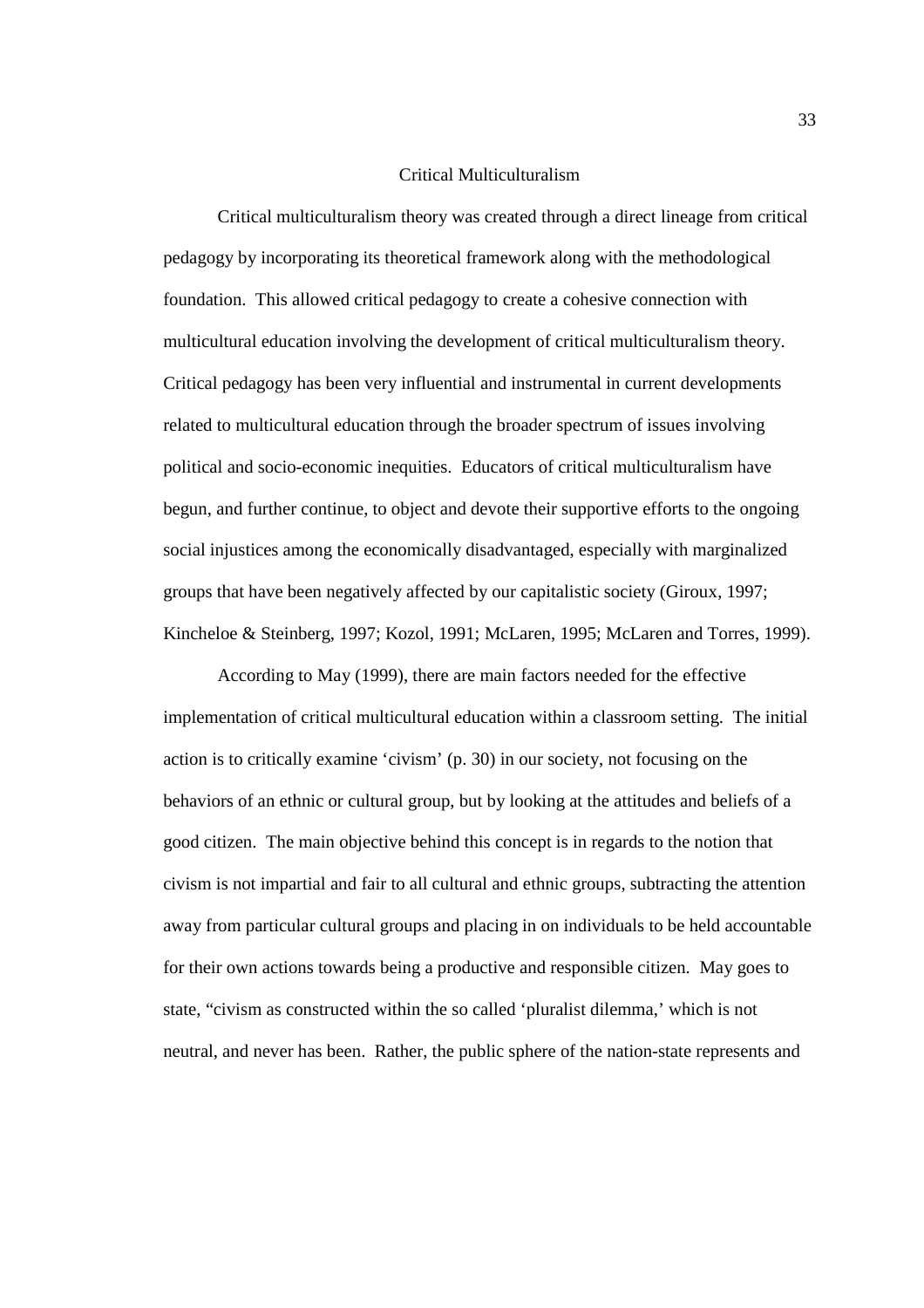is reflective of the particular cultural and linguistic habitus of the dominant (ethnic) group" (p. 30).

May (1999) continues with the second important factor demonstrated in critical multiculturalism involves the recognition of different cultures. Often times, the underrepresentation of minority groups within the school context are configured by the dominant discourse to obtain and maintain the structural dynamics of power for the intended implementation of particular belief system set forth by the majority groups. May describes it as followed, "It is one thing, after all, to recognize and describe cultural differences as they affect the educational performance of minority groups. It is quite another to unmask the reproductive processes which underlie these and which lead the school to prefer certain cultural values and practices (those of the dominant group) over others" (p. 32). Therefore, the minority groups cannot possibly feel empowered, due to the fact that they are not allowed to create an existence involving a relationship of power through the part to whole concept.

 The final factor for critical multiculturalism addressed by May (1999) is the reflective process to occur through the questioning and critiquing of the values and practicing beliefs of the dominant group. The ability to continue with this reflective process will allow for the transformative process to take over for the betterment of change with all cultural and ethnic groups throughout our society. Bhabha (1994) supports this concept by addressing it in a quote, "This involves a dynamic conception of culture— one that recognizes and incorporates the ongoing fluidity and constant change that attends its articulation in the modern word" (p. 33). Through these systems, cultural groups are developed and cultivated to exist in the dominant, mainstream culture. This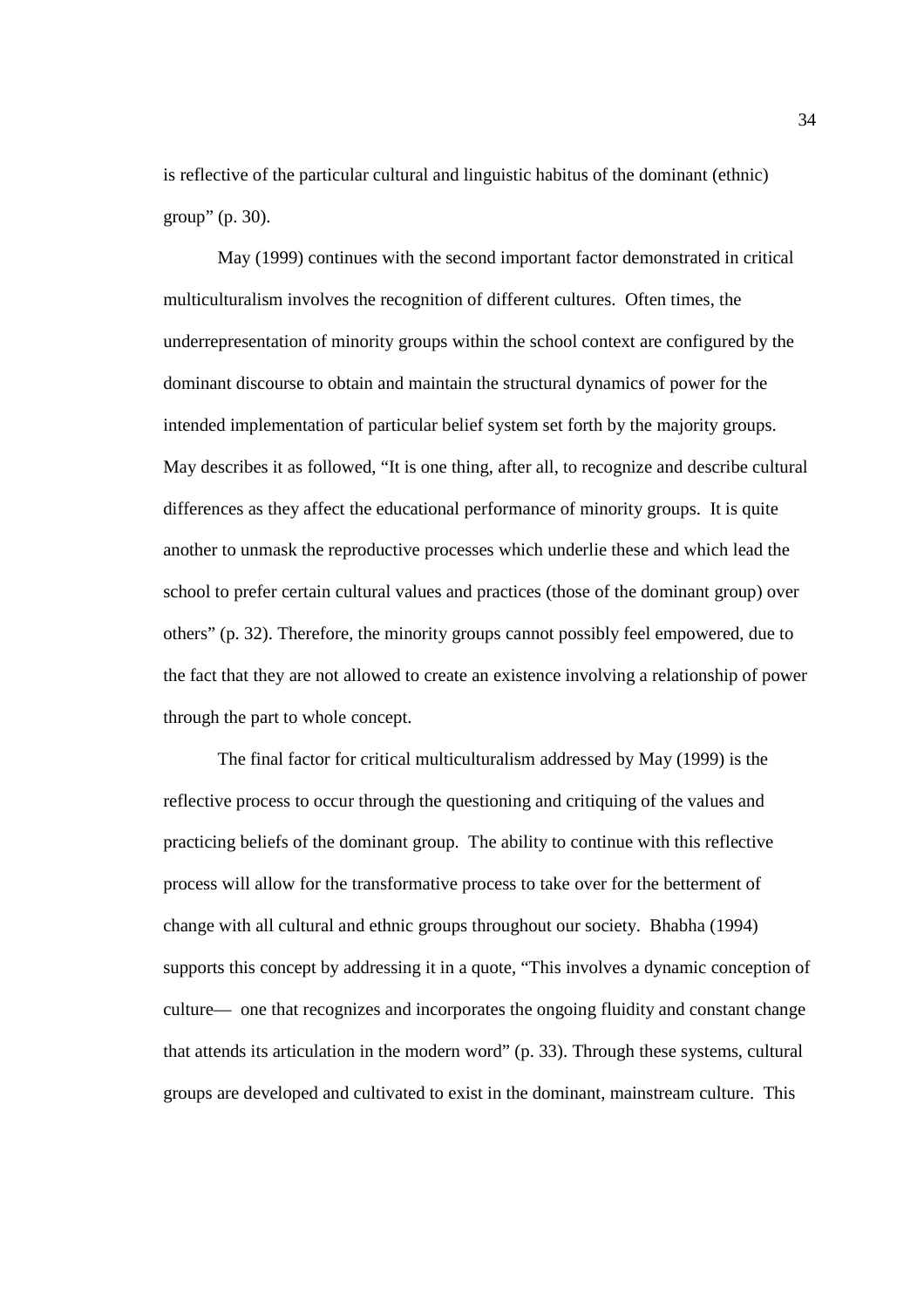allows the different cultural groups to continue to breathe instead of becoming suffocated and ultimately non-existent in society.

Definition of Multicultural Education within Our Schools *The Definition of Multicultural Education*

La Belle and Ward (1994) described how, throughout the past thirty years, the definition of "multicultural education" has continued to evolve through the diverse perspectives between the relationships of multiple social and ethnic groups, which have modeled their concept of it in various ways. For instance, the individuals who focus on equity for these relationships will distinguish themselves by just one definition in a particular sense, but there may be others who define themselves through the validation and implementation, using that as the main objective in their definition. When multicultural education inundated the school systems in the 1980s and 1990s, the definitions were open to such generalizations that gay, lesbian, transgender, and bisexual individuals, women, people categorized with special needs, and those who have experienced ageism were all included.

 The definition of multicultural education began to then encompass a vast spectrum which seemed to focus on more of a collective definition. However, one that is out there for the defining multicultural education has been dominant among particular populations, such as cultural and ethnic groups. Banks (1979) expressed a concerned interest about ethnic groups in our school systems and the connection between multicultural education and ethnic intergroup relationships. For example, he describes two completely different opposing views: the ideology of cultural pluralism and the ideology of assimilation. In regards to the ideology of cultural pluralism, the capacity of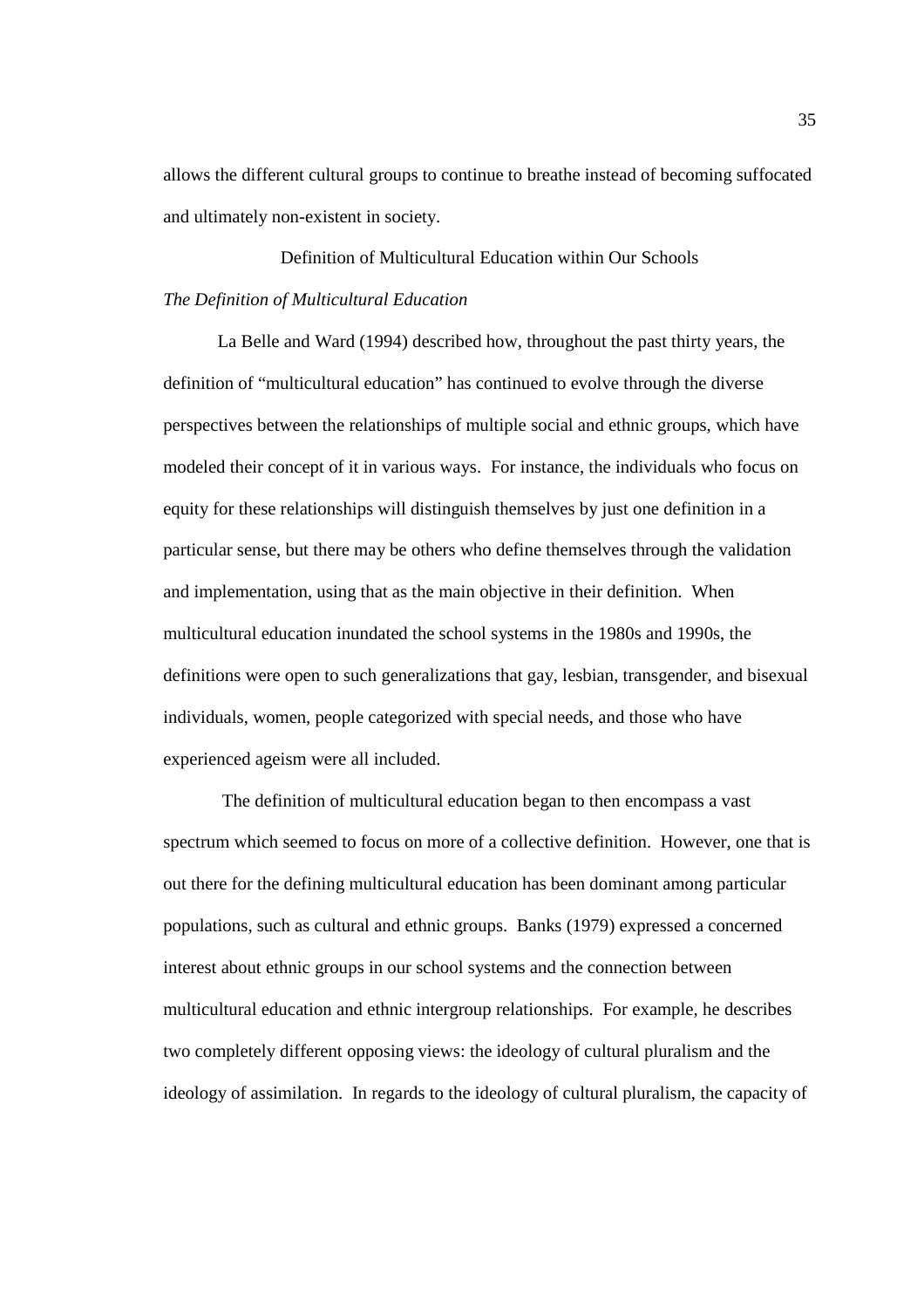the participants to initiate assistance with a group's political and social struggle within the dominant discourse is important. Through the view of the pluralist, cultures are represented individually within the educational context, emphasizing dedication to provide expertise to uphold and continue the struggle in terms of acknowledgement and resources for the benefit of the group.

On the opposing side of the spectrum and the ideology of assimilation, the role of the school system is to implement and enforce this culture for these young adolescents, which will inevitably prepare them with the needed abilities and attributes to obtain success in our society. Banks (1979) suggests that educators of multicultural education must transition with a resolution to portray the global culture as including subgroups of ethnicities and cultures. In a society that would still be considered culturally divided, the objective is to focus mainly on ideology and break down the stereotypical attitudes that separate our different cultures. The goal would be to create a society that does not emphasize keeping our ethnicities disconnected from one another.

According to Gay (1995), the term "multicultural education" has developed numerous definitions over time, depending on the cultural attributes for different groups of diversity. However, other definitions direct their focus on the groups' social problems, usually groups that have been placed in an oppressive state by a dominant group through politically motivated power and the redistribution of financial resources. There are some definitions that limit their emphasis to groups of color; however, others will be relevant to all main groups that are not the norm of mainstream American society. Often times, the definition of multicultural education is limited to the characteristics of the school setting, despite subgroups at the school site, while other schools take initiative in the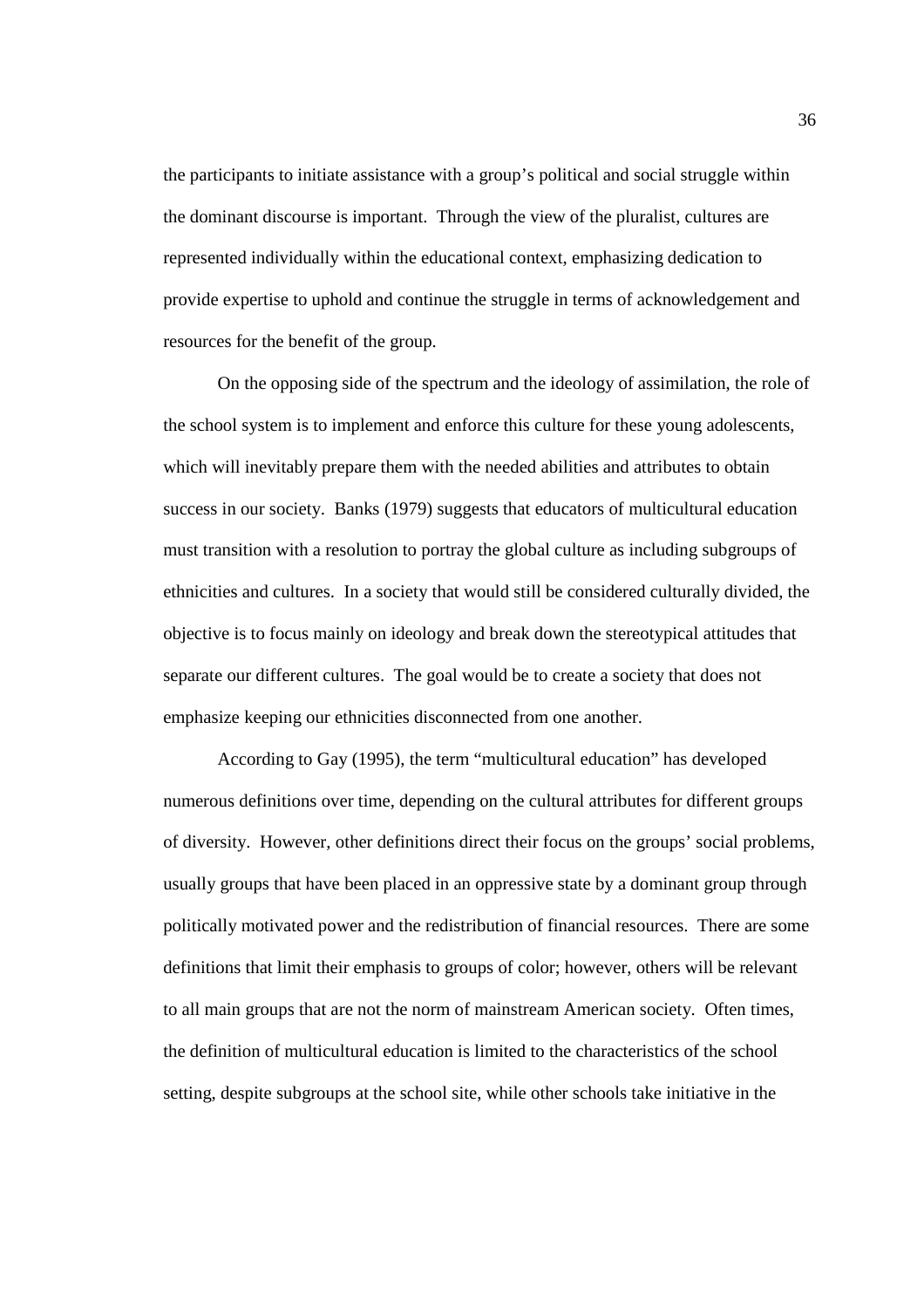direction of multiculturalism reform for all diverse settings, regardless of the local schools' characteristics. These diverse types of reform of multicultural education all have objectives that may range from filtering knowledge regarding people of color by using textbooks, to bringing awareness to the struggle of people of color, to revamping an entire school's design for implementing multicultural education, to – most importantly – reforming societal norms by making schools more culturally responsive to all diverse groups.

Gay (1995) explains that all of these different definitions of multicultural education do have multiple objectives that are similar when compared with one another. It has been agreed that multicultural education programs must contain various objectives, such as the identification of cultural and ethnic groups, cultural pluralism, the redistribution of opportunities and resources for equity for all diverse groups, and addressing political and social issues that are deeply embedded in our historical context of oppression of particular cultural subgroups. Theorists identify multicultural education as a viewpoint, an educational methodology of reform through the use of multicultural principles within certain subject areas of the school's instructional programs. Multicultural education will prepare, introduce, and enhance knowledge toward the celebration of cultural and diverse groups, particularly centering on being bi-cultural in our society. However, the school's policies and procedures must be reviewed and revised for the school's improvement to implement multicultural education programs.

Various multiculturalists have agreed that the effectiveness of multiculturalism is important and crucial for the existence of the society's structure. Therefore, it is important for educators to construct and develop their individualized definitions of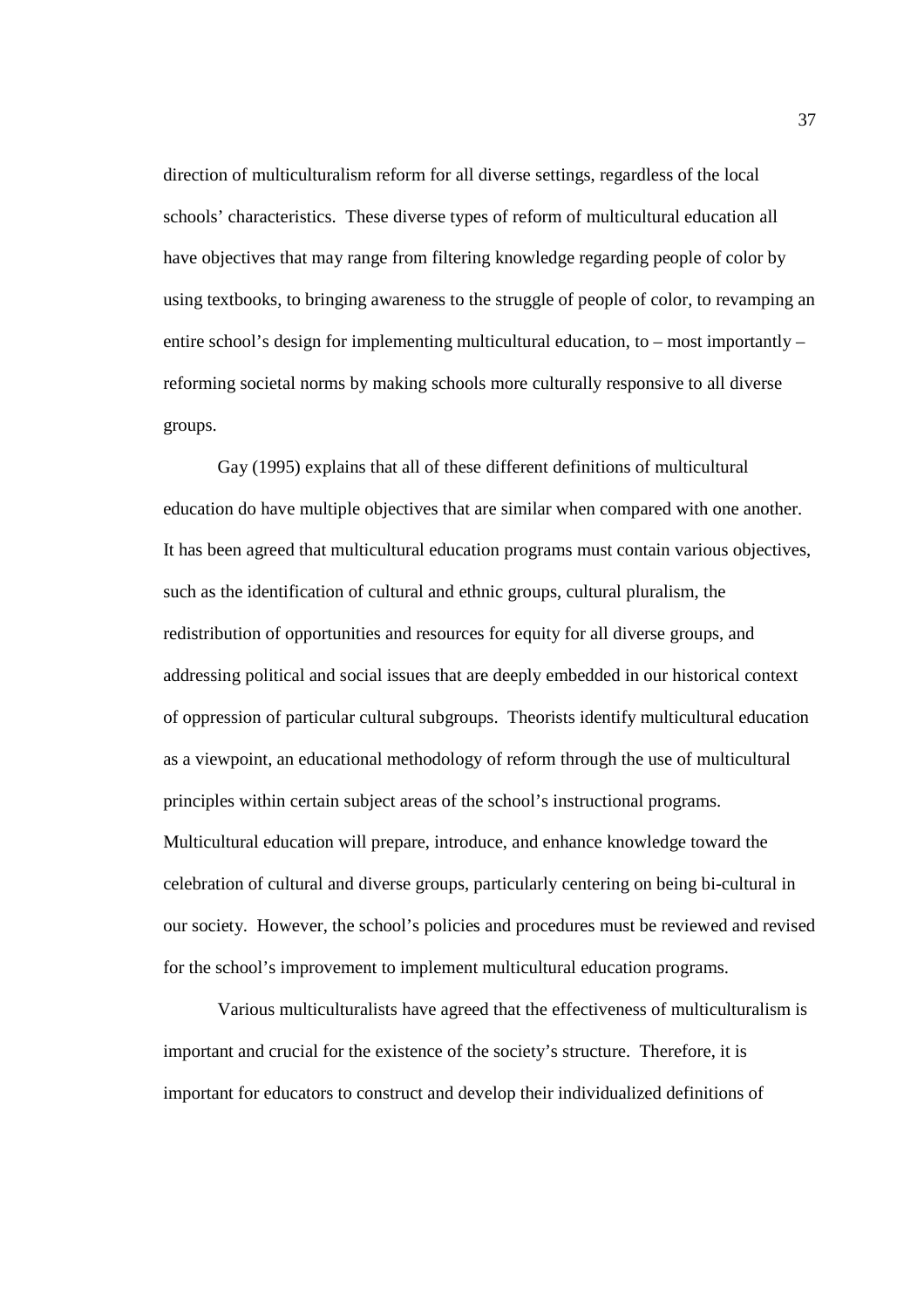multicultural education under the broader definition of the multicultural umbrella. Within the context of their own classroom settings, they need to accommodate the needs of their diverse student population, instead of instilling multicultural education through a collectively outlined program that only addresses multicultural education through a generic format, not taking into account the students' personal experiences.

 Gay (1995) continues on by stating that many multiculturalists have agreed upon the complex implementation of multicultural education. They believe that multicultural education will affect the dynamics of all education at each structural level, including curriculum and instruction, school administration, academic performance and achievement, counseling programs, and lastly but most importantly, the climate of the school. The promotion of diversity allows the door to be swung open for the opportunity to incorporate diversity throughout all educational levels. In turn, it will simultaneously create a culturally pluralistic sense of pride, together with an authentic understanding that diversity is a positive element of education.

 Gay (1995) stipulates that the procedural steps to adopt for multicultural education in the school setting must be a reflection of multiple aspects, such as biligualism, racial representation, and traditions and norms of the cultural and ethnic groups within our international community. To establish a sincere comprehension of the diverse cultural groups, numerous approaches must be utilized along with a culmination of multiple content areas: sciences, social sciences, history, political science, humanities, and the arts.

 For multicultural education to be fully implemented requires a paradigm shift in development and implementation within the educational process. The reason for the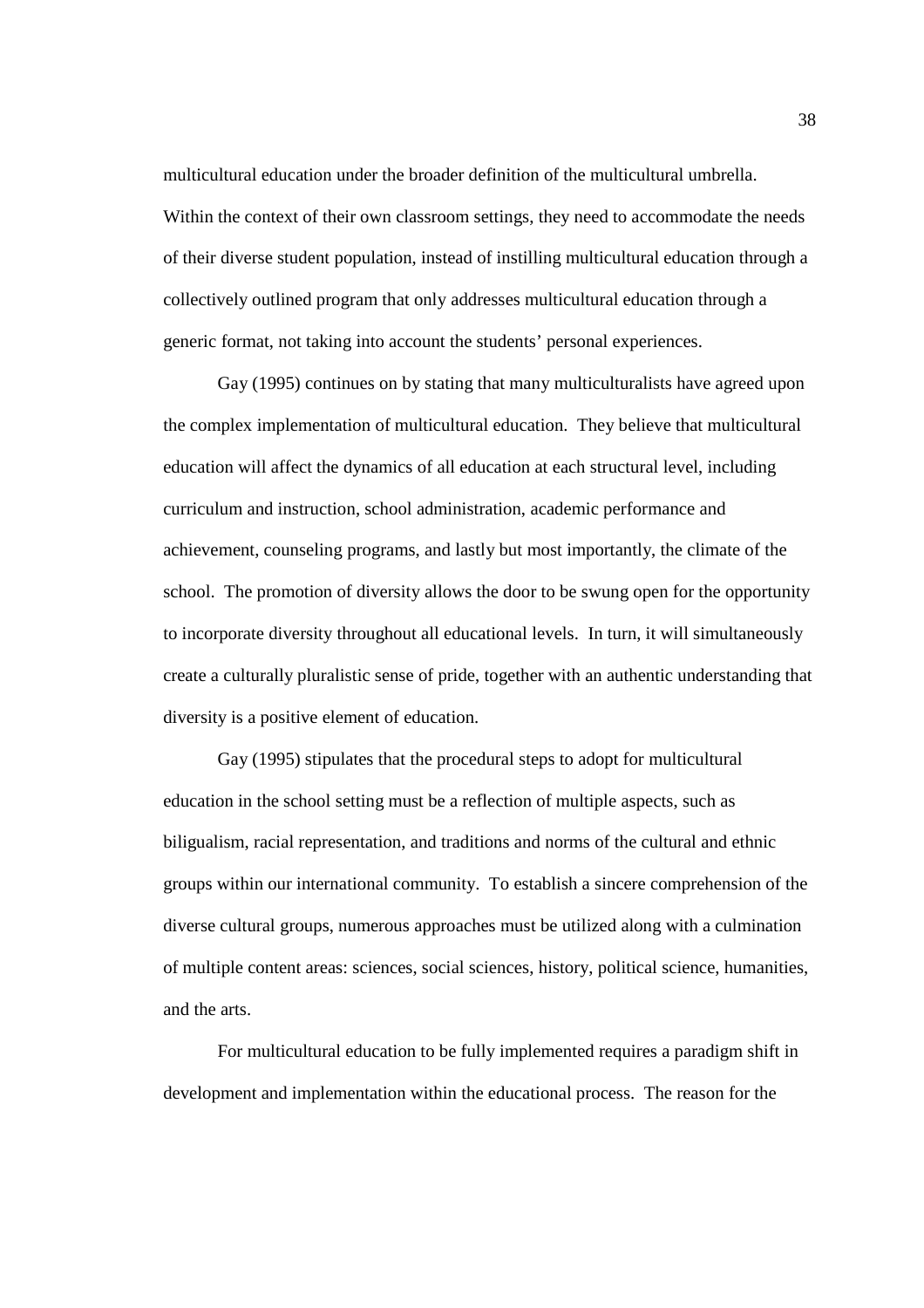required adaptations to occur within a school culture is the current existence of a monocultural, mono-lingual system derived from a Eurocentric, middle-class environment. Therefore, among several multiculturalists, there has been a general consensus toward the definition of multicultural education: "Multiculturalism requires simultaneous changes on multiple levels of schooling; these changes must be deliberate, long range, ongoing, and, most important, comprehensive" (Gay, 1995, p. 34).

### *Historical Background of Teacher Education*

The research of La Belle and Ward (1994) examines the extensive transition in the past two centuries regarding the aspects with the relationships of multiple social and ethnic in regards education. The influence of sociopolitical and economic forces in the United States contributed to the formation of these relationships. It has been generally agreed upon that once World War I ended, multicultural education began its developmental process. However, minimal consideration has been given to the prior history of multicultural education before the historical timeframe of World War I.

The U.S. educational system was crucial during this specific time period in shaping this system through a contemporary lens which only focused its vision on multicultural education. During the early twentieth century, a dominant discourse was formulated on the relationship of groups and how mainstream education should address the needs of these relationships through supportive methods. For instance, accounts dating as far back as the nineteenth century demonstrated the turmoil between minority groups, dependent on ethnicity, race, socio-economic level, and religious background, regarding the curriculum-based instruction that was being imposed on their children in school systems by the dominant Northern European, Protestant discourse. This became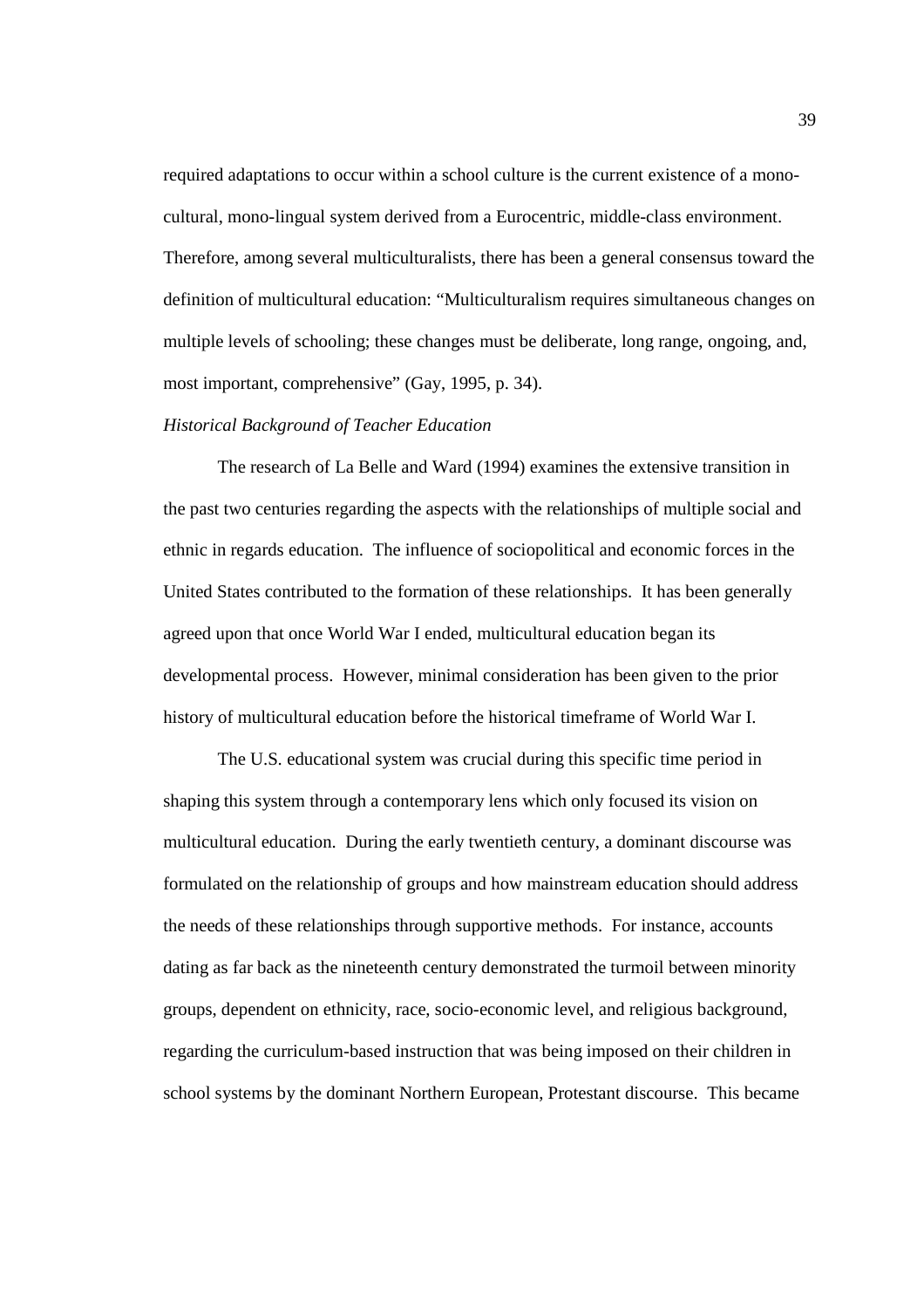an educational emphasis for minority groups, motivating them over the past century to organize and protest this social and educational issue (La Belle & Ward, 1994).

The concept of multicultural education is not as relatively new as we think it to be; the ideas of multicultural education have been given different labels over the past decades within educational research. One main objective of multicultural education is the deconstruction of negative stereotypes for different ethnic and cultural groups and encouraging the dominant group to respect new immigrants arriving to the United States (Montalto, 1978).

 According to La Belle and Ward (1994), throughout the 1950s and into the 1960s, multicultural educators specified that the content areas of the social sciences granted young adults from different cultural backgrounds the opportunity to create an academic foundation in hopes that they would mirror the dominant group. The initial reply to this issue concerned the perception of deficiency from the policies and procedures established by policymakers through attempts to provide the minority groups with implemented programs that would demonstrate their cultural deficit. The programs established a new set of principles, a sense of regulations, and other theoretical frameworks describing the deficiencies of their cultural values.

Sleeter and Grant (1988) reported the 1960s were a decade of imposed desegregation within our schools across the nation. However, during that particular timeframe, students of color were identified as not having acquired the culture needed to identify with the schools. However, there was an educational foundation set to reflect the cultural content that was filtered down to the students from the dominant discourse of the society. The policymakers then created programs such as Head Start, special education,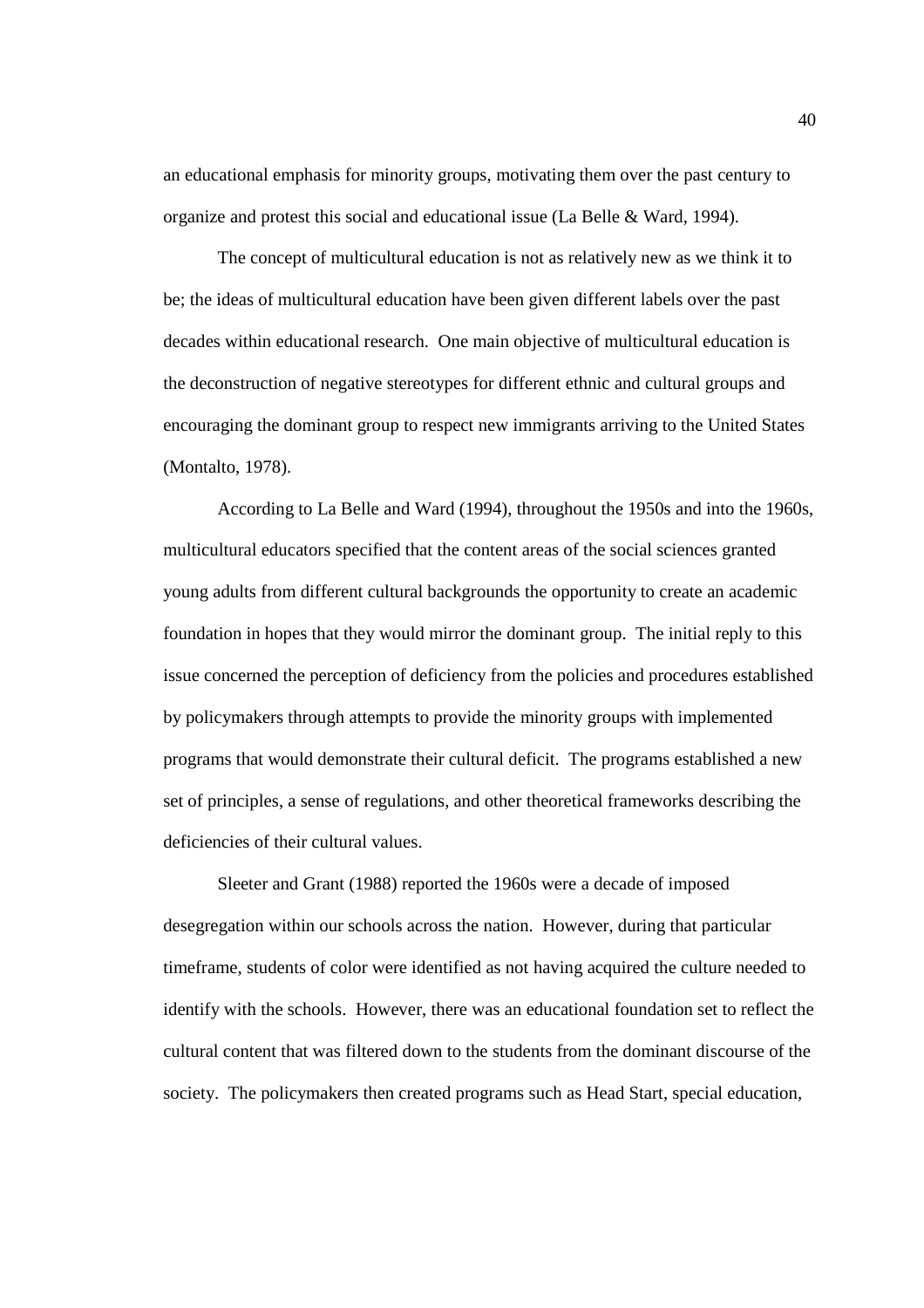and compensatory education, which were implemented solely to counteract the limitations and inadequacies of students of color. To the surprise of no one, the majority of those classes were saturated with students of color, students whose socio-economic status was at the poverty level, and students with both physical and learning disabilities.

La Belle and Ward (1994) shed some light on the issues of African American and Latino parents expressed during the 1960s, which were publicly announced in a New York City legal case. One major concern of the parents was the discrepancy between the expectations they desired for their own children and what was actually occurring in the schools that their children attended. In this particular case, the African American and Latino parents protested for a school with a more community-based approach for the benefit of their children. They wanted to see less input from the school administration and more from parents of the community regarding class instruction.

In association with the Civil Rights Movement, other minority subgroups who were exposed to the discrimination of institutional racism voiced their struggles publicly. The minority subgroups that allied with other minority groups during the Civil Rights Movement consisted of women, the disabled, the elderly, the economically disadvantaged, and people whose first language spoken was not English. Due to the outpouring of various minority subgroups, educators reacted through the expansion and extension of multiethnic education. The paradigm shift from multiethnic education to multicultural education was developed to accommodate the changes that were occurring during that particular timeframe. In retrospect, the movement encompassed a larger scale spectrum of different mini-cultures and the people who were classified in those groups. Also, an emphasis was placed on the interrelationship between the micro-cultures, with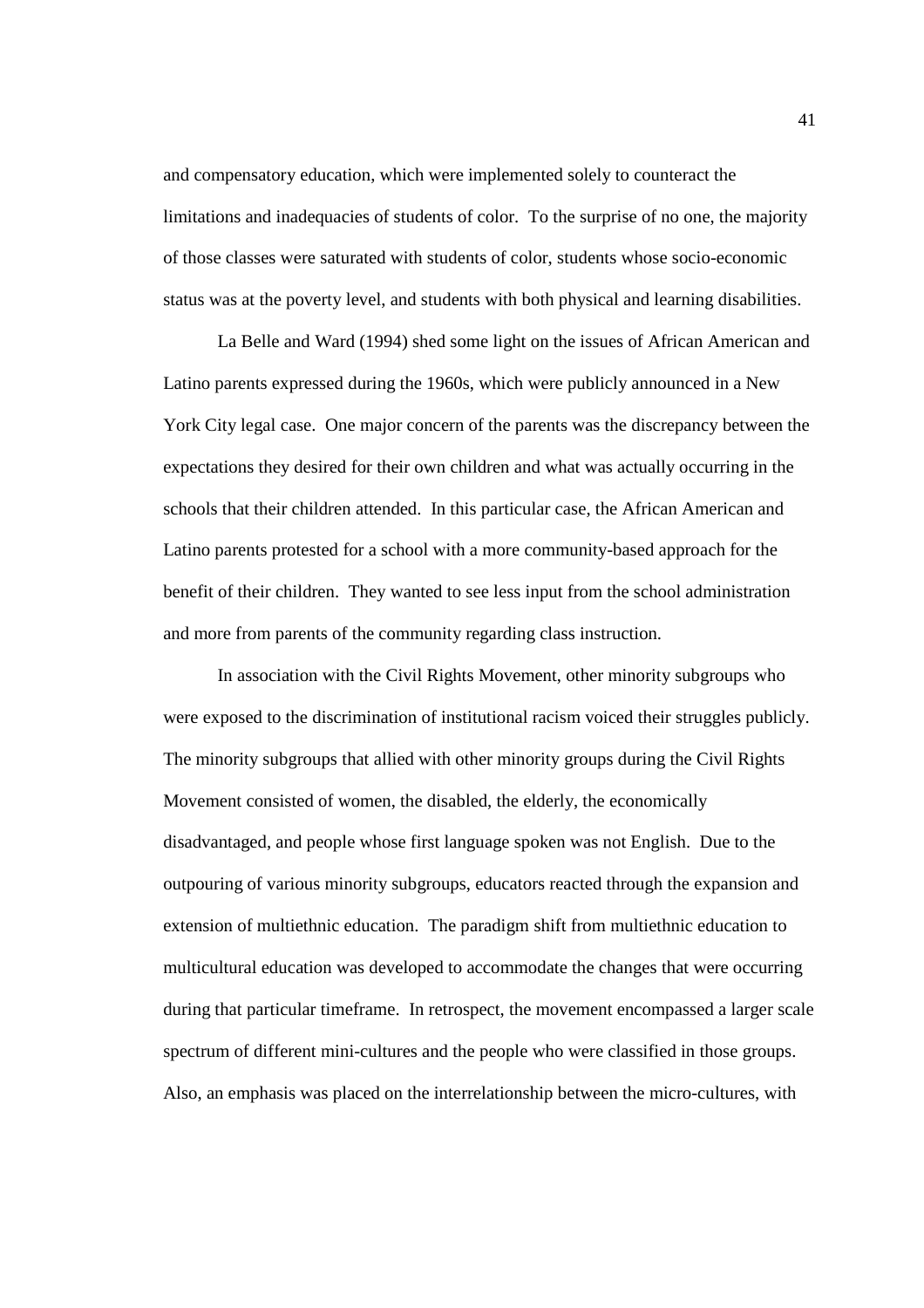specific focus on gender along with racial, ethnic, and cultural issues (Gollnick & Chinn, 1994).

The research discussed the Civil Rights Movement and the involvement with multicultural education, bringing a transformed awareness of racism through the utilization of ethnic studies of the relationship between multiple social and ethnic groups (Gollnick & Chinn, 1994). One result was the ability of oppressed groups to redeem a sense of pride for their culture, ethnicity, and race. In turn, this created a need for ethnic studies programs, specifically emphasizing African American studies at universities and colleges across the nation. Once programs were established within these institutions, a domino effect led to implementation of these programs in secondary schools. Now, although these ethnic studies programs centered on different cultures and histories involving many ethnicities, the ultimate goal was to introduce a sense of awareness, cultural self-esteem, and pride for historical heritage. At times, the initial purpose was to include comprehension of the association between the dynamics of the "ethnic group" and the "dominant or majority population" (Gollnick & Chinn, 1994, p. 69).

J. A. Banks and C. A. Banks (2005) have also suggested multicultural education originated as a result of the 1960s Civil Rights Movement. One major task during this era was to eradicate levels of discrimination and prejudice demonstrated by public education, housing, and employment systems. For ethnic groups, such as African Americans and others, the Civil Rights Movement created opportunities that set forth a consequential momentum within educational systems. An influential impact required these institutions to recognize the historical context, traditions, viewpoints, and personal knowledge of these ethnic groups, which in turn would validate their ethnic existence.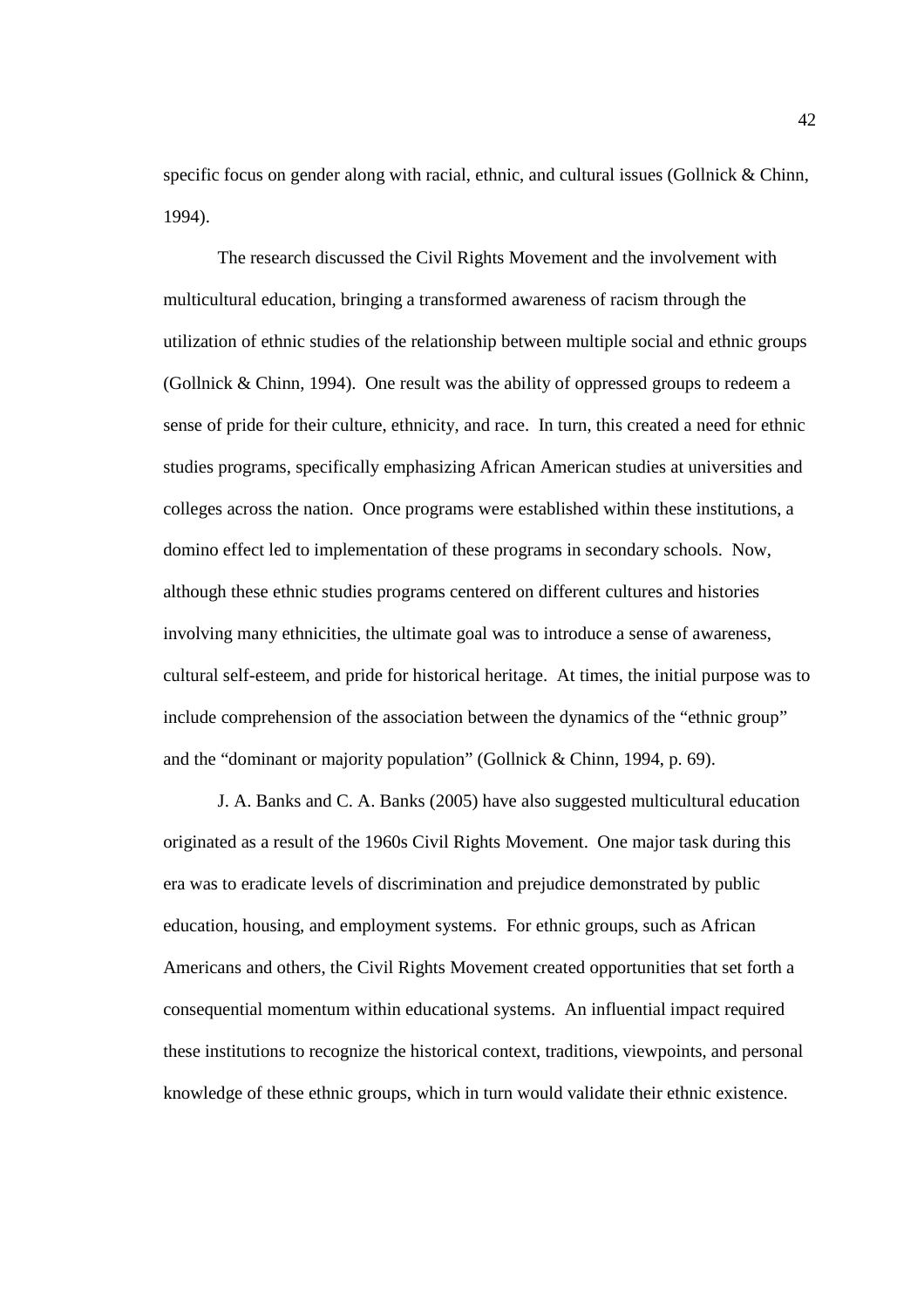These ethnic groups were mandating more teachers and school administrators of color be hired and employed within the school systems, positioning more role models with whom their children could identify within an ethnic or cultural perspective. These same ethnic groups did not cease with just this one demand, but continued to push for other areas of concern to be addressed for the improvement and implementation of the curricula in school systems. In particular, they believed that the developed communities in the neighborhoods around the schools should be allowed to provide input and feedback for textbook revisions. The revised textbooks would demonstrate an authentic reflection of the diverse populations of the United States and how their contributions impacted the fabric of today's society.

 Due to the changes brought on by the Civil Rights Movement in the 1960s, educators and schools preliminarily responded to these social and political movements in a hasty manner with regard to the considerable lack of ethnic background knowledge required to develop insightful programs with effective courses. The organization and planning of unsound educational programs would not allow the institutionalized components to become fully incorporated into the educational school systems. Throughout the 1960s and 1970s, courses pertaining to one particular ethnicity, focused only on its holidays and other observed celebratory days, became the central theme for the topic of diversity in guidelines of school reform (Banks & Banks, 2005).

At the beginning of the 1960s, multicultural vocabulary started to emerge from the educational literature, words like diversity, cultural pluralism, and other phrases that pertained to cultural awareness within our society. However, the definitions gave limited autonomy towards the path of implementation with certain strategies and/or theories for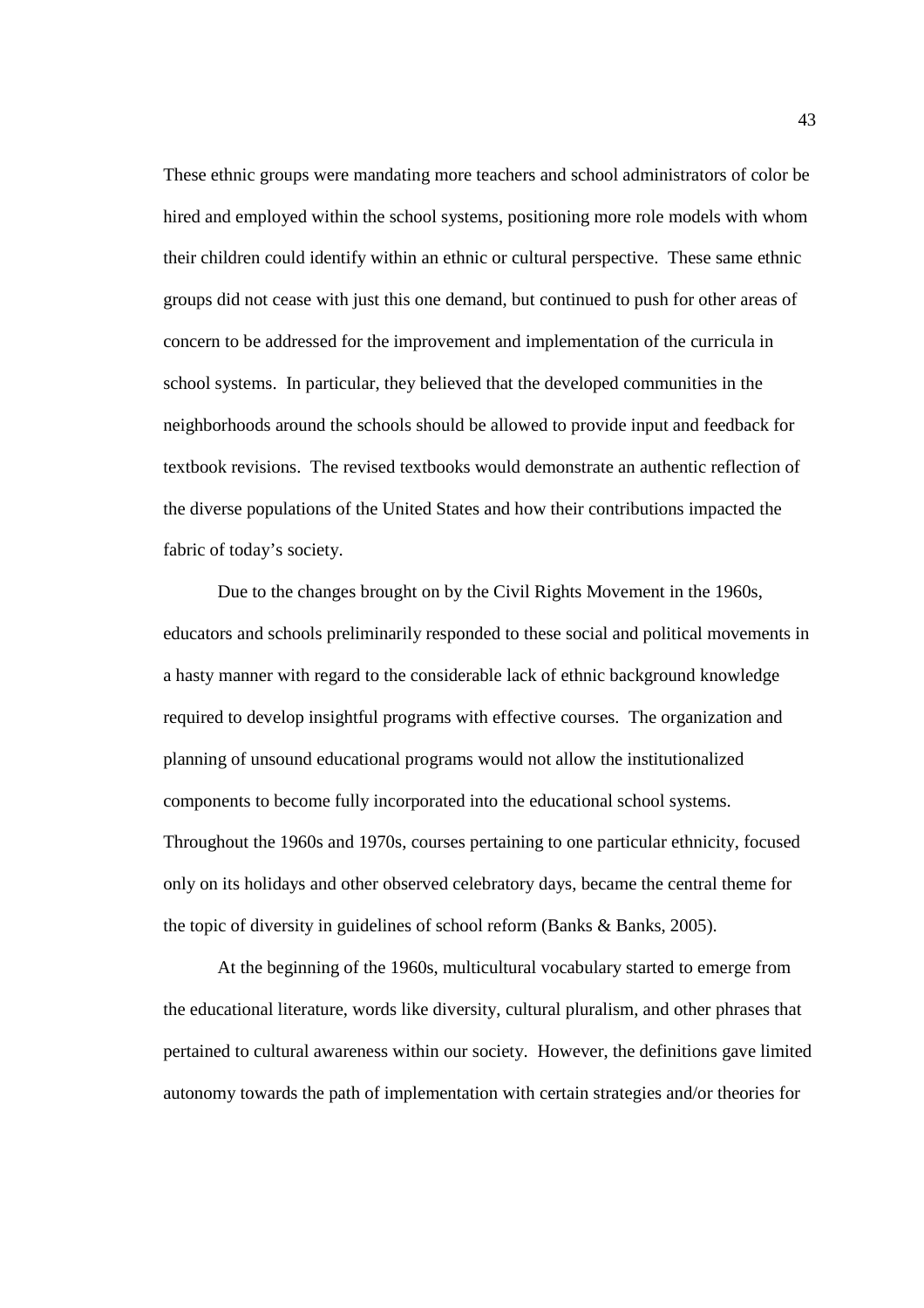the practicum of education (Baker, 1979). As a result of the newly introduced terms in the 1960s, the next decade took another direction for the description of the diverse ethnic groups. In the 1970s, these groups were labeled as being culturally "different," but not "deficient" (Sleeter & Grant, 1988, p. 37). The main objective of this concept was for the beneficial instruction of different ethnic groups, beginning with the developmental process for the cultural outline of the dominant discourse within the society, ultimately, imposing this dominant, social outline by creating the transformation of the ethnic groups by shaping and molding them into mainstream America (Sleeter & Grant, 1988).

However, one marginalized group in particular materialized as the leading organization during the most substantial time of the socio-political reform movements toward the latter part of the twentieth century. The women's rights movement generated awareness for not only their group but for other marginalized groups that were demanding equality and equity within our society (Schmitz, Butler, Rosenfelt, & Guy-Sheftal, 2004). Just as ethnic groups had been discriminated against for countless decades, so too were women by the dominant culture.

During the 1960s and 1970s, career opportunities, income salaries, and educational equity were not on a level playing field for women in America. Women, during this particular time in history, often experienced deliberate discrimination, which continues to be prevalent for all women of color. The women's rights movement articulated the impact of gender discrimination, and through the use of public forums, revealed how it created a glass ceiling, placing restrictions on opportunities in a negative and counterproductive manner. This movement focused on precise objectives for the advancement of women in the workforce by establishing income equity, the placement of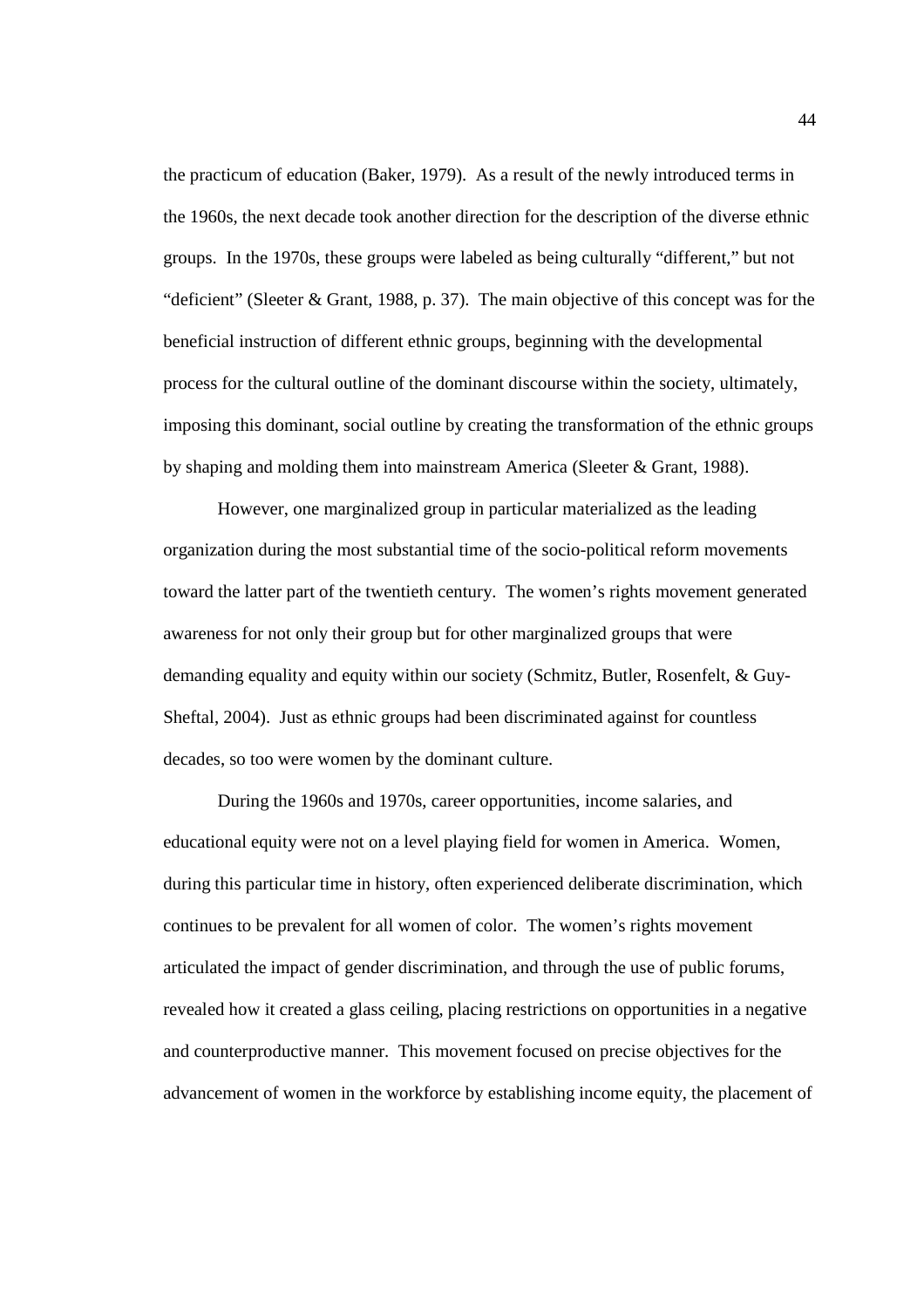women in administrative positions, the eradication of policies and procedures that treated women and other ethnic groups as second class citizens, and lastly, the deletion involving the stereotype of women as the main caregiver in terms of bring up children (Steinem, 1995).

 During this movement, feminists began to investigate the correlation between women's rights and the rights of ethnic groups, including findings on how both groups faced similar inequities within educational institutions. Inequalities centering on the economically, socially, and politically inclined motives involving discrimination for these indirectly conjoined groups who were directly uprising together. Just as people of color were under-represented in the textbooks, women too became overlooked in these same published curricula. Feminists began to address the issue of the male dominant standpoint of our historical context. The viewpoints, which not only expressed the political but militant aspect, were addressing the concept that men had been the primary contributors to the sections of history that were published in textbooks (Trecker, 1973). The women's rights movement continued to demand that textbook publishing companies produce revised versions including the major contributions of women to our nation's history, along with the crucial positions assumed by women from national and international perspectives. Similar to the request of the ethnic groups, feminists were also requiring that women be employed and placed in leadership roles within the school systems where the overwhelming percentages of administrators were males, while women continued to remain in the positions of elementary school teachers.

For the past sixty years, huge gains have been made involving educational issues of human and civil rights through the Civil Rights Movement, but teachers and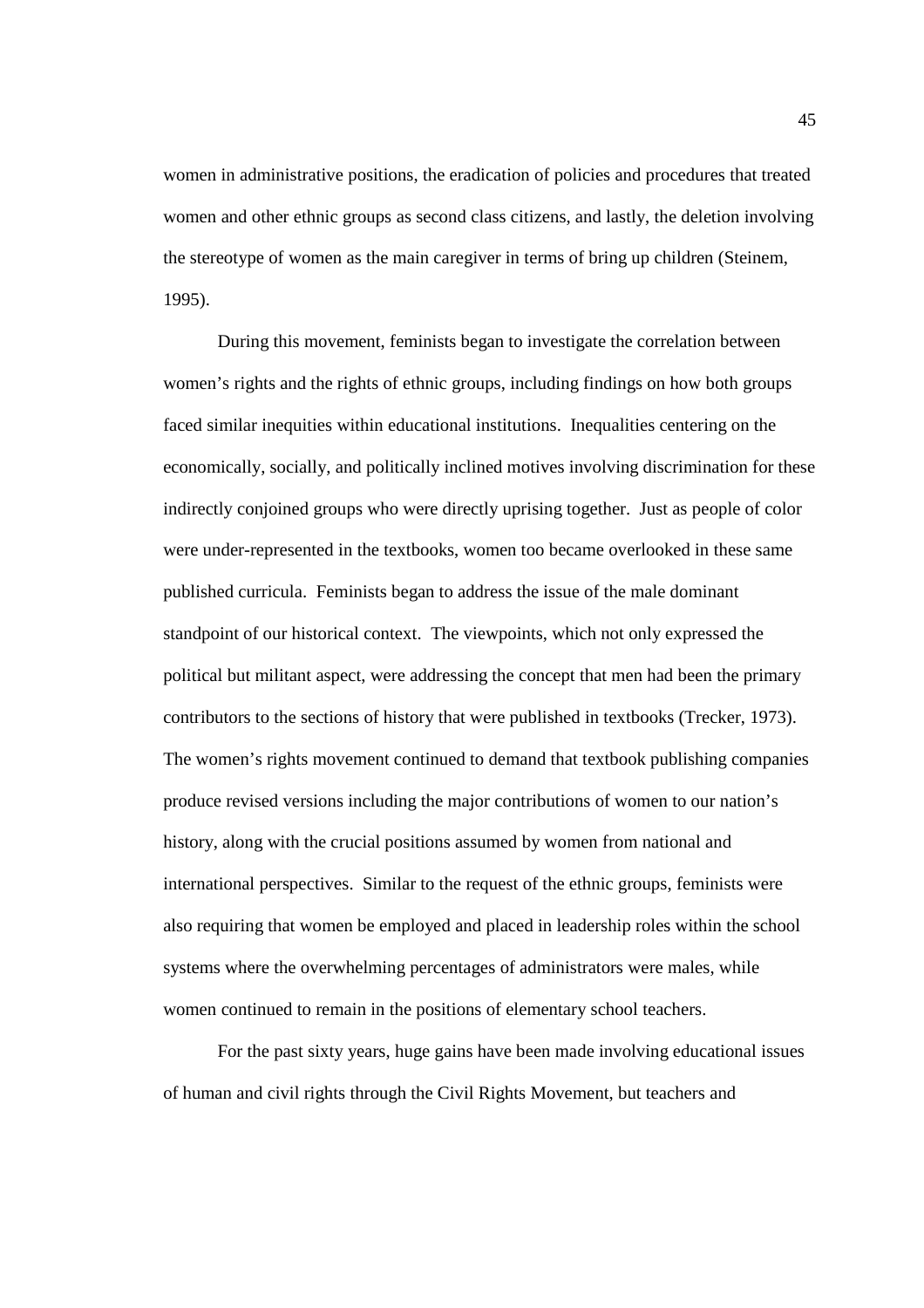administrators still must provide a strong effort with the increased degree of diverse student populations for the support of educational equity. One aspect of the Civil Rights Movement was the continued support with the integration of students in schools, allowing any student to attend any school; however school district boundaries may still indirectly maintain a level of segregation dependent on the location of where a student lives. The extra-curricular activities, resources, academic enrichment classes, athletic programs and booster clubs are run differently due to the parents of a school, the money donated by private donors according to the location of the school, and grants that schools may receive that are federally funded by the government. The concern is that many students whose schools are designated as low socio-economical income areas are not receiving the same resources as the students attending schools with a high socioeconomic income status. The students from disadvantages areas are negatively affected because they are not receiving the same education as other students might be experiencing when attending other schools. These groups "have less power to shape the terms of classroom interaction [which] means that their likelihood of school success is reduced and the prospects of alienation and lowered aspirations are increased" (O'Connor, 1988, p. 2).

This nation is one that has fought for equality and feels very strongly for equal rights of each and every citizen, but more importantly the ability to enhance our quality of life for the betterment of ourselves. The main focus for our schools should be to produce students who will obtain the social, political, and academic abilities to function productively and positively within our society. A quote was taken from a study that was conducted from a high school in the U.S., the quote was from the president of the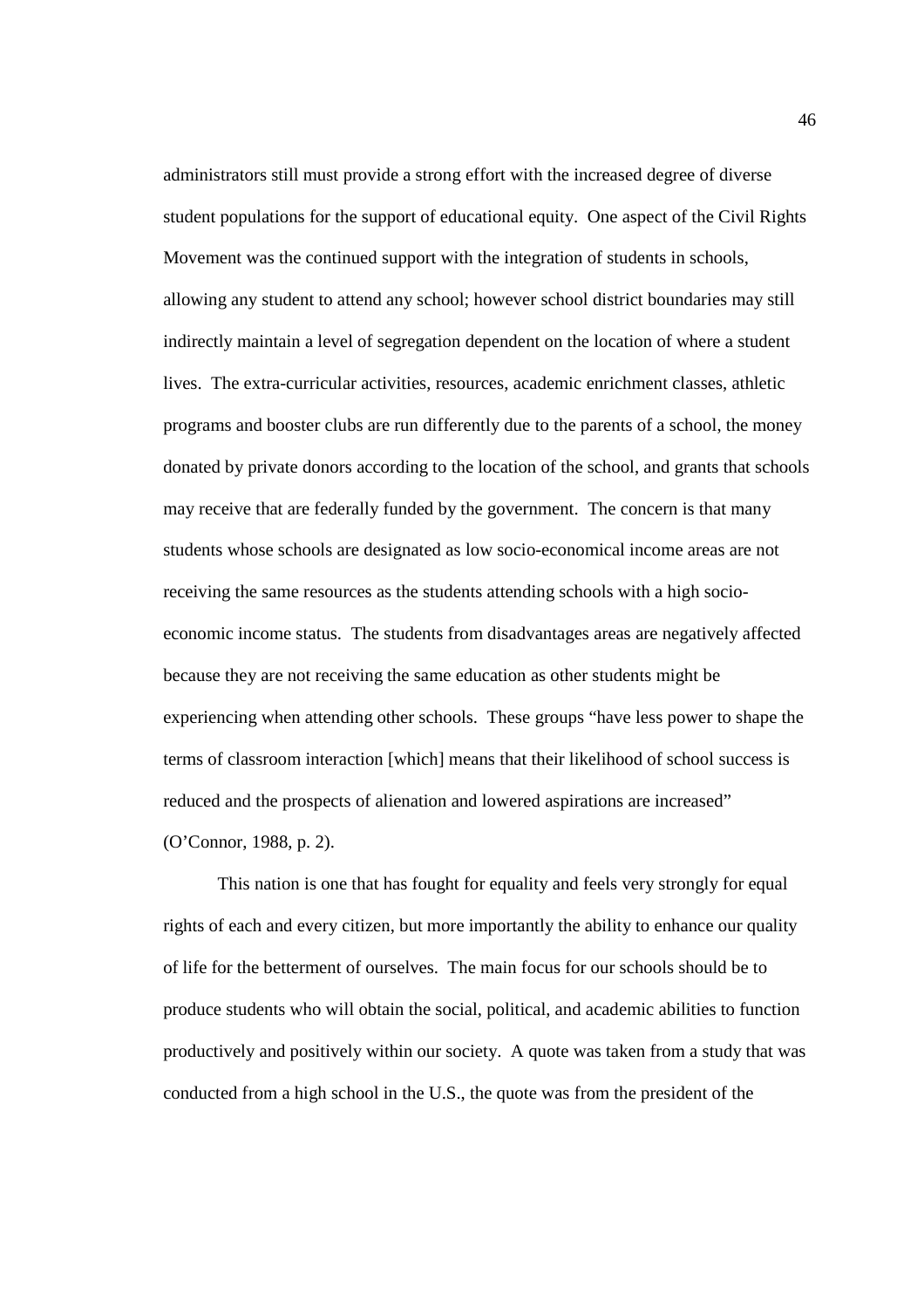Carnegie Foundation. He stated, "Opportunity remains unequal. And this failure to educate every young person to his or her full potential threatens the nation's social and economic health" (Boyer, 1983, p. 5).

The notion that every child is the same and everyone is to receive the exact same instruction in each classroom across the nation is not something that is productive for the teachers, administrators, parents, or the students. Students must receive differentiated instruction and different instructional strategies from the classroom teacher to allow them an equal opportunity to reach their cognitive and academic potential. In some areas of the country the demographics of a classroom could involve different ethnicities, languages, genders, and cognitive/social abilities. However, each and every student, regardless of their cultural, social, emotional, academic, or socio-economical level, is entitled to educational equity. All students are equipped to learn when given a fair and just education even though their teachers may not have the same ethnic or cultural background as their students (Gollnick & Chinn, 1994).

Implementation of Multicultural Education in Teacher Education Programs *History of Multicultural Teacher Education* 

 An immediate effect when schools began to introduce desegregation during the 1960s was that they established an incorporated curriculum within teacher education that centered on multiculturalism. They also created institutions that provided professional development for educators who dealt with student issues resulting from a desegregated environment. The in-service teacher trainings were a sequence of workshops that included one-day trainings to weekly and monthly institutes. The professional institutes spanned various concepts centered on building community and school connections,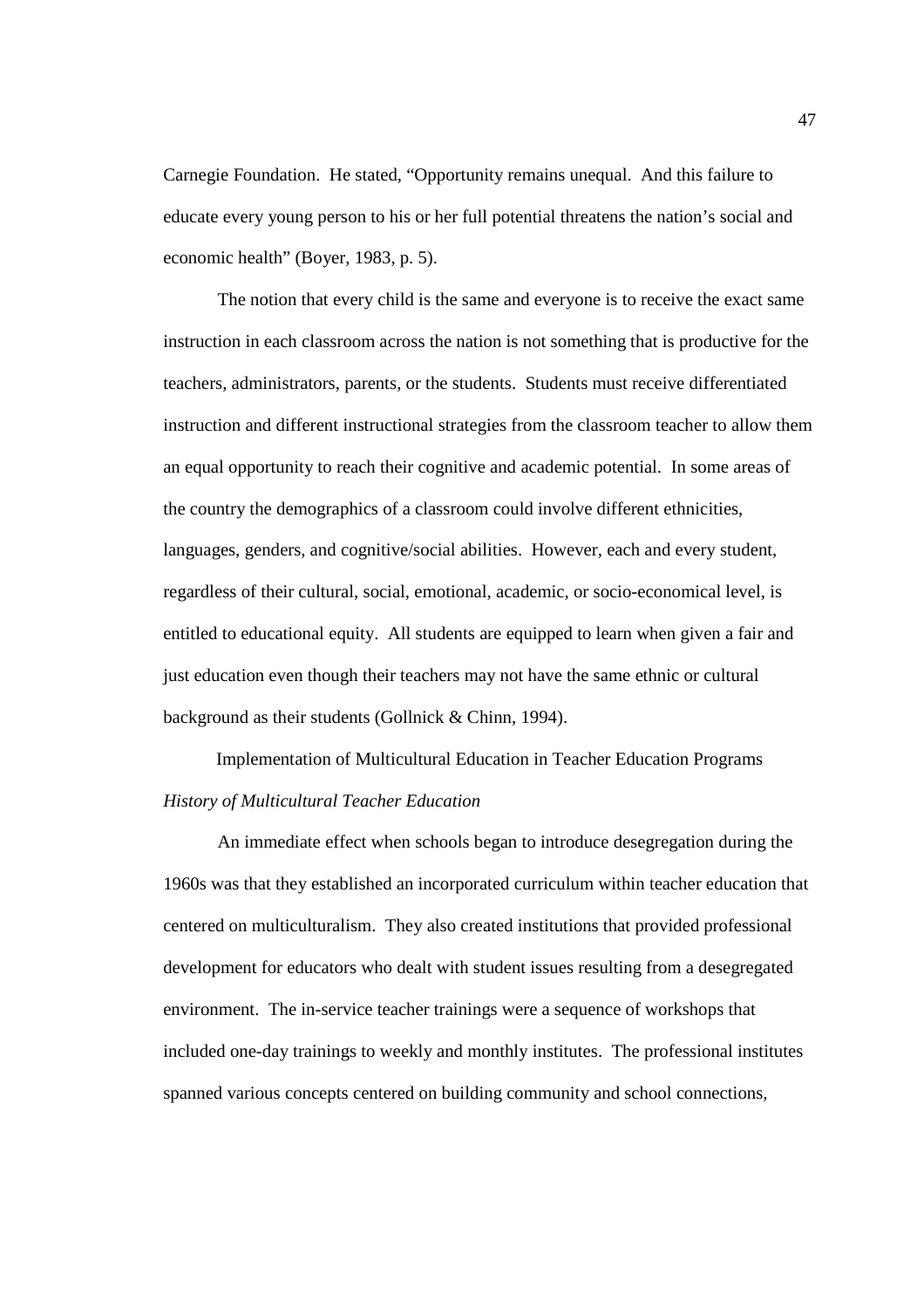conflict resolution, relationships between various cultural groups, and addressing students from culturally and linguistically diverse backgrounds. However, one limitation for the professional development workshops was the tendency to provide a cohesive understanding of the entire components for the implemented focus with multicultural education (Ramsey et al., 1989).

 Ramsey, Vold, and Williams (1989) stipulate that, with the utilization of Teacher Corps and other federally funded programs, there arose the opportunity to incorporate an internship with a required field-based approach. Many universities initiated a teachercredentialing program within their college of education for pre-service teachers, centering on community involvement and targeting highly concentrated areas of diverse student populations. The only setback for the implementation of these programs was the number of participants who were receiving this curriculum. The only participants within these workshops were the students enrolled in the programs, so a mass educational reform for multicultural education did not result.

 It became very evident during the 1970s that teachers developed a multicultural model for their classrooms. In 1977, the National Council for the Accreditation of Teacher Education (NCATE) revamped teacher education programs, creating revisions within their mandated standards to include a multicultural component. After NCATE began the reform process in 1977, numerous publications were written specifically to provide goals and guidelines for the purpose of supportive reform. The published guidelines created various models for teacher education preparation programs that were funded and included for the implementation of the NCATE standards (Ramsey, Vold, & Williams, 1989). Since the early 1980s, the majority of the citations involving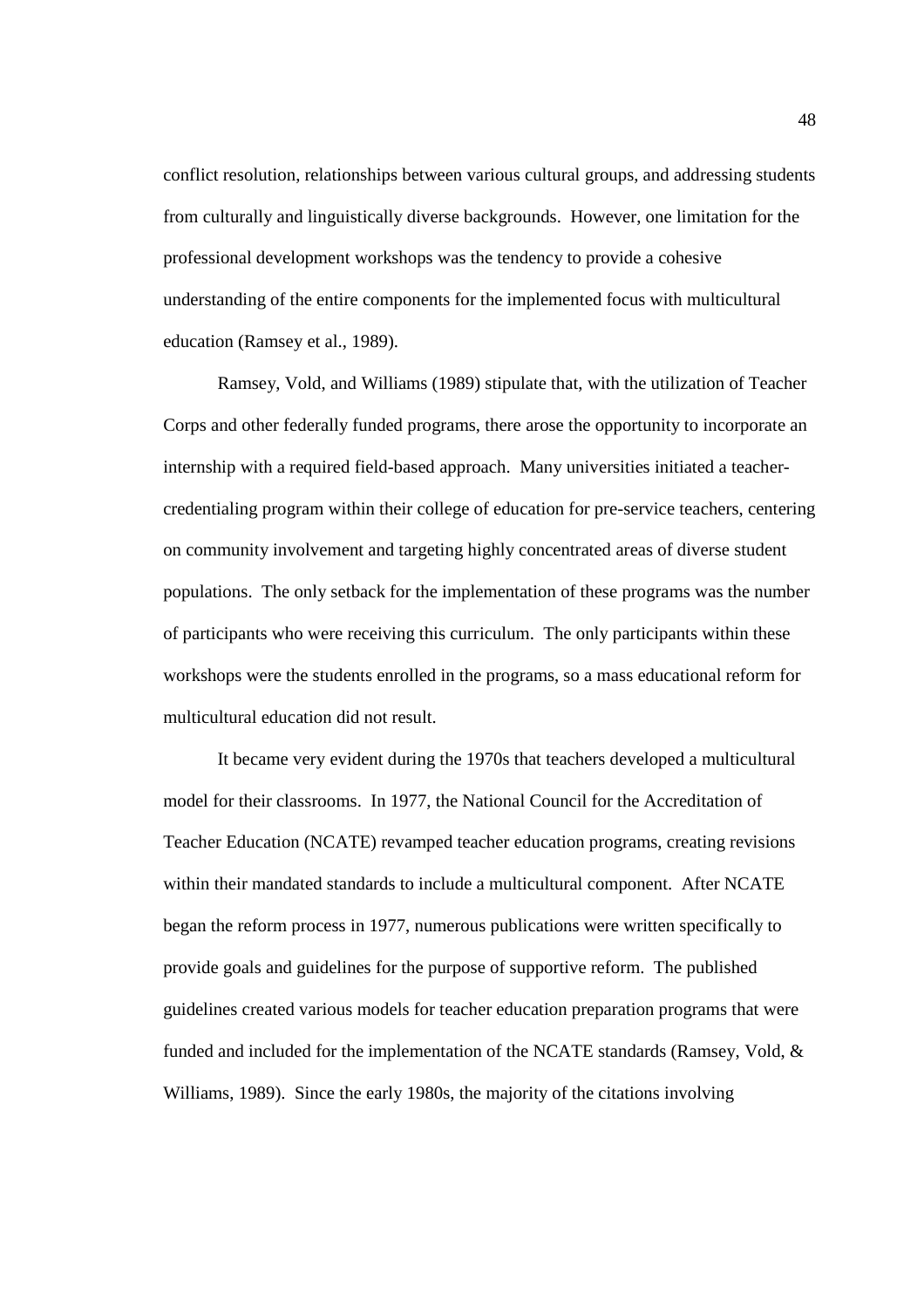multicultural teacher education have critiqued the half-baked and shallow attempts to accommodate numerous teacher education programs integrated into their curricula to meet the NCATE standards and requirements. Researchers, authors, and professors have all taken the same international position regarding the increased demand for multiculturalism in all elements of the educational field; however, the wheels still need to be put in motion for a substantial change to shift the theoretical framework. They promote a more productive reform so teacher education programs can be implemented through an authentic multicultural perspective (Ramsey et al., 1989).

## *NCATE Standards for Multicultural Education*

Multicultural education is an adopted, mandated requirement for the instruction of teacher education preparation programs as stipulated by the National Council for the Accreditation for Teacher Education standards (NCATE, 1977). It specifically refers to the policies and procedures within a university related to the faculty and staff, students enrolled in the program, resources and materials, and curricula and instruction for the integration of multicultural education. The reference citation (NCATE, 1977) reads as follows:

2.1.1 Multicultural Education: Multicultural education is preparation for the social, political, and economic realities that individuals experience in culturally diverse and complex human encounters. These realities have both national and international dimensions. This preparation provides a process by which an individual develops competencies for perceiving, believing, evaluating, and behaving in differential cultural settings. Thus, multicultural education is viewed as an intervention and an ongoing assessment process to help institutions and individuals become more responsive to the human condition, individual cultural integrity, and cultural pluralism in society (p. 24).

The adopted standards of the National Council for the Accreditation of Teacher Education (NCATE, 1997), placed into effect on January 1, 1979, created a huge growth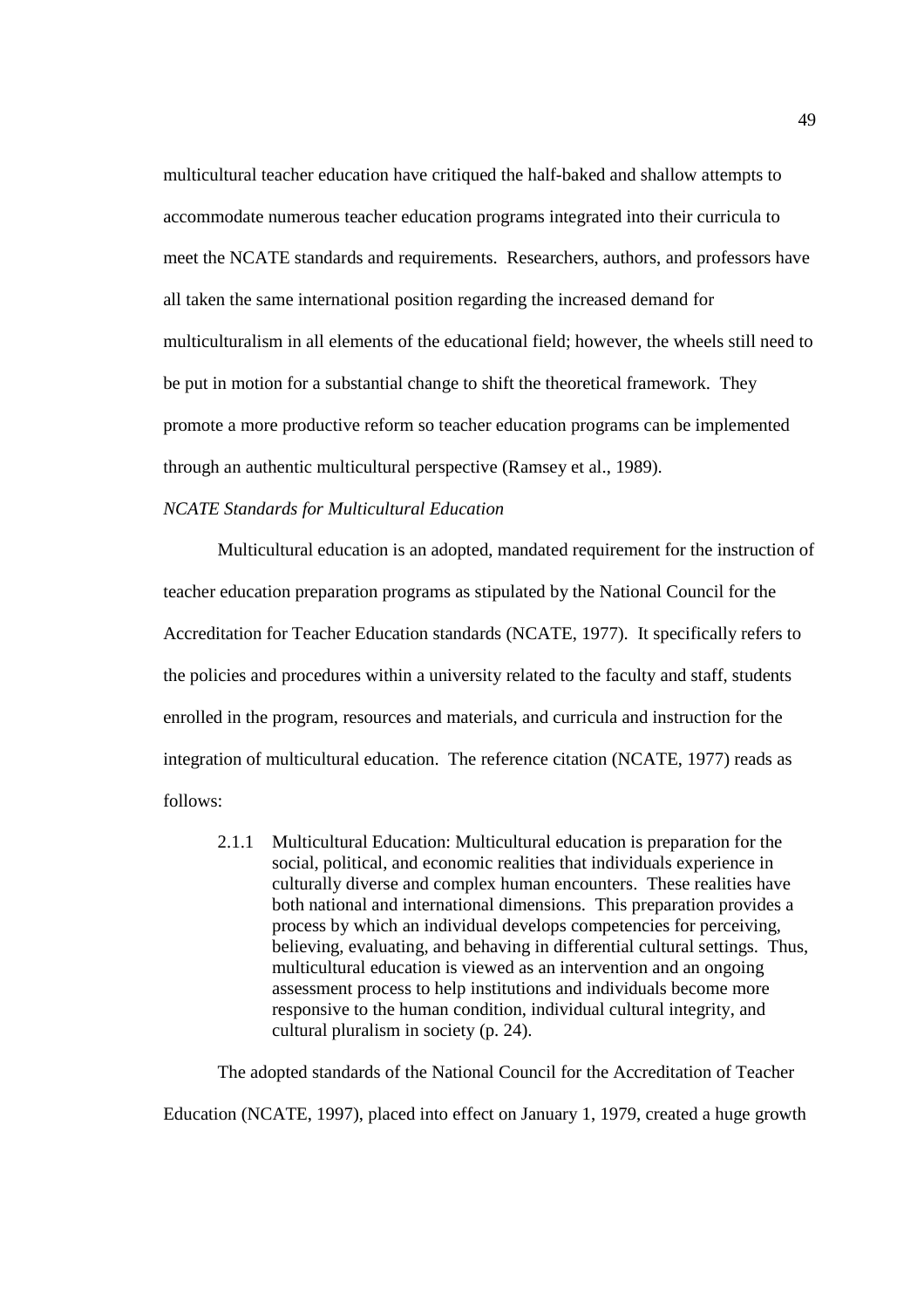spurt for multicultural education in teacher credentialing programs. A national standard, distributed in 1997, demonstrated one multicultural education objective from the revised document: "Teaching reflects knowledge about the experiences with cultural diversity and exceptionalities" (p. 19).

Ramsey, Vold, and Williams (1989) state that the concept of stipulated terms is a key factor for the implementation of curricula and instruction for the topic of multicultural education within these teaching education programs. In order to spread awareness of multicultural education, it must be distributed through all avenues of education, such as workshops, seminars, publications, courses, professional development, classroom practicum, and other areas of field experiences. Multicultural education concepts may involve, but are not obligated to include, examples of the following abilities: (1) to encourage the skills that will analytically and formatively address sexism, racism, social justice, and gate keeping amongst minority groups in the United States; (2) to create a system for the explanation of beliefs and ideals; (3) to investigate the systematical structure of different ethnic cultures for the purpose of developing instructional strategies for teachers; and (4) to organize a uniformed foundation for establishing effective and appropriate teaching methods. Through these standards a foundation can begin to develop that demonstrates an implementation of multicultural education.

#### *The Incorporation of Multicultural Education within the Educational Context*

According to Bennett (1990), multicultural education is known as a model for learning and teaching transformation that is set on the foundational principles of democracy, with the intention to nurture cultural diversity through an international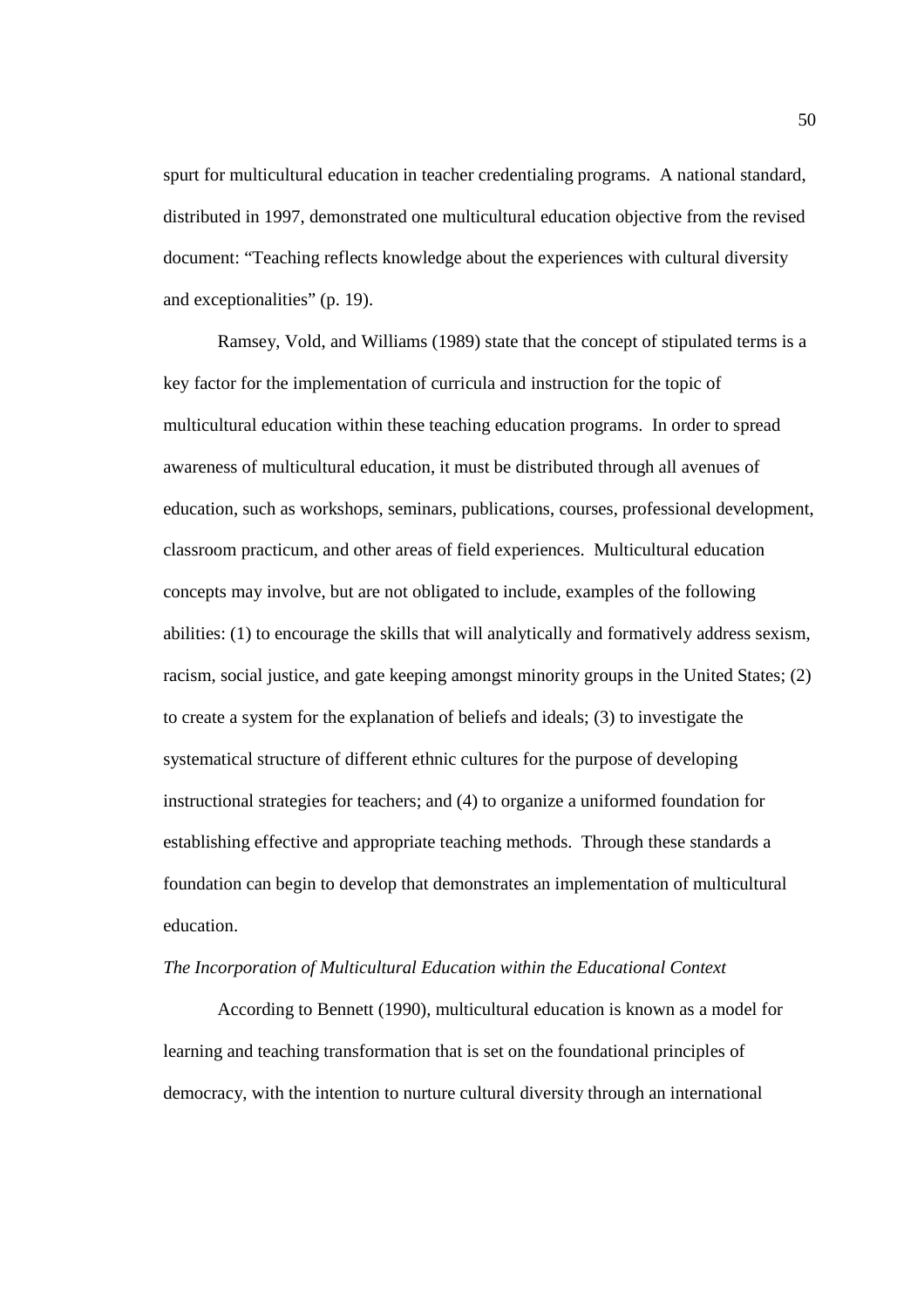perspective. Bennett describes multicultural education as "the movement, the curriculum approach, the process of becoming, and the commitment" (p. 98). He also establishes four specific pillars of multicultural education and states that cultural pluralism is the perfect atmosphere for a society defined through equality and respect for contemporary ethnic groups. These expected requirements differ considerably from the concept of "cultural assimilation," formally known as "the melting pot," where culturally and ethically diverse groups are demanded to strip away their customs and values to inevitably assimilate themselves into the existing dominant culture (p. 98). A broader view would allow a pluralistic society to maintain cultural beliefs and values, but with the intention of continuing a balanced and respectful co-habitation amongst all cultural groups.

 Also, multicultural education has moved in the direction of becoming more inclusive within our school systems, through the efforts of many educators who promote this social reform by empowering their students to demand change within the school systems for the benefit of a better society. In the mid-1980s, Sleeter and Grant (1987) introduced a four-component typology for the distinction of different multicultural programs, which include a full spectrum of differentiated concepts and instructional strategies for students. Their four categories include:

- *1. Teaching the Culturally Different.* Transitions students from various groups into the mainstream.
- *2. Human Relations.* Helps students from various groups get along better, but avoids dealing with social stratification and fails to link the practical with the theoretical.
- *3. Single Group Studies.* Teaches about specific groups to promote pluralism, but doesn't emphasize social stratification and doesn't pay enough attention to multiple forms of human diversity.
- *4. Multicultural Education.* Reforms the school through appropriate curricula and materials, affirmation of all student's languages, staff changes, and so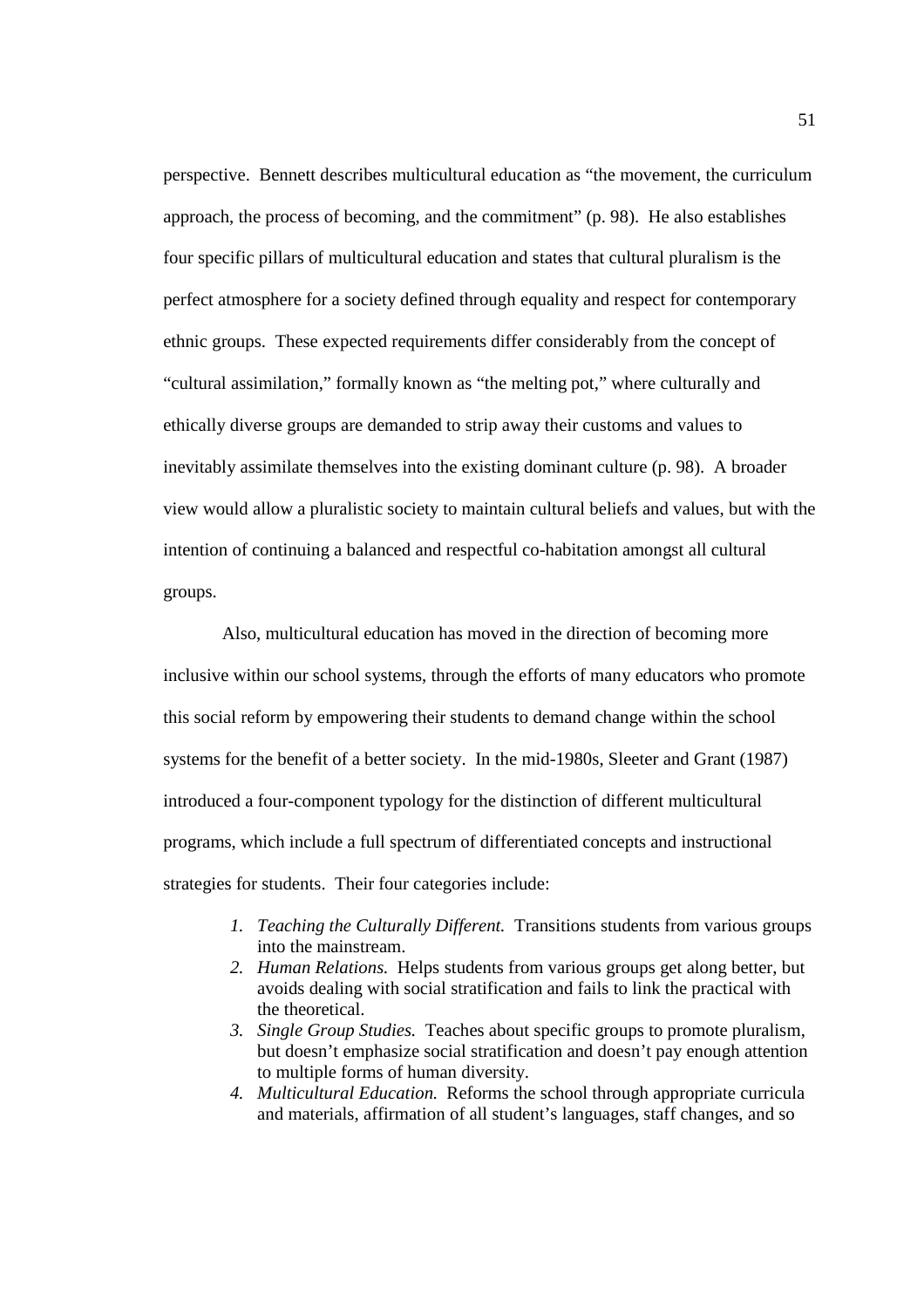forth, to promote cultural diversity and to challenge structural inequality (p. 422).

 La Belle and Ward (1994) also stipulate that during the mid-1980s in the United States, the field of multicultural education was not supported directly by the federal government nor did it have a journal to create an outlet for communication on this topic. The result of this lack of support and distribution was a vast quantity of literature for the implementation of multicultural education but limited quality research for it. Many countries, such as Australia, England, and North American continent, began to make a shift on the subject of multicultural education amongst educators and within schools. These multicultural teachers described their educational goals as providing equality for all students, especially students of color. Multicultural education survived the nonsupportive efforts from the federal government in the 1980s, but when it entered the 1990s, advocates for the multicultural movement continued to fight for their educational survival in the United States. Now they were not only faced with theoretical development, but more importantly the financial security needed to sustain themselves in the field of multicultural education. Although state mandates were invoked on the school systems, they could not financially maintain the requirements in the classrooms. Eventually district budgets began allocating funds for prioritized items, materials, and resources for their teachers.

Over the past couple of decades, many advocates for multicultural education have had to place tremendous efforts on receiving government funds for the implementation of their programs. Unfortunately, multicultural education has been reduced to competing with other school programs, e.g., programs for gifted students and other scholarly programs at a school site. One other existing obstacle from the conservative side of the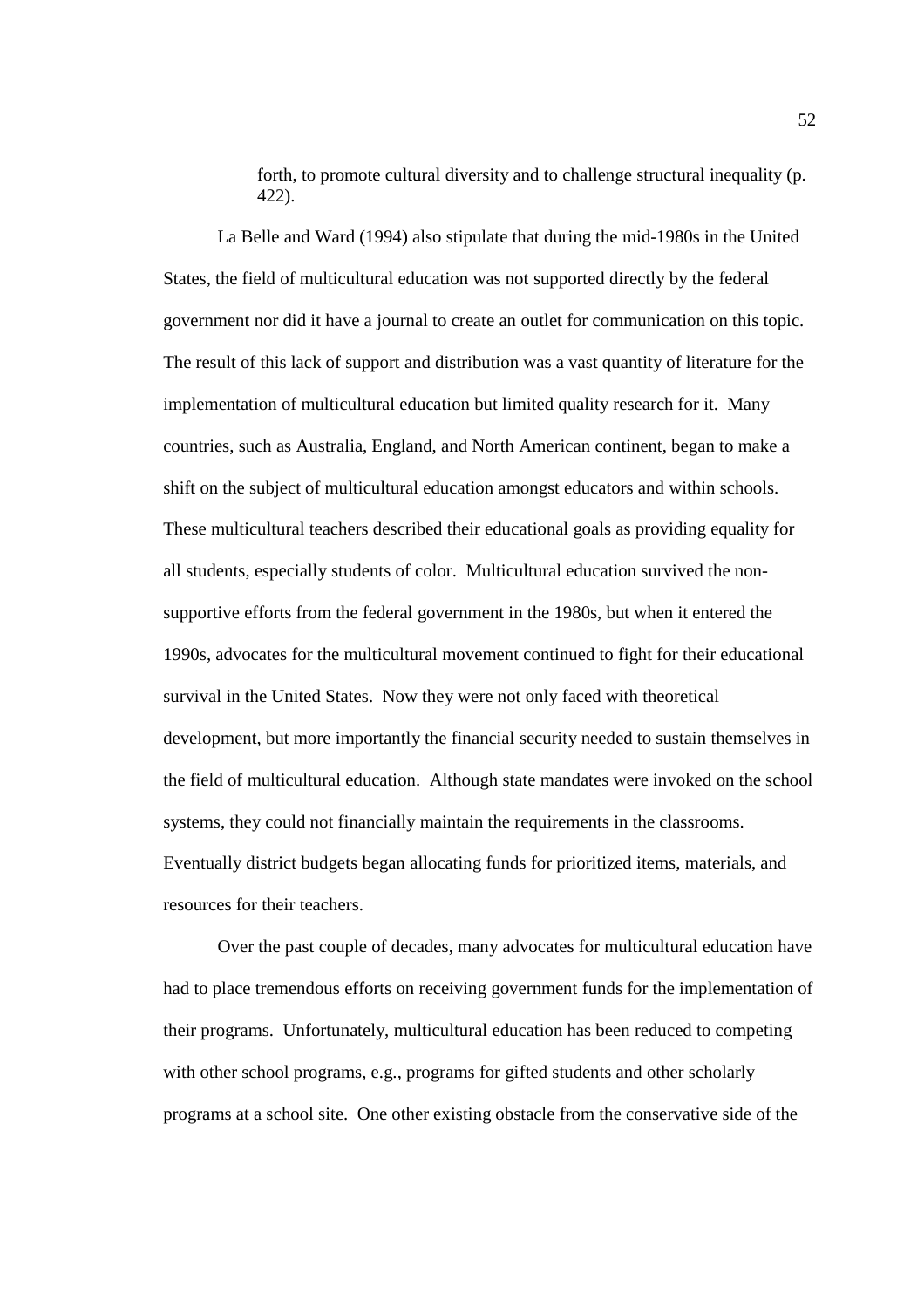political platform was the substantial decrease of federal funding for minority groups along with the lack of economic advantage and political influence for these groups. The school systems in the 1980s were inundated with criteria for educating students with vocational skills and embedding family morals, instead of utilizing these academic arenas for the teaching and learning of social change and cultural diversity (La Belle & Ward, 1994).

#### *Goals and Guidelines for Multicultural Teacher Education*

In the educational literature, numerous books, articles, and journals have developed specific multicultural objectives for teacher education programs, extending the research with instructional goals and guidelines involving differentiated stages explicit for that sole purpose. Many identified with a certain type of method and had chosen the Sleeter and Grant (1988) process: multicultural education stressing the importance of human relationships through a social reconstruction approach. However, Ramsey, Vold, and Williams (1989) address different guidelines that are dependent on certain levels of implementation and a multicultural scope and sequence, whereas Banks (1977) accentuates the importance of teacher education programs to develop students' background knowledge of multiple ethnicities along with their responsibility to gain a perspective on multiculturalism. Banks describes five major types of knowledge to help students understand different multicultural perspectives: "a) personal and cultural knowledge, b) popular knowledge, c) mainstream academic knowledge, d) transformative academic knowledge, and e) school knowledge" (p. 39).

Preceded by Gay (1977), who describes and categorizes attitude, ability, and meaning as the main components in teacher education programs, Baptiste and Baptiste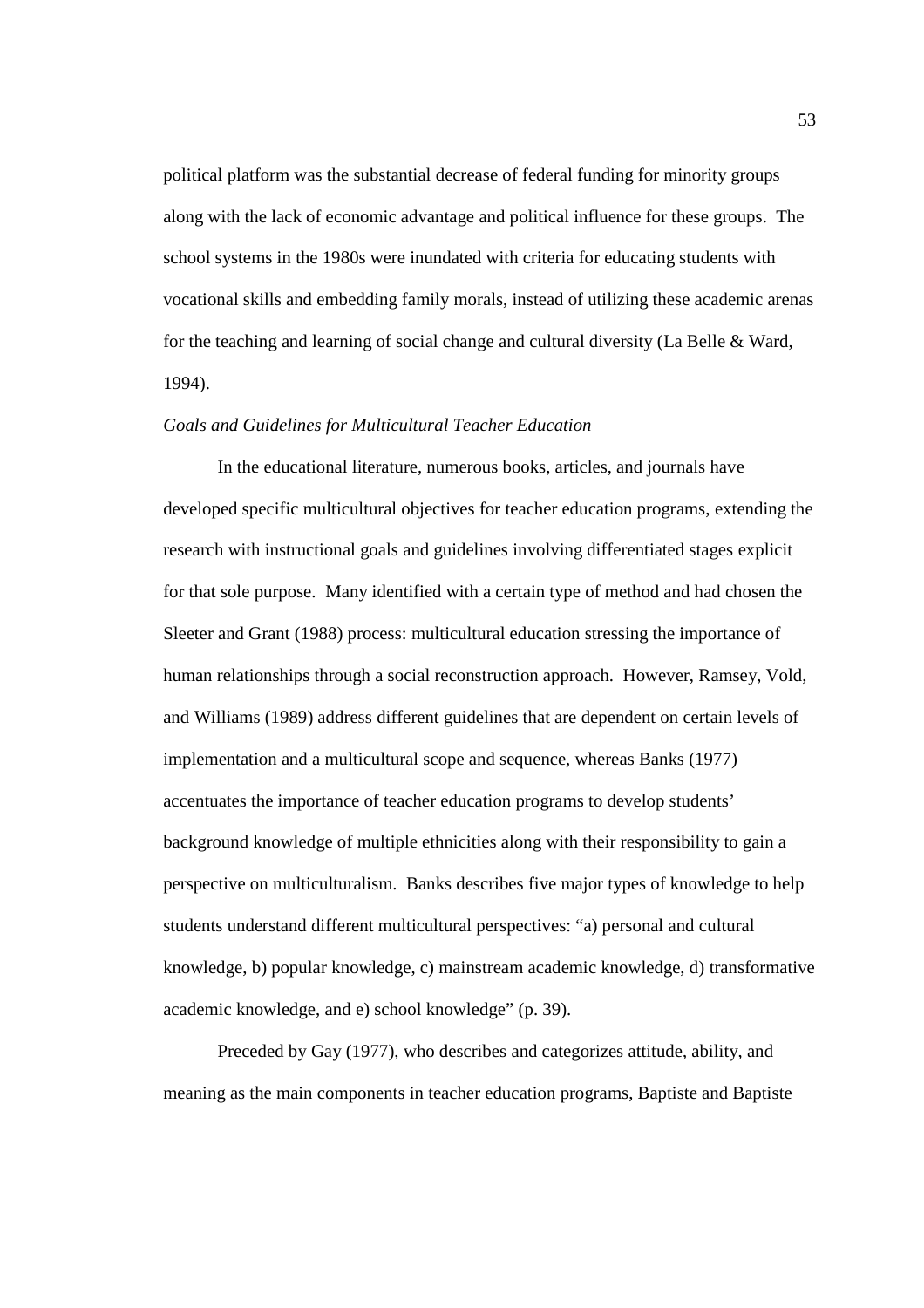(1980) identify eleven competencies that directly target multiculturalism, related to the concepts of rational, engaging activities, instructional goals, and assessments. The final multicultural approach by Grant (1977) expresses concern as to whether a multicultural view is well suited to a teacher education program with a competency-based approach focused on accountability and produced results. Recent literature has included multiple chapters or sections to address requirements, criteria, and preparedness for teachers in teacher education programs (e.g., Baker, 1983; Banks, 1987; Ramsey et al., 1989; Williams & De Gaetano, 1985).

 All of the objectives and requirements have presented a broad band of issues, which are placed into a wide range of goals and guidelines. First of all, authors have deeply emphasized the need for future and present teachers to examine their own prejudices and stereotypes, to display a true dedication that addresses a practical sense of a social portrait, and to demonstrate a genuine understanding that all children can learn. Next, writers have also stressed necessary implementation of a multicultural perspective within the course content of a liberal arts program (Baker, 1983; Gay, 1977; Ramsey, 1989). Various goals provide ideas for teachers to acquire certain abilities to introduce and achieve a productive view of multiculturalism. However, Banks (1987) disagrees that course requirements must be tailored to offer students a significant framework for a comprehensive understanding of the existence and cultural presence of different groups of ethnicity. Gay (1983) argues that it is valuable to convey to children a multicultural point of view within our pluralistic society. However, in order to develop these prospective future teachers, resources, materials, and teaching methods must be adjusted for teacher efficacy.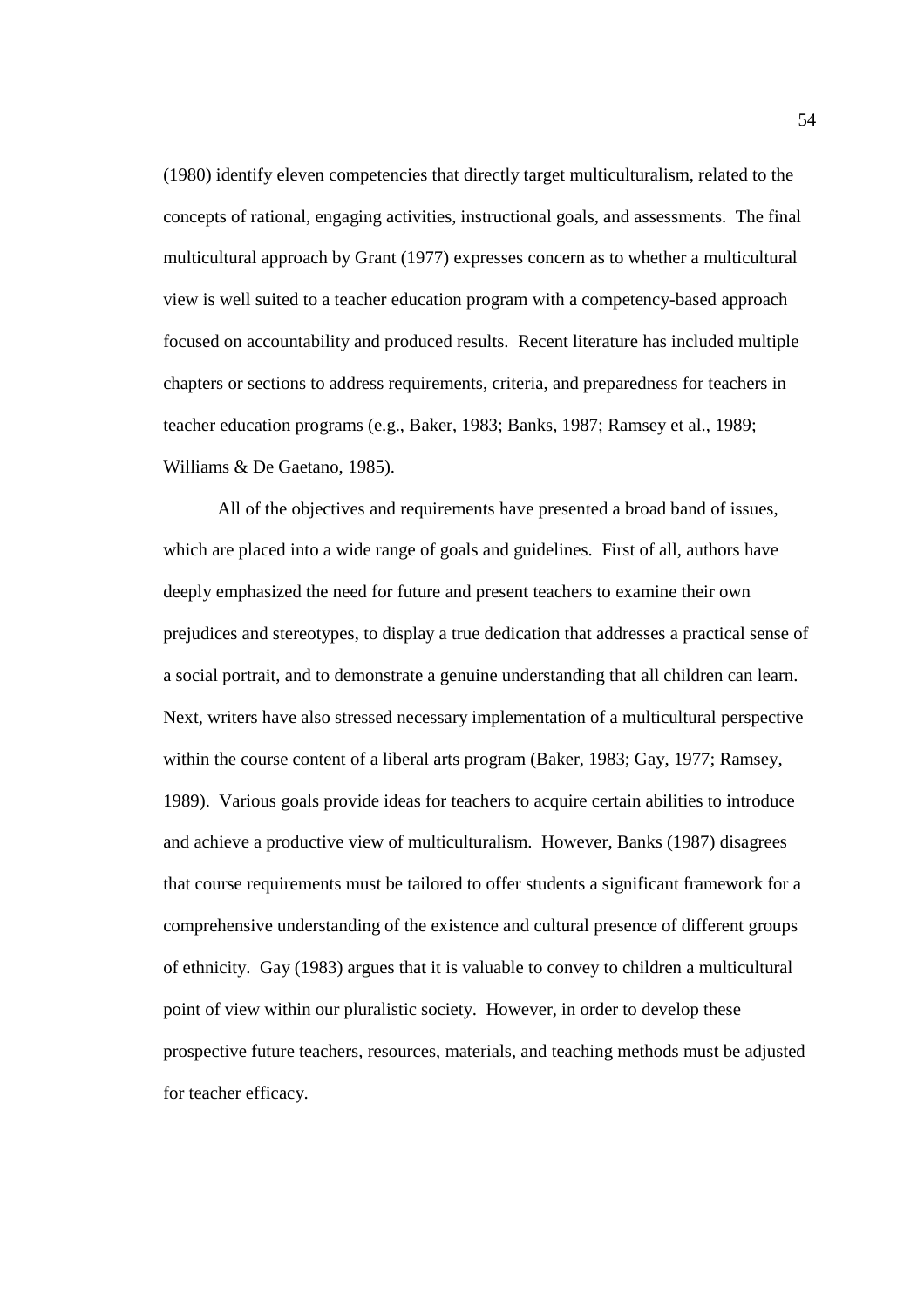Various writers (e.g., Hayes, 1980) provide details on certain strategies for communicating directly with the communities and families. Kohut (1980) brings up a concerned topic involving the best, creative ways to deepen the level of field experience with pre-service teachers in teacher education programs. One targeted objective in the development of multicultural education is to have teachers focus on the awareness of different cultural norms for various ethnic groups. Mitchell and Watson (1980) have identified numerous factors to bridge and sustain the relationship between the home/school connection. However, when teachers gain an understanding of a family's cultural background, traditions, values, and the student's learning style, it will create awareness for the teacher when the student steps into their classrooms. Banks and Benavidez (1980) explain an approach involving professional training on interpersonal skills, which is known to prepare educators who teach in schools with diverse student populations.

Teacher education programs established criteria and guidelines when multicultural education began its entrance into higher education. Klassen, Gollnick, Osayande, and Levy (1980) developed an inclusive resource titled "Guidelines for Multicultural Teacher Education," which promoted the structure and implementation of community involvement in university courses and programs. In turn, establishing a community involvement component requirement from the university administration which representing a commitment to diversity through an aspect of multiculturalism. Rodriguez (1983) describes an educational design developed for a teacher education program, through the facilitation of faculty, staff, and administrators, to integrate a multicultural teacher education program that is beneficial for the student and the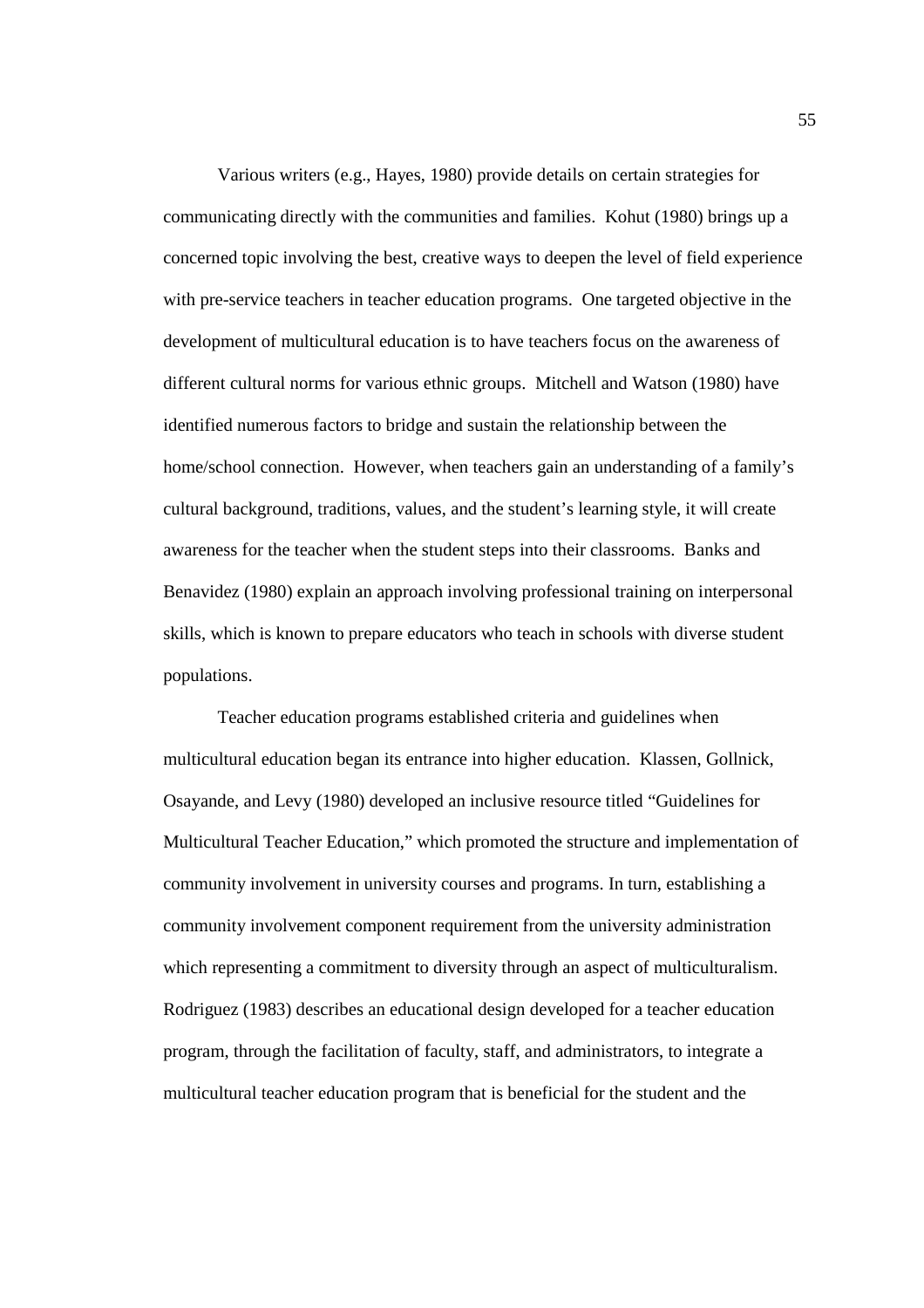institution. Also, the program has a mandatory requirement to enroll and maintain students from different cultural and ethnic backgrounds, so all students of color feel they are represented at the university, as expressed in Grant, Sabol, and Sleeter's (1980) article. The steps for accomplishing these multicultural goals are recruitment, enrollment, maintenance, and modifications to the post-graduate level's policies and procedures for the students. The objectives for the implementation of a multicultural teacher education program must incorporate the life experiences, modifications, and positive attributes of the pre-service teachers for the achievement of a specifically designed program (Ramsey et al., 1989).

Teacher education programs are an essential component for the preparation of pre-service teachers within our profession and must be valued and validated by a society. Paulo Freire (1998) addressed the importance of critical pedagogy in teacher training programs in a book titled *Teachers as Cultural Workers: Letters to Those Who Dare Teach*. He writes:

I am absolutely convinced that the educational practice I have been speaking about and whose beauty and importance I have frequently alluded to must not be prepared for on the basis of such motivations as these. It is even possible that some teacher training programs may have been irresponsibly seen as "slot machines" of sorts, but that does not mean that educational practice should be viewed as some kind of awning under which people wait for the rain to let up…. (p. 33).

At times, more often than not, a teacher credentialing program may steer its academic agenda for the benefit of high-stakes testing with the teachers they are preparing for the educational and professional workforce. Pre-service teachers who pursue such programs enter the field of education believing the primary goal is to foster learning, creativity, and imagination, and teach students to become critical thinkers.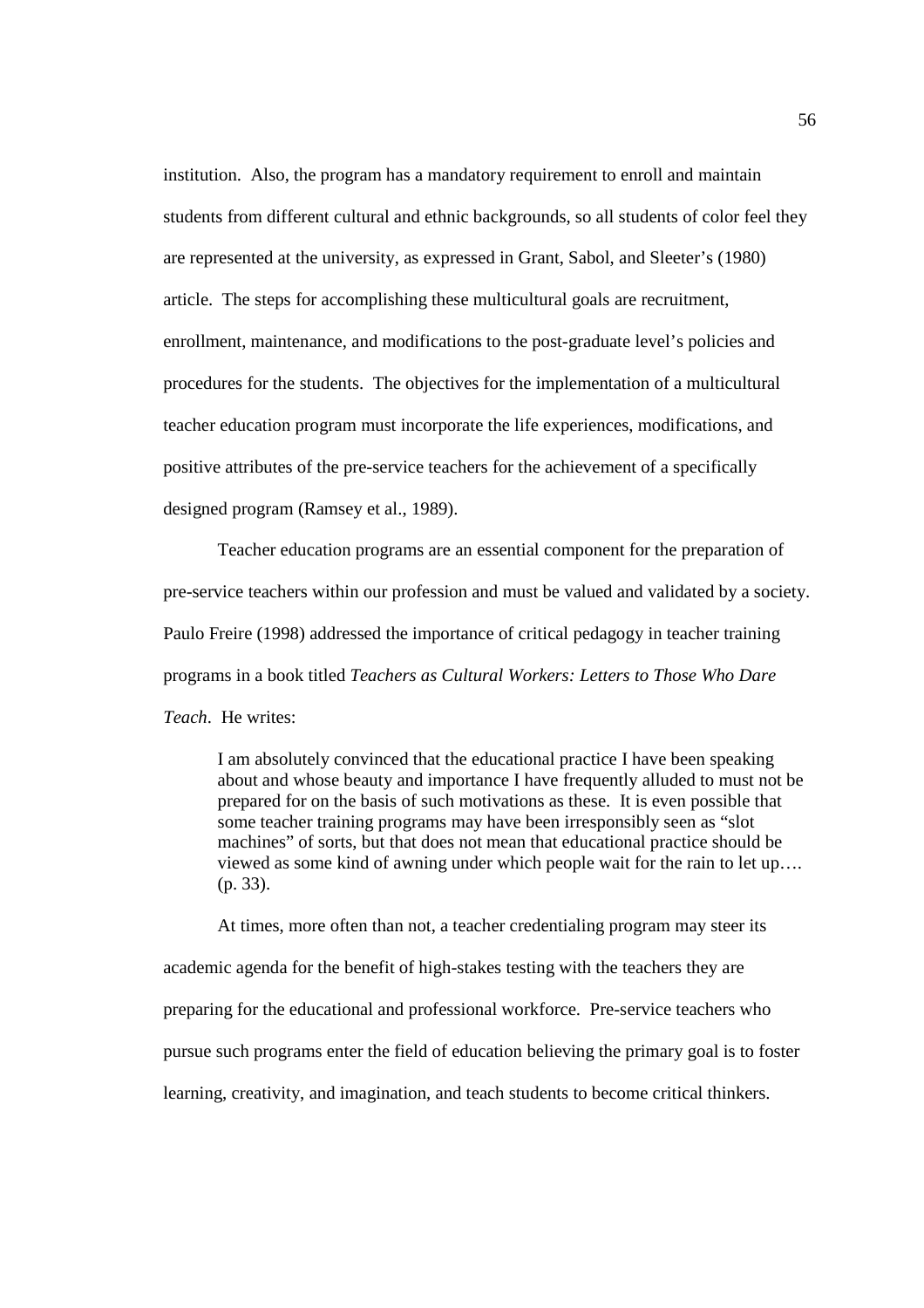Future educators are shocked to find that these objectives have become modified in teacher education programs due to political and financial gain from the invested groups for the capitalistic sectors.

> Empirical Studies on the Implementation of Multicultural Education in Teacher Education Programs

 Tran, Young, and Di Lella (1994) studied student teachers who were enrolled in the teacher credentialing program at San Diego State University. Their study focused on the dismantling of stereotypes with diverse student populations through a teacher education program in a multicultural education course titled "Introduction to Multicultural Education." The data collection process occurred over one academic school year to include the fall and spring semesters at SDSU. For the student teachers who were enrolled at the university, the multicultural education course had been a prerequisite for the program.

 For the collection of data, a total number of 55 student teachers participated in a pre-training and post-training survey. The participants were then categorized into age groups, with 77% of them in the 20-29 range, followed by 15% in the 30-39 age range, and lastly, 8% in the 40-49 age range. The study also included the gender and ethnicity of the student teachers; it determined 31% of the population was men, basically stating that out of the 55 student teachers, there were 20 males with the remainder identified as females. As for the ethnic make-up of the participants, 81.5% were identified as White, 7.7% Latino, 6.2% as Asian-Americans, and 1.5% classified as African-Americans. There were no reported percentages for the Native-American or Pacific Islanders populations in the study (p. 185).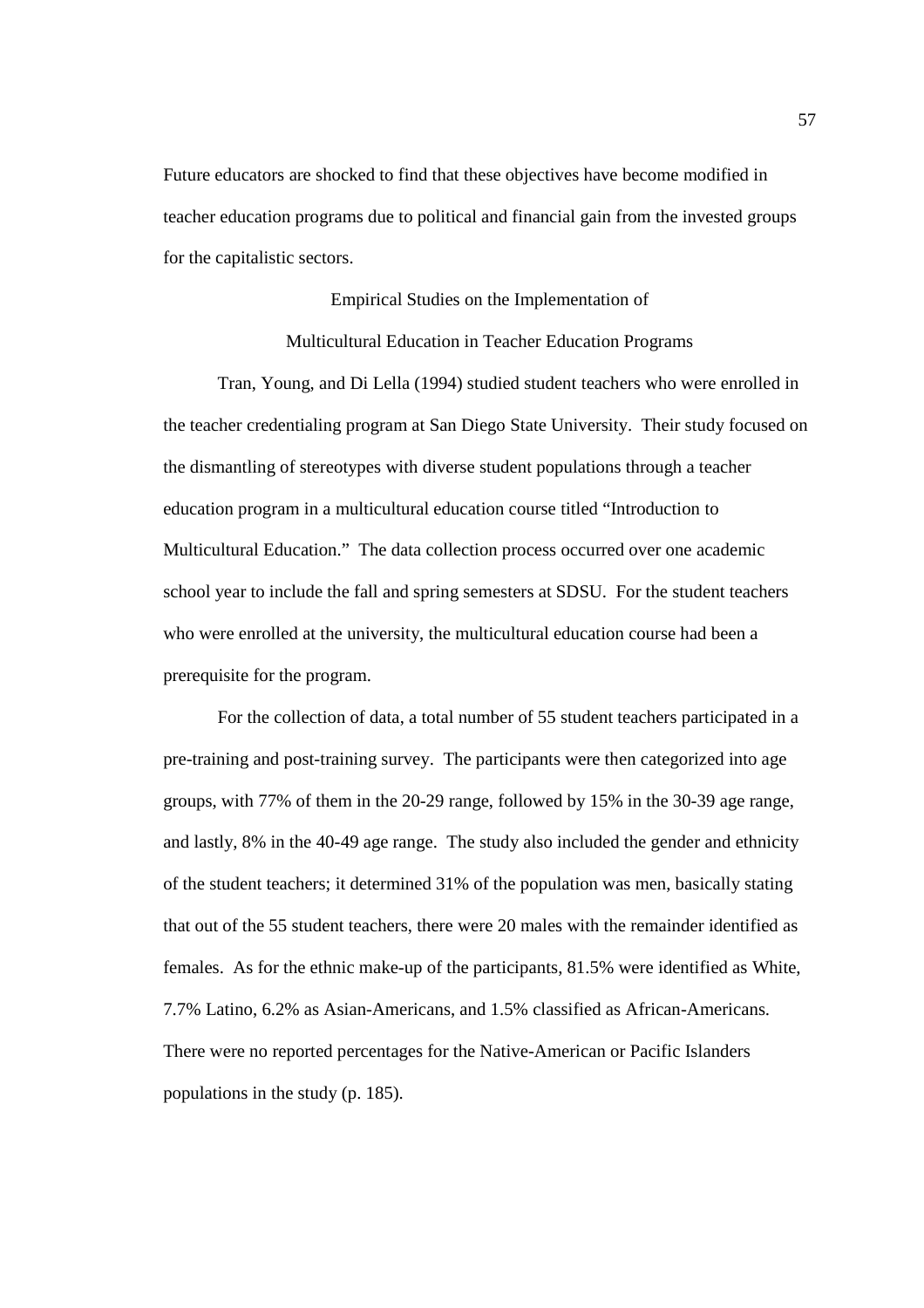Tran, Young, and Di Lella (1994) used a seven-point scale that focused on certain stereotypical attributes for three specific ethnic groups. The rationale behind the study rated African-Americans, Mexican-Americans, and Europeans, using a 26 paired item survey that was administered to the student teachers to gain their perceptions of these groups. The student teachers were given questions which, when answered, rated the different ethnic groups listed above. For instance, there would be an example of a Mexican-American in connection to the stereotype of either seeing them as sober and not abusing alcohol or as alcoholics and drug users. The student teachers rated the question on a scale; the scale consisted of a range from  $-3$  to 0 to  $+3$ . If the student teacher did not rate a specific ethnic group with a stereotype asked in the question, then they marked a 0 on the scale. The survey was administered to the student teachers at the beginning of the course, which was during the first week. Then after the multicultural education course was completed, the student teachers were given a post survey during the last week of the semester. The students were asked to write their identification numbers on the pre-survey and the post survey.

 During the course, the student teachers received established goals for student learning, such as critical thinking and problem solving for the reduction of racist attitudes and beliefs toward different ethnicities. The course objectives centered on introducing stereotypical views to the student teachers in class and creating communities with different ethnic groups when student teachers encountered these situations. Another objective consisted of drawing on the student teachers' backgrounds, opinions, and beliefs towards their perception of other races. The next established goal fostered longterm student learning promoting social justice to bring about social change. The final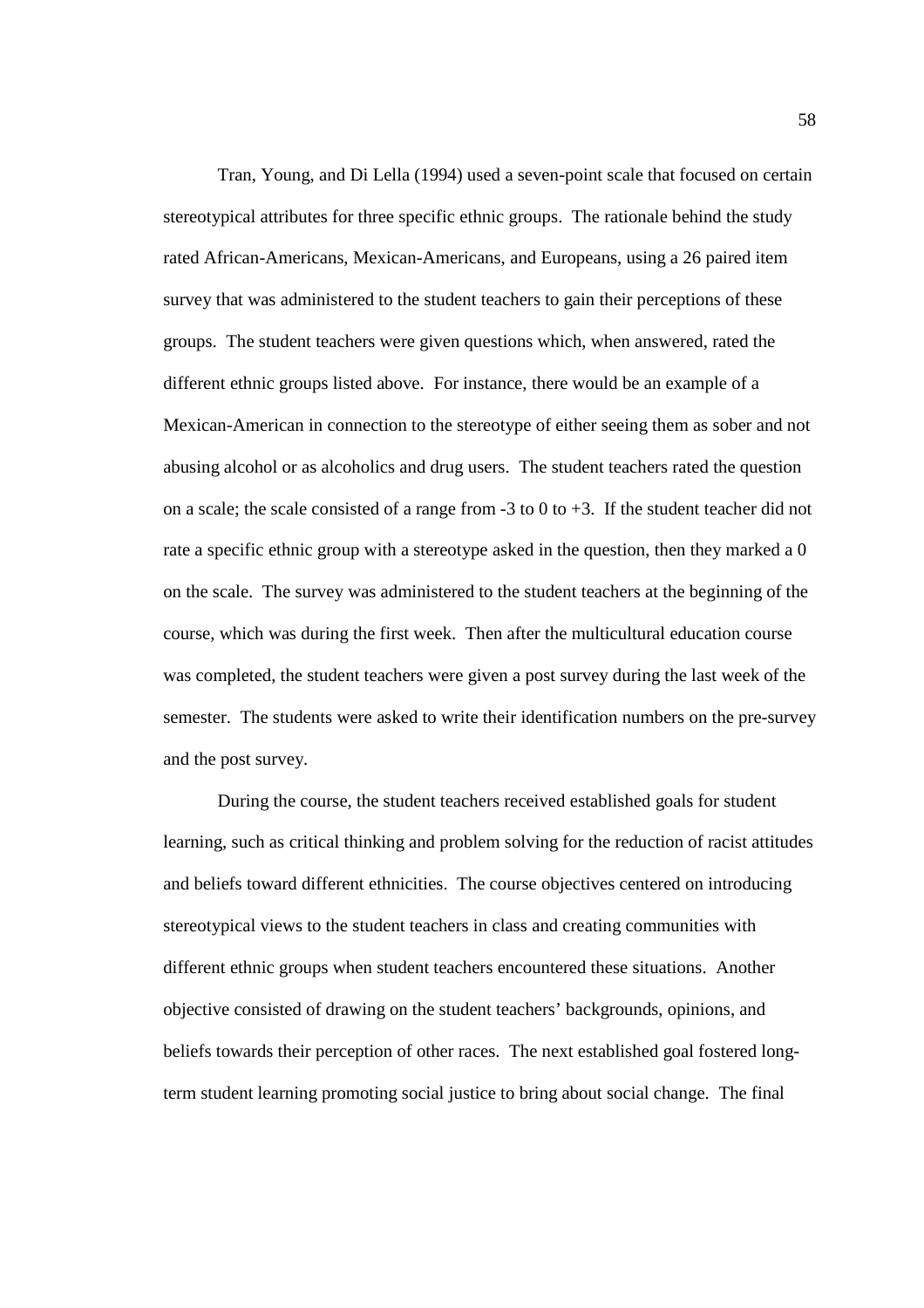goal involved the transformation of the student teachers into a resource to create social change in those communities. The course used technologies, tools, and materials to introduce and teach the content subject matter to the student teachers. The activities for the course included guest speakers, class discussions, and lectures from the professor on topics such as bilingualism, multiculturalism, race/racism, cultural identity, and stereotypical traits of different cultural groups. The student teachers also focused on demographical shifts within the different ethnic groups in their state. The assignments for the course included lesson planning for multicultural education, a cultural autobiography, group presentations, and multiple written assignments on effective teaching strategies for the instruction of diverse student populations (Tran, Young, & Di Lella, 1994).

 The findings concluded that there had been significant change in the attitudes and beliefs of student teachers in relation to all three ethnic groups. There was change with the Mexican-American group, the European group, and the African-American group, involving their stereotypical traits from the perceptions of the student teachers. The study used two-tailed, t-tests with a significance level of .05 for the pre and post survey, with results that demonstrated four out of the 26 paired traits had a significant change with the European group, but the Mexican-American group led with the most change –five out of the 26 paired traits in the shift of the attitudes and beliefs with the student teachers' stereotypical perceptions. "Overall, the study also uncovered fifteen of the seventy-eight attitudes (26 for the three ethnic groups). The rate of change with 19.2% in all fifteen categories, creating a much higher expectation then one would expect due to random change" (p. 188).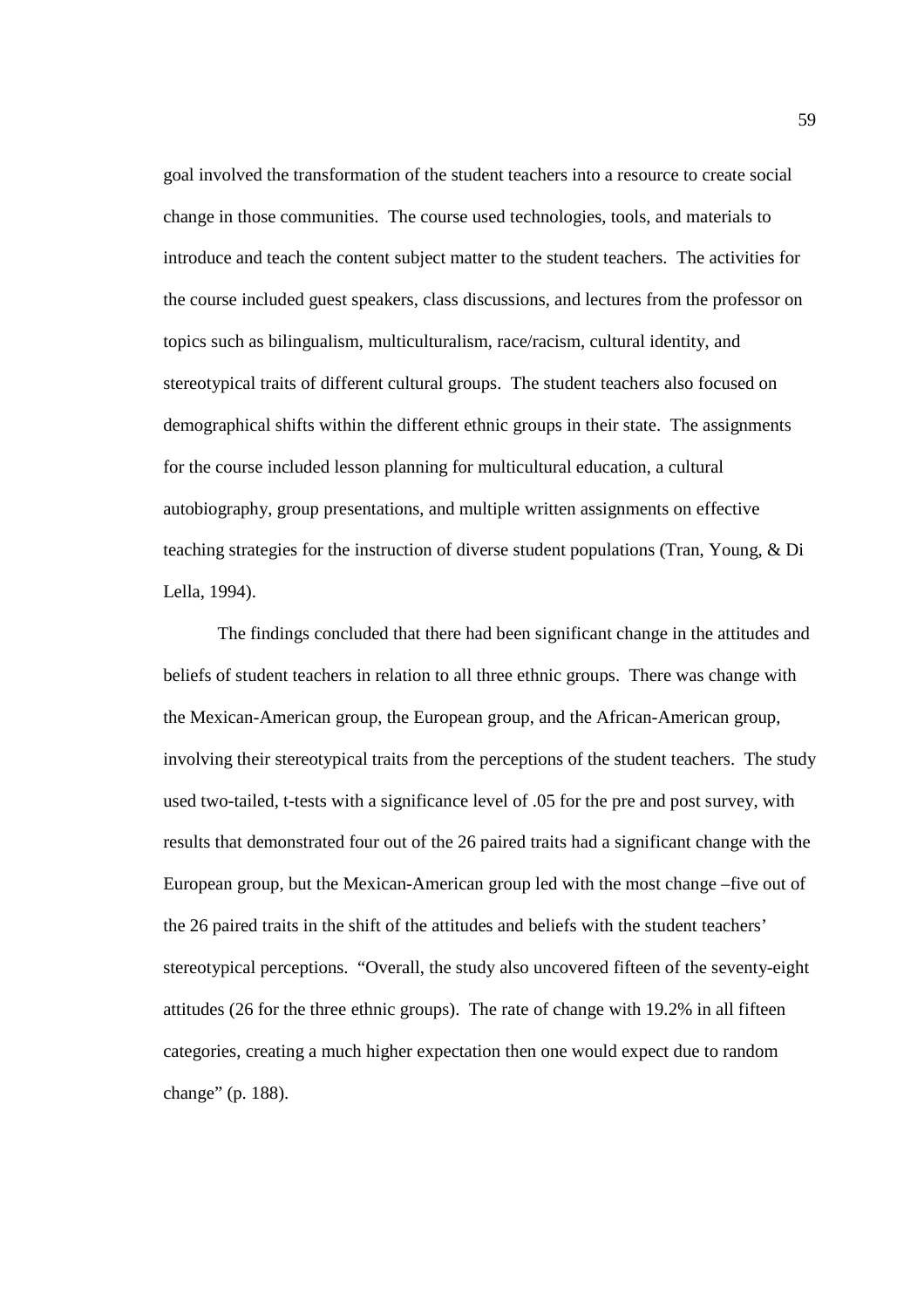Another research study by Vaughan (2004) examined "prospective teachers' attitudes and awareness toward culturally responsive teaching and learning" (p. 115). The research design was a quantitative approach using a survey and the integration of statistics as the established strategies of inquiry. The main point of the study was to measure pre-service teachers' attitudes and awareness involving student learning and multiculturalism in a teacher education program. The participants were a total of 71 students who were enrolled in a teacher education program through a school of education at a university. The student population for the participant sample size consisted of 92% Caucasian, 7% African American, and 1% Asian. For the student population according to gender, the female population was 92% with an 8% male population for the study. Also, the participants' level of enrollment spanned from sophomore to senior years in college. The majors the students had declared during the research ranged from Elementary Education, Special Education, Early Childhood, Middle Childhood and Montessori Education, with all pre-service teachers majoring in a specialized area of education.

The instrument used for data collection was designed from the research of Barry and Lechner (1995). This instrument measured the pre-service teachers' awareness of and attitudes towards teaching multicultural education. The survey consisted of a 43 item, 5-point Likert-type scale that measured various stages of agreement for the survey questions. The participants responded from strongly disagree, disagree, undecided, agree, and strongly agree on the survey. After the completion of the course, the students were asked to voluntarily complete two open-ended questions for the research.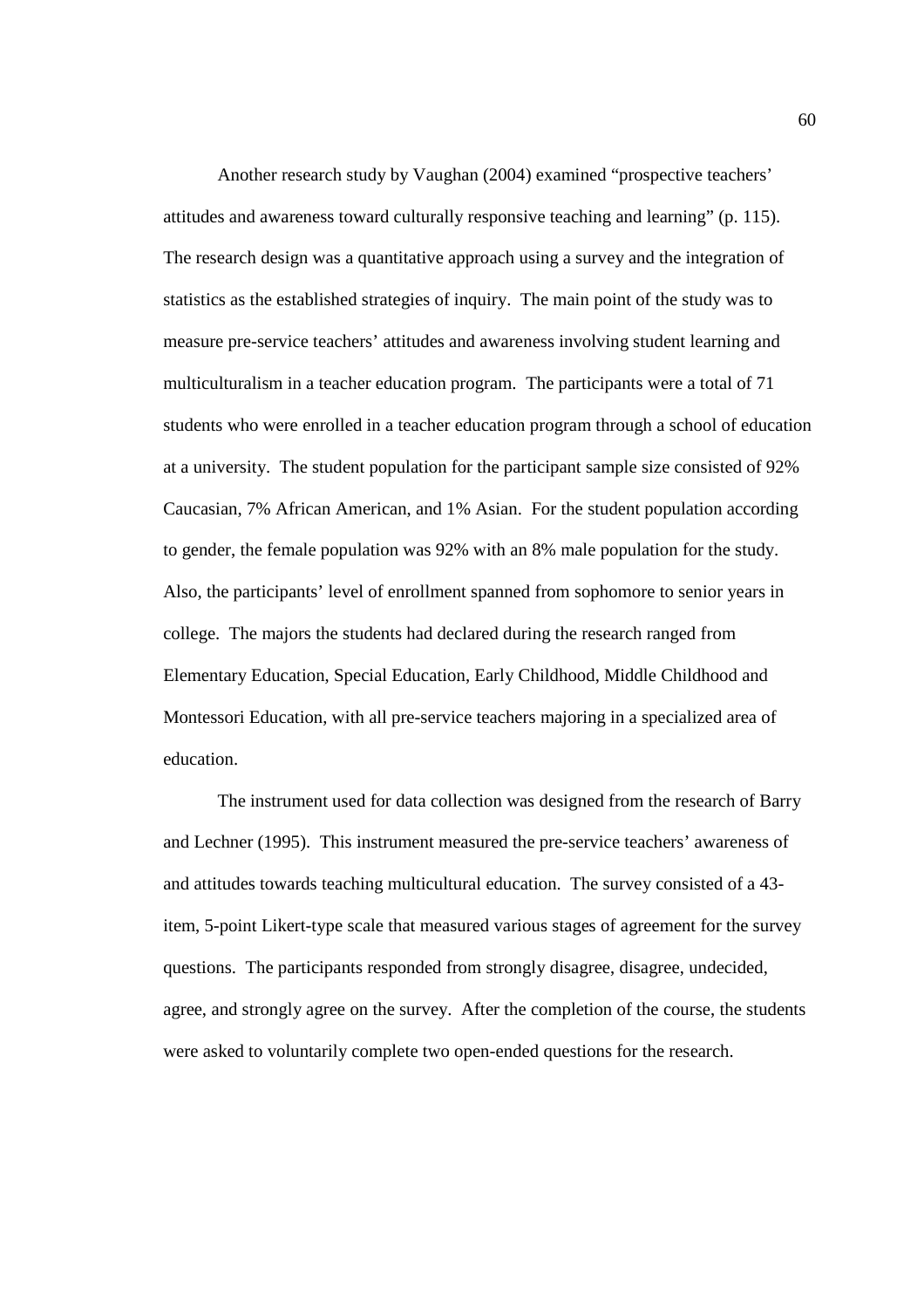For the results of the study, Vaughan (2004) reported 88.7% of pre-service teachers expressed that their teacher education courses had established teacher preparedness for the instruction of multicultural education and methods to use with the increased populations of student diversity. Pre-service teachers were led to incorporate a variety of instructional strategies for students' diverse needs found in classrooms across the United States. Also, the percentages for the pre-service teachers regarding the developed techniques needed to create that home/school connection with families from cultural backgrounds were as follow: the reported percentage of 47.9% of pre-service teachers were in agreement with the development of a home/school connection, while 35.2% of the pre-service teachers felt they were undecided on the subject. To conclude the study, the pre-service teachers demonstrated an interest in developing as a professional educator of multicultural education, resulting in a 78.9% of pre-service teachers who wanted to attend additional professional development trainings for the instruction of students from different ethnic and cultural backgrounds (Vaughan, 2004).

Vaughan's (2004) findings resulted in awareness of the increasingly diverse student populations in our schools and the imperative for implementation of culturally responsive teaching. Smith (1998) confirmed the importance of multicultural education for the validation of student identity through the promotion of self-directed, reflective learning for all students in regards to their own cultural experiences in the classroom. This method allows students to be part of the learning and teaching process and feel like active participants in the classroom.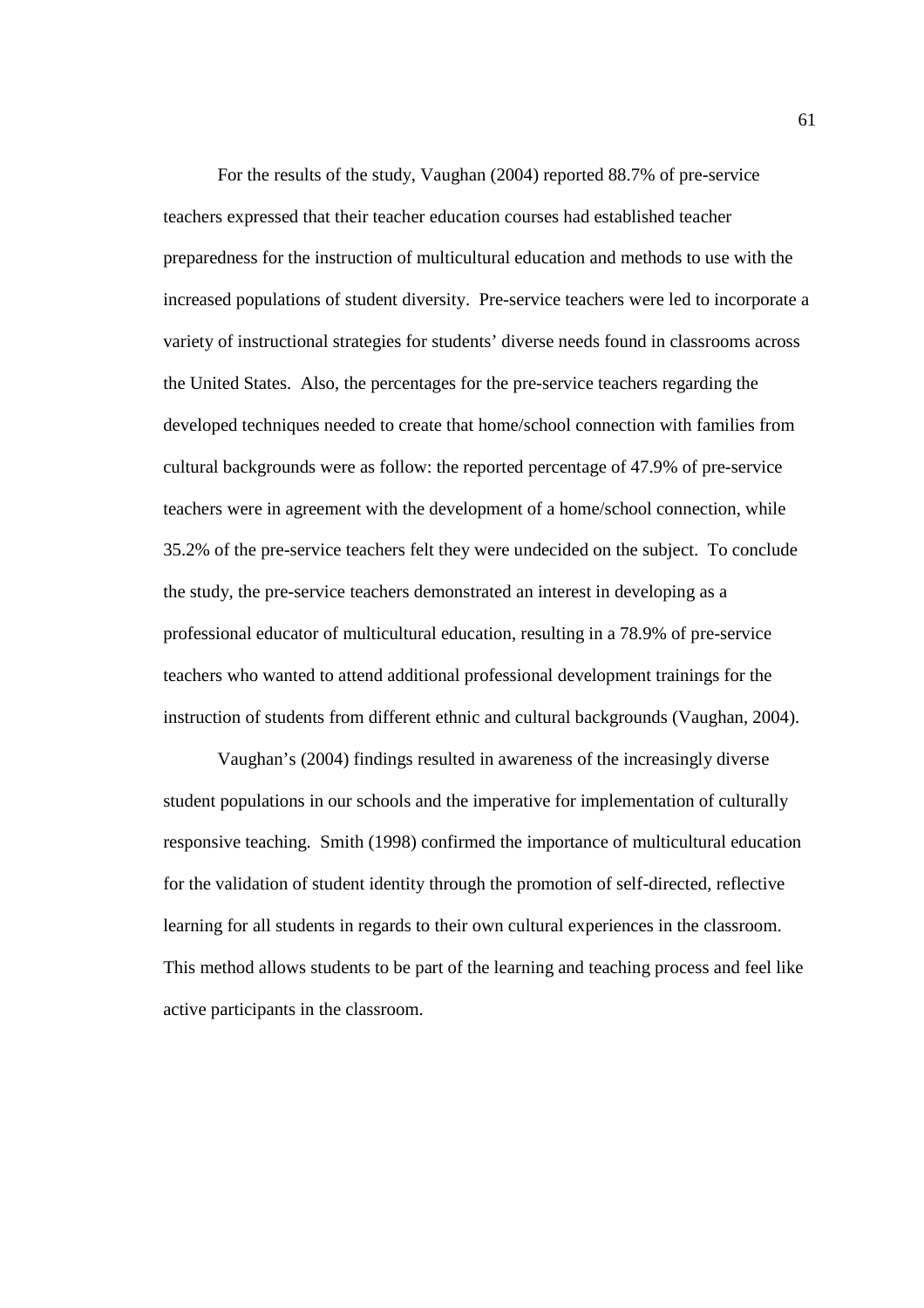# Implications for Educational Equity through Multicultural Education *The Importance of Multicultural Education*

 Overall, much of the educational literature has been consistent with the reform movement in multicultural education for the purpose of reorganizing the nation's institutes of higher education, allowing all students, including middle-class, White males into the equation, to acquire the abilities, attitudes, beliefs, and knowledge base to live and co-exist with diverse groups from different cultural and ethnic backgrounds. Over the past couple of decades, the definition of multicultural education has been assessed by various theorists on the social movement so that all students are empowered in becoming culturally aware and active participants in a global society (Banks, 2001; Banks & Banks, 1995; Gay, 1995; Grant & Sleeter, 2001). The misconception of multicultural education is that its implementation is only for diverse groups from ethnic and cultural backgrounds. However, it is intended for everyone in the classroom, even in schools with mainly white student populations.

Regardless of the positive publications and supportive statements on multicultural education and its implementation with every student in the classroom, the misunderstanding that it is only to be used with students of color or students from diverse backgrounds is an image that does not seem to be erased easily from the minds of many educators and school administrators. Oftentimes, many teachers have implied there is not a mandatory need for multicultural education at their school, due to the fact that their student population consists mainly of White students with substantially low percentages of students of color. The curriculum and instruction of a multicultural education program is not a priority for their school because there are only few Latino, Asian, or African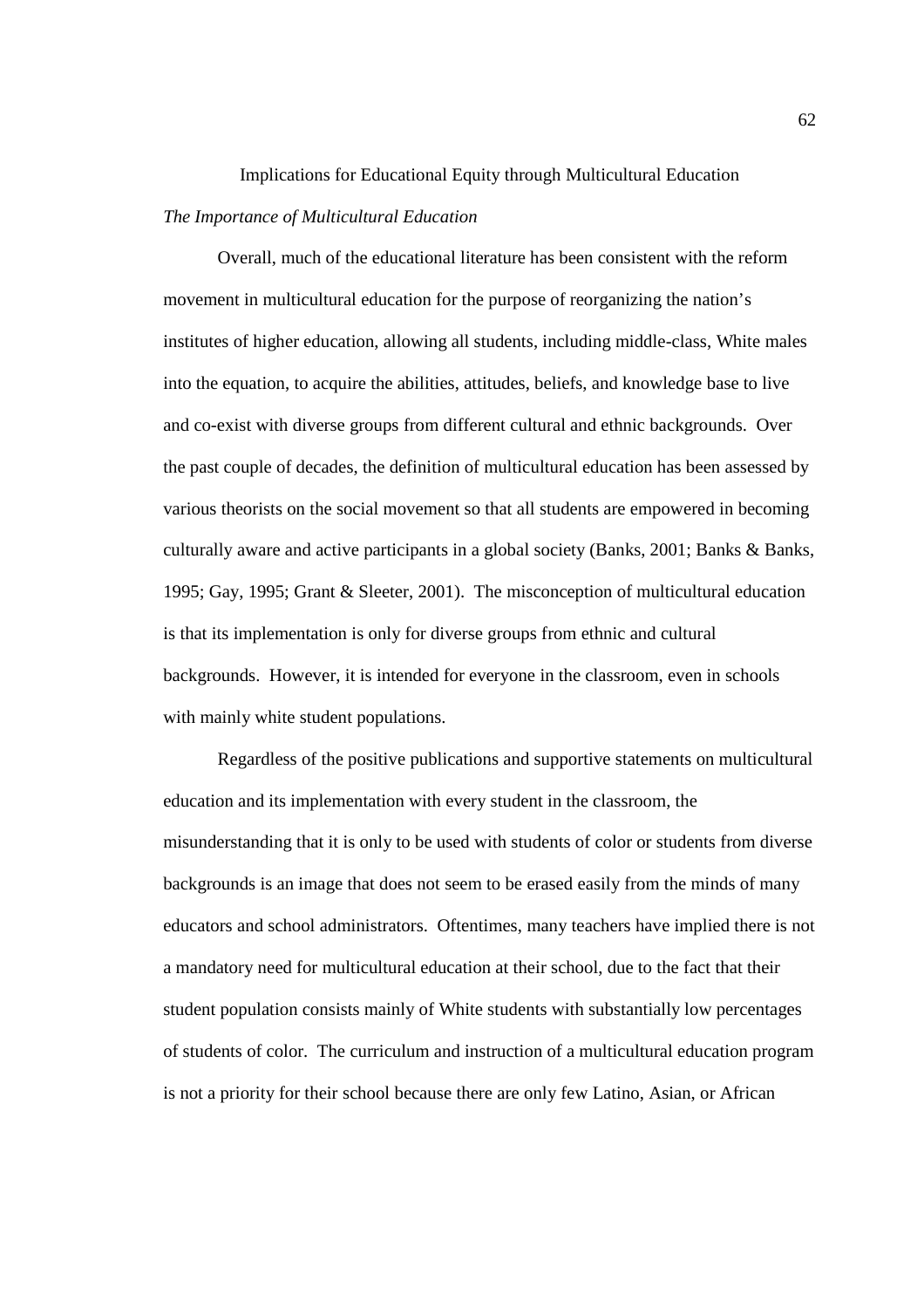American students who are enrolled in their predominantly White school district (Glazer, 1997).

 According to Bennett (1990), the dire need for a reform movement in the schools across this nation has been a constant work in progress for political leaders, educators, theorists, and researchers over the past couple of decades. During the mid-1980s under the Reagan administration, a national reform for education began in response to the findings of a national report titled "A Nation at Risk." After this initial report, close to 12 other reports were published in support of national reform for the betterment of the nation's commitment to academic achievement and school excellence. However, what the reports did not include was the national mandate of educational equality for each individual student in every classroom throughout all school districts of our nation.

Educational equality will create equity for teaching to each student's academic potential, regardless of his or her gender, race, or socio-economic level. This concept of equality will demand that every student receive a proper and excellent level of educational instruction, and equity will be considered when school administrators and policy makers design policies and procedures. However, educational equity is not to be confused with educational equivalency, teaching all students with the same instructional strategies or expecting them to have had the same prior background knowledge throughout their learning, leading to the conclusion that the level of excellence for educational equity must exhibit an unbiased and fair structural system for the schooling of children (Bennett, 1990).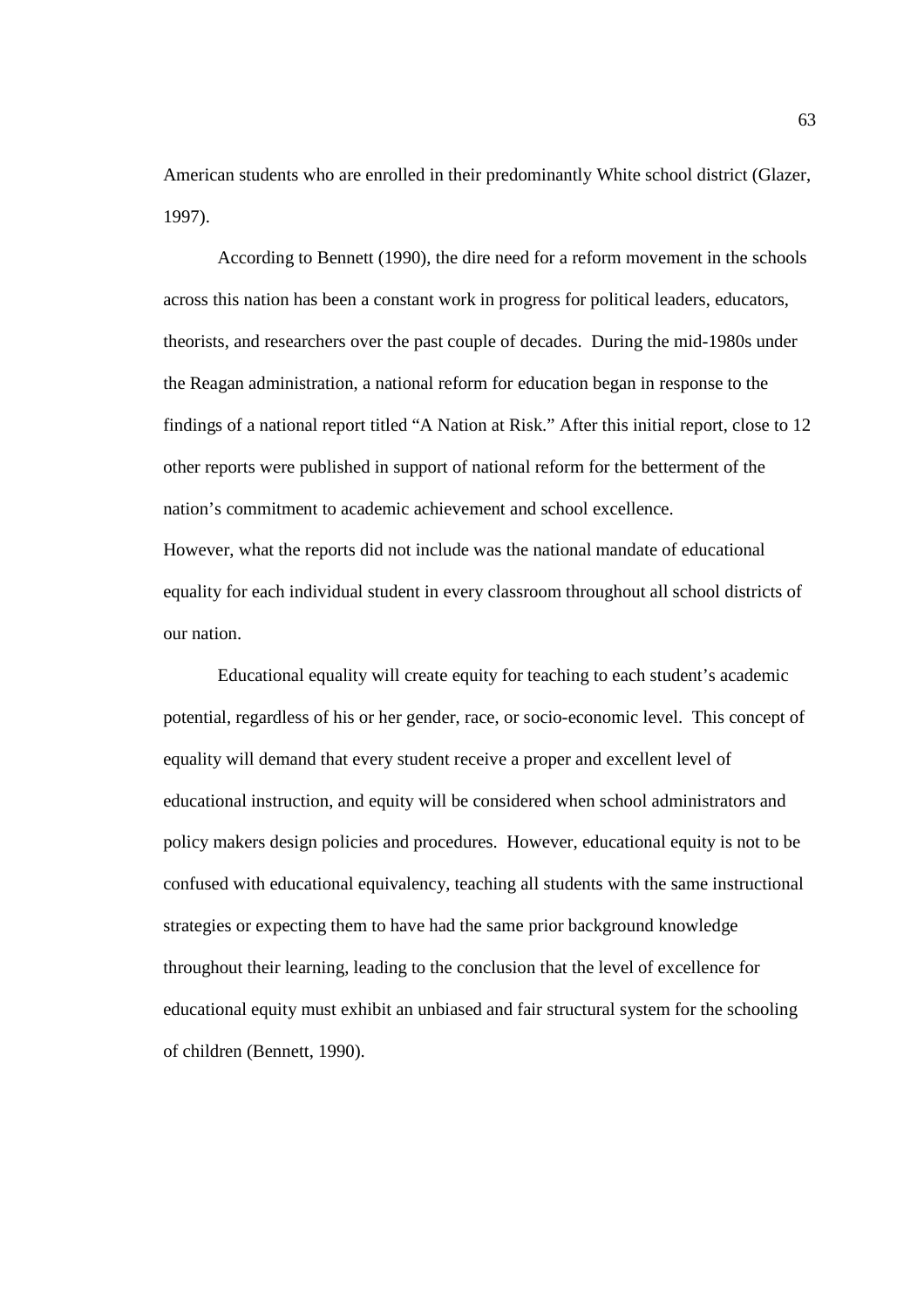The research on multicultural education described one of the main objectives to foster the growth of students' intelligence, their interpersonal and intrapersonal skills, and the empowerment of their self. However, the success of these goals is dependent on the teacher's knowledge base, beliefs, feelings, and perceptions for the direct and explicit instruction of their students to offer educational equality as a whole. Therefore, it is imperative to address the multicultural issues surrounding the cultural and ethnic groups that have been denied access to educational equity in the schools systems across the United States (Bennett, 1990).

### *Progress in Multicultural Education*

Banks (2002) states that multicultural education has been a prime factor in the development of contemporary curricula; in fact within the past 30 years, it has made its way into the public schools and institutions of higher education. Although it is still not the priority topic of instruction, it still is a contributing factor to curriculum and instruction for classrooms. Over the years, accusations and assumptions of multicultural education from critics have claimed there has not been a progression for the educational movement in the school and university settings in the development and implementation of the curricula. However, critics argue that a shift towards multicultural education would rapidly diminish the classics of American and European literature. The good news is that there has been more and more curriculum development in the content areas of Social Studies and Language Arts in elementary and high schools for the representation of students of more cultural and ethnic groups. Also, many high schools have implemented not only the required American classics, but they have begun to include literature from various authors of color for their designated curriculum.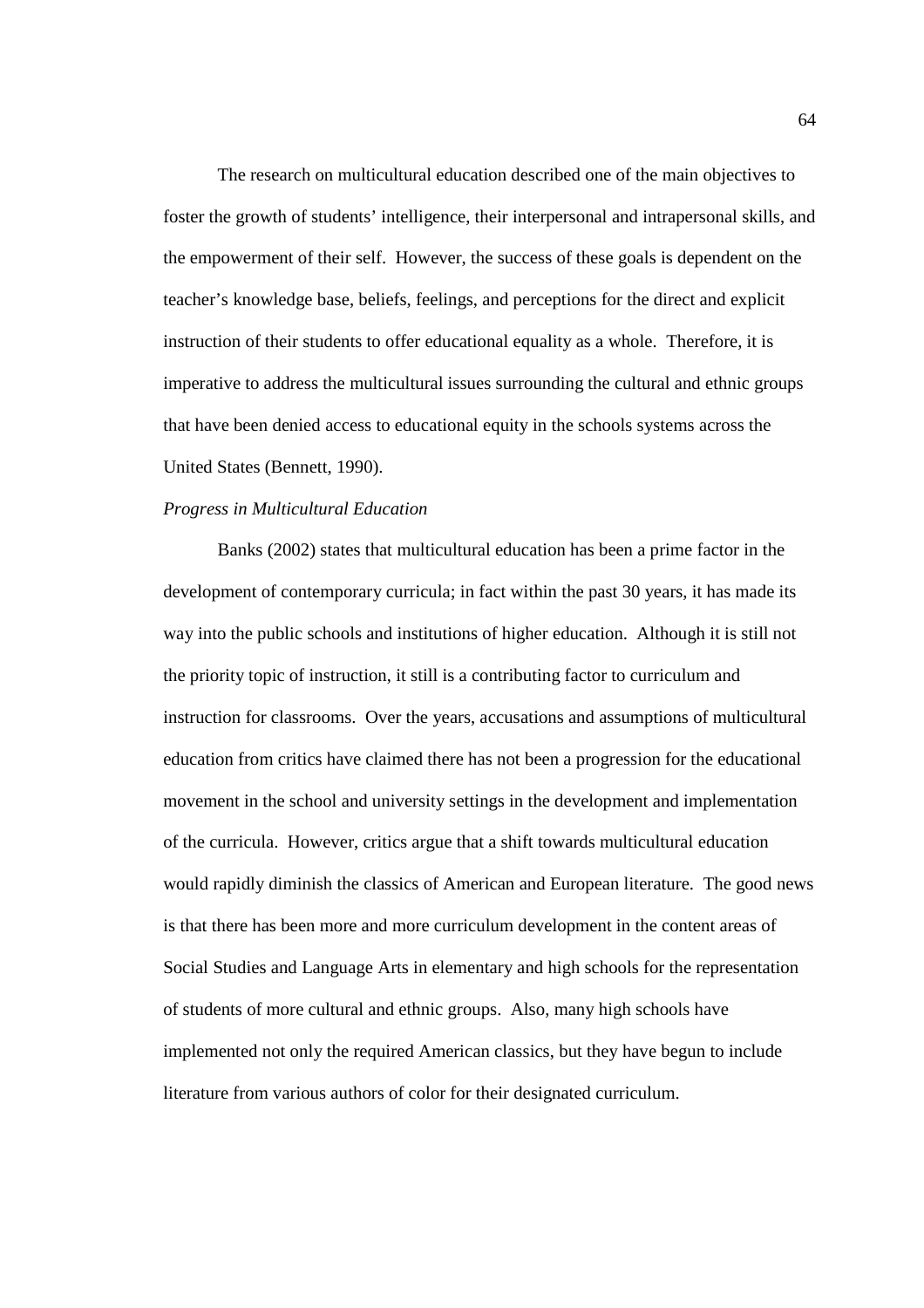Multicultural literature began to interject itself into the core curriculum of student anthologies for elementary and high schools around the 1990s (Garcia, 1993), which seems appropriate with a population of 35% students of color reported in 1995, for both primary and secondary schools in the United States (Pratt & Rittenhouse, 1998). Pallas, Natriello, and McDill (1989) estimated around 45.5% of the public schools will be students of color by the time we reach the year 2020.

The need for curricula to represent students is a vital component for instruction in classrooms, especially with the increased diversity of our student populations. It is so important for students to see themselves represented in the texts used. The connection between home and school is becoming more crucial, with parents wanting their children to be portrayed in the state-adopted curricula written for the textbooks. It is uplifting to know publishing companies are producing more and more multicultural textbooks for the classrooms. Curricula generally replicate the fallacies, aspirations, and desires of the dominant culture. As subdominant groups contribute more, textbooks will progressively convey their desires and aspirations as well as their myths and struggles. Textbooks will have to continue to exist in the market of a more ethnically diverse country. Because textbooks still reflect the curriculum in public schools, they will continue to be the main emphasis for developers of multicultural curricula (Banks, 2002).

From the existing research, this study established a scholarly foundation for multiculturalism and multicultural education, explicitly within a teacher education program. At times, the vast amount of literature that has been produced over the years provided more than enough supported material for multicultural education, its origination, and how it has embedded itself into our educational systems. However,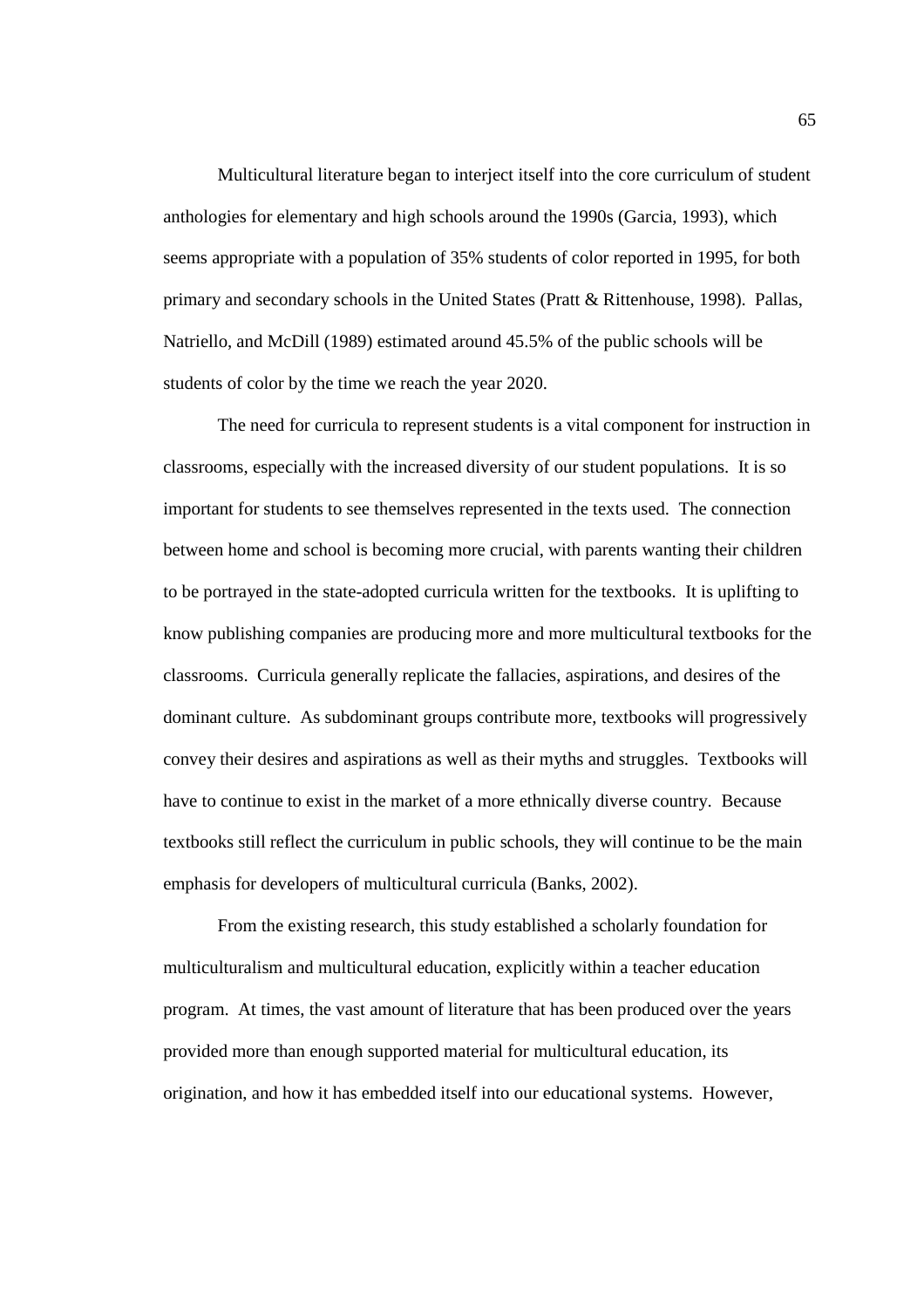through the countless articles, journals, books, and educational literature, themes emerged to develop and eventually corroborate the purpose of this study. Empirical studies on the implementation of multicultural education in teacher education programs along with educational equity through multicultural education are vital areas to build upon that provide support for the rationale of the study.

Multiculturalism has evolved over time, both in theory and practice. The realization that inequities based on race and ethnicities in society are reflected in schools has called for a deeper understanding of how to bridge differences within the school context. The need for teachers to be aware of differences and to know how to utilize differences in creating curricula and pedagogy that is inclusive has called for explicit training and preparation for teaching in increasingly diverse settings. As a result, we have seen a rise in programs that deal with issues of multiculturalism within teacher education programs. Multicultural education was incorporated into the literature for teacher education programs, and a mandate was established to set precedence for the urgent need of multicultural education in teacher education programs.

 Although the mandate has been in existence for the past several decades, few studies have explored the effectiveness of these programs in preparing teachers for increasingly diverse educational settings. There is also a gap between the theory and practice of multiculturalism. While much has been written about the significance of, the need for, and the value of multicultural education, few programs effectively train teachers to critically examine their classrooms and to respond appropriately to differences. This literature review points to the need for us to use these theories and studies in the actual training of teachers and to take this a step further by examining the effectiveness of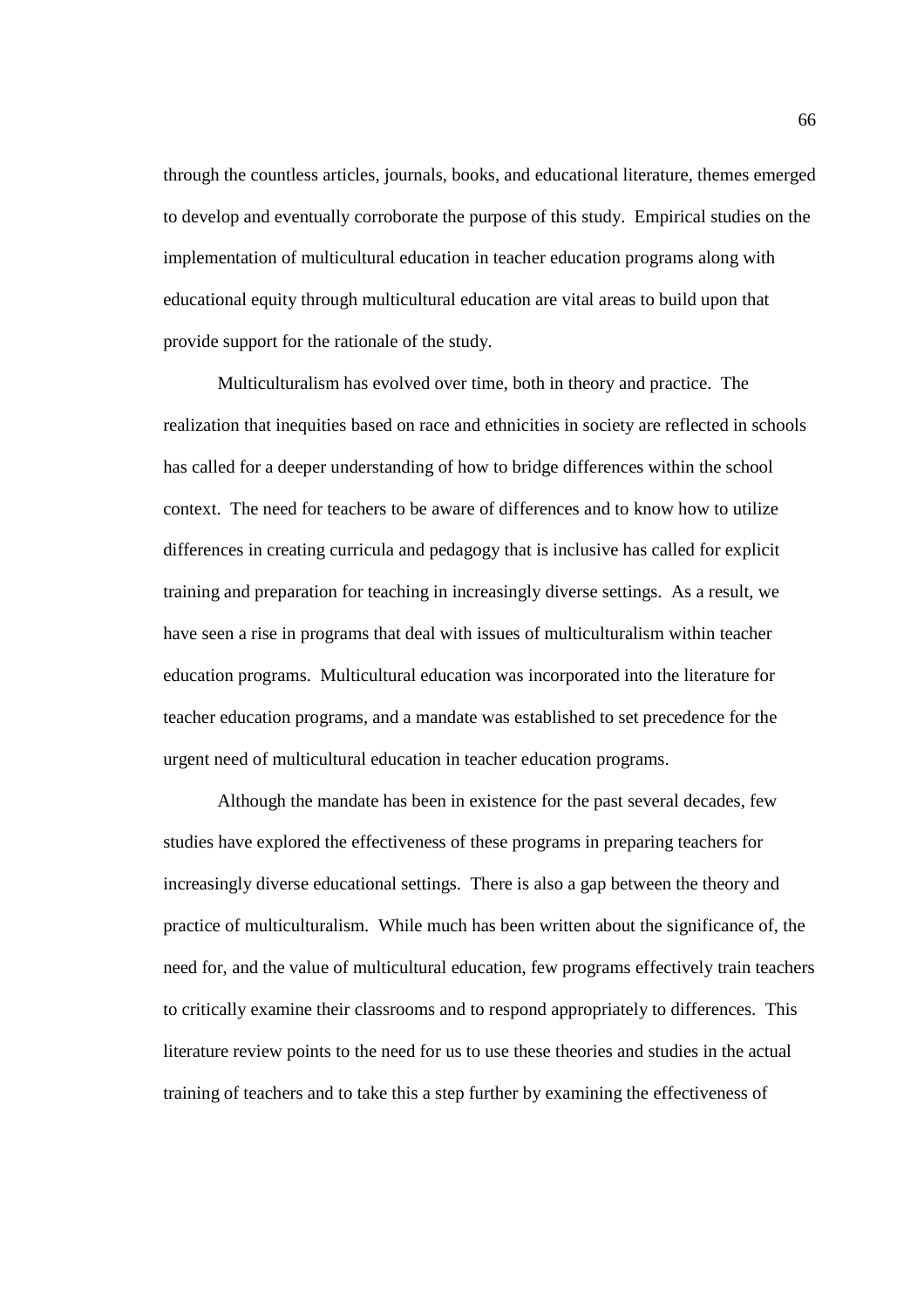existing teacher education programs that claim to incorporate multicultural education in their teacher training curricula. By focusing on existing programs and documenting the experiences of pre-service teachers in these programs, we may be able to revise and create curricula for teachers that effectively prepare them for teaching students from diverse backgrounds.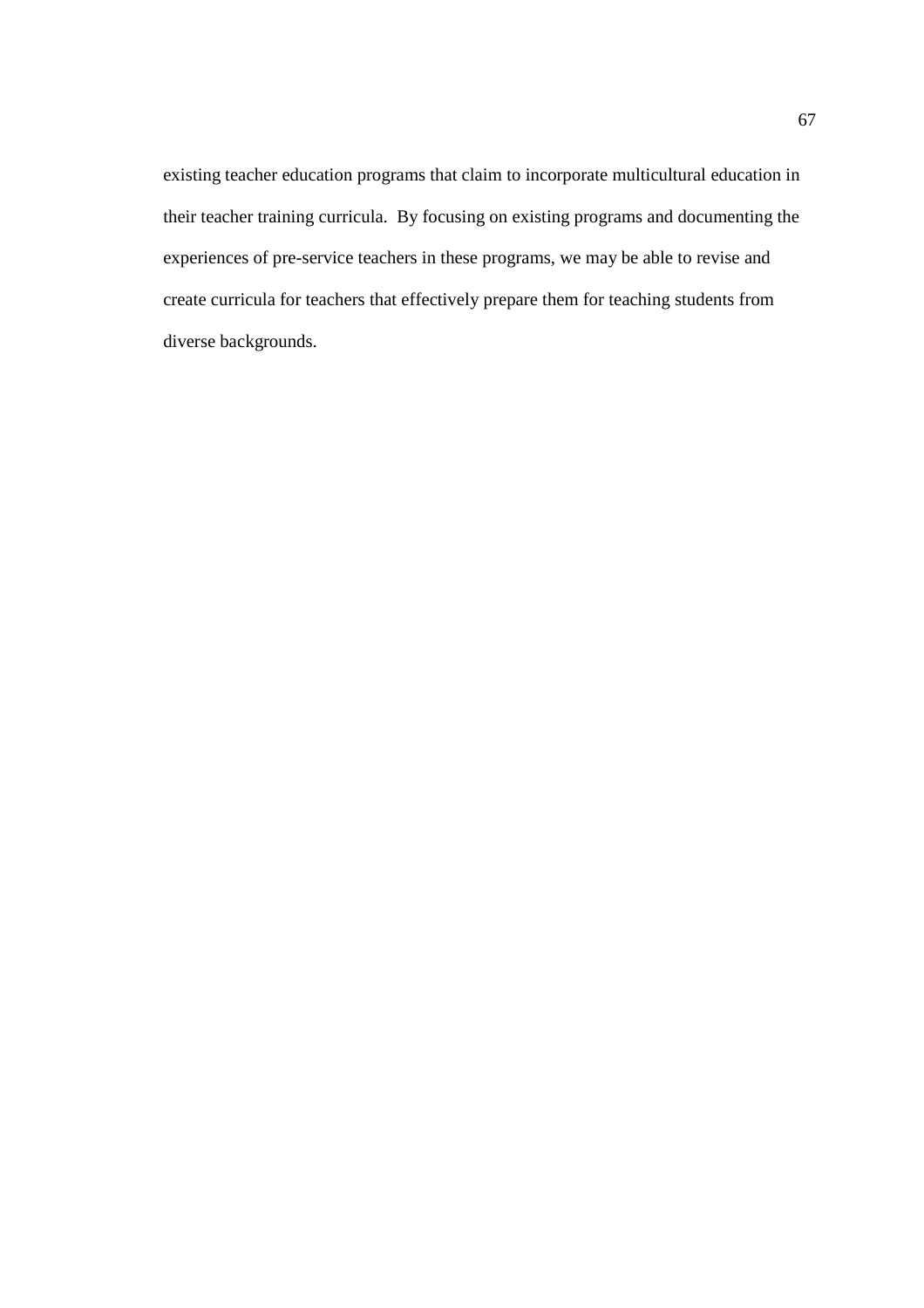### CHAPTER III

### METHODOLOGY

The purpose of this study was: (a) to investigate the similarities and differences in pre-service teachers' perceptions of teacher preparedness for multicultural education, following the completion of a course in a teacher credentialing program, and (b) to identify, through the university professor's perceptions, major factors that contribute to pre-service teacher preparedness for multicultural education.

## Qualitative Research Design

The study used a qualitative research design for the purpose of data collection and analysis, which allowed for careful documentation of the perceptions of all participants involved. In general, qualitative research allows the researcher to collect open-ended, emerging data with the prime intention of constructing themes from the analyzed data (Creswell, 2003). Creswell (2003) described that the two principal components of qualitative research "are the constant comparison of data with emerging categories and theoretical sampling of different groups to maximize the similarities and differences of information" (p. 14).

This study adopted a qualitative design to investigate perceptions of pre-service teachers using open ended-questions during one-on-one interviews with the pre-service teacher participants and the professor of the course. In order to analyze their perceptions of multicultural education in a teacher education program, the interview data were transcribed and carefully evaluated for emerging themes and findings as presented in Chapter IV. The themes were labeled for the categorization involving the perceptions of the pre-service teachers and the professor of the multicultural education course.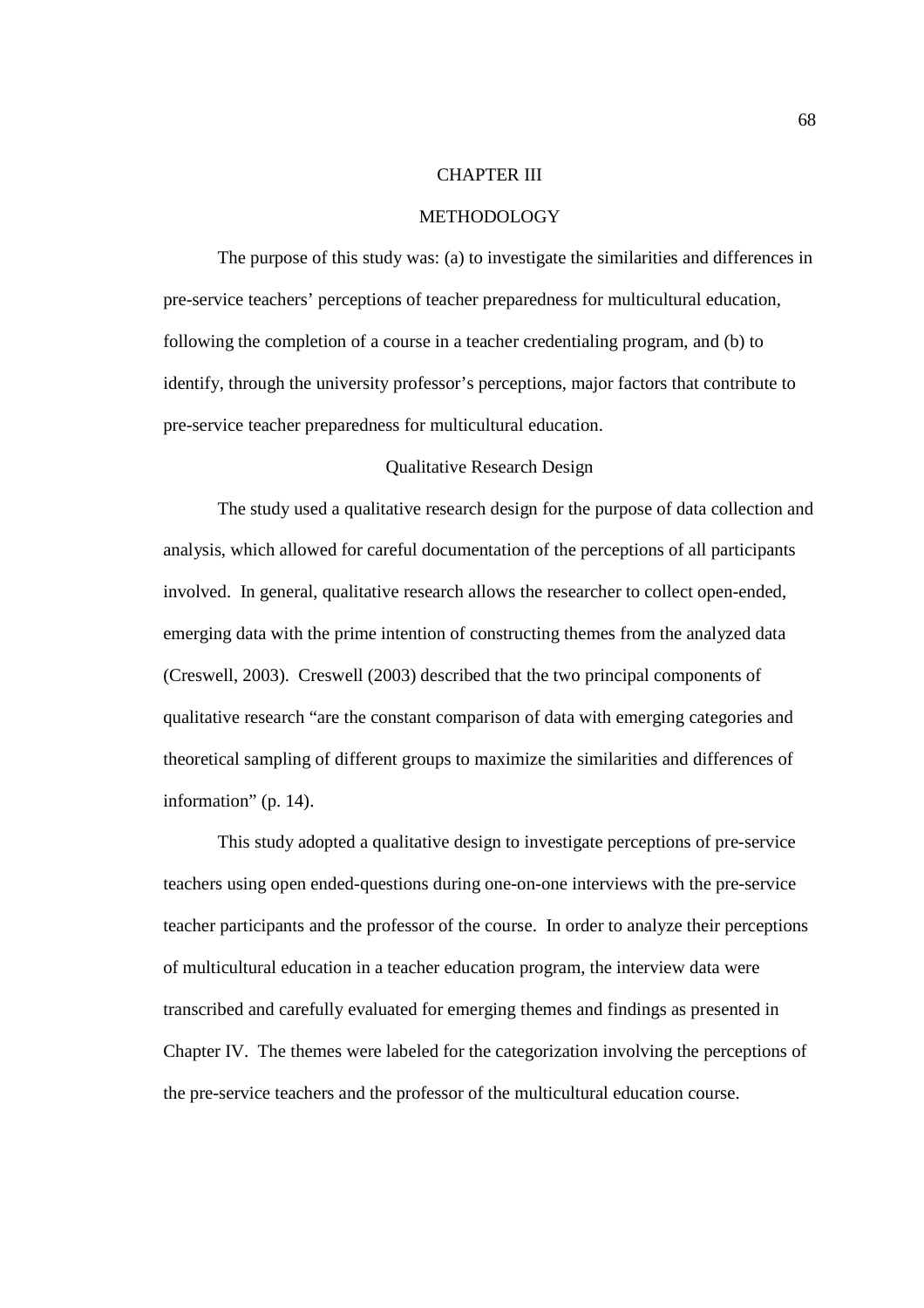#### Research Setting

The study was conducted at one of the 23 campuses of the California State University system. California State University, San Bernardino, located in southern California in the City of San Bernardino, is positioned on the outskirts of the city and located near the foothills of the San Bernardino Mountains. Student demographics for the fall semester of 2008 indicate that the student population was led by Latinos with 36.4%, followed by White, Non-Latino close behind with 31.1%, African-Americans at 11.8%, Asian/Pacific Islanders at 7.9%, Native Americans at 0.7%, and Other at 8.7%. The campus also has an international student population of 3.3% of the student body. In terms of gender, the female population was around two-thirds with 65% and the male population was just over one-third with 35% for the total population (http://www.csusb.edu/aboutCSUSB/FactsStats.aspx). California State University, San Bernardino is accredited by the National Council of Accreditation for Teacher Education (NCATE).

The teacher education department offers 24 teacher credentialing programs to include a multiple-subject track, a single-subject track, credentials in specialized areas, or a services field credential for students majoring in the field of education at CSUSB (http://www.csusb.edu/majorsdegrees/credentials/). The School of Education has a 95% rate of graduates who have received their teaching credential degree and who will obtain a full-time teaching position within a year after graduating from CSUSB (http://www.calstate.edu/teacherEd/docs/0506annualreport.pdf).

 The above information was a major factor as to why CSU, San Bernardino's School of Education teacher credentialing program was chosen as the research setting for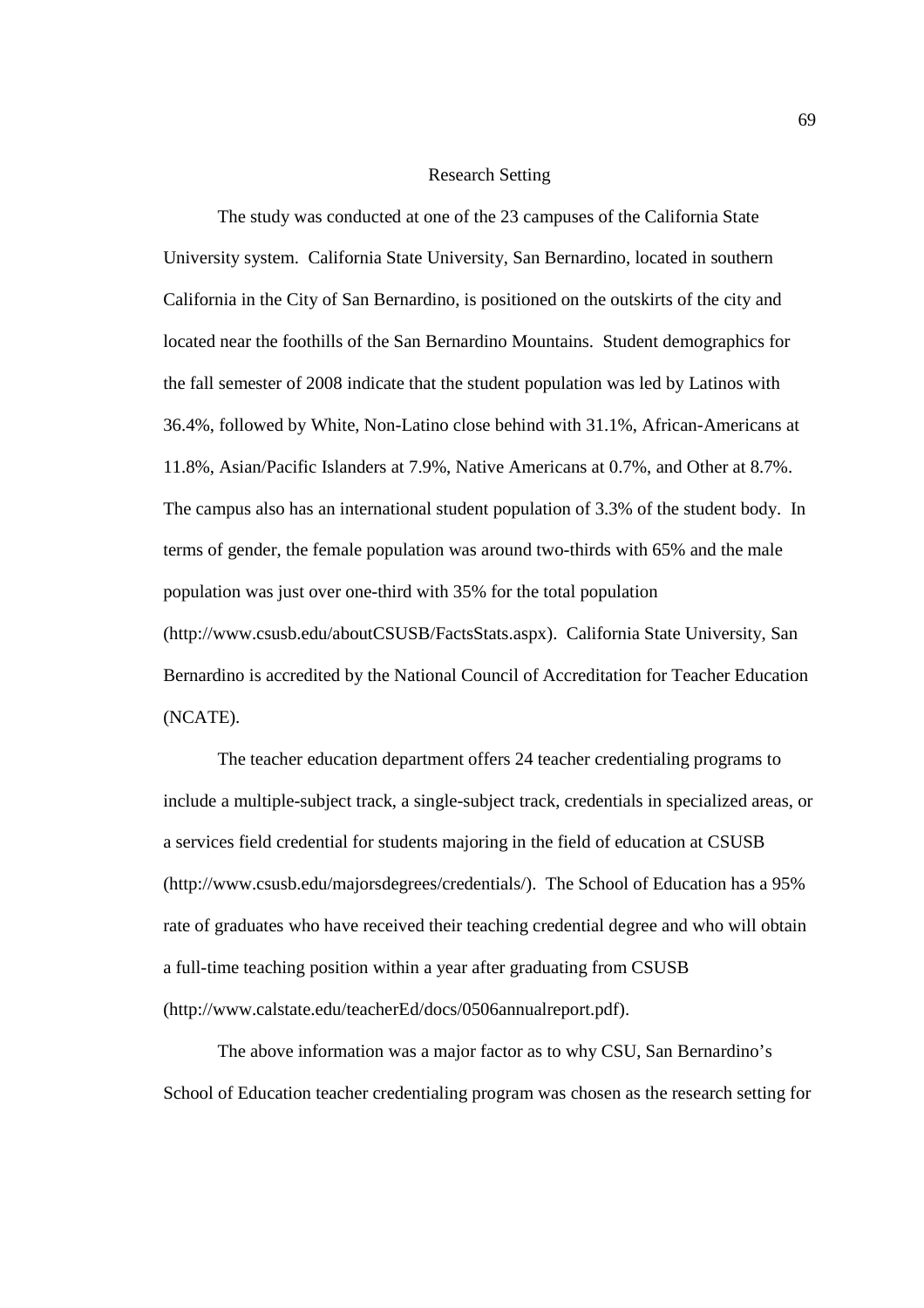this study. A professor at CSU, San Bernardino granted permission for the research to be conducted in one of her teaching credentialing courses at the university. The research began in a course titled "Culture, Family, and Schooling," which is a required course for the multiple-subject teacher credentialing program. This university is on a quarter track system, thus incorporating fall, winter, and spring quarters for the 2008-2009 academic school year.

#### Research Participants

 A total of eight individuals participated in this study. Seven of the eight participants were pre-service teachers who were enrolled in a multicultural education, teacher credentialing course titled "Culture, Family, and Schooling," within the School of Education at California State University, San Bernardino. The eighth participant was a tenured faculty member who was the professor of the course where the pre-service teachers received their instruction in the teacher education program. The seven preservice teachers who participated in the study were involved for one complete academic quarter, either winter or spring, within the academic school year of 2008-2009. The winter quarter extended from January to late March and the spring quarter was from April to mid-June. At any time during the data collection, a participant had the option to terminate further participation in the research study.

# Data Collection Procedures

### *Interviews*

 The research procedure consisted of interviews with the pre-service teachers who were enrolled in the multicultural education course. The eight interview questions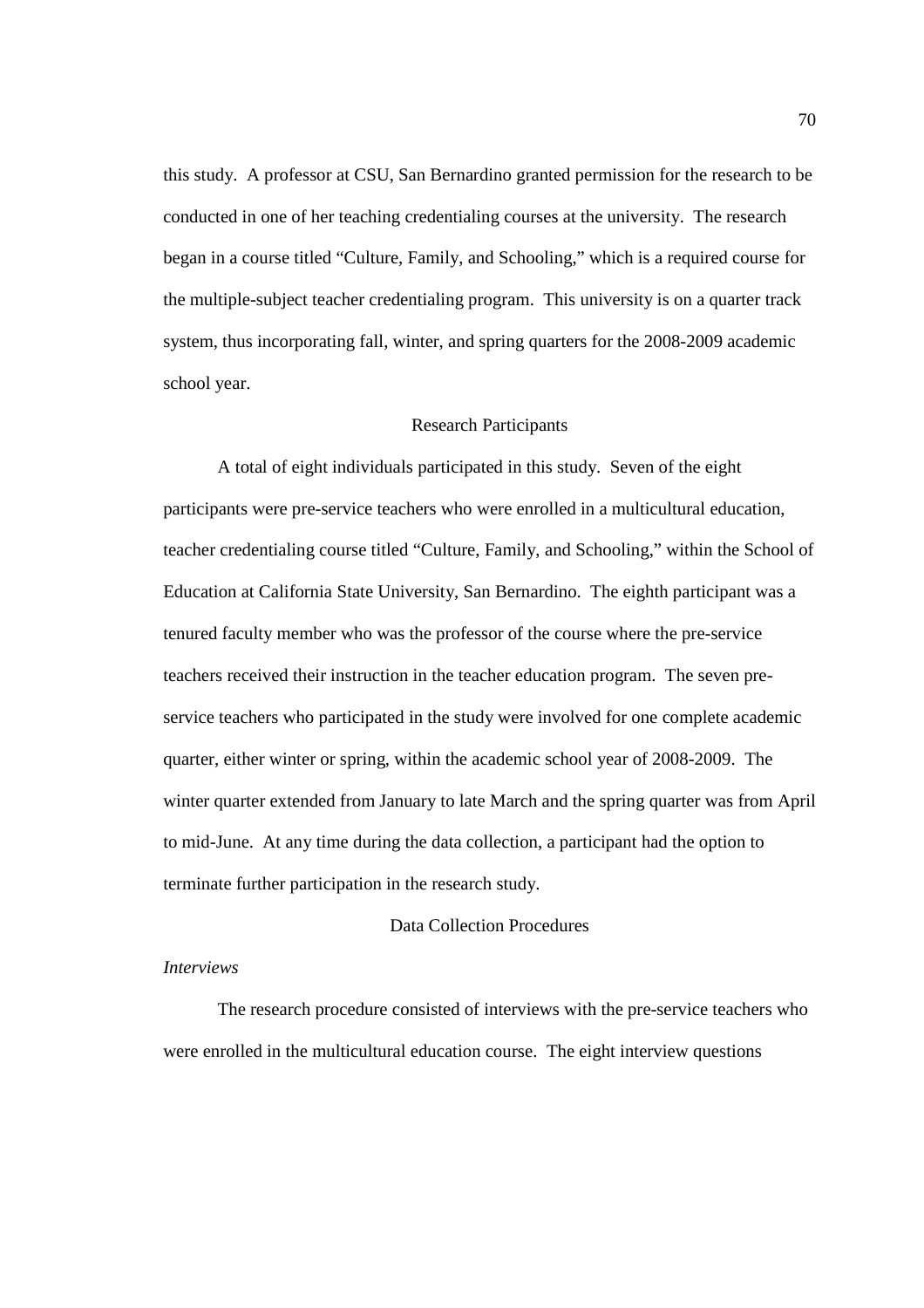addressed the first research question, which guided the pre-service teachers during the conducted interviews.

 Research Question # 1: What are the similarities and differences in pre-service teachers' perceptions of teacher preparedness for multicultural education, following the completion of a course in a teacher credentialing program?

 The primary source of data for this study was individual interviews with the seven pre-service teachers from the multicultural education course, enrolled in the winter or spring quarters. Of these seven interviews, six were conducted face-to-face and one over the telephone because of physical distance. After the completion of the course, each preservice teacher was interviewed once during the data collection process. Eight questions were used to direct the interviews in order to gain their perceptions of multicultural education. Four participants were enrolled in the winter quarter and three in the spring quarter of 2009. The questions in the dialogue were open-ended and asked after the completion of the course (See Appendix A).

 Finally, the researcher continued with conducted interviews with the professor of the multicultural education course. The questions were asked in a general sense but became more specific as the interviews progressed. The interview questions with the professor differed from those asked the pre-service teachers' questions to address the second research question.

Research Question # 2: Which major factors are identified through the university professor's perceptions that contribute to pre-service teacher preparedness for multicultural education?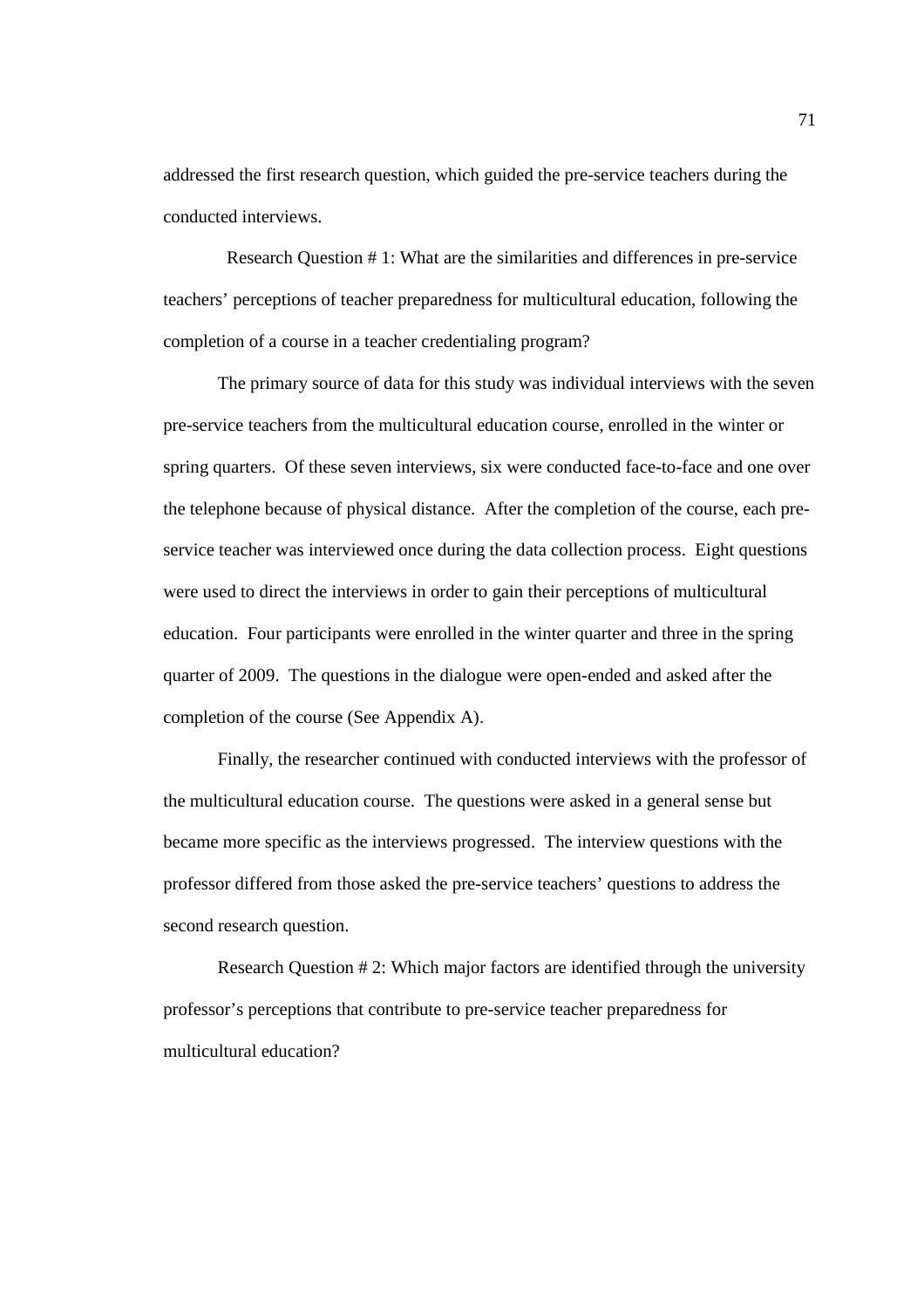Four one-on-one interviews were conducted with the professor of the course, two during the winter quarter and two during the spring quarter. The interviews were used to gain her perception of the pre-service teachers towards multicultural education. The professor was asked open-ended questions that centered on the syllabus and content of the course, the organizational structure of the course, the ideology supportive of the course outline, and the activities/ assignments of the course.

### *Data Collection*

 Upon attaining official permission from CSU, San Bernardino, the director, and the professor of the teacher education program, I attended the first class session in Winter 2008. At this class session, I introduced and explained the logistics of the research and distributed the consent letter to the participants in the "Culture, Family, and Schooling" course. On a voluntary basis, the research process started with the collection of interested participants for the winter quarter and then the spring quarter of the 2009 academic school year. Data were only collected from participants who voluntarily participated in the research. After identifying students who were willing to participate in the study, I conducted one interview with each of the participants during one academic quarter period, either winter or spring.

The instructor for the course was also interviewed during both the winter and spring quarters, pertaining to multicultural education and its implementation within the course. A total of four interviews were conducted throughout the duration of the research: two interviews in the winter quarter and two interviews in the spring. The professor addressed various topics during the interviews, such as the definition of multicultural education, her experiences as a professor teaching the course, and the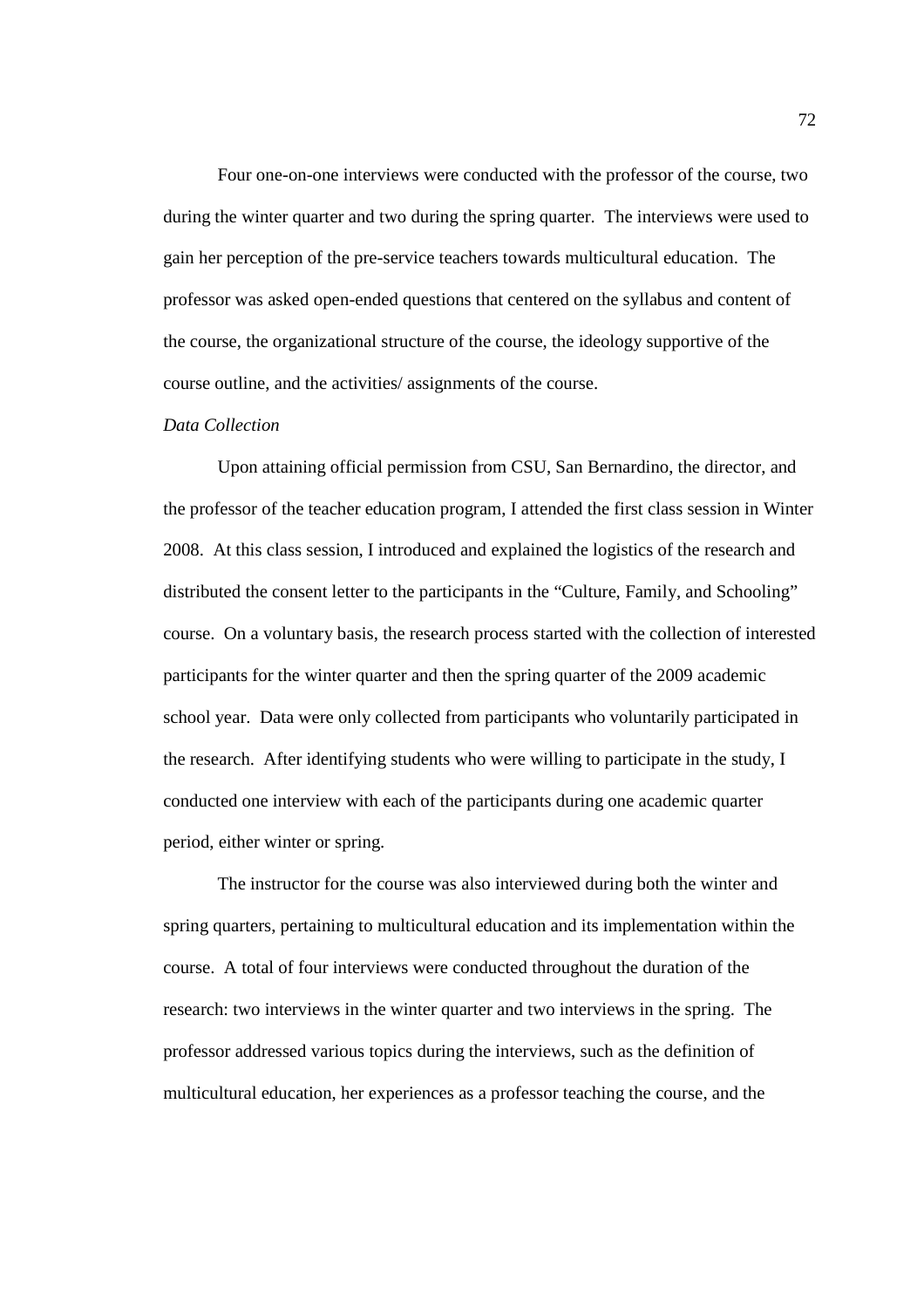university's policies and procedures. On questions that pertained directly to the course, "Culture, Family, and Schooling," the professor focused specifically on the content of the course, the curriculum and instruction, and the professor's ideology introduced and implemented for the course framework (See Appendix B).

At the end of each academic quarter, the participants voluntarily participated in either a face-to-face interview or a phone interview with the researcher. Six out of the seven interviews with the participants were conducted face-to-face, and the one remaining participant participated in a phone interview due to fact that her commute was too long in distance to attend the CSU, San Bernardino campus. The conducted interviews took place only after the completion of the multicultural education course with the pre-service teachers. Each participant was asked a total of eight questions during the interview (See Appendix A). However, the participants were given the option at any time to decline a question during the interview. The interview questions were designed to gain the perceptions of the pre-service teachers towards multicultural education involving teacher preparedness through the teacher education program.

### *Figure 1.* Data Collection Timeline

- The first column explains the university quarter time frame for the data collection.
- The second column describes the procedural steps congruent to the first column.
- The last column explains a monthly and yearly overview for the data collection.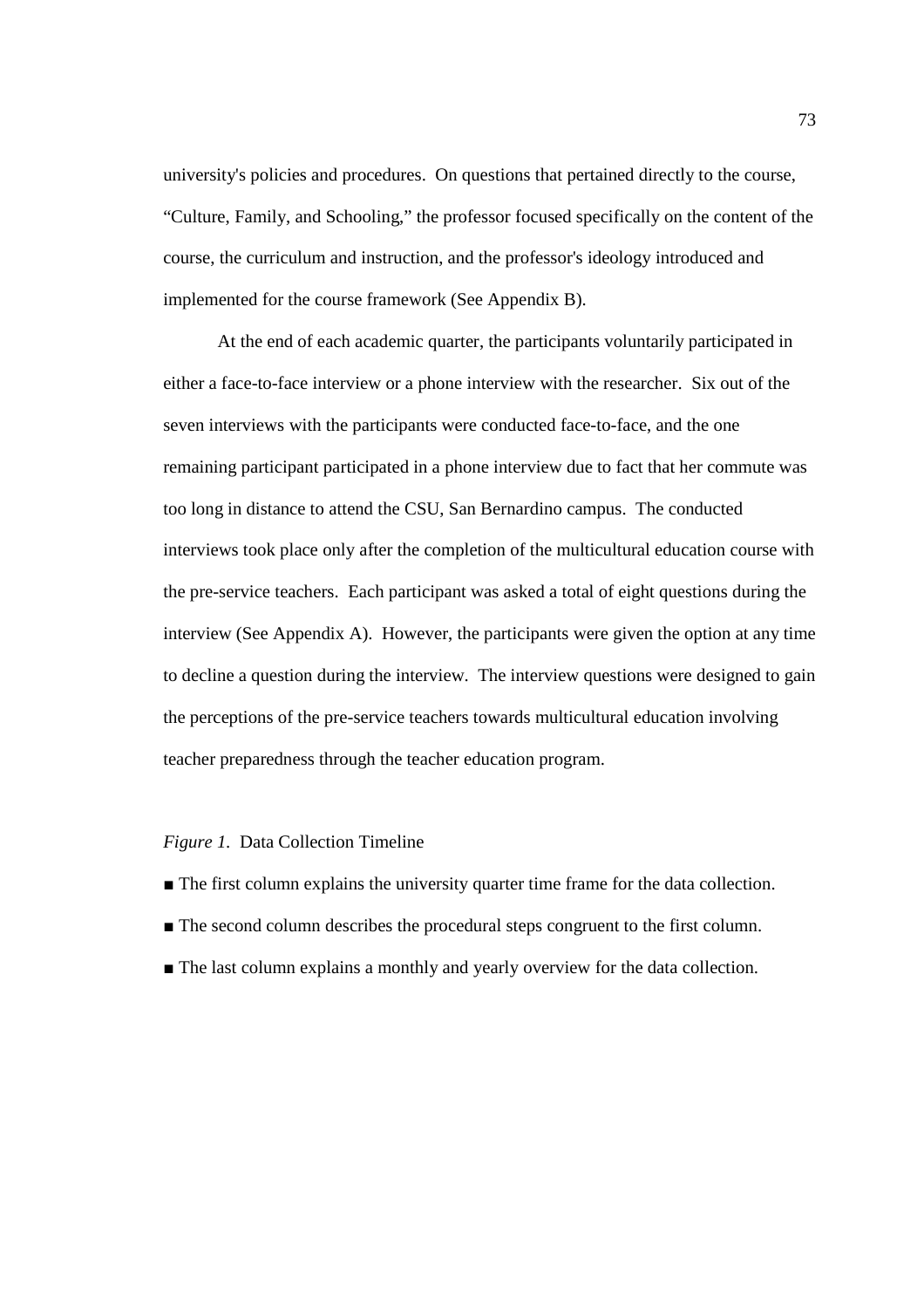| <b>University Quarter:</b>                                                                                                                                         | Procedural Steps:                                                                                                                                                                                                                                      | Time Frame:         |
|--------------------------------------------------------------------------------------------------------------------------------------------------------------------|--------------------------------------------------------------------------------------------------------------------------------------------------------------------------------------------------------------------------------------------------------|---------------------|
| Fall Quarter 2008                                                                                                                                                  | Step 1: Obtained permission<br>from the Director of the<br><b>Teacher Credentialing</b><br>program along with<br>permission from the<br>professor of the course in<br>the credentialing program<br>through the School of<br><b>Education at CSUSB.</b> | December 2008       |
| Winter Quarter 2009<br><b>First Class Session</b>                                                                                                                  | Step 2: Attended the first<br>class session and presented<br>the pre-service teachers<br>with a consent letter<br>explaining the study.                                                                                                                | January 2009        |
| Winter Quarter 2009<br>Two separate interviews took<br>place with professor of the<br>course over duration of the<br>Winter 2009 quarter.                          | Step 3: Conducted two<br>separate face-to-face<br>interviews with the<br>professor from course titled<br>"Culture, Family, and<br>Schooling."                                                                                                          | February-March 2009 |
| Winter Quarter 2009<br><b>Last Class Session</b><br>Following the completion of<br>the teacher credentialing<br>course titled "Culture, Family,<br>and Schooling." | Step 4: Interviews were<br>conducted one-on-one with<br>each individual pre-service<br>teacher, a total of four from<br>the Winter Quarter 2009.                                                                                                       | April-June 2009     |
| <b>Spring Quarter 2009</b><br><b>First Class Session</b>                                                                                                           | Step 5: Attended the first<br>class session and presented<br>the pre-service teachers<br>with a consent letter<br>explaining the study.                                                                                                                | April 2009          |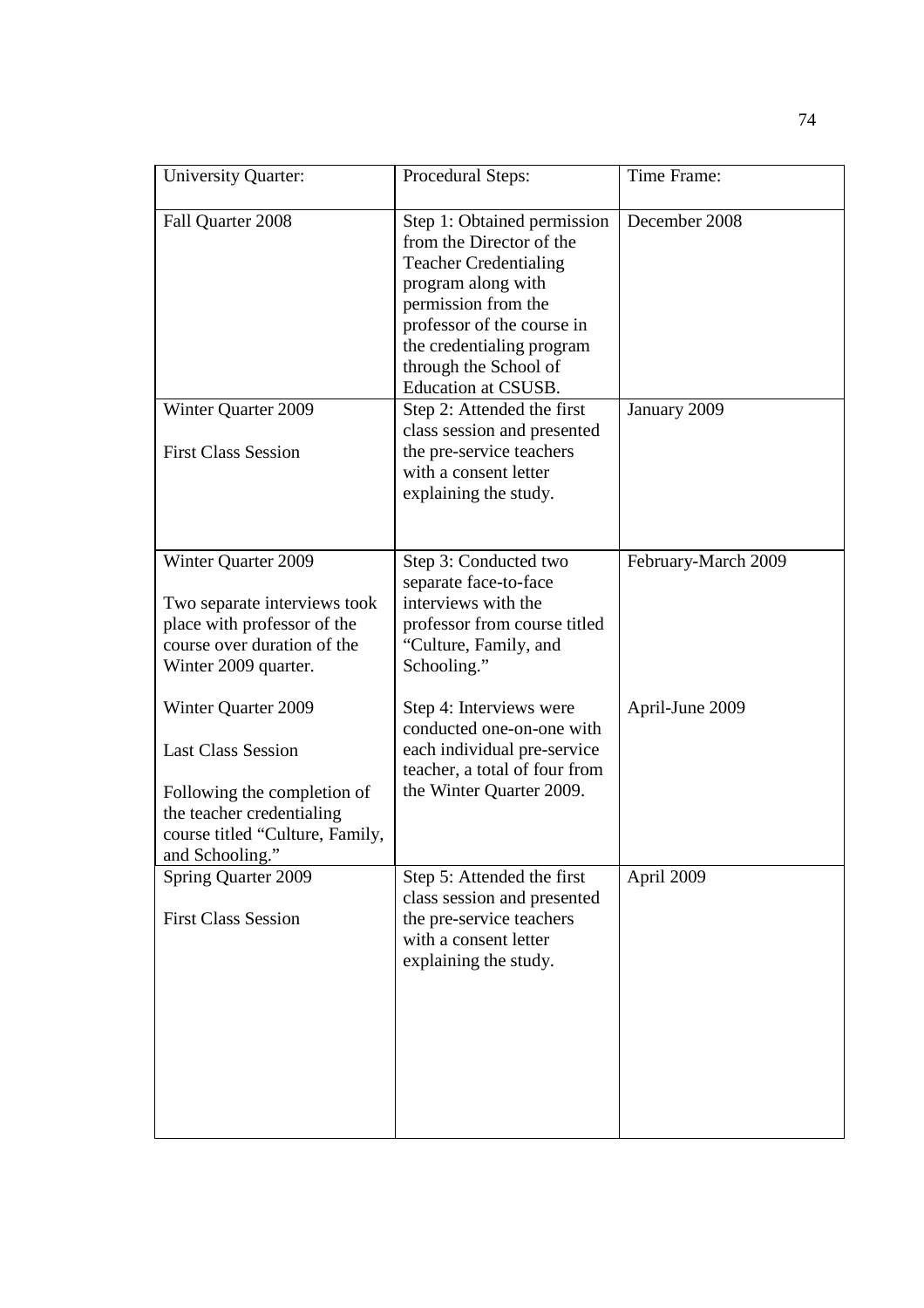| Spring Quarter 2009<br>Two separate interviews took<br>place with professor of the<br>course over duration of the<br>Spring 2009 quarter. | Step 6: Conducted two<br>separate face-to-face<br>interviews with the<br>professor from the course<br>titled "Culture, Family, and<br>Schooling." | April-May 2009      |
|-------------------------------------------------------------------------------------------------------------------------------------------|---------------------------------------------------------------------------------------------------------------------------------------------------|---------------------|
| Spring Quarter 2009<br><b>Last Class Session</b>                                                                                          | Step 7: Interviews were<br>conducted one-on-one with<br>each individual pre-service<br>teacher, a total of three from                             | July-September 2009 |
| Following the completion of<br>the teacher credentialing<br>course titled "Culture, Family,<br>and Schooling."                            | the Spring Quarter 2009.                                                                                                                          |                     |

## Data Analysis

 Recorded and transcribed interviews were carefully analyzed, and the transcriptions were coded based on continuous emerging themes. Coding is a procedure of organization and identification of the written data into "chunks" prior to analyzing the significance of those "chunks" (Rossman & Rallis, 1998, p. 171). The coding process proceeded with consistent, considerable thought for the data analyses of the interviews with the pre-service teacher participants and the professor of the course.

 The collection of data included audio-taped transcriptions from the interviews and course materials from the professor. The coding process began by carefully analyzing the findings from the interviews with all participants, and the themes that emerged from the transcribed interviews were identified and placed into two different categories: the perceptions of the pre-service teachers and those of the professor.

 The second step involved the organization of the emergent themes. The initial phase in the organizational process was arranging the major themes according to the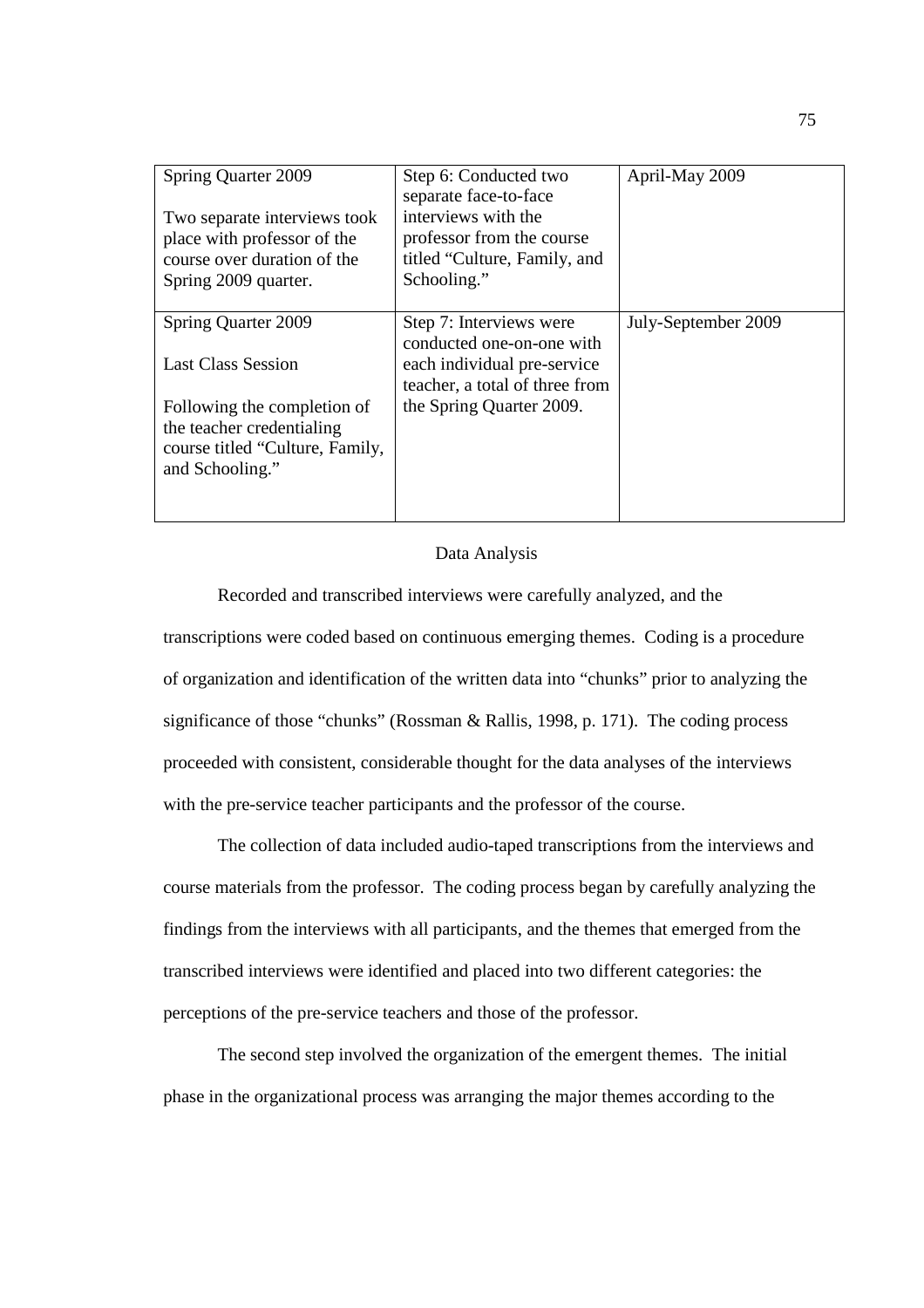interview questions (See Appendix A). Each numbered question was coded according to pre-service teachers' responses with a designated color. For example, the pre-service teachers' responses were all highlighted in yellow for question number one on the questionnaire, green for question number two, pink for question number three, and so on until all seven of the pre-service teachers' transcribed interviews were highlighted for all eight questions on the questionnaire. The coding of the data continued with transcribed interviews from the professor.

 According to Creswell (2003), "the themes should display multiple perspectives from individuals and be supported by diverse quotations and specific evidence" (p. 194). The coding process continued with the classification minor themes to minor sub-themes within the major themes of the study. Once the major themes were analyzed and coded, the data analysis extended itself with minor sub-themes, adding further in-depth interpretation from the transcribed interviews of the seven pre-service teacher participants. The professor's interviews led to an analysis of the qualitative data findings for the study by coding transcribed interviews for the organization and identification of major themes and minor sub-themes. The analysis of the perceptions of pre-service teachers and the professor are presented in Chapters IV and the conclusions in Chapter V.

### Protection of Human Subjects

 The role and responsibility of the researcher were to fulfill her complete obligation to protect the rights of human subjects. The initial step was to complete an IRBPHS (Institutional Review Board for the Protection of Human Subjects) application at the University of San Francisco, which is concerned with the protection of volunteers in research projects. The application required an extensive explanation of the protection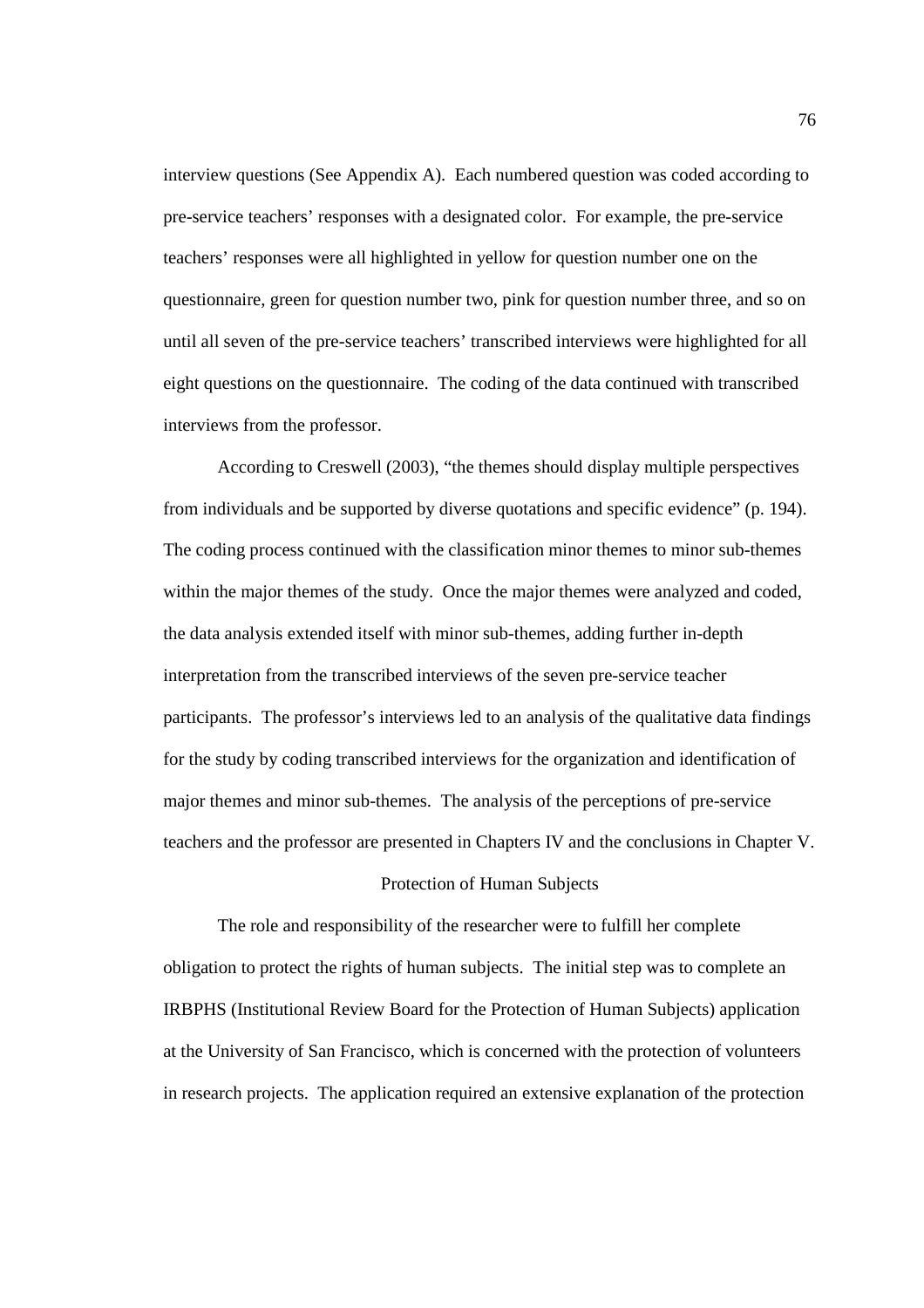of the human subjects who participated in the research. Once the application was approved, the department granted permission to conduct data collection. A consent letter (See Appendix C) to the participants informed them of the project and their volunteered involvement, prior to conducting the research. The consent letter notified the professor and pre-service teachers in the teacher credentialing course of the roles and responsibilities of their participation in the data collection throughout the university quarter. The written consent form also verified participants' permission to conduct the research study, allowing interviews for the purpose of data collection. The professor and the pre-service teachers were given a signed copy of the consent letter on behalf of the researcher.

 The data and research records (i.e., field notes, audio tapes, and transcribed interviews) were secured in a locked filing cabinet in the researcher's office, only accessible to the researcher during the data collection process, excluding people such as the instructing professor, the pre-service teachers enrolled in the course, and the director of the teacher credentialing program for the university. The Institutional Review Board for the Protection of Human Subjects (IRBPHS) reviewed the application and granted approval for the study of human subjects (See Appendix J).

# Background of the Researcher

 I have been an educator for the past decade, an aspiration and goal I received from my mother, who believed education critically opened your eyes and mind to the world around you. My mother is a bilingual teacher and has been for the past 30 years. One aspect of having a mother as an educator was that as a child my mother instilled in me, along with my three sisters, the importance of education and the obligation to serve our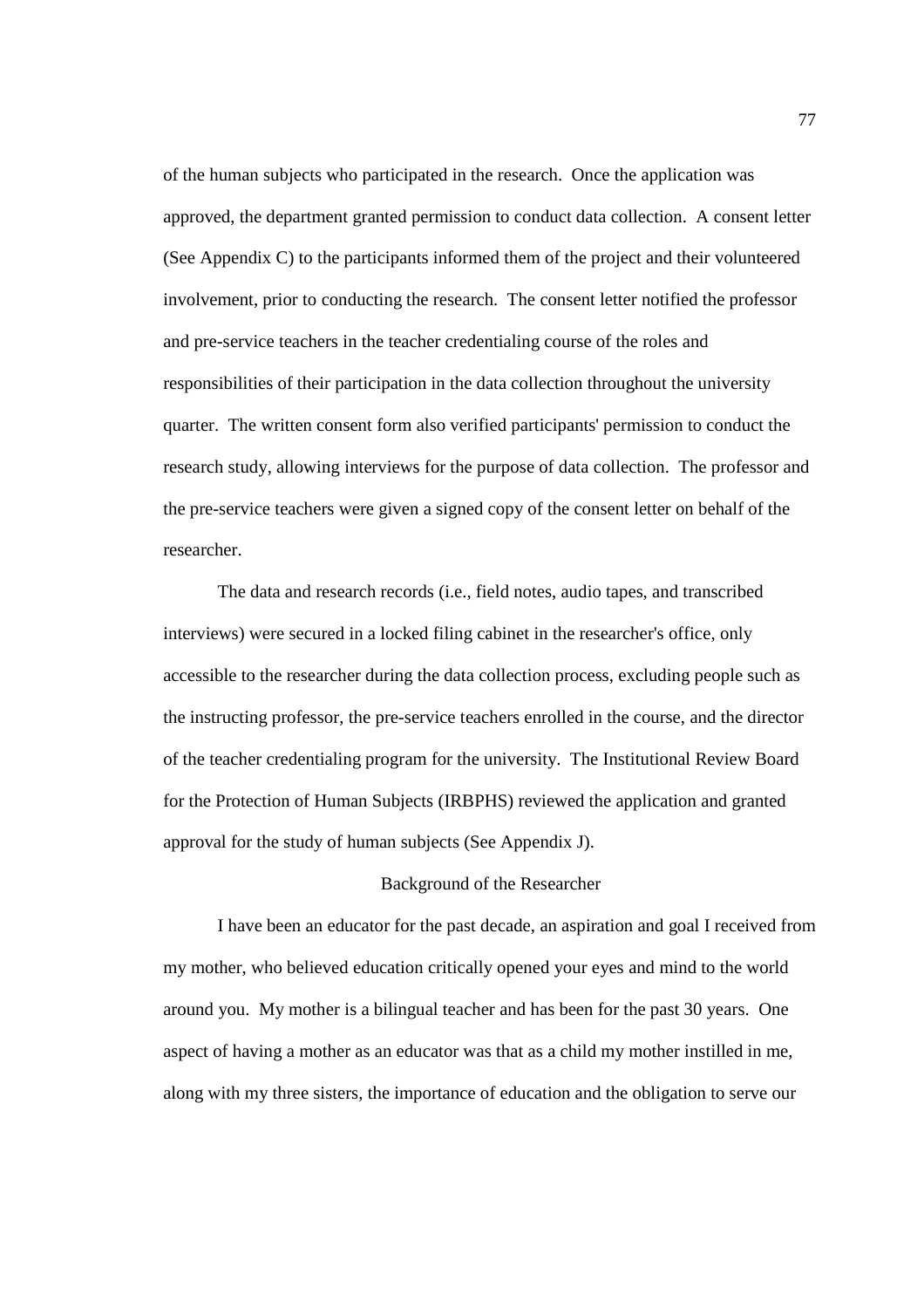community. This is why education is so prevalent in our family; my mother and her four daughters, myself included, have chosen the profession of education. As an educator, I have had many opportunities to contribute to my community. My first teaching position was as a second grade teacher and I enjoyed every year in the classroom with my students. The elementary school where I was employed was named Cesar Chavez Elementary School, with a student population that was 99% Latino, located in the same city where both my parents were born, raised, and to this day, still live. Ironically, my mother and her parents were migrant farm workers and had protested thirty years prior in the fields of the Coachella Valley with the activist Cesar Chavez. So, for me to have worked as a teacher at Cesar Chavez Elementary School was an evident act of progress made possible directly and indirectly by social activism for the obtainment of educational equity.

 However, since then, I have been given other opportunities to participate and collaborate within other educational avenues, such as working for our local County Office of Education on a state-awarded grant to service our migrant students and their parents so that they would become exposed to a college campus culture. This particular project was implemented with the purpose of creating college awareness in the migrant population. It allowed me to work specifically with migrant student and their parents, creating a network of resources that pertained to questions regarding college preparation and admissions.

 Another professional experience I have gained is my work as an adjunct faculty member at our local community college. Due to the low transfer rates among our Latino population from a community college to a four-year university, I found the position to be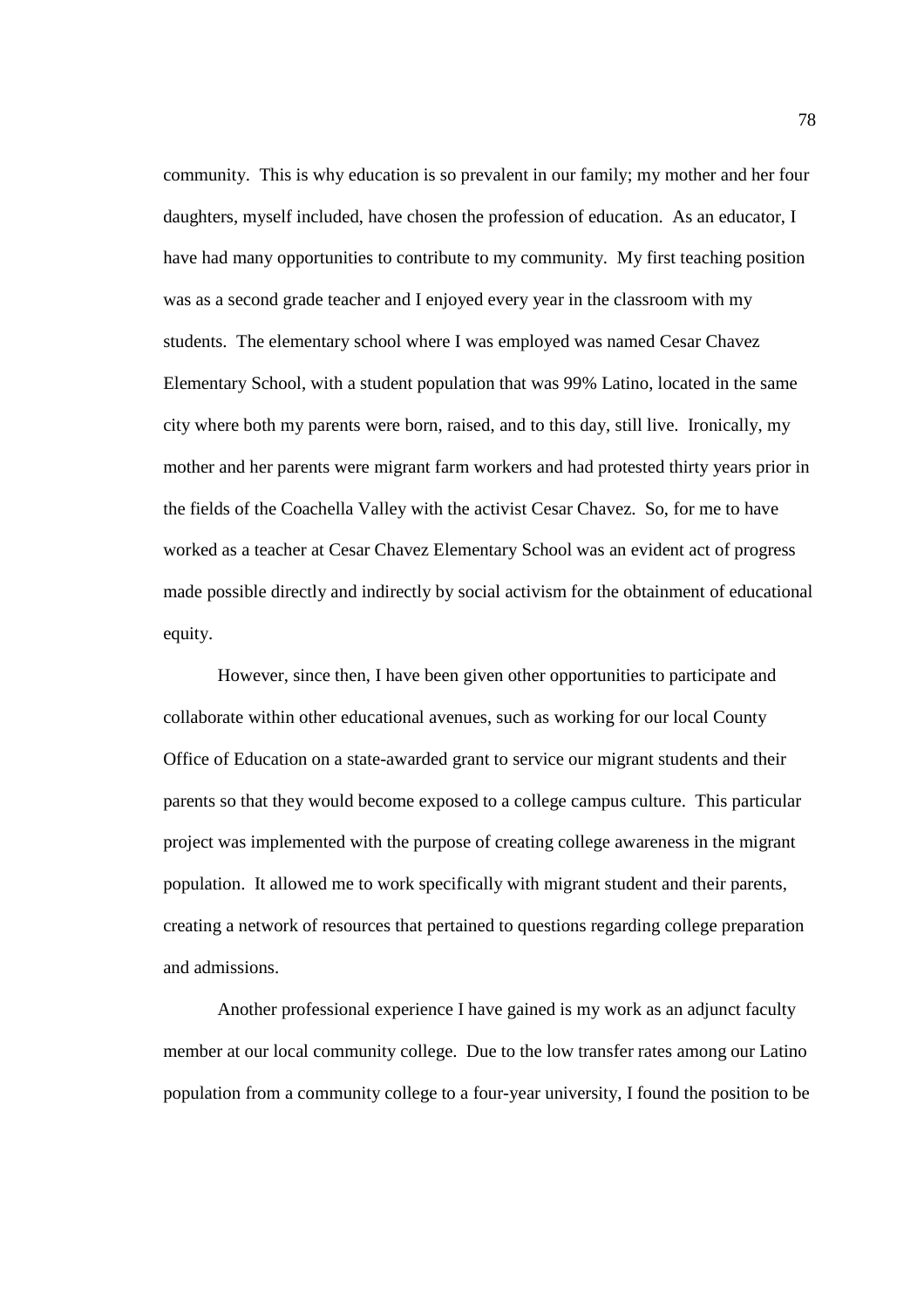very rewarding as an educator. Often times, Latino students do not have anyone that they might be able to identify with at the college level, but when they see a Latina professor, they are more likely to respond without any hesitation or reservation.

 Through my experience in a doctoral program, my profession as an educator has been enhanced by a global perspective. As a doctoral student, you are asked many times what your research is going to be or the topic of your project. For the first few years in the program, I unfortunately still was not able to specifically identify my dissertation topic once my courses were completed in the program. However, I did realize I wanted to investigate multicultural education and its social, historical, and political connections to our public school system in California.

 The first time I was introduced to the topic of multicultural education was in a course I had taken while studying for a masters' degree at California State University, San Bernardino. I remember the professor asking the students to choose a topic and then create a class presentation on the topic. I immediately knew I wanted to investigate the subject of multicultural education. Therefore, I began my research and presented the topic to my peers. My professor was pleased with my topic and enjoyed the presentation; however, I remember the presentation became very controversial amongst my peers. At that time, I did not realize why the topic was so controversial and why so many of the students in the class disagreed with the topic. After the class ended, I forgot the faces of the students who were in my class, but I never forgot the negative comments they expressed during my presentation. Years later, to my surprise, I had no idea that one class presentation would lead me to my path at the University of San Francisco's department of International and Multicultural Education.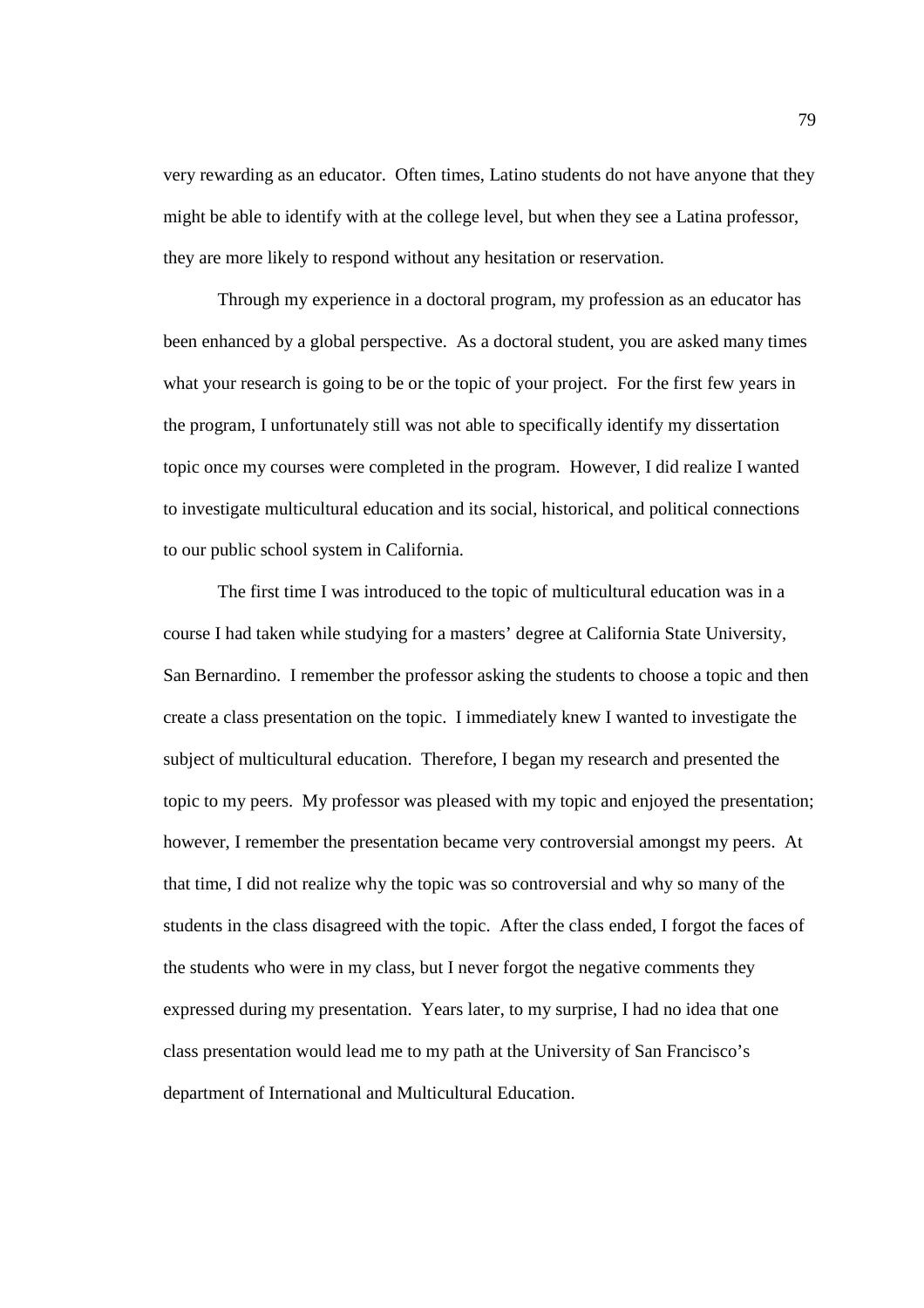Now as a researcher, I have the opportunity to extend my role as an educator by conducting and contributing to the world of educational research. Through the University of San Francisco, my responsibility as a researcher allowed my research data collection at a university campus setting. This granted me the opportunity to return to my alma mater of California State University, San Bernardino to conduct and collect data for my research study. I attended CSUSB as an undergraduate to receive a Bachelor of Arts degree in Liberal Studies. After graduating with my B.A., I went on to receive my Multiple Subject Teaching Credential as a requirement to teach in the state of California. Then I received a Master of Arts degree in the specialized area of Reading and Language Arts and finally completed a second Master of Arts degree in Curriculum and Instruction.

 As a graduate of CSUSB and as a student who attended their School of Education's teacher credentialing program, I think back on what I was taught by my mother and the concept of "serving the community that once served you." In my position as a researcher, I was able to conduct research with this institution to establish new data for the university and their teacher credentialing program in the specialized area of multicultural education. After speaking with the director of the teaching credentialing program about permission for the research project, she concluded she was interested in obtaining the conclusions of my data collection for the benefit of her program. In retrospect, I never would have imagined the initial place that introduced me to the issue of multicultural education would be the exact place I conducted actual research for my dissertation, and for that, I am extremely grateful as a researcher.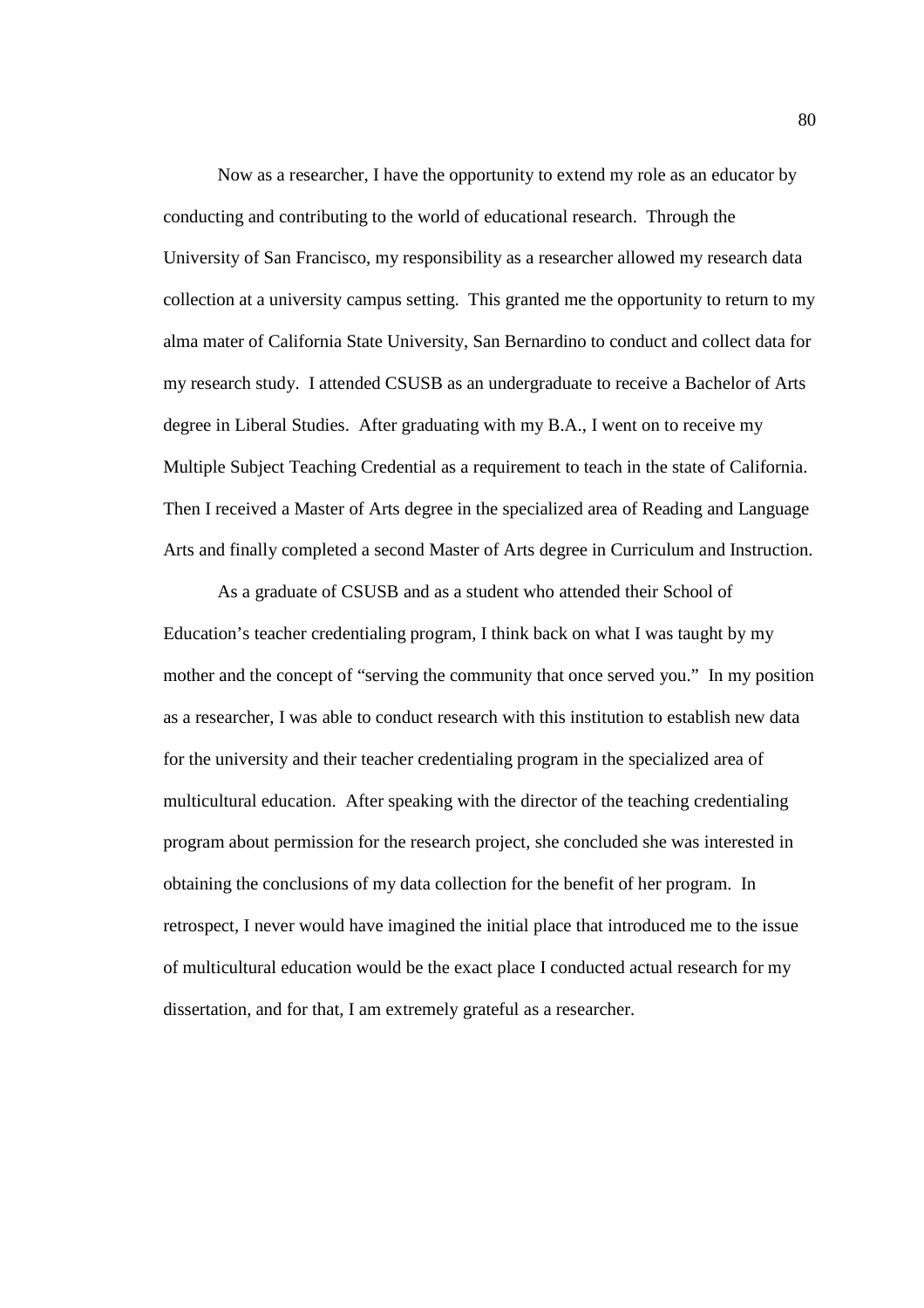### CHAPTER IV

# FINDINGS

This chapter presents an overview of the data findings that addressed Research Question #1 and Research Question #2 of the study. A qualitative analysis was conducted of the perceptions of pre-service teachers and their professor regarding teacher preparedness for multicultural education in a teacher credential program. For each individualized research question, the findings categorize the data based upon conducted interviews with the participants for the study.

### Overview of the Findings

 The study examined teacher preparedness from an analysis of pre-service teachers' perceptions towards multicultural education in a teacher credentialing program. Analyses were drawn from interviews with the pre-service teachers from the course "Culture, Family, and Schooling." Interview questions (See Appendix A) were used to examine pre-service teachers and their perceptions towards multicultural education after the completion of a teacher credentialing course. The findings of this data were organized and identified as themes and sub-themes based on the similarities and differences in the pre-service teachers' perceptions. Interviews were also conducted with the professor from the course to gain her perceptions towards the contributing factors involving the teacher preparedness of pre-service teachers.

### Research Question #1:

What Are the Similarities and Differences in Pre-service Teachers' Perceptions of Teacher Preparedness for Multicultural Education, Following the Completion of a Course in a Teacher Credentialing Program?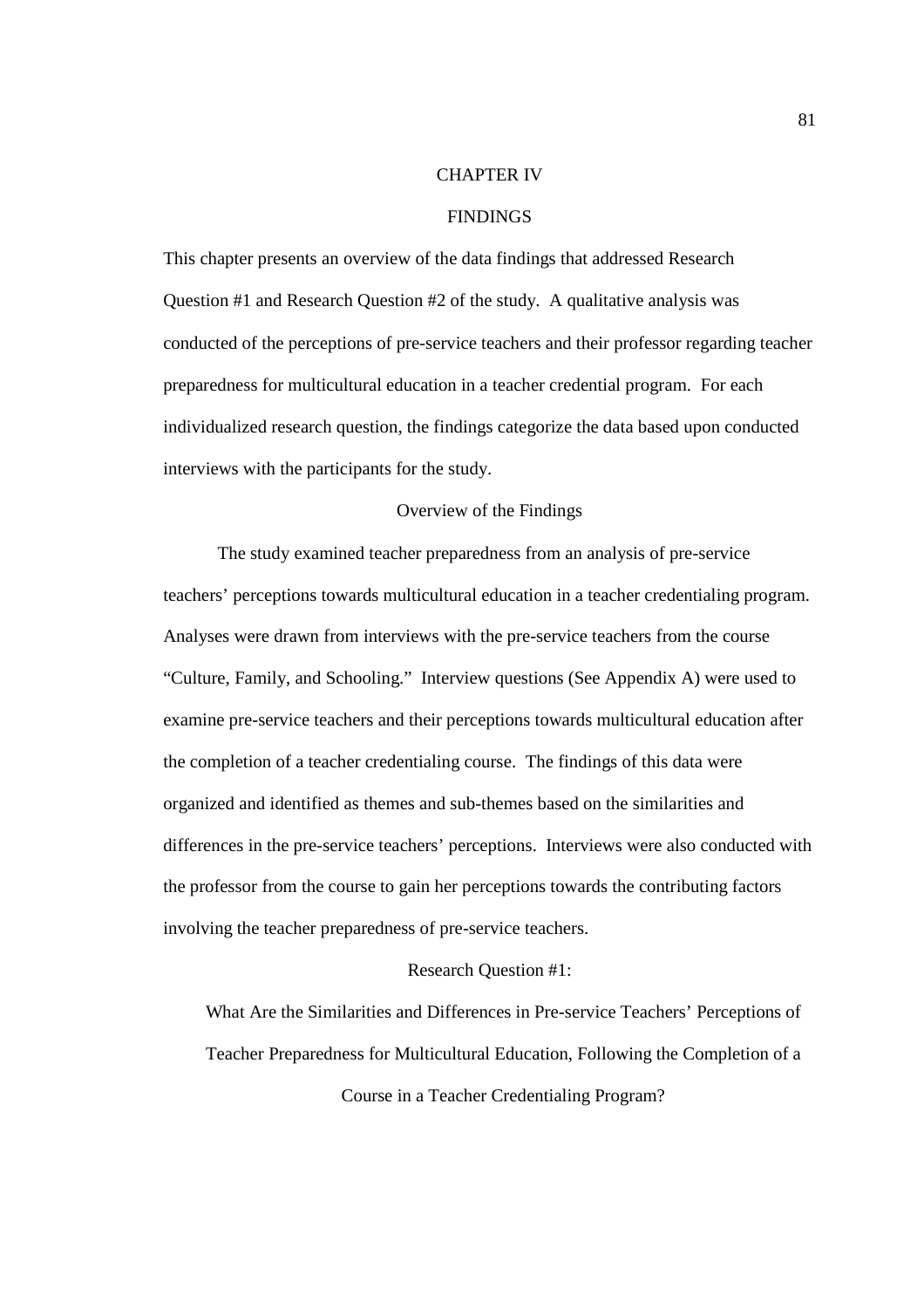All seven participants, six females and one male, were pre-service teachers enrolled in the course "Culture, Family, and Schooling." Four identified themselves as Latino, one as Asian, one as European American, and one as Other (See Figure 2). Of the seven total participants, four were enrolled during the academic quarter of winter 2009, and three were enrolled during the academic quarter of spring 2009.

*Figure 2.* Informational Chart of Interviewed Pre-service Teachers

| Participant's | Ethnicity | Age Group      | <b>Prior Courses</b> | Hrs. of             |
|---------------|-----------|----------------|----------------------|---------------------|
| Name:         |           |                | <b>Taken That</b>    | Instruction         |
|               |           |                | Addressed            | from Prior          |
|               |           |                | Multicultural        | <b>Courses That</b> |
|               |           |                | Education            | Addressed           |
|               |           |                |                      | Multicultural       |
|               |           |                |                      | Education           |
| Olivia        | Latina    | 20-25 Yrs. Old | None                 | $0$ hrs.            |
| Angela        | Latina    | 20-25 Yrs. Old | None                 | $0$ hrs.            |
| Myra          | Latina    | 35-45 Yrs. Old | None                 | $0$ hrs.            |
| Monique       | Latina    | 35-45 Yrs. Old | None                 | $0$ hrs.            |
| Hakim         | Asian     | 35-45 Yrs. Old | None                 | $0$ hrs.            |
| <b>Betty</b>  | European- | 20-25 Yrs. Old | 1 Course             | 10 hrs.             |
|               | American  |                |                      |                     |
| Lynn          | Other     | 35-45 Yrs. Old | 1 Course             | 10 hrs.             |

The "Culture, Family, and Schooling" course used the same syllabus (See Appendix  $D \& E$ ) for the winter and the spring quarters and required the same assignments, texts, materials, and resources from the professor. Students were required to submit two observational reports, a PowerPoint project, quizzes, and a final exam. They were also assigned the same course texts and reading materials, which included three books: *Lupita Mañana* by Patricia Beatty (1981), *Roll of Thunder*, *Hear My Cry* by Mildred Taylor (1976), and *A Jar of Dreams* by Yoshiko Uchida (1981). The curriculum also included a journal article titled "Management Strategies for Culturally Diverse Classrooms" by Ken Johns and, lastly, the *Handbook for the Multiple Subject Credential*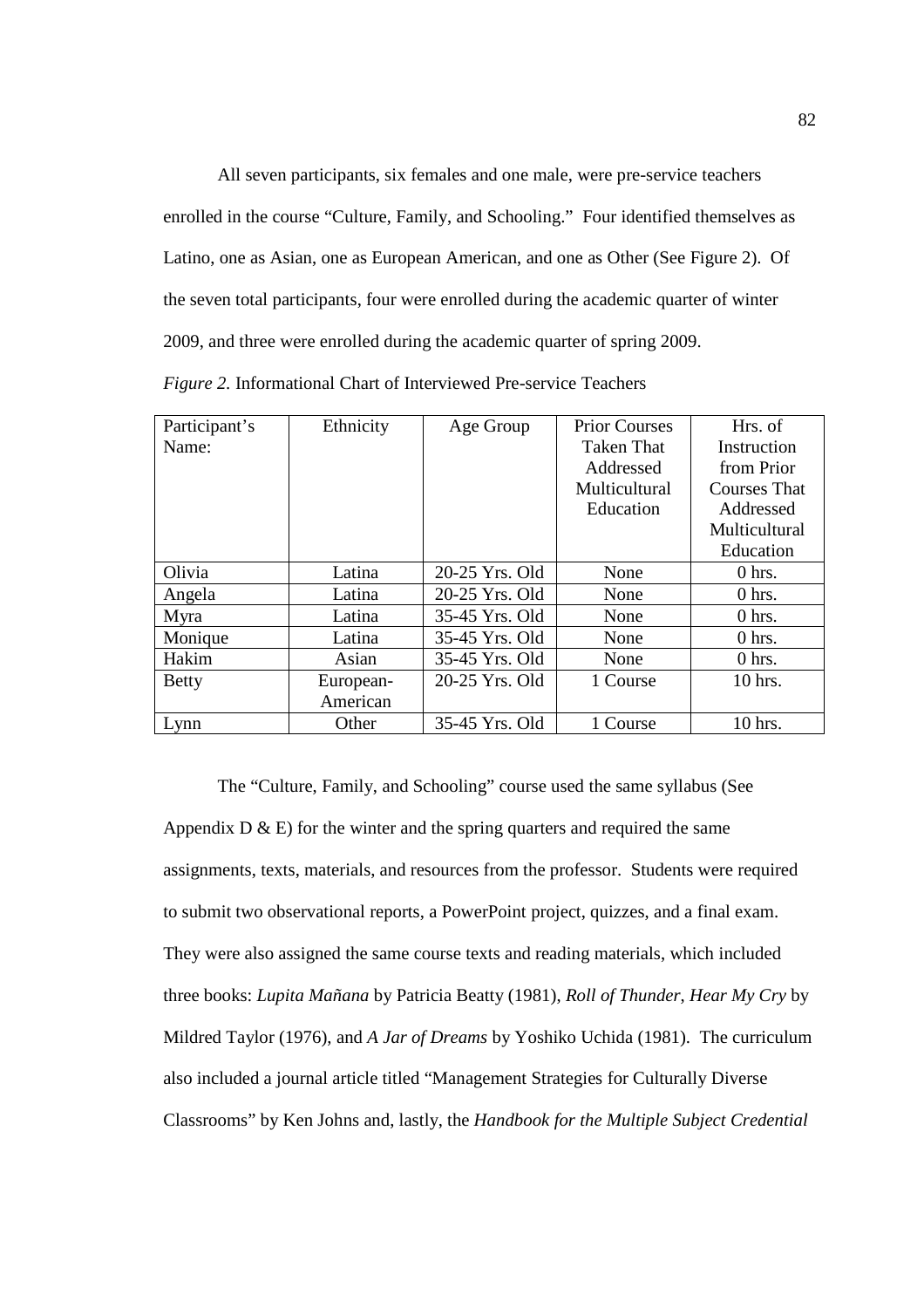*Program* (see Appendix H).

Pre-service Teachers' Knowledge Base of Multicultural Education

Prior to Enrollment in the Course

 This section focuses on pre-service teachers' perceptions of their own knowledge base and awareness of multicultural education prior to taking the teacher credentialing course. The first interview question addressed the pre-service teachers' perceptions and their background knowledge of multicultural education. The intention of the interviews was to capture their understanding of the concept of multicultural education without any prior course instruction from the professor. The pre-service teachers expressed their multicultural knowledge through their own personal experiences before attending the course at the university.

#### *Confidence in Own Ethnic Identity but Less in Other Cultures*

The three Latina participants all expressed that they were aware of their own culture or ethnicity, but they were not informed of other cultures or ethnic groups. These pre-service teachers all had similar responses to the questionnaire regarding their knowledge base of multicultural education. Angela, Olivia, and Monique responded that they were confident about their own culture, but when it came to other cultures or ethnicities, they felt they were not as knowledgeable and lacked exposure to a variety of ethnic realities.

Olivia commented on how she was familiar with her culture, but did not feel confident in explaining other cultures or cultural events.

I think that I was more knowledgeable on my own El Salvadorian culture. But I wasn't really aware of the Native American culture, the African American culture, and I'm not Mexican. Um, like, um, Cinco de Mayo. I don't celebrate that holiday. My friends that are not Hispanic would be like "Why aren't you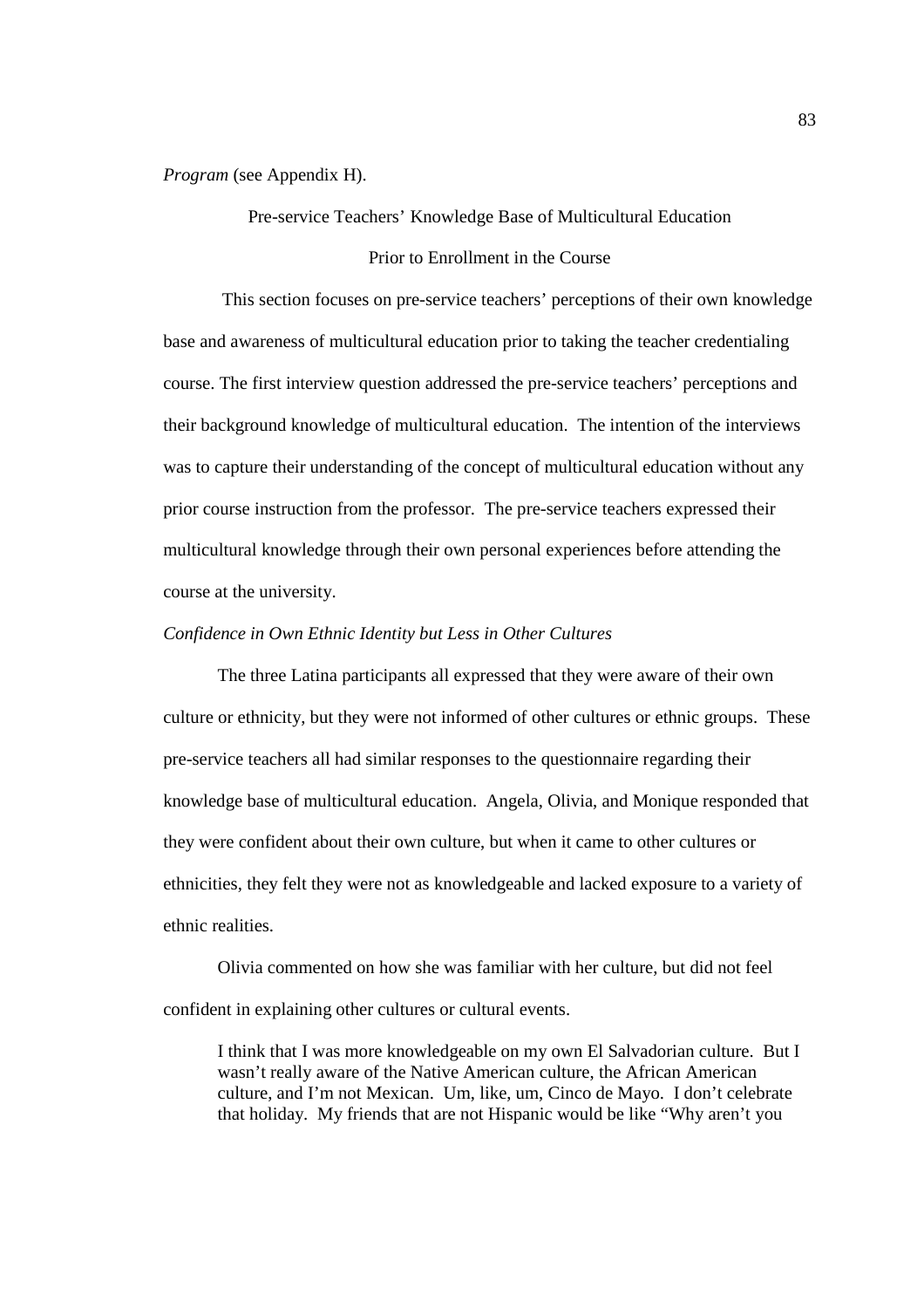celebrating that? Why aren't you going out?" And it's kind of like, ah, that's the Mexican culture. It's Hispanic but it's not a part of my culture (Interview with Olivia, Tuesday, April 28, 2009).

Angela also discussed the fact that she felt confident about her own culture

growing up as a minority in the United States. She felt proud of her heritage and had

taken various classes on her Mexican-American ethnicity. However, she did not feel the

same about other cultures.

I felt very confident growing up with my culture and the life I've had as a minority being that I am Mexican-American. I know multicultural education was important and so I knew the historical facts based towards on my own ethnicity (Interview with Angela, Wednesday, May 13, 2009).

Monique described her personal experience in terms of her knowledge base of

multicultural education. Monique had similar confidence in her own ethnic background

but questioned her ability to teach about other races and backgrounds.

I think I felt pretty confident with myself and the culture I am from, which is not so much a minority anymore being from the Mexican culture; there are a lot of Hispanics from my experiences. Although I am not really sure I would not have be able to explain neither multicultural education nor being able to relate to different cultures (Interview with Monique, Wednesday, September 16, 2009).

In all three cases, the participants believed that having a multicultural

understanding and orientation meant having a sense of awareness of other cultures and

ethnic backgrounds represented in a class setting and that theirs alone would not be

sufficient for teaching with a multicultural orientation.

*Knowledge Base through Exposure to Various Cultural Backgrounds* 

Two of the participants explained their knowledge base of multicultural

education was dependent on exposure to various cultural backgrounds. Two pre-service

teachers, Myra and Betty, spoke of their level of understanding and awareness of other

cultures and backgrounds. As Myra stated,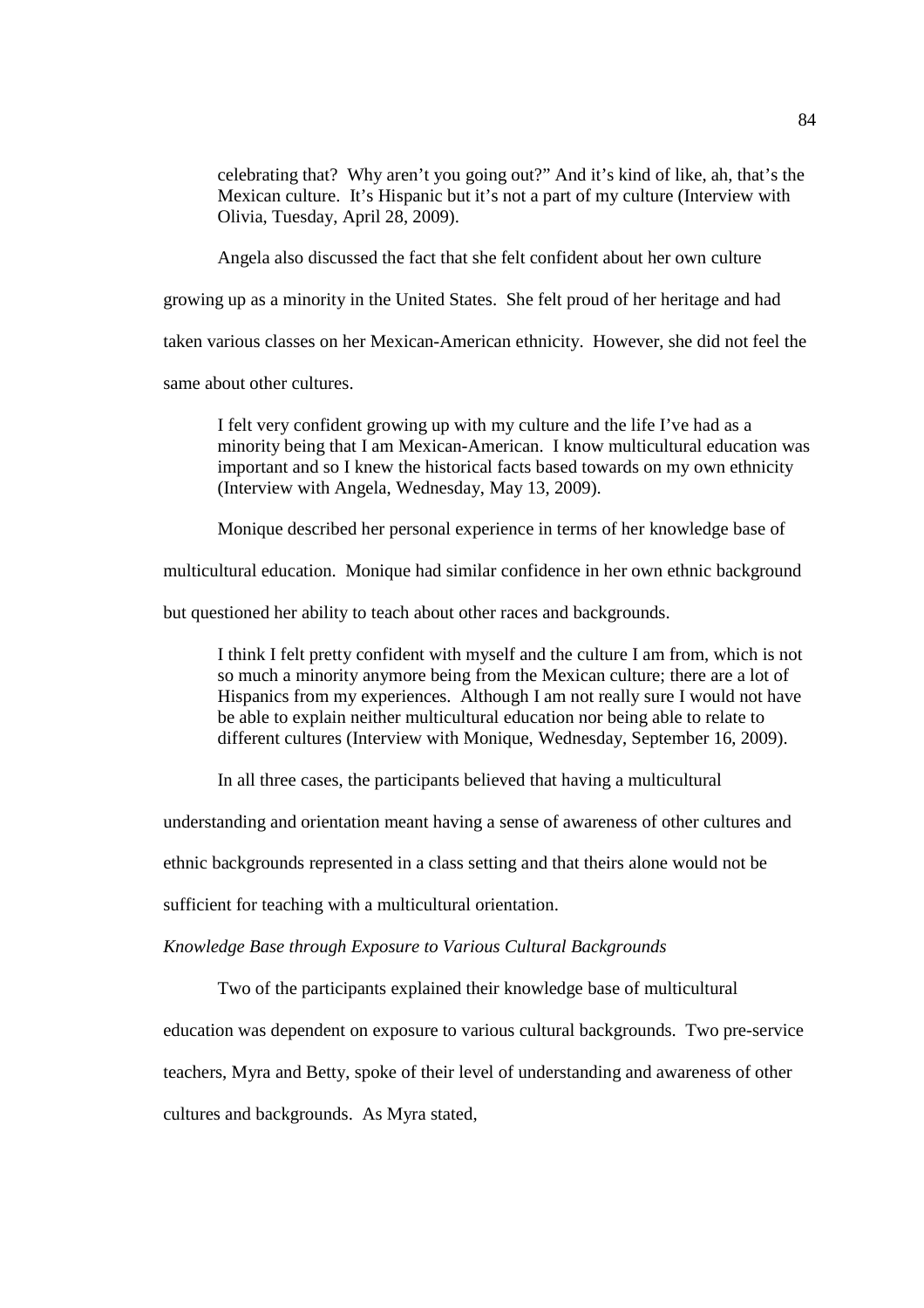I felt somewhat confident because I grew up in Orange County during a time where there was a lot of diversity already and not just with two different cultures, but several cultures. The church I attended also was extremely diverse and I got exposed to a lot more than what most Hispanic kids did growing up. I interacted with a lot of kids who were from other cultures and became friends with them as I was growing up in the area that I lived in at the time (Interview with Myra, Tuesday, June 9, 2009).

In Myra's case, her church was central to her exposure to a variety of cultural

backgrounds. However, one participant, Betty, answered the question through a more

academic approach. She attributed her knowledge base to another course at the

university.

I didn't really have another course that dealt specifically with multicultural education and the teaching of students. I did take a course called "Race and Racism" and I took it about two years ago and that was more about the psychology behind race and racism, so that was my background in the subject before the class. Besides that class, I had not taken any other multicultural class (Interview with Betty, Thursday, September 24, 2009).

Prior to the course, these two participants felt their level of knowledge was

affiliated with their own experiences within their culture. In both cases, external

influences, such as a church or academic course, were given as the source of awareness.

# *Knowledge Base through Prior Educational Experience*

The two remaining participants, Hakim and Lynn, gave responses that reflected their knowledge base of multicultural education due to prior life experiences. One participant commented on the 13 countries he had traveled to over the years as a martial arts instructor. Hakim stated that without that opportunity, he would not have been able to experience other cultures, visit other countries, or know different languages from all over the world.

Living in Southern California you deal with all the different backgrounds. I've also traveled to about 13 countries and forty states throughout the U.S. so I've had a lot of exposure to different cultures. Also, I teach martial arts and I've taught in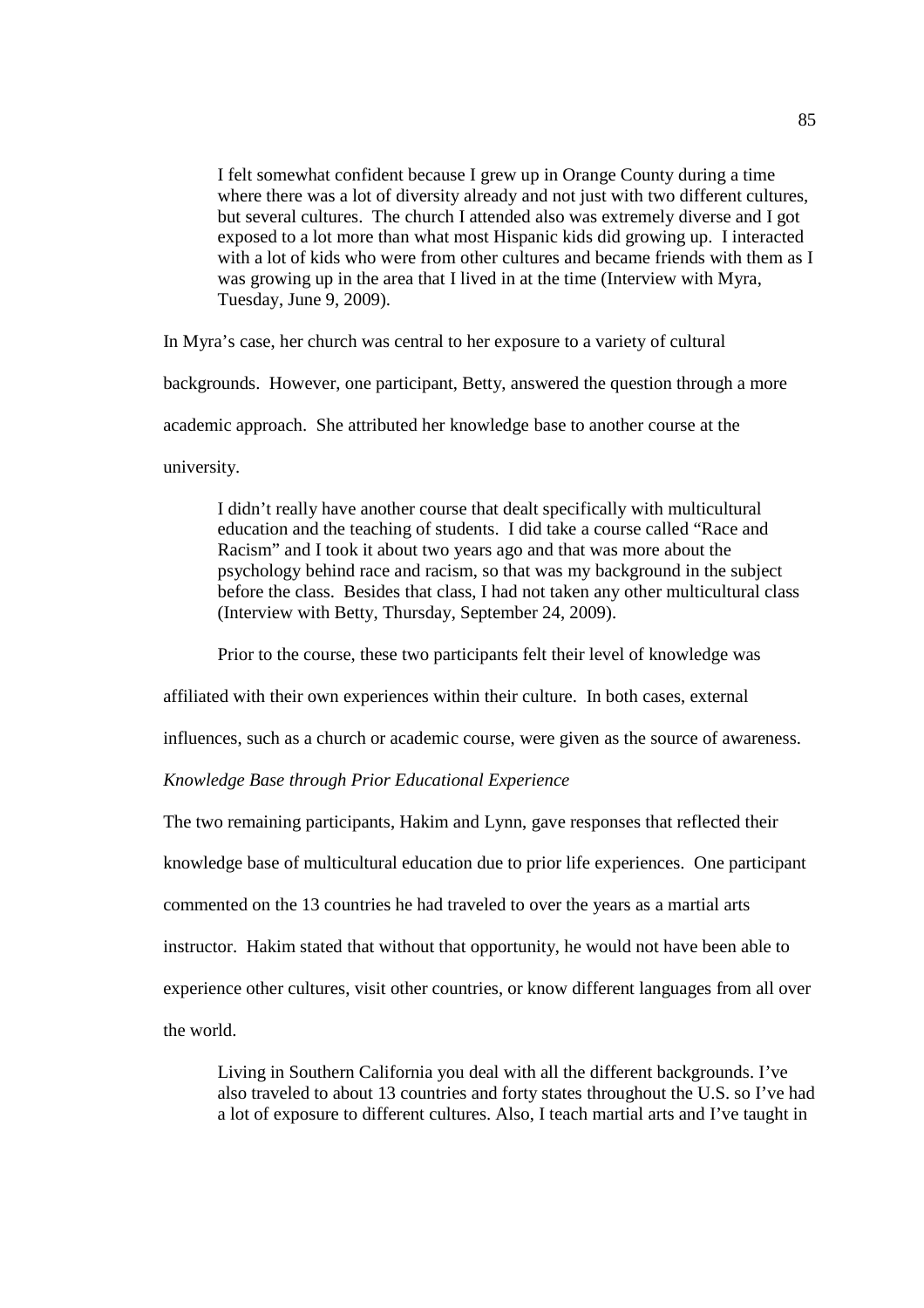Germany, France, Japan and Mexico dealing with different languages. I'm aware that there's a difference in the way cultures respond to individuals so I felt pretty comfortable going into the class (Interview with Hakim, Wednesday, September 30, 2009).

Lynn commented on knowing other cultures and languages through her experiences while working in corporate America, prior to switching her profession to teaching. She had worked in this type of environment for numerous years, interacting and engaging with people from different countries and ethnicities. She was thankful for her prior job experiences because she felt they prepared her for the students she would one day serve. Her awareness to validate the students' cultures and ethnicities would be a huge part of her teaching with the children in her class. As a future teacher, her exposure to other cultures was an asset because she thought it was unfair for a teacher who will one day work with diverse student populations to never be exposed to different cultures or ethnicities. She commented on the question by describing her knowledge base:

I felt I have acquired a knowledge base of multicultural education, prior to the course. I was give the chance to work in corporate America for many years and I felt I have gained a lot from working all those with different people from different countries. I was constantly aware of all the various ethnicities and always paid attention my cultural surroundings in that environment. I am glad I got to have that exposure, not like some people who never experience that type of difference in society. Many teachers begin to only experience another culture when they start teaching. I think that is unfair for the students they will one day teach (Interview with Lynn, Monday, June 1, 2009).

In regards to this particular question, the pre-service teachers commented that they had some level of knowledge base concerning the topic of multicultural education prior to the course. The pre-service teachers may not have been familiar with the correct terminology or the concepts involving multicultural education but no pre-service teacher expressed that they were not aware of different ethnic or cultural groups in our society before the enrollment of the course.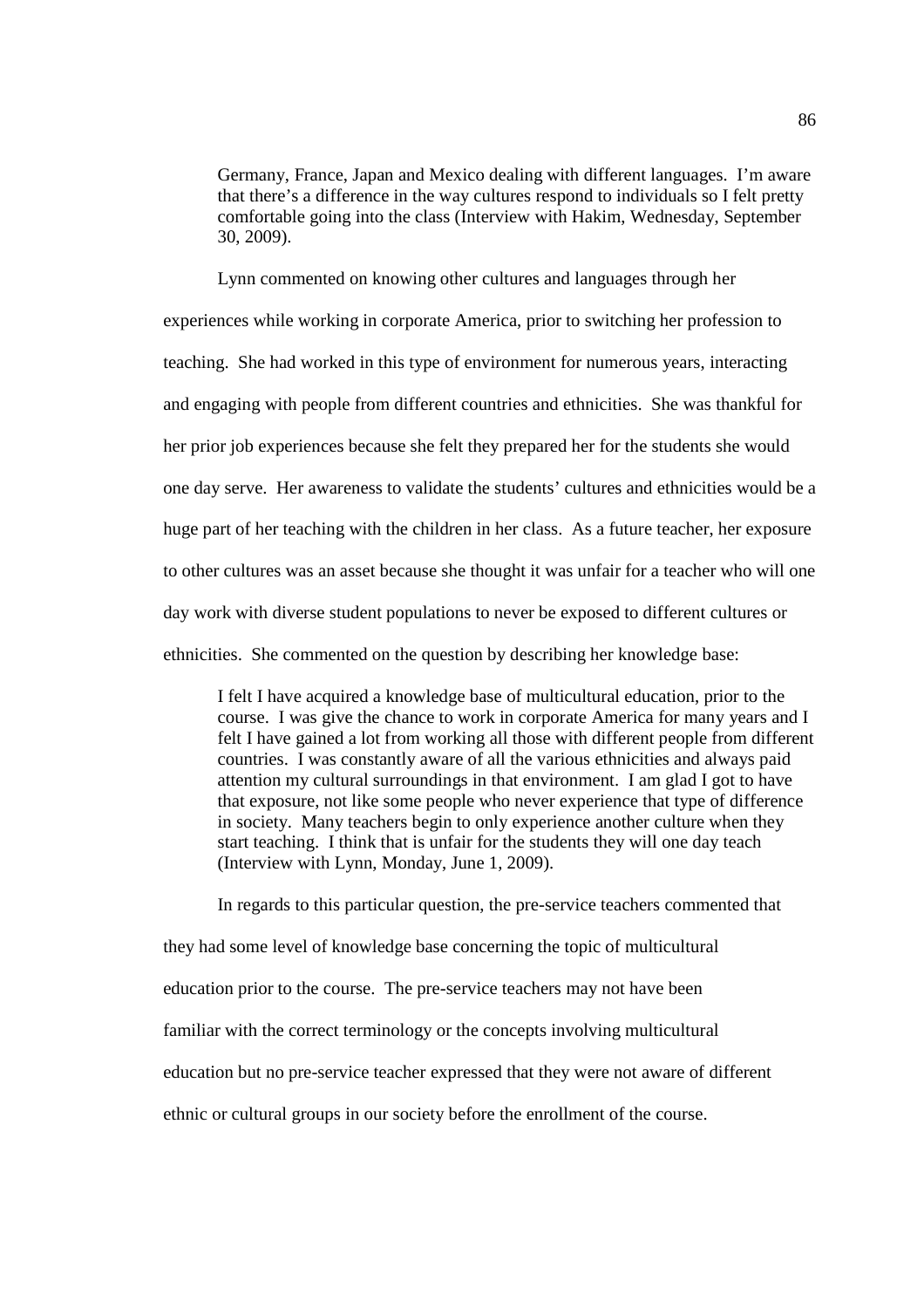Pre-service Teachers' Knowledge Base of Multicultural Education

Following the Completion of the Course

After completion of the course "Culture, Family, and Schooling," the participants that were interviewed discussed their new knowledge base of multicultural education. Once the course was completed by the pre-service teachers, the responses reflected the level of change about their knowledge base of multicultural education. They described their experiences in the course and how they had impacted their knowledge of multiculturalism.

*Gaining Confidence in Multiculturalism through a Deeper Understanding of Self and Others*

One of the seven pre-service teachers, Lynn, described her experience with the course and how her knowledge base involving multicultural education had shifted immensely since the completion of the course. She expressed how much more confident she felt after she took the "Culture, Family, and Schooling" course.

Much, much more confident due to the class discussion, the lectures, the class activities and assignments all contributed to my cultural awareness. Not one hundred percent yet but I definitely have a better grasp and understanding of the different needs and the different values, the different beliefs and the different structure systems within each culture and what they require, what their traditions might be that I wasn't aware of yet. More so, learning that I really need to understand each culture, so therefore when I have a class of students, whenever that may be, maybe take from their home language survey what their background and culture is and then do research into each of those cultures so that I understand those students and their need. I think further going to the parents and talking to them and saying, okay, what are your beliefs for your culture and what do you want your students to learn or not learn. So, it definitely has given me a greater understanding (Interview with Lynn, Monday, June 1, 2009).

Lynn's perception of her knowledge base of multicultural education had increased

tremendously after the completion of the course; she had increased her knowledge of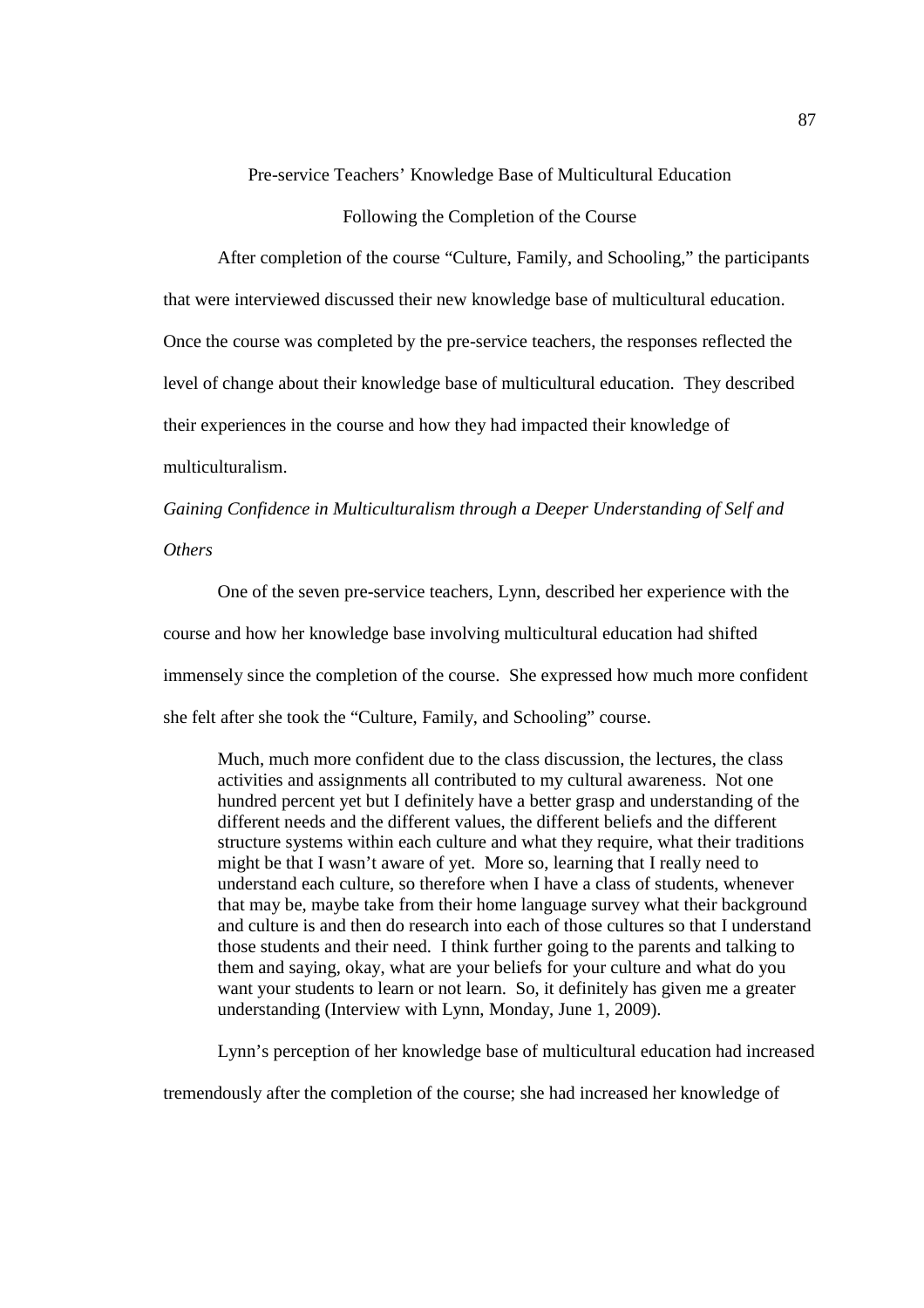other cultures, different beliefs systems, and different structural systems within the educational system. She became familiar with parents of different cultures through a home/school connection strategy, teaching her how to build and sustain relationships with the parents of her students through family involvement, regardless of their culture or ethnicity. Lynn felt all the class sessions contributed to developing her knowledge base of multicultural education. All the class discussions, class lectures from the professor, and course assignments contributed to the shift in her background knowledge of different cultures and ethnicities, bringing about a multicultural awareness that she had not had prior to enrollment in this course.

 Angela conveyed a similar response to Lynn in regard to investigating the students' language from the school's home language survey:

I feel that I know a lot more knowledge on multicultural education because not only was I able to learn about my ethnicity but other cultures as well, such as Asians and African Americans through the books we read in class, for example, *Roll of Thunder*, *Hear My Cry*, and *A Jar of Dreams* from the syllabus (See Appendices  $D \& E$ ). These would be books you could read with your students to teach about other cultures. Also, having a home language survey for each student that will be in my class, to be filled out by the parent to gain an understanding of what the home language is spoken at home by the student and the parents. The survey gives information on the student that is placed in their cum file that will help me as a teacher to understand my students and how to better service them (Interview with Angela, Wednesday, May 13, 2009).

Both Lynn and Angela realized how they would be able to utilize the home

language survey for the benefit of the students in their classes. They felt the survey

would give them an idea of the demographics of their student population, which in turn

would provide them the opportunity to address the cultures and ethnicities represented.

This way, as new teachers, they could look at the home language survey and

automatically know what languages were spoken in the home. Angela felt more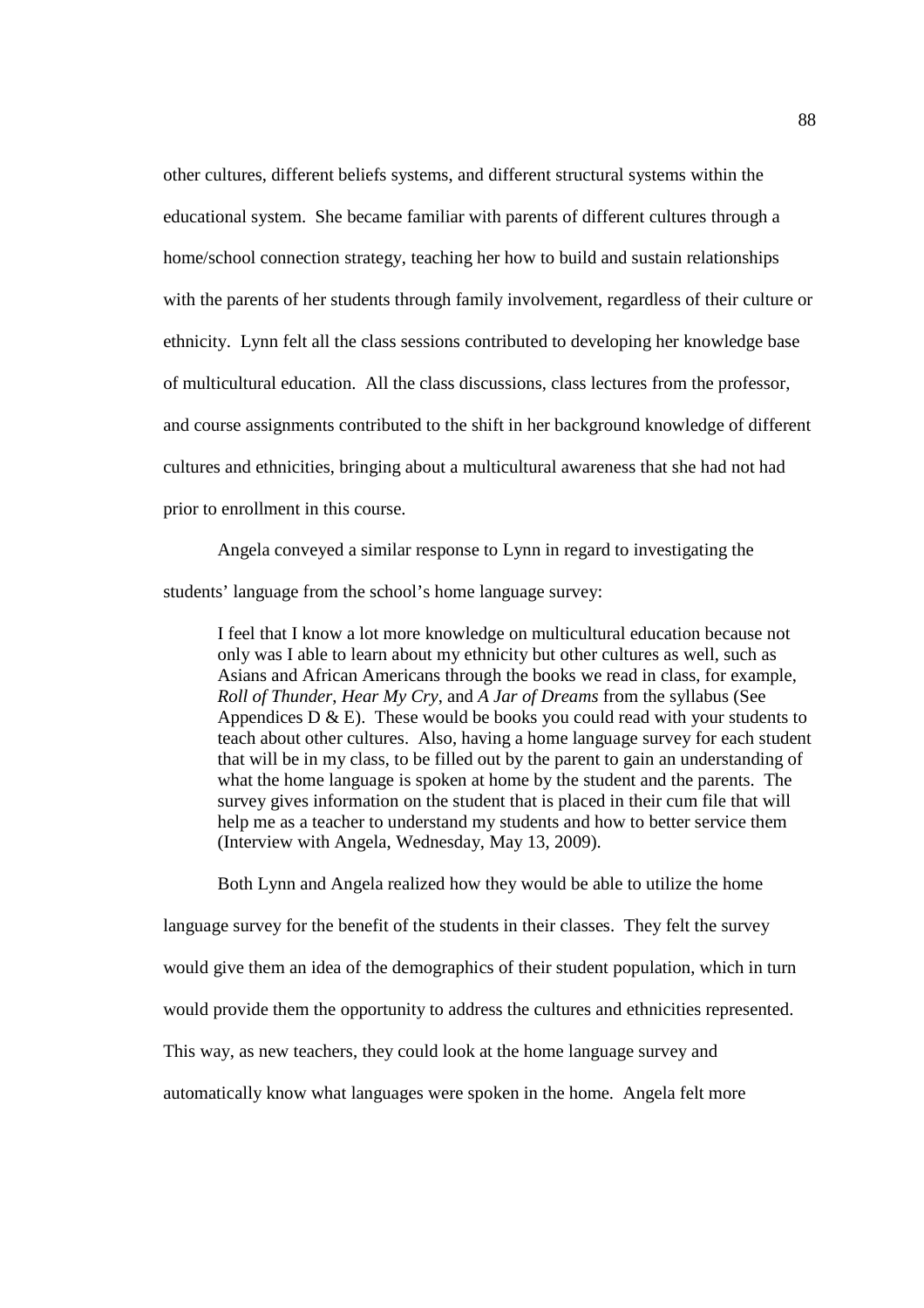equipped at setting up her classroom with her students and also addressing parents from different cultural and ethnic backgrounds from a multicultural perspective introduced in the course.

The two pre-service teachers felt they had gained a deeper understanding of multiculturalism through the learning and teaching of other cultural groups but also from their own cultures as well. They were able to understand the context involving the existence of other cultures within our educational system and how their formulated cultural stereotypes can impact the instruction of their own students in the classroom. Also, they understood that coming from a different culture may develop a barrier with parents of the students in their classrooms and that they must make a conscious effort to break down that invisible, cultural barrier.

 Hakim expressed his perception on how his knowledge base of multicultural education had increased as a result of the course, stating how the course supported his perceptions on the beliefs and attitudes about students in his class.

After taking the course, I felt that it supported my beliefs and also made me better aware of the little details. For example, if somebody is Vietnamese, they might not have the same beliefs that a Japanese/Asian would have, even though they're from the same part of the world. Also, the way they've grown up and their life experiences, one has to have compassion for what they've experienced and dealing with as an individual so you don't hurt them or just being sensitive to certain topics or discussions. So, relating to the individual and it's very important to see how they respond, the body language and their emotions by watching the whole class (Interview with Hakim, September 30, 2009).

Hakim said in his interview that the course had supported his beliefs and he would now pay more attention to differences between cultures. He demonstrated an increased awareness by identifying ways of being culturally sensitive that may not be obvious at first, such as avoiding topics and discussions that would offend someone from another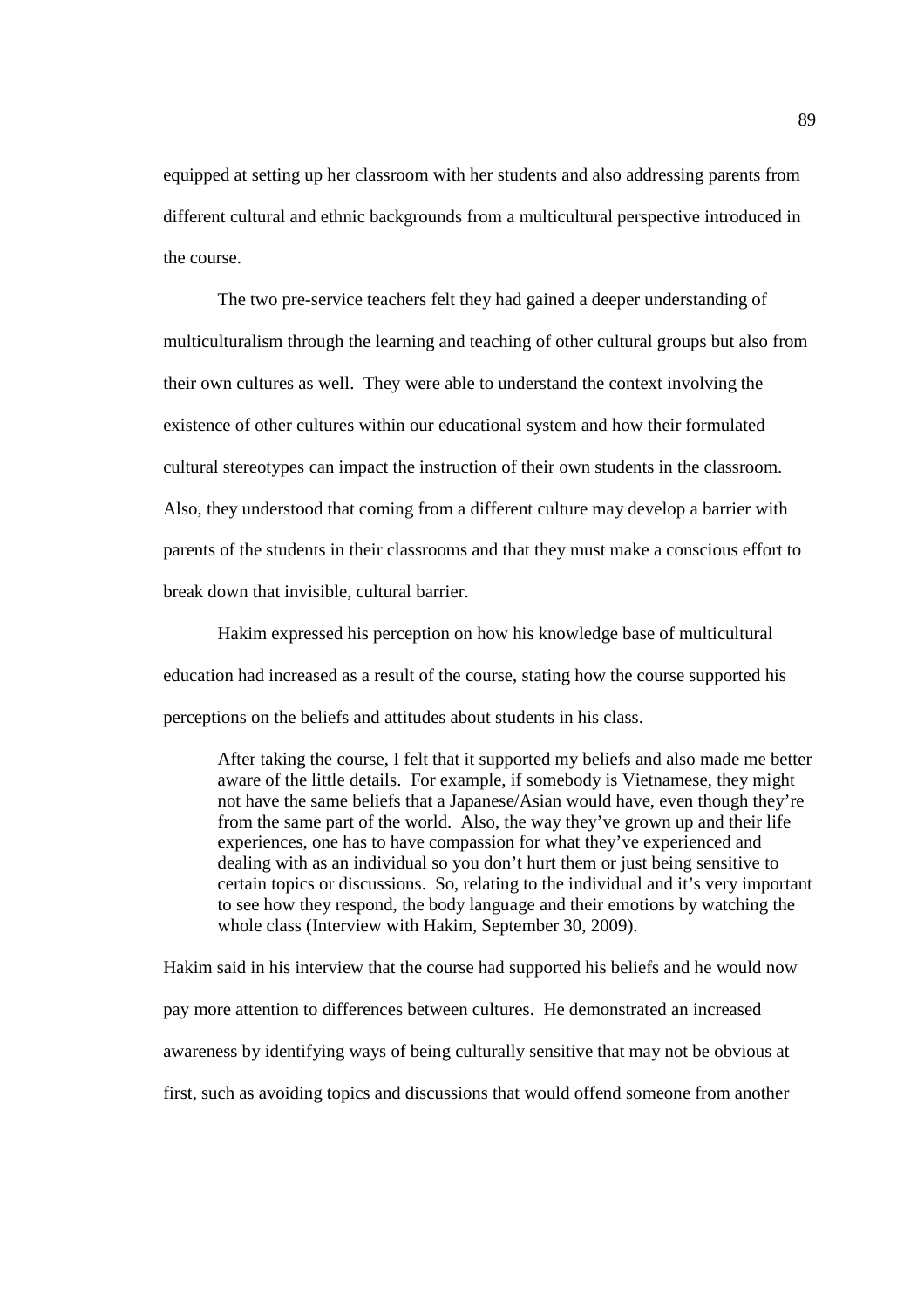country or the importance of paying attention to a student's body language and facial expressions to see how she or he might react to certain situations in the classroom. *Recognition of Stereotypes and Cultural Difference* 

Myra responded to the question, "How competent do you feel with your knowledge base of multicultural education following the completion of this course?" She began by acknowledging her perceptions of stereotypes regarding different cultures but not being able to identify the difference between a stereotype and the authenticity of a culture. She also conveyed that she needed to develop her knowledge of multicultural education not only inside, but also outside the classroom. Through this awareness, she would then be able to become more sensitive to the students and their cultures when they enter her classroom. Myra did say she tried to disassociate from the negative stereotypes from the media concerning different cultural groups.

Marina: How competent do you feel with your knowledge base of multicultural education following the completion of this course?

Myra: I think it's changed in the sense that I feel I need to grow and learn more, not only in the classroom but outside of the classroom. I need to pay more attention to things that you kind of take for granted with students in the classroom. For example, when we were talking about the Hmong and how such a difference there is within cultures and how you really have to pay attention. I try and pay attention and learn more so that way maybe once I get into the classroom I'm a little more sensitive to the students and their needs.

Marina: So, before you would just clump them into general categories or you just did not realize that there was a distinction between the different ethnicities or cultures?

Myra: I don't know so much about clumping but there is just such a variance of so many different cultures, not just cultures, but cultures within the cultures. And if you're not in tune with a lot of that or you're not keeping up and you're not educating yourself, then you're out of sync with your ability to be in sync with them. I have always been one to kind of want to stay away from the news, but it's an important part of being a teacher. Personally, I don't like to listen to the news because I don't want to listen to all of the negative stereotypes because there is so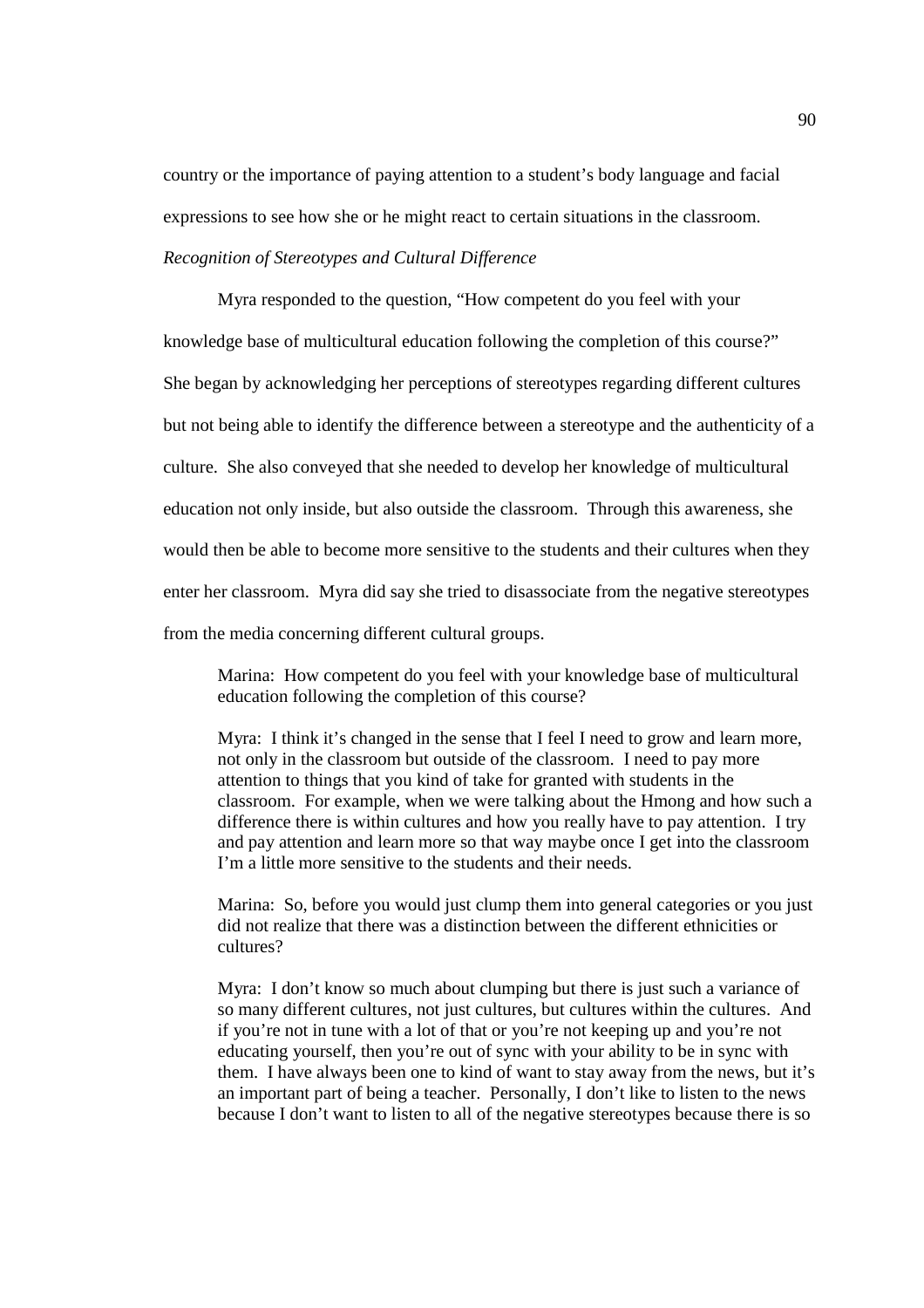much of it, but at the same time I do try and put on NPR (National Public Radio). I really try and stay away from the negative media out there, but with NPR, you can get a really good sense of what's going on with other cultures (Interview with Myra, Tuesday June 9, 2009).

Myra realized there had been some change in her perceptions of her knowledge base of multicultural education. She felt it would be important to be sensitive to the needs of the students from other cultures, when it came time for her to teach in a classroom. She recognized the importance of paying attention to the cultures in the classroom, not to just teach every child with the same teaching strategies she was taught as a child but to validate and incorporate the cultures of the classroom all year long with her students. In addition, she felt it important not to allow negative attitudes and stereotypes about represented cultures to be brought into her classroom.

*Enhanced Awareness of Multicultural Education but Need for Classroom Practicum* 

Monique and Betty communicated their perceptions regarding their knowledge base and how it had shifted after they had completed the multicultural education course.

For example, Monique expressed:

I have gained some knowledge of multicultural education. The same knowledge is probably in my knowledge base but won't be used until I am actually in a situation that will require a multicultural background. When I am in a classroom, I will most likely remember what I learned to be used with the students for that purpose (Interview with Monique, Wednesday, September 16, 2009).

Monique's perception was that she had increased her knowledge base of multicultural education but would probably not access that information until she taught in a classroom setting. She stated she would most likely recollect what was learned from the course and apply it to her classroom.

Betty's perception of the course was that she had added to her knowledge base of multicultural education, but not nearly as much from another course she had taken at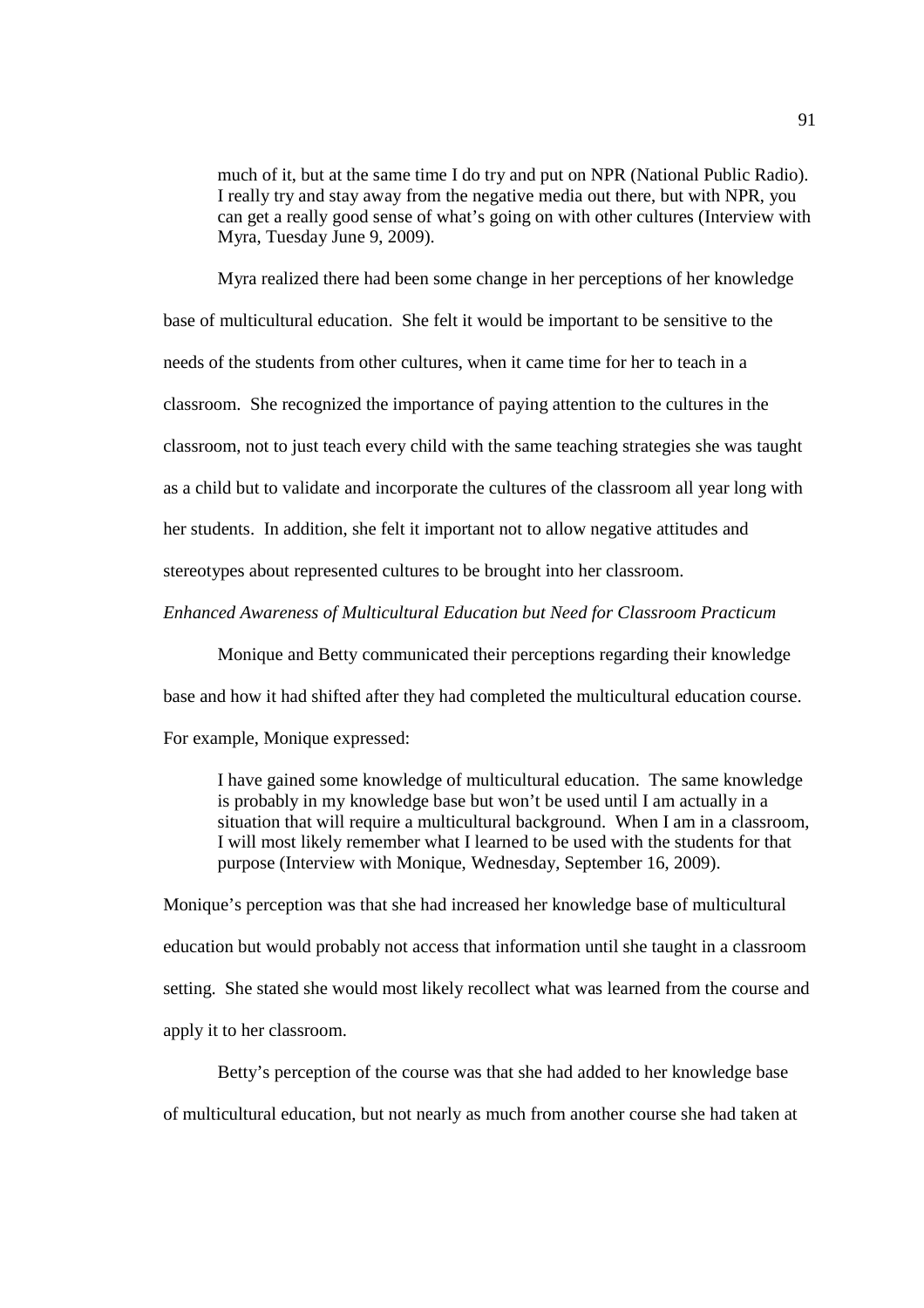another university.

I took this course from Cal State San Bernardino to fulfill a prerequisite requirement for Cal State San Marcos and when talking to other students in the teaching credential program, I am actually in the program right now, and my classmates told me among the assignments they have had in their multicultural classes they had to take at Cal State San Marcos, and it seems to me that I did not have that much instruction in comparison to my classmates. I wish in some respects that I would have taken it at Cal State San Marcos because I feel I am lacking in the content that my fellow students received in other multicultural courses, but I do feel there is a bit of change with my background knowledge of multicultural education (Interview with Betty, Thursday, September 24, 2009).

Betty's response indicated she lacked a lot of the content that other students at another university had learned throughout their semester in their teacher education program. But she did comment that she had changed a bit on her background knowledge towards multicultural education.

Importance of a Multicultural Education Course with Pre-Service Teachers

During the interviews, the pre-service teachers were asked the question, "As a future educator, do you feel it is important for pre-service teachers to receive instruction that focuses on multicultural education?" When asked this particular question, all participants responded with their personal views regarding the importance of multicultural education. The participants all stated that it was important for future preservice teachers to receive instruction on multicultural education. The participants' responses varied in the level of importance given their perceptions after they had completed the course; however, there was consensus in the responses for the importance of multicultural education with pre-service teachers. They all had a strong opinion for the need of it involving the teaching and learning of students.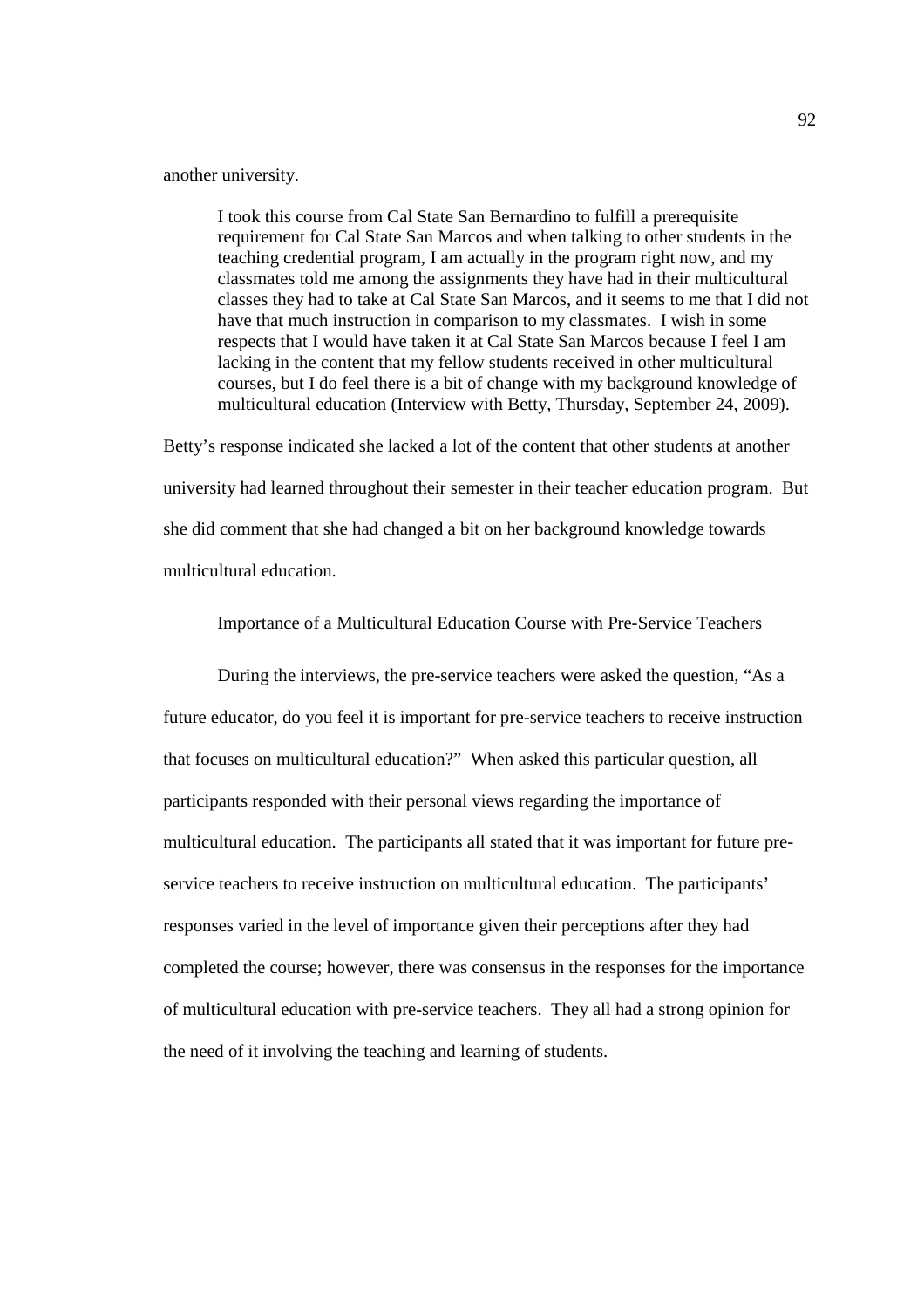#### *Importance of Cultural Awareness within the Classroom Setting*

Olivia's and Angela's responses focused on the importance of pre-service teacher instruction on multicultural education. The first response began with Olivia and her explanation of the importance of multicultural education with pre-service teachers, such as herself.

Marina: As a future educator, do you feel it's important for pre-service teachers to receive instruction that focuses on multicultural education and why?

Olivia: Because our schools now have so many different cultures, and it's important to have a perspective on how they think and how they are and what they believe in and incorporate that into the classroom. I think I would connect with them better and they can connect with me better and therefore want to learn. And, I think that if I have a background where I have experienced other cultures, their belief systems, their cultural customs and how it will benefit in the classroom, including myself. The whole purpose of having being a teacher is getting to know your students and the cultures they come with when they walk into the classroom (Interview with Olivia, Tuesday, April 28, 2009).

Angela agreed with Olivia regarding the importance for the implementation of

multicultural education involving pre-service teachers in a teacher education program for

the instruction of diverse student populations.

Angela: Yes, I do think it is important because we all have our prejudices as people in society and I feel that with having these types of courses allows others to see the backgrounds of different cultures. Especially when you are in a classroom and your students are from different cultures and ethnicities. Establishing you, as a teacher, that will be aware of their students' cultural background and making it a positive asset in the classroom (Interview with Angela, Wednesday, May 13, 2009).

Angela felt that some of the prejudices in society that are reflected in the education

system can be challenged if teachers have an understanding of how to deal with situations

involving bias or discrimination. She expressed that teachers will treat students in their

classroom depending on the perception they may have of them, whether negative or

positive.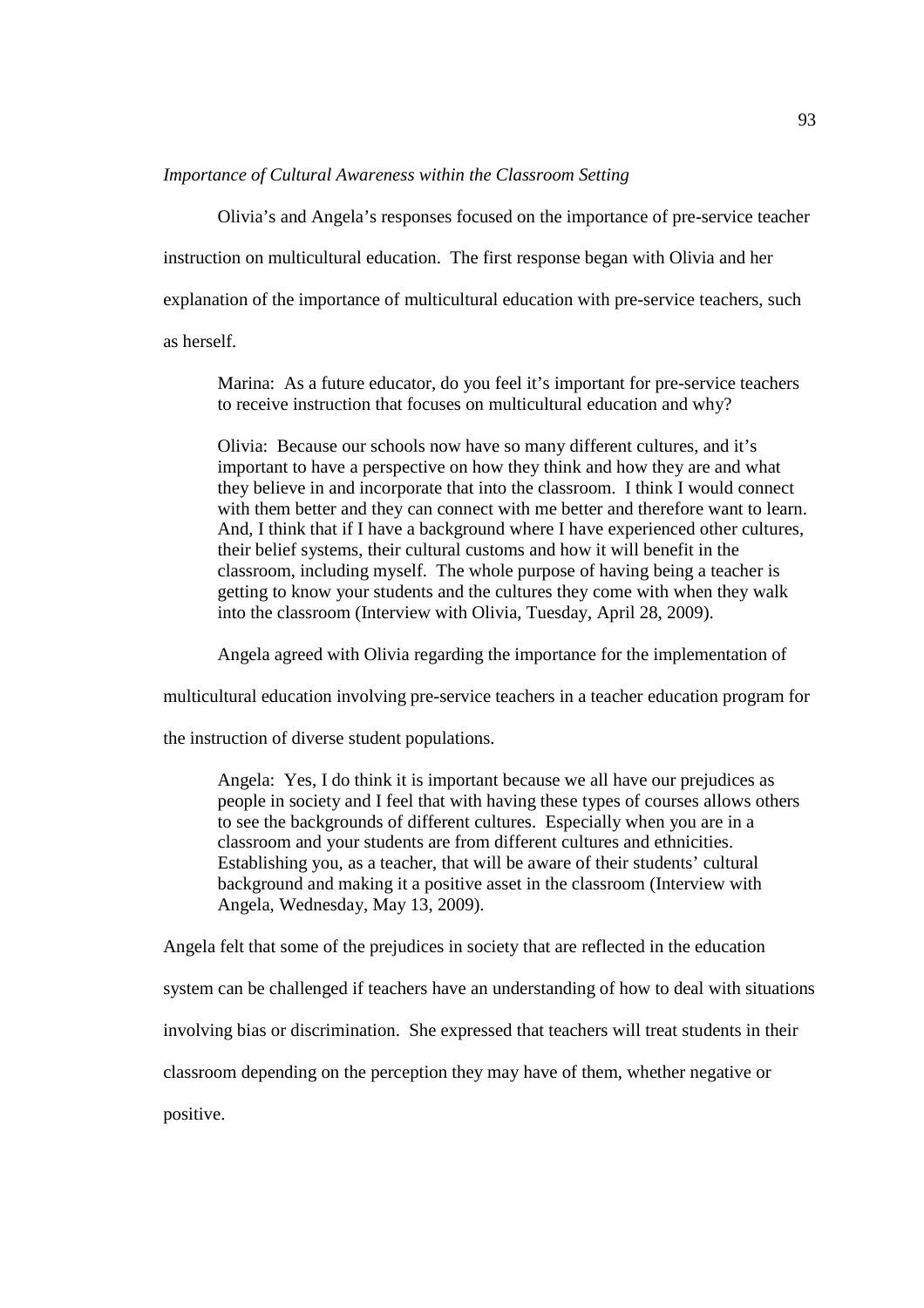#### *Gaining a Multicultural Perspective through Classroom Observations*

Betty completed her response by stating her feelings on the importance of instructing pre-service teachers on multicultural education. She wanted more required field observations to be completed in the classroom, along with an additional case study in the course curriculum to enhance a better understanding of the content. She felt that through the course, teachers were exposed to different cultures, so they would not come to the classroom with prejudgments or negative stereotypes they might have developed through their prior life experiences. Betty felt that the main constraint of the course was that it was only a two unit course, which hindered the content.

Betty: Yes. I feel that it is extremely important. I wish that I received more instruction for that class. I know that it was only a two-unit class but I wish there was more depth going into each of the cultures and just making it relevant to what actually is going on in the diverse schools that we're seeing in our school systems, and having the expectation that a teacher must treat every student equally regardless of their race or gender (Interview with Betty, Thursday, September 24, 2009).

Marina: What do you think they could have added to the course to incorporate a better understanding of multicultural education?

Betty: I don't know if that would have meant adding more data or adding a case study to be done. I believe it's very important and I feel that being in the program I'm in now I'm seeing more insights to what we learned in the course with how teachers might stereotype or have bias for a particular cultural group in their classroom (Interview with Betty, Thursday, September 24, 2009).

Myra, Monique, and Hakim all expressed a deep need for multicultural education

and had specific ideas for gaining more knowledge and experience from the course.

Myra felt also felt that more classroom observations in diverse school settings were

needed for future pre-service teachers.

Myra: Yes, I do think it's really necessary. As far as the actual lecture given in the classroom, I think a lot of the reading I do feel can be done outside of the classroom, through more observations in real classroom settings. I think that one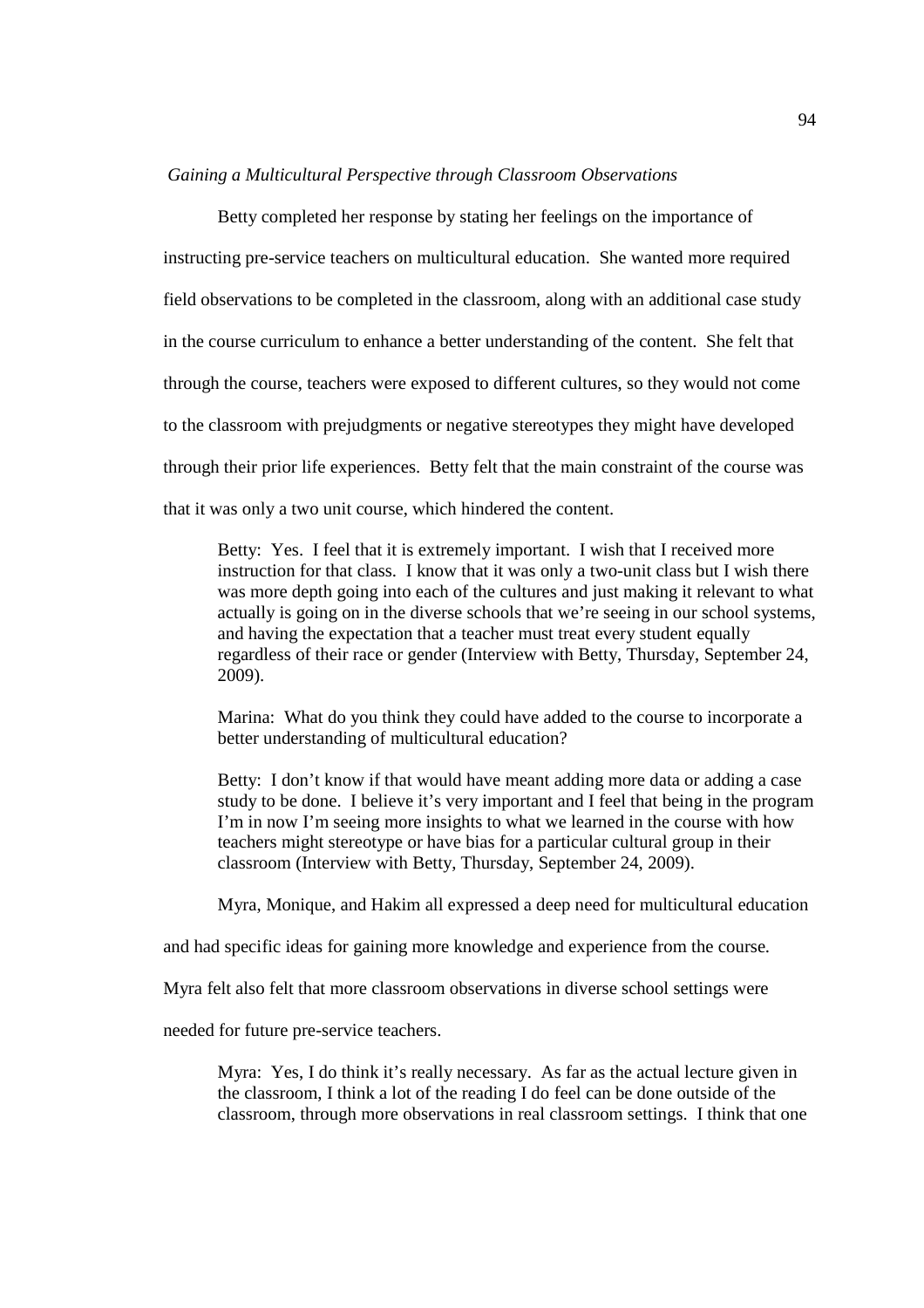element that I missed in the classroom and in taking the course that I really wished I would have experienced was more required time in to a classroom for observations in certain areas that are more ethnically diverse.

Marina: Why do you feel that way?

Myra: Because I know when I go out and do my observations for my other courses, I'm not specifically trying to target a certain ethnic group during my observation work. You don't get exposed to it, depending on the area you teach. You're only getting exposed to whatever the area that you're currently observing for that given course. I think when you're actually in the classroom you have more of an appreciation. When you go, you can probably get a better understanding. You're actually in a classroom setting where you will be exposed to different cultures and have these varied type of experiences.

Marina: Do you still think that pre-service teachers should actually experience the multicultural education course?

Myra: I think they should experience it but I would say to just add to the course. Because I did feel like a lot of what I learned and a lot of the reading could have actually been done outside of the classroom on top of maybe adding more classroom observations to the course. I just think I would have gotten more out of it. Anyways, you really want to be able to take as much as possible with you, so that when you're in the classroom, you can be a better teacher.

Marina: Why would you have wanted more time for observations?

Myra: Well, you can reference things and materials, as well as the experiences you observed in the classrooms. It seems as a pre-service teacher, which is the thing you're struggling to understand even before you become a teacher. It's like, okay, I'm learning all this stuff, but I really don't have the background knowledge to connect it to as a classroom teacher (Interview with Myra, Tuesday June 9, 2009).

Myra felt that the course further helped pre-service teachers who were struggling

to understand the diverse dynamics of a classroom. She stressed the fact that future

teachers should experience diverse classrooms in their training. If they did not see these

different cultures and ethnic groups, then how would the teachers effectively instruct the

students using a multicultural perspective? This provided them with a connection to the

reality of schools and students that are represented in the classrooms at those schools.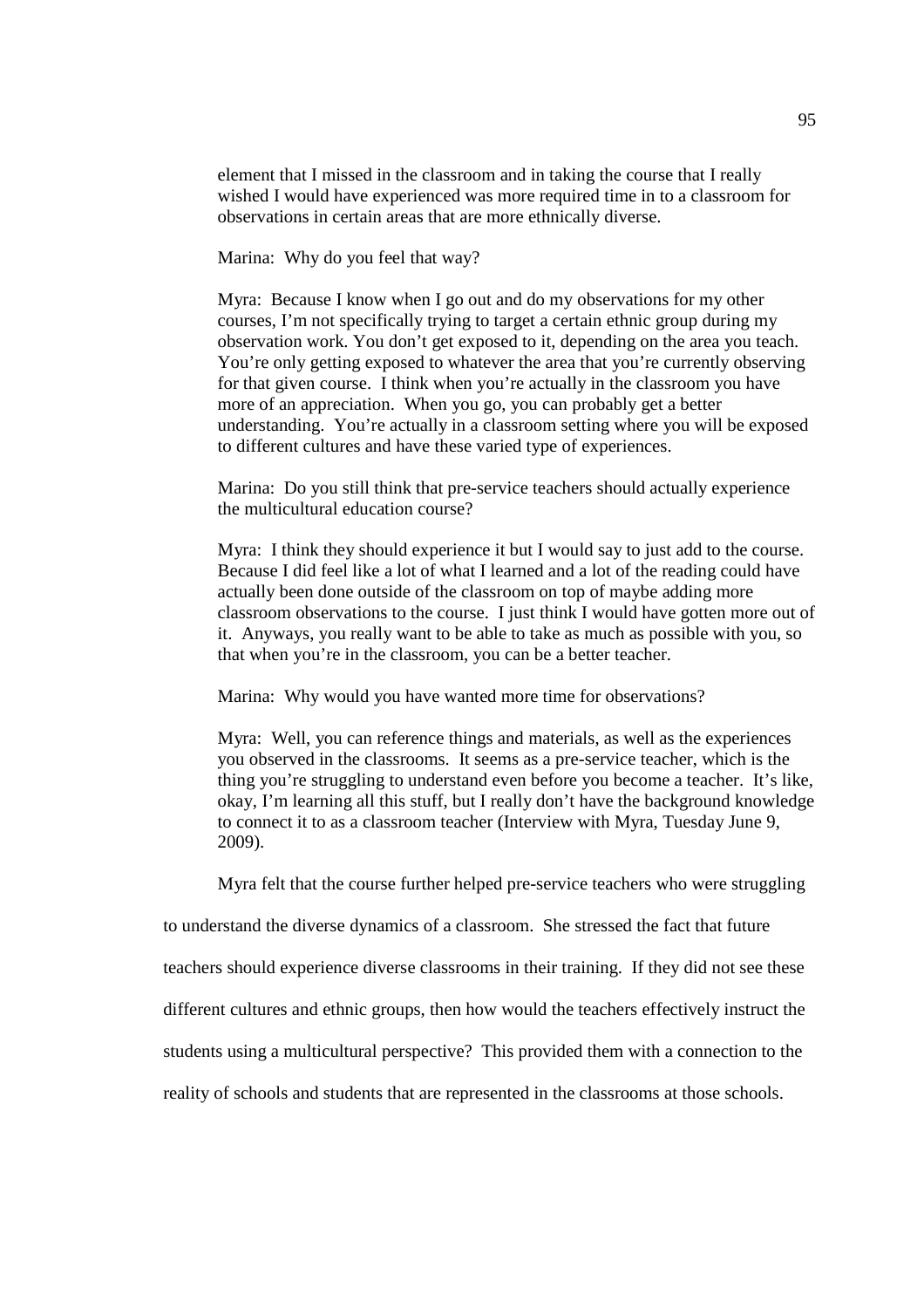Monique and Hakim agreed with Myra on the need to instruct pre-service teachers with multicultural education, all expressing the vital importance for the instruction specifically of pre-service teachers. They both responded to the question by stating:

Absolutely, there are some things you could bring into the classroom to make them feel comfortable allowing the child to connect with the teacher. However, in order to grasp a true sense of understanding that takes place in a classroom is to actually spend a lot of time observing in a classroom. This course is very important for pre-service teachers but they are going to really know the multicultural issues in a classroom with students from different cultures. Then they have to spend a good amount of time in those classrooms to get that perspective and knowledge. The professor did an excellent job of connecting the classroom observations with the observation assignments and the rubrics for those assignments (See Appendices E, F & G) (Interview with Monique, Wednesday, September 16, 2009).

Monique described the importance of the course in creating a classroom environment that was comfortable and considerate of the students but also stressed the need to understand the issues that surround multicultural education and the importance for pre-service teacher training with multiple classroom observations as a course requirement. Monique remarked on how the professor required these observations but she also set up guidelines for the observations.

Hakim went on to comment on the importance of multicultural education with

pre-service teachers as well, offering a similar example with the observations that were to

be conducted in a classroom outside the university.

I think it's really necessary, especially for individuals who don't have a background in traveling and seeing different places in the world and only seeing one culture. It's good for them to be aware that going to Florida and seeing the Haitian culture is very different than going to New Orleans and seeing the Creole culture, in regards to understanding the difference of both cultures. Someone who is isolated and just stays in California might only know Hispanic and Caucasian groups and maybe something else but they need to see that there are other examples, such as Turks, Thai, or different places in the world that they might not deal with as a teacher. They will not have that experience in the classroom and they won't know what to do. That's why this class and dealing with different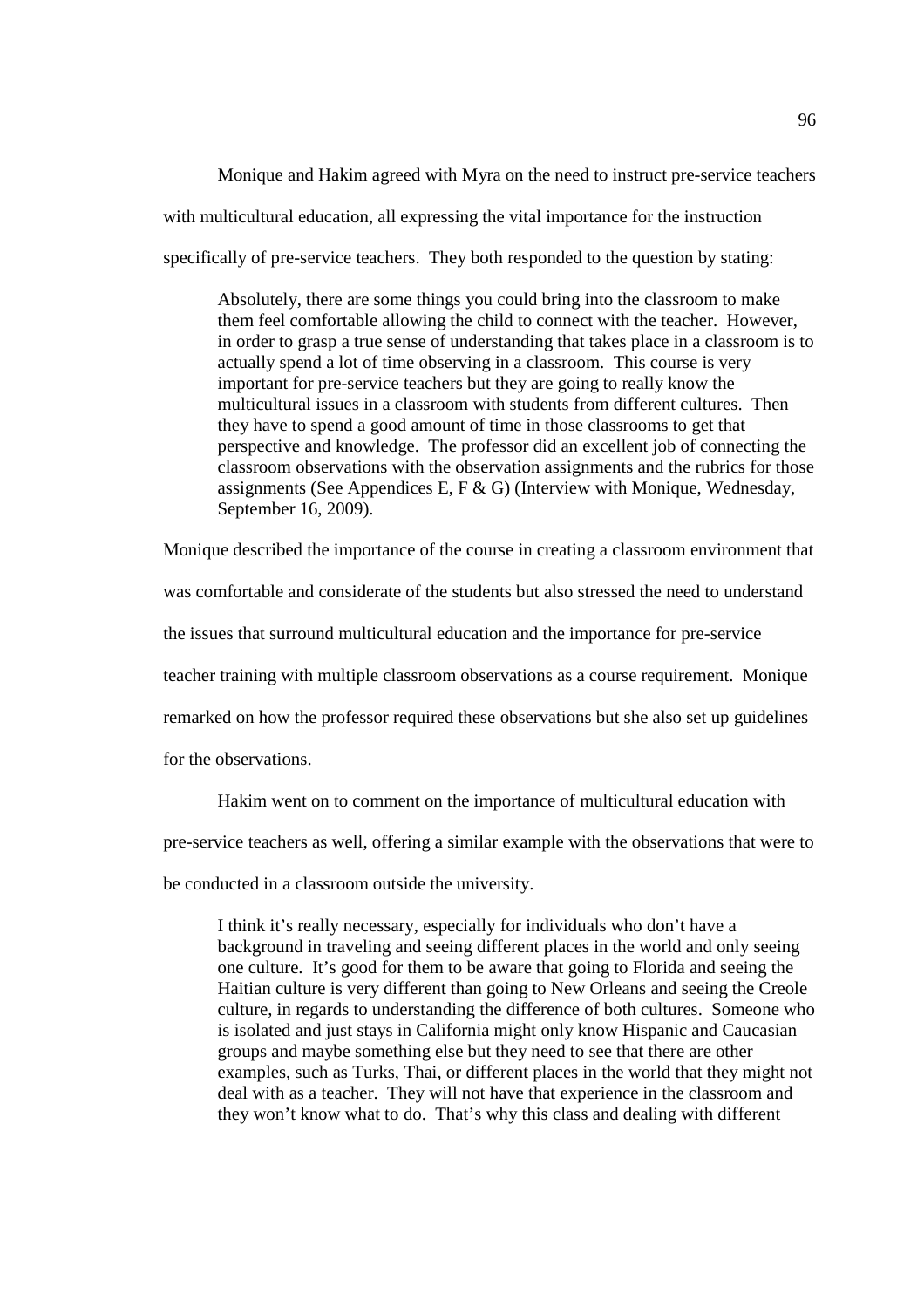cultures through the observations required along with the assignments for the observations was very important for the instruction of pre-service teachers while they are enrolled in a teacher credential course. The teacher education program may be the only setting where futures teachers will have the opportunity to read and discuss different cultures (Interview with Hakim, September 30, 2009).

Hakim indicated multicultural education was important for pre-service teachers who have

not had an opportunity to travel to another county or to experience various cultures in this

country. He believed that it is crucial to know the demographics of your classroom. It is

also important to develop the students' cultural background knowledge. He felt it was

imperative to validate students' cultures and also provide the chance to bring in other

cultures that may not necessarily be represented in the classroom.

*Reducing Biases and Stereotypes within Classroom Settings*

Lynn conveyed how valuable the implementation of multicultural education is for

all students in a classroom setting.

One hundred and fifty percent. The reason I think they should receive instruction is due to the fact that it reduces a lot of biases that we might have had and again, growing up, I'm not from California originally so I didn't have all these diverse backgrounds that I have learned to live and accept here in this state. Especially students, whether they're from here or not, I think it definitely reduces biases; it promotes more understanding and the desire to understand the different cultures they bring to our society (Interview with Lynn, Monday, June 1, 2009).

Lynn stated how a course has the potential to reduce racist stereotypes teachers might

have prior to coming into the classroom. The multicultural education course was

important because it introduced the pre-service teachers to different cultures, but also

made them begin to deconstruct stereotypes that they might have before entering the

classroom environment with diverse student populations.

The pre-service teachers expressed a need to have additional time for conducting

observations in a classroom setting. But they also stated that the observations alone were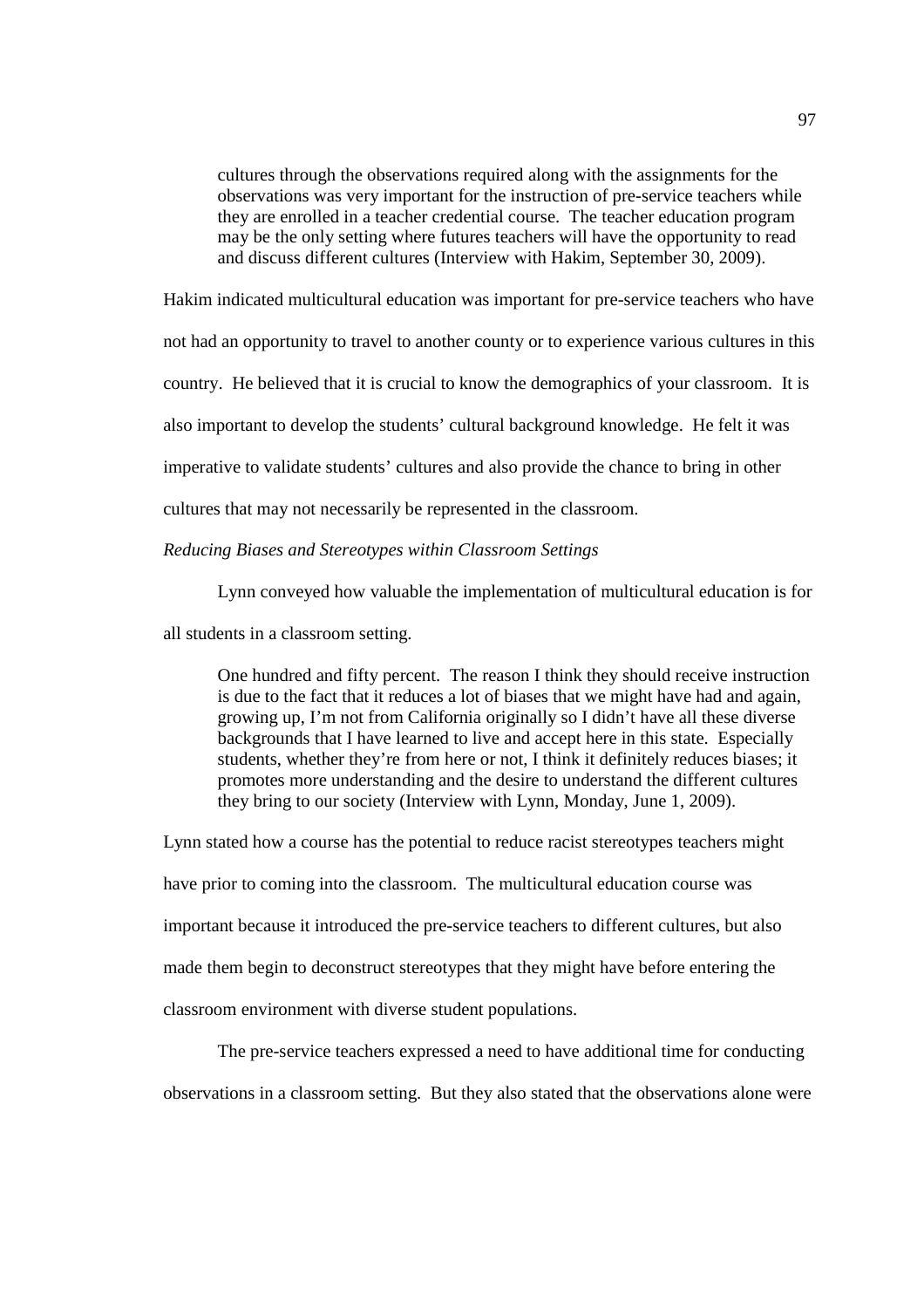not enough and should be complemented by instruction on teaching in diverse classrooms.

Instructional Preparation for Diverse Student Populations

The content of this section is in the response to the question, "How do you feel this course has helped you prepare for instruction in a classroom with a diverse student population?" The purpose of this question was to specifically target diverse student populations with the pre-service teachers and determine if they felt adequately prepared for the instruction of this particular student population in their future classrooms. The participants indicated that the course had helped them prepare for the instruction of diverse student populations and the type of curriculum and instruction they would implement with their students in their own classrooms.

#### *Prior Knowledge of Instructional Methods for Teaching Diverse Student Populations*

 Betty experienced a diverse student demographic in an actual classroom during one of her observations, but she believed she did not receive adequate instruction from the professor on how to teach in such a classroom. She went on to remark that the course did not explicitly teach differentiated instruction for diverse student populations but only introduced her to different cultures. She stated she was not prepared for creating lesson plans for the instruction in her classroom.

Yes. That class let me see that from going out and observing a classroom, but specifically how to instruct and deliver differentiation for culturally diverse students, my answer would be no. I don't think that that class helped me in regards for that particular instruction. It just gave me a glimpse into different cultures but not the involvement of the creating of lessons for differentiated instruction. I only can rely on other courses I have taken at university or other educational experiences I had over the years (Interview with Betty, Thursday, September 24, 2009).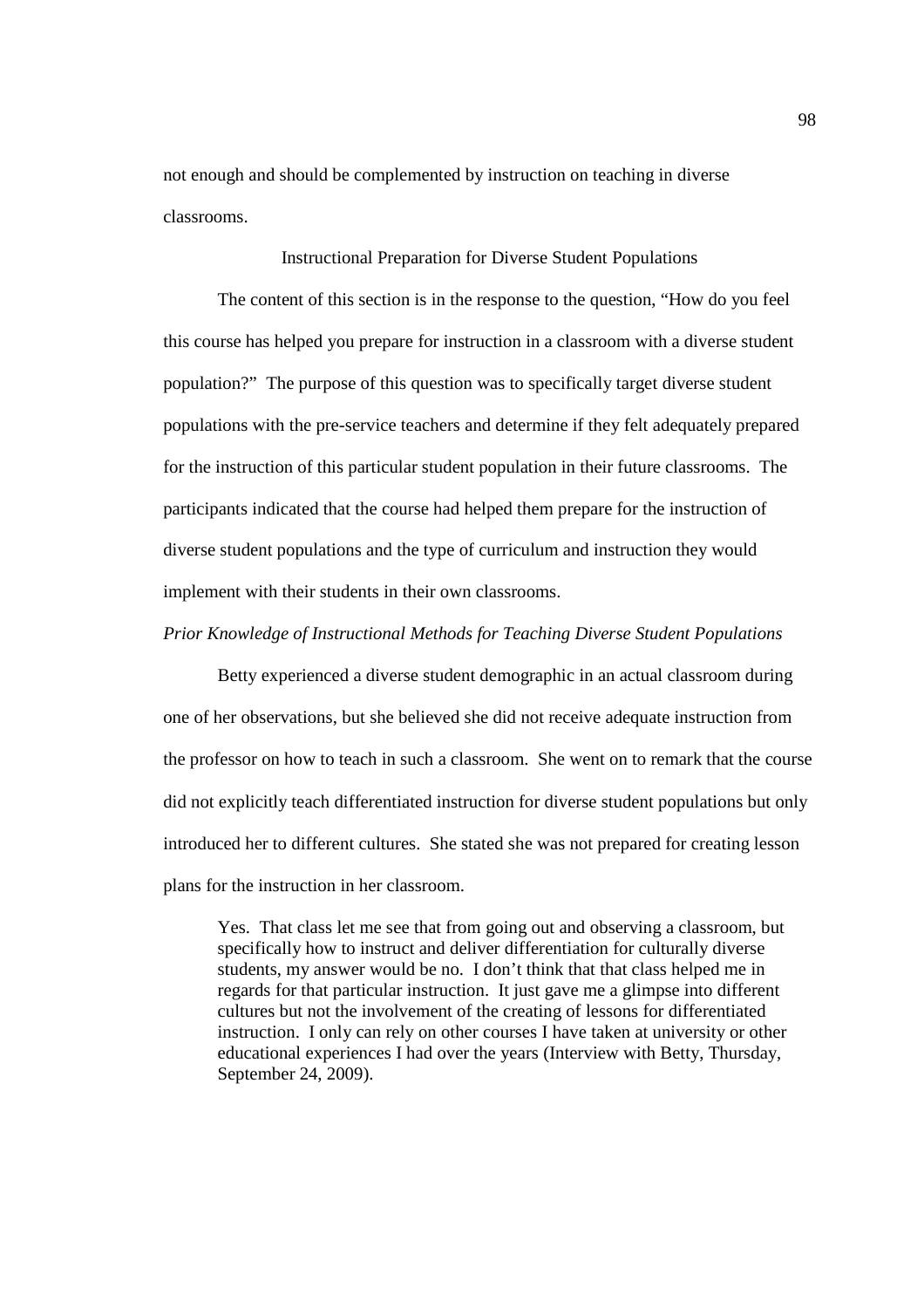#### *Multicultural Instructional Strategies with Diverse Student Populations*

Angela talked about how she would instruct a classroom with lessons and activities on multicultural education. She described different books or lessons that could be incorporated in her daily lesson plans. Multicultural books were a great resource when connecting students with other cultures. Angela discussed course reading material that taught her about prevention and intervention strategies for her classroom. The content of the reading material pertained to management strategies for culturally diverse classrooms.

It has helped me prepare by giving me different tools that I can use for the different cultures that my students might make up. For example, it showed me different books that I can use or different strategies that I can incorporate into my everyday teachings. Strategies that are specifically for diverse student populations, such as the required reading material from the course titled "Management Strategies for Culturally Diverse Classrooms" (See Appendix H). This course reading defined prevention strategies and intervention strategies for the preparation of instruction with my students (Interview with Angela, Wednesday, May 13, 2009).

In agreement with Angela, Hakim was energized to integrate instructional strategies through a multicultural perspective in his classroom geared towards educating all students. He gave examples of specific instructional strategies he would use to introduce different cultures and how to integrate them within his classroom environment. His focus was on negative stereotypes within a culture, for example, the questions students might have about a certain culture. Instead of simply discussing a particular culture, he would go into detail about it and correct terms used to identify or label their customs or traditions.

In the classroom, we were breaking stereotypes down, isolating topics so you can be aware of what to expect, that these things exist. The African American culture, it exists and some people just want to brush it aside and say no, it's not there, but they need to be compassionate too. Explaining the details and labeling things, not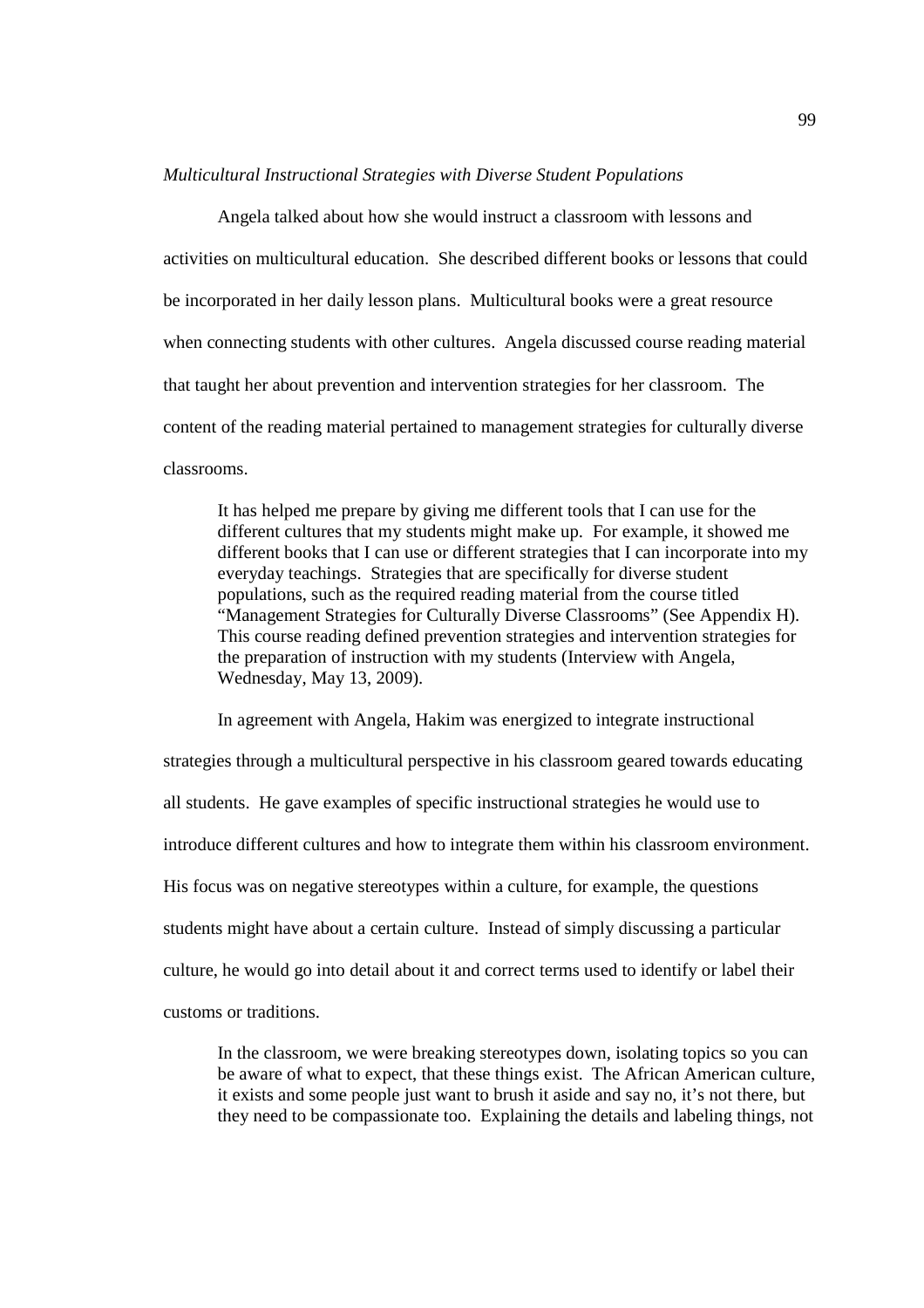that there is just this culture but there's this culture and how to cope with it in the classroom (Interview with Hakim, September 30, 2009).

### *Incorporation of Multiple Perspectives for Instruction of Diverse Students*

Lynn articulated her response to how the course had prepared her for instruction with diverse student populations. She spoke of having a multicultural awareness by addressing prejudices and discriminations of different cultures with her future students. Lynn focused not only on the curriculum but also on instruction, in achieving preparedness for instructing diverse student populations. She felt it important to introduce the historical context of multicultural education. In her opinion, it was vital to show different cultures throughout history within the curriculum but also to validate the cultures within a class setting, especially to make a strong home/school connection with the parents. The parents of the students would be asked to help with the instruction by introducing their traditions, customs, and cultural events to all the students in her class.

Marina: How do you feel this course has helped you to prepare for instruction in a classroom with a diverse student population?

Lynn: Again, understanding the differences in each of the cultures and the important part that they play for our society as a whole. What I think I learned for the most part was that all these different cultures can actually impact the other students in the classroom, cultures that they might not have been exposed to in the past.

Marina: Is that all you would like to say regarding that question?

Lynn: Well at a young age, I think the kids are less discriminatory and judgmental at the younger level. I think when they get to the older ages and grades they already start forming a stereotype. So I think, especially for me being an early elementary school teacher, if I bring in these diverse populations and expose the rest of the kids to them and show how they contribute to society, which they do. I mean different periods during history, what America's been based on, and how many cultures have contributed to its past. Without all these diversities, we'd be boring as a country! We'd be only eating this, only dressing this way. I think it's amazing, especially in the young minds, you can bring all this into the classroom and I think make history a lot more fun, everything.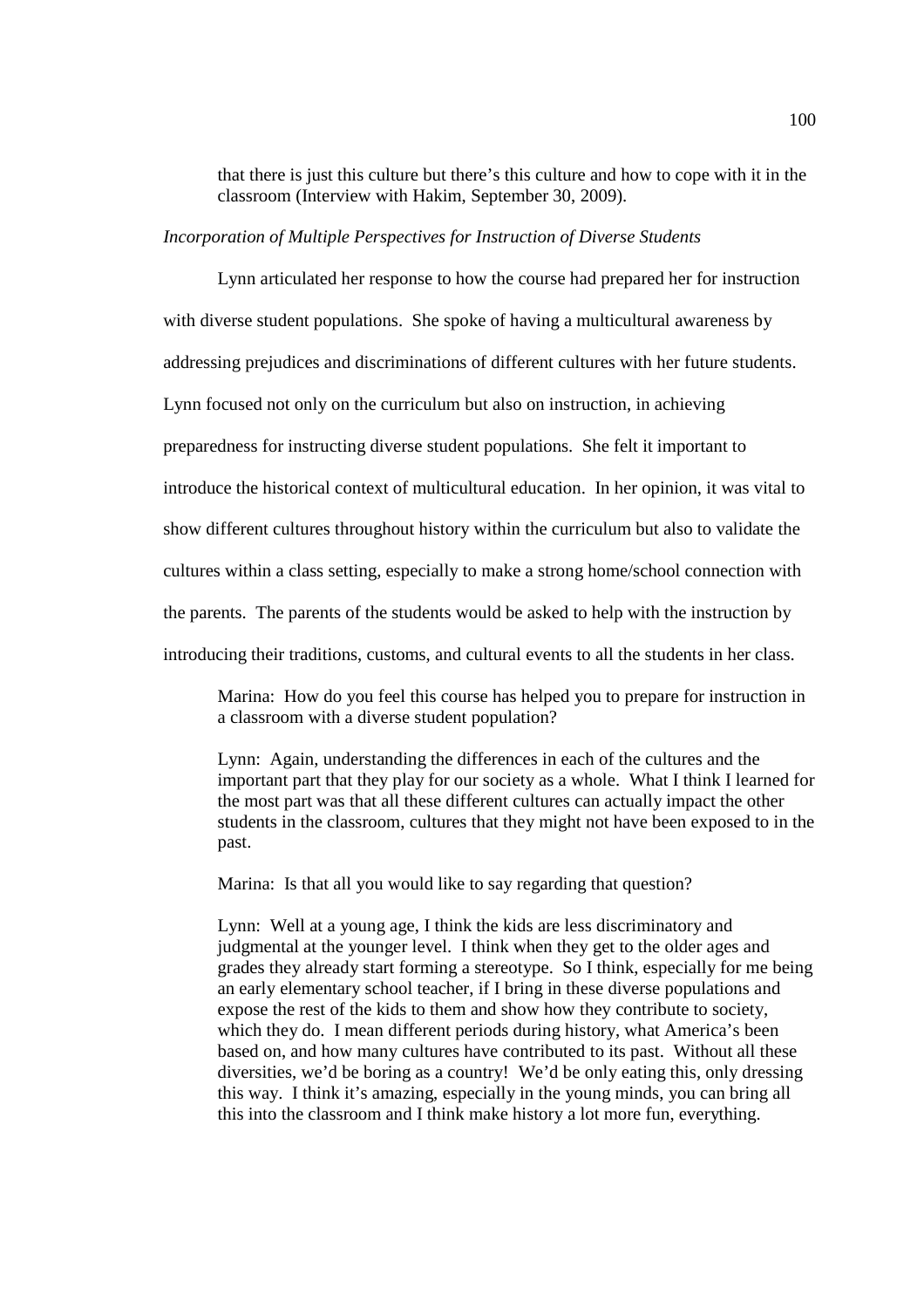Marina: How do you see yourself doing this within the context of your classroom?

Lynn: I just visualize my class with these students and having them bring in their traditions, their customs, and their styles. Also, have their parents come in and educate the all the kids in the class. I think it would be great to organize all of that for my class (Interview with Lynn, Monday, June 1, 2009).

Implementation of Multicultural Education in a Classroom Setting

Another question asked during the interviews with the pre-service teachers was,

"How will you incorporate and integrate multicultural education in your classroom?"

The pre-service teachers were asked to reflect on the course and answer how they would

actually implement multicultural education in a classroom. The participants were asked

to describe their ideas as to how their classroom environment and instruction would look

with their students in terms of activities, materials, instructional strategies, or lesson

planning for multiculturalism.

### *Introduction of Multicultural Literature into the Curriculum*

Monique and Olivia both stated how they would incorporate and integrate

multicultural education in their classrooms through the use of multicultural literature:

Marina: How do you feel this course has prepared you for the implementation of multicultural education?

Monique: In my classroom, I will implement different multicultural books. I know once the kids get to high school, there are only certain books they're required to read. In the elementary classroom, you kind of have a say of as to the type of books that are introduced to the students. You could maybe start with one perspective of an introduced story but then maybe give another example of the side to depict a different type of culture. Because I know growing up when I read stories that were written by European authors, I don't really think it was difficult to read but I do think it was difficult to relate to the story. I kind of lost interest and the story did not capture my attention for very long. Also, making sure that they have access to those types of multicultural books and the books that I do read or the stories that I do integrate as part of the lesson plan connect with the students in my classroom. For my students, the idea of also making sure to get other examples to help supplement a multicultural education curriculum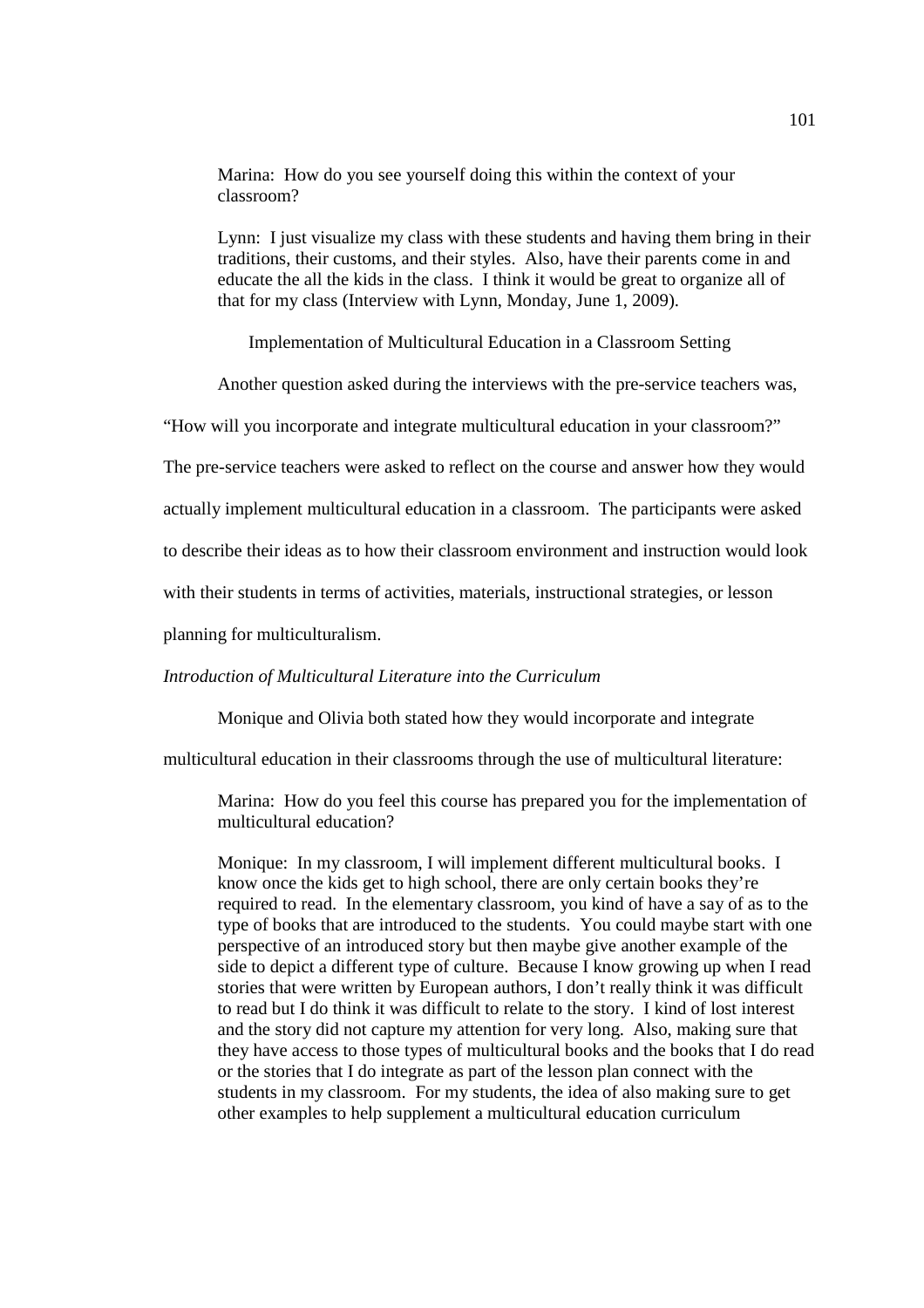(Interviewed with Monique, Tuesday June 9, 2009).

Monique suggested the use of different multicultural books in her classroom and the introduction of multiple perspectives in a story to her students. The main reason for the use of multicultural literature was to allow access to those different perspectives that the students may not have realized on their own. Olivia expressed how she would incorporate multicultural education in her class. She stated:

I would incorporate different multicultural books in the class, just as the professor brought in during our class session. They might not be the same ones but they will be age appropriate for the grade level. The one activity I enjoyed in class was when the professor would bring in different multicultural books and have us form groups to discuss the books and then present them to the rest of the class. This activity was great because we were introduced to numerous multicultural books (Interview with Olivia, Tuesday, April 28, 2009).

Olivia focused on the strategies she learned from the course. She also commented that she would use different perspectives when teaching history or social studies to her class. For her, the importance of teaching multicultural education would involve exposing her students to other cultures from around the world.

# *Thematic Multicultural Lesson Planning*

 Angela described a multicultural education curriculum that would be implemented through a weekly lesson plan, incorporating a different cultural group a week. This would give the students in her class a general view of the different subgroups in our society, but then narrow the lens to a specific cultural group as time progressed during the year. It would also allow the introduction of the Latino subgroups to the students and the explanation of the different groups that are identified under that subgroup's umbrella. For example, if the subgroup "Latino" were discussed, the lesson plan would then introduce the cultural groups that were classified in the Latino group,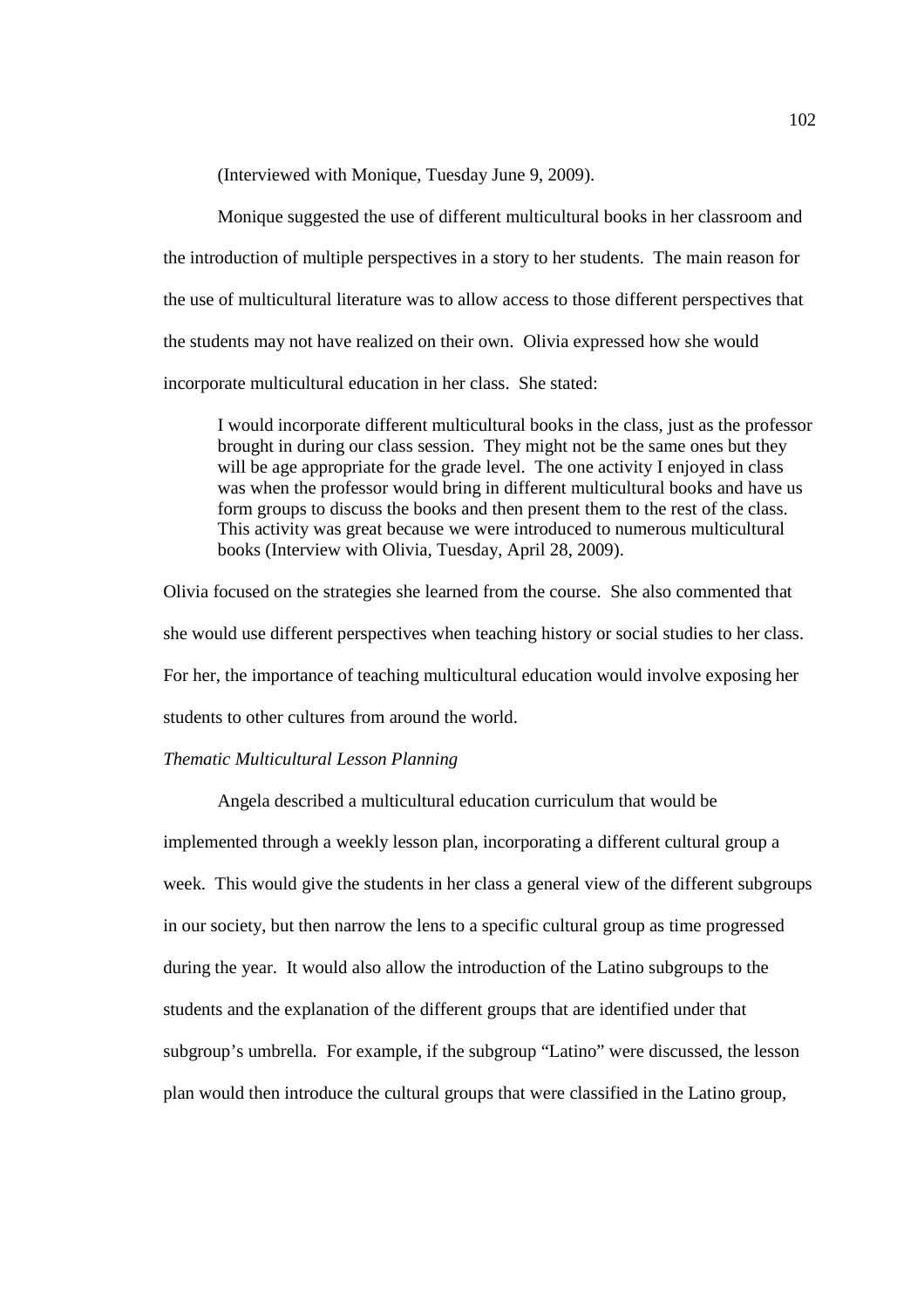such as Mexican, Puerto Rican, El Salvadorian, Guatemalan, Peruvian, etc.

You want to take what you know from the different cultures and you want to organize a weekly lesson plan by incorporating them to the students. So, for example, you focus on African Americans one week, Latinos the next week, Asian culture the week after, and then you teach the students all year long, so that way they may get background knowledge of many different cultures. If you have the students in your classroom, then they get to learn parts of their culture that they didn't know already (Interview with Angela, Wednesday, May 13, 2009).

Angela felt it was important to introduce many different cultures into her classroom for

the integration of multicultural education. She thought it important to teach students not

only about their culture but to introduce students to other cultures throughout the world.

*Special Focus on the Needs of English Language Learners in the Classroom* 

Betty also would integrate a curriculum for multicultural education through different types of literature in her class. She described how she would connect it to specific subject content areas with her students, such as science and history. Her objective was to create lesson plans for science that incorporated multiculturalism using different materials. To add to this theme, Betty expressed how she would use different

teaching strategies for the instruction of English Language Learners.

Betty: In general I'm going to try to have different levels of books. I'm going to try to bring in literature that focuses on inventors from different races that maybe not a lot of people have even realized things that had been invent by them. Within different people from different cultures, I'm going to try to get to know my students first and find out their cultural backgrounds and pretty much just connect literature to what they are interested in as a reader. I don't know if you've heard of . . . we've been learning a lot about SEI (Sheltered English Immersion).

Marina: Yes.

Betty: Which is a Sheltered English Immersion and we've been trying to a lot with that in collaboration to multicultural education.

Marina: Right. It's a model for the instruction of English Language Learners.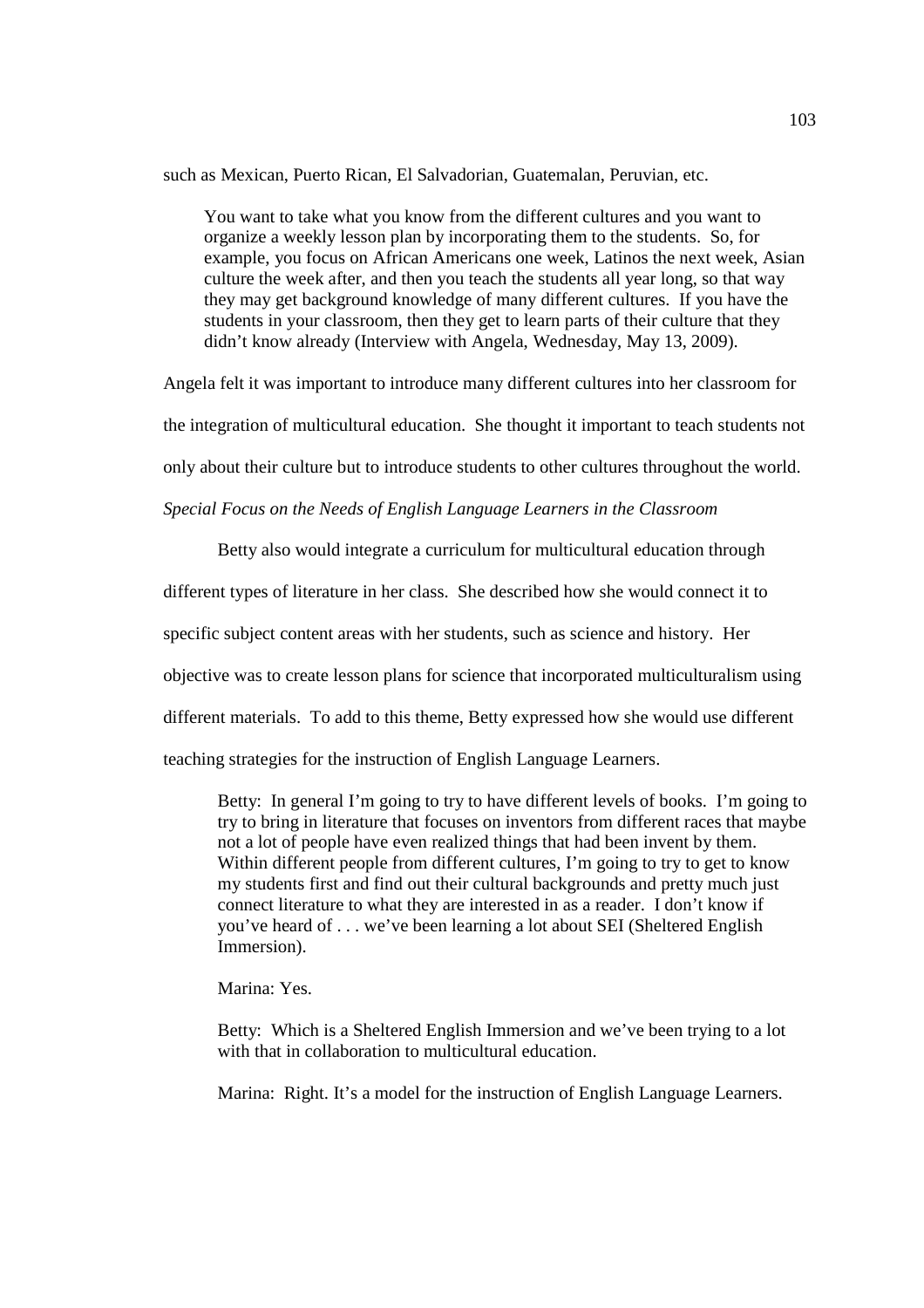Betty: We have so many acronyms! Pretty much, we have so many resources and materials as teachers, so I'm going to try my hardest to incorporate multiculturalism into my science lessons. It's one of the harder contact areas to integrate multiculturalism but you can always integrate things that work. And also finding websites that are in dual English and Spanish is also another thing that I'm going to try to emphasize. All students should not be afraid to know and speak their first language, even if the teacher might does not know the language, especially if there are students who know the language and can help clarifying new concepts for the other students in the class. A teacher should use all the resources available (Interview with Betty, Thursday, September 24, 2009).

Betty conveyed how she would integrate multicultural education into the subjects of science and history. The integration of multicultural education into a historical context is a simpler task then the subject of science. However, Betty stated she would try to implement multicultural education into science by introducing inventors from different cultural and ethnic backgrounds.

#### *Engaging Student Learning and Family Involvement around Multicultural Issues*

Myra focused on activities and materials she would use for the implementation of a multicultural education curriculum with the students, such as a "Share Day" that incorporated the students' cultural customs. The students in the class would be given the opportunity to describe what their families do and why, when it comes to certain customs, celebrations, and holidays. This would validate the students' cultures, creating a positive cultural identity and a supportive learning environment. Myra also realized how important and useful were multicultural books and materials that can be integrated and incorporated on a daily basis with the students to discuss different cultures. She learned that by implementing multicultural literature it could complement the stories the students would bring into the classroom which expressing their cultures. Lesson plans can reflect multicultural education using different books that not only were interesting but the students could also relate to as learners. The key was to make multicultural education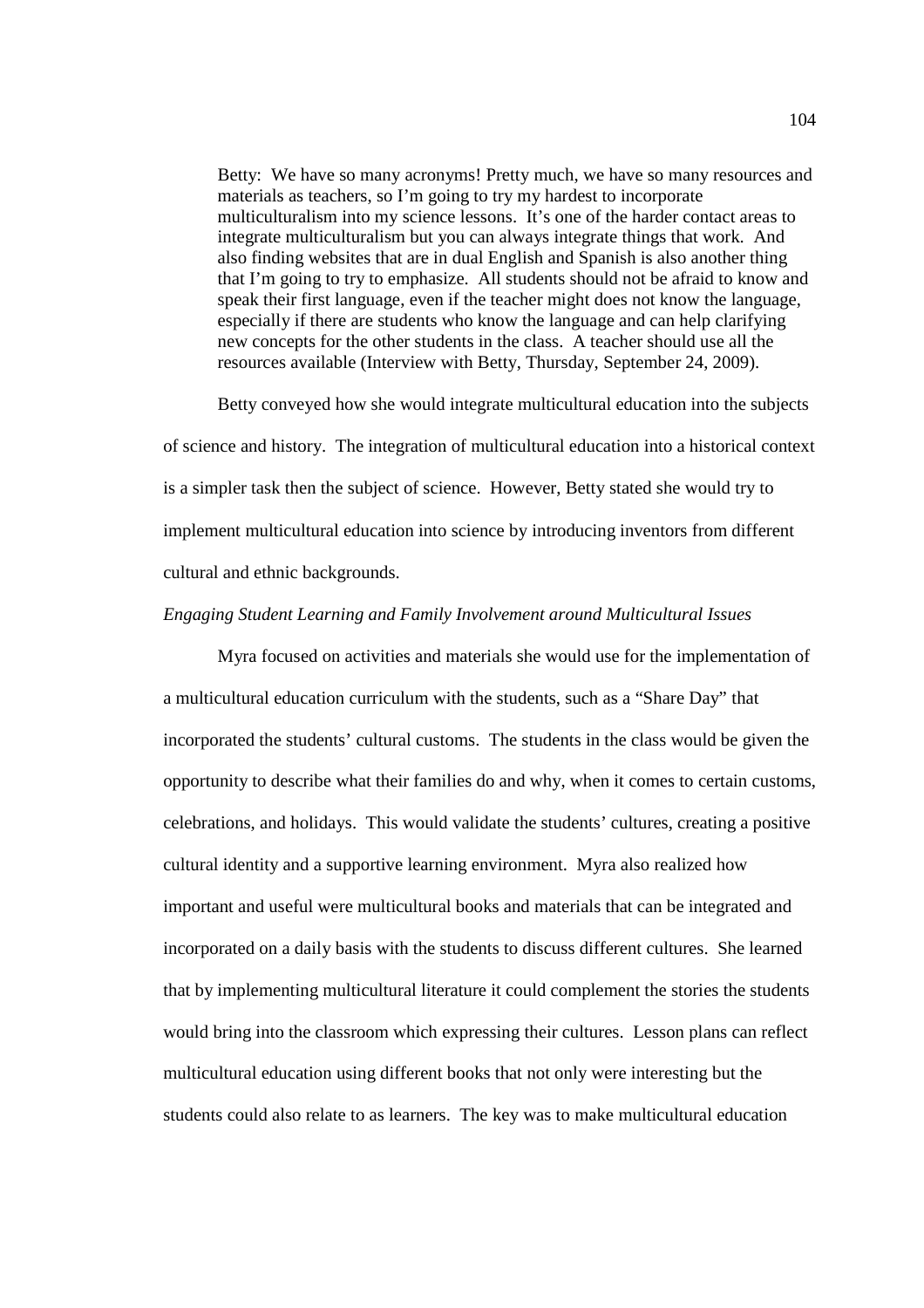interesting and eye opening for the class.

Marina: How will you incorporate and integrate multicultural education in your classroom?

Myra: Definitely, I would allow students to share life experiences. Have a "Share Day" so kids can share what takes place in their homes, what type of customs that they have going on in their homes, so things aren't so foreign to the other kids. They can see that we're all different, and even though we all have different culture and even though they're different, we can still consider them as valuable and of worth (Interview with Myra, Tuesday June 9, 2009).

All the participants expressed how they had gained practice to incorporate and

integrate multicultural education with their students in their classrooms. After the completion of the course, the pre-service teachers had all gained ideas on how they would organize their curricula and instruction involving multiculturalism. The examples conveyed from their responses included lesson planning, activities, instructional strategies, materials, and resources for the incorporation into their teaching. The goal of all of these examples was not only for the teaching of multicultural education but also enhancing the current state-adopted curriculum to reflect the students' own cultures and ethnicities in the classroom. Now that the pre-service teachers were aware of the concepts for multicultural education, they would be able to validate the students' cultural and ethnic backgrounds.

 The pre-service teachers expressed the importance of family involvement through the use of multicultural education. They discussed the vital integration of it and how it can bridge the home/school connection with parents and teachers. In order to bring multicultural education into the classroom, there must be a strong family involvement component. The pre-service teachers conveyed the need to validate students' cultures and the values, traditions, and belief systems they will bring into the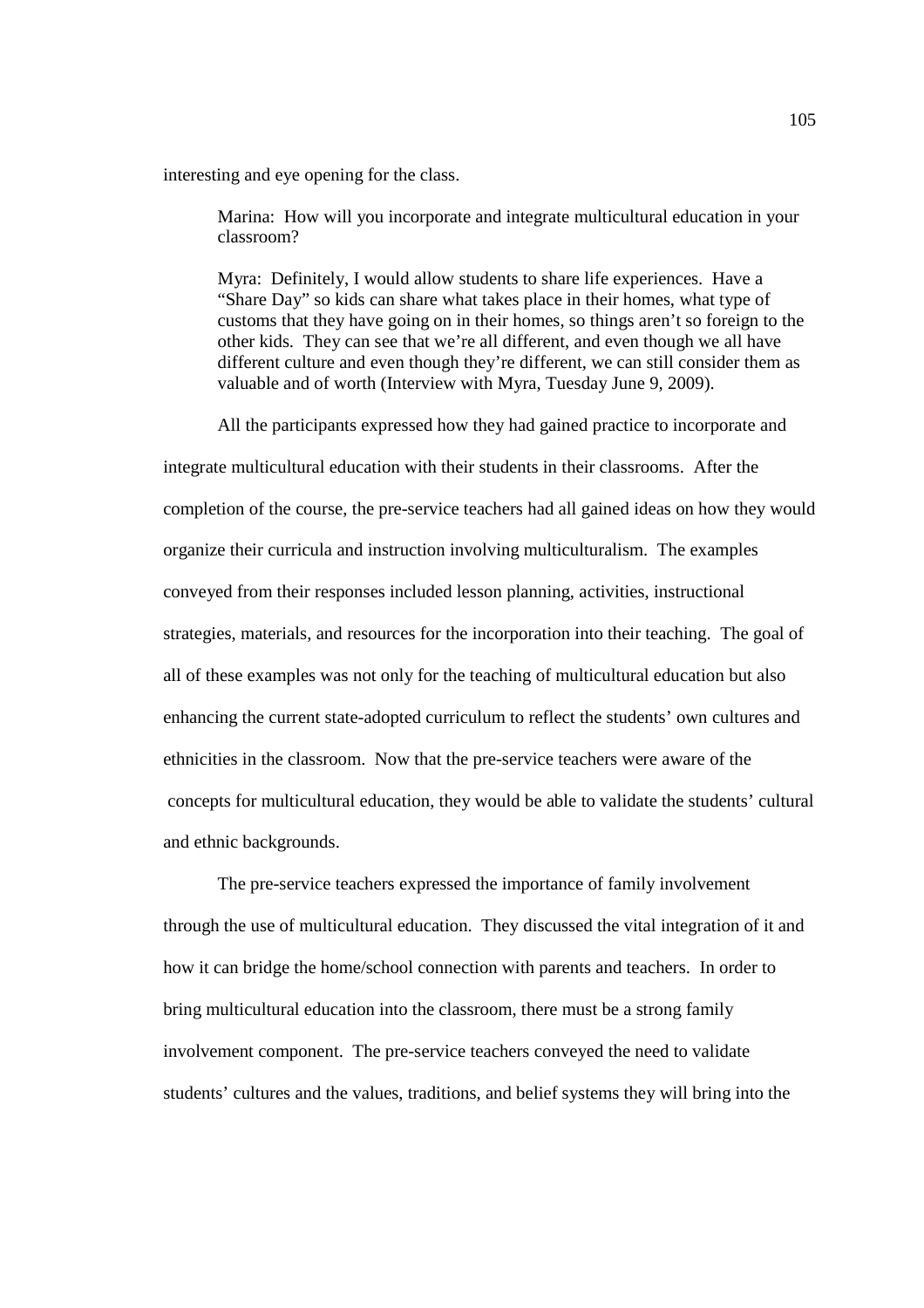classrooms. The pre-service teachers connected the integration of multicultural education, not as a curriculum, but as a critical view on the instruction of all students. Then those teachers can demonstrate critical thinking in the classroom to develop students as future critical thinkers as well.

Multicultural Education as an Essential Factor for the Teaching Profession

 This question focuses on the pre-services teachers' views of the connection between multicultural education and the profession of teaching, in general. The preservice teachers were asked the question, "How important do you feel multicultural education is in relation to the profession of teaching?" This question was asked to the pre-service teachers due to the development of standards for teacher credentialing programs throughout colleges and universities by NCATE (National Council of Accreditation for Teacher Education). It established a precedent requiring programs to support multicultural education as a vital component for teachers entering the profession, especially with the rapid growth of diverse student populations in the nation over the past decade. The pre-service teachers in this study were asked to convey their overall interpretation of the importance of multicultural education within the teaching profession. *Increased Immigrant Populations in the United States*

Olivia and Angela connected multicultural education with growing immigrant populations in the United States today, and especially the large numbers of immigrant students. Through multicultural education, the topic of immigration could be explained to the class, in an effort to not perpetuate the stereotypes against immigrant populations who enter our school systems. Olivia expressed:

I think it's really important. Because not only are people emigrating from Mexico, but they're immigrating from all over the world and just being able to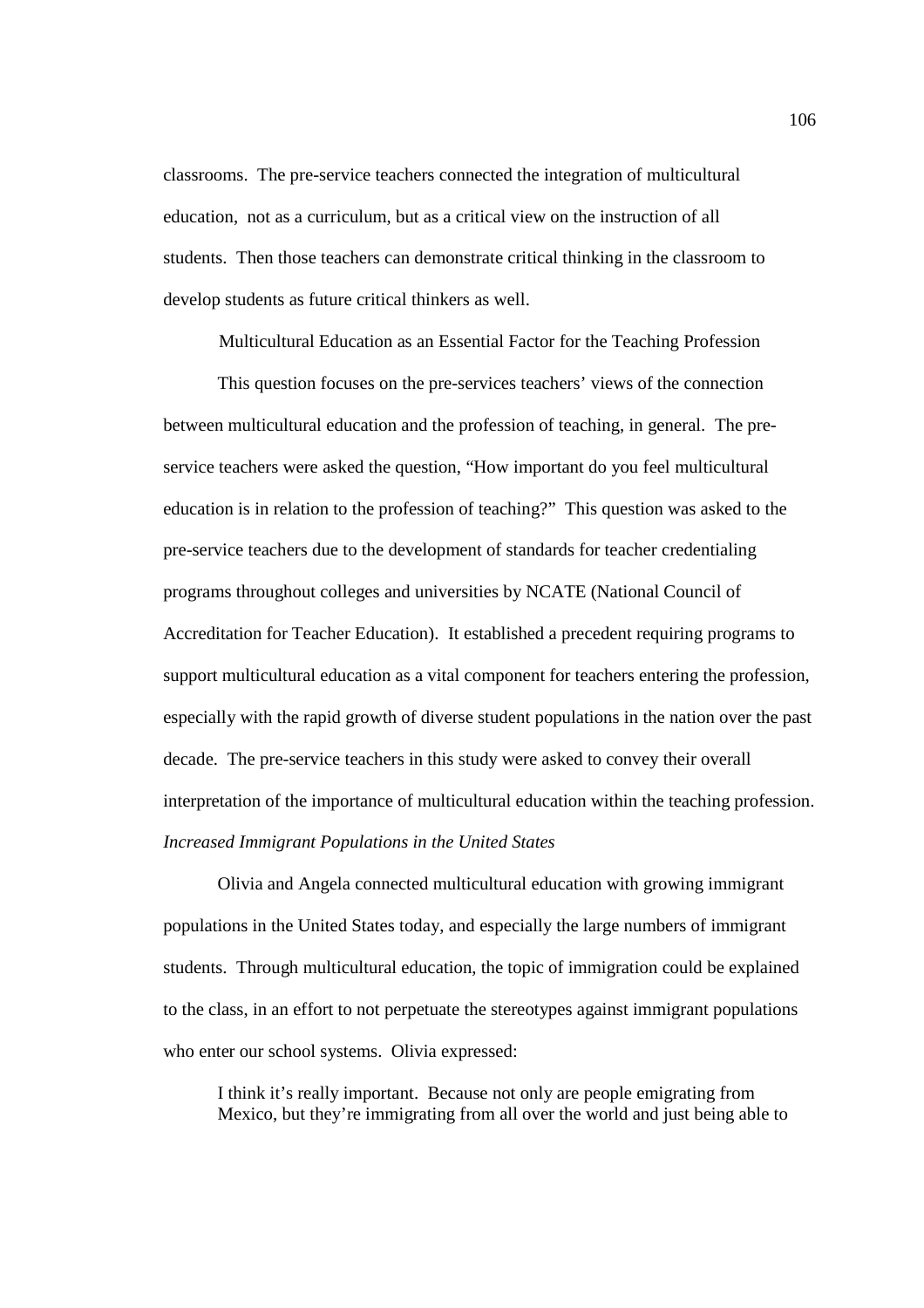help someone learn is important (Interview with Olivia, Tuesday, April 28, 2009).

Angela went on to express that we are in a society with many cultures and, in

order to function, we need to relate to one another as human beings by finding the

similarities we share. She knew it was important to portray this to pre-service teachers

entering the field of education.

I feel it's very important. As people, we need to know the different cultures so that way we can function in society. That's what our country's made of when we look at the big picture. It's important to be able to understand how a person you're working with in the future was raised and what they went through versus what you went through in regards to the cultural similarities and differences (Interview with Angela, Wednesday, May 13, 2009).

Myra also felt it highly important due to the diversity in the U.S. school systems.

Our society is becoming more and more diverse as we view it through a world

perspective. The idea that our world is changing and the fact that we need to change with

it is an important message to tackle in schools.

Absolutely. First I used to think yeah, definitely in California because it just has so much diversity. But now, even when you go out of this state, things are just changing with all of the demographics of this country. And then the world becomes more and more populated and as the world gets smaller with the Internet, it's a must for teachers to have the understanding of how to reach students that are from different cultures. It's not like before when the classrooms were separate and different ethnic groups were segregated in schools. We have to recognize all the cultures and make sure we represent them in our classrooms. This way students will feel they are heard (Interview with Myra, Tuesday June 9, 2009).

*Bilingualism and Bilingual Education* 

Two participants felt multicultural education was an important to the teaching profession. Their statements addressed why they thought it was so tremendously necessary, especially addressing bilingualism and bilingual education. Lynn stated that by describing the strategies she acquired from the course, she would then be able to

incorporate them in her classroom with her students. She expressed how she would teach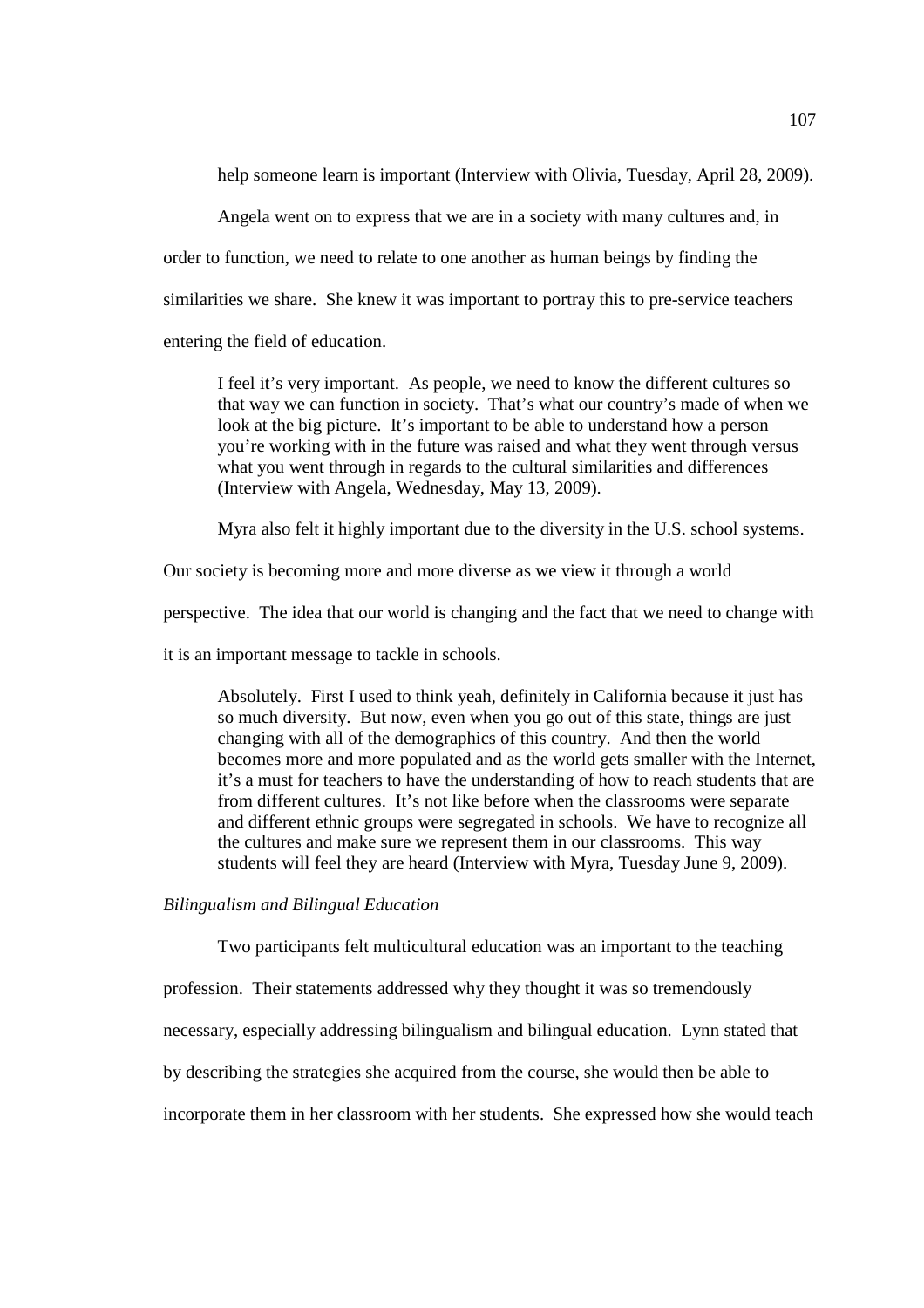multicultural education with her students in relation to bilingual education. The strategies that were introduced from the multicultural education course were for all students.

Lynn: Just the strategies I learned, the resources I can use with the students. Honestly, I would have never thought to use those strategies with my students. I think I would have done the traditional textbook and typical American History, and now there are so many other ways to teach new multicultural strategies with the kids. Especially with the children's books, like our professor's books in her multicultural collection. This just shows them so many different avenues of teaching and it's not that straight textbooks curriculum. I really, really enjoyed the class. I thought it was great. And I think it also, in the end, the reflective process was really huge for me because it made me really re-think my culture and how I was brought up and made me actually realize that I was an English Language Learner and I never considered myself that growing up.

Marina: What made you come to that conclusion?

Lynn: Because my family is Portuguese, and by the time I entered school, I did know English, but that's because I had Aunties and Uncles that were older than me. But my parents had to learn the English language and it never dawned on me because it was like if somebody would say, what's your primary language? I'd say English.

Lynn: But now it really made me reassess and go, wait! I was a second language learner, oh my God! Wait, English is really my second language. I never thought about that and I told our professor when I paper on English Language Learners, it was like this whole revelation to me. Maybe because I'm just so much older, I never thought about it, but it really made me think about my culture, my primary language, and my family heritage (Interview with Lynn, Monday, June 1, 2009).

During the interview, Lynn reflected on growing up as an English Language Learner in

the school system and how she functioned in a classroom. Her own realization of her

upbringing as an English Language Learner had deep implications for how she would

teach her own students. Lynn stated that it was imperative for the current teaching

profession, not only for pre-service teachers but also for veteran teachers who had been

teaching in the classrooms for years and years, to learn more about serving ELL students.

The learning environment set up for all students is dependent on the teacher and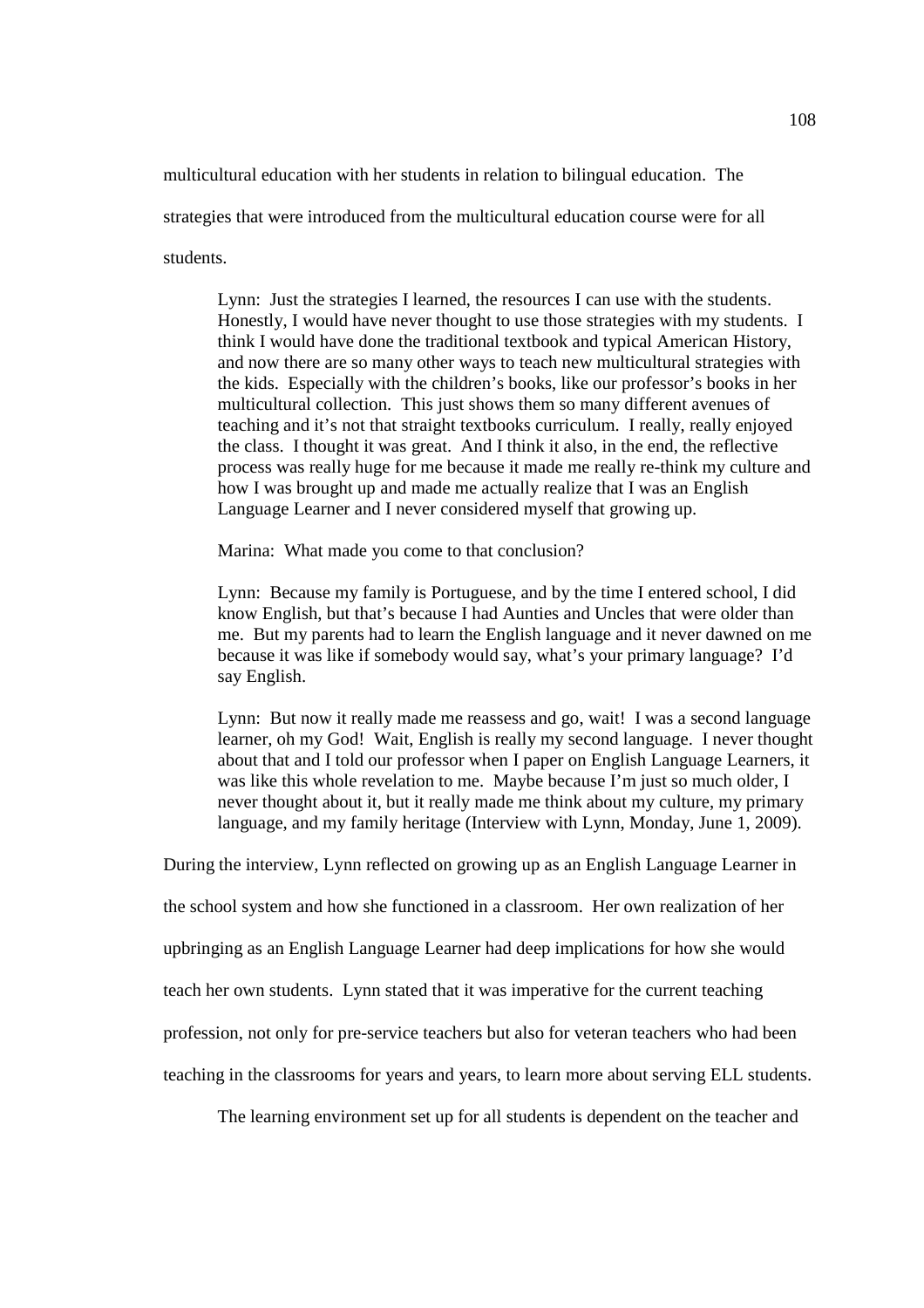how they organize their classroom for instruction. Lynn was especially able to connect with students who were English language learners, seeing how she herself was an English language learner growing up in the public school system. She realized how important it was to preserve the culture and language of students in our school systems. The impact that teachers make is so incredibly important in the development of the students and their cultures in the classroom setting. The position that teachers have to validate the cultures of students and to allow them a student voice is so valuable for the teacher and students.

 Betty's thoughts were in tune with Lynn's as she shared her response to the question.

I think it is very important because of the dynamics of the American school system. Every culture integrates hundreds of languages in our society. I think it's very important to promote different cultures and promote cultures other than your own in the classroom and be open to people's different perspectives and backgrounds. Also, incorporate their experiences, so I think it's very important to keep that in education. I think it is also important to promote bilingualism and bilingual educational programs. Students should be able to represent who they are including their language (Interview with Betty, Thursday, September 24, 2009).

## *Necessity for Understanding Each Individual Student*

Hakim commented on the need for teachers, despite challenges, to get to know each individual student and the importance of connecting with the student on a personal basis so they do not get lost in the system. He stated that when teachers connect with their students, they are more likely to get them to develop a love of learning. This is the reason why people enter the teaching profession: to develop life-long learners who will one day become contributors to our global society.

It's really crucial for the teachers to, not just teach but have a more in-depth understanding of different cultures. You would need to bring in all cultures from around the world. You need to bring in European/Anglo-Saxon, Vikings, the culture of Spain, China, Japan, Brazil or whatever you can to increase the desire to learn for the students is really important. If you don't make that connection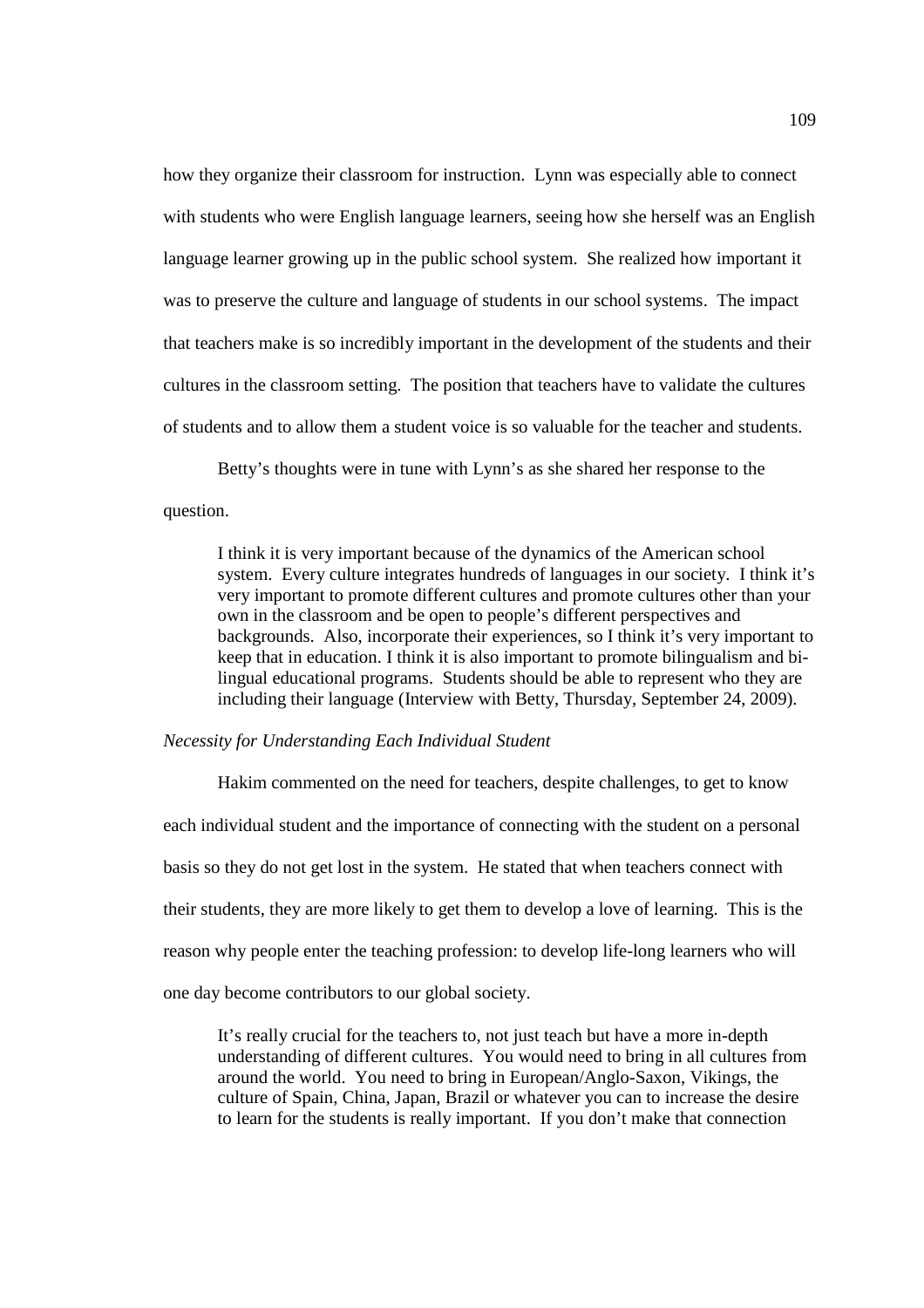with students, then they're going to get lost in the system and there will be a higher drop-out rate for the schools and we need to change that as teachers. We need to really develop from a young age and continue on through the years to keep them excited about learning (Interview with Hakim, September 30, 2009).

Pre-Service Teachers' Conceptualization of the Curriculum and Instruction

This question examined more in depth the conceptualized learning the participants developed during the course and what experiences from the course they attributed to the learning of multicultural education as a pre-service teacher. A few of the participants shared how the course not only taught them the definition of multicultural education, but more importantly, the conceptualization of the course curriculum and instruction for their implementation of multicultural teaching. The pre-service teachers believed that multicultural education was a vital component for educating their students; however, the more crucial aspect was the perspective that formulated their thinking to support multicultural education.

In response to this question, pre-service teachers described experiences from the course content regarding multicultural education. Olivia communicated how she would implement multicultural education in her class. One management strategy she learned in particular was the behaviors of certain ethnic or cultural groups and how they respond to the environment of the classroom.

Olivia: I know like, this article that the professor gave us is just one of the things that I remember 'cause I noticed that in our generation about the Chinese, Japanese culture that students tend not to talk back to parents or teachers when they're asked a question. They're, you know, quiet because it's like a form of respect and you don't talk to your elders even if it's a question.

Olivia: So, I noticed that in the fourth grade class that I observed, my teacher said that she's Asian, her parents are from China but she was born here, but she doesn't talk at all. Like in order to communicate with her, she writes her notes. The student writes the teacher notes, or if she doesn't understand something, she won't raise her hand and say it in class. She would write the note to give to the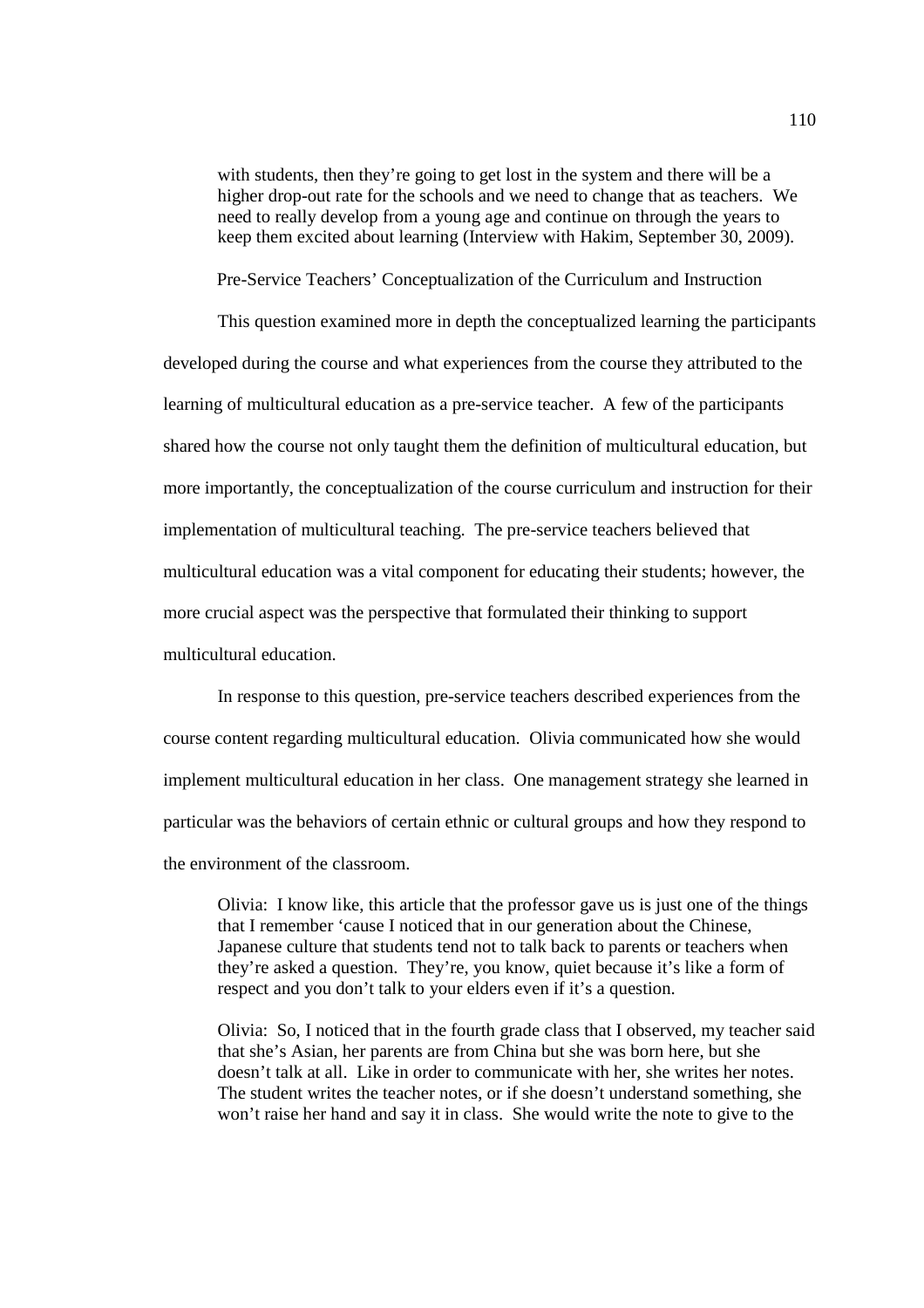teacher. And I connected that with the paper, and I was just, wow, I thought it was just like the article but it actually happened and it was kind of like, how am I going to deal with that when I become a teacher?

Marina: Ok, right.

Olivia: And then there in the course reading, the one titled "Management Strategies for Culturally Diverse Classrooms," it talked about Native Americans and African Americans and how they tend to not look at you straight in the eye because they feel like that's disrespecting you. Though the article said that a lot of teachers tend to yell at these students because they're not looking at them eyeto-eye, so they assume that they're being lied to by the student.The little things like that I'm kind of like, okay, you know, I need to think out of the box and just like, remember what the professor explained in the articles and the books that we read and just know that it's part of their culture (Interview with Olivia, Tuesday, April 28, 2009).

Angela conceptualized how important multiculturalism was for her classroom

through the activities introduced in the course. Angela developed her multiculturalism

learning by connecting with the course assignments. She felt the course created a

multicultural awareness for her, transforming her thinking toward the cultures that would

attend and contribute to her classroom.

Again, going back to the tools that the professor showed me in the course was a great help for me as a teacher. I felt that the course prepared me by the activities that she the teacher presented throughout our course sessions. For example, one assignment was the reading of a book from a different culture each week, the first book centered on the Latino culture. We had to do the same thing with American Indians and African Americans for the course. We also had to do a PowerPoint presentation where we had to research these different cultures of the Native Americans and present their cultural lifestyle. A lot of the assignments from the syllabus helped me to understand multicultural education (See Appendix D & E). So, just those many activities helped me to have awareness for multiculturalism, giving me a sense of how other cultures are present in classrooms and should never be invisible (Interview with Angela, Wednesday, May 13, 2009).

Lynn explained her conceptualized learning from her experience as a pre-service

teacher after the completion of the course. She was very strong in her own belief system

that all cultures needed to be introduced and integrated into the classroom, especially if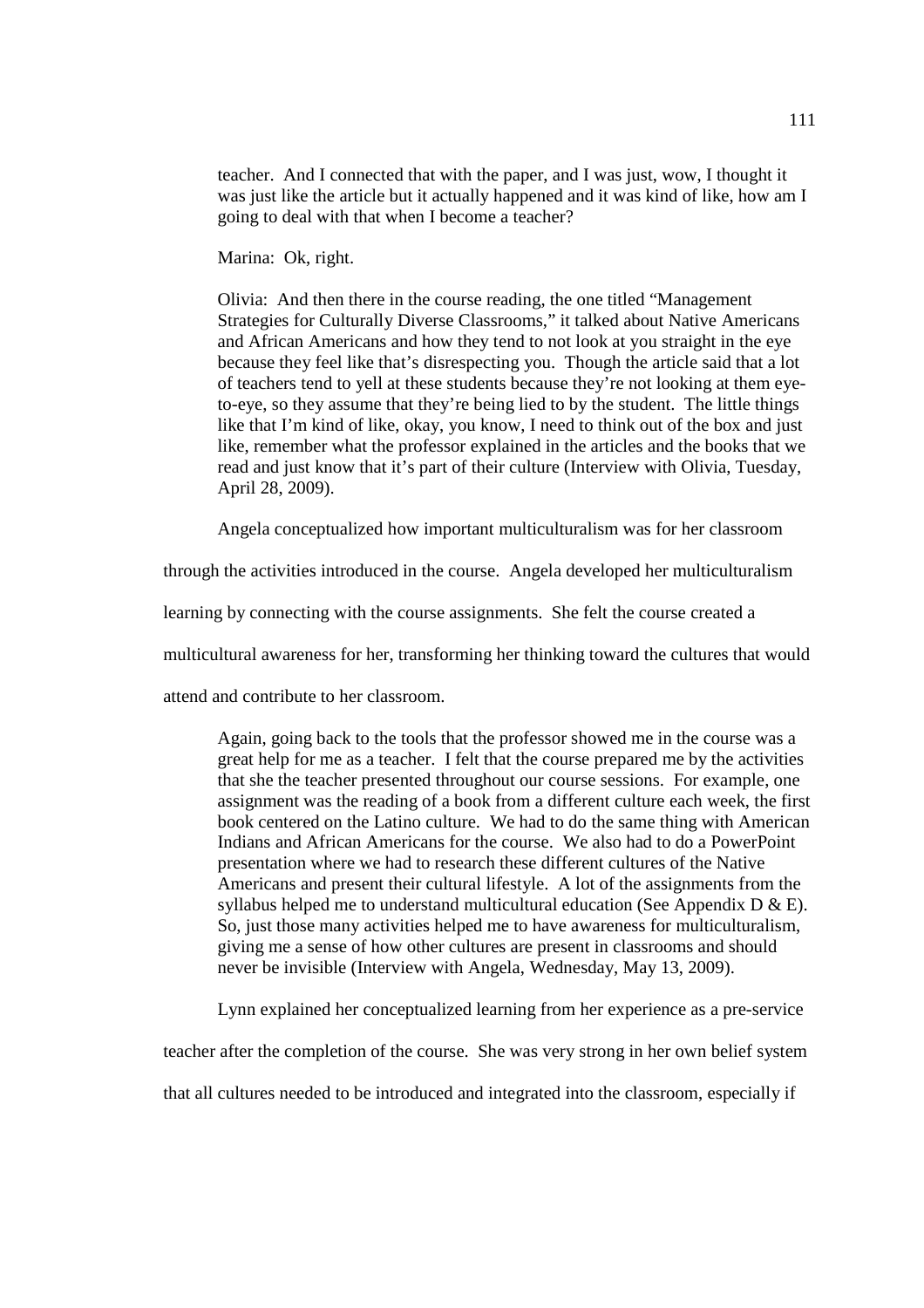students were representative of a particular culture. She aimed to create an environment in her classroom that established cultural awareness for all her students and also exposed the students in her class to other cultures in the world. Lynn felt very passionate about multicultural education and had gained a perspective on the importance of the students' cultural backgrounds and validating their cultural identity so they would not feel inadequate compared to their peers in the classroom.

Lynn: The course did prepare me on implementing multicultural education but what the focus of it should be through the students' cultures. You can't deny someone their culture or their background. You have to allow them to live for who they are as a person. For example, if you have students that speak different languages. If I have an English learner, I can't deny that student their primary language is because that's culture and that's ethnicity and that's heritage and it's going to carry on for traditions. I would never deny any student in my classroom that right.

Marina: Is there anything else you want to add to that in regards to your experience from the course?

Lynn: Yes. Everyone has a belief system made up of personal, religious, or cultural beliefs. You can't deny someone of something they feel or believe is valuable in their life. I just think exposing the kids to many cultural backgrounds is amazing. I'm already brainstorming in my head like the Mexican holiday, Day of the Dead. Well, it's really important and I think they should know about that, regardless of what culture they are from. Then explain what other cultures do to celebrate around that time of year. So, I think it's prepared me because I am definitely, without a doubt, first going to learn about every cultural background of my students. I see how important that is and try to bring a little bit of their culture and background into the class, so the other students can benefit but also so that they feel comfortable and not alienated in the classroom. Telling them, "Oh, I'm different because I do this and the other kids don't. Oh, my teacher accepts this; that is great and I feel part of the group." I just want them to feel at comfortable in my classroom.

Marina: Can you remember, maybe try to pinpoint something that you received from the class that would help you in your instruction as a teacher?

Lynn: Well, one of them was a video…

Marina: Which video are you speaking of from the class?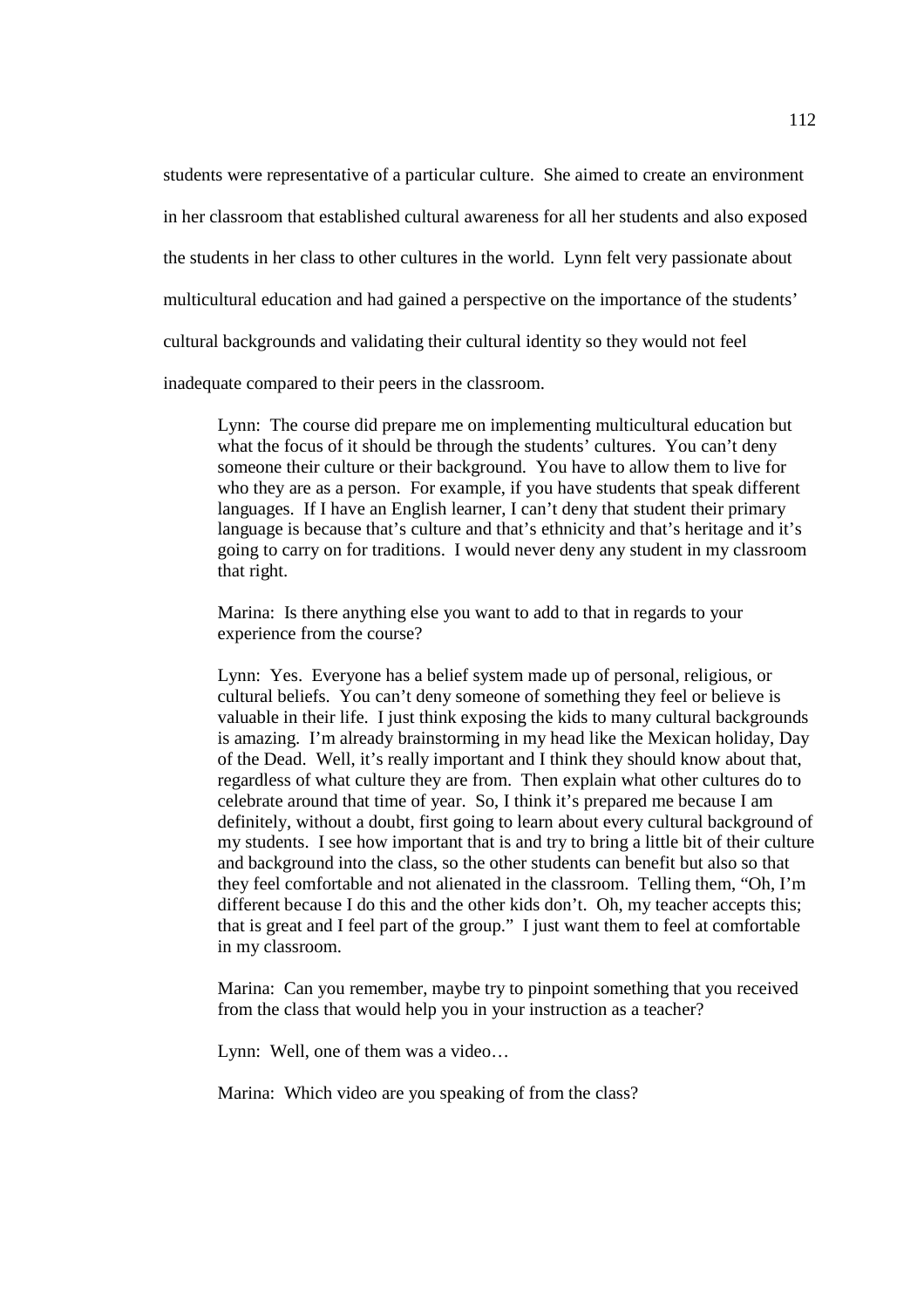Lynn: Ok, it was one of the first videos, the Ford video.

Marina: Right, *The Shadow of Hate*?

Lynn: Yes! It had a huge impact on me. I cannot believe, even to this day, why people kill and hurt just because somebody's different and they look different; that stuck with me forever. It still does and I think about that video all the time.

Marina: Had you see it before in another course?

Lynn: No, I had never seen that before. I wouldn't ever introduce that to an elementary level, but a junior high to a high school, I certainly would try to implement that and see if it touches people, and make them realize they're people too; just because they're different should not mean they should be discriminated against. *The Shadow of Hate* video had a huge impact on me and the other one that I can't stop thinking about was called *Invisible Mexicans of Deer Canyon*. It was the men that lived in the canyons of San Diego. I've lived in California now for how many years and I didn't know that - what's going on? I told my husband I want to drive out there this weekend. I want to go bring them blankets and I want to bring them food. No, that one tugged my heart. I told Professor week after week I can't stop thinking about that movie. It had a huge impact on me. It makes me sad how people are treated because of what they are, so those videos were huge. I mean there was a lot more in the class but those two - I will never forget those two videos, ever. They were pretty amazing (Interview with Lynn, Monday, June 1, 2009).

The participants described their perceptions of the course and how it prepared

them for the implementation of multicultural education through the lectures and activities introduced by the professor. What seemed to filter out from the class sessions was the understanding of multicultural education and its purpose in a classroom. The responses from the participants stated how the content from the course impacted their thinking about different ethnic and cultural groups and how it would play a major role in their teaching as educators. In their statements, they felt it was crucial to acknowledge the students' cultural backgrounds and their languages for the implementation of multicultural education: the perspective that each student is an individual and that all students need to be not only culturally represented but also exposed to other cultures for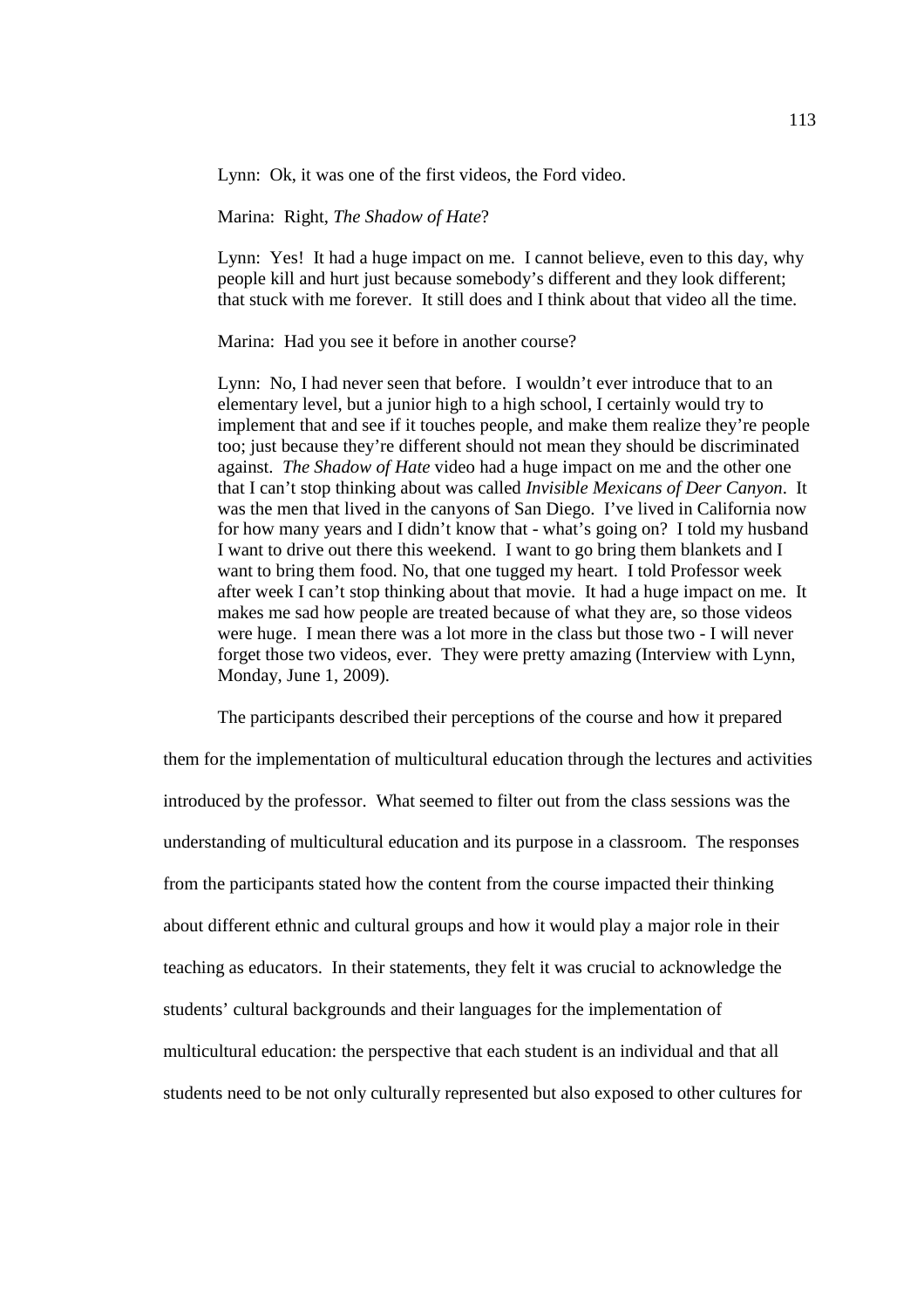the importance of creating a positive environment for student identity.

### Summary

 The results indicated the similarities and differences in pre-service teachers' perceptions of teacher preparedness following the completion of a multicultural education course titled "Culture, Family, and Schooling." Seven themes emerged from the participants' responses during the conducted interviews. The first was pre-service teachers' knowledge base of multicultural education prior to the enrollment of the course. The emerging sub-themes were: (a) confidence in own ethnic identity but less in others', and (b) knowledge base through exposure to various cultural backgrounds and prior educational experience. The second theme emerging from the data was pre-service teachers' knowledge base of multicultural education following the completion of the course. The sub-themes were: (a) gaining confidence in multiculturalism through a deeper understanding of self and others, (b) recognition of stereotypes and cultural differences, and (c) enhanced knowledge base of multicultural education but need for practical experiences.

 The third theme that materialized was the importance of a multicultural education course with pre-service teachers, demonstrating sub-themes which were identified as: (a) importance of cultural awareness within the classroom setting, (b) gaining a multicultural perspective through classroom observations, and (c) reducing bias and stereotypes within classroom settings. The fourth theme was instructional preparation for diverse student populations, with added sub-themes of: (a) prior knowledge of instructional methods for teaching diverse student populations, (b) multicultural instructional strategies with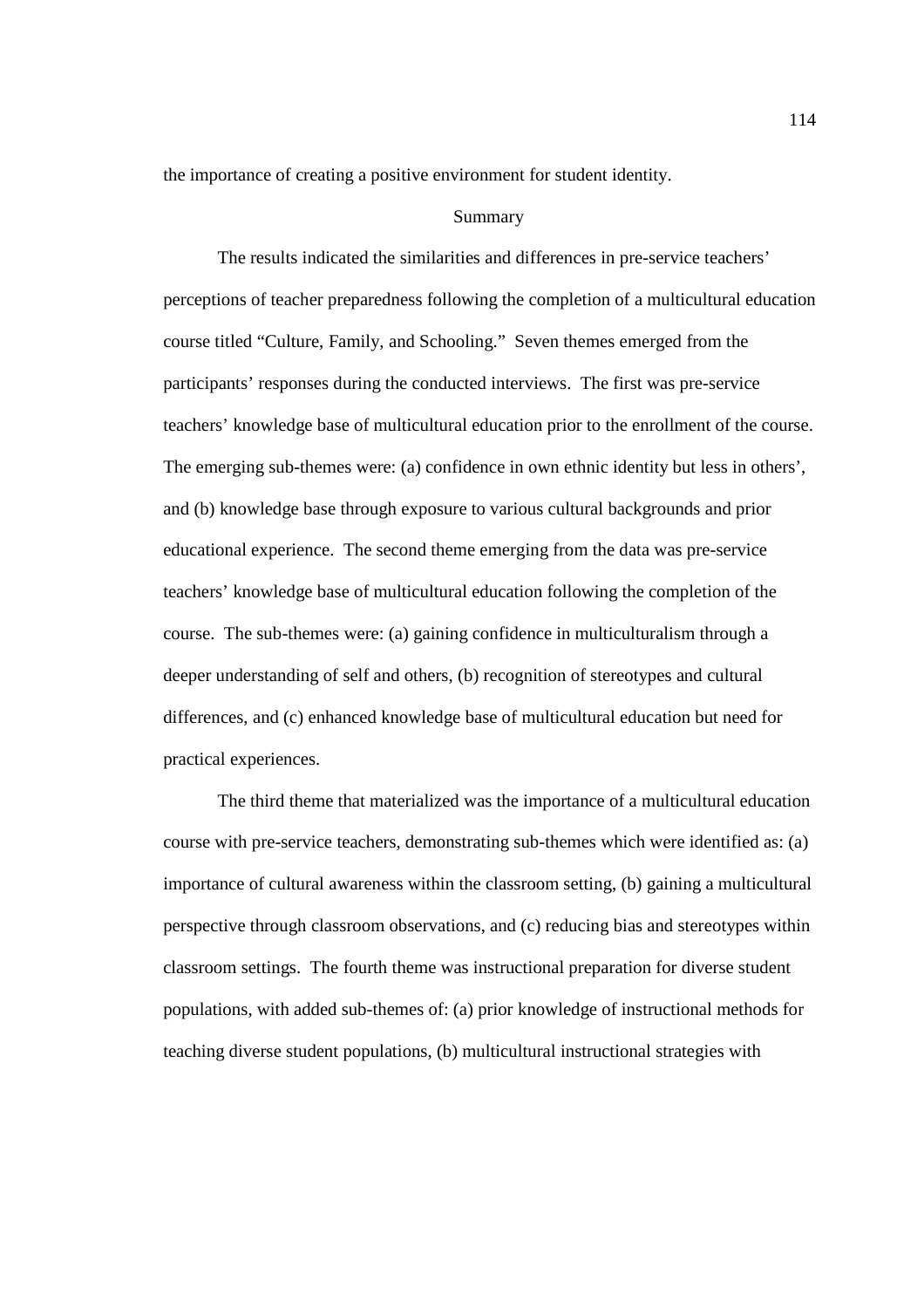diverse student populations, and (c) incorporation of multiple perspectives for instruction of diverse students.

The findings continued with theme five labeled as implementation of multicultural education in a classroom setting. Additional sub-themes were classified as: (a) introduction of multicultural literature into the curriculum, (b) thematic multicultural lesson planning, (c) special focus on the needs of English language learners in the classroom, and (d) engaging student learning in family involvement around multicultural issues. The sixth theme was identified as multicultural education as an essential factor for the teaching profession, with contributed sub-themes as: (a) increased immigrant populations in the United States, (b) bilingualism and bilingual education, and (c) the necessity for understanding each individual student. The seventh and final theme was pre-service teachers' conceptualization of the curriculum and instruction.

 The findings revealed that the pre-service teachers' perceptions demonstrated similarities in the importance of and need for the learning and teaching of multicultural education. They had similar responses that were alike in their perceptions of building and maintaining a strong relationship between multicultural education and the teaching profession. These similar perceptions also involved the instruction of multicultural education through the integrated component of family involvement, otherwise known as the home/school connection. The pre-service teachers also expressed perceptions about the incorporation of additional time to conduct more classroom observations, as an added requirement for the multicultural education course. They felt it necessary to allow more time to observe the implementation of multicultural education in a classroom. This then led the pre-service teachers to believe that the multicultural education course needed an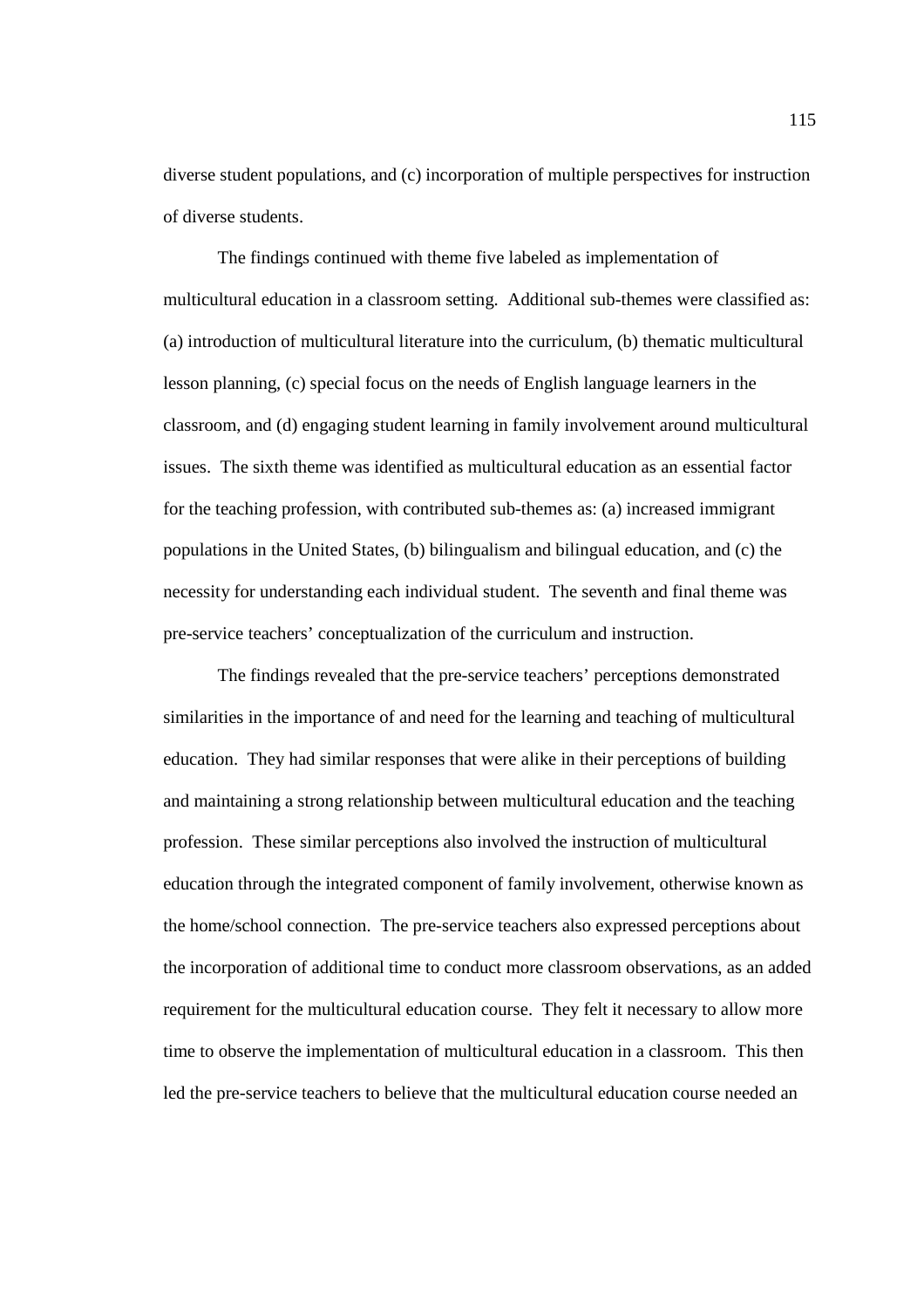increased weight in units to have more time for instruction. However, the pre-service teachers differed in their knowledge of multicultural education before and after the completion of the course. Their perceptions also differed in terms of classroom implementation of multicultural education.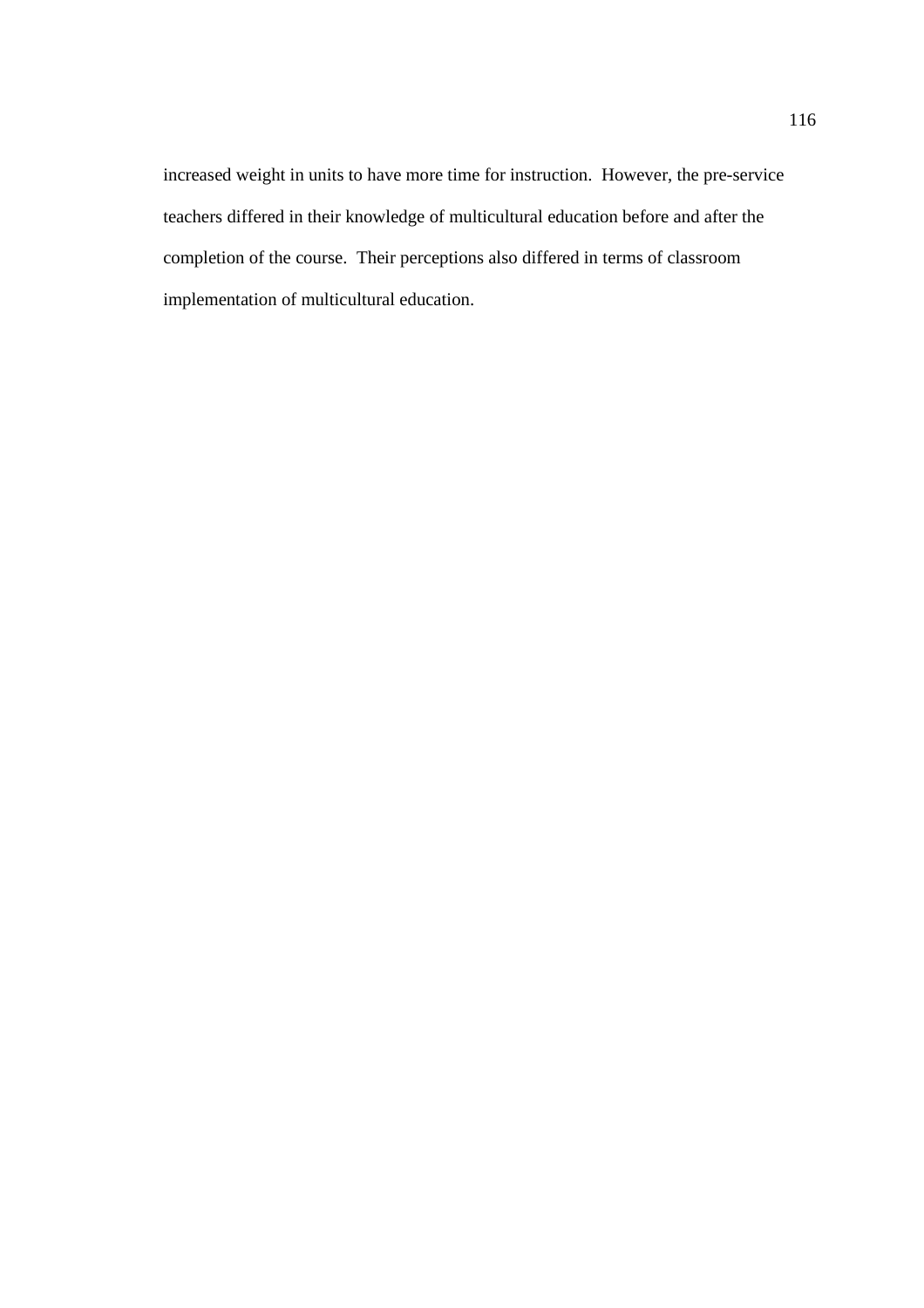## Research Question #2:

Which Major Factors Are Identified through the University Professor's Perceptions That

Contribute to Pre-service Teacher Preparedness for Multicultural Education?

 The professor from the course "Culture, Family, and Schooling" was interviewed a total of four times over the duration of a two quarter period to gain her perceptions on which factors from the multicultural education course contributed to the preparedness of pre-service teachers in a teacher education program. Two interviews were conducted during Winter Quarter 2009, and two interviews were conducted during Spring Quarter 2009. Two interviews per quarter helped to identify the professor's perceptions of which factors contributed to the course and how those factors were implemented in the curriculum. The interview questions pertained to the teaching of the course and how the professor structured the course for her students. The interview questions (See Appendix B) centered on the syllabus and content of the course, the organizational structure of the course for the pre-service teachers, the ideology supportive of the course outline, and the course activities/assignments for the course.

 One-on-one interviews with the professor contributed to the findings for Research Question #2. From these interviews emerged factors that were introduced and implemented from the professor's perspective, factors contributing to the multicultural education course and the instruction of the pre-service teachers throughout the quarter. She was able to identify specific factors in the transformation process of her pre-service teachers in preparing them to teach diverse student populations when they enter their own future classrooms.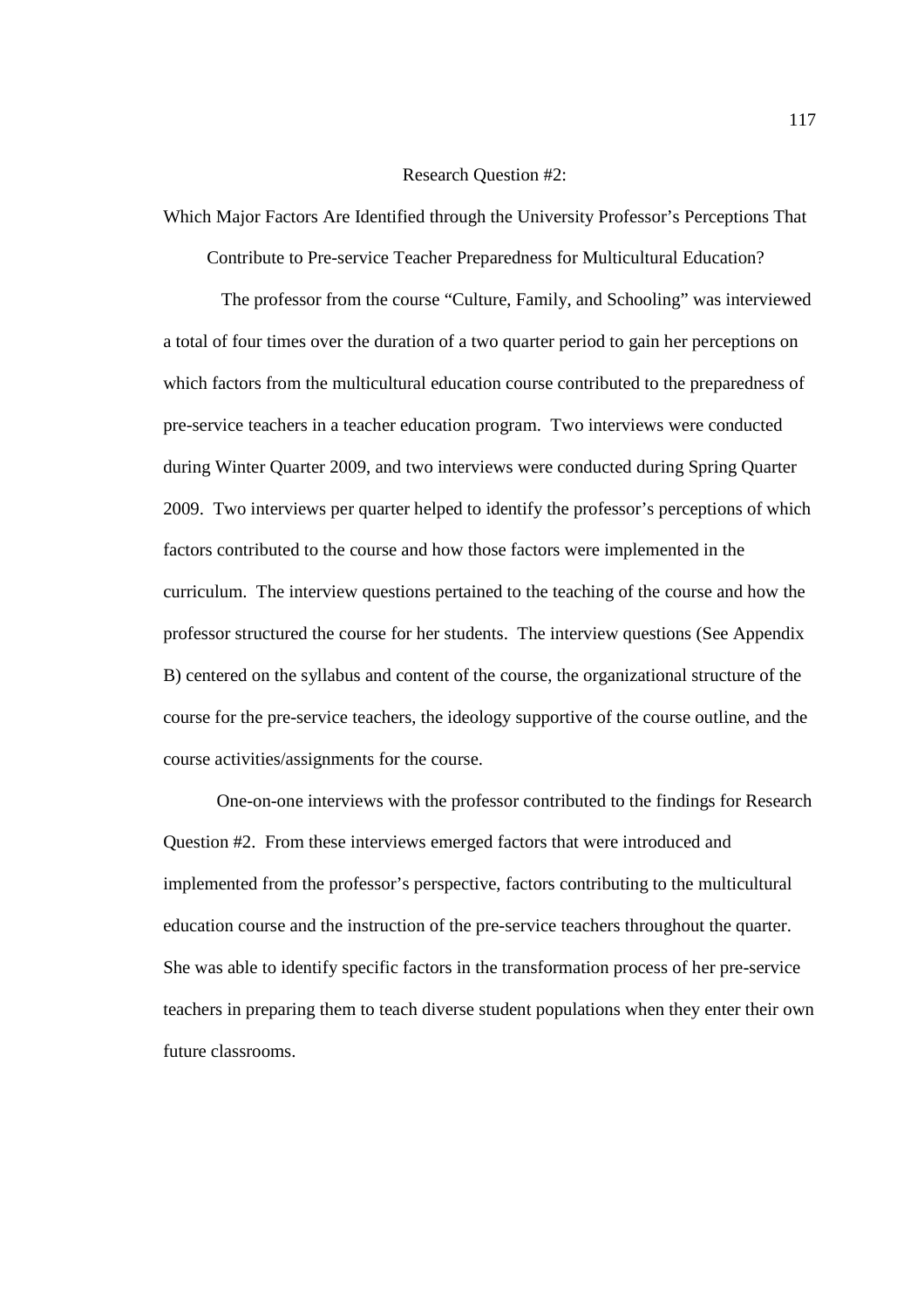### Background of the Professor

In 1993, the professor of the multicultural education course began as a lecturer at CSU, San Bernardino. In 1996, she was hired on the tenure track through the College of Education department with the university. Her professional background began with an undergraduate degree from UC, Berkeley. She then went on to complete a Master of Arts degree in Bilingual/Multicultural Education from CSU, Dominguez Hills. The professor obtained a Juris Doctorate from California Western School of Law and continued her education with a Ph.D. from Claremont Graduate University. Her Ph.D. work focused on the areas of bilingualism/biliteracy and multiculturalism.

When hired by CSU, San Bernardino in 1993, she was the initial creator of the multicultural education course and is currently teaching the course. She has had various roles at CSU; she is a supervisor for the B-CLAD (Bilingual Crosscultural Language in Academic Development) student teachers in the supervision office as well as the statewide and campus coordinator for the Mexico B-CLAD program in Oaxaca, Mexico. Her duties continue as coordinator of the bilingual Master's program in the Language, Literacy, and Culture program. She has also taught at other universities, such as San Diego State University and Claremont Graduate University.

The professor has published numerous articles, journals, and books. Her book publications included *Vallejo: Using History to Teach Early California* (2003) and *Helping ESL Learners Succeed* (2002). Her most recent project consisted of co-editing a book with James Dulgeroff titled *Essays of John Elliott on the Next Economy* (2005). Up until this quarter, the professor had taught the multicultural education course for 17 years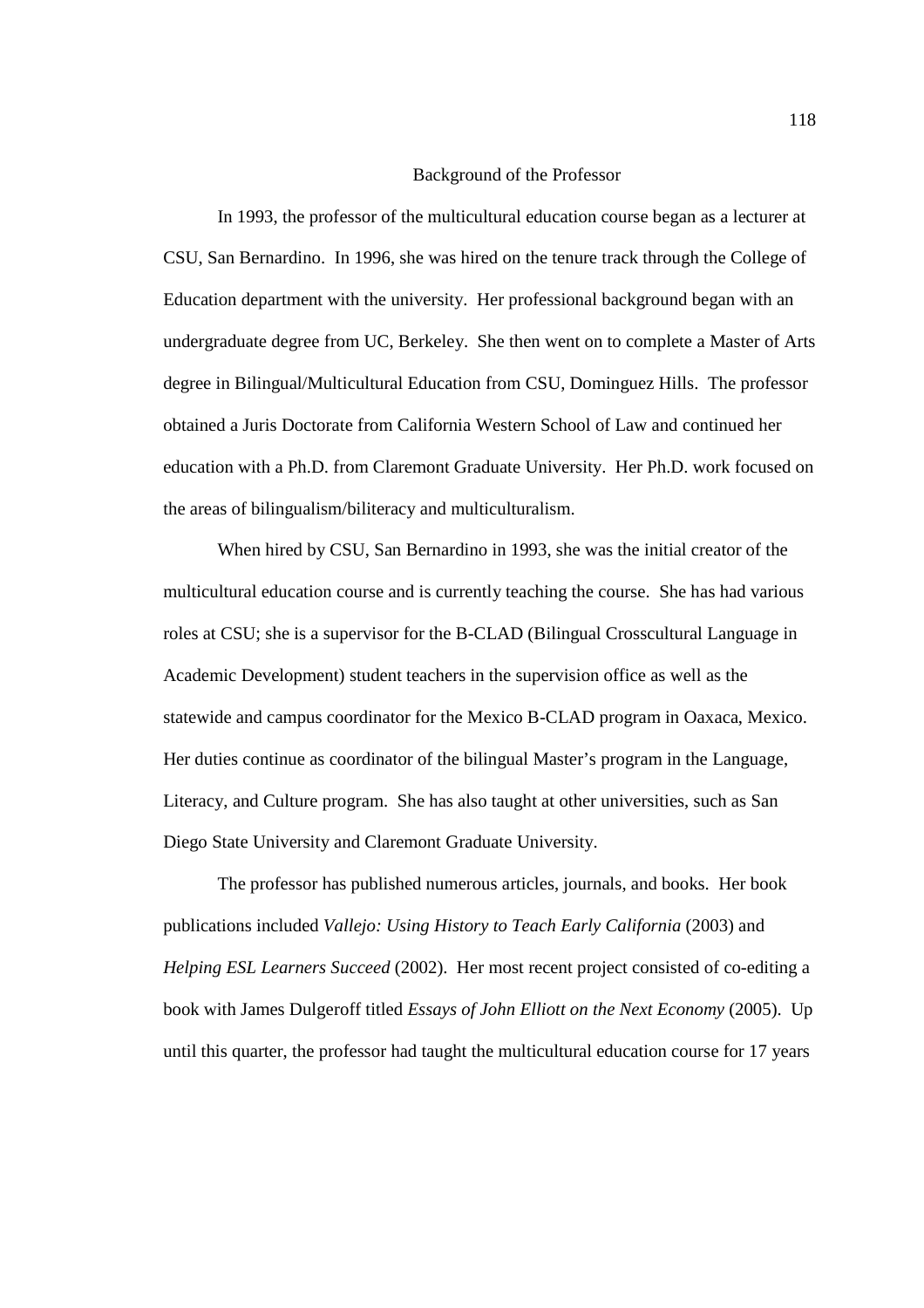and will continue to teach this course in the teacher education program until she retires from the university.

Multicultural Education in a Teacher Education Program

 Colleges and universities began the implementation of multicultural education because it had been determined that institutions of higher learning were to provide this area of study for the instruction of diversity in teacher credentialing programs. Diversity was to be the focal point in the courses at the university. The professor described when this requirement was first implemented within her teacher education program, its introduction at the university, and how the course was modified over the years due to policy reform and changes in national requirements. She also discussed the university's role in upholding national standards for cultural diversity and how the standards had been adjusted, altered, and amended within the institution.

Marina: Good afternoon. We'll start with the question pertaining to the number of years you have been a professor for CSUSB.

Professor: Well, it has been from the early '90's.

Marina: How many years have you been teaching the "Culture, Family, and Schooling" course?

Professor: Well, actually it used to be called "Culture and Schooling," without "Family." I was hired in the spring of '93 or '94, I can't really recall. But originally, it was piloted by me and two other professors. And the three of us cotaught, I guess, the course to like 120 students. Then we refined the materials and the ideas in what we were doing, but decided that it would be more effective to have small seminars. So, instead of having 120 students with three faculty members, we reduced it to have it with 30 students or so with one professor.

Marina: So, three professors were all team-teaching at the same time with 120 students?

Professor: Yes, we were co-teaching for this specific course. However, in the fall of that following year, it was offered, but in small segments because we had decided there wasn't enough time for the students to have dialogue or that the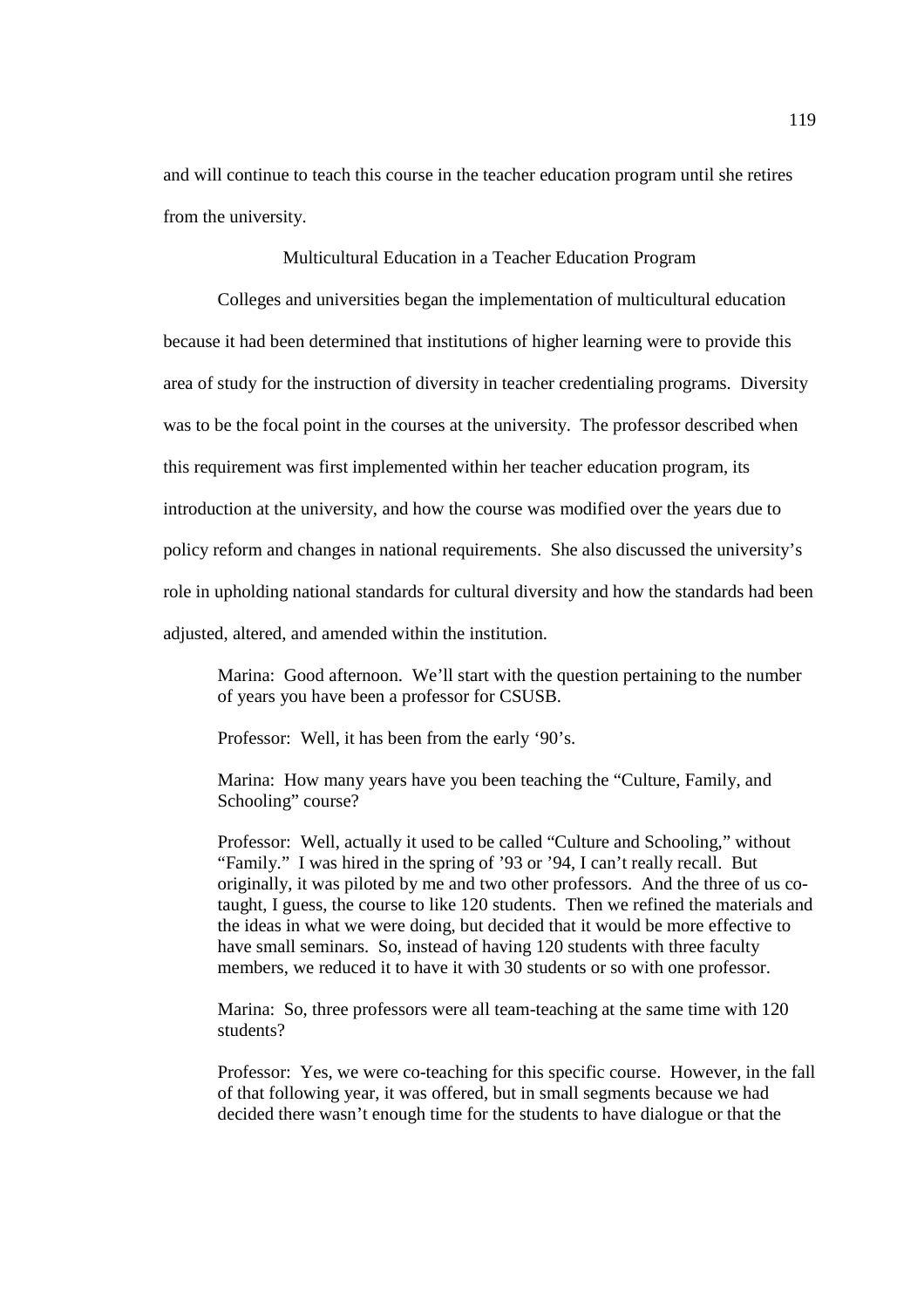environment was stifling by so many students in the course. Also, it allowed the opportunity for each individual professor to organize and instruct their specific curriculum content for the course.

The professor recalled the inception and changes in the course over the time she has been teaching the course. The course did not initially begin in a traditional classroom setting with one professor and a given number of students in a class. It was held in a large lecture hall and around 120 students enrolled in the class with three professors coteaching the course. However, not long after the course was implemented as a required course in the teacher credentialing program, the large seminar was changed to a smaller

class with one professor for the quarter.

The professor continued to explain how many weeks and hours students were

required to take the course. She also commented on when the unit requirement changed

at the university, going from a four-unit course to a two-unit course.

Marina: So, the students would meet for the ten weeks during the quarter, just as they do now?

Professor: Yes, but it was actually a four-unit course at that time, in comparison to it currently only being a two-unit course.

Marina: What year did the required units change for the college?

Professor: Oh, I'm going to say that was in 2002 and the college has not changed it back to four units for the "Culture, Family, and Schooling" course. It still remains a two-unit course in the teacher education program.

According to the professor, the reduction in units was due to the Teacher Performance

Assessment courses at the university, which are still required today for students who

attend the School of Education. She realized the units had been lessened when she was

on a sabbatical leave for a year, and upon her return, the course had been modified to two

units, which meant she would only have two hours a week for her instruction.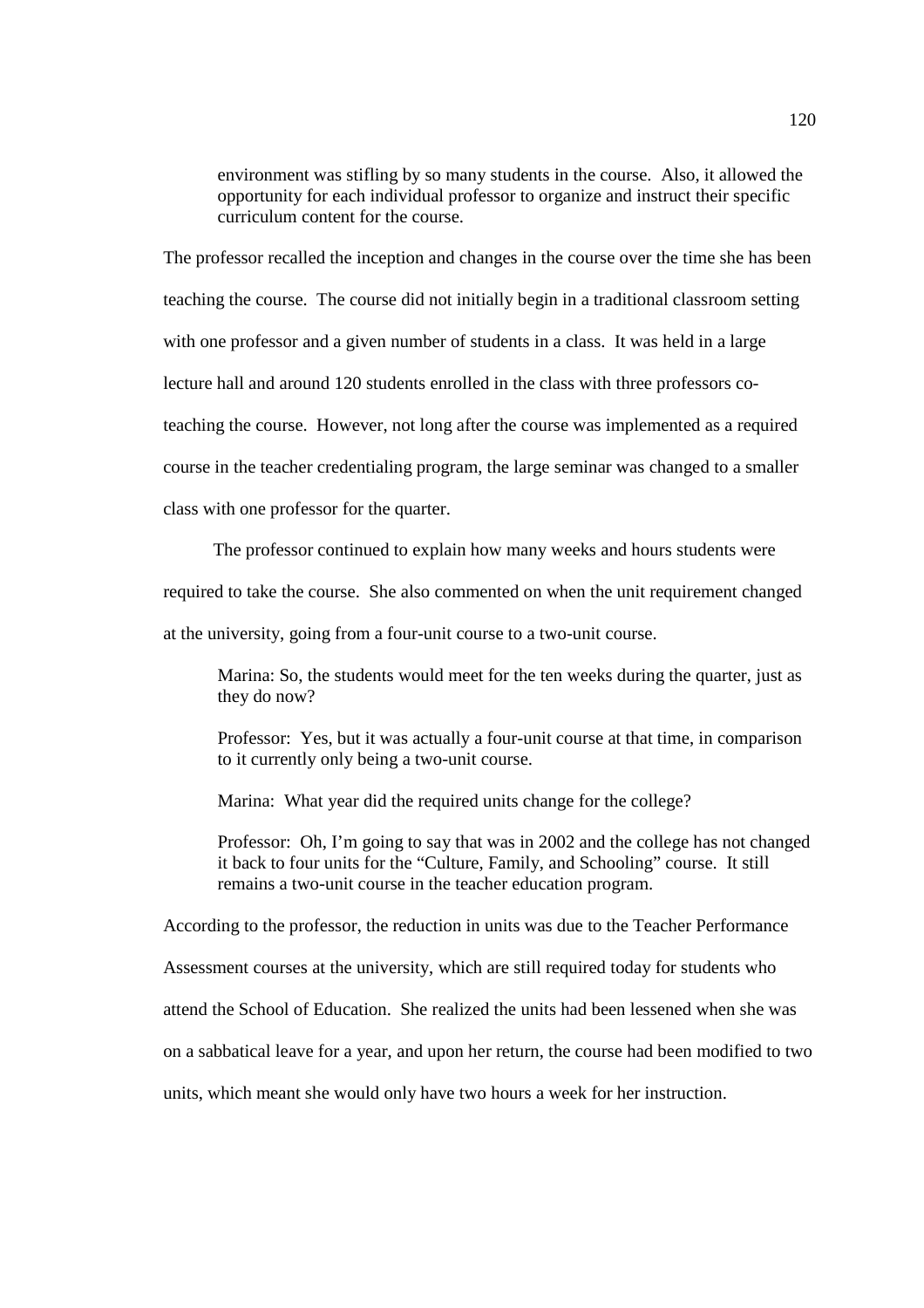Marina: And now what are the required units for the course?

Professor: Well, when the TPAs came out – you know, the Teacher Performance Assessment, which is what the college wanted from the students – and it actually happened when I was on sabbatical. I went away for a year. When I came back from my yearlong sabbatical, the culture course had lost two units. It had gone from a four hour a week seminar to a two hour a week seminar, because they needed to take units from the program and give them to the TPA seminars. The two reading courses each lost one unit. But the culture course lost two units; that was, of course, a major loss.

The professor stressed her concern with the reduction of units and not having

those added hours of instruction over the ten-week quarter for the students to converse, engage, and collaborate together in addressing issues with multicultural education. The professor went on to explain the short and long terms effects involving the reduction of units for the course, describing the lessened units of the course and its comparison to the other credentialing course that took a loss of units. The "Culture, Family, and Schooling" course was the only one that took the loss of units per course and the number of hours in attendance for the quarter.

# *Required University Units for the Multicultural Education Course*

During the interview with the instructor for the course "Culture, Family, and Schooling," she explained the discrepancy in institutional changes around teaching and learning issues of multiculturalism in relation to the national standards created through the National Council for Accreditation of Teacher Education (NCATE). She also discussed how these changes impact diversity on campus among students, staff and faculty.

Marina: So at the time when you first started teaching the course, 16 years ago, how have you seen it transition, in regards to the national standards or the National Council for Accreditation of Teacher Education – how have you seen it transition from the time you began to the present time at the university?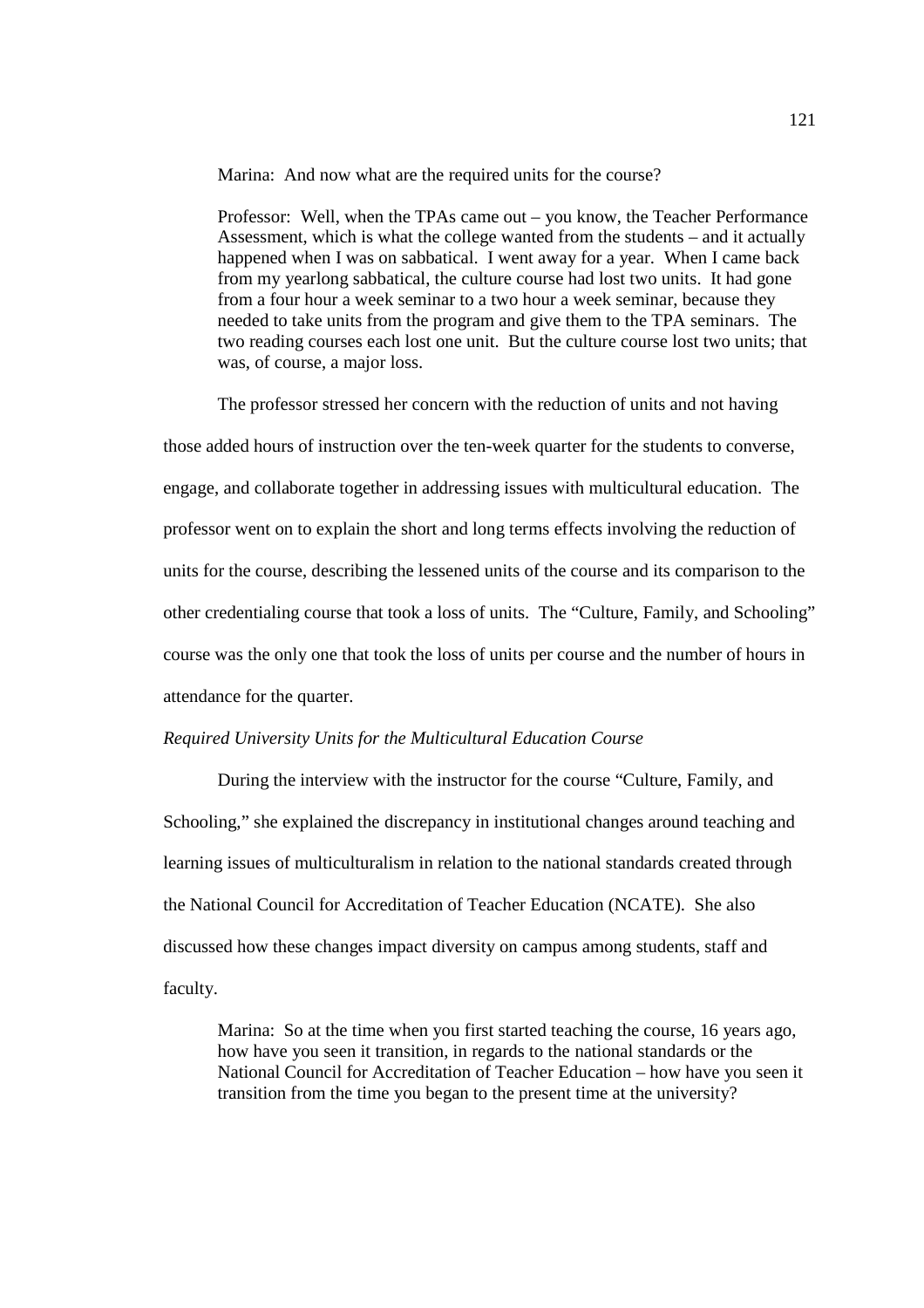Professor: Well…

Marina: Has there been added things or deleted – obviously, they've subtracted the course units, but in regard to the requirements or the standards?

Professor: No. In fact, the interesting thing is in the 1990s, we were not an NCATE (National Council for Accreditation of Teacher Education) institution. And then we became an NCATE institution at the time we were compressing the class itself. But we just went through our NCATE review, our first five-year review. So, we must have become NCATE in, I guess, in 2003 or 2004 – because we just had our first five-year – last spring we finished our first five-year NCATE review. But you know, from the research, it has become apparent that NCATE itself has been diminishing in the requirements of their standards.

Marina: So, what was an area of concern?

Professor: Diversity.

 The professor expressed her concern with the lack of accountability from NCATE involving diversity awareness at the university. NCATE has lessened the requirements for diversity for universities, such as diversity awareness trainings, cultural sensitivity training for staff and faculty, and required units for multicultural education courses. The position of the university often correlated to the dominant discourse around issues of diversity and was reflected in its policies and procedures. However, the role of the teacher is to create a positive learning environment, while at the same time navigating through all the bureaucracy of the established protocol of the university. The professor continued to work with the NCATE requirements on cultural diversity, specifically for the teacher credentialing program.

Marina: The area of concern was in the university itself?

Professor: In general, the program but also the faculty.

 Marina: Oh, would that be the teacher credentialing program and the requirements for cultural diversity?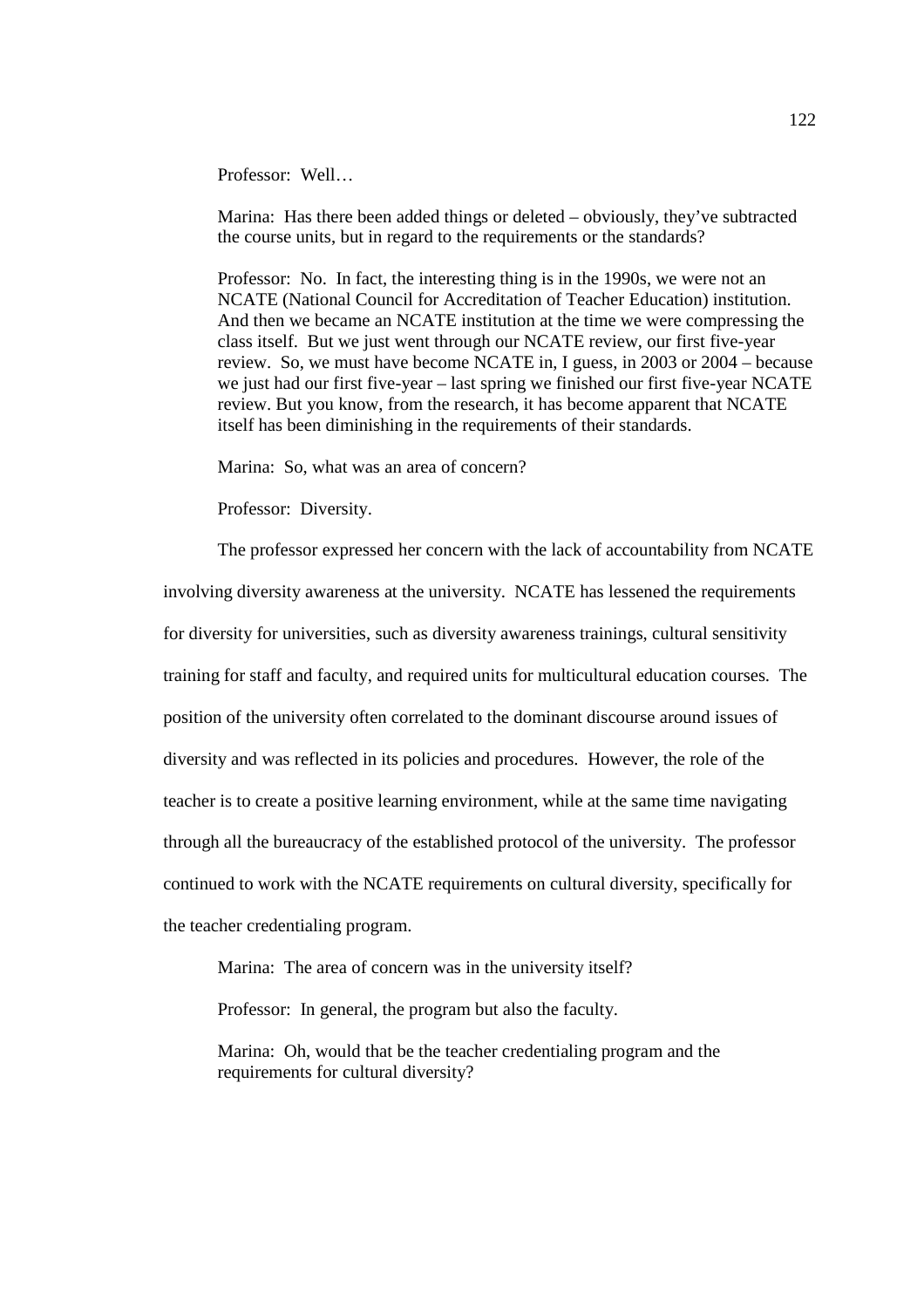Professor: Yes. And yet when they came back five years later, we had been backsliding as it was with that area of concern. But we passed with flying colors. And the first time it was like that was one of the areas of weakness. This time we were fine. But in reality we weren't exceeding the level of implementation that we should have been at the university. NCATE itself has stepped back from its diversity requirements for the institution. I don't know if it's a response of the political climate, but we as a college were worried when they came that they might not be happy with us. They said, "Oh, no, no – your institution is progressing in that area." And of course, we haven't been making progress for a year; we're actually moving backwards. And it didn't seem to bother them.

The value placed on multiculturalism and level of implementation is dependent on

each individual institution of higher education. There are different key players when it

comes to the teaching of pre-service teachers, such as NCATE, university administration,

university professors, and students. All vary depending on the perceived value of the

teaching and implementation of multicultural education. This is why it is recommended

and also imperative for university administration and professors to work together to

create a consensus for required standards.

Marina: Within the institution here, do you see a level of commitment for multiculturalism and diversity?

Professor: Well, I would say that if you look at the University web page. You know we have the University Community and we have – you know, it's one of the main components of the President's mission and initiative for the University. But I think if you look at the actualization of that, there are some problems. All staff, but not instructional staff and not non part-time employees, are within the first so many weeks or months of becoming an employee, go to mandatory diversity awareness training. But all teaching faculty are exempt and all administrators are exempt. So, I guess we only want the groundskeepers and the kitchen staff to be sensitive to other people's needs. And it's been a longstanding problem.

Marina: So, it is optional to faculty and administrators?

Professor: Yes, it's optional for them. It's a Human Resources requirement for all new employees.

Professor: Well, and the training comes out of Human Resources. And one of the things that happen is when you do these mass – I don't want say mass – but periodical trainings, when everybody reports on what their name is and what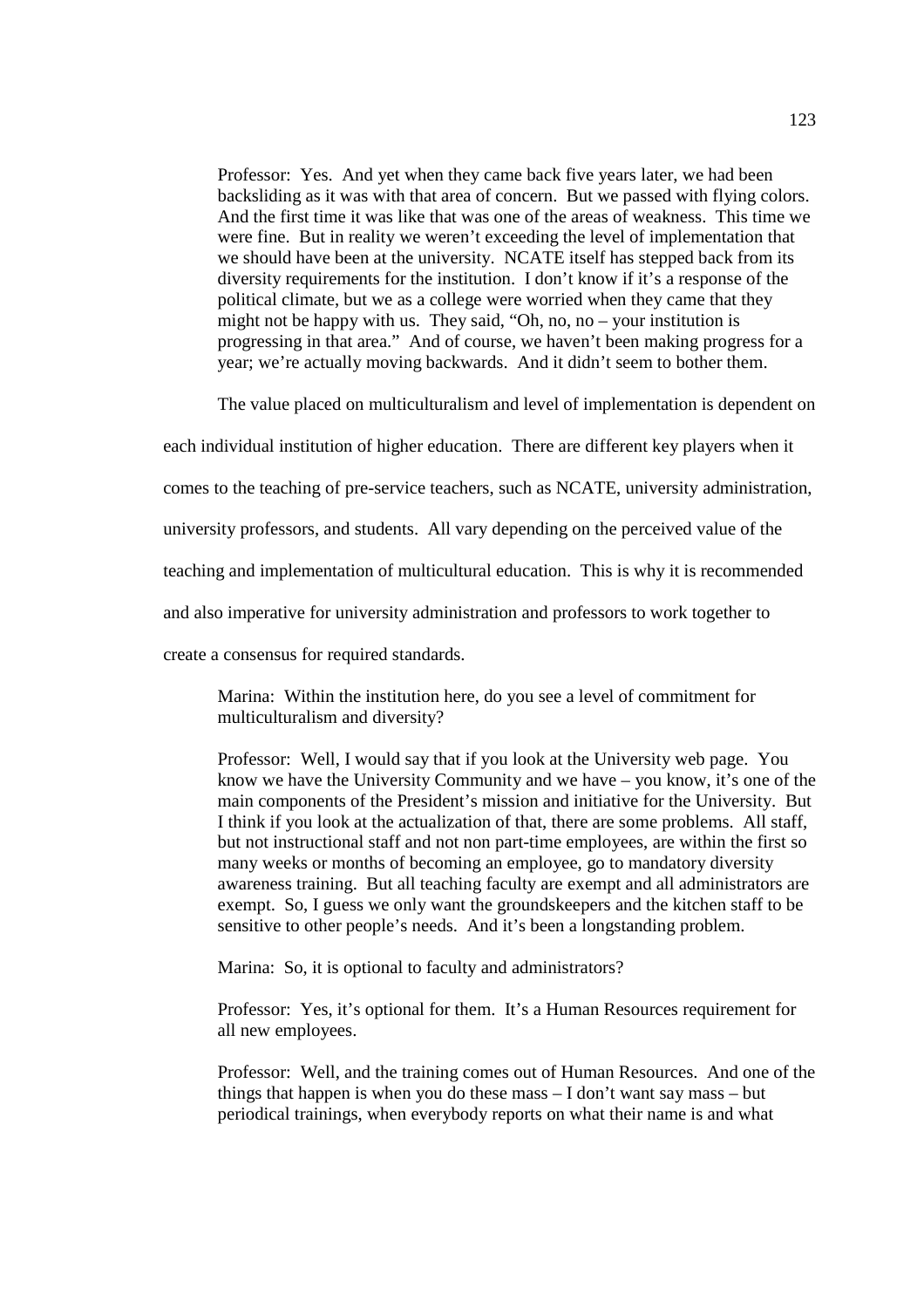division they work, it rapidly becomes apparent that there are no faculty in the room and no administrators in the room. Then the question comes up, "Do they have to go to this training or some version?" The answer is, "No. They can come if they would like, but if they don't want to come, they don't go."

Marina: Okay. And how does that affect the commitment level at the university and the institution as a whole?

Professor: So, there is definitely not the universal commitment that we need to see at this institution.

 A certain level of commitment seems necessary from all contributing parties. If you have teachers whose commitment is stronger than the administration, this may cause internal conflict within the institution. Teachers need to feel support from the university

administration in order to create a multicultural setting that focuses on the students in the

program, who will soon be future teachers of classrooms with diverse student

populations.

The following question that was asked of the professor pertained to the

reduction of course units and how this impacted the instruction for her students at the

university. The professor described a comparison from the initial four units, to what is

now required from the university as a two unit course. She explained how the "Culture,

Family, and Schooling" course has changed, in regards to curriculum content and course

requirements for the students.

Marina: How else has the reduction from four units to two units contributed to your level of instruction in the course? How do you feel that has impacted the students in the program and why?

Professor: Well…

Marina: Because before you had four hours of instruction and now you only have two hours of instruction a week. Now, are you still able to implement the same materials or reading materials?

Professor: No, not at all.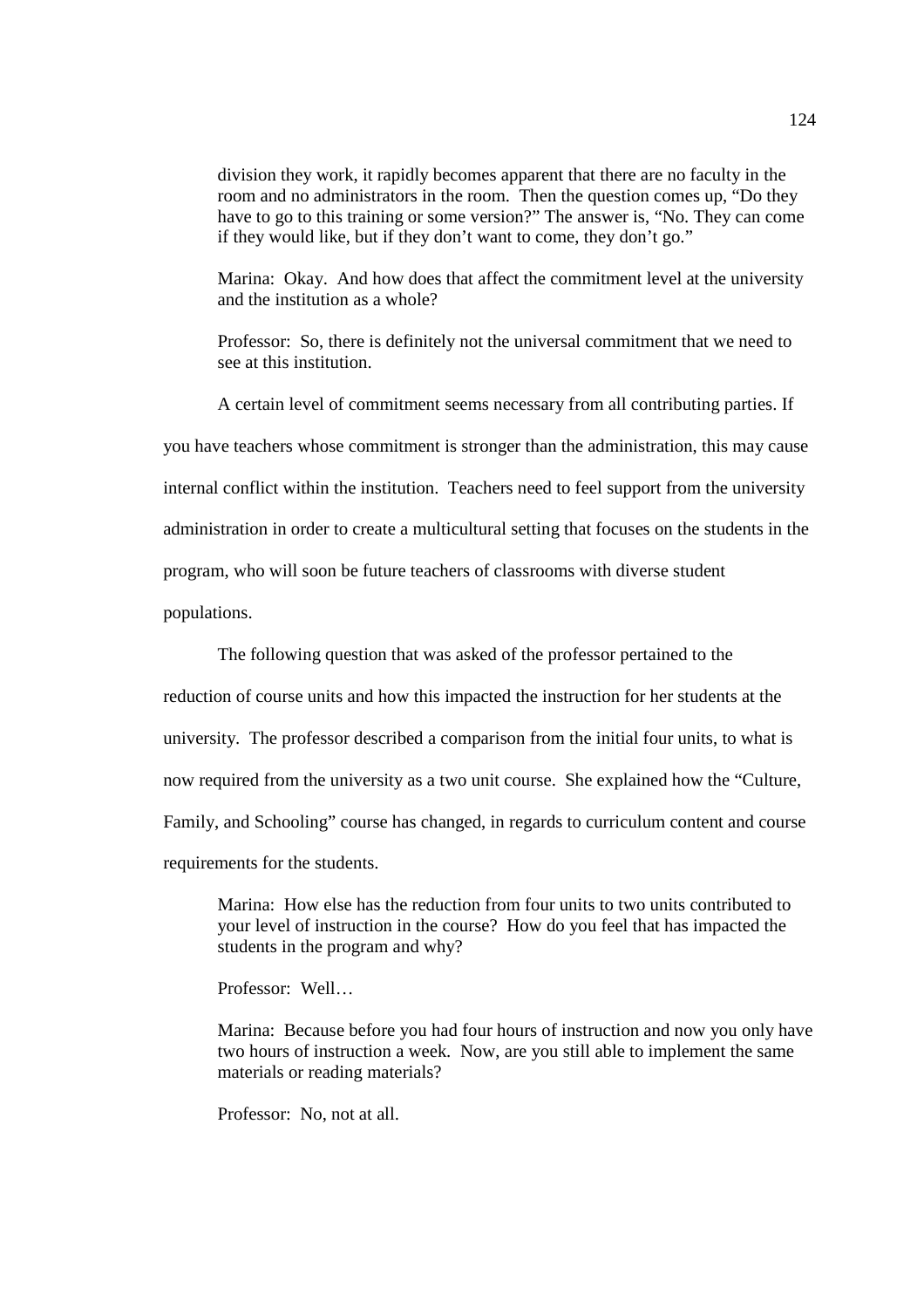Marina: Did you just have to slice the curriculum in half?

Professor: Once the course was sliced, the materials had to be sliced.

Marina: What about any assignments or the discussions in the course?

Professor: Assignments and the discussions. A lot of it is - the discussion is crucial. They really need to have the time to pair shares or small groups and then opening it back up to the whole class because sometimes you know, they grow when they are in that little personal – "Did this happen to you? Do you know about this?"

Through her perspective, the professor further discussed the negative impact of the

course unit reduction on pre-service teachers enrolled in the course and addressed the

specifics of what is now lacking in the course. Due to fewer hours of instruction per

week, there were major changes, like an elimination of some course materials and the

modification of class assignments.

Marina: Is it a positive or negative impact on the pre-service teachers?

Professor: No. I think it's a negative impact. With the enrolled pre-service teachers – well, two units, you have to figure out, you know, if you go from four units to two units, then you have to diminish the requirements, you have to diminish the contact time, you have to diminish what you do with students just because you don't have them enough to give them the four-unit curriculum. Even now, they complain that there is too much work. I think that in terms of things like diversity, you know, you can't watch one video and your whole life change. I mean, if you could, I would buy that video. I don't know where that one is yet. It's like, you know how they talk about grieving and how grieving has the stages. If you look at some of the models and some of the other researchers out in the field, they will say – because of the certain multicultural education model – "What happened?" And of course you have to realize that we're a Hispanicserving institution; 32% of our students are labeled as Hispanic. By the time they get to the teacher credentialing, we're more like 80% - 80-83% Anglo. So, we have really diminished our diversity in the teacher education program.

The professor ended the comment by stating that when it was a required four-unit

course, it allowed the opportunity for more hours of class discussion. The professor felt

it was not possible for the students to grasp a deeper understanding of the course when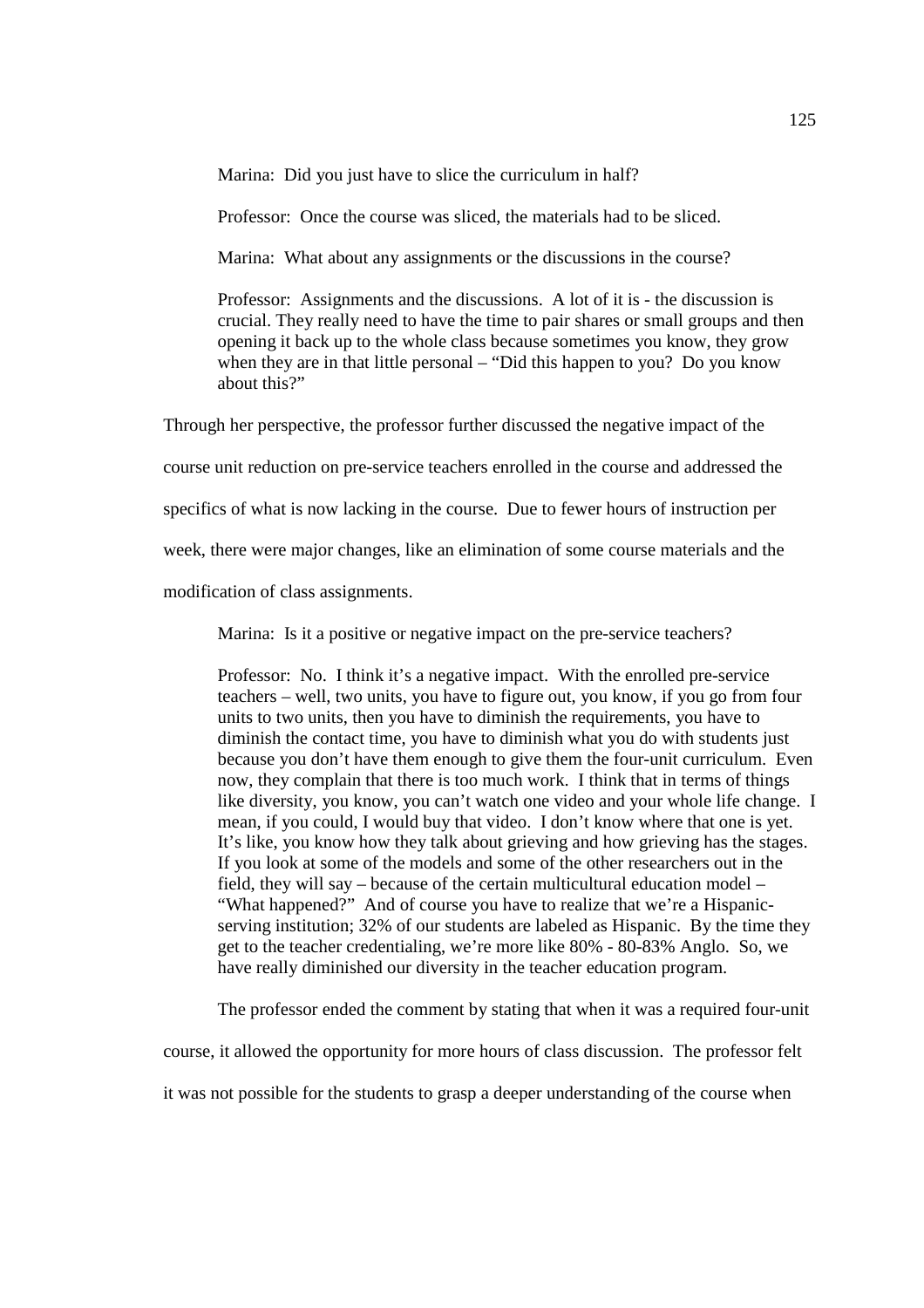half of the course's reading materials were removed from the syllabi. Also, she discussed how, especially given the high number of white students at the university, the course seemed very important. From the perception of the professor, it was thought to be imperative to remain with a four-unit course for additional hours of instruction in multicultural education. The extended class sessions allowed the opportunity for the professor to engage in extensive discussions with her pre-service teachers, not to mention added time for pre-service teachers to converse with one another.

Contributing Factors Pertaining to Teacher Preparedness

of Pre-Service Teachers in a Multicultural Education Course

The findings point to the fact that the most influential aspects of this class with pre-service teachers were the course ideology, the use of critical theorists, the definition of multicultural education, and the course curriculum and instruction from the descriptive explanation of the professor. Based upon the interviews with the professor, this section focuses on the professor's perceptions of factors that contributed to the preparedness of pre-service teachers in a teacher education program. This section goes into depth on what major factors contributed to pre-service teachers' preparedness for teaching multicultural education from the professor's perspective.

*Professor's Implemented Ideology in the Multicultural Education Course*

 In the conducted interviews, the professor communicated her rationale for the content of the course and explained her knowledge base of multicultural education for the instruction. The professor organized the content based on her ideology, theories, definition, and typology for the implementation of multicultural education. She also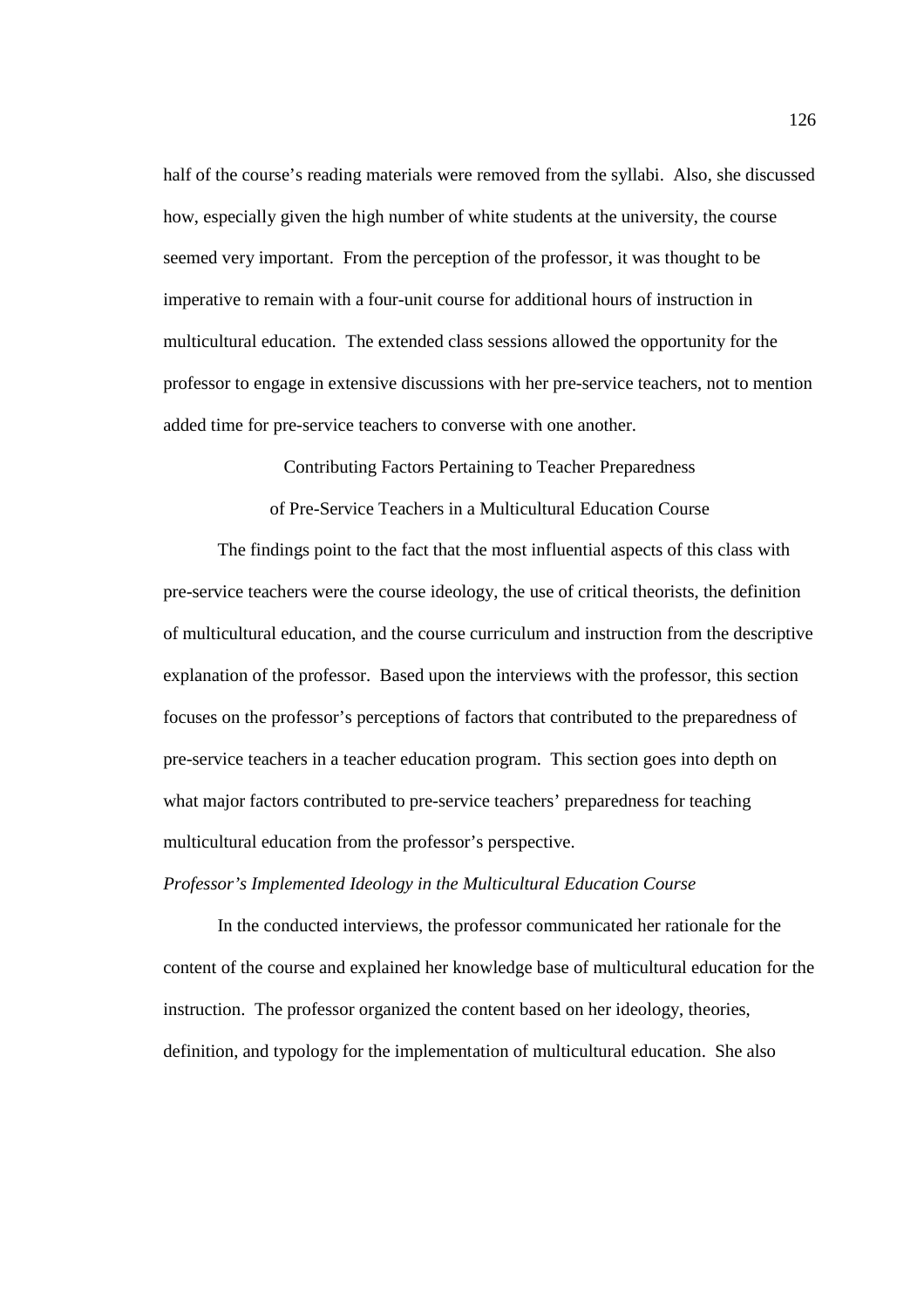stressed why it was imperative for students to have an academic foundation in issues

around multiculturalism.

Marina: What is your multicultural ideology for structuring of the course outline, which is integrated into your syllabus for the quarter?

Professor: Well, because of the type of students I have, I sort of come at it initially from the idea of what has been popularized by authors like Peggy McIntosh, examining white privilege or unearned privilege. And starting there and then looking at how that impacts people's ability to be in the world and then looking at how school limits your ability – opens up or limits your ability to maximize yourself. Because we look at the idea of internalized self-hatred and so how do we, as a teaching community, work to unpack some of the baggage and then look at how we can teach children and change the vocabulary that you change the mindsets of the people that are part of the educational community. So, that those disparaging remarks that are made about certain children, that limit the children and limit everybody else's interaction with that child don't occur anymore. It's hard. You know, sometimes when I'm with graduate students as opposed to credentialed students, and then the graduate students will say, "Oh, my gosh, that happened at school today?" And I thought, "This is what the professor meant during our class session." Well, they can see something within the context of their school environment and nail it…

 The professor stressed how this theory impacted the ability of students of color and their achievement performance within our school systems. The pre-service teachers were introduced to the racial and cultural dynamics of a classroom and how they would use these to instruct in their own classroom setting. The professor's hope for future educators was that they were exposed to this theory in their course, teaching them to have higher achievements standards for all students in their classrooms. They should maximize all their students' abilities to the fullest potential, regardless of their race, culture, or ethnicity for the success of the school and the betterment of the community. The professor expressed how important a teacher is to her students and what an impact she can create in a classroom.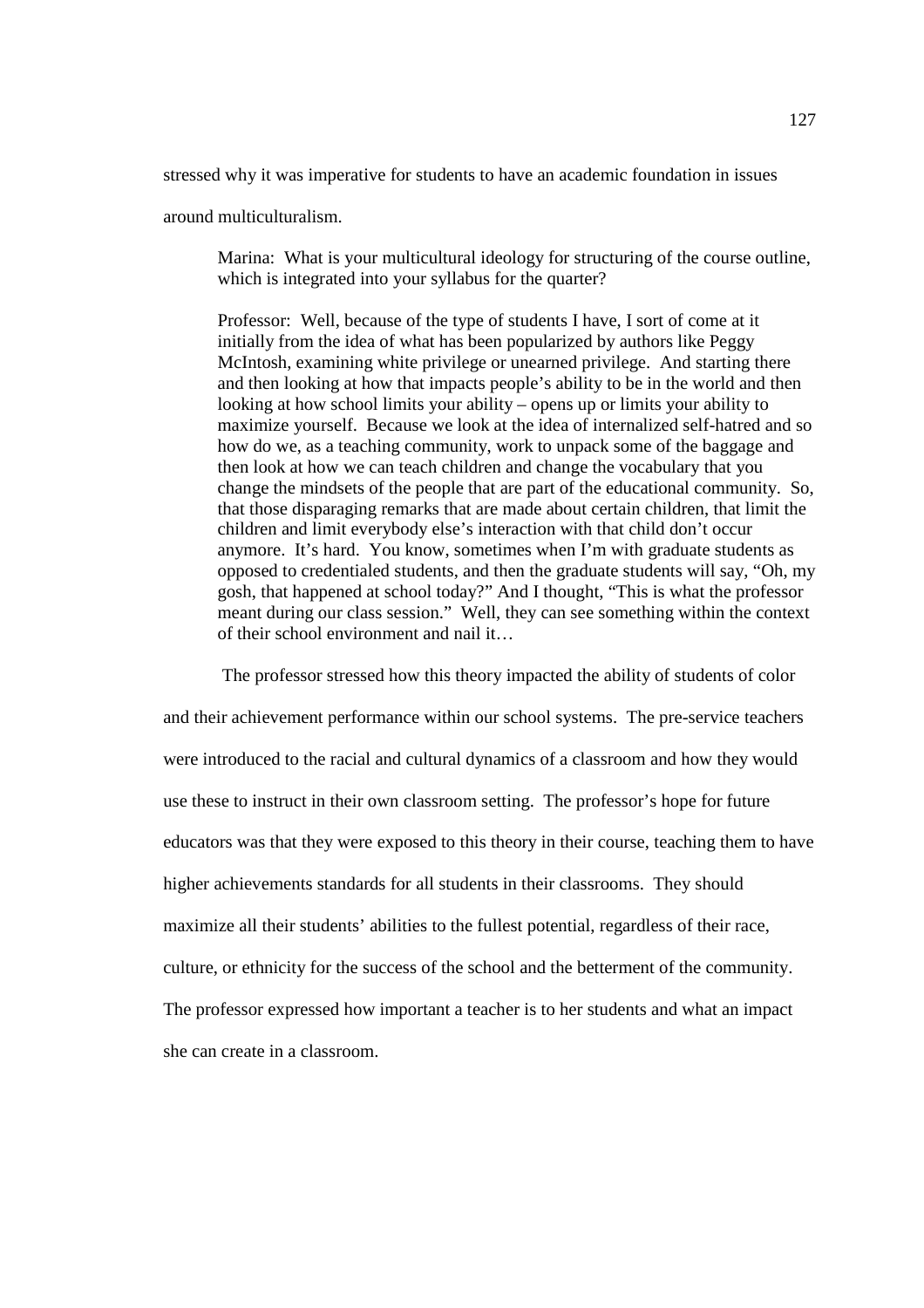She also laid out in detail the theoretical framework for her students and how they are active participants in their classrooms, whether they know it or not. She begins by introducing her pre-service teachers to multicultural education and how they need to see it as an ideology and not a curriculum-based concept. In other words, multicultural education needs to be looked at through a lens of power and oppression. The professor not only teaches about multiculturalism but encourages students to position themselves in

it.

Professor: Have their eyes opened enough and interactive enough on concepts and ideas, power and positionality because when you talk about multicultural education, you know, if you don't look at power, if you don't look at underprivileged, if you don't look at what you know – it's like that whole thing about "Can racism exist, can there be reverse discrimination?" That kind of idea should arise when questioning racism. Can that exist in the United States because of differential power? So, those are concepts that they need to be able to look at and disengage themselves from where they are theoretically, their personal position, and say, "Is this true? How would I feel if I was in this position?" To move through it from various perspectives, so that they can kind of find that social justice position, that place where they say, "No, no more! I won't listen one more time and I won't hear one more time and keep my mouth closed about the injustices that take place with the students in our school systems." And, the ability to call people on it and to question the system and the systems that occur for the benefit of the dominant group in our school systems.

The interview continued with the professor going more in depth about the

theoretical ideology related to the course. She began the conversation with Kohlberg's

six stages of moral development; they include Stage 1: Obedience and Punishment

Orientation, Stage 2: Individualism and Exchange, Stage 3: Good Interpersonal

Relationships, Stage 4: Maintaining the Social Order, Stage 5: Social Contract and

Individual Rights, and Stage 6: Universal Principles

(http://faculty.plts.edu/gpence/html/kohlberg.htm). These six stages were utilized for the

professor's ideology for the multicultural education course, and she explained how one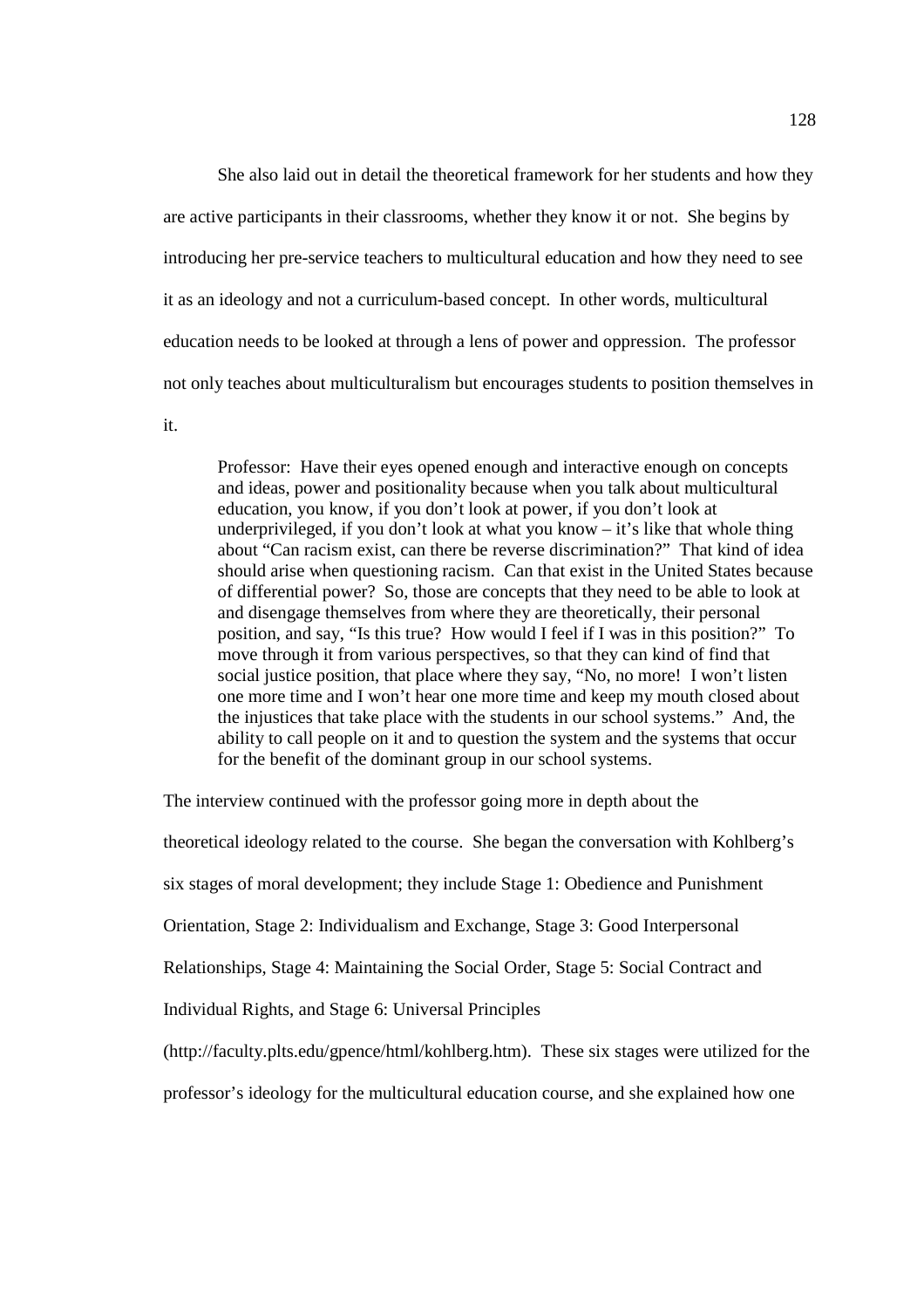stage in particular, stage four, is integrated in a class session. She believed that it was the responsibility of teachers to teach their students about critical thinking in the classroom. Oftentimes, teachers are not given the opportunity to incorporate this type of learning with the required mandates from the state adopted-curriculum and all the state assessments, which do not allow a critical based approach for the instruction of students. They stifle the initiative to question laws and mandates that are constantly being placed on the school systems.

Professor: Yes, it is a big part as to what I introduce into my course. I incorporate it because it gives the students something to latch onto in the course. For example, in the course someone said, well that's the law and I'm kind of fine with that. And I said, "Oh my gosh. Don't tell me you agree with that theory." You're stuck in one of Kohlberg's stages, which is a law and order stage - if it's the law, then I'm fine with it. And it was a male student, so I said, "Oh my gosh! There are people in this room that wouldn't be able to vote or people in this room that would still be slaves if we took that take - it's the law and that's fine with me, rather than saying wait a minute, we need to look at this and change or need to challenge it for the bettering of our society.

The professor described stage four from Kohlberg's six stages regarding maintaining social order in our society. She introduces these six stages for her ideological foundation of her instruction for the multicultural education course. The intent is based on creating a background knowledge for her students and how they may perceive society through a culturally diverse lens.

# *Professor's Utilization of Critical Theory for the Course Syllabi*

The professor used the work of Paulo Freire, which contributed to her multicultural ideology as well as creating a learning environment. She elaborated on how she implements his theory into her course framework even in the development and organization of class assignments. She expressed her intent to encourage critical thinking in her course, so that those teachers would in turn encourage critical thinking in their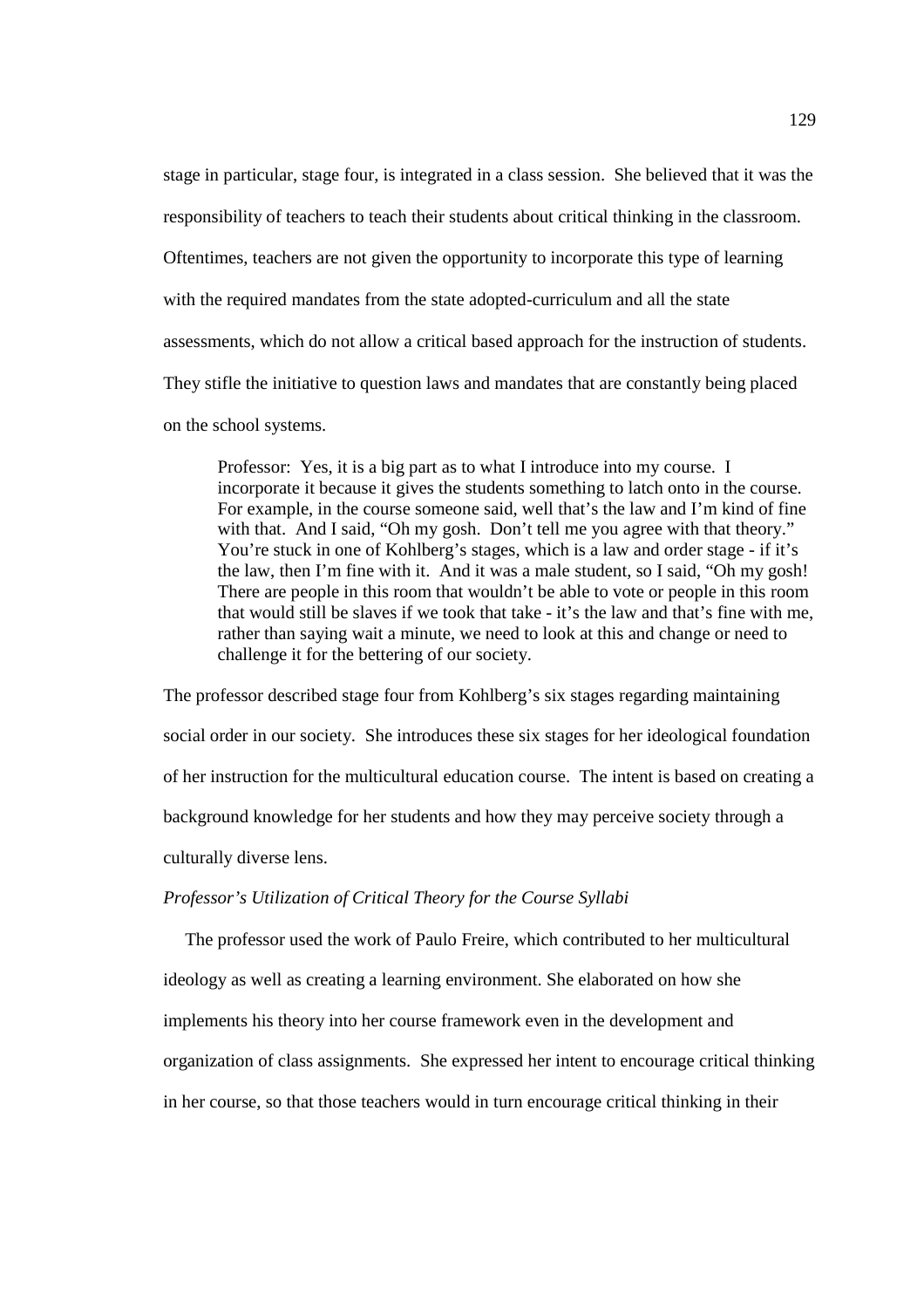students. The explanation of the professor revolved around the teaching of critical theory, yet extending the lecture with a course assignment and additional required reading materials. The purpose of the assignments was to connect critical theory to classroom management strategies for culturally diverse student populations. The multicultural objective is for pre-service students to make the connection between diversity and discipline. The professor stated that when her pre-service teachers become teachers in their own classrooms, she would want them to critically evaluate their classroom management strategies, not ever allowing culture or ethnicity to become a factor with their students. Also, the pre-service teacher can develop the ability to understand that once they are in a classroom setting, they will not only become a critical thinker, but also a critical teacher in the questioning of educational policies and procedures.

Marina: What critical theorists do you incorporate into your course framework?

Professor: Paulo Freire and the idea of reading the world and finding their own place in it via literacy activities. Also, allowing them to critically view their lives and role as educators in schools primarily for the financially disadvantaged. A few assignments, which are centralized around critical thinking, are their classroom observations, the student reports, and the field work they do in classrooms with teachers, all required specifically from the course syllabus (See Appendices  $D \& E$ ) to think critically about multiculturalism and address diverse student populations' expectations will be of them as teachers and how some of them have already swallowed deficit thinking without. This is where they must examine what they were raised to be and what societal looking at the idea of being social re-constructionists in their own classrooms.

The professor focuses on critical theory by requiring the students to critically examine their own backgrounds and what contributed to who they are as individuals today. They are then encouraged to think of what will be expected of them as teachers who will be instructing diverse student populations and how they will go about serving all students in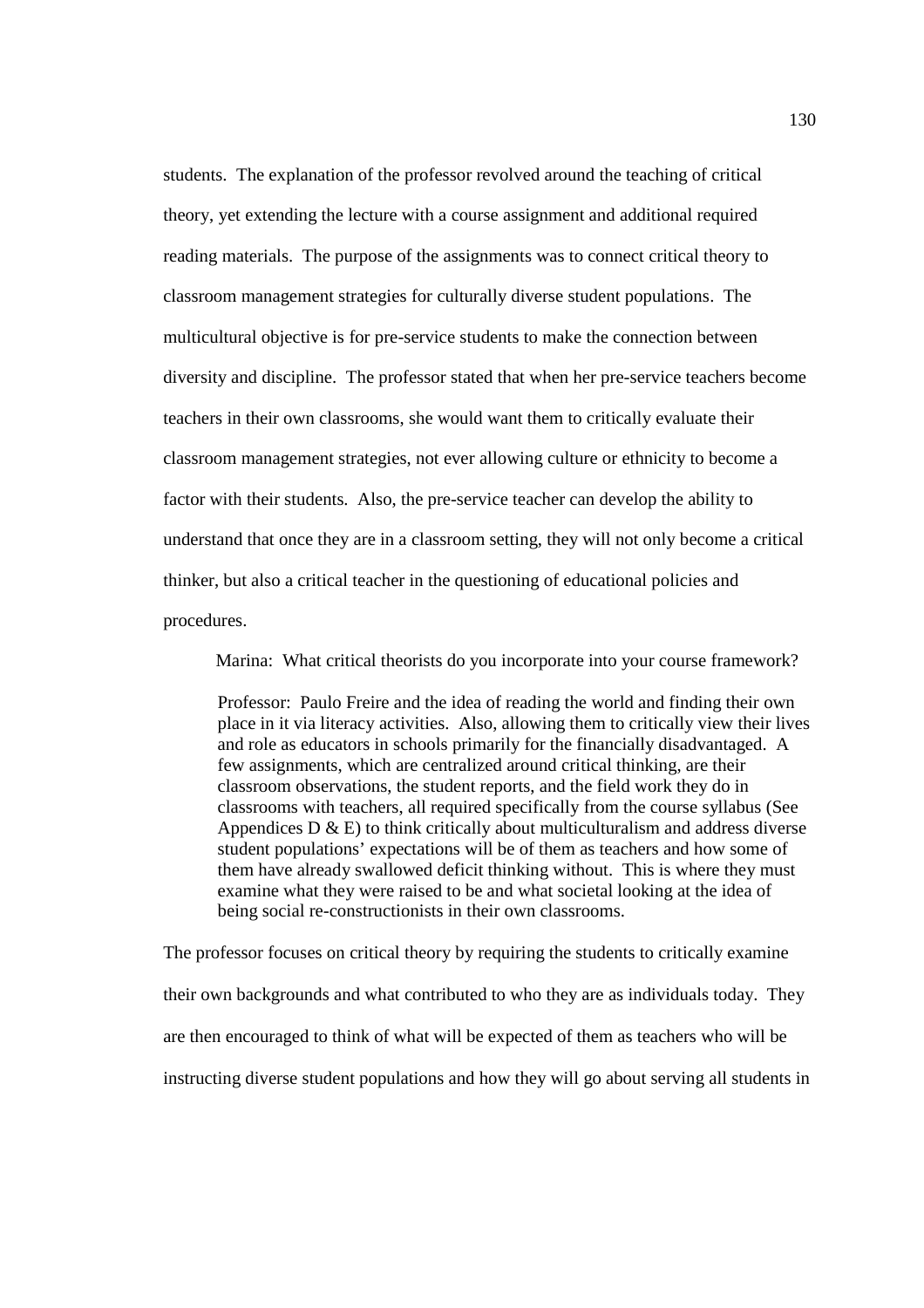their classrooms. Students are also encouraged to think critically about policies affecting

underrepresented populations.

The professor continued to describe course assignments related to critical thinking

and how they are a main focus in the instruction of pre-service teachers.

Marina: Do you feel that your pre-service teachers, who are in your course, will eventually become the cultural tools allowing them to empower their students in their future classrooms?

Professor: Yes, definitely because it gives us a way of saying, where are you as a future educator? Not so much where are you, but where are the other people around you? Where do you see them? Especially teachers when they are required to complete "The Multicultural and Special Needs Student Report" and the following of guidelines through the "Scoring Rubric for Multicultural Special Needs"; that is a required assignment from the syllabus for the winter and the spring quarters (Appendices D, E,  $\&$  F). It allows the pre-service teachers to observe in a teacher's classroom; they have to critically question: what did you see, what did you hear, what books did you see in the classroom, how would you have felt if you were the only black child in that classroom? Would you have felt like the teacher was including you and would you have felt fine like school was a good thing to be involved within that classroom? Is the teacher creating an environment for the students to reach their academic potential and do the teachers respond to the students in a positive teaching and learning environment? The objective is to teach to pre-service to critically think about what their surroundings will look to the students in their classrooms and how it is not only their responsibility to empower their students. Teachers need to become those cultural tools for the advocacy of their students.

According to the professor's perception, the responsibility for teachers to become

cultural mediators for the benefit of the students within their classroom, the school

district, and the community points to the importance of education around these issues.

The professor went on to explain another form of implementation of critical theory from

the course syllabi: to establish a consistency of critical theory for the pre-service teachers.

She continued to develop critical theory through the course framework along with the

assignments that were required of the pre-service teachers from the quarter.

Marina: From the course syllabi, are there assignments where you feel you are integrating critical theory or another critical theorist?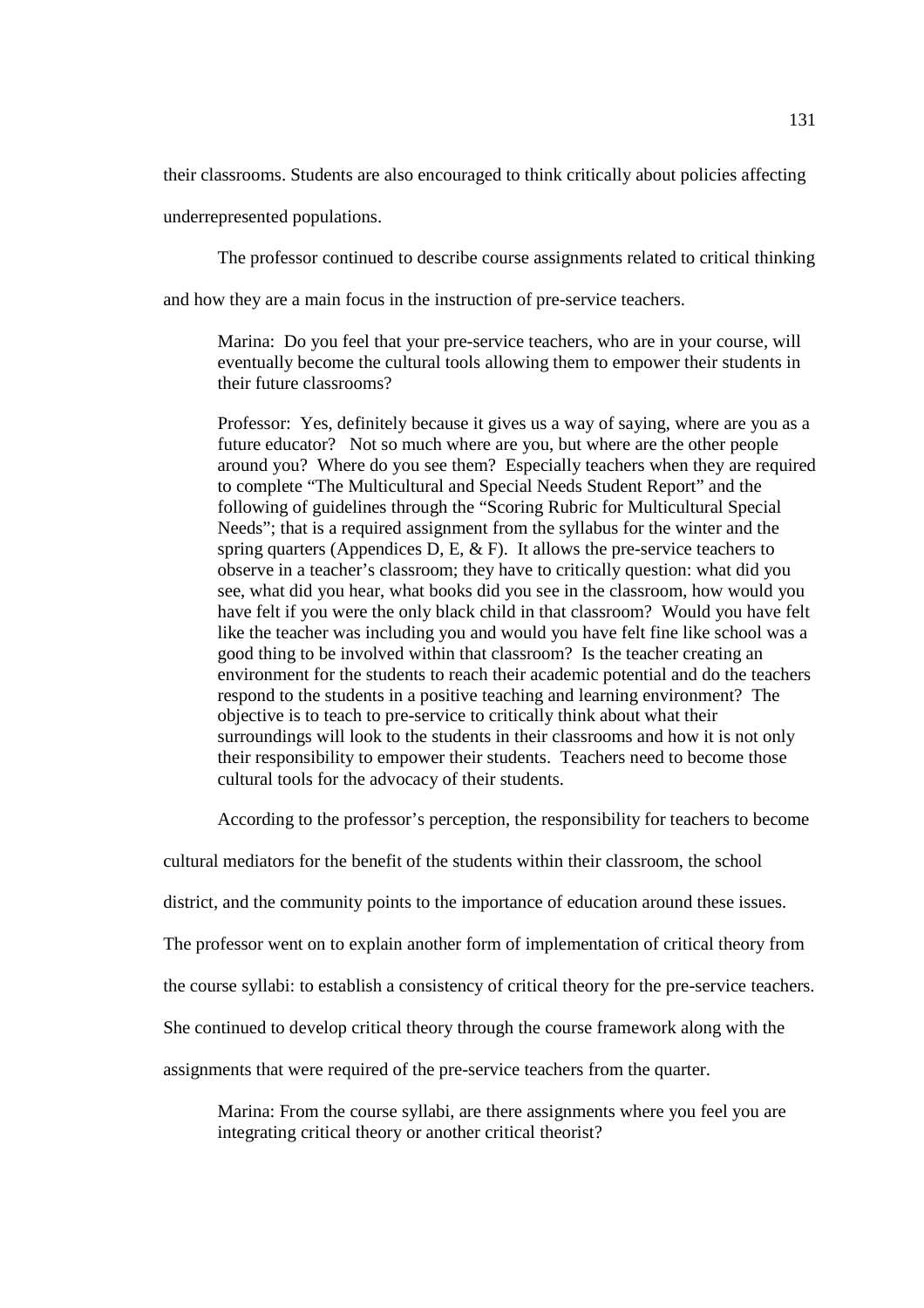Professor: Well, Peter McLaren is another critical theorist that supports the critical theory introduced in my class discussions. My intent is always to implement critical theory as much as possible, if not in my lectures, in my course assignments from the course syllabus (See Appendix  $D \& E$ ). From the required reading materials, the students are exposed to critical theory by critically examining cultural biases and stereotypes. For example, the pre-service teachers are assigned to read "Management Strategies for Culturally Diverse Classrooms" (See Appendix H) during the quarter. However, I have the students critically analyze the text by completing "The Discipline Report" and also allowing the preservice teachers to follow a guideline through the use of a scoring rubric for the Discipline Plan (See Appendix G). The central focus of this activity is to provide a critical theory basis between the relationship of diverse student populations and classroom management, specifically involving discipline in the classroom. So when they become teachers, they will not allow culture to be a factor amongst their students.

#### *Defining Multicultural Education for the Course*

Multicultural education has become a large entity, not only within our educational

system, but within the context of our society. According to her perceptions, the professor

defined multicultural education and how it was implemented with her

pre-service teachers in the course. This definition was crucial in her development of the

course syllabus, including the objectives for the course and the assignments.

Marina: Well, to begin, how would you define multicultural education?

Professor: It is essential that they begin to understand how the ideas of social reproduction from theorists such as Bowles, Gintis, and Freire have played out in public education in the U.S. To become part of the education solution as future teachers, they need the tools that this field of analysis of education will allow them to use to restructure how and what students are taught and perhaps more importantly how to think about the world.

The initial question for the defining of multicultural education by the professor was to

gain an indication of the meaning of multicultural education at the surface level.

However, the next question was to obtain a deeper understanding for the context of the

course.

Marina: Now, how would you define multicultural education in the context of your course?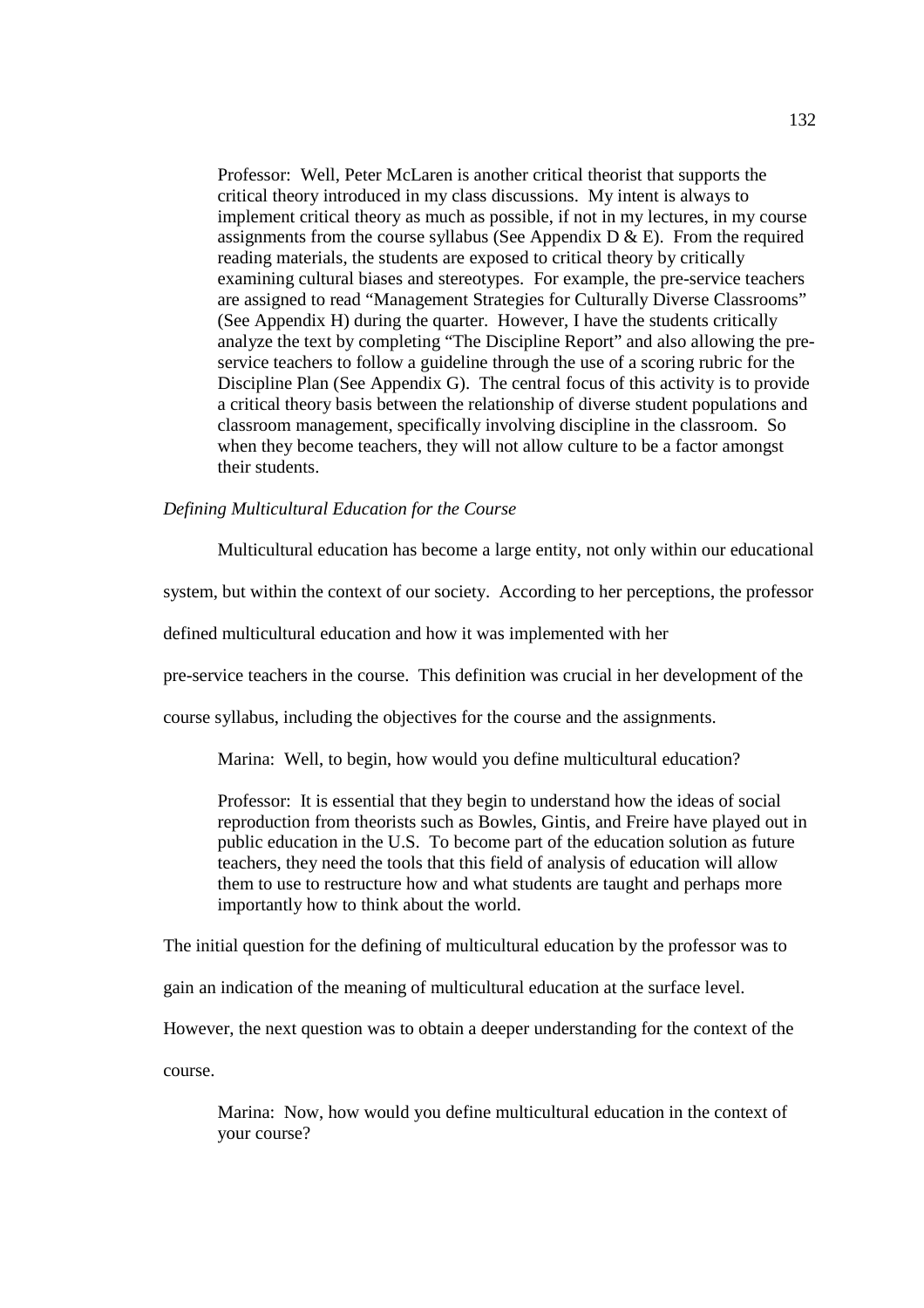Professor: Multicultural education is a way of teaching that includes everybody at the most global level and creates in the learner, culturally, a respect for and curiosity to learn about peoples that they encounter. So, I mean that definition to be at the really global level, so if we're talking about my pre-service teachers in the course, then you would be busting stereotypes, trying to make them see that most stereotypes actually come from generalizations and the generalizations come from the dominant discourse. But with the instruction of elementary students, the idea is to open their frame of reference and introduce them along with making them happy and I hate to use the word "celebrate" because it sounds like so overworked, but the idea that they would be "Oh! These new things are great and interesting to me." Having taught pre-school and elementary school, it's amazing how small children often haven't internalized a lot of their parents' stereotypes or biases. I don't want to say its anti-bias education or anti-discriminatory education or that we teach for tolerance, but rather that my students have this transformation within themselves, so that they would want to teach children in the fashion that children would be open to learning about everybody and anybody and not come hopefully with prejudgments. Or if they had prejudgments they would be open to having a frame that would allow them to de-construct them.

Her response to the question was a bit more in-depth in comparison to the initial

question, regarding her definition of multicultural education. When asked about the question of multicultural education and the context within the course, the professor was able to extensively describe her definition and connect it to the "Culture, Family, and Schooling" course. Her objectives for the course were specifically geared toward knocking down stereotypes that have been set up by dominant classes. The pre-service teachers focus on generalizations through a global perspective but also extend them to the classroom with their future students. The professor made it clear that she wanted her preservice teachers to become advocates for social justice, even if just for a child in their classroom, or a teacher at their school site, or a person they might know personally in their lives. Deconstructing stereotypes and prejudices was a key objective of the class.

Professor: Like if another little girl would say, "Oh, you know, Rosa steals and Rosa is Mexican." Then they would be able to say, "Well, I'm not sure if Rosa steals, but that certainly has nothing to do with her being Mexican." Rather than glomming on to these cases, transferring this information out and internalizing it in: all of "x" people do "y" or are "y" because I met one person once. But at a certain level for my pre-service, I would like them to be advocates for social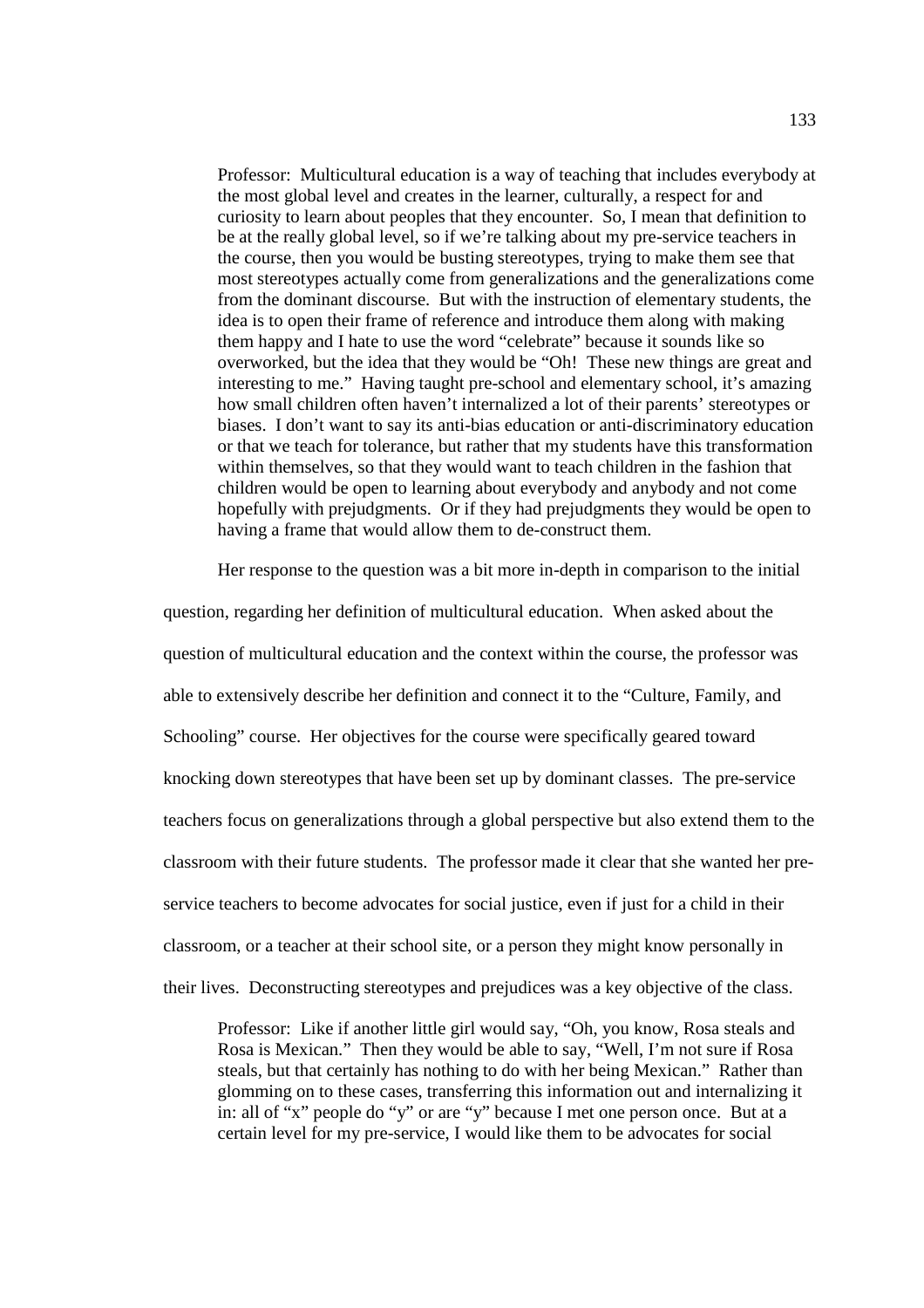justice and look at the idea that the world could be changed – one child, one teacher, one person at a time, if people would just open up and not be closed to the idea of social change. And the idea that we really need to look out and yet, at the same time, understand the range within ourselves or within our own groups so that they don't become solidified with the idea "I'm Mexican, I do 'x'; all other Mexican's do 'x'." I don't know. A lot of times people build from their own lived experience, and if their experience has been very insular, then that's the way their mind is made up.

Defining multicultural education from the professor's perspective describes the context of

how multicultural education is implemented in the "Culture, Family, and Schooling"

course by using examples of different ethnic and cultural groups and how they are

portrayed in society.

*Use of Banks' Typology* 

The next question the professor was asked to address in the interviews was the

typology in her course for the instruction of her pre-service teachers. She began by

identifying the typology she implemented in her course and how it impacted the pre-

service teachers with the multicultural education course.

Marina: What type of typology do you find that is useful in teaching this course and why? How do you feel it impacts your pre-service teachers – for the "Culture, Family, and Schooling" course?

Professor: Multicultural education is a framework for analyzing all aspects of education, from the curriculum to the delivery of curriculum. Initially, James Banks' typology is used to assist students in looking at the classrooms in which they are doing observations. They are taught to examine the environment, materials, lesson content, and interactions. I like to implement and use the Banks' typology (See Appendix I) to look at how they, as teachers, may choose to or be able to bring a different sense of the world to the children they work with in their classrooms. But the problem is, according to the Banks' typology, most of them have experienced the lowest level themselves as students. So when you talk about things, teachers can be a way to add to the curriculum, to try to modify the curriculum. The idea of getting on curriculum selection can mean the idea of really looking at the ancillary support materials that are aligned with your core curriculum so you can bring them in to the classroom. A lot of times those concepts seem like a lot of work and like, "Oh, I don't really know if I want to do that." Then when you get to the social justice level, they dismiss it as like this, "Well that's not appropriate for like K-6." And it's a way of just like saying,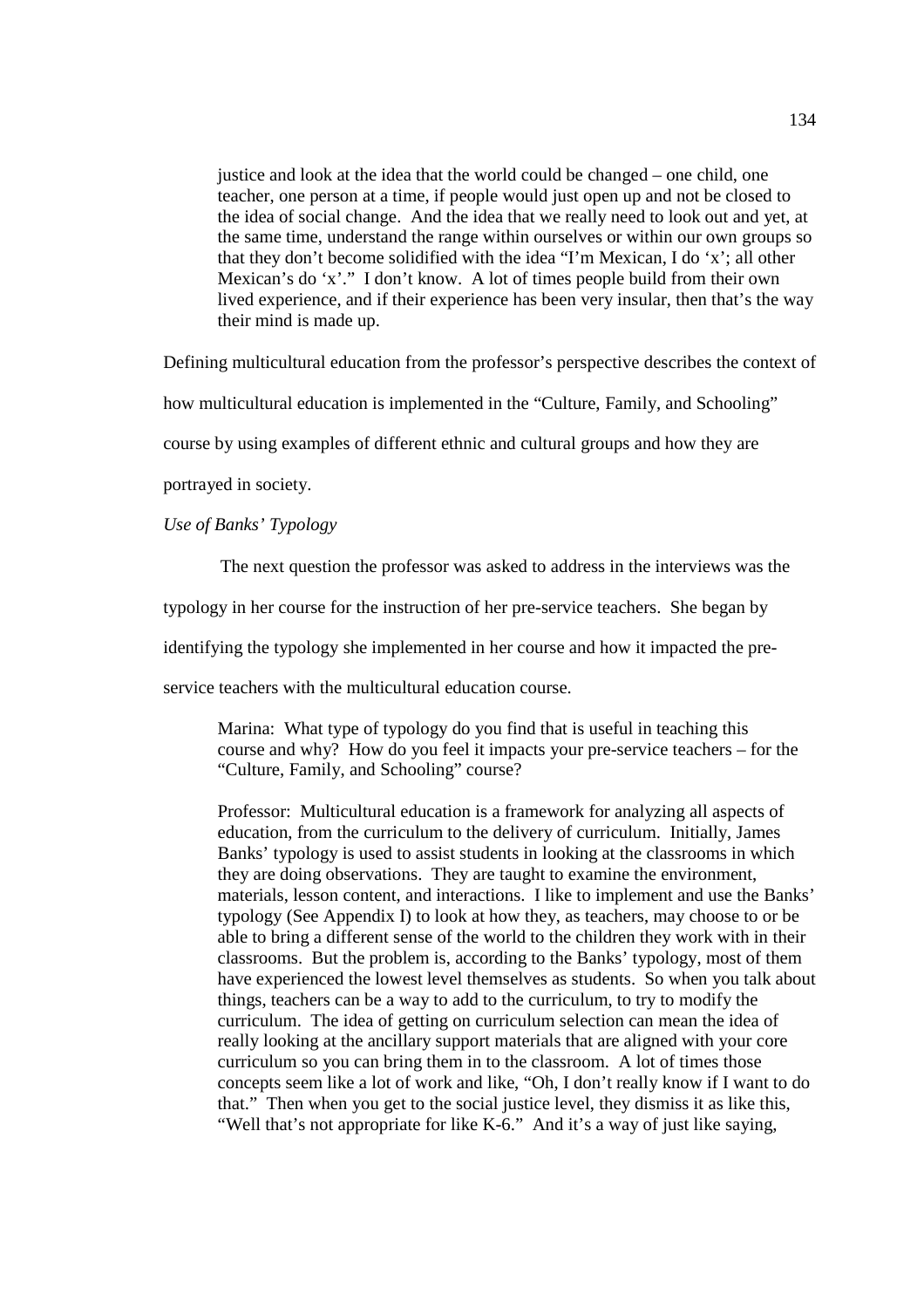"Yeah, that's important but for older students, such as the high school level or like maybe that is more appropriate for the college level."

The professor discussed Banks' typology and how the pre-service teachers were taught to examine the world around them and the curriculum they would integrate in their classrooms one day as educators. The professor continued by briefly describing the levels of Banks' typology and how they were introduced to her pre-service teachers in the context of the multicultural education course. Due to the brief description of Banks' typology, the professor was then asked to elaborate on each level. The professor continued with a description of each level and its relation to the implementation of the course. She introduced the levels and that this typology could be incorporated at any level of education, not just at a high school or college level where many educators feel it is most appropriate.

 The professor described the first and second approaches to Banks' typology that were implemented in her multicultural education course. She elaborated as well on the next two approaches and commented on the fact that when introduced to new or preservice teachers, they sometimes claimed that it was not their responsibility to introduce these approaches to their students in the classroom, especially if they did not have tenure. They tended to focus on the state-adopted curriculum along with minutes of instruction mandated by the state, due to the testing and assessments for their designated grade levels.

Marina: So, what are the different approaches of Banks' typology?

Professor: Well, there are the four approaches to Banks' typology. The first level is the Contributions approach, where you just say, "Yes, some Mexican did that in history and what's wrong with that level?" Well, not even that, but the next level is the Additive model, where you might pull out a chapter for a book to add or enhance the curriculum. You might say, "Oh, this is a Latino chapter; let's use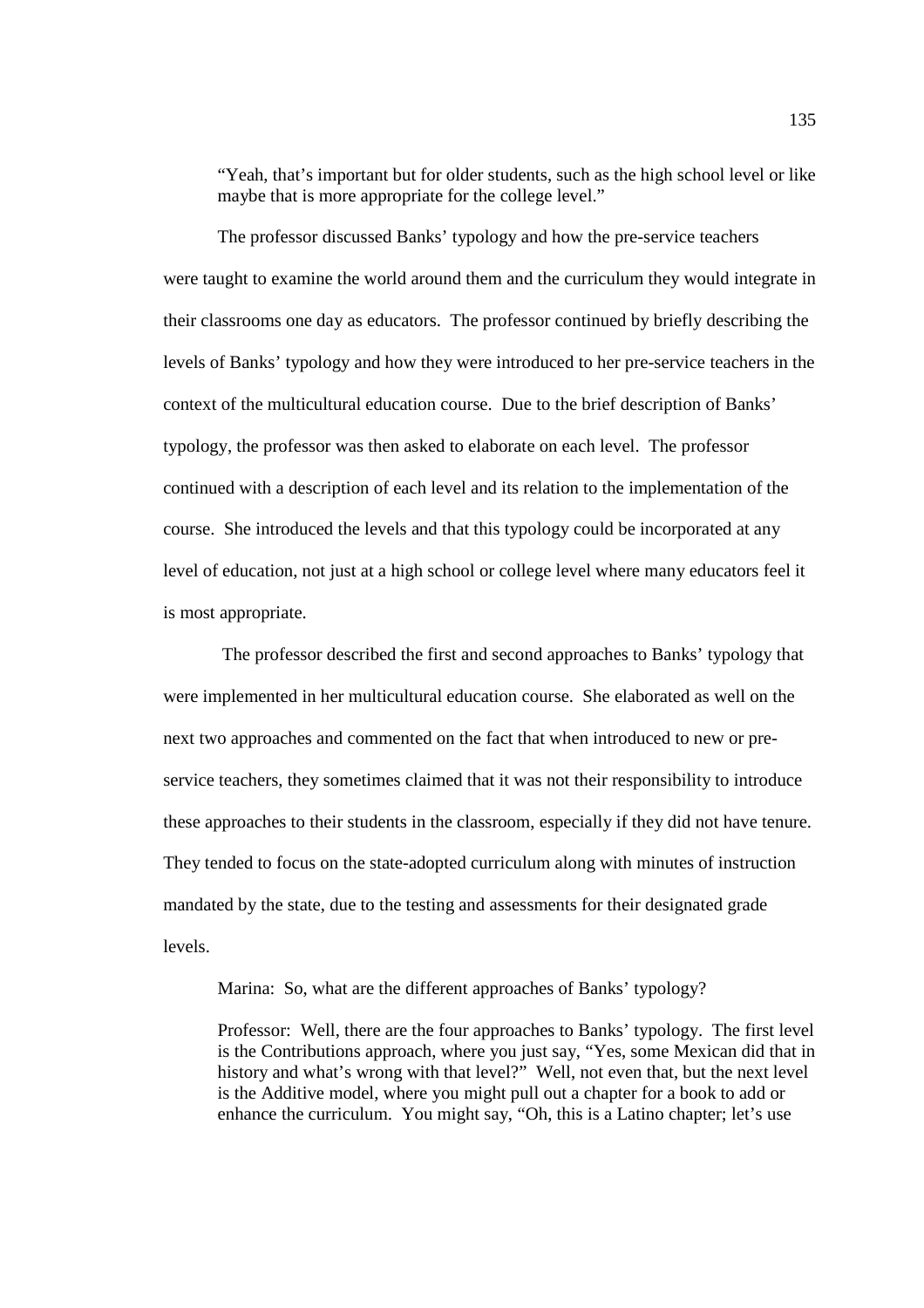this one." And you might like talk about four famous Mexicans in history. The second level is termed the Additive approach where you take the curriculum and look at like every time you talk – I mean, I don't want to say every time we talk about a white person, we talk about a Mexican person. But when you are talking about inventors, when you are talking about history, events, that you are using multiple perspectives. Like, "What was the women's perspective or I think these people felt…" Even just throwing out the ideas, you know that level of trying to make sure that the students really have both perspectives as opposed to this tokenism or just to know, "We have Martin Luther King Day, oh yeah, and he's the one like I Have a Dream." You play the speech and that's the end of it. And you don't talk about why he had a dream?

The professor continued to explain the third level, the Transformative approach, and how

pre-service teachers must develop the curriculum for the benefit of their students in their

classrooms, examining the curriculum critically to identify negative instructional

strategies.

Professor: So the third level is the Transformative approach, where teachers are trying to change a curriculum. Most of my students have had very little contact with even a level 3 transformative classroom themselves as students prior to their college experiences and perhaps not there either. And of course, teachers will say that – especially student teachers and new teachers, that "That's not their job." They use what they are given regarding the curriculum. When you get to the social action approach, which is the fourth level, you are looking at "Wait a minute, what are the problems in our community? Who do they impact and how can we help solve them?" Actually, if you tie that with service learning, you find that lots of small children with the right teachers have really done good things to get to the root causes of problems. But that's the hard part because a lot of the university students that we serve are unaware of the problem and then when they become aware of the problem, it's not their problem. So you know they say, "Okay, okay, we know about Martin Luther King Day.

The professor described in detail the fourth approach to Banks' typology and how

it was the highest level to attain. She interpreted through a contextual example,

pertaining to Rosa Parks and the Civil Rights Movement. She commented on the fact

that Rosa Parks might not have just been tired that day and wanted to sit down on the bus,

but that she was part of a strategically organized movement to create the events that

occurred there after that significant day in our history. She explained that there was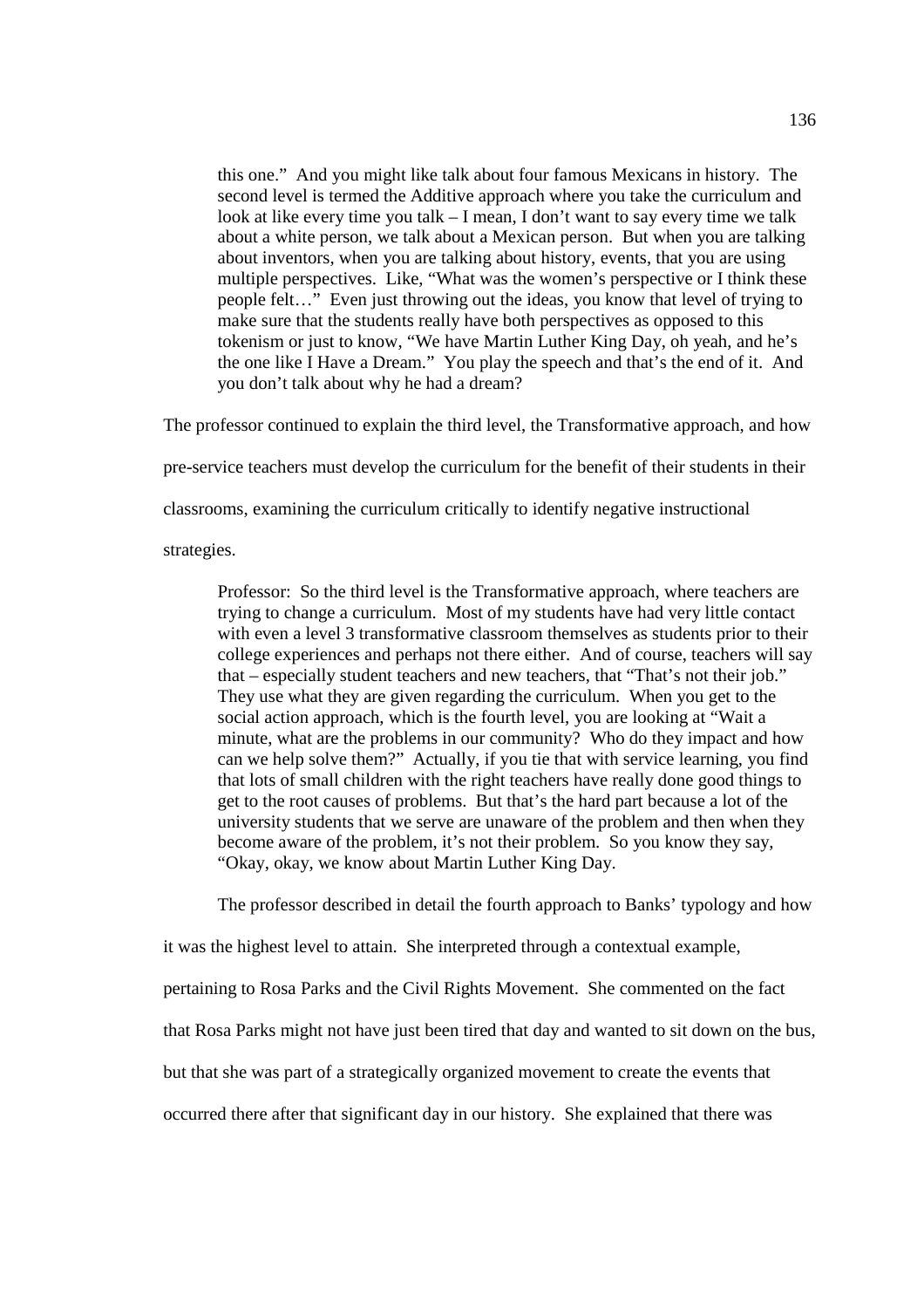children's literature published that may at times create a superficial level of

understanding for the children in classrooms, the surface level of multiculturalism that

might obscure the actual true events of the Rosa Parks story.

Professor: The last and final level is the fourth level, known as the Social Action approach. That's the idea that Rosa Parks didn't give up her bus seat because she was tired. Rather than talking about all of the associations she belonged to, all the organizational meetings she had been to, all the readings that she had been involved in, this wasn't like "Like Uh-uh, I'm not getting up." And yet when you talk to children, depending upon how the teacher presents the information and the little books they use. Or like, "Was she the only Black lady in the world that didn't want to get up?" Or what made her different? Why did she decide that action? None of that happens. You just read about, "Oh, random Black woman didn't get up and then they started having a bus strike." So when you talk to small children who have been involved in those learning experiences, in some of those classrooms they have really bizarre ideas about the whole thing. Because there are those little books that the teacher reads with them in their classroom. You know where they are like real superficial and so sometimes the people who use them, who might be good-intentioned but I don't know when it comes down to it.

The next question during the interview addressed the professor's ability to

instruct, teach, implement, and integrate the curriculum and instruction without the use of

Bank's typology for the multicultural education course. She describes the use of the

different approaches with the pre-service teachers and how they were demonstrated in the

course context.

Marina: Right, ok, next question. Do you think you'd be able to instruct, teach, implement, and integrate the things that you want to expose to your pre-service, without the incorporation and utilization of Banks' typology?

Professor: Banks' typology gives us an easy way to say, well, where are you? Where was the teacher you observed, in regards to the different approaches? What do you think? Because if you ask me and I say, "Oh, yeah, you know, I'm this and I'm that as a pre-service teacher." But let's say you go in and watch somebody teach and you look at the curriculum and you look at the environment, you listen to what they say and you look at the activities they involve the preservice teachers in - where's the multiculturalism? Oh, that's the International Fair we have on the last day of the year, after testing. Then you have to ask yourself, what is the point of that at the end of the day?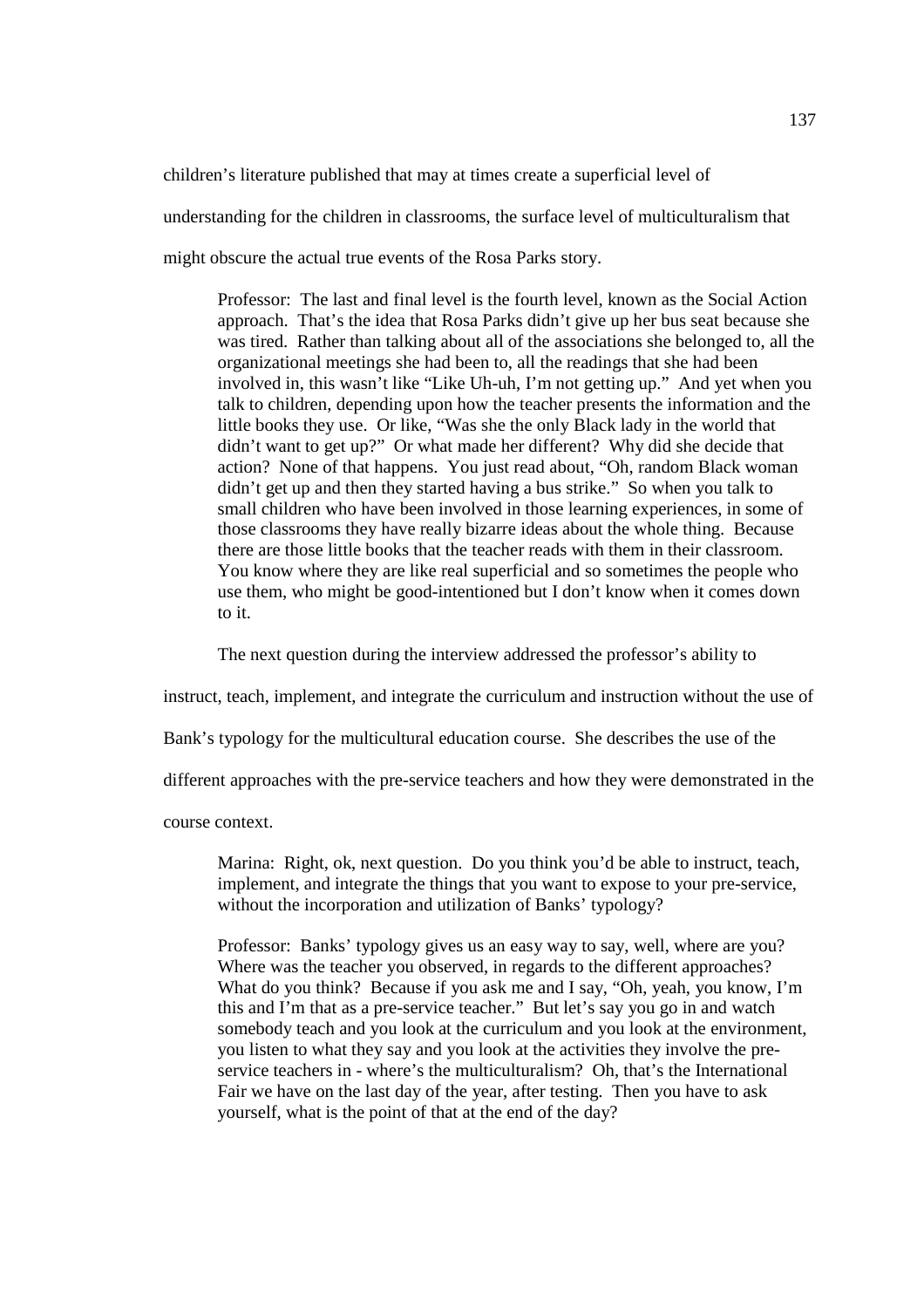The professor commented on the implementation of the different levels of the Banks' typology that she would ideally want her pre-service teachers to take with them as they leave her course at the end of the quarter. However, she expressed the fact that a twounit course, due to the lessened hours of contact with the pre-service teachers, would not transition all of them to the fourth level of Banks' typology. Also, the introduction and implementation would establish a foundation for their instruction with their students. It would build a multicultural context they could cling onto when they step foot into their classrooms on that first day of school. They would be teaching their students what the professor modeled in their multicultural education course.

Professor: I could say idealistically I would hope that one little two-unit course, twenty hours of contact, some reading, some thought would allow them all to eventually grow to Level 4. Realistically, I don't think so. I know it sounds really bad, like I'm being negative about my pre-service teachers. I think when they have something to glom onto, like multicultural education, Banks' typology, then they can say, "Oh, that seems like a Level 1. We all want to be at Level 3!" They don't want to be a Level 4, most of them! That's social justice getting out there and rabble-rousing is like a little too much for some of them.

Marina: As a professor, realistically what level of Banks' typology do you think your pre-service teachers leave with from your course?

Professor: I've taught here a long time and I do a lot of stuff out in the schools and so I see some teachers that have taken my course and I feel very proud when I hear so-and-so is doing this. But others understand what they have to do to get by for the school system. Some of them, I don't know. Maybe they will never move out of Banks' Level 2.

At the end the interview, the professor conveyed through her own perception, the level of

Banks' typology that her pre-service teachers would take from the multicultural course.

She spoke of the experiences she had seen in the community from teachers she once

instructed in her multicultural education course and how proud she was to see the impact

they were making as positive educators. But, she did add that at times realistically, the

transition out of the second level of Banks' typology would never occur with some pre-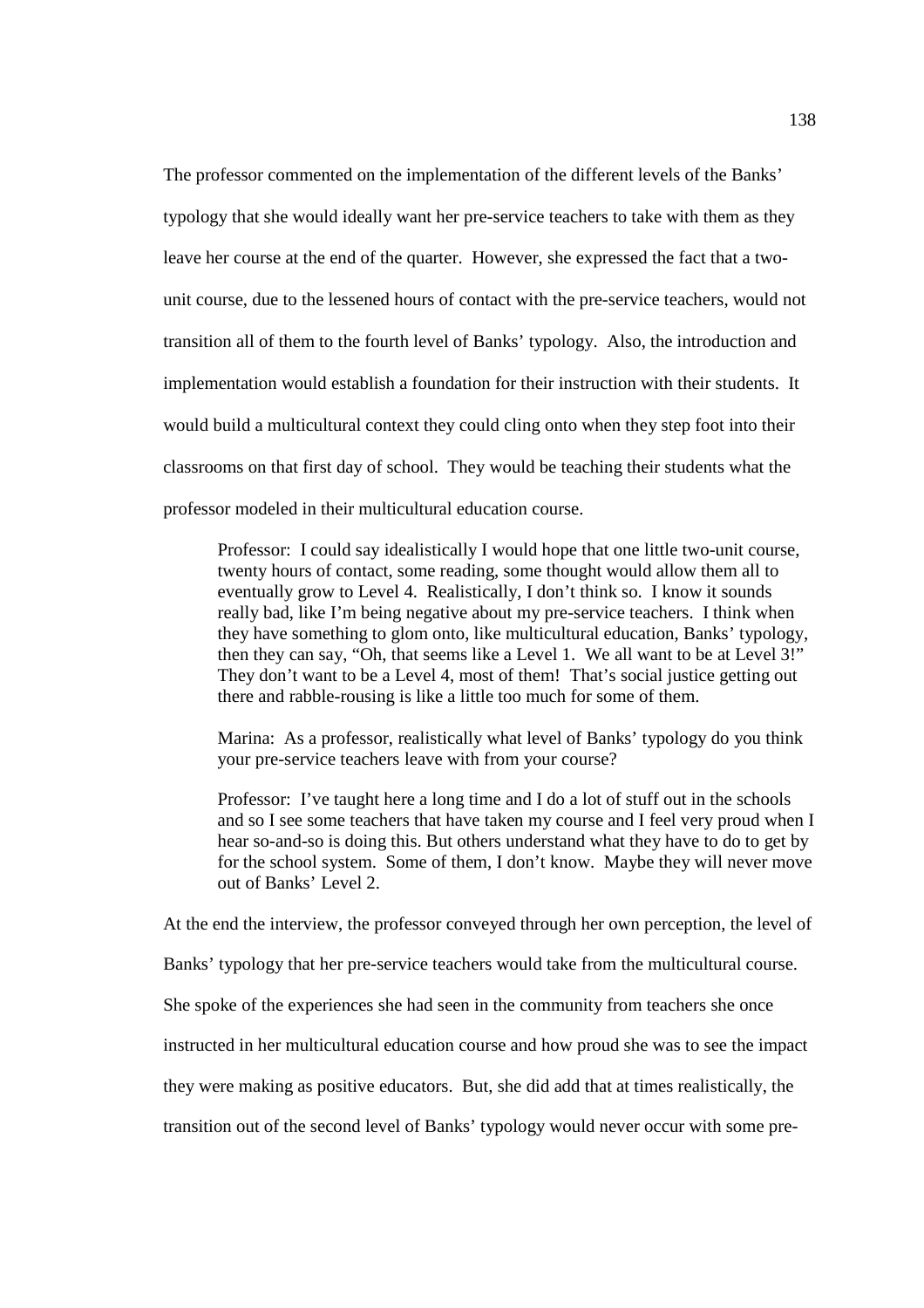service teachers as future educators.

# *Course Curriculum and Instruction*

 The professor explained the course curriculum and instruction within the context of the class sessions with her pre-service teachers. She addressed the implementation of multicultural education for her course and examples of curricula that were introduced to her students.

Marina: Is multicultural education a part of your curriculum and instruction when you teach the "Culture, Family, and Schooling" course and why?

Professor: Yes, multicultural education is very much a part of my curriculum and instruction. I try to introduce as may resources as possible to the course. We do several things. One of the things I expose my pre-service teachers to immediately is *The Shadow of Hate*. It's a videotape that shows how we have discriminated against everybody across time in the United States and that every generation or every decade, who we hate changes. But the ways we describe those people remain the same. So is it the people or is it that we need a scapegoat?

She introduces a video to her pre-service teachers known as *The Shadow of Hate* by

Charles Guggenheim. The video demonstrates how this country has dealt with

discrimination, claiming that the hate factor would be constant but the group being

discriminated against would change throughout history.

Professor: So, that particular video shows that demonizes or shows that other people have demonized specific groups; then lots of times the students sitting there, who don't consider themselves demons, belong to one of those particular groups and they all go like this, "Whoa!" Where they, because of their age or experience or lack of communication with older people of their same group, hadn't realized, or perhaps the impression or oppression and the idea of the crabs and the bucket and how were our ancestors treated? Or life is fine for us now, but was it always, and lots of them, especially English students, are mystified, I guess, or stupefied by the idea that at one time their particular group might have been considered criminals, welfare recipients, perverts, derelicts, whatever. Because that's a language that's currently used in our society to describe different groups of people, not their group, so it makes it easier for them to see, "No, we're not like that!" And it's like, "Well, we're not like that and people used to think we were like that!" Maybe nobody's like that, but there's other forces at work that kind of create this national abuse, national discrimination, or this mindset that it's ok that we can be good to everybody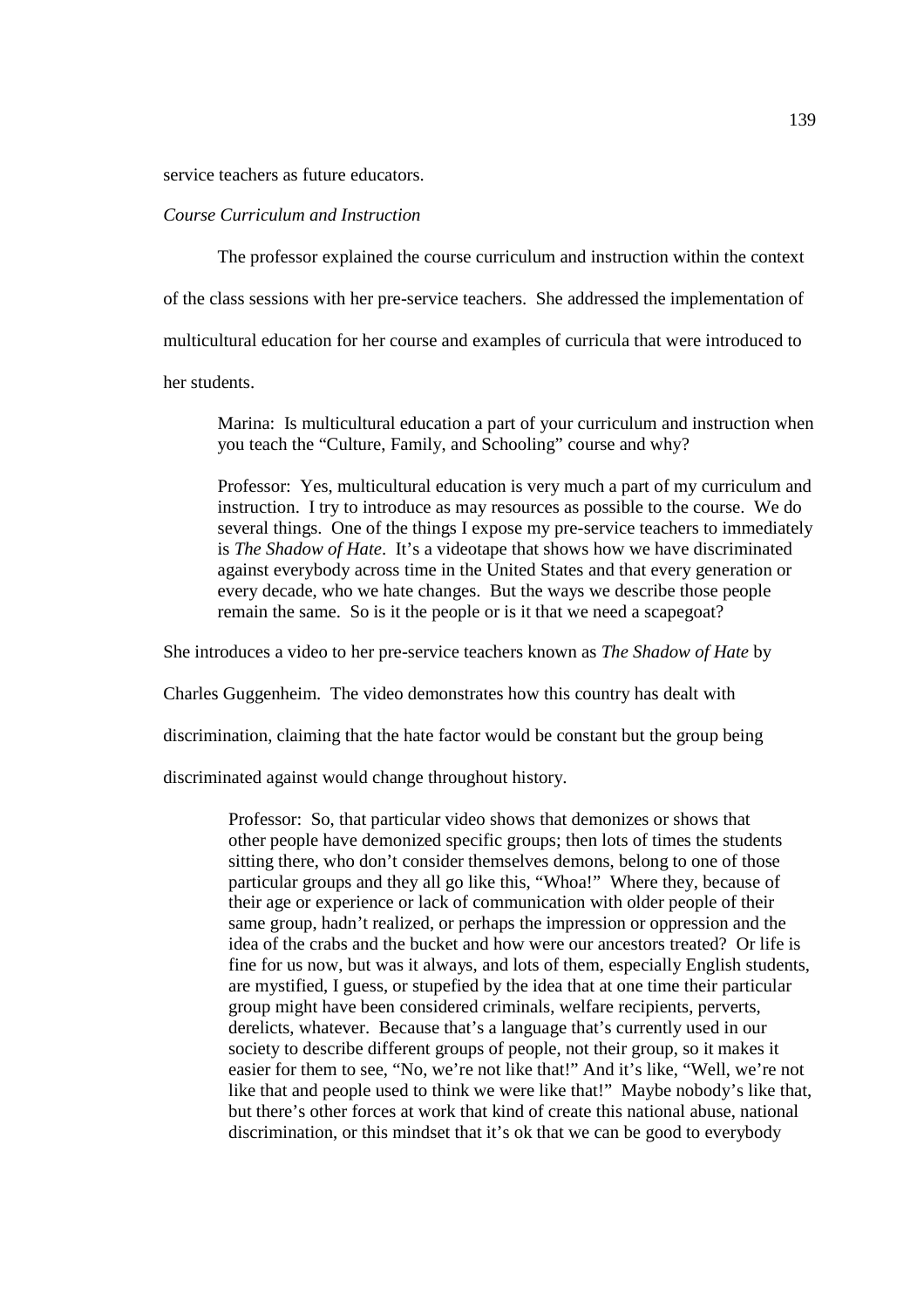except them. And that the group "them" changes over time.

She continued to describe the connection of the video to the course curriculum and how she used the video for her instruction with her pre-service teachers. The video was one of the instructional resources she used to capture the attention of her students to they may physically see how hate was represented and transferred from one cultural group to another.

Marina: What other forms of curriculum or instruction do you use with your students throughout the quarter?

Professor: The curriculum that is chosen for the course involves multicultural literature required for the reading materials. The texts that I use for my class are three children's multicultural literature books titled *Lupita Manana* by Patricia Beatty, *Roll of Thunder, Hear My Cry* by Mildred Taylor, and *A Jar of Dreams* by Yoshiko Uchida. These books are used to bring critical thinking through a cultural lens. The multicultural literature begins to read stories about other cultures through a child's perspective. Hearing a story about a child from another culture hopefully incorporates a sense of cultural awareness for the pre-service teachers.

She also spoke of other multicultural curricula used for the instruction of multicultural

education in her course.

Marina: And how do you get them throughout the course to be able to one day implement multicultural education within their classroom settings?

Professor: I attempt to direct their thinking, so that they become aware of themselves as cultural beings. And that they look at the positionality that they currently own in our society and one of the problems here is always students own a positionality that isn't fun.

She ended the interview by stating that she hoped her pre-service teachers would become

aware that they were cultural beings within the global context and learned to teach their

students in their classrooms in the same way.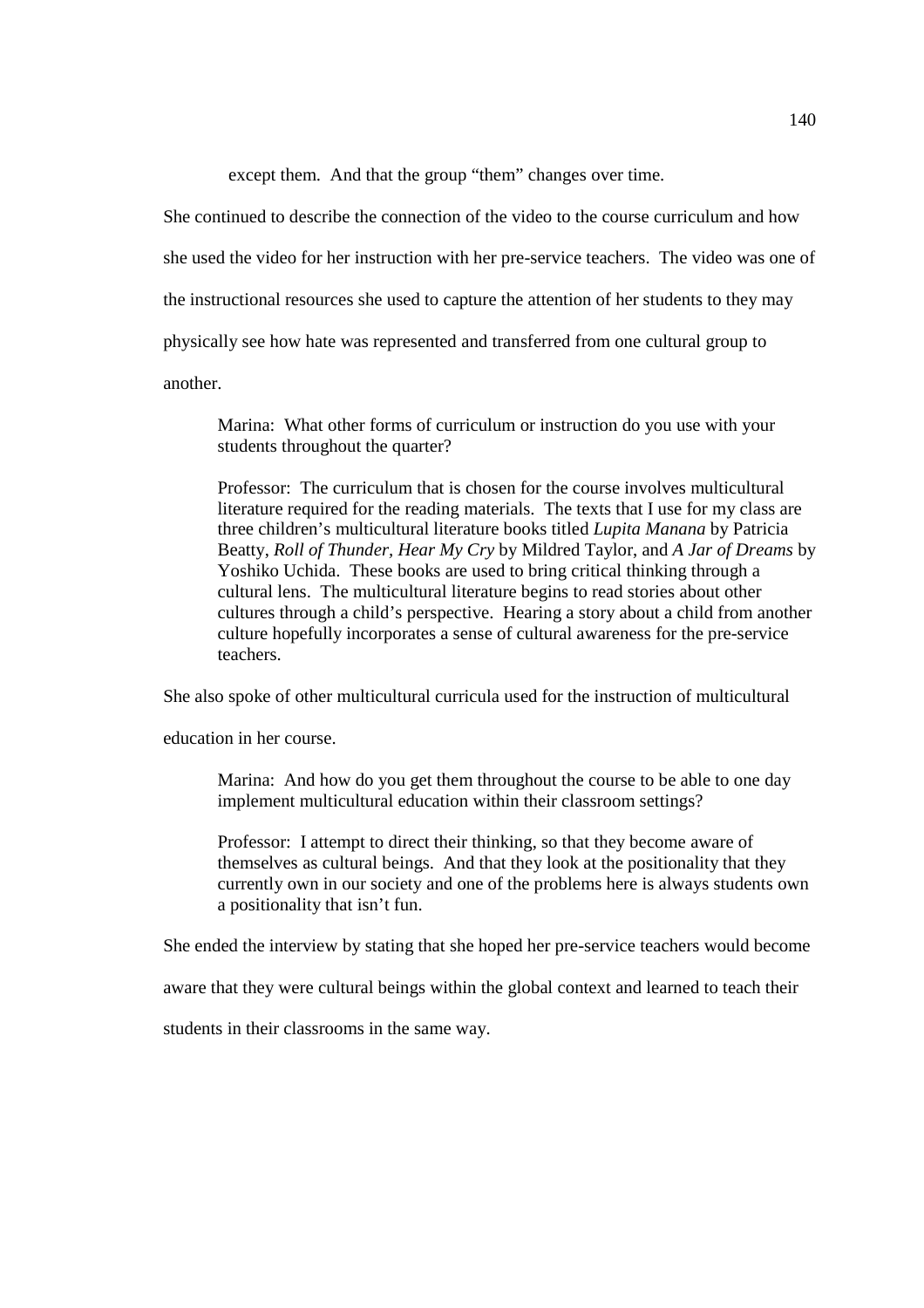#### Summary

Through the interviews with the professor, contributing factors emerged from the professor's perspective of the teacher preparedness from the multicultural education course taught to the pre-service teachers in the teacher credentialing program. From the professor's perception, the contributing factors were: (a) required university units for the multicultural education course, (b) implemented ideology in the multicultural education course, (c) utilization of critical theory for the course syllabus, (d) defining multicultural education for the course, and (e) the course curriculum and instruction. The qualitative research provided data for the identification of contributing factors from the professor's perception of the multicultural education course involving the instruction of the preservice teachers.

 The professor's perceptions revealed the organization of the course and the breakdown of how it was implemented for the purpose of teacher preparedness with her pre-service teachers. The analysis from the professor's interviews of the multicultural education course established and demonstrated contributing factors for teaching the course. The professor was able to communicate her perspective on the how and why components of the course. The analysis of her interviews gave a different outlook on the instruction of a multicultural education course; it was developed from a viewpoint from the instructor instead of students receiving the instruction.

As a reflective educator, the professor shared her perceptions on how she engaged the pre-service teachers during the multicultural education course through the use of resources, reading materials, and technologies to support student learning. Examples included the books that were chosen for the pre-service teachers to read, the videos and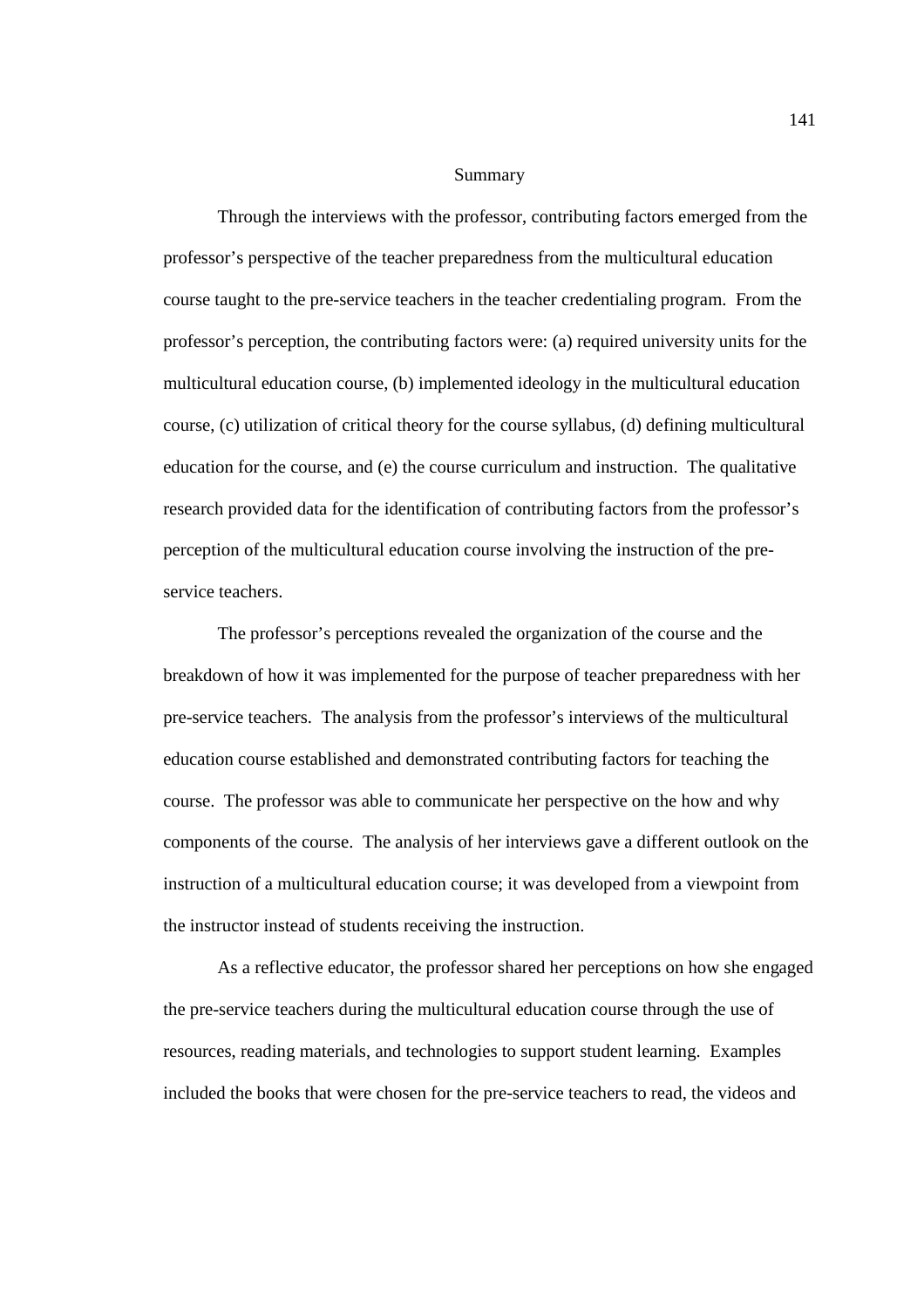movies they watched, the organization of the course through her syllabus, and the course assignments the pre-service teachers were given to complete for the multicultural education course. The professor identified contributing factors that fostered short and long term learning goals for critical thinking when she implemented critical theory through the work of Peter McLaren and Paulo Freire. The analysis continues with the models she used in her course, such as Banks' typology and Kohlberg's stages, to relate ideas and knowledge, which contributed to the pre-service teachers' understanding of the content area.

The interviews with the professor also lent a different perspective for understanding the policies and procedures at the university level for the multicultural education course and the role the university takes in multicultural teacher preparedness. She was adamant that the university needed to change the two-unit "Culture, Family, and Schooling" course back to the initial four units in order to fully prepare teachers for working in diverse classrooms.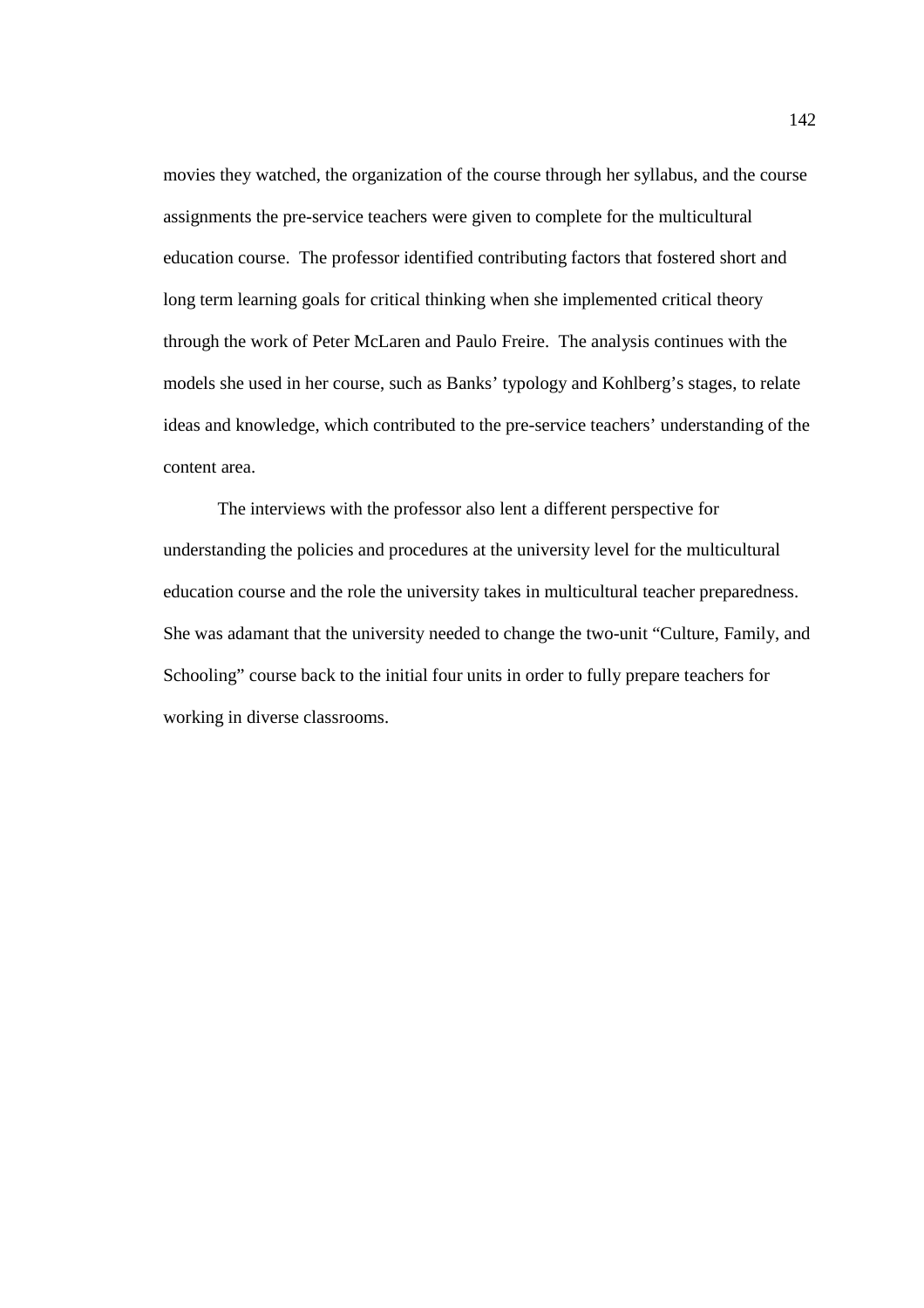### CHAPTER V

### SUMMARY, DISCUSSION, RECOMMENDATIONS, AND CONCLUSION

This section presents a summary, discussion, recommendations, and conclusion for this study. The study investigated two research questions involving the perceptions of pre-service teachers and a professor in a teacher credentialing program. The analyses showed: (a) the similarities and differences of pre-service teachers' perceptions of multicultural education following the completion of a course in a teacher credential program, and (b) identified major factors, from the perception of the professor, that contributed to the instruction of pre-service teachers in multicultural education. A discussion is provided in connection to the research literature, as well as recommendations and a final conclusion.

Key recommendations included supporting both the ideological need for instruction and curriculum incorporated in a multicultural education course and the need to involve the university, including administration, faculty and staff, and students in the training process. This study suggested findings so that educators everywhere will realize the practicality of multicultural education awareness in a teacher education program, indicating how vital this is for teachers in our classrooms to create an environment that not only teaches but validates the students in their schools.

# Discussion

# *Similarities and Differences from the Perceptions of Pre-service Teachers Towards Multicultural Education*

 Multicultural education expresses the urgent need for school reform in order to accommodate the increasingly diverse student populations entering our classrooms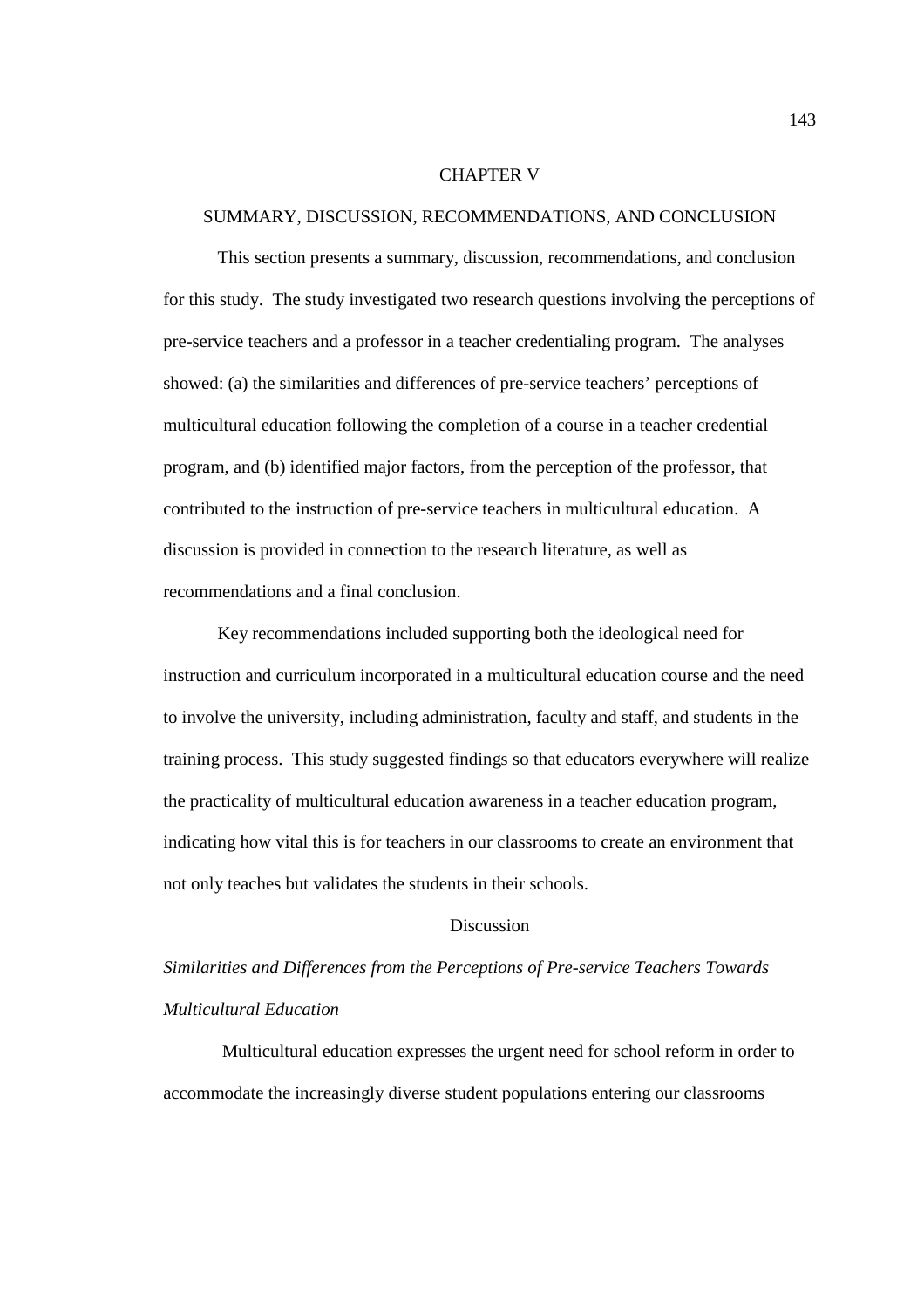(Banks, 2001; Banks & Banks, 1995; Gay, 1995; Grant & Sleeter, 2001).

Multiculturalists have agreed that there must be a movement towards reform and reconstruction within the educational institutions in order to meet the needs of our students. This must be a reform movement that is inclusive of all students, including White, middle-class males, who identify with the Eurocentric mainstream discourse. Every student will have to acquire the knowledge base, the abilities, and the attitudes needed to effectively function in a culturally diverse environment (Banks, 2001; Banks & Banks, 1995; Gay, 1995; Grant & Sleeter, 2001).

In this study, the researcher examined the similarities and differences of preservice teachers' perceptions of multicultural education. The pre-service teacher participants all came to the course with different cultural experiences, which demonstrated differences in their knowledge base of multicultural education prior to attending the course. However, once the participants were asked to reflect on their knowledge base, they did express similar beliefs and attitudes towards their awareness of multicultural education due to their enrollment and participation after completion of the course. Similar perceptions were expressed by all the pre-service teachers concerning how competent they were after instruction from the professor; they felt their level of competence in relation to their knowledge base of multicultural education had improved during the course.

When the pre-service teachers were interviewed and asked if the perceptions of their attitudes and beliefs had changed in any way towards multicultural education, their perceptions all differed after the completion of the course. However, the pre-service teachers all had similar perceptions of the importance for pre-service teachers to receive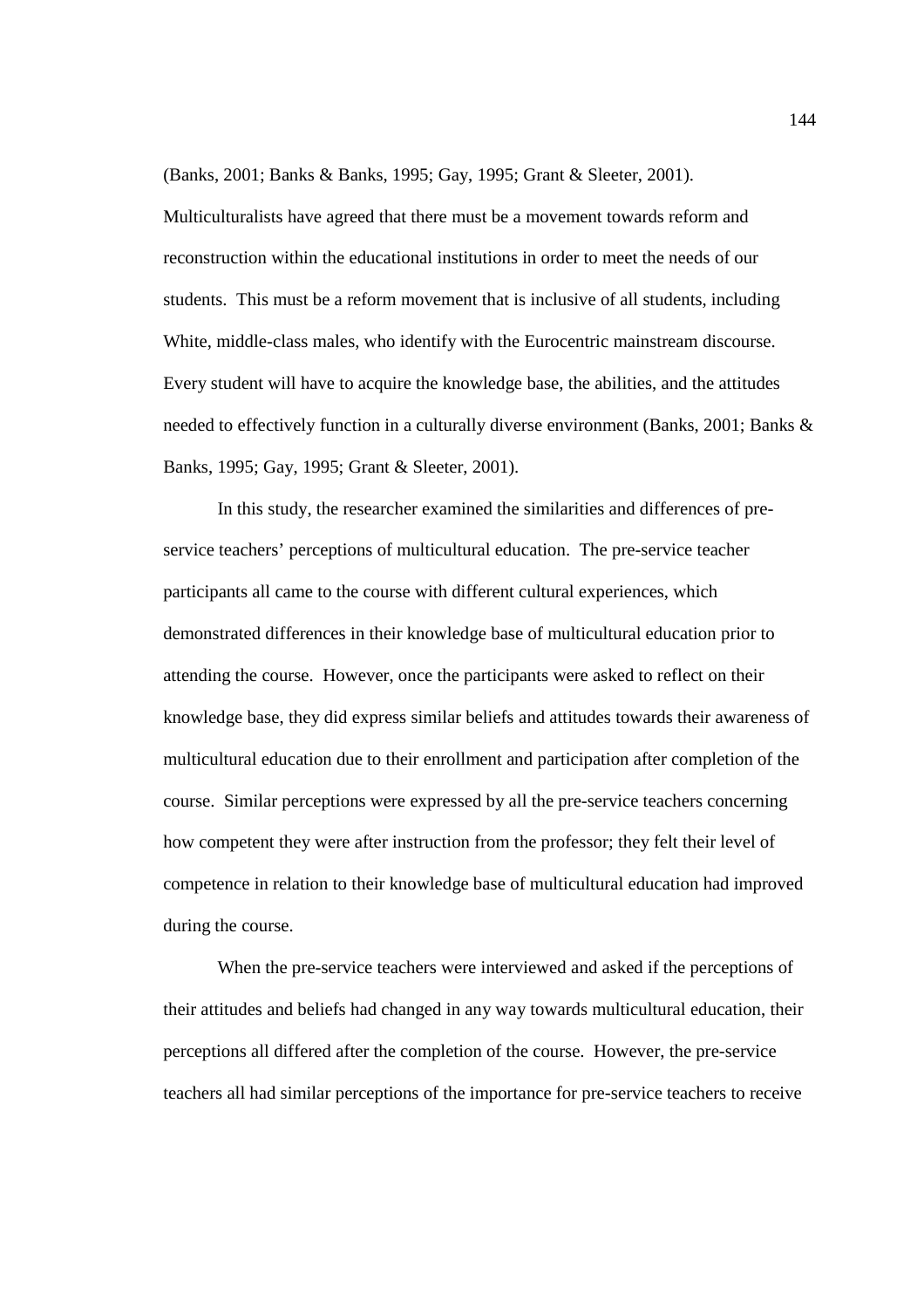instruction that focused on multicultural education. The pre-service teachers shared the same perspective on why it was so important for a multicultural education course to be required in a teacher education program.

The pre-service teachers all responded that the course helped to prepare them for instruction in a classroom with a diverse student population. All of the pre-service teachers had similar perspectives on the implementation of multicultural education in their future classrooms, knowing they would become teachers for diverse student populations. They did mention similar instructional strategies used to incorporate multicultural education with their students. The pre-service teachers identified strategies they learned from the course content, assigned readings, and required texts from the course. Similar responses were also reported in the pre-service teachers' attitudes towards the importance of a multicultural education course in a teacher education program and as an essential factor within the teaching profession.

However, the pre-service teachers' responses differed regarding their preparedness for instruction of diverse student populations, depending on their experience in the multicultural education course. They expressed differences in their perceptions of teacher preparedness from the course's curriculum design and instruction of multicultural education. The pre-service teachers varied as to which instructional strategies they would use in a classroom setting, such as the utilization of different multicultural books for daily lesson plans, prevention and intervention strategies for classroom management with culturally diverse classrooms, the study of one particular cultural group and their specific customs and traditions, or the introduction of different cultures throughout history to validate students' cultures and build and strengthen the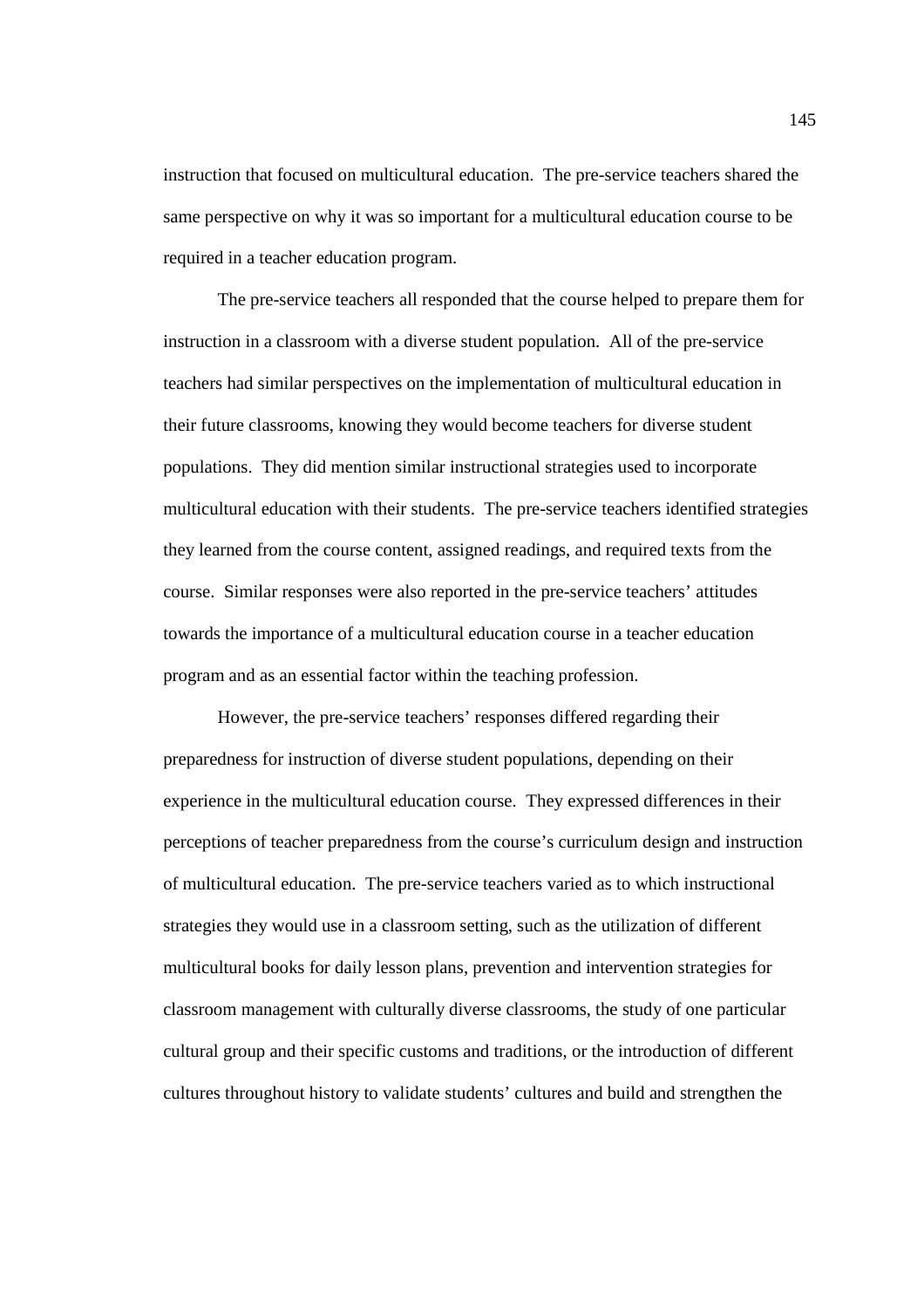home/school connection. The similarities and differences of the pre-service teachers' perceptions were dependent on the specific interview question and their response to that question involving their perspective of multicultural education and the teacher preparedness of the course.

# *Identified Factors from University Professor's Perceptions Involving Teacher Preparedness in a Multicultural Education Course*

 This next section discusses the perceptions of the professor and the contributing factors she identified for multicultural education teacher preparedness at CSU, San Bernardino. From the instructor's perspective, the contributing factors of the course relied on: (a) required university units for the multicultural education course, (b) the implemented ideology in the multicultural education course, (c) the utilization of critical theory for the course syllabus, (d) defining multicultural education for the course, and (e) course curriculum and instruction. The qualitative research provided data for identifying contributing factors, according to the professor, to the teacher preparedness of the pre-service teachers enrolled in a multicultural education course in the teacher credentialing program. This analysis was crucial because it investigated the perspective of the professor and how she saw the multicultural education course being taught, more specifically explaining the components of the course.

The interviews with the professor captured a different viewpoint as to which factors contributed to the teaching of the pre-service teachers, factors she felt were inclusive to the teaching of the course. The professor expressed the impact she directly had with the pre-service teachers and how the implementation of the course content directly affected preparedness of the pre-service teachers. The factors she identified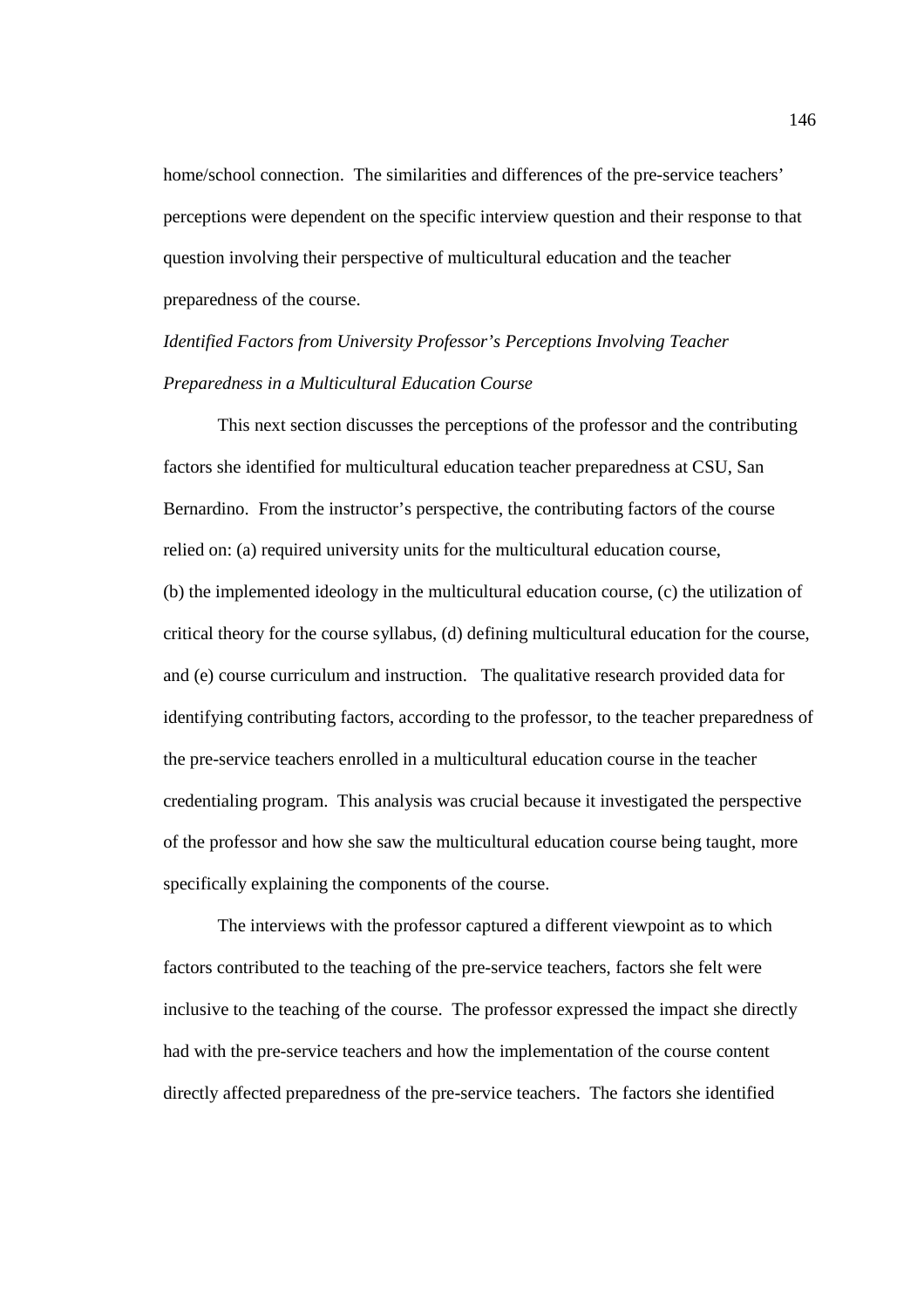contributed to their learning, and hopefully, they took with them what they had been exposed to during the course. The professor explained the educational foundation of the course through her position as the course instructor: decipher the factors for the instruction of the course as well as those that indirectly affected teacher preparedness. The professor's perceptions included factors such as the university's policies and procedures and the university unit requirements that also contributed to the teaching and learning of the multicultural education course.

# Recommendations for Future Research

# *Future Research with Pre-Service Teachers*

To extend the study further in future research with pre-service teachers would involve examination of the pre-service teachers in their future classrooms. After the completion of the multicultural education course in the teacher credentialing program, the study could then examine the actual classroom practices demonstrated by the former preservice teachers, which were gained from the multicultural education course presented by the professor. A future study could involve the shifting from pre-service teachers to their roles as actual classroom teachers, utilizing what was taught in the multicultural education course for the benefit of their own classroom environment. The purpose for this future research would be to gain the perceptions about what they had learned about multiculturalism in that course through the teacher credentialing program in contrast to its actual practicum within a physical classroom setting. In their interviews, they discussed the course assignments/activities, reading materials, class lectures, and observations conducted in a classroom setting, which had been assigned by the course professor. The pre-service teachers expressed strategies and materials they would use in their future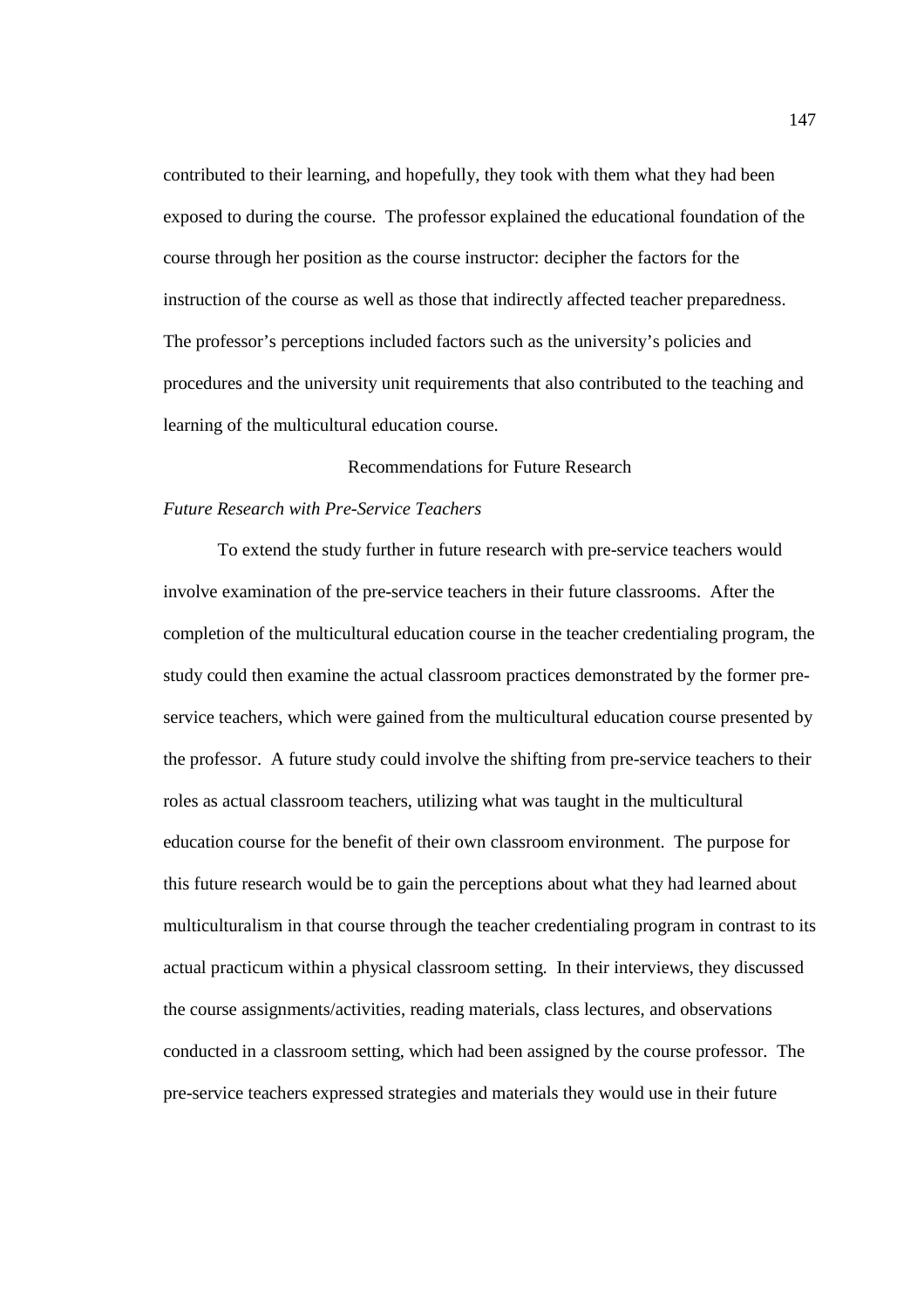classrooms that had been introduced and integrated into the multicultural education course by the professor. The future research could investigate the pre-service teachers and examine if what they learned in the course was actually being implemented with the students in the classroom.

 Other future research that could be conducted with pre-service teachers in a multicultural education course is the number of hours spent outside the university classroom participating in observations with classrooms that have diverse student populations. The pre-service teachers conveyed during their interviews that there was a need for more actual classroom observations, and they would have liked to have spent more time observing the teaching practicum of the instructional strategies used to instruct diverse student populations. Future research could revolve around more classroom observations outside of the university setting and more time in the classroom setting at a school site.

 Lastly, the future research to be implemented with pre-service teachers would be a family involvement component for the class. The pre-service teachers expressed in their interviews a strong desire to build and sustain a connection from the classroom to the home with the parents of the students they would have in their classrooms. Future research could involve the pre-service teachers who develop a home/school connection component as a final project in the multicultural education course, using the instructional strategies and knowledge they had gained from the course itself. The family involvement model would be developed by the pre-service teachers to demonstrate how they would make that initial home/school connection with the parents of the students from their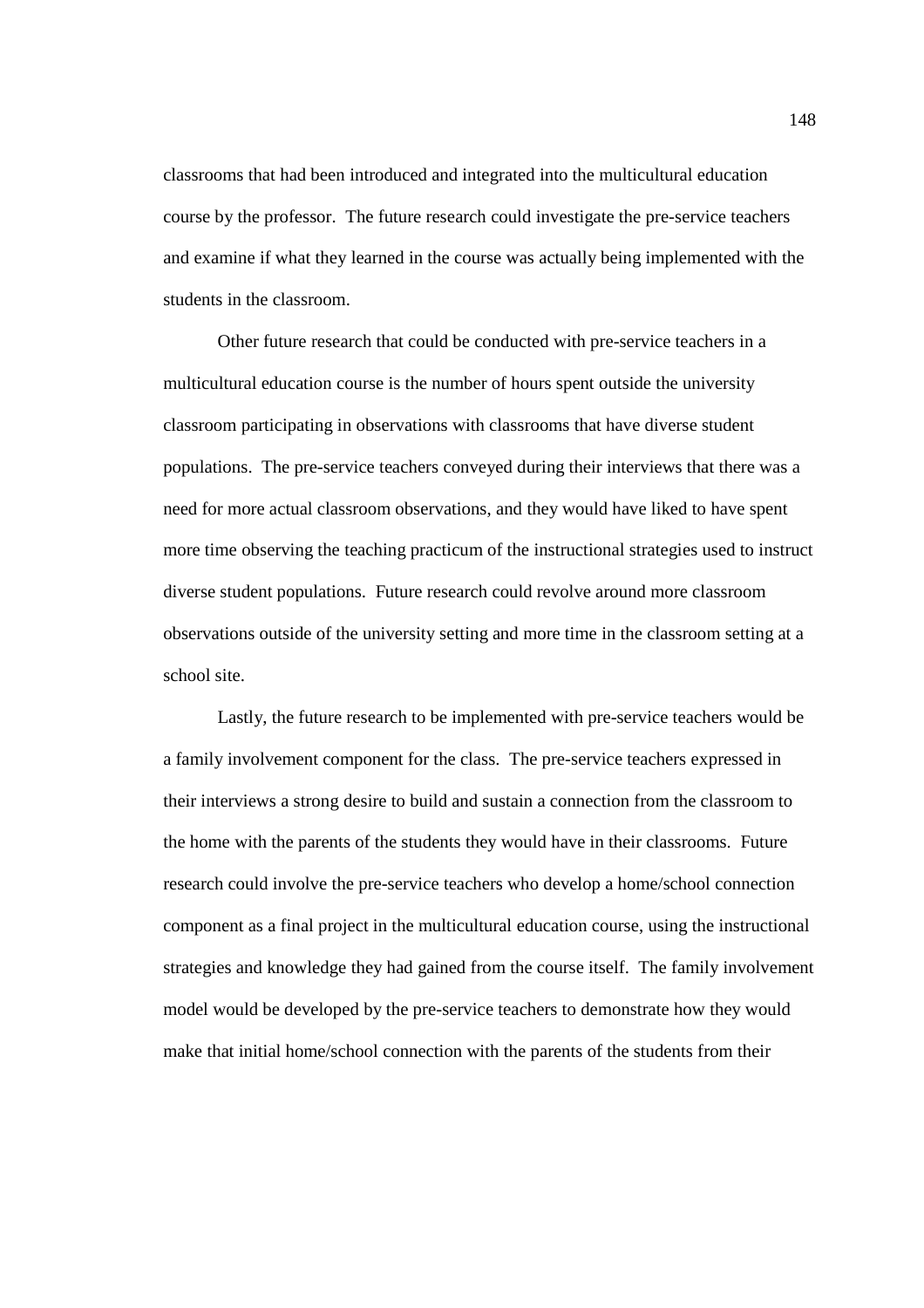classrooms and to create lesson plans, activities, or events to maintain the relationship with the parents.

### *Future Policy and Procedures*

 Oftentimes, institutions do not design policies and procedures that are beneficial to students' learning and professors' teaching. It is the responsibility of the university to create these guidelines to ensure a positive, respectful, equitable, and productive atmosphere, not only for the students, but also for understanding and confidence in the university's willingness to create policies and procedures for academic excellence. The administration of the university is a key component for future policies and procedures that contribute to the research conducted with pre-service teachers through a teacher education program. For example, the university could institute a forum to address issues pre-service teachers may have in the teacher education program, allowing the university to gain the perspective of the students enrolled at their university and the ability to take their viewpoints into consideration, setting a productive change in motion that centers on issues such as diversity.

Policies and procedures must be continuously reviewed for the betterment of the pre-service teachers enrolled in the teacher education program through the school of education. The professor discussed the need for the university to re-establish the fourunit course requirement it once was in the teacher education program. The professor stated in a response regarding the unit requirement and the negative impact it has on the course.

No. I think it's a negative impact. With the enrolled pre-service teachers – well, two units, you have to figure out, you know, if you go from four units to two units, then you have to diminish the requirements, you have to diminish the contact time, you have to diminish what you do with students just because you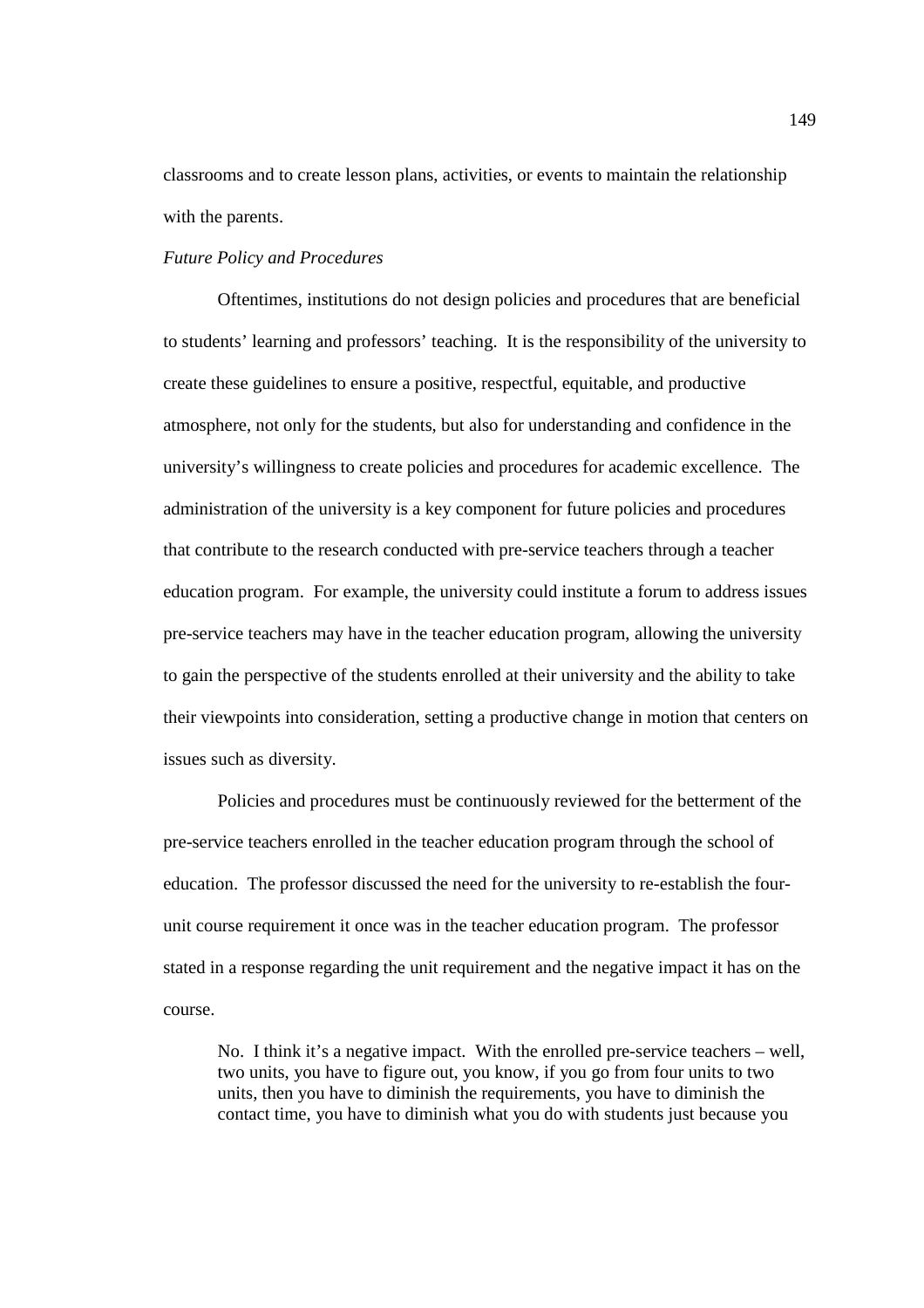don't have them enough to give them the four unit curriculum. Even now, they complain that there is too much work. I think that in terms of things like diversity, you know, you can't watch one video and your whole life change. I mean, if you could, I would buy that video. I don't know where that one is yet.

Banks (1999) states that "an effective pre-service teacher education program is essential for the successful implementation of multicultural education in schools" (p. 53). Through the professor's perspective, the contributing factors were identified for the purpose of teacher preparedness in the pre-service teachers, and the willingness to create an effective teacher education program for the implementation of multiculturalism within the schools these pre-service teachers will one day service. However, one must not only look at it from the perspective of the pre-service teachers and the professor of the course, but also the perspective of the administrators at the university level to gain their perceptions on the effectiveness of multicultural education within their teacher education program.

Also, the major objective of the university administration must be to always create opportunities to develop authentic institutional protocol for the purpose of academic achievement through the efforts of the faculty, students, staff, and administrators. The university protocol will adhere to the administration of the school of education for the multicultural education course regarding the content, course framework, and the required units taught within the teacher credentialing program with pre-service teachers. In retrospect, the professor is the one who will directly impact the level of instruction with the students of the course. However, the administration will indirectly involve itself with the classroom instruction and student learning that will occur throughout the university quarter.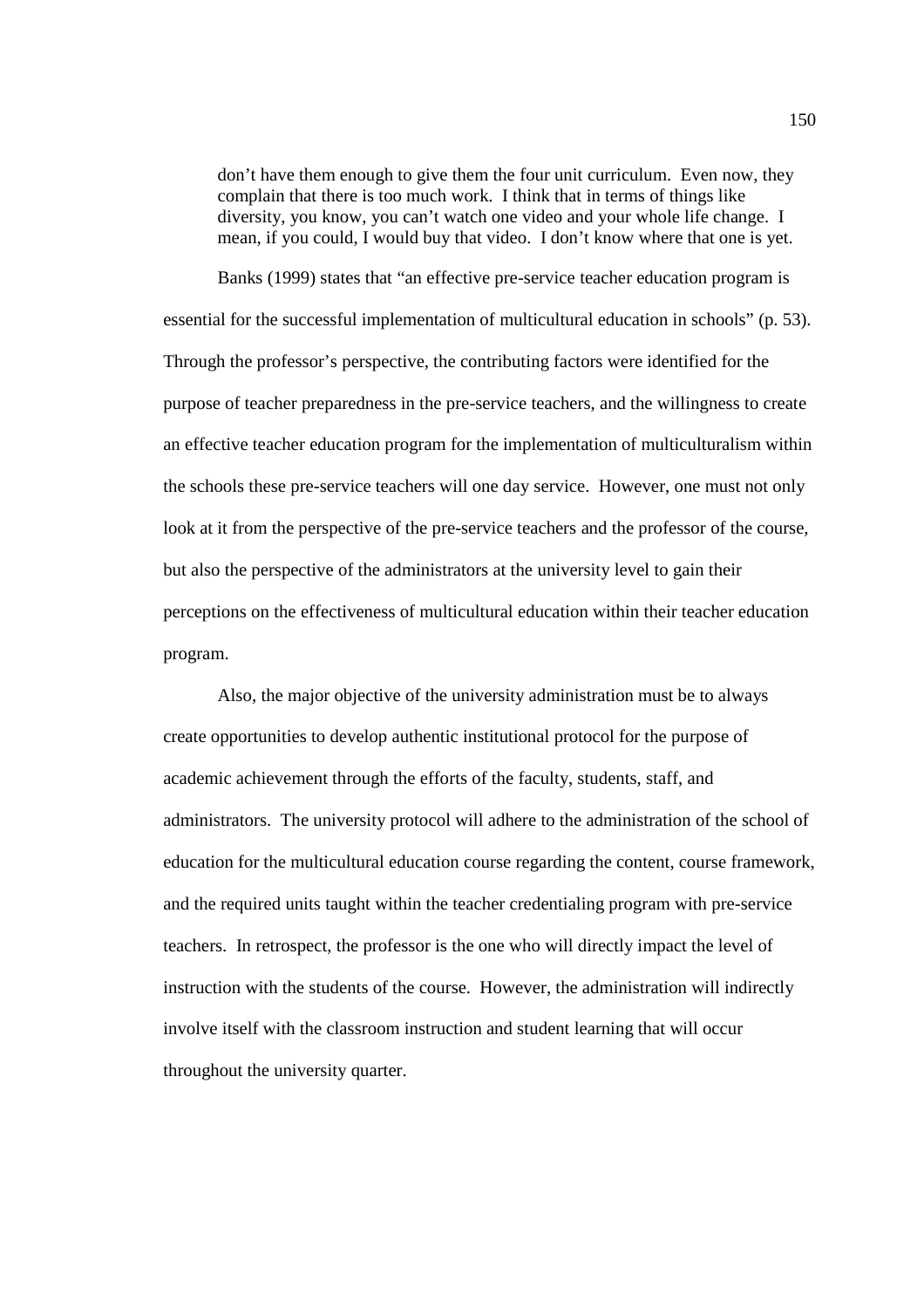According to Schoem, Frankel, Zuniga, and Lewis (1995), the classroom environment is a direct result of the level of commitment towards multiculturalism and the importance of diversity that is fostered and expressed by the administration of the university. This commitment highly impacts how students might receive instruction and how extremely important this topic is for pre-service teachers. All too often, universities bypass the needs of the students and their level of commitment to student success due to political agendas for the benefit of increased student enrollment. Colleges and universities must exist to foster higher learning; all contributing partnerships must work collaboratively to create an environment that excels in the awareness of issues for cultural diversity and political awareness that is beneficial to students, staff, faculty, and administrators. The ultimate benefit is the excellence of a university that not only teaches multiculturalism to their students, but creates a campus setting that practices multiculturalism through university protocol.

# *Increased Units for the University Course*

The factors that cannot be overlooked are the responsibility and support the administration projects for a high degree of multiculturalism incorporated into the classroom setting. The faculty and students alone cannot be the driving force behind the level of commitment for multicultural education. The administration is responsible for the resources, allocated funds, and requirements for the establishment of the course at the university. "A discrepancy between the values of the teacher and the values of administration on the need for multicultural teaching may have serious implications for teaching, the students' attitudes towards the class, and the faculty members' career" (Schoem, Frankel, Zuniga, & Lewis, 1995, p. 71).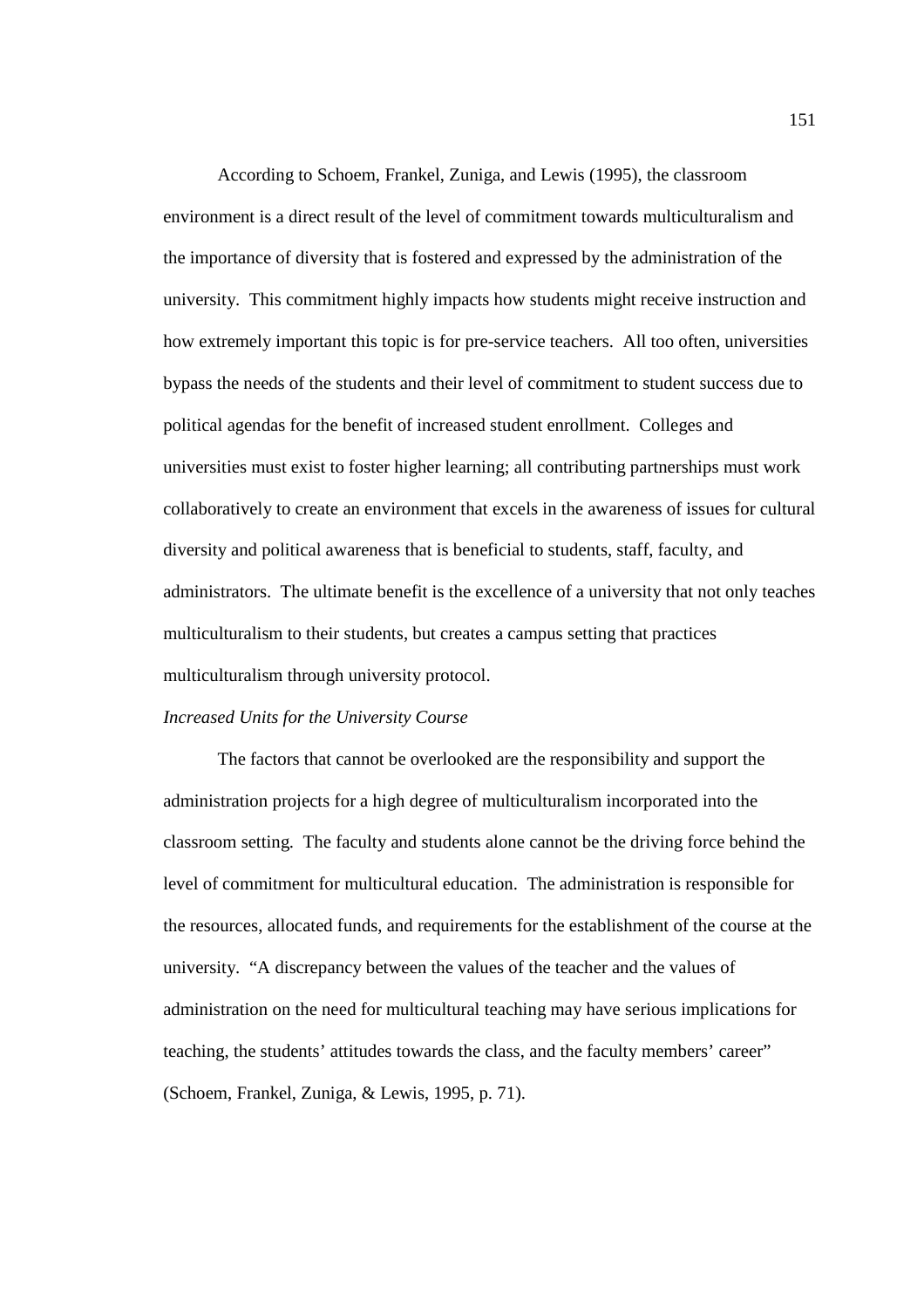During the interviews with pre-service teachers, one recommendation that became clear was their desire to have more hours of instruction from the professor of the course. Many of the pre-service teachers felt the teacher education program should be given the same unit weight as the other credentialing courses in the program. Due to the importance of the course content and the need for additional instructional hours to engage, observe, and discuss issues surrounding multicultural education, they expressed the need for an increase in units and recommended that the two-unit course be converted to a four-unit course requirement.

# Recommendations for Practice

*Curriculum Development for Multicultural Education in the Teacher Credentialing Course*

 Various types of curriculum models have been developed for the implementation of multicultural education. In past decades, the development of curricula has produced thousands of resources and materials for the implementation of multicultural education programs. While, on the one hand, there is greater integration of developed models, lesson plans, and countless materials for the teachers who are committed to social justice, on the other hand, there are some inconsistencies in the way that multiculturalism is being implemented in classrooms. The different foundational frameworks for the curriculum development of these implemented programs are a huge factor in the various definitions of multiculturalism. Different models may produce different results when it comes to the implementation of multicultural education. One teacher may incorporate a surface type of multicultural education with the students, only establishing a Heroes and Holidays type model, while another may implement a more in-depth type of program for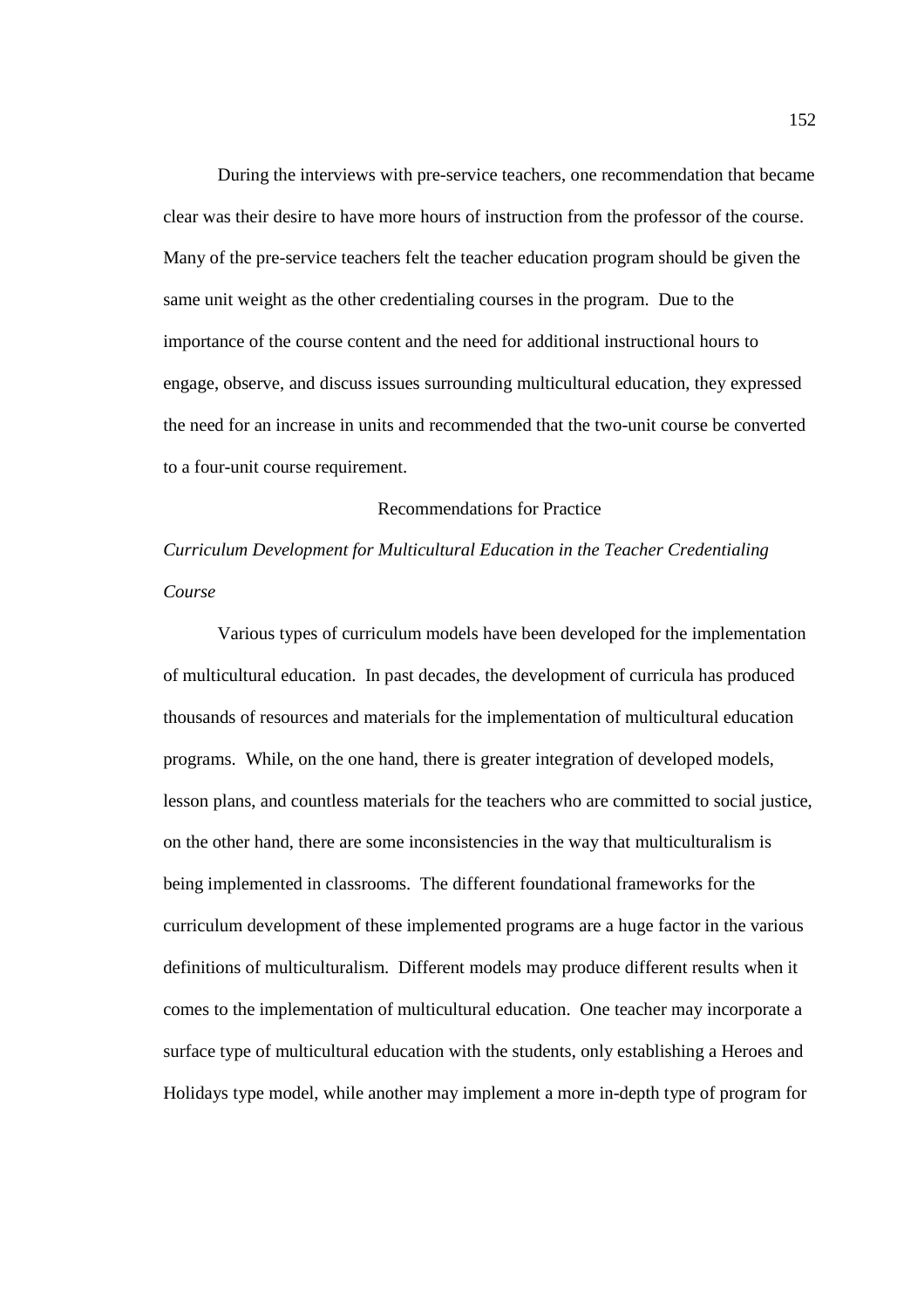their students, involving a deeper understanding of social justice and the importance of every student receiving an equitable form of education.

Teachers need to be very specific on the curriculum they introduce to their students, not just for students of color but all students, implementing lessons that are authentic and provide multiple perspectives of the historical context of our society. A recommendation from the course titled "Culture, Family, and Schooling" is the integration of a multicultural education curriculum with a family involvement component that seeks to address diverse student populations, multiple perspectives within a historical context for different cultures, a globalized view of the world and, more importantly, uses multicultural literature to diminish cultural stereotypes.

# *Curriculum for Pre-service Teachers Informed By Critical Theory*

Critical theory is also recommended as the foundational framework for the curriculum and instruction of a multicultural education course. Freire (1998) has emphasized the value and utilization of critical theory within teacher education programs. The ideological framework for the development and implementation of a teacher credentialing course that promotes multiculturalism must incorporate a vital component of critical theory in the curriculum, providing pre-service teachers with a critical lens for teaching students of color and granting their right to receive educational equality in our school system. It would demonstrate to future teachers how they could navigate within the dominant system for the benefit and betterment of their students. It forms a questioning mechanism for the policies and procedures pertaining to all students, especially students of color, second language learners, and special education students in our schools.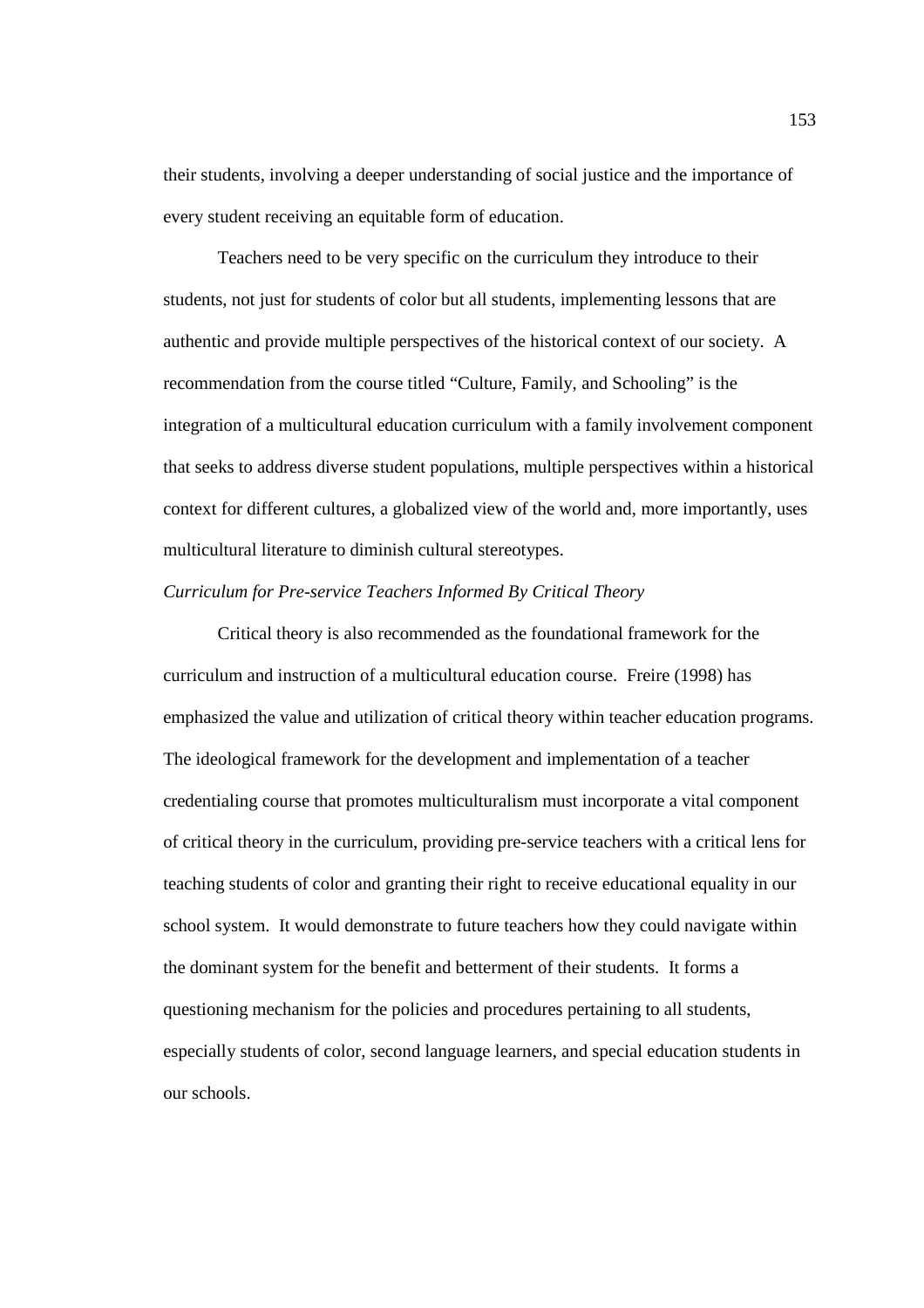Schoem, Frankel, Zuniga, and Lewis (1995) reinforced the importance of critical theory as an educational instrument for the initial stage of instruction in a multicultural education course. They describe the main goals and objectives of critical theory, including the analysis of history through multiple perspectives, structural methodologies, and understanding racism through the interrelationships of dominant and subordinate groups. A critical lens uncovers deeply engrained prejudice, discrimination, exclusion, and disregard of certain populations. The dynamics of these relationships demonstrate to students how this dominant discourse contributes to the oppression of other groups.

The professor of the "Culture, Family, and Schooling" course spoke of the integration of critical theory in her course. The tool of critical theory was a vital component for student learning and the transformation process. In an excerpt from her interview, she spoke of the act of being an oppressor and the need to critically examine your practicum in the classroom in order to assess the positioning of power among students and the teacher's own positioning of it in the classroom. She expressed how important it was for teachers to not oppress their students in a classroom.

With the idea that once you know who you are and you look at your past experience and you look at what your future will look like, you presume your future will look like, then how will you not be like one of those silent people that just kind of like continues the oppression of others without thinking about it. I mean if you choose to be an oppressor, I guess that's your business but I hope you're not in my class.

### *Teachers as Cultural Tools*

 One of the main findings of this study is the realization that pre-service teachers have the potential to become multicultural advocates for diverse student populations. As Freire states (1998), teachers are cultural tools for protesting against educational inequities and injustices in our school systems for all students. The responsibility of the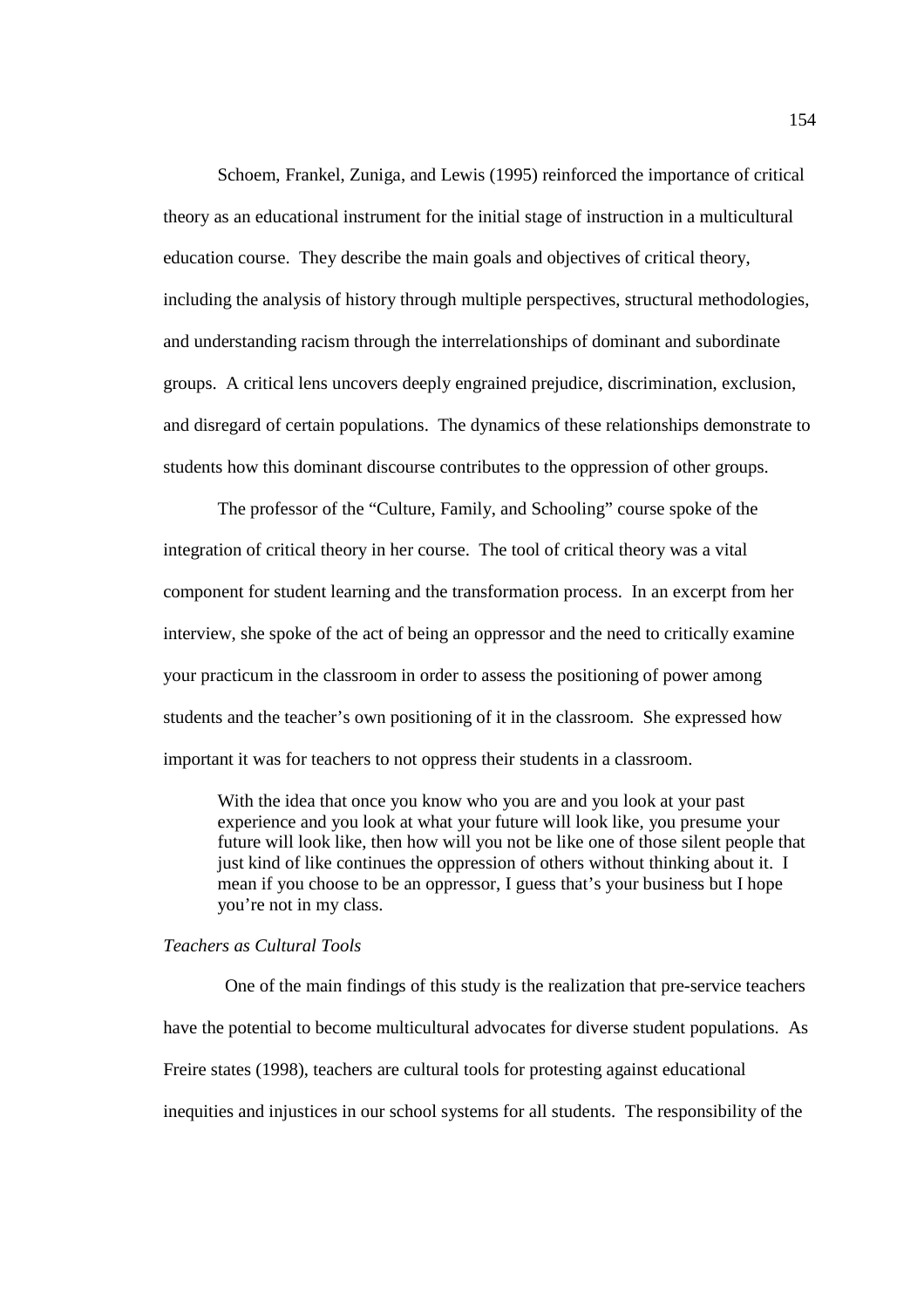teacher is to adhere to a social justice consciousness when determining what is most needed in creating a positive and effective learning environment for all students. The professor of the course was in agreement with Freire's ideas, in terms of teachers needing to be social agents in their classrooms and on their school campuses. The importance of their position begins when they enter the profession of teacher and they need to place themselves in connection with social justice inside and outside the classroom.

 I would like to recommend that multicultural education courses in teacher credentialing programs take on this ideology of teachers as cultural agents on behalf of students. The professor expressed her feelings on how the multicultural education course is the arena for incorporating this ideology with her pre-service teachers throughout the quarter.

Well, I would hope pre-service teachers would be deconstructing these stereotypes they might have accumulated over the years. The students that they will serve will be taught with the equality they deserve, regardless of their culture or race. I want them to be the kind of people that when they're someplace and somebody makes one of those ignorant remarks, and then they say, "No, that's not true." You know that they could be positive agents of change in the world, not just in their classrooms. That they could become like pluralistic themselves and become activists for social justice. The kind of people that would be able to think and say, "Wait a minute! Who benefits by that? Who's hurt by that? Why are we making that change?" Whether it's them that's being hurt, because a lot of times, there is that saying that goes "hear no evil, see no evil, speak no evil" motto, except if it affects me, rather that they become social justice advocates. The kind of people who say, "Wait a minute. Who wins, who loses? What's the balance here? Is it fair?" And not fair to me - is it fair, which is a very different thing than "Is it fair for me?"

The recommendations offered a focus on the curriculum and instruction

of pre-service teachers, practitioners, and educators, involving the learning and teaching of multicultural education. An ideological framework centered on critical theory with the teachers acting as cultural tools for the instruction of multiculturalism seems to be an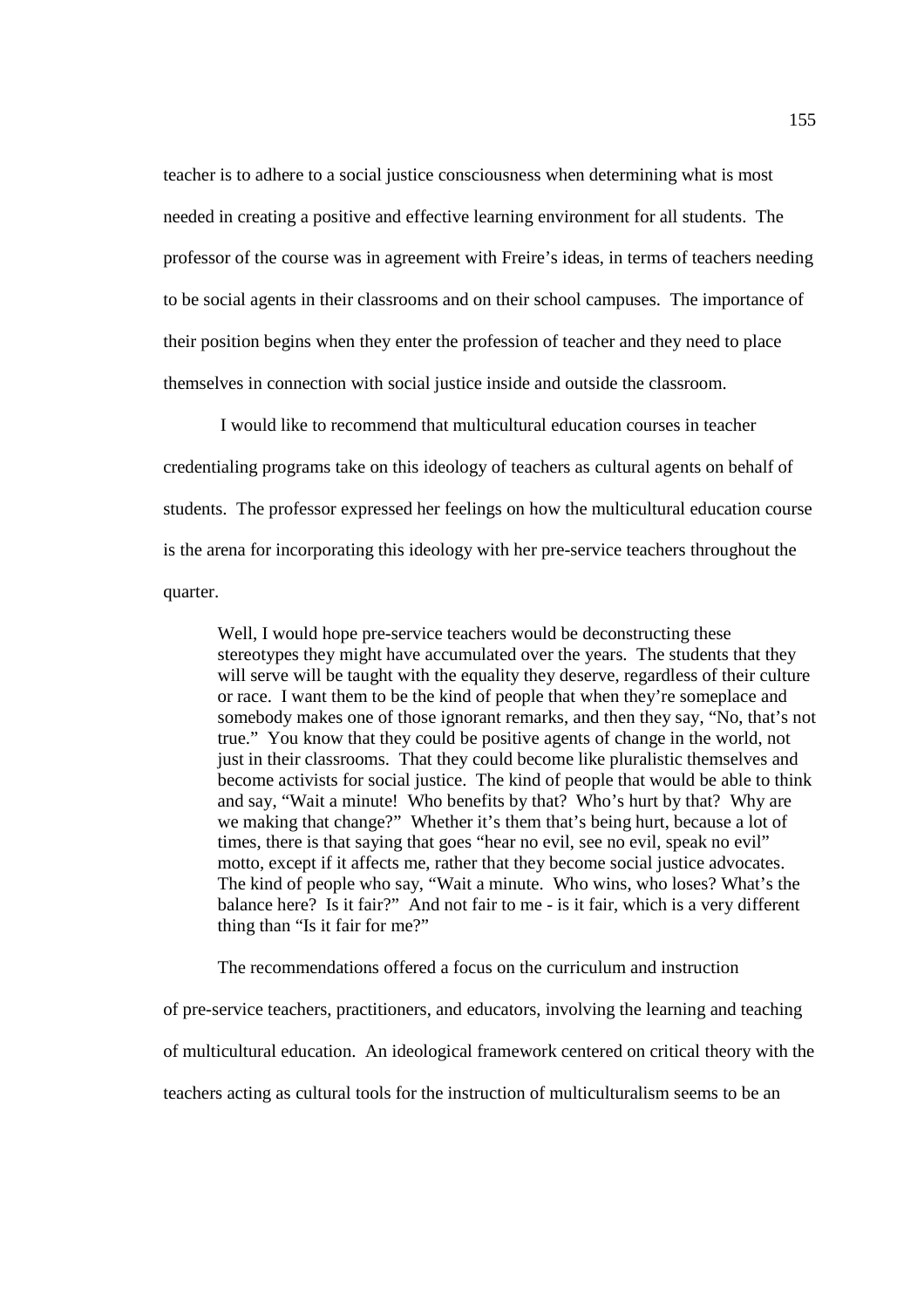effective way of preparing teachers for diverse classrooms. The teachers can thus be agents of change and advocates for underrepresented students.

# Conclusion

The study analyzed the perceptions of pre-service teachers of multicultural education and the professor's perception of teacher preparedness for the course. Finally, the professor's perspective helped close the loop by providing historic information on the multiculturalism courses at the university and the challenges involved at this specific institution.

 This study may assist with all functioning components of a university to include administration, faculty, staff and the pre-service to bring about the awareness for the imperative need to maintain the existence of multicultural education within a teacher education program. Through the perceptions of the pre-service teachers and the professor, the importance of the instruction and the actual instructional minutes preservice teachers receive in a multicultural education course were demonstrated. Ideally, administrators will critically examine their programs and collaboratively work together to define a level of commitment within a teacher education program. All these partnerships through the school of education could provide the needed and desired initiative to create a mission and vision statement to create a supportive climate of multiculturalism. This may allow a conscious awareness of the value of multiculturalism with all existing facets within institutions of higher education, and establish a mission and vision statement to be incorporated in the classrooms with the students, collaborative department meetings with professors, and the administration throughout the university.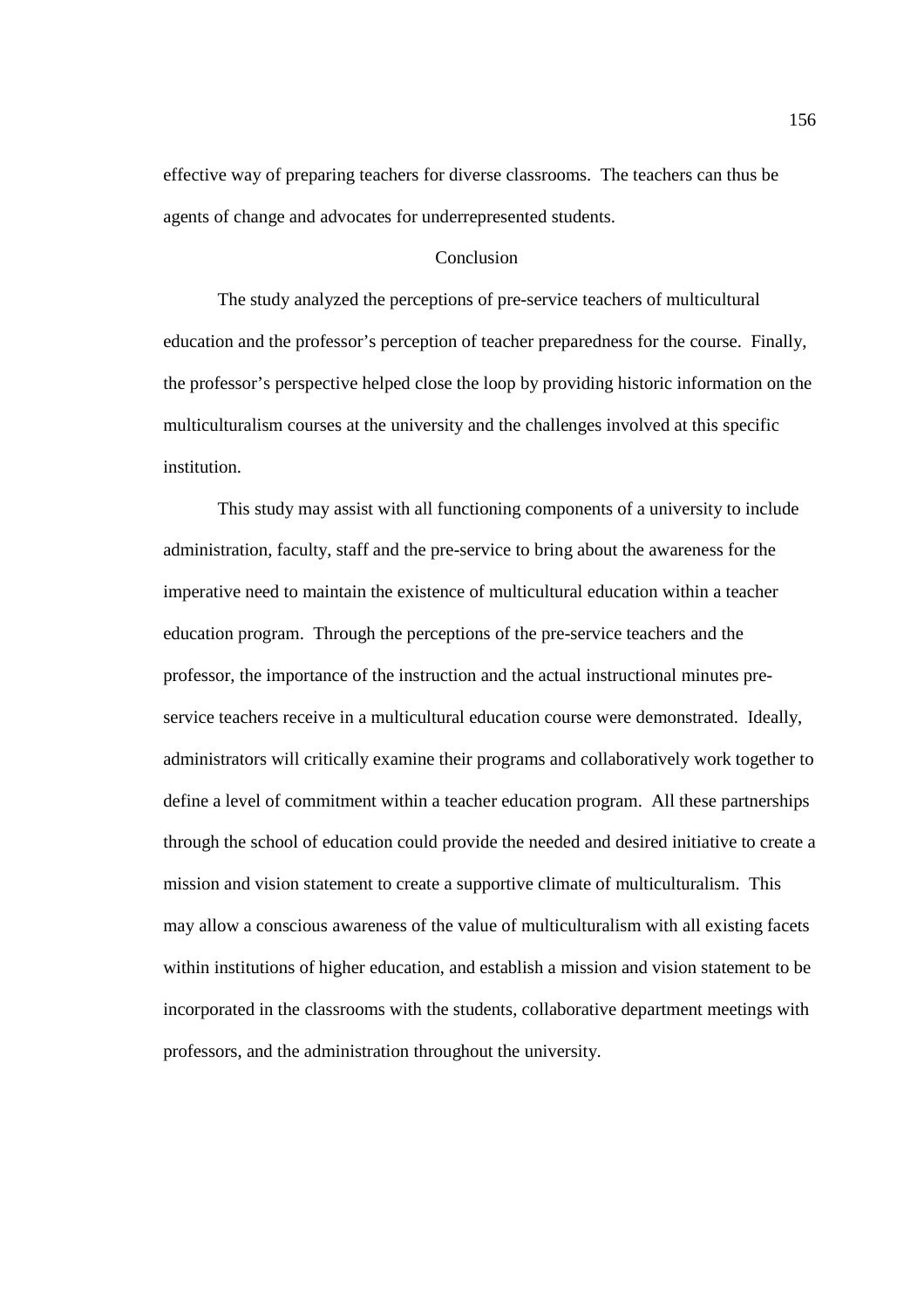The study also demonstrated the value of a knowledge base for the curriculum and instruction of multicultural education with pre-service teachers for future implementation in their own classroom settings. The course intended to instill an understanding of the importance of multiculturalism along with critical thinking. In conclusion, this study makes a case for the urgent need for courses on multiculturalism in teacher education programs so that newer generations of teachers can meet the needs of an increasingly diverse student body, so we as teachers can teach every child, in every classroom, at every school district across the United States.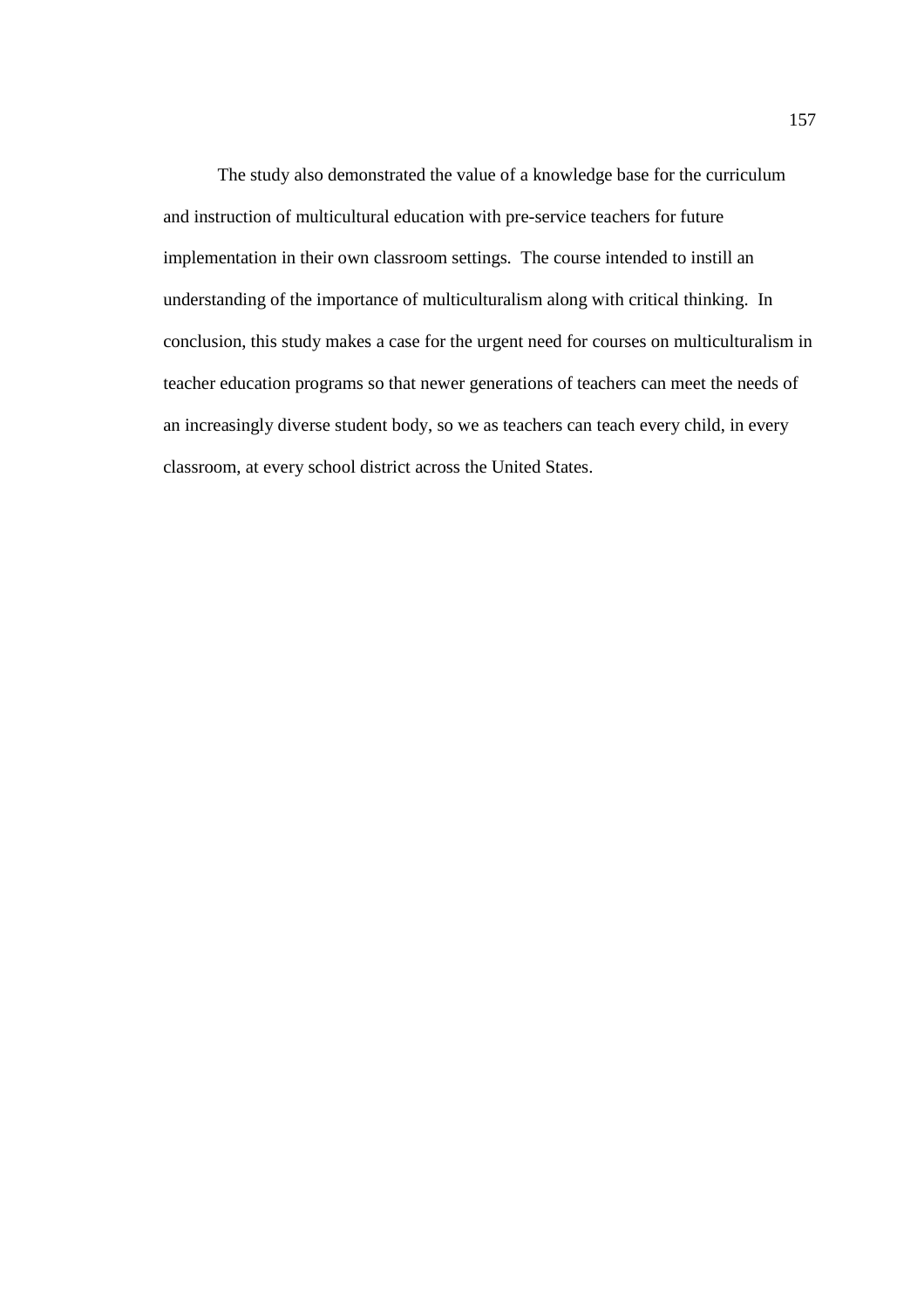### REFERENCES

- Asante, M. K. (1991). Multiculturalism: An exchange. *The American Scholar, 60*(2)*,*  267-272.
- Baker, G. C. (1983). *Planning and organizing for multicultural instruction*. Reading, MA: Addison-Wesley.
- Banks, J. A. (1977). The implications of multicultural education for teacher education. In F. H. Klassen & D. M. Gollnick (Eds.), *Pluralism and the American teacher*  (pp. 1-30). Washington, DC: American Association of Colleges for Teacher Education.
- Banks, J. A. (1979). Shaping the future of multicultural education. *The Journal of Negro Education, 48*(3), 237-252.
- Banks, J. A. (1988). Approaches to multicultural curriculum reform. *The Multicultural Leader, 1*(2), 73-74.
- Banks, J. A. (1991). *Teaching strategies for ethnic studies* (5<sup>th</sup> ed.). Boston: Allyn & Bacon.
- Banks, J. A. (Ed.). (1996). *Multicultural education, transformative knowledge.* New York: Teachers College Press.
- Banks, J. A. (2001). *Cultural diversity and education: Foundations, curriculum and teaching*  $(4^{th}$  ed.). Boston: Allyn & Bacon.
- Banks, J. A. (2002). An Introduction to multicultural education (3<sup>rd</sup> ed.). Boston: Allyn & Bacon.
- Banks, J. A., & Banks, C. A. M. (Eds.). (1995). *Handbook of research on multicultural education.* San Francisco: Jossey-Bass.
- Banks, J. A., & Banks, C. A. (Eds.). (2005). *Multicultural education: Issues and perspectives.* Hoboken, NJ: Wiley & Sons, Inc.
- Banks, G. P., & Benavidez, P. L. (1980). Multicultural teacher education: Preparing educators to provide educational equity. In H. P. Baptiste, M. L. Baptiste, & D. M. Gollnick (Eds.), *Interpersonal skills training in multicultural education*  (pp. 177-201). Washington, DC: American Association of Colleges for Teacher Education.
- Baptiste, M. L., & Baptiste, H. P. (1980). Multicultural teacher education: Preparing educators to provide educational equity. In H. P. Baptiste, M. L. Baptiste, & D. M. Gollnick (Eds.), *Competencies toward multiculturalism* (pp. 44-72).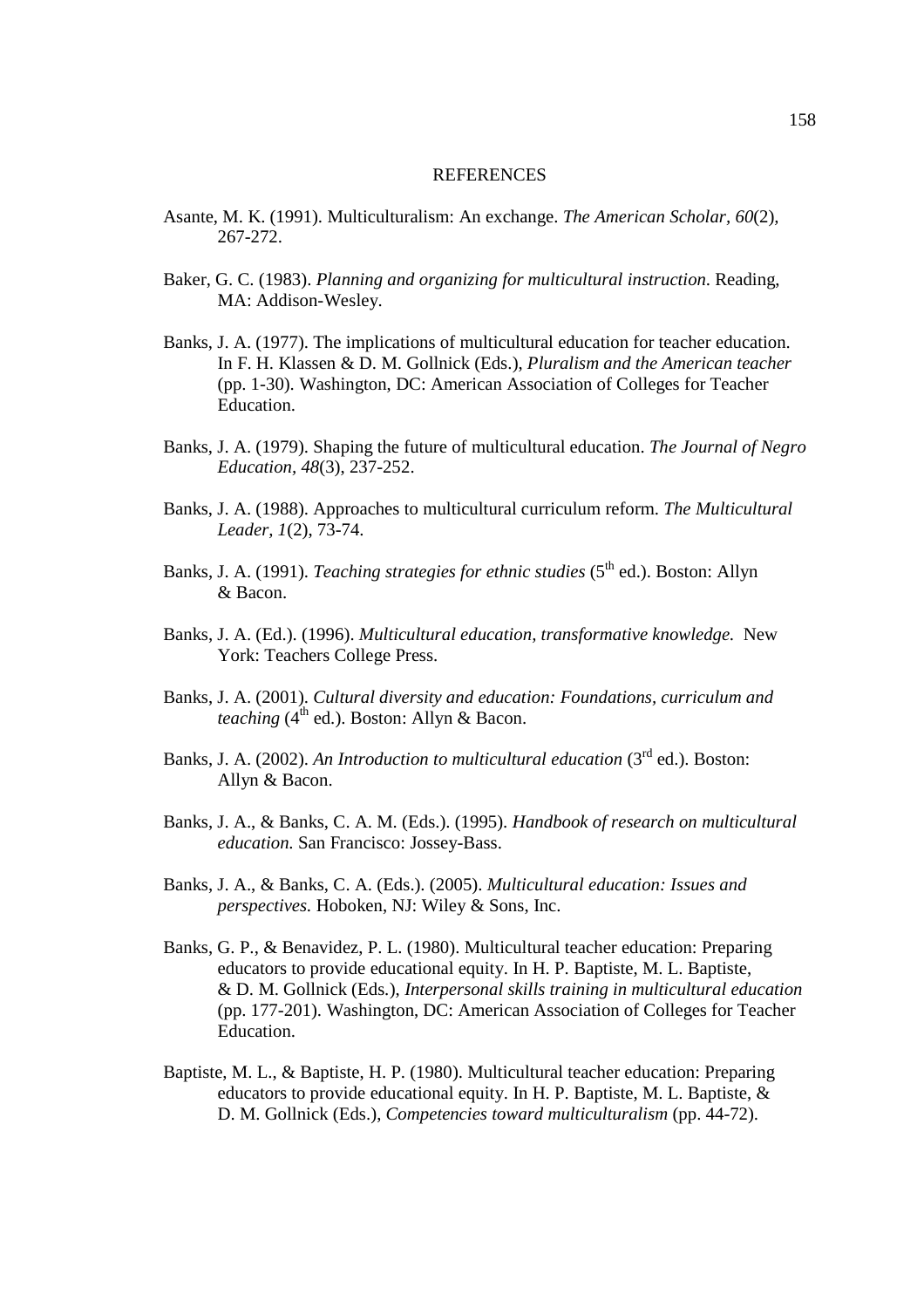Washington, DC: American Association of Colleges for Teacher Education.

- Barry, N. H., & Lechner, J. V. (1995). Preservice teachers' attitudes about and awareness of multicultural teaching and learning. *Teaching and Teacher Education, 11*(2) 149-161.
- Beatty, P. (1981). *Lupita Manana.* New York, NY: Harper Collins Publications.
- Bennett, C. I. (1990). *Comprehensive multicultural education: Theory and practice* (2<sup>nd</sup> ed.). Boston: Allyn & Bacon.
- Bhabha, H. (1994). *The location of culture.* London, England: Routledge.
- Boyer, E. L. (1983). *High school: A report on secondary education in America.* New York, NY: Harper & Row.
- Cain, W. C. (1985). *Theories of Development.* Retrieved April 4, 2010, from http://faculty.plts.edu/gpence/html/kohlberg.htm.
- California State University, San Bernardino. Retrieved September 16, 2008, from http://www.csusb.edu/aboutCSUSB/FactsStats.aspx/.
- California State University, San Bernardino. Retrieved November 10, 2010, from http://www.csusb.edu/majorsdegrees/credentials/.
- Creswell, J. W., & Plano Clark, V. L. (2003). *Designing and conducting mixed methods research*. London, England: Sage Publications.
- CSU: The California State University. *Standards-based teacher preparation in the California State University.* Retrieved August 16, 2009, from http://www.calstate.edu/teacherEd/docs/0506annualreport.pdf.
- Freire, P. (1973). *Education for critical consciousness.* New York, NY: The Continuum Publishing Co.
- Freire, P. (1998). Cultural action for freedom. *Harvard Educational Review, 68*(4), 471-521.
- Freire, P. (1998). *Teachers as cultural workers: Letters to those who dare teach.* Boulder, CO: Westview Press.
- Garcia, J. (1993). The changing image of ethnic groups in textbooks. *Phi Delta Kappan, 75*(1), 29-35.
- Gay, G. (1977). Curriculum for multicultural teacher education. In F. H. Klassen & D. M. Gollnick (Eds.), *Pluralism and the American teacher* (pp. 31-62). Washington,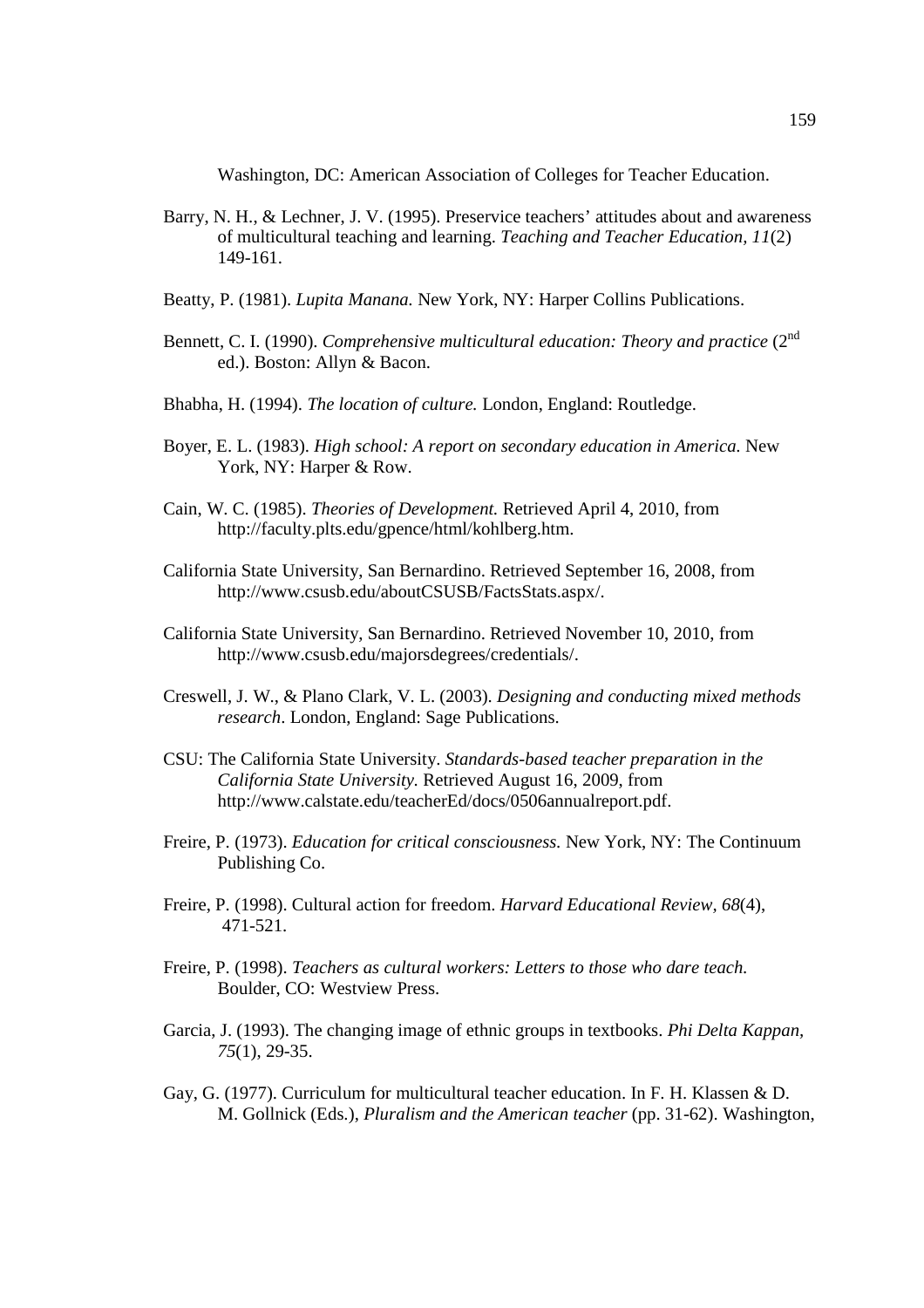DC: American Association of Colleges for Teacher Education.

- Gay, G. (1983). Why multicultural education in teacher preparation. *Contemporary Education, 54*(2), 79-85.
- Gay, G. (1995). Curriculum theory and multicultural education. In J. A. Banks & C. A. M. Banks (Eds.), *Handbook of research on multicultural education* (pp. 25- 43). San Francisco, CA: Jossey-Bass.
- Giroux, H. A. (1988). *Teachers as intellectuals: Toward a critical pedagogy of learning.* New York, NY: Bergin & Gavey.
- Giroux, H. A. (1997). *Pedagogy and the politics of hope: Theory, culture and schooling.* Boulder, CO: Westview Press.
- Glazer, N. (1997). *We are all multiculturalists now.* Cambridge, MA: Harvard University Press.
- Gollnick, D. M., & Chinn, P. C. (1994) *Multicultural education in a pluralistic society*  $(4<sup>th</sup>$  ed.). New York: Macmillan College Publishing Co.
- Gollnick, D. M., Chinn, P. C. (2002). *Multicultural education in a pluralistic society* (6<sup>th</sup> ed.). Upper Saddle River: Merrill.
- Grant, C. A. (1977a). Pluralism and the American teacher. In F. H. Klassen & D. M. Gollnick (Eds.), *Education that is multicultural and P/CBTE: Discussion and recommendations for teacher education* (pp.63-80). Washington, DC: American Association of Colleges for Teacher Education.
- Grant, C. A., Sabol, R., & Sleeter, C. E. (1980). Multicultural teacher education: Preparing educators to provide educational equity. In H. P. Baptiste, M. L. Baptiste, & D. M. Gollnick (Eds.), *Recruitment, admissions, retention, and placement for educational equity: An analysis of the process* (pp. 7-43). Washington, DC: American Association of Colleges for Teacher Education.
- Grant. C. A., & Sleeter, C. E. (2001). Race, class, gender, and disability in the classroom. In J. A. Banks & C. A. M. Banks (Eds.), *Multicultural education: Issues and perspectives*  $(4^{\text{th}}$  ed., pp. 59-81). New York, NY: Wiley.
- Gravetter, F. J., & Forzano, L-A. B. (2008). *Research methods for the behavioral sciences.* (3<sup>rd</sup> ed.) United States: Cengage Learning.
- Greene, M. (1986). In search of a critical pedagogy. *Harvard Educational Review, 56*, 427-441.
- Groulx, J. G. (2001). Changing preservice teachers' perceptions of minority schools.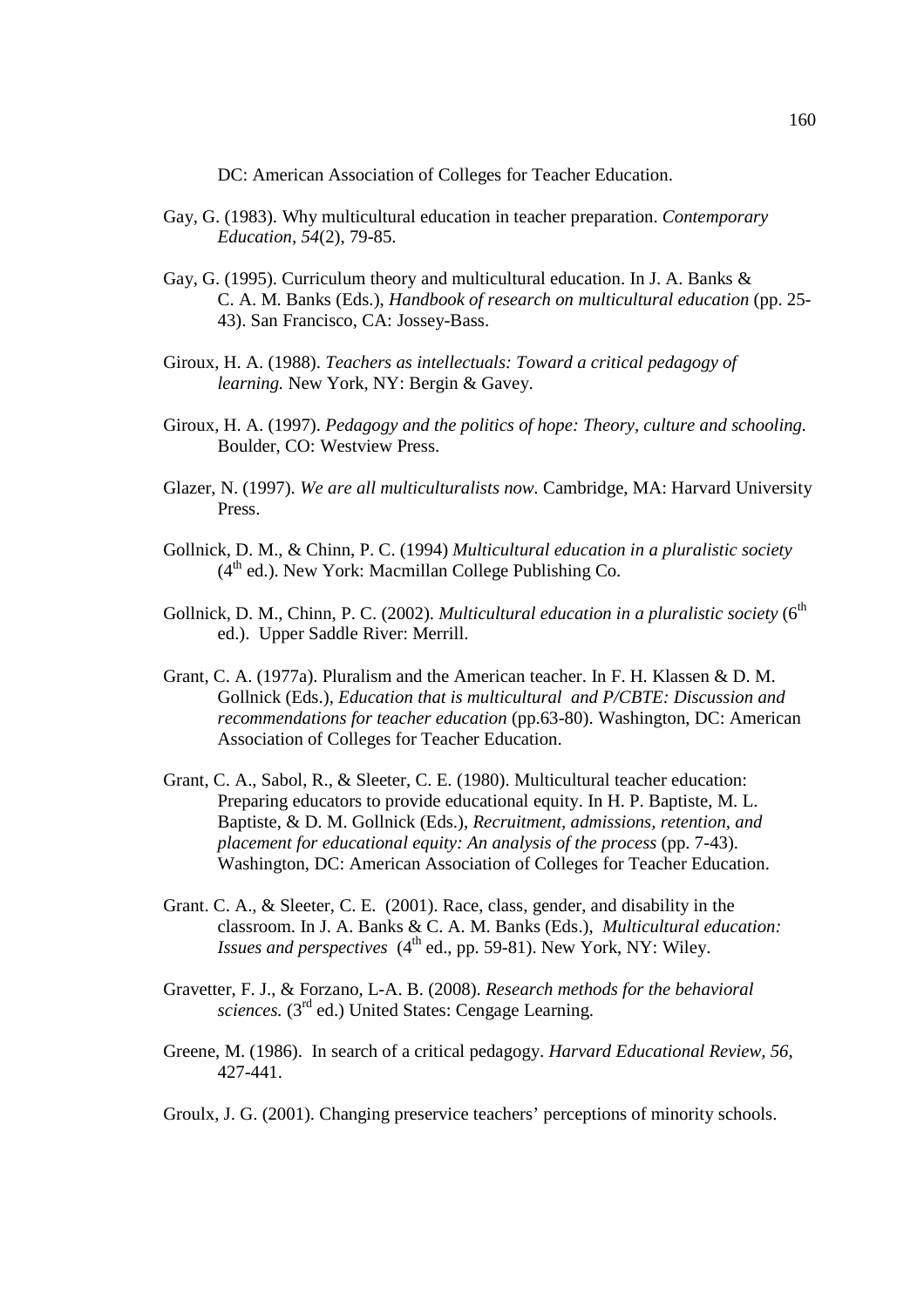*Urban Education, 36*(1), 60-92.

- Hayes, S. (1980). Multicultural teacher education: Preparing educators to provide educational equity. In H. P. Baptiste, M. L. Baptiste, & D. M. Gollnick (Eds.), *The community and teacher education* (pp. 94-108). Washington, DC: American Association of Colleges for Teacher Education.
- hooks, b. (1989). *Talking back.* Boston, MA: South End.
- hooks, b. (1994). *Teaching to transgress: Education as the practice of freedom*. New York, NY: Routledge.
- John, K. M., & Espinoza, C. (1996). *Management strategies for culturally diverse classrooms.* Bloomington, Indiana: Phi Delta Kappa Educational Foundation.
- Kincheloe, J., & Steinberg, S. (1997). *Changing multiculturalism*. Buckingham, England: Open University Press.
- Klassen,, F. H., Gollnick, D. M., & Osayande, K. I. M. (1980). *Multicultural teacher education: Guidelines for implementation* (Vol. 4). Washington, DC: American Association of Colleges for Teacher Education.
- Kohut, S. (1980). Multicultural teacher education: Preparing educators to provide educational equity. In H. P. Baptiste, M. L. Baptiste, & D. M. Gollnick (Eds.), *Field experiences in preservice professional studies* (pp. 73-93). Washington, DC: American Association of Colleges for Teacher Education.
- Kozol, J. (1991). *Savage inequalities: Children in American schools.* New York, NY: Harper Perennial.
- La Belle, T. J., & Ward, C. R. (1994). *Multiculturalism and education: Diversity and its impact on schools and society.* Albany, NY: State University of New York Press.
- Lalonde, R.N. & Gardner, R.C. (1989). An intergroup perspective on stereotype organization and processing. *British Journal of Social Psychology, 28*(4)*,* 289- 303.
- Larke, P. J. (1990). Cultural diversity awareness inventory: Assessing the sensitivity of preservice teachers. *Action in Teacher Education, 12*(3), 23-30.
- Lee, E., Menkart, D., & Okazawa-Rey, M. (Eds.). (2002). *Beyond heroes and holidays: A practical guide to K-12 anti-racist, multicultural education and staff development.* City, MD: McArdle.
- Lucas, T., Henze, R., & Donato, R. (1990). Promoting the success of Latino language minority students: An exploratory study of six high schools. *Harvard Educational*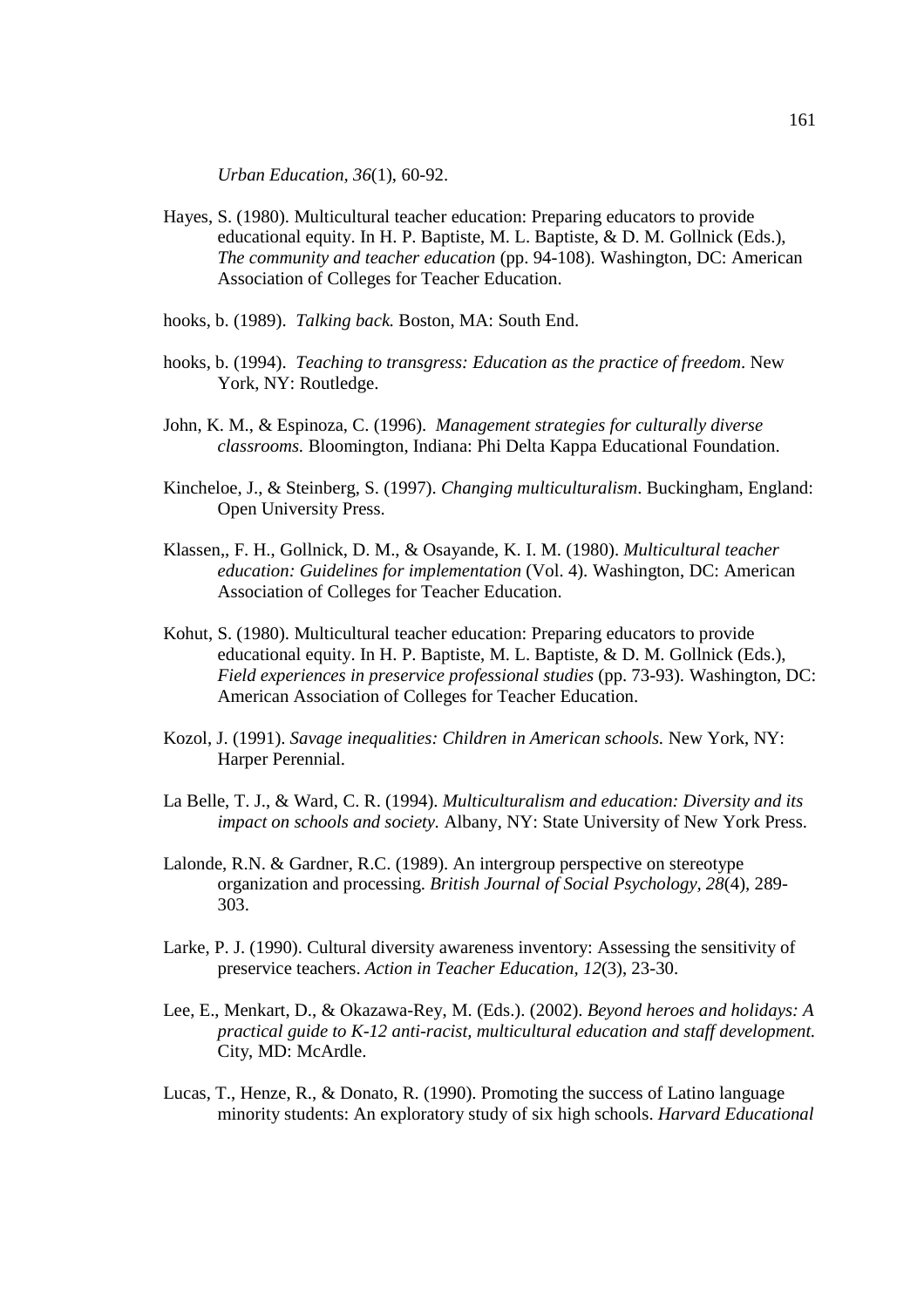*Review, 60*(1), 315-340.

- May, S. (Ed.). (1999). *Critical multiculturalism: Rethinking multicultural and antiracist education.* Oxon: Routledge Falmer.
- McLaren, P. (1995). *Critical pedagogy and predatory culture: Oppositional politics in a postmodern era.* New York, NY: Routledge.
- McLaren, P., & Torres, R. (1999). Racism and multicultural education: Rethinking 'race' and 'whiteness' in late capitalism. In S. May (Ed.), *Critical multiculturalism: Rethinking multicultural and antiracist education* (pp. 42-76). London: Falmer Press.
- Meyer, C. F., & Rhoades, E. K. (2006). Multiculturalism: Beyond food, festival, folklore, and fashion. *Kappa Delta Pi Record, 42*(2), 82-87.
- Mitchell, E., & Watson, M. (1980). Multicultural teacher education: Preparing educators to provide educational equity. In H. P. Baptiste, M. L. Baptiste, & D.M. Gollnick (Eds.), *Personal cultural orientations and educational practices* (pp. 154-176). Washington, DC: American Association of Colleges for Teacher Education.
- Montalto, N. V. (1978). The forgotten dream: A history of the intercultural education movement. *Dissertation Abstracts International, 39A,* 1061. (University Microfilms No. 78-13436).
- National Association for Multicultural Education. (2003, February 1). *National association for multicultural education: Definition.* Retrieved October 24, 2007, from http://www.nameorg.org/resolutions/definition.html.
- National Center for Education Information. (2005). *Profile of teachers in the U.S. for 2005.* Retrieved April 16, 2010, from http://www.ncei.com/POT05PRESSREL3.htm.
- National Center for Education Statistics. (2005). *Participation in education: Racial/ethnic distribution of public school students.* Retrieved May 12, 2007, from http://nces.ed.gov/programs/coe/2005/section1/indicator04.asp#info.
- National Council for Accreditation of Teacher Education. (1974). *Standards for the accreditation of teacher education.* Washington, DC.
- Nuttall, E. V., Sanchez, W., & Webber, J. J. (1996). Multicultural counseling theory: Implications for training. In D.W. Sue, A. E. Ivey, & P. B. Pedesen (Eds.), *A theory of multicultural counseling and therapy.* Pacific Grove, CA: Brooks and Cole.

O'Connor, T. (1988, November). *Cultural voice and strategies for multicultural*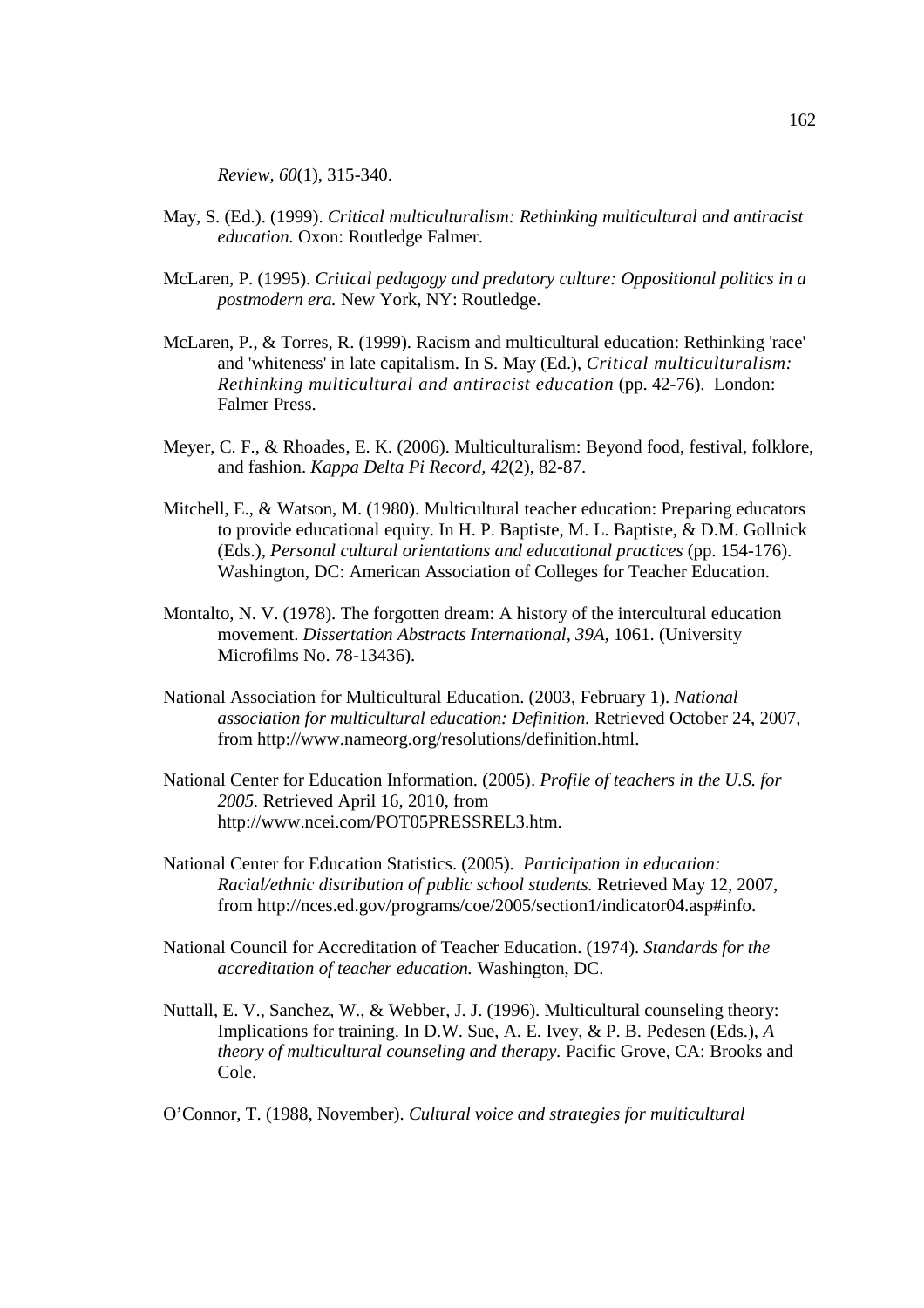*education.* Paper presented at the annual meeting of the American Educational Studies Association, Montreal, Canada.

- Pallas, A. M., Natriello, G., & McDill, E. L. (1989). The changing nature of the disadvantaged population: Current dimensions and future trends. *Educational Researcher, 18*(5),16-22.
- Pettus, A. M., & Allain, V. A. (1999). Using a questionnaire to assess prospective teachers' attitudes toward multicultural education issues. *Education, 119*(4), 651-657.
- Pratt, R., & Rittenhouse, G. (Eds.). (1998). *The condition of education, 1998.* Washington: U.S. Government Printing Office.
- Ramsey, P. G., Vold, E. B., & Williams, L. R. (1989). *Multicultural education: A source book.* New York, NY: Garland Publishing, Inc.
- Rodriguez, F. (1983). *Mainstreaming a multicultural concept into teacher education: Guidelines for teacher training.* Saratoga, CA: R & E Publishers.
- Rossman, G.B., & Rallis, S.F. (1998). *Learning in the field: An introduction to qualitative research.* Thousand Oaks, CA: Sage.
- Sanchez, W. (1995). *Working with diverse learners and school staff in a multicultural society.* Washington, DC: American Psychological Association (ERIC Document Reproduction Service No. ED390018).
- Schmitz, B., Butler, J., Rosenfelt, D., & Guy-Sheftal, B. (2004). Women's studies and curriculum transformation. In J. A. Banks & C. A. Banks (Eds.), *Handbook of research on multicultural education*  $(2^{nd}$  ed., pp. 882-905). San Francisco, CA: Jossey-Bass.
- Schoem, D., Frankel, L., Zuniga, X., & Lewis, E. (Eds.). (1995). *Multicultural teaching in the university.* Westport: Praeger.
- Schroeder, K. (1996). Largest public schools. *Education Digest, 62*(2), 73.
- Sleeter, C., & Grant, C. (1987). An analysis of multicultural education in the United States. *Harvard Education Review, 57*(4), 421-444.
- Sleeter, C., & Grant, C. (1988). *Making choices for multicultural education: Five approaches to race, class, and gender.* Columbus, OH: Merrill.
- Smith, G. P. (1998) *Common sense about common knowledge: The knowledge bases for diversity.* Washington, DC: American Association of Colleges for Teacher Education.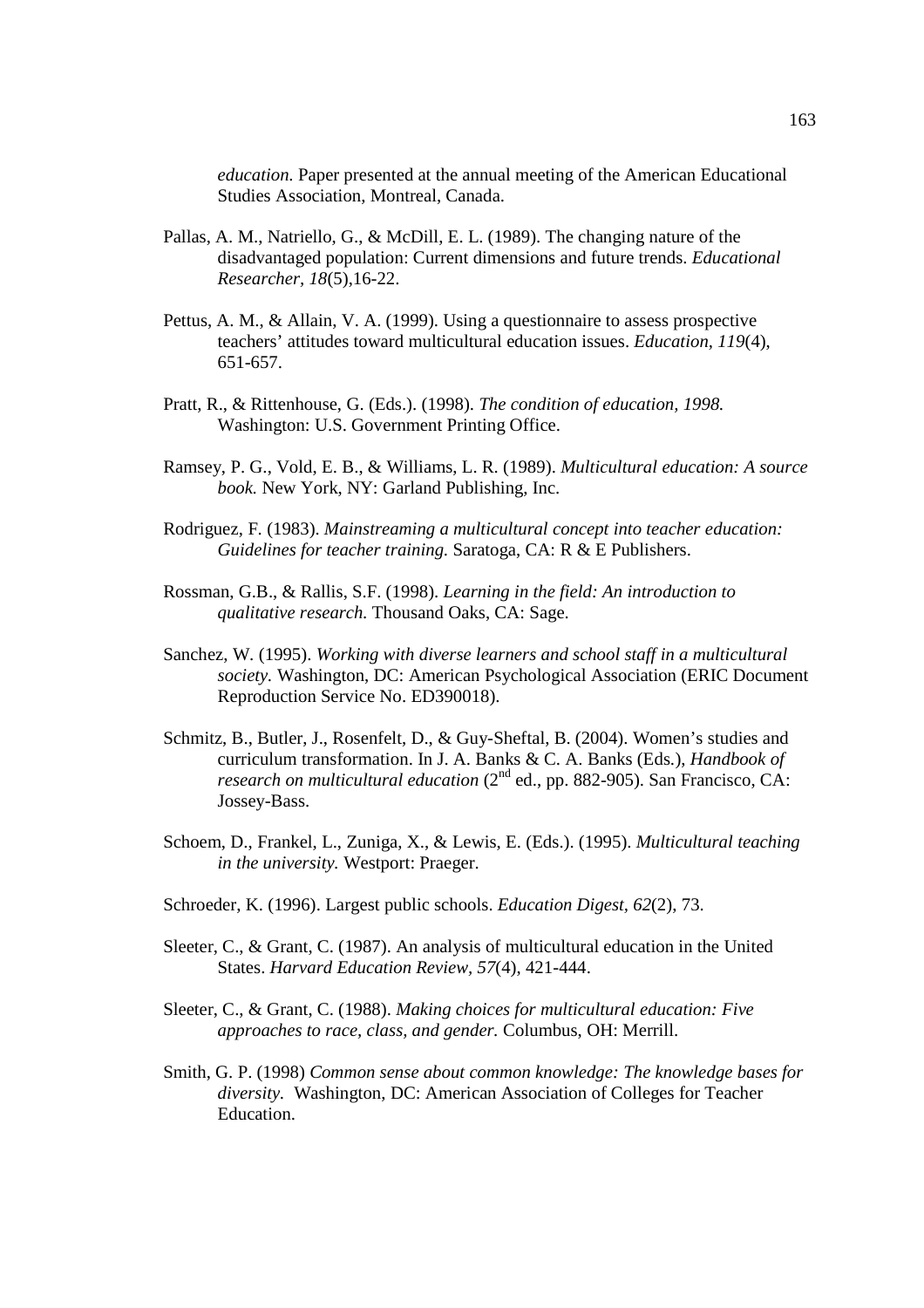Steinem, G. (1995). *Outrageous acts and everyday rebellions.* New York, NY: Holt.

- Taylor, M. (1991). *Roll of thunder, hear me cry.* New York, NY: Penguin Group.
- Torrez, N. (2002). *Helping ESL learners succeed.* Bloomington, IN: Phi Delta Kappa International.
- Torrez, N. (2003). *Vallejo: Using history to teach early California.* El Cajon, CA: National Social Science Press.
- Torrez, N., & Dulgeroff, J. (Eds.). (2005). *Essays of John Elliott on the next economy.* Dubuque: Kendall Hunt.
- Tran, M. Y., Young, R. L., & Di Lella, J. D. (1994). Multicultural education courses and the student teacher: Eliminating stereotypical attitudes in our ethnically diverse classroom. *Journal of Teacher Education, 45*(3), 183-189.
- Trecker, J. L. (1973). Teaching the role of women in American history. In J. A. Banks (Ed.), *Teaching ethnic studies: Concepts and strategies* (pp. 279-297). Washington, DC: National Council for the Social Studies.
- Uchida, Y. (1981). *A jar of dreams.* New York, NY: Aladdin Paperbacks.
- Vail, K. (2001). The changing face of education. *American School Board Journal, 188*(12), 39-42.
- Vaughan, W. (2004). Prospective teachers' attitudes and awareness toward culturally responsive teaching and learning. *Teacher Education and Practice Journal, 17*(1), 45-55.
- Williams, L. R., De Gaetano, Y., Sutherland, I. R., & Harrington, C. C. (1985). *ALERTA: A multicultural, bilingual approach to teaching young children*. Reading, MA: Addison-Wesley.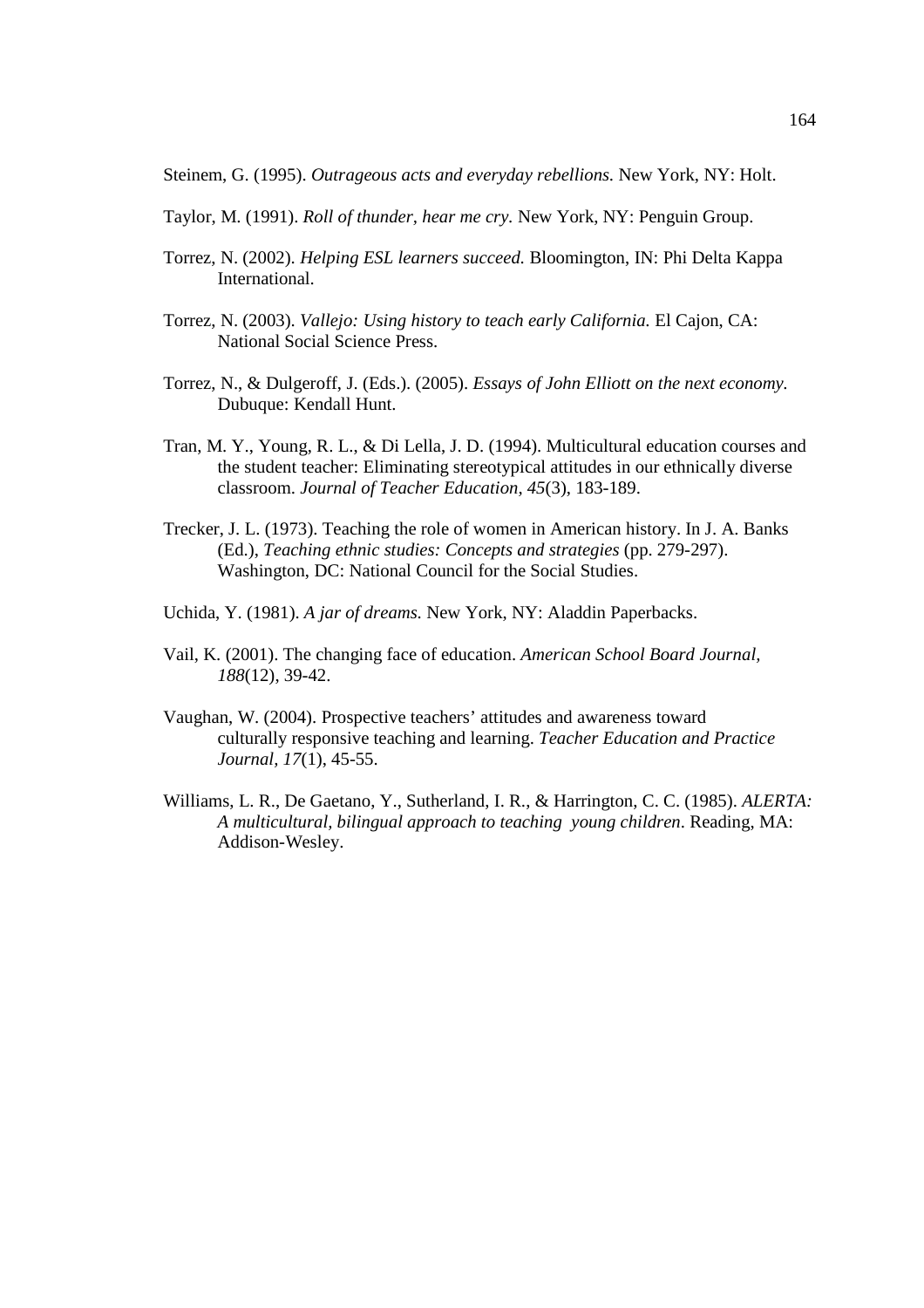### APPENDIX A

Interview questions used during the interviews with pre-service teachers

Question #1 How competent did you feel with your knowledge base of multicultural education prior to the enrollment of this course? Explain?

Question #2 How competent do you feel with your knowledge base of multicultural education following the completion of this course? Explain?

# Question #3

Do you feel your attitudes and beliefs have changed in any way towards multicultural education since the completion of this course? Explain?

# Question #4

As a future educator, do you feel it is important for pre-service teachers to receive instruction that focuses on multicultural education? Why?

Question #5

How do you feel this course has helped you prepare for the instruction in a classroom with a student diverse population? Explain?

### Question #6

How do you feel this course has prepared you for the implementation of multicultural education?

Question #7

How will you incorporate and integrate multicultural education in your classroom? Explain?

Question #8

How important do you feel multicultural education is in relation to the profession of teaching?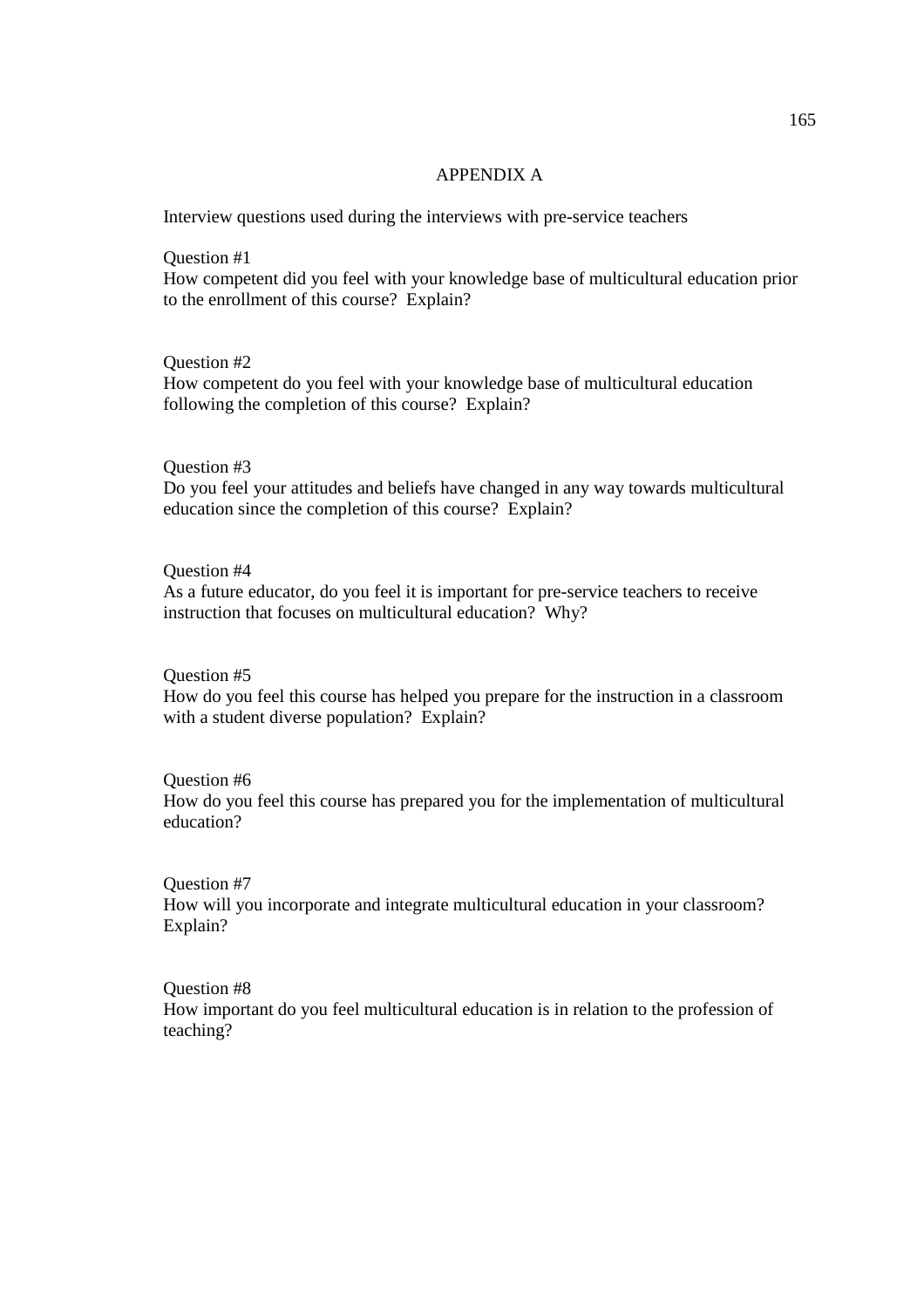## APPENDIX B

Interview questions used during the interview with the professor

- A. How many years have you been teaching the Culture, Family and Schooling course?
- B. In regards to the national standards or the National Council for Accreditation of Teacher Education – how have you seen it transition from the time you began to the present time at the university?
- C. What is your multicultural ideology for structuring of the course outline which is integrated into your syllabus for the quarter?
- D. What critical theorist (s) do you incorporate into your course framework?
- E. How would you define multicultural education?
- F. How would you define multicultural education in the context of your course?
- G. What type of typology do you find that are useful in teaching this course and why? How do you feel is impacts your students – for the Culture, Family, and Schooling course?
- H. Is multicultural education a part of your curriculum and instruction when you teach the Culture, Family, and Schooling course and why?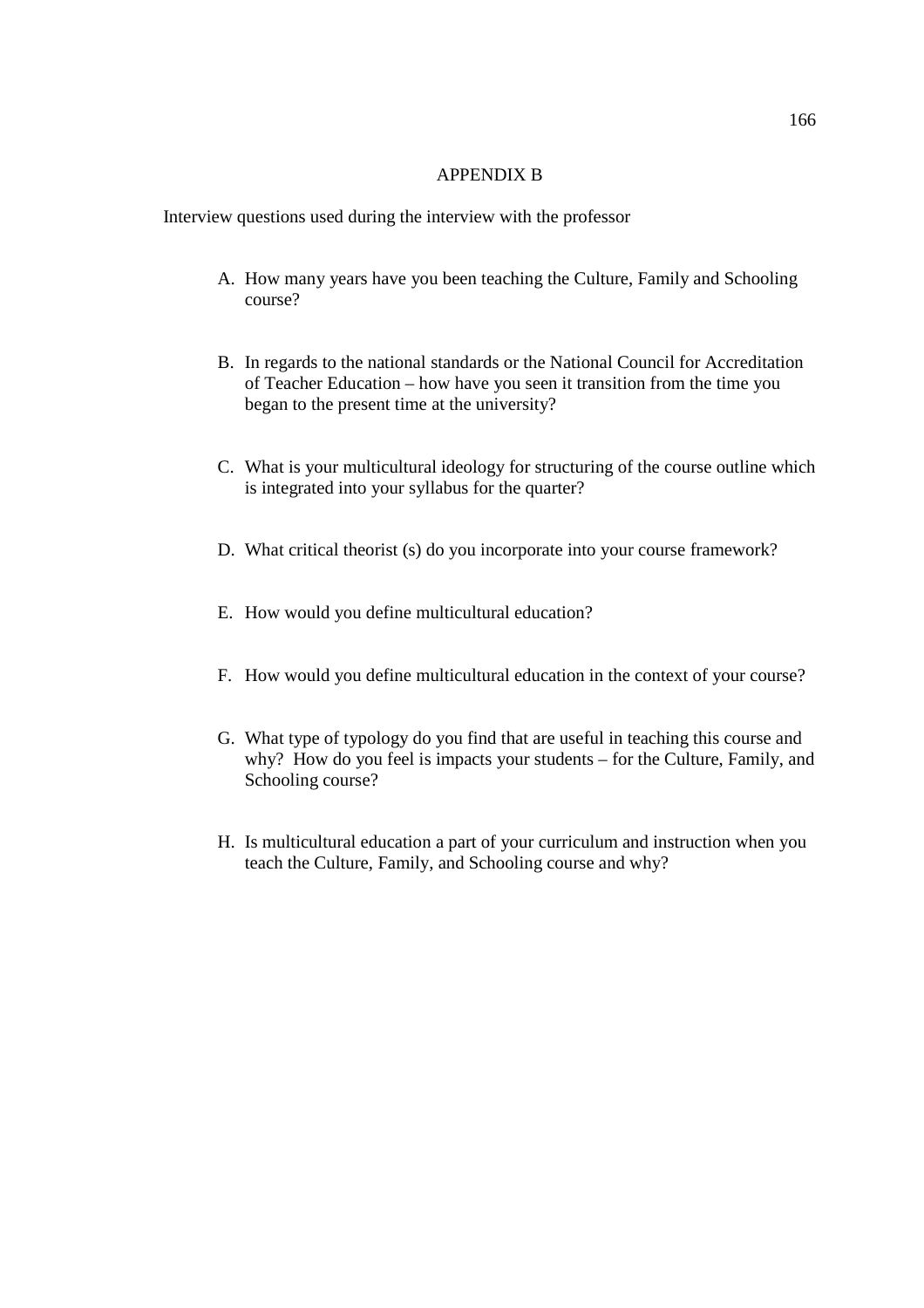### APPENDIX C

# CONSENT COVER LETTER

California State University, San Bernardino 5500 University Parkway San Bernardino, CA 92404

Dear Survey Participant,

My name is Marina Estupiñan and I am currently a doctoral student in the School of Education at the University of San Francisco. I am conducting a study on the investigation regarding the topic of multicultural education within a Teacher Education Credentialing program.

The reason you are being asked to participate in this research study is because you are an enrolled student in the Teacher Education program through the School of Education at California State University, San Bernardino. I have spoken with the director of the program and your professor for the course titled Family, Culture, and Schooling and I have received permission to conduct my research for the academic school year of 2008-2009, academic school year being defined as fall, winter, and/or spring quarter. If you agree to be in this study, you will be asked at the end of the university quarter to participate in an interview with the researcher. It is possible that some of the questions you may not agree with as a participant, but you are free to decline to answer any questions you do not wish to answer, or to stop participation at any time. Although you will not be asked to identify yourself, your name will be confidential throughout the interview. I will know that you were asked to participate in the research because I have personally handed you this letter along with your verbal permission to conduct an interview to you.

There will also be conducted interviews by the researcher throughout the duration of the university quarter with the professor of the multicultural education course in this teacher credentialing program.

Participation in research may mean a loss of confidentiality and study records will be kept as confidential as possible. No individual identities will be used in any reports or publications resulting from the study. Study information will be coded and kept in locked files at all times. Individual results will not be shared with faculty/staff in the School of Education at California State University, San Bernardino. While there will be no direct benefit to you from participating in this study, the anticipated benefit of this study will be to investigate the perceptions towards multicultural education. There will be no costs to you as a result of taking part in this study, nor will you be reimbursed for your participation in this study.

If you have any questions about the research, you may contact me at [760]. If you have further questions about the study, you may contact the IRBPHS (Institutional Review Board for the Protection of Human Subjects) at the University of San Francisco, which is concerned with the protection of volunteers in research projects. You may reach the IRBPHS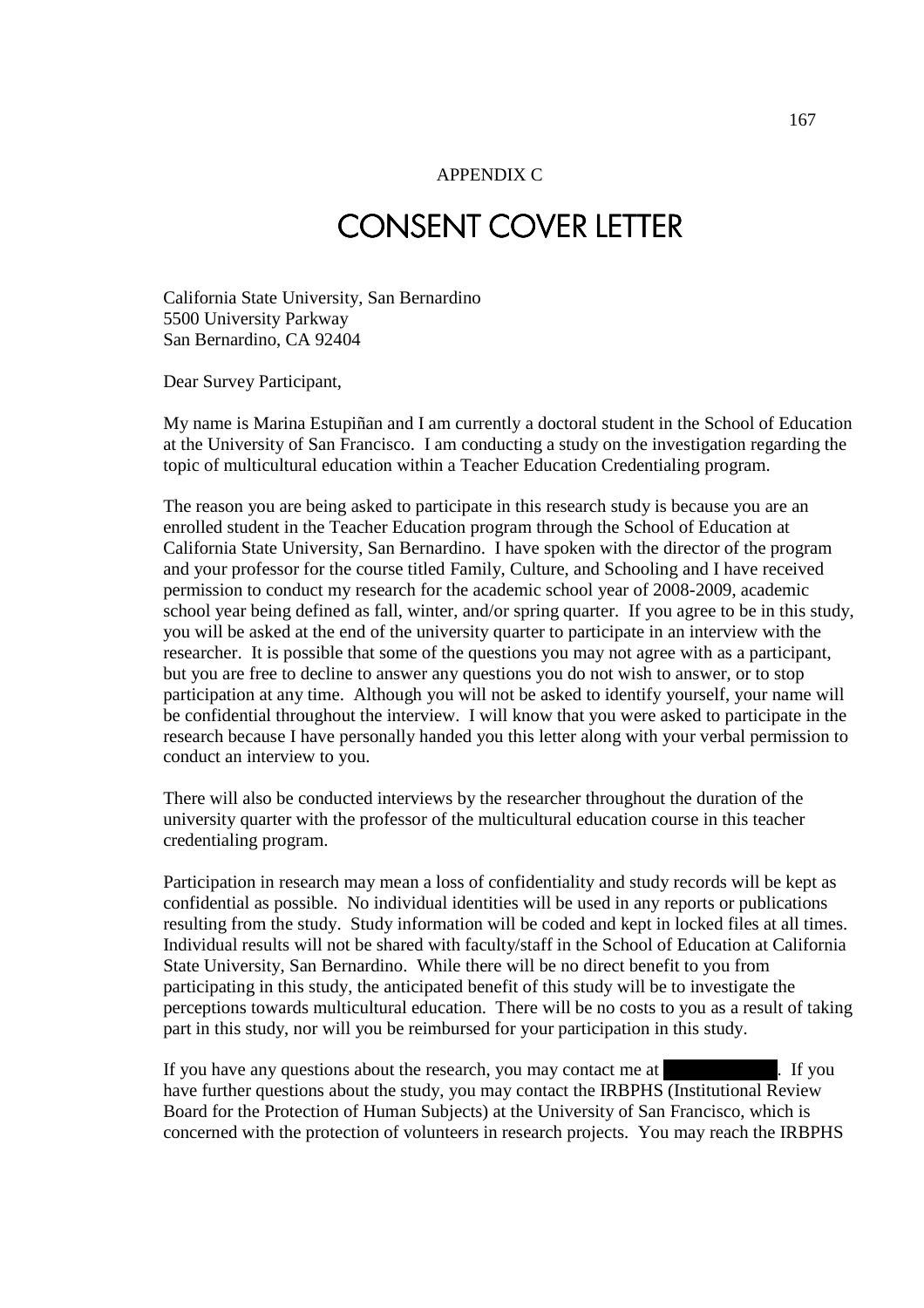office by calling (415) 422-6091 and leaving a voicemail message, by e-mailing IRBPHS@usfca.edu, or by writing to the IRBPHS, Department of Psychology, University of San Francisco, 2130 Fulton Street, San Francisco, CA 94117-1080. PARTICIPATION IN RESEARCH IS VOLUNTARY. You are free to decline to be in this study, or to withdraw from it at any point. The School of Education at CSUSB is aware of this study but does not require that you participate in this research and your decision as to whether or not to participate will have no influence on your status as an enrolled student at CSUSB.

Thank you for your attention and your participation is greatly appreciated for the purpose of the study. If you agree to participate, please complete the attached survey and return it to me.

Thankfully yours,

Ms. Marina Estupiñan Graduate Student School of Education University of San Francisco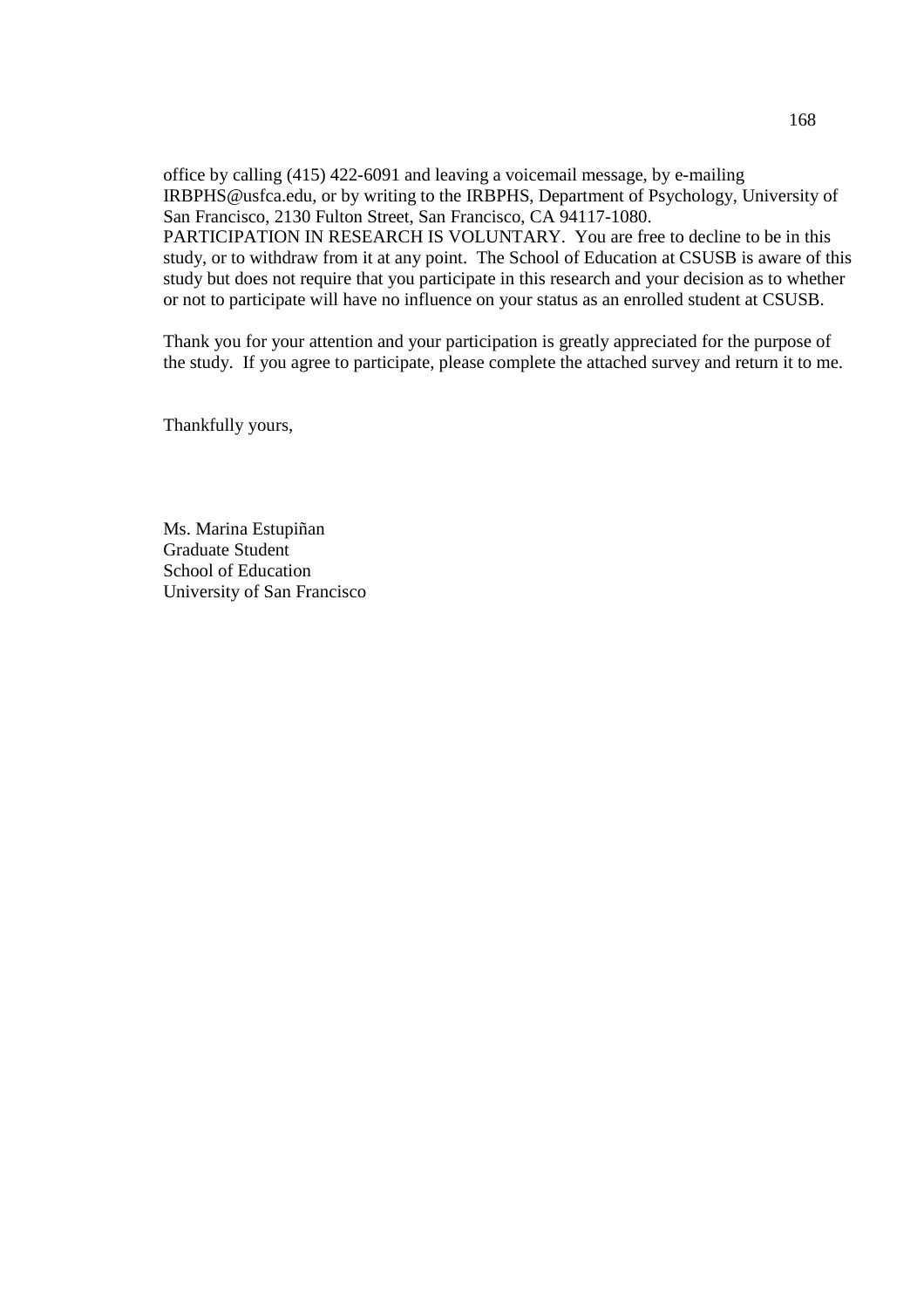### APPENDIX D

California State University San Bernardino College of Education

Course Number: EELB 312 Title: Family, Culture, and Schooling Year/Quarter: 2009 Winter Time/Day/Location: 12-2 pm, Tuesday, CE 115

The College of Education of California State University, San Bernardino (CSUSB) is dedicated to the development and support of wise, reflective professional educators who will work toward a just and diverse society that embraces democratic principles. The wise educator:

### Catalog Description:

Basic understanding of the nature of culture, its manifestations, and the dynamics of cross-cultural contact. Key issues of group and individual enculturation, acculturation, assimilation, multiculturalism, culture shock, racism, and gender, and their impact on educational practice. Interaction and communication with diverse families and communities. Requires a minimum six-hour field component in an approved setting. Formerly EELB 321. Must be taken in the first quarter of enrollment in the credential program and may be taken concurrently with EELB 313, 315 or 316, 317 and 519. Prerequisite: admission to the Multiple Subject Credential Program. (2 units)

Course Overview: This course is designed to develop a basic understanding of the nature of culture, its manifestations, the dynamics of cross-cultural contact and student diversity in California. In particular, students in this class will focus on how dominant and minority group values and beliefs influence behavior, gender and social roles, family socialization, learning styles and language use by exploring how cultural diversity expresses itself in communities, schools, classrooms and instructional practices. Specifically, the key issues of group and individual acculturation, assimilation, multiculturalism, culture shock and racism will be examined and clarified as will their impact on educational practice. For the purpose of analysis and discussion four minority target cultures (Native Americans, African American, Hispanics, and Asians) will be addressed. Thus the changing demographics and historical patterns of culturally diverse groups will be analyzed in order to understand present and future trends in California. In addition, students will explore strategies to prevent student conflict or violence that may occur as a result of cultural miscommunication and will address strategies for accommodating children with special needs who are mainstreamed in standard classrooms. Also, students will begin to examine their own pedagogical practices.

Field experiences will be required so credential candidates have a first-hand experience with members of cultural, linguistic and/or racial group different from their own. Credential candidates will also become aware of teaching methodologies that will assist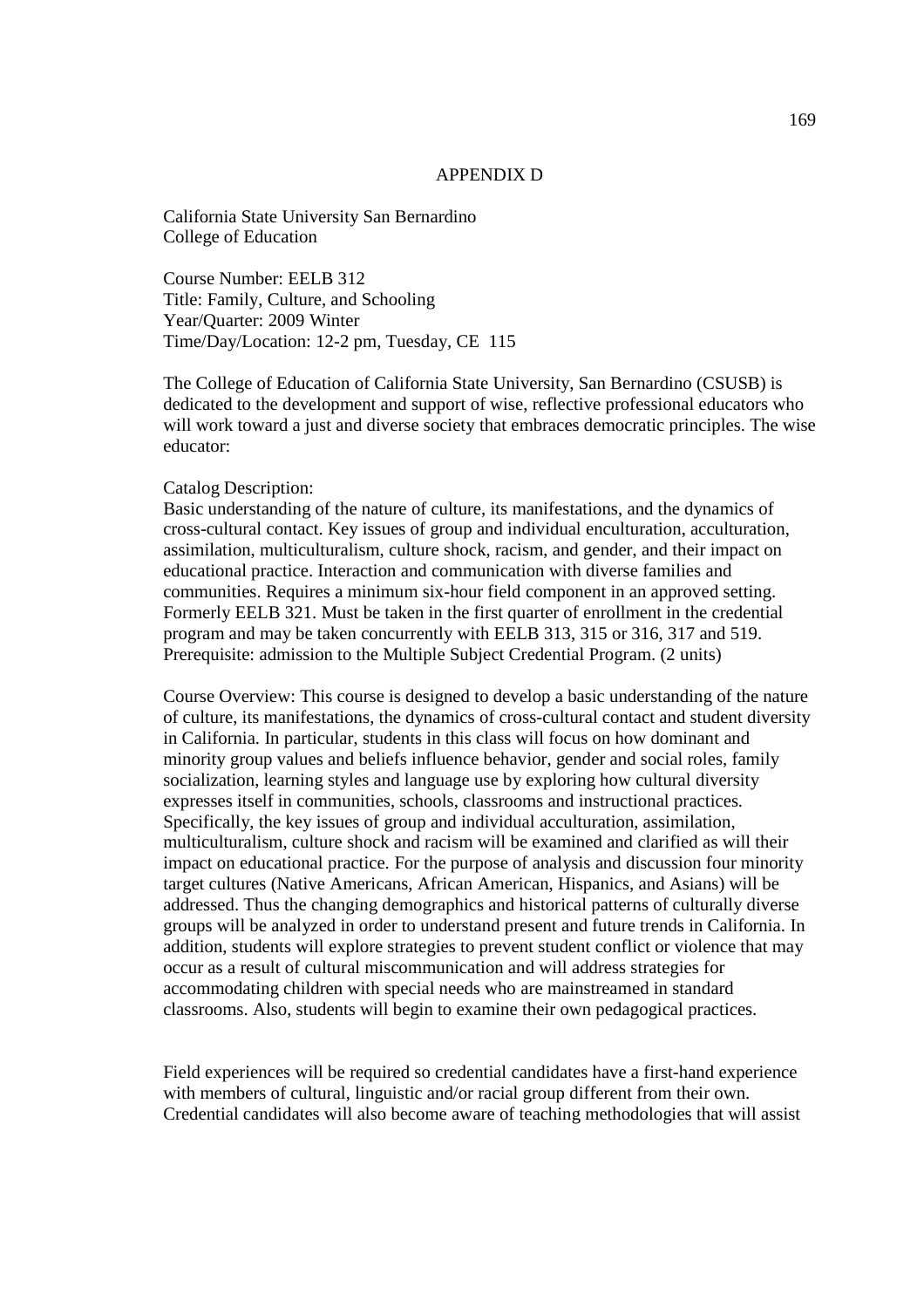them to learn about the different cultural and language backgrounds of their future students.

### Course Rationale:

The growing number of culturally- and linguistically-diverse student populations in our public schools requires all educators to have a deeper understanding of the concept of culture and its relationships to educational practices. Candidates and teachers must examine and reexamine through reflective practice, assumptions, beliefs, and skills about how ALL students learn.

Relevant Professional Standards

### Course Goals/Objectives:

These objectives are developed and organized to comply to The National Council for Accreditation of Teacher Education (NCATE) Standards and to the California Standards of Quality and Effectiveness for Professional Teacher Preparation Programs.

NCATE Standard 1. Candidate Knowledge, Skills and Dispositions Candidates preparing to work in schools as teachers or other professional school personnel know and demonstrate the content, pedagogical, and professional knowledge, skills, and dispositions necessary to help all students learn. (Adopted March 2000.)

Course Objectives: (Standards of Quality and Effectiveness for Professional Teacher Preparation Programs are listed after each objective.) Students in this class will be able to:

# "Knowledge"

1. Demonstrate knowledge and understanding of the importance of students' family and cultural backgrounds and experiences. Standard 13 (h), TPE 6A/6B, CSTP 1.1

2. Demonstrate knowledge of the historical and cultural traditions of the major cultural and ethnic groups in California Society, and examine effective ways to include cultural traditions and community values and resources in the instructional program of a classroom. Standards 5 (b) (c), TPE 1A, CSTP 3.2

3. Demonstrate knowledge of major concepts and principles regarding the historical and contemporary purposes, roles and functions of education in American Society by exploring the social and cultural conditions of k-12 schools. Standard 11 (c), TPE 1A, CSTP 3.1

4. Learn to anticipate, recognize and defuse situations that may lead to student conflict or violence that may occur as a result of cultural miscommunication and to develop effective strategies and techniques for crisis prevention and conflict management and resolution in ways that contribute to respectful, effective learning environments. Standard 10 (d), TPE 11, CSTP 2.3, 2.4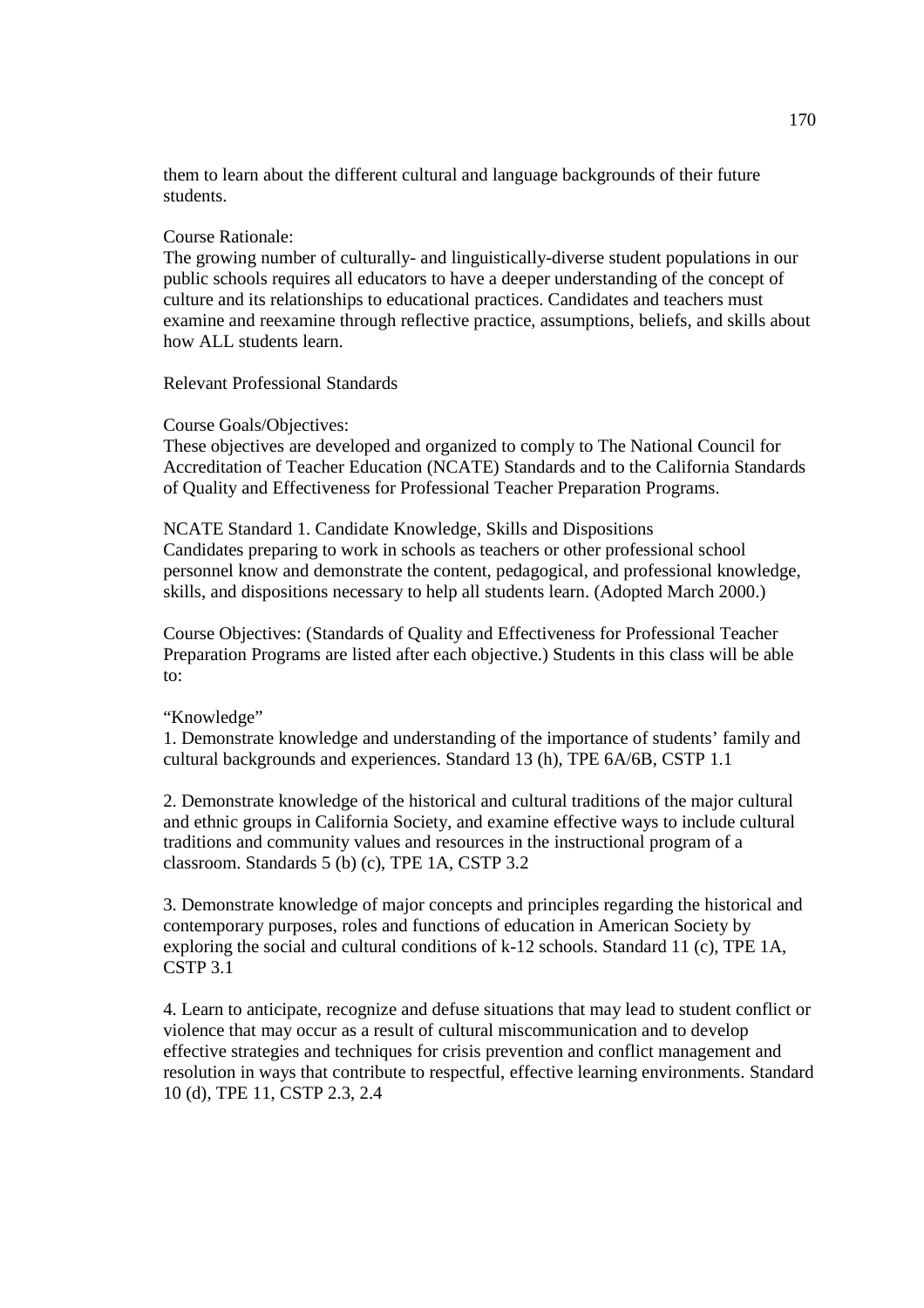5. Learn to address the issues of social integration for students with special needs by anticipating, recognizing and defusing situations that may lead to student conflict or violence that may occur as a result of miscommunication involving special needs students and to develop effective strategies and techniques for crisis prevention and conflict management and resolution in ways that contribute to respectful, effective learning environments. Standards 10 (d), 14 (f), TPE 11, CSTP 2.1, 2.2"Skills"

6. Learn and apply concepts and strategies that contribute to respectful and productive teacher relationships with families and local communities with an emphasis on: (a) the effects of family involvement on teaching, learning and academic achievement (Standard 10 (a) ii.); (b) knowledge and respect for diverse family structures, community cultures and child rearing practices (Standard 10 (a) iii), TPE 6 A/6 B, CSTP 1.1; and (c) the variety and support and resource roles that families may assume within and outside the school (Standard 10 (a) v), TPE 4, CSTP 1.2.

7. Demonstrate the ability to manage records and communicate through the use of email and the internet as both learning and teaching tools. (Standard 9 (d)), TPE 10, CSTP 2.5, 2.6 "Dispositions"

8. Develop a cultural awareness of self and an understanding and sensitivity to members of ethno-linguistic/cultural groups that are different from the credential candidate by examining their own pedagogical practices. Standards 4 (c), 11 (c), TPE 13, CSTP 6.1

9. Examine their own pedagogical practices by constructing a philosophy of education, which reflects the student's present thinking on teaching and learning with an emphasis on consideration for students' family and cultural backgrounds and experiences. Standards 4 (c), 13 (h), TPE 12, 6.4

Course Requirements - Experiences, Activities, and Assignments (Draft) Assignment # 1. Field Experience.

This course requires a minimum of 6 hours of field experience and two, short (5 page, @1250 word) reports based on this experience. (A and B) The focus of these field experiences must relate directly to the issues raised in the course objectives listed above. Report "B" must be delivered to the instructor via E-mail and hard copy and all appropriate correspondence with respect to this report will be accomplished through this media. Both reports must include:

\* an introductory statement or rationale,

\* a brief description of what was observed,

\* an interpretation and analysis of what was observed,

\* and the student's reaction to the experience.

1A "The Discipline Report" (Objectives #4, #5) Steps to complete Assignment 1A: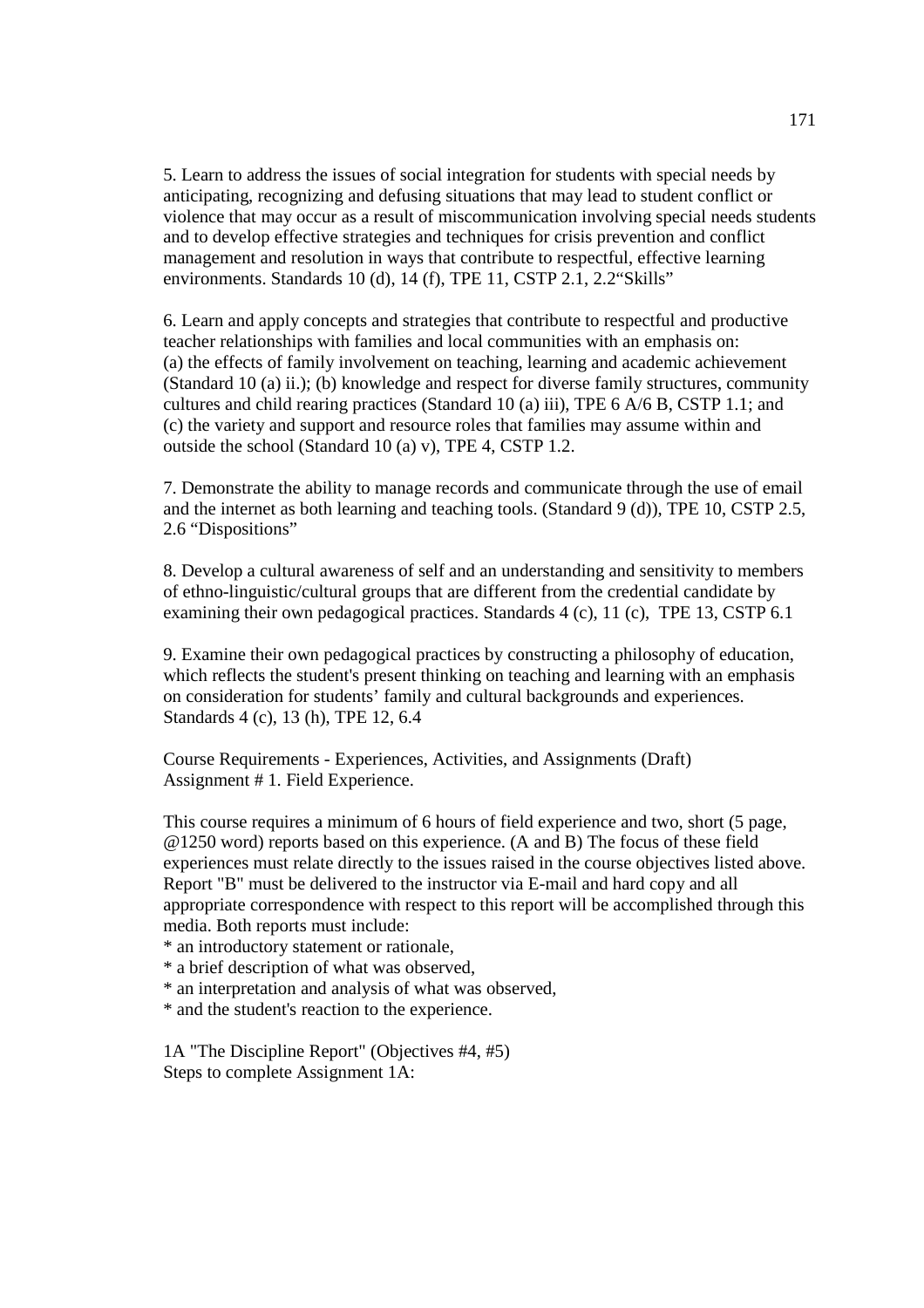1. Make arrangements with a local public elementary school to observe in a classroom that is culturally diverse. This means that two or more of the target cultures outlined in the Course Overview as well as students with special needs\* must be represented. The Handbook for the Multiple Subject Credential Programs has a letter of introduction form to present to the principal.

2. Using the six teaching skills as outlined in Management Strategies for Culturally Diverse Classrooms by Johns and Espinoza as a guide, address each skill area by observing and recording teacher-student interaction with respect to the four target cultures. A good way to organize your notes is as follows:

Native American\*/African American/Hispanic\*/Asian\* \*be as specific as possible as to unique groups

Cultural Differences, Interpersonal Relations, Planning, Growth and Development, Materials, Subject Matter

3. Identify the rules, expectations, and consequences used by the observed teacher and record the relationship between them and the teacher's enforcement practices on majority students, students from the target cultures, and students with special needs. A good way to organize your notes is as follows:

How Rules, Expectations, and Consequences are enforced with respect to cultural considerations:

Majority Culture, Native American\*, African American, Hispanic\*, Asian\*, Special Needs\*

Rules, Expectations, Consequences

4. Write a 5 page @1250 word, 12 font, double spaced report that includes the following four sections:

- \* an introductory statement or rationale,
- \* a brief description of what was observed,
- \* an interpretation and analysis of what was observed,

\* and the candidate's reaction to the experience.

Note: The interpretation and analysis section must include at least 5 specific page references to Johns and Espinoza.

1B "The Multicultural and Special Needs Student Report" (Objectives #6, #7, and #8) Steps to complete Assignment 1B:

1. Make arrangements with a local public elementary school to observe in a classroom that is culturally diverse. This means that two or more of the target cultures outlined in the Course Overview as well as students with special needs\* must be represented. The Handbook for the Multiple Subject Credential Programs has a letter of introduction form to present to the principal.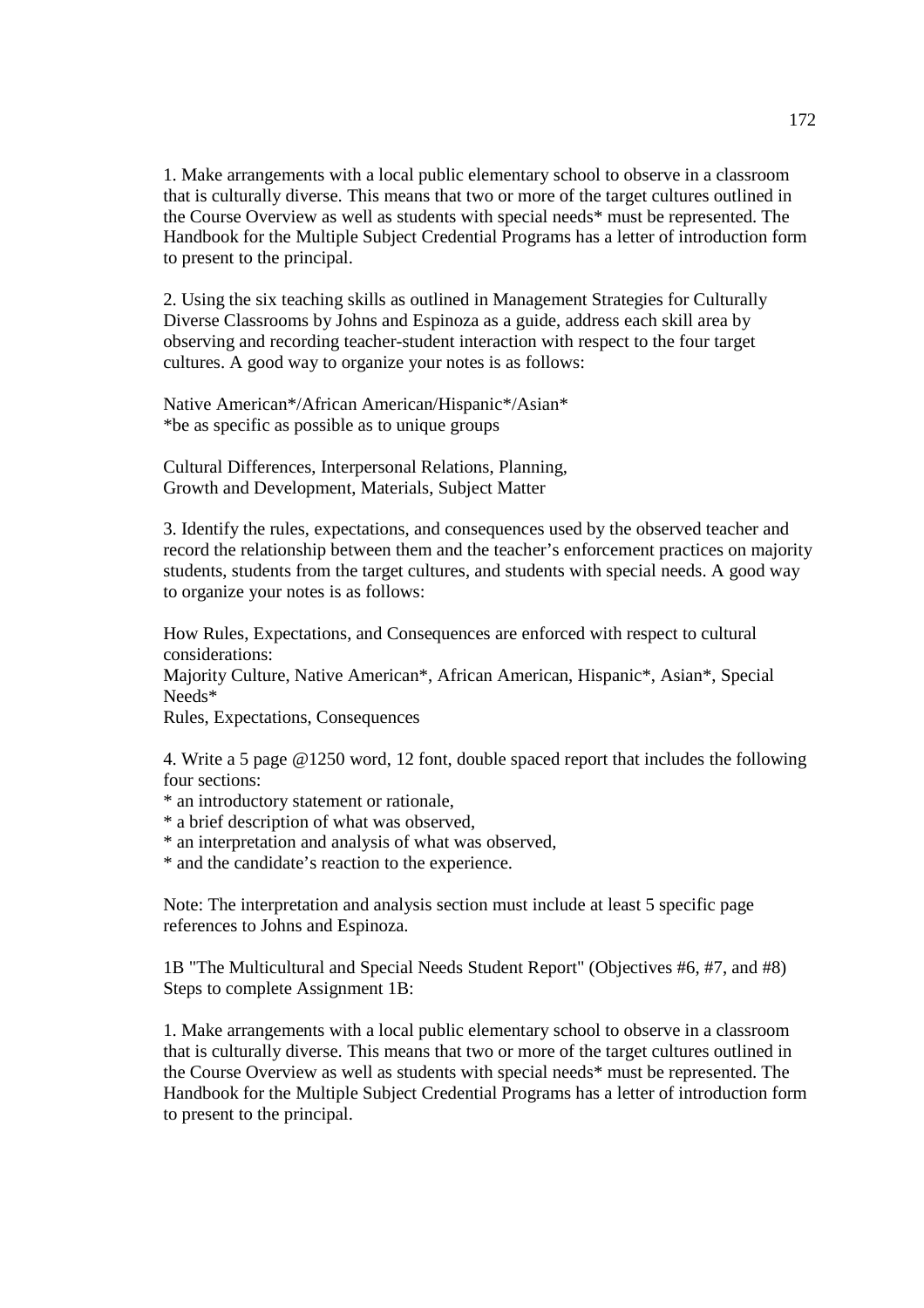2. Interview the teacher observed to ascertain the following:

a. the ethnic and cultural make-up of the class & teacher

b. policies for mainstreaming special needs children and what special needs students are assigned to the class.

3. Observe a student from one of the target cultures and a student with special needs by "shadowing" each for two hours. Make notes from what you observed that emphasize teacher-student interaction, peer interaction, and interaction between the student and the curriculum and/or class activities. A good way to organize your notes is as follows:

Teacher-Student Interaction/Peer Interaction/Interaction Between Student and Activities Target Culture Student Special Needs Student

4. Write a 5 page @ 1250 word, 12 font, double spaced report that includes the following four sections:

- \* an introductory statement or rationale,
- \* a brief description of what was observed,
- \* an interpretation and analysis of what was observed,
- \* and the your reaction to the experience, i.e . What did you learn.

There will be a 10 page paper comparing and contrasting your personal operating culture with those covered in class: Mainstream, Hispanic, Black, Japanese, and Native American. Please cite to the course readings and include a bibliography if outside readings are cited.

Comprehensive Essay Final Exam : A written in class 2 hour final will cover all books, lectures, and videos.

Course Evaluation Plan Grades will be earned based upon the following point values:

Points (1000 points possible) 350 Attendance and Participation 50 Report 1A discipline 50 Report 1B observation=SE & MC 100 Assignment group project/ powerpoint 150 Assignment # 4 final paper 1C 150 3 mid tests (50 pts each) 150 Final Exam

Required Texts and Materials: Beatty, Patricia, Lupita Manana Johns, K. (1996) Management Strategies for Culturally Diverse Classrooms. Phi Delta Kappa Press. Taylor, Mildred, Roll of Thunder, Hear My Cry.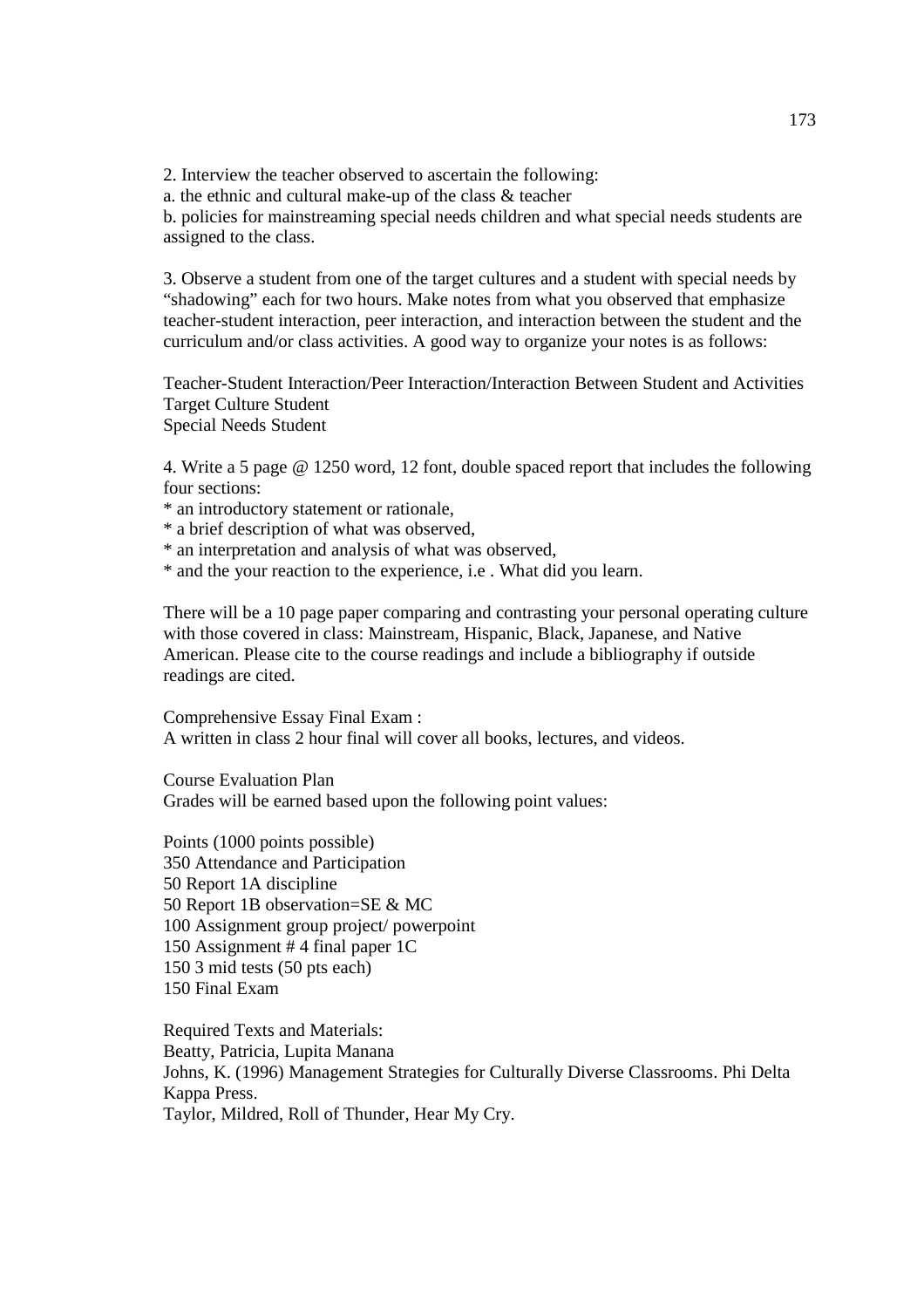Uchida, Yoshiko. (1981) A Jar of Dreams. \*\*Handbook for the Multiple Subject Credential Programs

### Course Policies

#### Late Assignment Policy

No late assignments, papers or exams will be accepted without prior consent of the instructor. "Prior" means at least one week before the due date, not an email message or casual conversation on the day of the class. Given the above, it would behoove the student to complete work early to accommodate unforeseen circumstances. If a student anticipates time constraint problems (over enrolled in classes, vacation time, "off track," personal obligations, etc.), it might be a good idea to take this class some other quarter. Sice the instructor has posted office hours for student advisement, before and after class are not appropriate times to discuss individual circumstances, problems, or situations as other students may inadvertently overhear private communications and this breaches the individual student's right to privacy. If clarification on any given assignment is needed, students should ask questions during the class discussion or attend office hours. Above all, do not call up or email a message like, "What did we do in class last Tuesday?" It is unreasonable for students to expect instructors to condense four hours of class time into a brief phone conversation or email message. If absent, make arrangements to get notes and handouts from other students.

### Electronic Devices

There will be no electronic devices allowed in the class without prior permission of the instructor. This includes, but is not limited to, cell phones, pagers, and tape recorders. These devices are annoying to other students and cause unnecessary disruptions during class. Please do not text message, IM, or use your laptop except as directed for group assignments during class.

### Commitment to Diversity

In our commitment to the furthering of knowledge and fulfilling our educational mission, California State University, San Bernardino seeks a campus climate that welcomes, celebrates, and promotes respect for the entire variety of human experience. In our commitment to diversity, we welcome people from all backgrounds and we seek to include knowledge and values from many cultures in the curriculum and extra-curricular life of the campus community. Dimensions of diversity shall include, but are not limited to, the following: race, ethnicity, religious belief, sexual orientation, sex/gender, disability, socioeconomic status, cultural orientation, national origin, and age. (from the CSU San Bernardino University Diversity Committee Statement of Commitment to Diversity, 1995)

In keeping with the university's Commitment to Diversity, the faculty of the College of Education fully support the Americans with Disabilities Act (ADA). Faculty will provide reasonable accommodation to any student with a disability who is registered with the Office of Services to Students with Disabilities and who need and requests accommodation.

"If you are in need of an accommodation for a disability in order to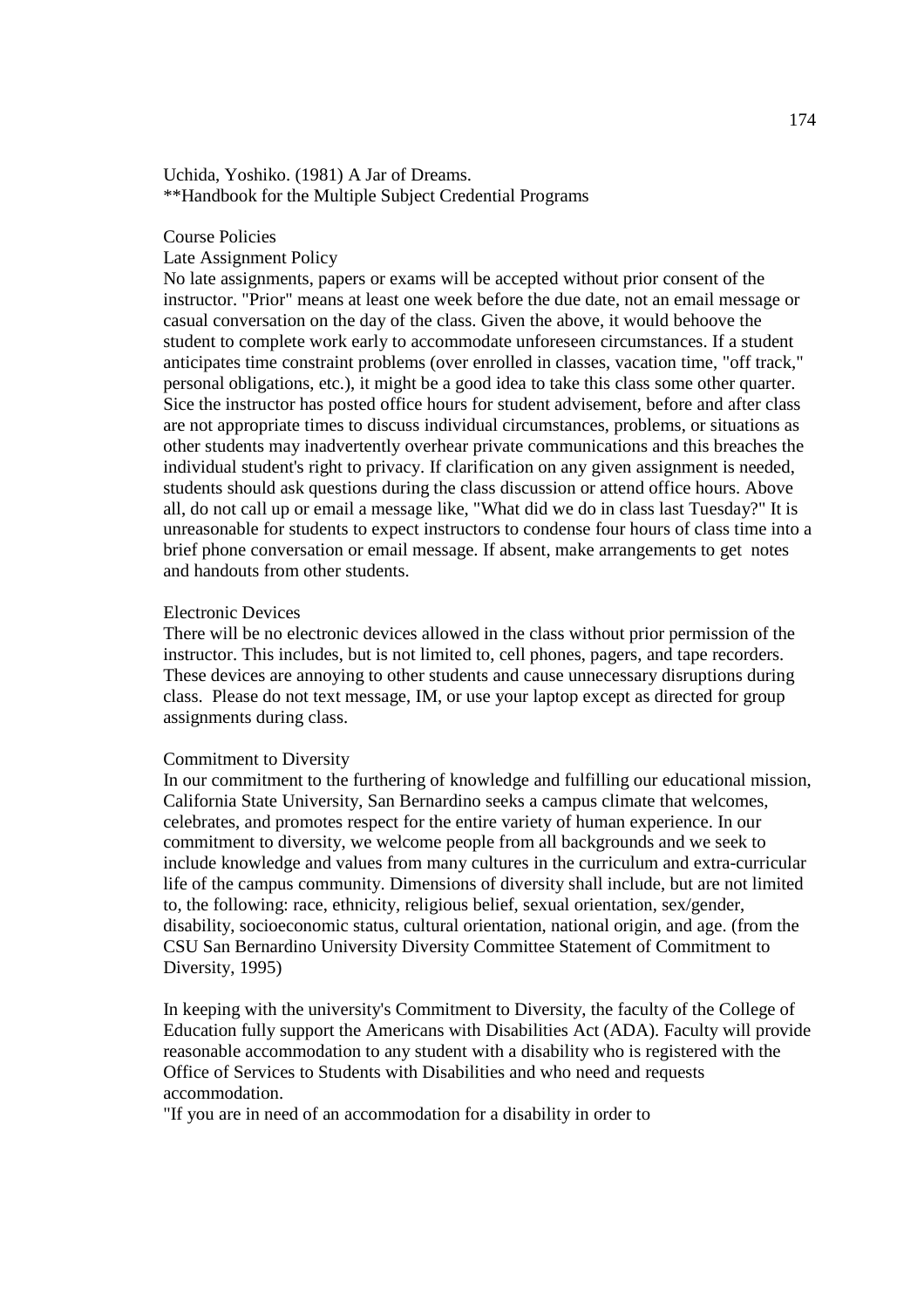participate in this class, please let me know ASAP and also contact Services to Students with Disabilities at UH-183, (909)537-5238."

Course Calendar Date Topic(s) Reading(s) Assignments Due 1/13/09 Course Introduction, Philosophy of Education Expectations, and Requirements Native American Values The American Culture Shadow of Hate Video

1/20/09 Hispanic Culture QUIZ Immigrant Populations Lupita Manana

1/27/09 Native American Group Project/ Classroom Discipline and Diversity Hispanic Children's Literature

2/3/09 African American Culture Literature 1A-Roll of Thunder, Hear My Cry Quiz

2/10/09 African American Children's Literature

2/17/09 Asian-Pacific Culture A Jar of Dreams Quiz

2/24/09 Asian-Pacific Children's Literature 1B

3/3/09 Review & Native American Project

3/10/09 The Native American Culture & Children's Literature 1C

3/17/09 Class Group Presentations

3/24/09 Final Exam

Calculation  $A = 960 - 1000$  $A = 920 - 959$  $B_+ = 880 - 919$  $B = 840 - 879$  $B = 800 - 839$  $C+= 760-799$  $C = 720 - 759$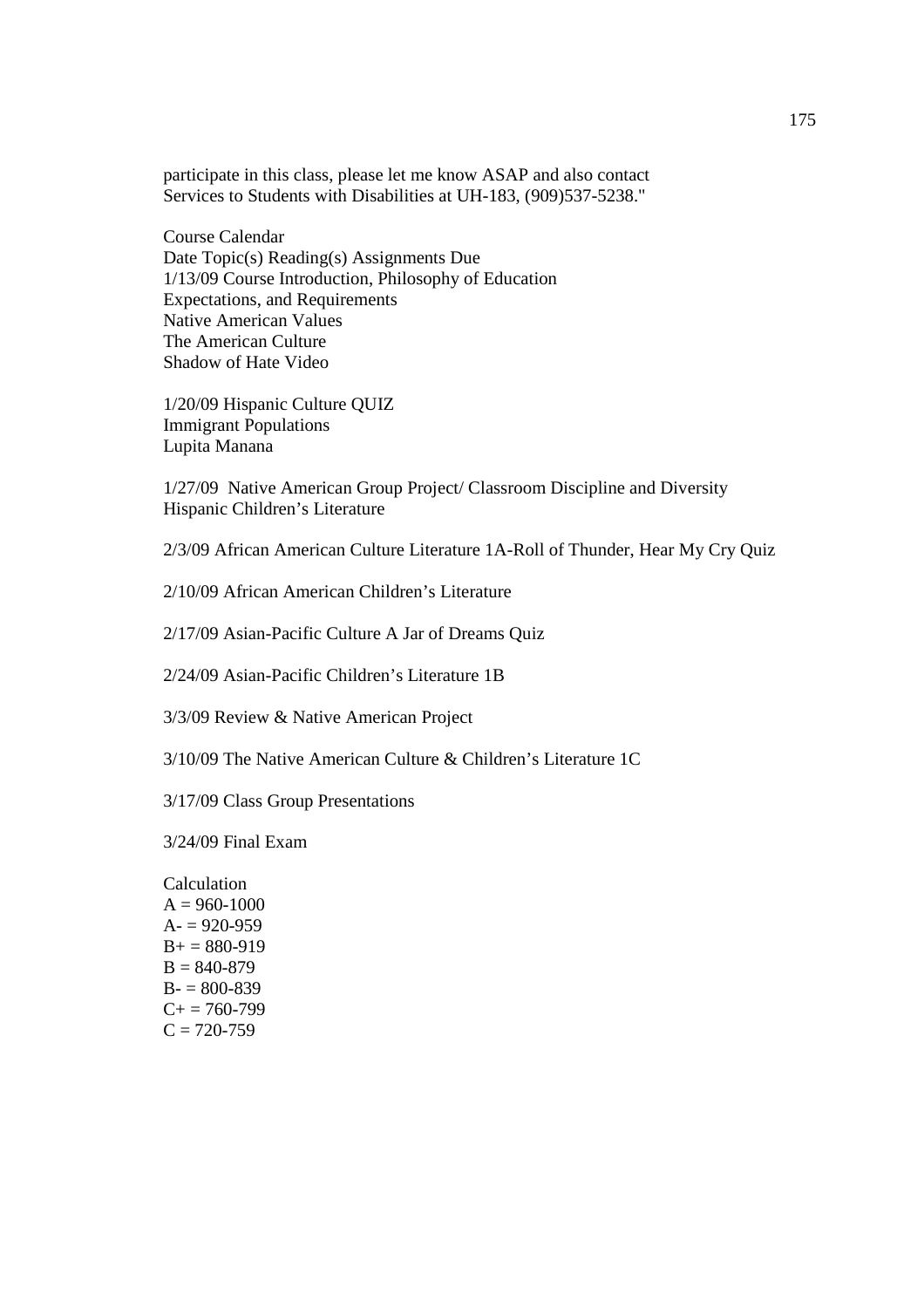### APPENDIX E

# College of Education Multiple Subject Credential Program EELB 312 Family, Culture, and Schooling

**Year/Quarter**: 2009 Spring **Class /Day/Location** 12-2 pm, Tuesday, CE 107

The College of Education of California State University, San Bernardino (CSUSB) is dedicated to the development and support of wise, reflective professional educators who will work toward a just and diverse society that embraces democratic principles. The wise teacher:

- Possesses rich subject matter knowledge.
- Applies sound pedagogical judgment to professional practice and conduct.
- Applies a practical knowledge of context.
- Respects multiple viewpoints.
- Reflects on professional practices and follows up with appropriate action. (College of Education *Conceptual Framework, 2001*)

It is the mission of the Multiple Subject Credential Program to educate future teachers for California's schools. Program coursework is structured to promote reflective practice as credential candidates strive to understand the relationship of educational theory to the development of the individual learner, issues of cultural diversity, the needs of local communities, and the demands of modern society.

### **Catalog Description**

Basic understanding of the nature of culture, its manifestations, and the dynamics of crosscultural contact. Key issues of group and individual enculturation, acculturation, assimilation, multiculturalism, culture shock, racism, and gender, and their impact on educational practice. Interaction and communication with diverse families and communities. Requires a minimum six-hour field component in an approved setting. Formerly EELB 321. Must be taken in the first quarter of enrollment in the credential program and may be taken concurrently with EELB 313, 315 or 316, 317 and 519. Prerequisite: admission to the Multiple Subject Credential Program. (2 units)

# **Course Overview/Rationale**

This course is designed to develop a basic understanding of the nature of culture, its manifestations, the dynamics of cross-cultural contact and student diversity in California. In particular, students in this class will focus on how dominant and minority group values and beliefs influence behavior, gender and social roles, family socialization, learning styles and language use by exploring how cultural diversity expresses itself in communities, schools, classrooms and instructional practices. Specifically, the key issues of group and individual acculturation, assimilation, multiculturalism, culture shock and racism will be examined and clarified as will their impact on educational practice. For the purpose of analysis and discussion four minority target cultures (Native Americans, African American, Hispanics, and Asians) will be addressed. Thus the changing demographics and historical patterns of culturally diverse groups will be analyzed in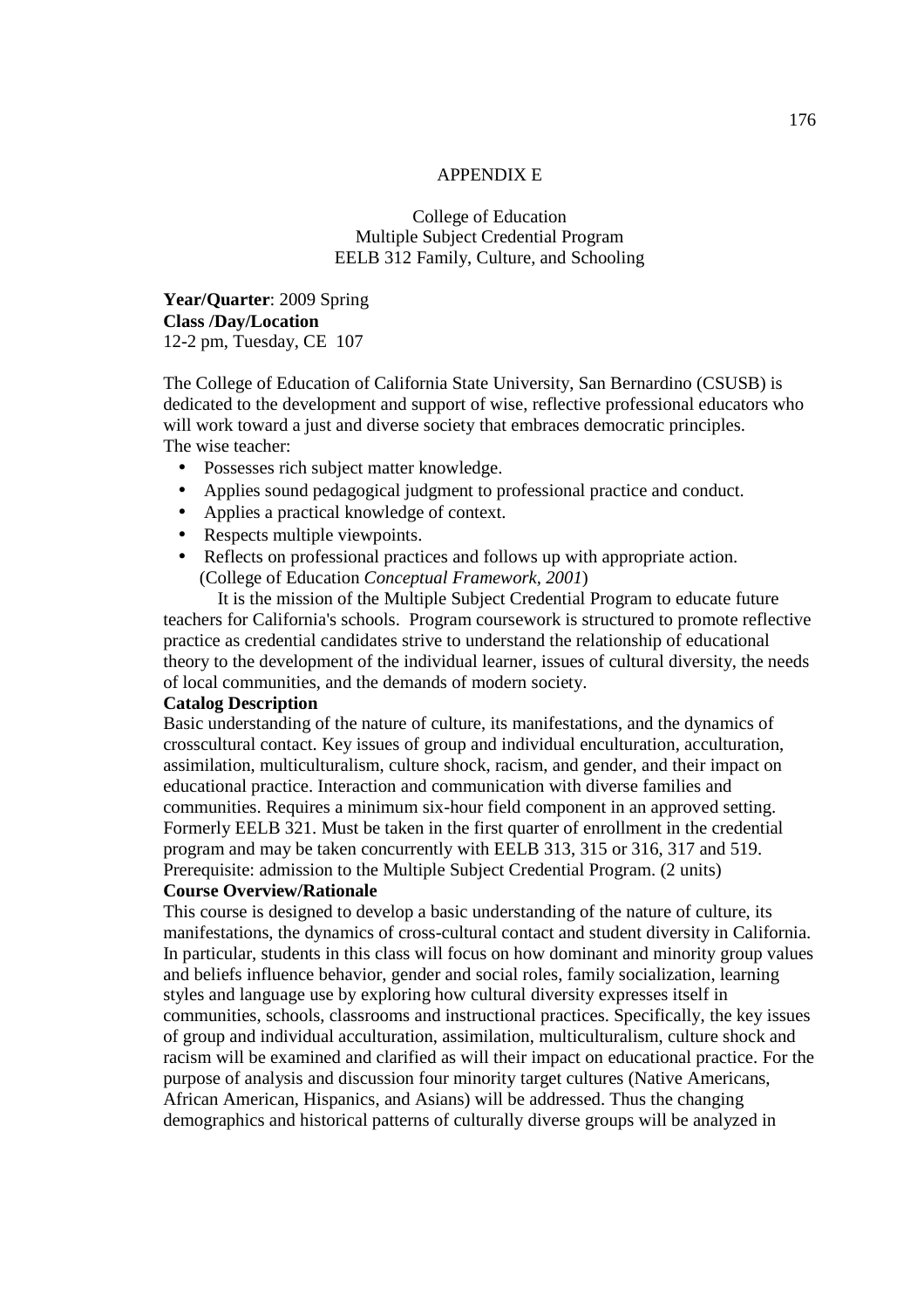order to understand present and future trends in California. In addition, students will explore strategies to prevent student conflict or violence that may occur as a result of cultural miscommunication and will address strategies for accommodating children with special needs who are mainstreamed in standard classrooms. Also, students will begin to examine their own pedagogical practices.

Field experiences will be required so credential candidates have a first-hand experience with members of cultural, linguistic and/or racial group different from their own. Credential candidates will also become aware of teaching methodologies that will assist them to learn about the different cultural and language backgrounds of their future students.

The growing number of culturally- and linguistically-diverse student populations in our public schools requires all educators to have a deeper understanding of the concept of culture and its relationships to educational practices. Candidates and teachers must examine and reexamine through reflective practice, assumptions, beliefs, and skills about how ALL students learn.

### **Relevant Professional Standards**

### See attachment I

### **Course Objectives**

The following objectives identify the knowledge, skills, and dispositions that should be attained by the end of this course. The numbers in parentheses directly link the objectives to the TPE/CSTP listed in attachment I. Additionally, items are linked to CTC Professional Teacher Preparation Program standards that can be found at http://www.ctc.ca.gov/profserv/progstan.html

Students who successfully complete EELB 312 will: "Knowledge" 1. Demonstrate knowledge and understanding of the importance of students' family and cultural backgrounds and experiences. CTC 13 (h), TPE 6A/6B, CSTP 1.1

2. Demonstrate knowledge of the historical and cultural traditions of the major cultural and ethnic groups in California Society, and examine effective ways to include cultural traditions and community values and resources in the instructional program of a classroom. CTC 5 (b) (c), TPE 1A, CSTP 3.2

3. Demonstrate knowledge of major concepts and principles regarding the historical and contemporary purposes, roles and functions of education in American Society by exploring the social and cultural conditions of K-12 schools. CTC 11 (c), TPE 1A, CSTP 3.1

4. Learn to anticipate, recognize and defuse situations that may lead to student conflict or violence that may occur as a result of cultural miscommunication and to develop effective strategies and techniques for crisis prevention and conflict management and resolution in ways that contribute to respectful, effective learning environments. CTC 10 (d), TPE 11, CSTP 2.3, 2.4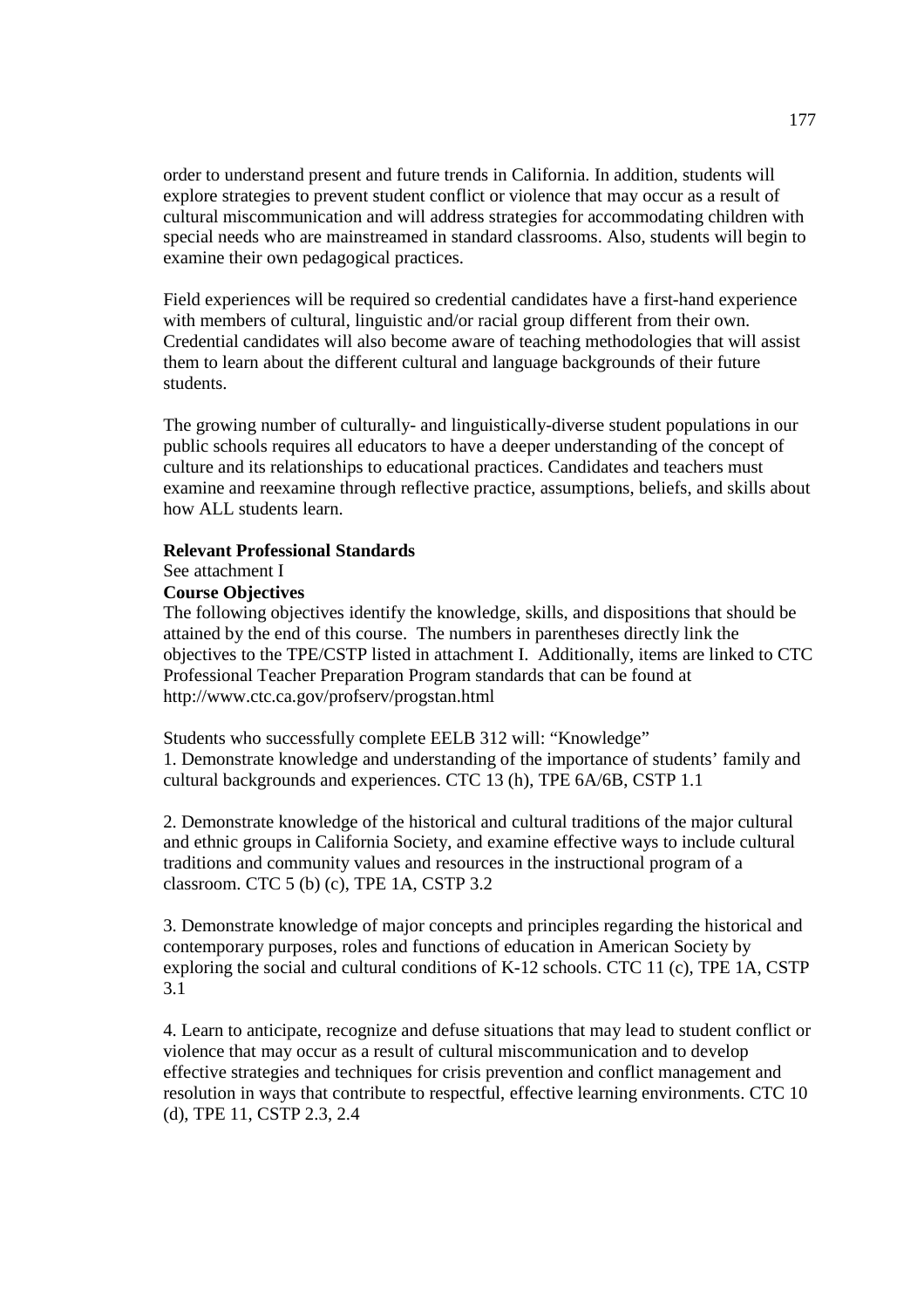5. Learn to address the issues of social integration for students with special needs by anticipating, recognizing and defusing situations that may lead to student conflict or violence that may occur as a result of miscommunication involving students with special needs and to develop effective strategies and techniques for crisis prevention and conflict management and resolution in ways that contribute to respectful, effective learning environments. CTC 10 (d), 14 (f), TPE 11, CSTP 2.1, 2.2"Skills"

6. Learn and apply concepts and strategies that contribute to respectful and productive teacher relationships with families and local communities with an emphasis on: (a) the effects of family involvement on teaching, learning and academic achievement CTC 10 (a) ii.;(b) knowledge and respect for diverse family structures, community cultures and child rearing practices CTC 10 (a) iii, TPE  $6 \overline{\text{A}}/6 \overline{\text{B}}$ , CSTP 1.1; and (c) the variety and support and resource roles that families may assume within and outside the school CTC 10 (a) v), TPE 4, CSTP 1.2.

7. Demonstrate the ability to manage records and communicate through the use of email and the internet as both learning and teaching tools. CTC 9 (d), TPE 10, CSTP 2.5, 2.6"Dispositions"

8. Develop a cultural awareness of self and an understanding and sensitivity to members of ethno-linguistic/cultural groups that are different from the credential candidate by examining their own pedagogical practices. CTC 4 (c), 11 (c), TPE 13, CSTP 6.1

9. Examine their own pedagogical practices by constructing a philosophy of education, which reflects the student's present thinking on teaching and learning with an emphasis on consideration for students' family and cultural backgrounds and experiences. CTC 4 (c), 13 (h), TPE 12, 6.4

#### **Course Requirements**

Fieldwork Requirement: A minimum of six hours of observation and participation in a multiple subject setting is required for this course, however more hours may be need to complete the course requirements. (Travel is not included within the 6 hours.) The **Participation Log** form will serve as documentation of your fieldwork time. The teacher in whose classroom you conducted your fieldwork at the end of the quarter will also complete a Fieldwork Evaluation. Failure to turn in the log, or the evaluation form will result in your receiving an incomplete or a failing grade for this course. (Both forms are in your Handbook for the Multiple Subject Credential Programs.) Experiences, Activities, and Assignments

#### Assignment # 1. Field Experience.

This course requires a minimum of 6 hours of field experience and two, short (5 page, @1250 word) papers1A & paper 1B based on this experience. The focus of these field experiences must relate directly to the issues raised in the course objectives listed above. Paper 1A must be delivered to the instructor via E-mail and hard copy and all appropriate correspondence with respect to this report will be accomplished through this media. Paper 1A "The Discipline Report" (Objectives #4, #5)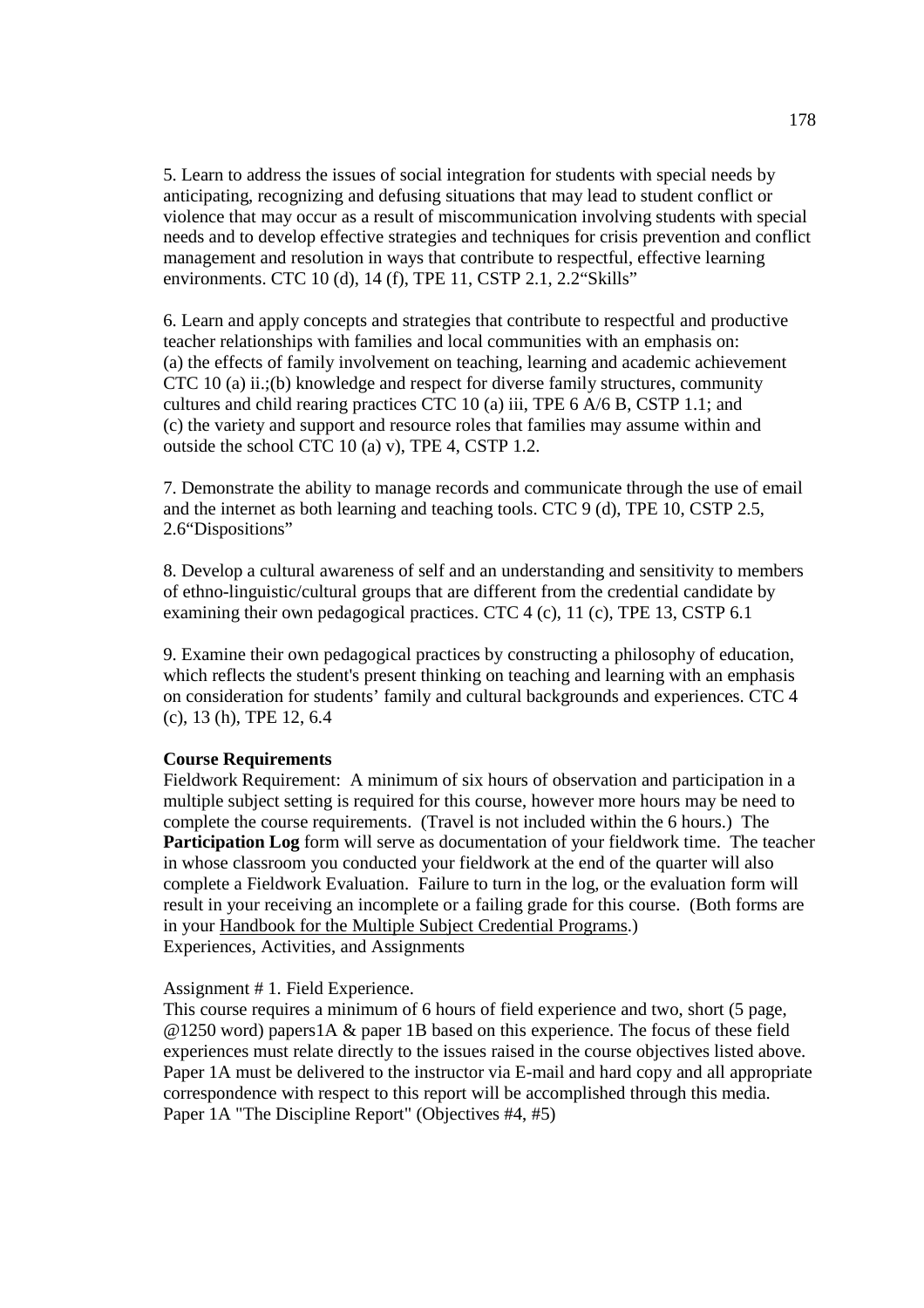Steps to complete Paper 1A:

1. Make arrangements with a local public elementary school to observe in a classroom that is culturally diverse. This means that two or more of the target cultures outlined in the Course Overview as well as students with special needs\* must be represented. The Handbook for the Multiple Subject Credential Programs has a letter of introduction form to present to the principal.

2. Using the six teaching skills as outlined in Management Strategies for Culturally Diverse Classrooms by Johns and Espinoza as a guide, address each skill area by observing and recording teacher-student interaction with respect to the four target cultures. A good way to organize your observation notes is as follows: Native American/African American/Hispanic/Asian \*be as specific as possible as to unique groups Cultural Differences, Interpersonal Relations, Planning, Growth and Development, Materials, Subject Matter

3. Identify the rules, expectations, and consequences used by the observed teacher and record the relationship between them and the teacher's enforcement practices on majority students, students from the target cultures, and students with special needs. A good way to organize your observation notes is as follows:

Top Headings

How Rules, Expectations, and Consequences are enforced with respect to cultural considerations:

Side Headings

Majority Culture, Native American, African American, Hispanic, Asian, Special Needs Rules, Expectations, Consequences

4. After observing and analyzing your observational notes write a 5 page @1250 word, 12 font, double spaced paper that includes the following four sections:

\* an introductory statement or rationale,

\* a brief description of what was observed,

\* an interpretation and analysis of what was observed,

\* and the candidate's reaction to the experience, i.e. what did you learn?

Note: The interpretation and analysis section must include at least 5 specific page references to Johns and Espinoza.

Paper1B "The Multicultural and Special Needs Student Report" (Objectives #6, #7, and #8)

Steps to complete Paper 1B:

1. Make arrangements with a local public elementary school to observe in a classroom that is culturally diverse. This means that two or more of the target cultures outlined in the Course Overview as well as students with special needs must be represented. The "Handbook for the Multiple Subject Credential Programs" has a letter of introduction form to present to the principal.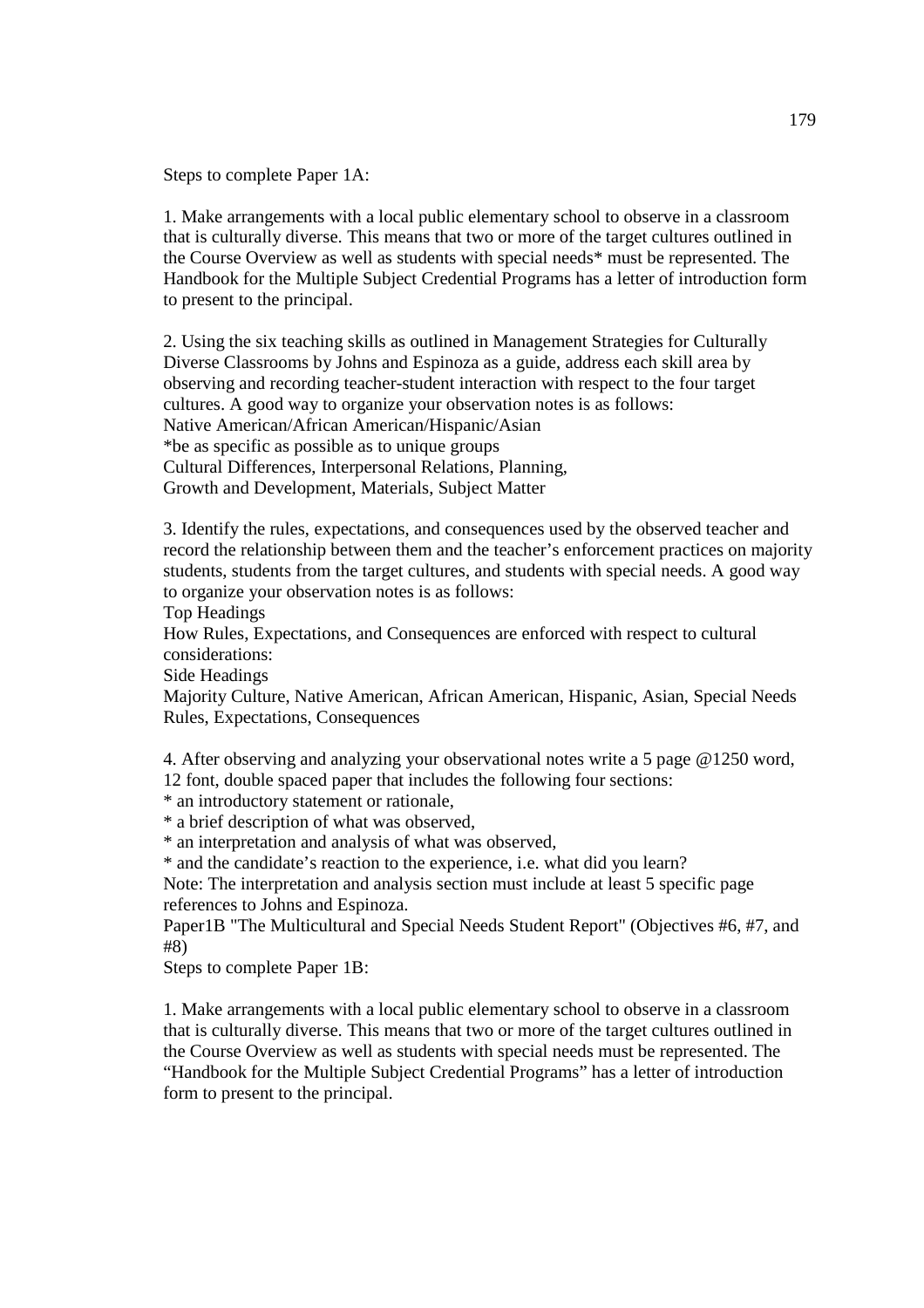2. Interview the teacher observed to ascertain the following:

- a. the ethnic and cultural make-up of the class & teacher
- b. the school district's policies for mainstreaming students with special needs
- c. which students with special needs are assigned to the class.

3. Observe a student from one of the target cultures and a student with special needs by "shadowing" each for two hours. Make notes from what you observed that emphasize teacher-student interaction, peer interaction, and interaction between the student and the curriculum and/or class activities. A good way to organize your observation notes is as follows:

Teacher-Student Interaction/Peer Interaction/Interaction Between Student and Activities Target Culture Student

Students with Special Needs

4. After observing and analyzing your observational notes write a 5 page @ 1250 word, 12 font, double spaced report that includes the following four sections:

- \* an introductory statement or rationale,
- \* a brief description of what was observed,
- \* an interpretation and analysis of what was observed,
- \* and the your reaction to the experience, i.e.. What did you learn?

#### 1C Final Reflective Paper

After observing and analyzing your observational notes and all class notes/reflections, write a 10 page paper 1C comparing and contrasting your personal operating culture with those covered in class: Mainstream, Hispanic, Black, Japanese, and Native American. Please cite to the course readings and include a bibliography if outside readings are cited.

#### 3 midterm quizzes

The quizzes will each focus on the corresponding reading/lectures, non-comprehensive. Comprehensive Essay Final Exam:

A written in class 2 hour final will cover all books, lectures, and videos.

Group PowerPoint Project

Students will be divided into cooperative groups to research, create and present a PowerPoint on a California Native Tribe. This assignment will be presented at the last class session and posted to the class blackboard site. Each student will be responsible for a unique section that will be coded and for the overall quality of the entire project. Attendance/Participation

This is an interactive seminar and all students must come having competed all assigned readings and prepared to participate in the class session. In order to receive an incomplete for a course in the College of Education, you must have attended 80% of the class sessions and completed 80% of the course assignments Incompletes are only given if there is a compelling reason as per university policy and you have discussed this with your instructor prior to making a request for an incomplete.

#### **Course Evaluation Plan**

Grades will be earned based upon the following point values: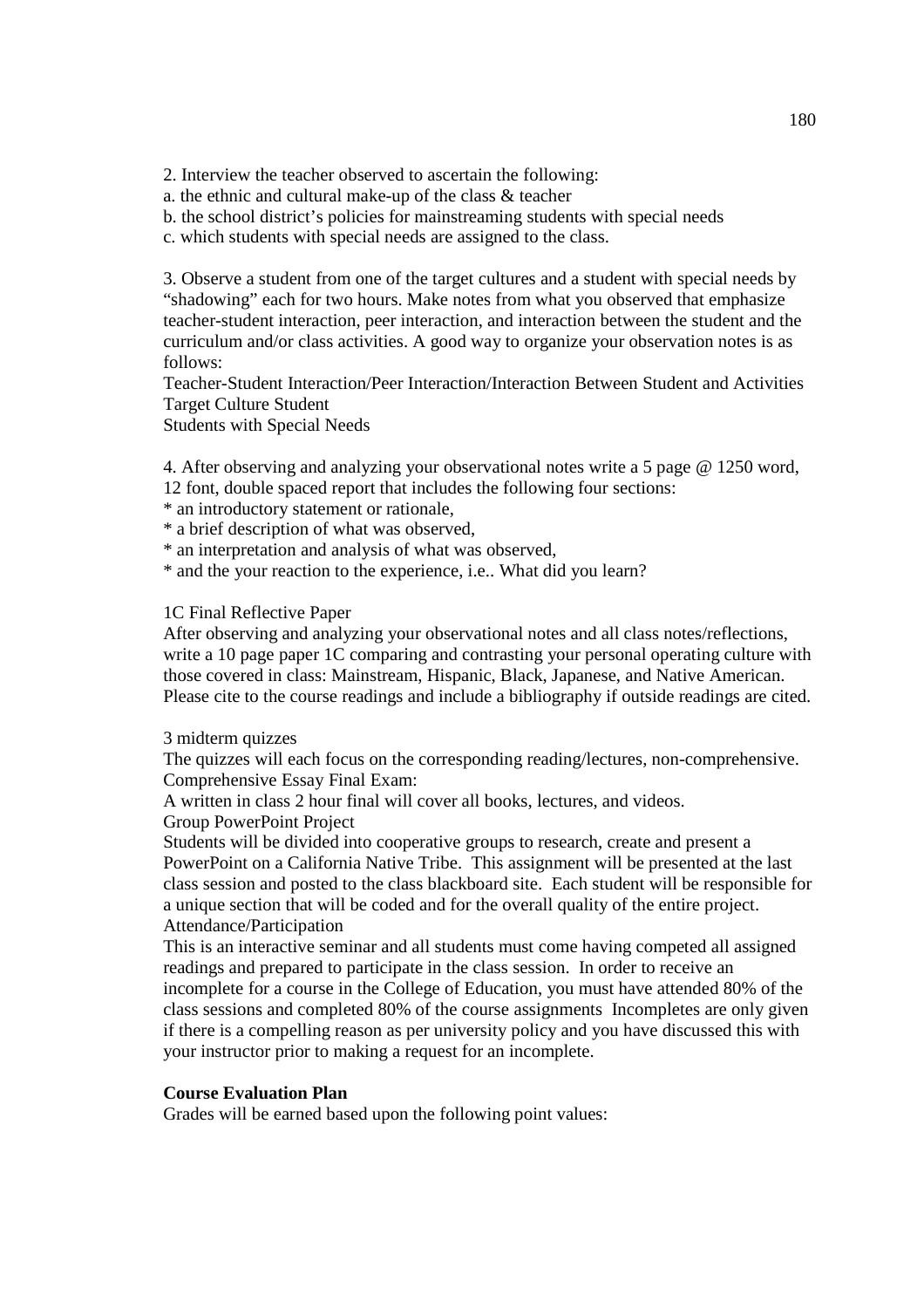Points (1000 points possible) 350 Attendance and Participation 50 Report 1A discipline 50 Report 1B observation=SE & MC 50 group PowerPoint project on a California Native Tribe 150 Final paper 1C 150 3 mid tests (50 pts each) 200 Final Comprehensive Essay Exam

# Calculation  $A = 960-1000$  $A = 920 - 959$  $B+= 880-919$  $B = 840 - 879$  $B = 800 - 839$  $C_{+} = 760 - 799$  $C = 720 - 759$

# **Required Texts and Materials**

Beatty, Patricia, Lupita Manana

Johns, K. (1996) Management Strategies for Culturally Diverse Classrooms. Phi Delta Kappa Press.

Taylor, Mildred, Roll of Thunder, Hear My Cry. Uchida, Yoshiko. (1981) A Jar of Dreams. \*\*Handbook for the Multiple Subject Credential Programs

# **Course Policies**

Please note that although your final grade is based on a point system, **all assignments** must be completed in order to receive a B- or above and thus use this course toward the credential program completion. In other words, you cannot decide to forego one assignment just because you have accumulated sufficient points in your other assignments to earn a B-.

#### Late Assignment Policy

No late assignments, papers or exams will be accepted without prior consent of the instructor. "Prior" means at least one week before the due date, not an email message or casual conversation on the day of the class. Given the above, it would behoove the student to complete work early to accommodate unforeseen circumstances. If a student anticipates time constraint problems (over enrolled in classes, vacation time, "off track," personal obligations, etc.), it might be a good idea to take this class some other quarter. Since the instructor has posted office hours for student advisement, before and after class are not appropriate times to discuss individual circumstances, problems, or situations as other students may inadvertently overhear private communications and this breaches the individual student's right to privacy. If clarification on any given assignment is needed, students should ask questions during the class discussion or attend office hours. Above all, do not call up or email a message like, "What did we do in class last Tuesday?" It is unreasonable for students to expect instructors to condense four hours of class time into a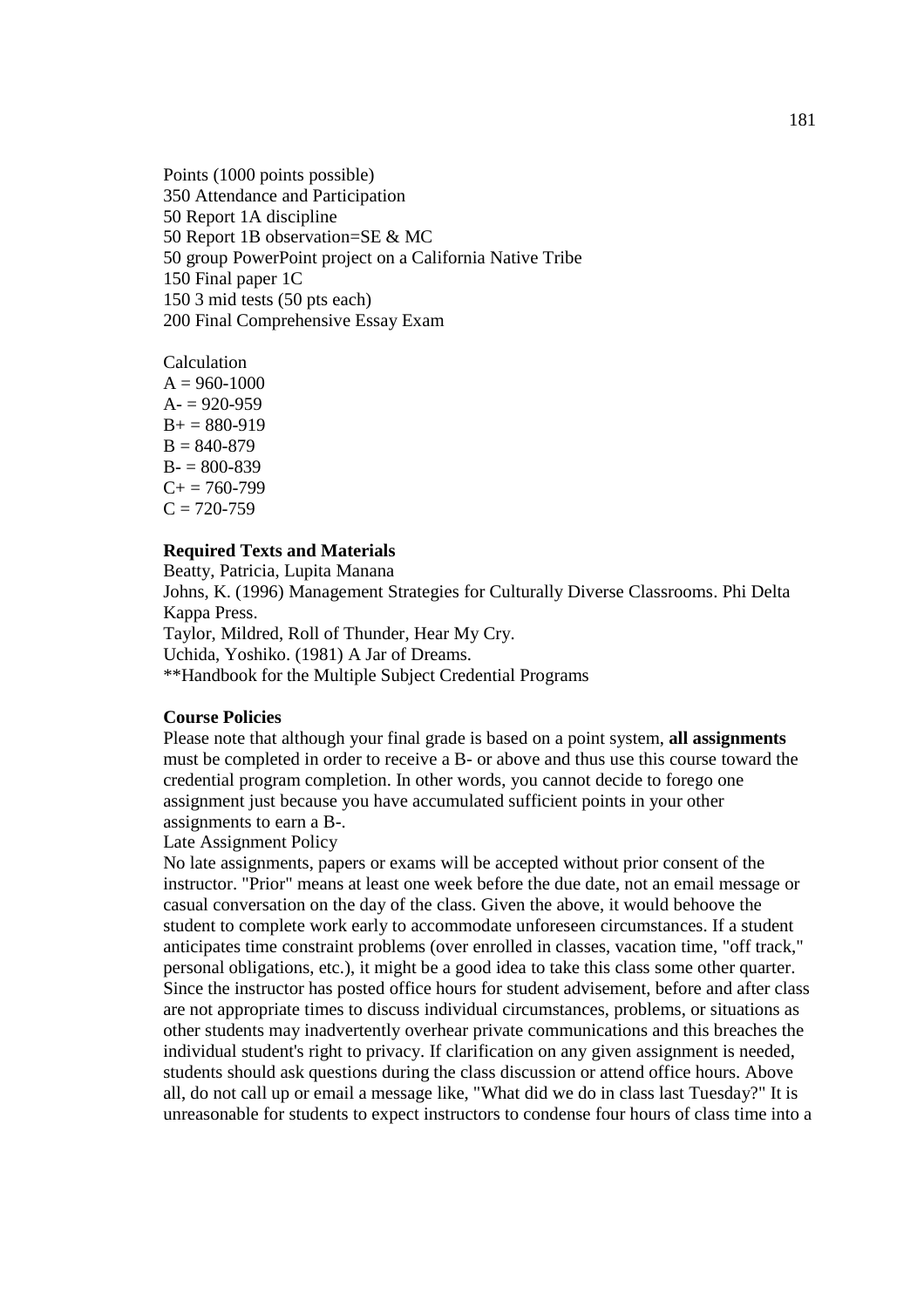brief phone conversation or email message. If absent, make arrangements to get notes and handouts from other students.

Electronic Devices

There will be no electronic devices allowed in the class without prior permission of the instructor. This includes, but is not limited to, cell phones, pagers, tape recorders, and laptop computers. These devices are annoying to other students and cause unnecessary disruptions during class. Please do not text message, IM, or use your laptop except as directed for group assignments during class.

#### **Commitment to Diversity**

In our commitment to the furthering of knowledge and fulfilling our educational mission, California State University, San Bernardino seeks a campus climate that welcomes, celebrates, and promotes respect for the entire variety of human experience. In our commitment to diversity, we welcome people from all backgrounds and we seek to include knowledge and values from many cultures in the curriculum and extra-curricular life of the campus community. Dimensions of diversity shall include, but are not limited to, the following: race, ethnicity, religious belief, sexual orientation, sex/gender, disability, socioeconomic status, cultural orientation, national origin, and age. (from the CSU San Bernardino University Diversity Committee Statement of Commitment to Diversity, 1995)

In keeping with the university's Commitment to Diversity, the faculty of the College of Education fully support the Americans with Disabilities Act (ADA). Faculty will provide reasonable accommodation to any student with a disability who is registered with the Office of Services to Students with Disabilities and who need and requests accommodation.

"If you are in need of an accommodation for a disability in order to participate in this class, please let me know ASAP and also contact Services to Students with Disabilities at UH-183, (909)537-5238."

#### **Course Calendar**

Date/ Topic(s)/ Reading(s) /Assignments /Due 4/7/09 Course Introduction, Philosophy of Education Expectations, and Requirements Native American Values The American Culture Shadow of Hate Video

4/14/09 Hispanic Culture QUIZ Immigrant Populations Lupita Manana

4/21/09 Native American Group Project/ Classroom Discipline and Diversity Hispanic Children's Literature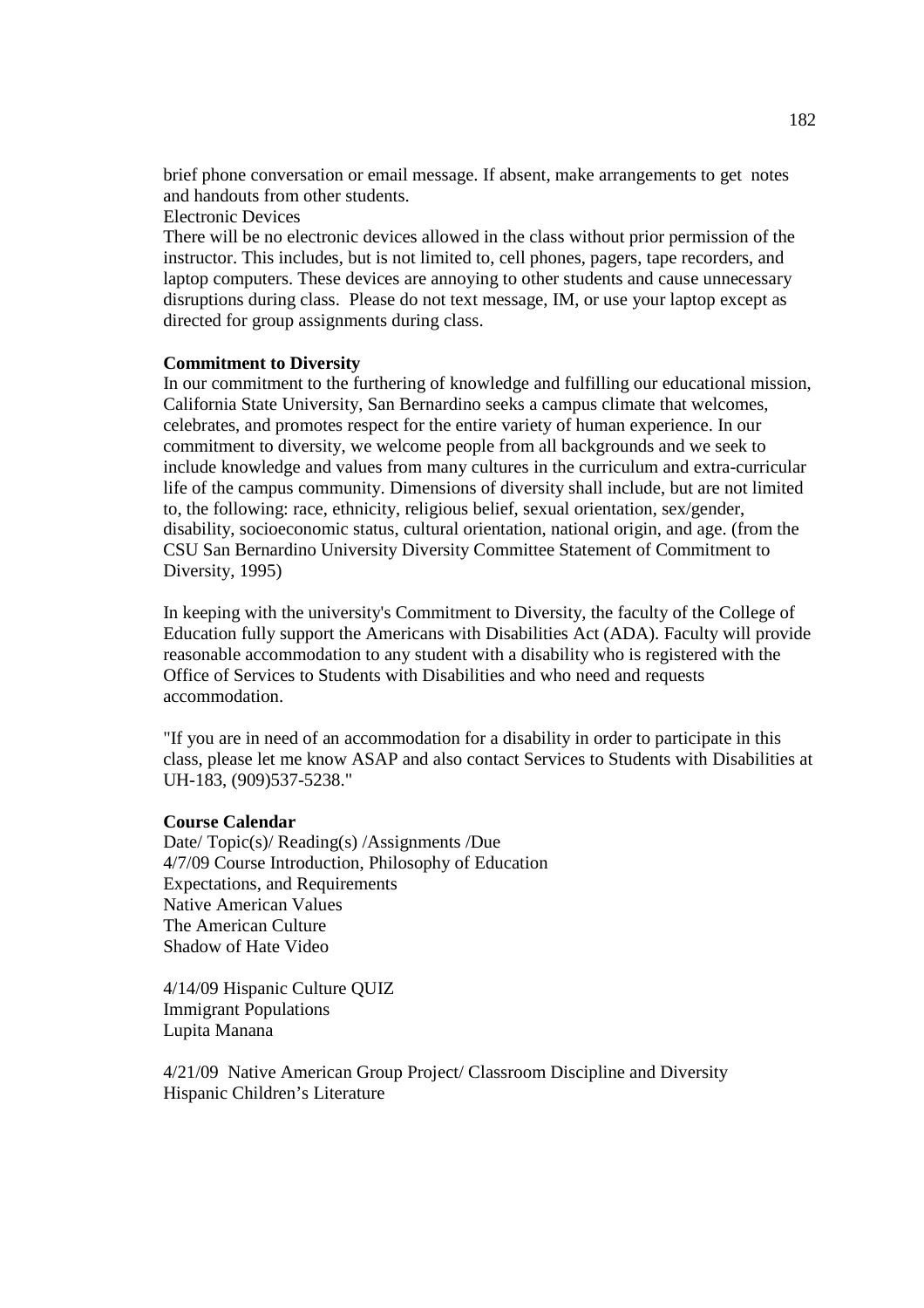4/28/09 African American Culture Literature Paper 1A Roll of Thunder, Hear My Cry Quiz

5/5/09 African American Children's Literature

5/12/09 Asian-Pacific Culture A Jar of Dreams Quiz

5/19/09 Asian-Pacific Children's Literature Paper 1B

5/26/09 Review & Native American Project

6/2/09 The Native American Culture & Children's Literature Paper1C

6/9/09 Group PowerPoint Presentations on California Native Tribes

6/16/09 Final Comprehensive Exam

#### **Attachment I**

# **California Standards for the Teaching Profession [Teacher Performance Expectations]**

#### 1 **Instructor - Engaging and Supporting All Students in Learning**

1.1 Connecting students' prior knowledge, life experience, and interests with learning goals.

**TPE 6A** Developmentally Appropriate Practices for  $K - 3$ **TPE 6B** Developmentally Appropriate Practices for  $4 - 8$ **TPE 7** Teaching English Learners

- 1.2 Using a variety of instructional strategies and resources to respond to students' diverse needs. **TPE 4** Making Content Accessible
- 1.3 Facilitating learning experiences that promote autonomy, interaction and choice.
- 1.4 Engaging students in problem solving, critical thinking and other activities that make subject matter meaningful. **TPE 5** Student Engagement
- 1.5 Promoting self-directed, reflective learning for all students.

#### 2 **Organizer - Creating and Maintaining Effective Environments for Student Learning**

- 2.1 Creating a physical environment that engages all students.
- 2.2 Establishing a climate of fairness and respect. **TPE 11** Social Environment
- 2.3 Promoting social development and group responsibility.
- 2.4 Establishing and maintaining standards for student behavior.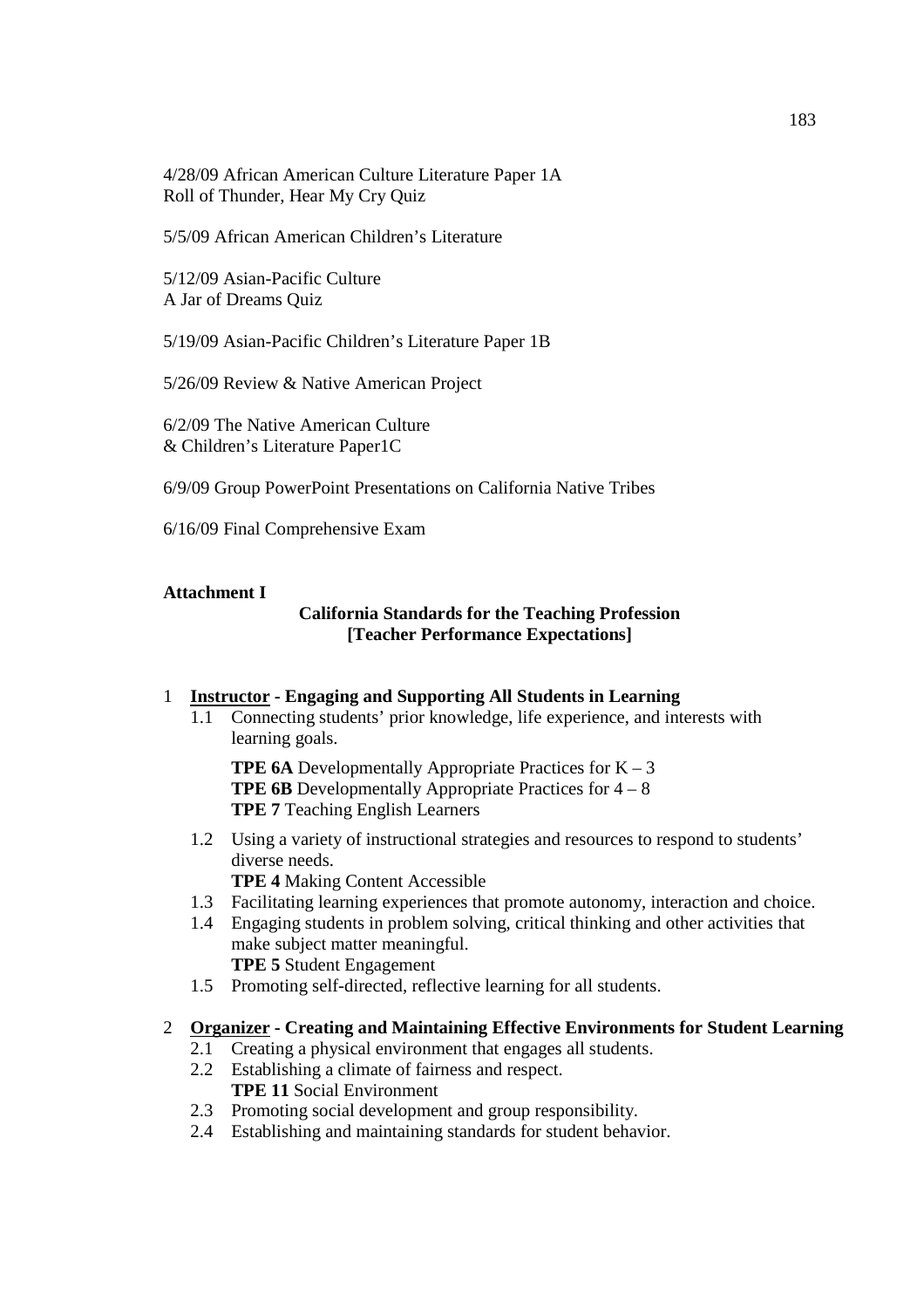**TPE 11** Social Environment

- 2.5 Planning and implementing classroom procedures and routines that support student learning.
- 2.5 Using instructional time effectively. **TPE 10** Instructional Time

# 3 **Curriculum Specialist - Understanding and Organizing Subject Matter for Student Learning**

- 3.1 Demonstrating knowledge of subject matter content and student development. **TPE 1A** Subject-Specific Pedagogical Skills for Multiple Subject Teaching **Assignments**
- 3.2 Organizing curriculum to support student understanding of subject matter. **TPE 1A** Subject-Specific Pedagogical Skills for Multiple Subject Teaching **Assignments**
- 3.3 Interrelating ideas and information within and across subject matter areas.
- 3.4 Developing student understanding through instructional strategies that are appropriate to the subject matter. **TPE 1A** Subject-Specific Pedagogical Skills for Multiple Subject Teaching **Assignments**
- 3.5 Using materials, resources, and technologies to make subject matter accessible to students.

**TPE 1A** Subject-Specific Pedagogical Skills for Multiple Subject Teaching Assignments

# 4 **Planner - Planning Instruction and Designing Learning Experience for all Students**

4.1 Drawing on and valuing students' backgrounds, interests, and developmental learning needs.

 **TPE 8** Learning About Students

- 4.2 Establishing and articulating goals for student learning.  **TPE 9** Instructional Planning
- 4.3 Developing and sequencing instructional activities and materials for student learning.

 **TPE 9** Instructional Planning

- 4.4 Designing short-term and long-term plans to foster student learning.
- 4.5 Modifying instructional plans to adjust for student needs.  **TPE 9** Instructional Planning

# 5 **Assessor - Assessing Student Learning**

- 5.1 Establishing and communicating learning goals for all students.
- 5.2 Collecting and using multiple sources of information to assess student learning.  **TPE 3** Interpretation and Use of Assessments
- 5.3 Involving and guiding all students in assessing their own learning.  **TPE 3** Interpretation and Use of Assessments
- 5.4 Using the results of assessments to guide instruction.  **TPE 2** Monitoring Student Learning During Instruction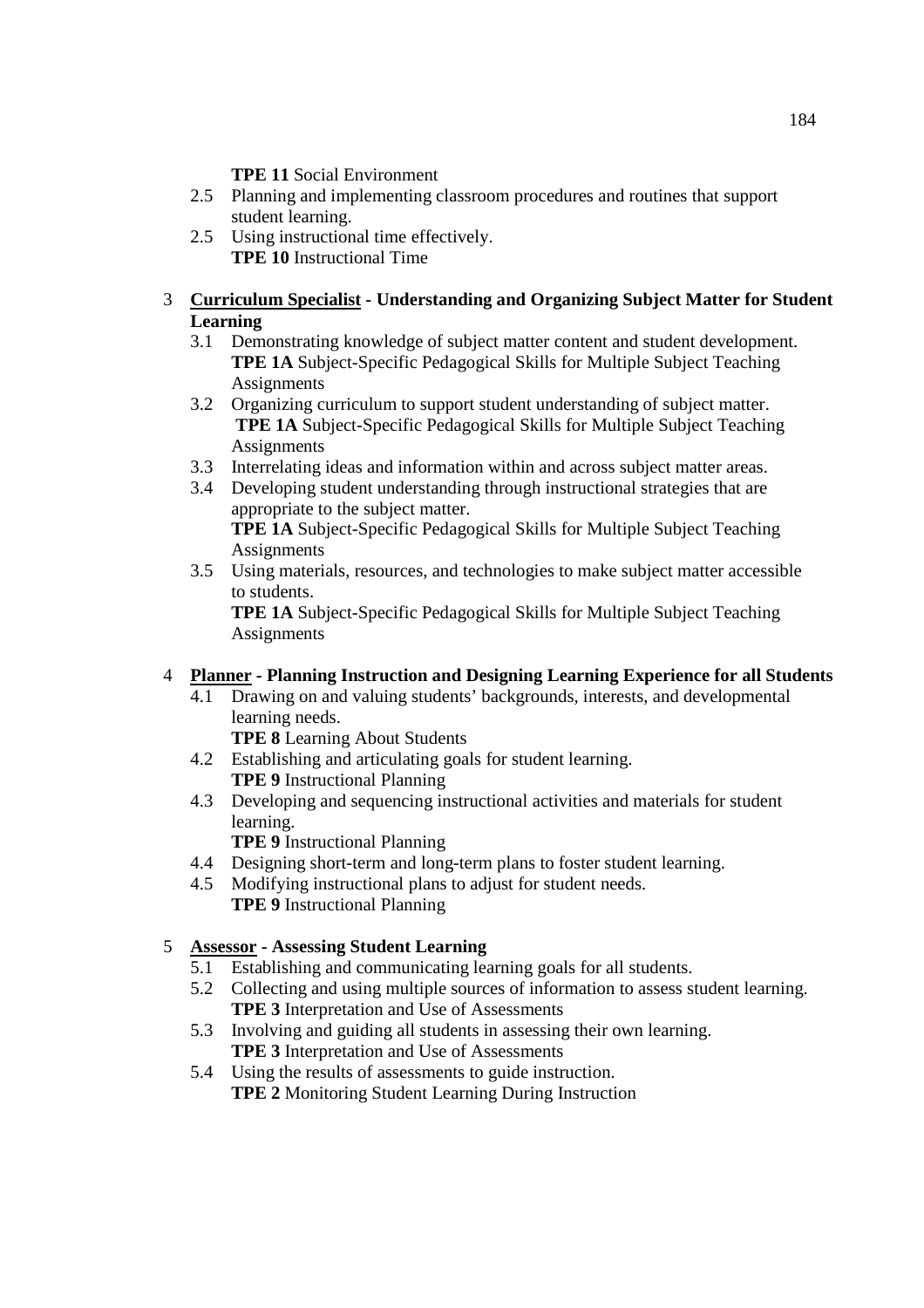5.5 Communicating with students, families, and other audiences about student progress.

 **TPE 3** Interpretation and Use of Assessments

## 6 **Professional - Developing as a Professional Educator**

- 6.1 Reflecting on teaching practice and planning professional development.  **TPE 13** Professional Growth
- 6.2 Establishing professional goals and pursuing opportunities to grow professionally.

 **TPE 12** Professional, Legal, and Ethical Obligations

- 6.3 Working with communities to improve professional practice.
- 6.4 Working with families to improve professional practice.
- 6.5 Working with colleagues to improve professional practice.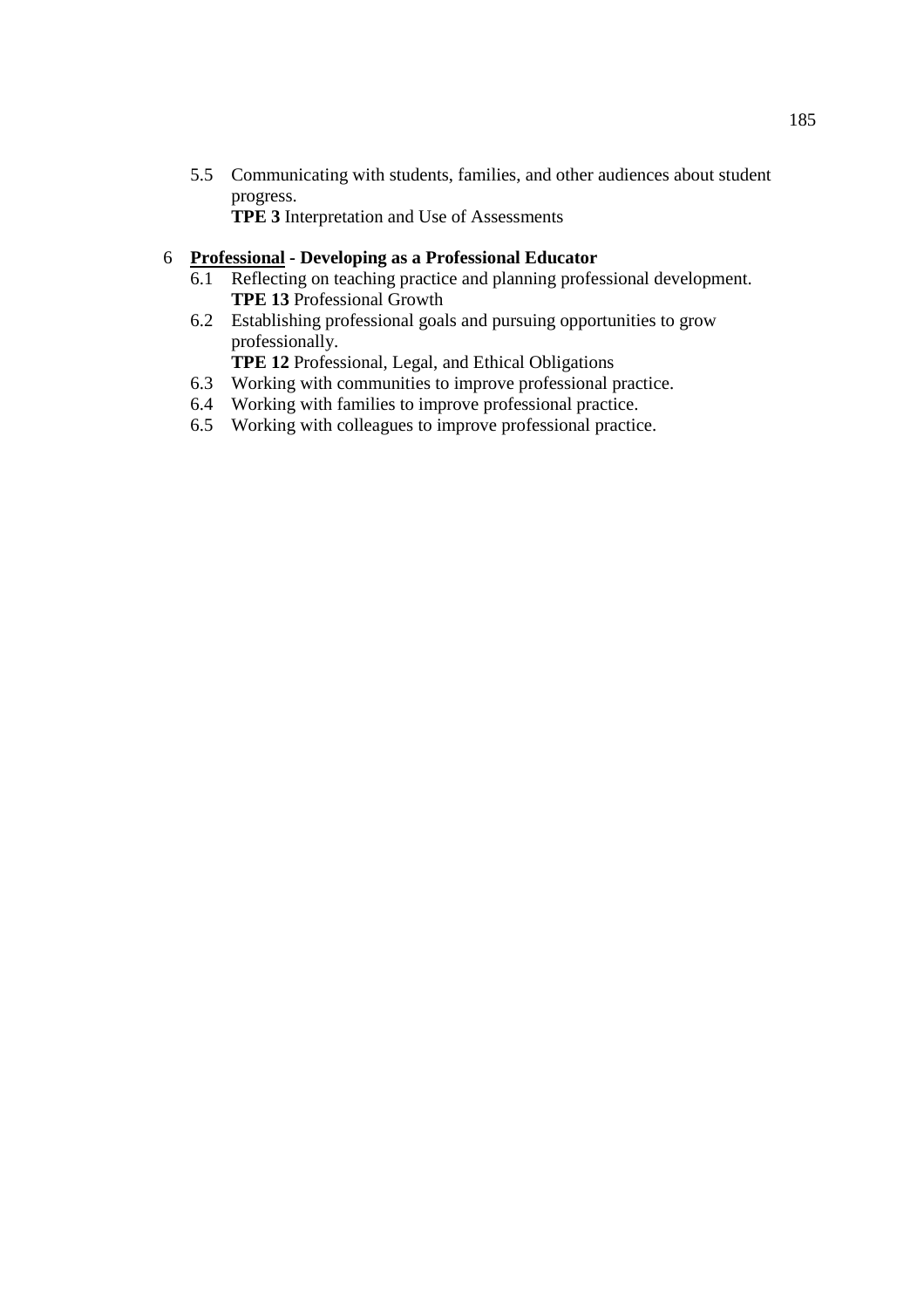# Appendix F

| Format           | Objective         | <b>TPE</b> Integration | Process          | Writing          |
|------------------|-------------------|------------------------|------------------|------------------|
| The paper        | The 312           | It is clear that       | It is clear that | The paper is     |
| follows          | student met the   | student:               | the student has  | 1)Grammatically  |
| assignment       | objective of the  | 1)Learned to           | 1)Observed a     | accurate         |
| guidelines:      | assignment by:    | address the            | MC & a SN        | 2) Appropriate   |
| 1)1250 words     | 1)Interviewing    | issues of social       | student for 2    | spelling         |
| 2)Computer       | the teacher       | integration for        | hrs. both inside | 3) Written at a  |
| generated-       | a.Teacher         | students with          | and outside the  | post BA level    |
| Includes the     | ethnicity $\&$    | special needs          | classroom        | 4)Includes       |
| required 5       | experience        | 2) Explored the        | 2) Analyzed      | a. an            |
| elements:        | b.Students'       | social and             | teacher-student  | introductory     |
| a. Student       | Ethnicity &       | cultural               | interaction      | statement or     |
| name             | Gender            | conditions of k-       | 3) Analyzed      | rationale,       |
| b. Teacher of    | c.Mainstream-     | 12 schools             | student-student  | b. a brief       |
| record           | ing               | 3)Demonstrated         | interaction      | description of   |
| c. Grade         | guidelines        | knowledge and          | 4) Analyzed      | what was         |
| level            | d.Different-      | understanding          | student          | observed,        |
| d. School        | ation for         | of the                 | instructional    | c. an interpret- |
| e. District      | students          | importance of          | material         | ation and        |
|                  |                   | students' family       | interaction      | analysis of what |
|                  |                   | and cultural           |                  | was observed     |
|                  |                   | backgrounds/           |                  | d. the student's |
|                  |                   | experiences            |                  | reaction to the  |
|                  |                   | 4)Developed a          |                  | experience       |
|                  |                   | cultural               |                  |                  |
|                  |                   | awareness of           |                  |                  |
|                  |                   | self and an            |                  |                  |
|                  |                   | understanding          |                  |                  |
|                  |                   | and sensitivity        |                  |                  |
|                  |                   | to others              |                  |                  |
| 10               | 10                | 10                     | 10               | 10               |
| The paper is     | The 312           | The question           | The paper        | The paper meets  |
| missing 1        | student met all   | addresses 3 of         | process meets 3  | only 3 of the    |
| element.         | 3 of the criteria | the above.             | of the above.    | above.           |
|                  | above.            |                        |                  |                  |
| 5                | 5                 | 5                      | 5                | 5                |
| The paper is     | The 312           | The question           | The lesson       | The newspaper    |
| missing more     | student meet      | meets only 1 of        | process has 1    | meets only 1 of  |
| than 1 element.  | less than 3 of    | the criteria.          | of the criteria. | the criteria.    |
|                  | the criteria.     |                        |                  |                  |
| $\boldsymbol{0}$ | $\overline{0}$    | $\boldsymbol{0}$       | $\overline{0}$   | $\overline{0}$   |

Scoring Rubric 1B Multicultural and Special Needs

Rubric for:\_\_\_\_\_\_\_\_\_\_\_\_\_\_\_\_\_Evaluated by:\_\_\_\_\_\_\_\_\_\_\_\_\_\_\_\_\_\_\_Point Total:\_\_\_\_\_\_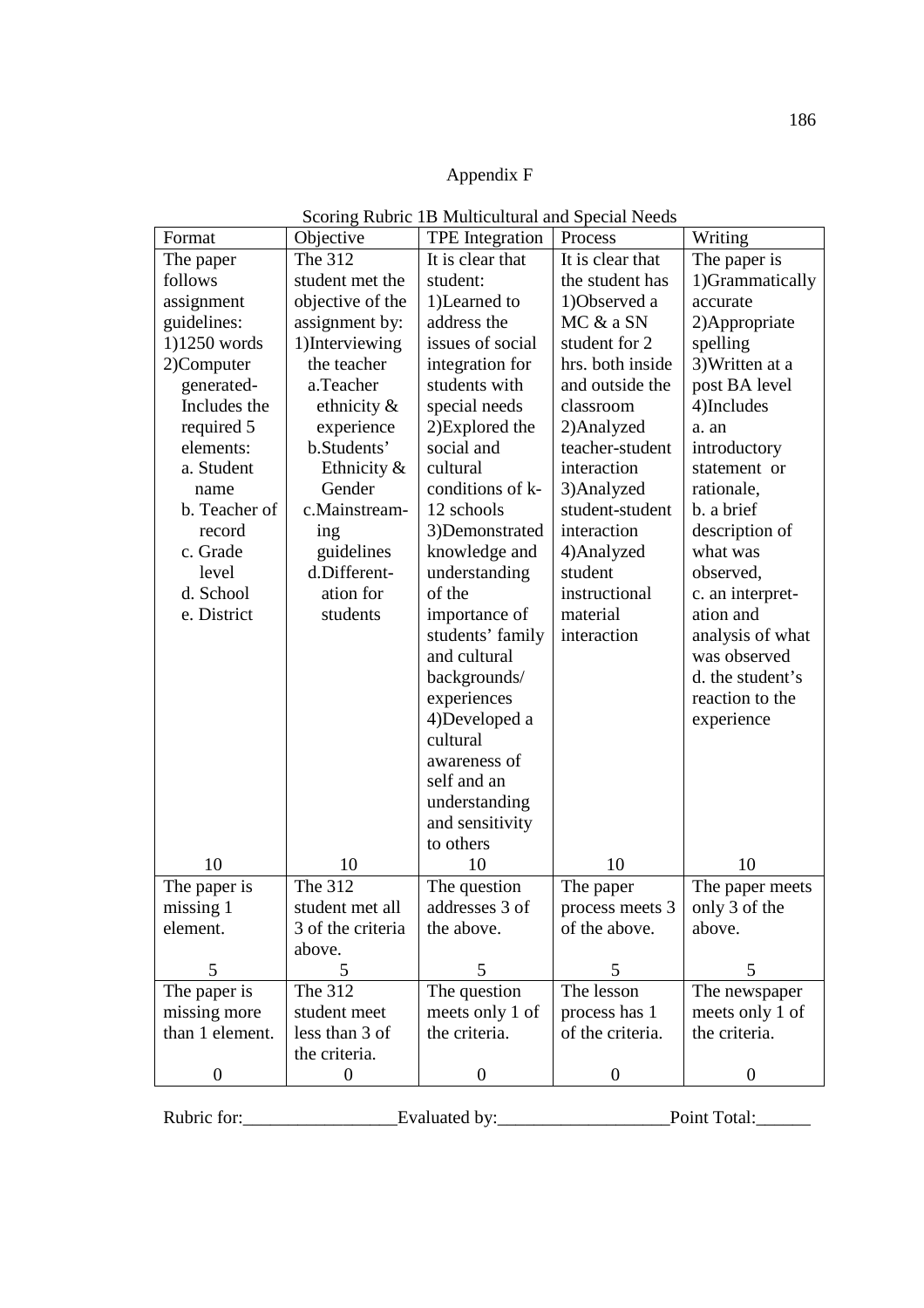# Appendix G

| Format            | Objective        | <b>TPE</b> Integration | Process          | Writing          |
|-------------------|------------------|------------------------|------------------|------------------|
| The assignment    | Address all six  | It is clear that       | Discuss the      | Well written     |
| follows           | teaching skills  | student:               | differences      | with no spelling |
| syllabus          | outlined in      | 1)Describes the        | between rules    | or grammatical   |
| guidelines:       | Johns &          | classroom and          | & expectations   | errors and 1250  |
| 1) First page- no | Espinoza in      | its discipline         | and give         | word count       |
| title page        | respect to the   | system                 | classroom        |                  |
| a. name           | target cultures  | 2) Lists the           | examples         |                  |
| b. activity title | in the syllabus  | ethnic/gender/         |                  |                  |
| c. teacher's      | (at least 2 or   | Linguistic             |                  |                  |
| name              | more)            | background of          |                  |                  |
| d. grade level    |                  | the teacher and        |                  |                  |
| e. school name    |                  | students               |                  |                  |
| f. district       |                  | 3) Details the         |                  |                  |
|                   |                  | interactional          |                  |                  |
|                   |                  | patterns of            |                  |                  |
|                   |                  | teacher with           |                  |                  |
|                   |                  | students               |                  |                  |
|                   |                  |                        |                  |                  |
|                   |                  |                        |                  |                  |
|                   |                  |                        |                  |                  |
|                   |                  |                        |                  |                  |
|                   |                  |                        |                  |                  |
|                   |                  |                        |                  |                  |
|                   |                  |                        |                  |                  |
| 10                | 10               | 10                     | 10               | 10               |
| The paper is      | The 312 student  | The question           | The paper        | The paper        |
| missing 1         | met all 3 of the | addresses 3 of         | process meets 3  | meets only 3 of  |
| element.          | criteria above.  | the above.             | of the above.    | the above.       |
|                   |                  |                        |                  |                  |
|                   |                  |                        |                  |                  |
| 5                 | 5                | 5                      | 5                | 5                |
| The paper is      | The 312 student  | The question           | The lesson       | The newspaper    |
| missing more      | meet less than 3 | meets only 1 of        | process has 1 of | meets only 1 of  |
| than 1 element.   | of the criteria. | the criteria.          | the criteria.    | the criteria.    |
|                   |                  |                        |                  |                  |
|                   |                  |                        |                  |                  |
| $\boldsymbol{0}$  | $\boldsymbol{0}$ | $\boldsymbol{0}$       | $\boldsymbol{0}$ | $\boldsymbol{0}$ |

Rubric for:\_\_\_\_\_\_\_\_\_\_\_\_\_\_\_\_\_Evaluated by:\_\_\_\_\_\_\_\_\_\_\_\_\_\_\_\_\_\_\_Point Total:\_\_\_\_\_\_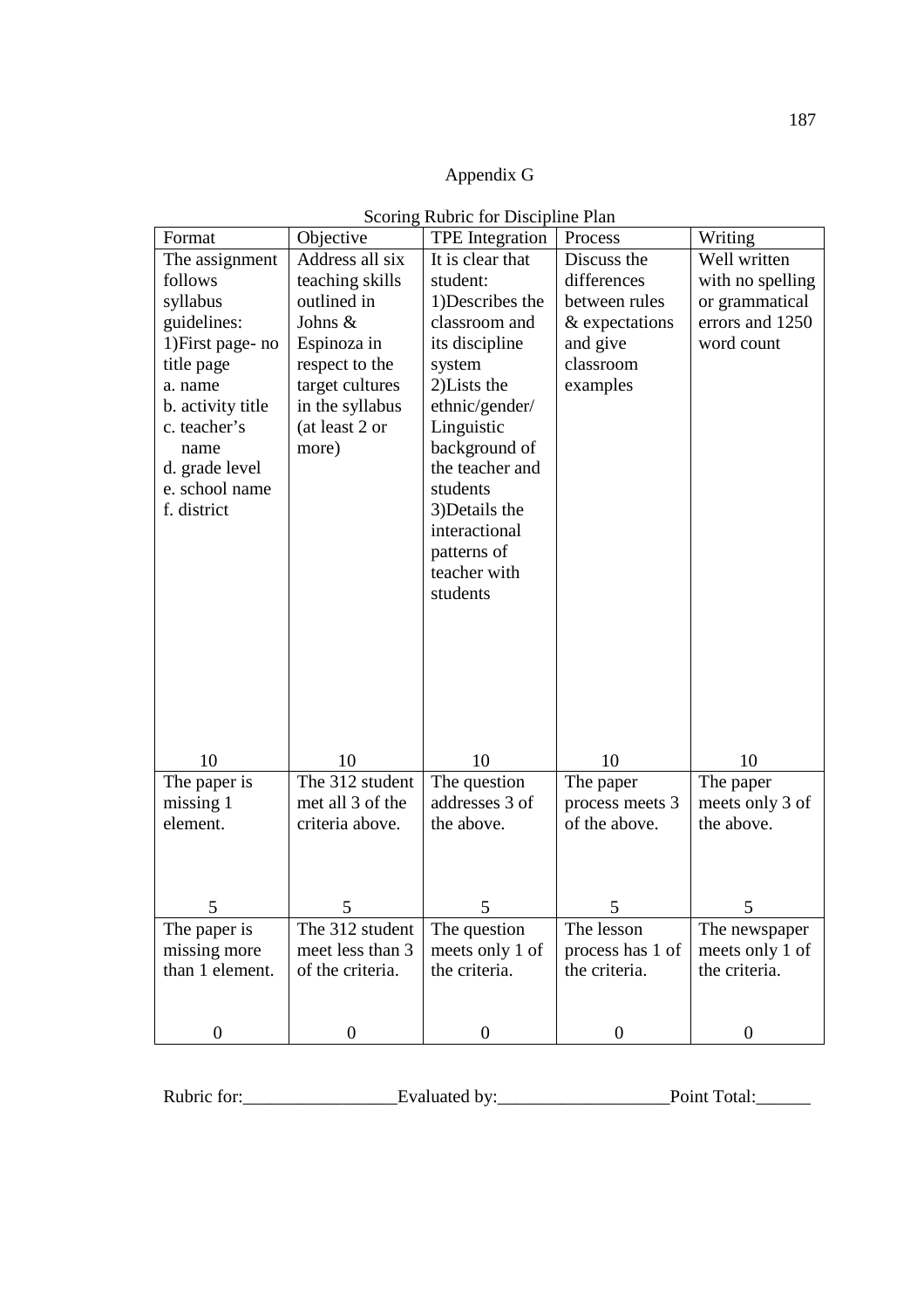Appendix H

# Management Strategies for Culturally Diverse Classrooms

by Kenneth M. Johns and Connie Espinoza

Library of Congress Catalog Card Number 96-67184 ISBN 0-87367-596-7 Copyright © 1996 by the Phi Delta Kappa Educational Foundation Bloomington, Indiana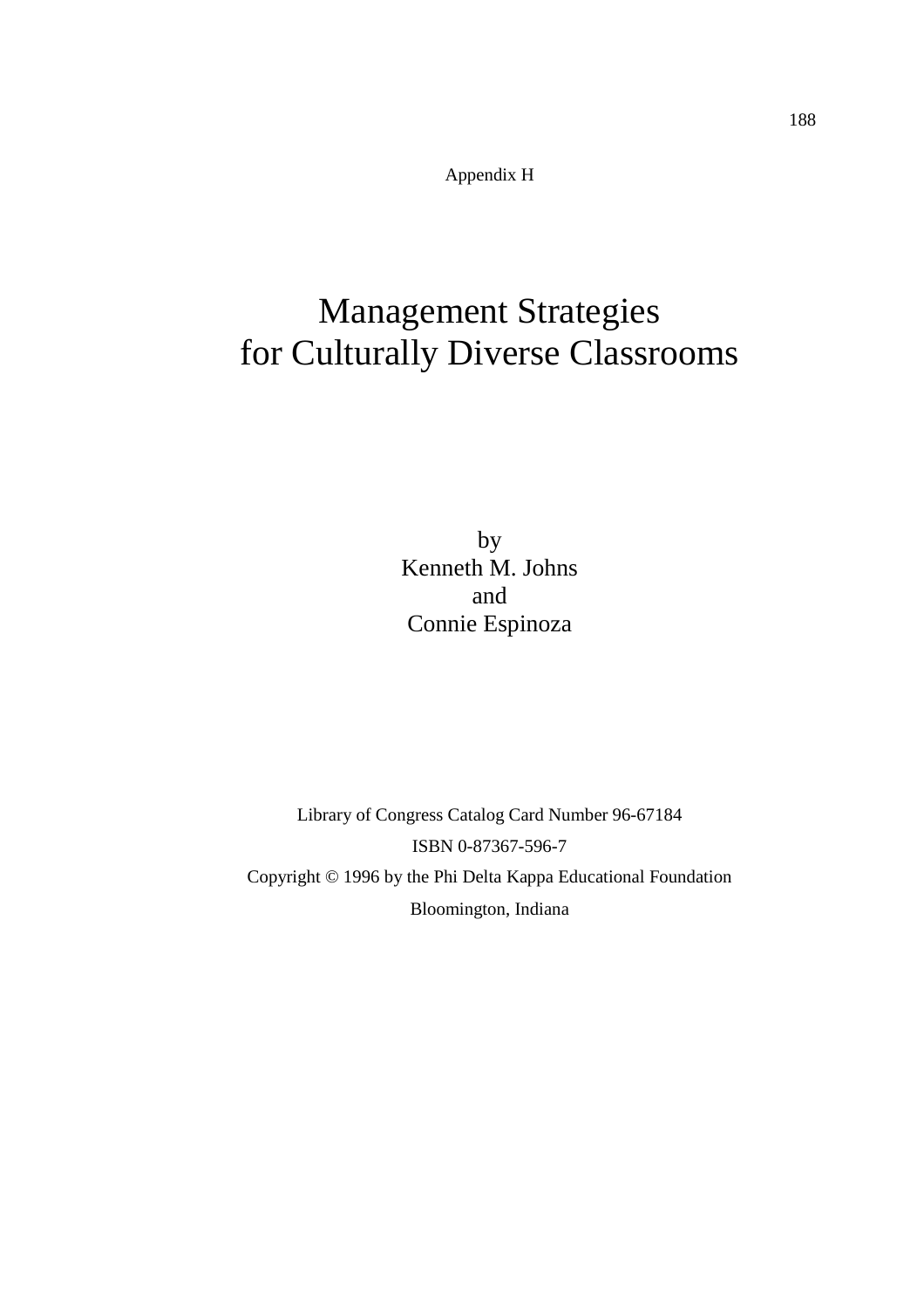# Appendix I

Banks' Approach to Multicultural Education



Sadker/Zittleman, *Teachers, Schools, and Society: A Brief Introduction to Education ©*2007 by The McGraw-Hill Companies. All rights reserved.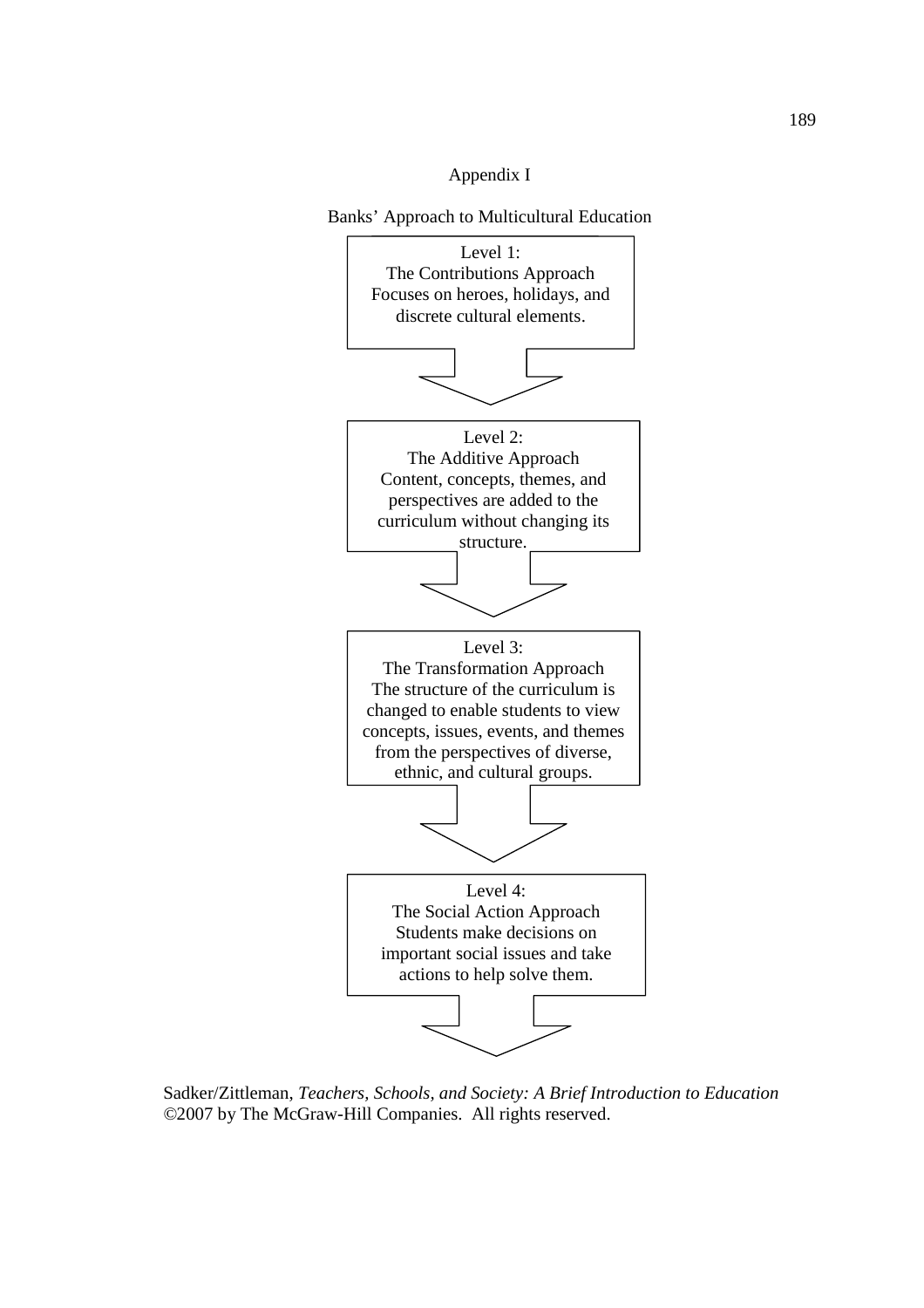#### Appendix J

#### Approval Letter from the Institutional Review Board for the Protection of Human Subjects

IRB Modification Application #07-058- Approved

From: irbphs <irbphs@usfca.edu> To: mlestupinan@usfca.edu <mlestupinan@us Cc: skoirala@usfca.edu <skoirala@usfca.edu> Date: Tue, Dec 9, 2008 1:58 pm

December 9, 2008

Dear Ms. Estupinan:

The Institutional Review Board for the Protection of Human Subjects (IRBPHS) at the University of San Francisco (USF) has reviewed your request for human subjects approval regarding your study. We have received all documents that were requested.

Your modification application has been approved by the committee (IRBPHS #07-058). Please note the following:

1. Approval expires twelve (12) months from the dated noted above. At that time, if you are still in collecting data from human subjects, you must file a renewal application.

2. Any modifications to the research protocol or changes in instrumentation (including wording of items) must be communicated to the IRBPHS. Re-submission of an application may be required at that time.

3. Any adverse reactions or complications on the part of participants must be reported (in writing) to the IRBPHS within ten (10) working days.

If you have any questions, please contact the IRBPHS at (415) 422-6091. On behalf of the IRBPHS committee, I wish you much success in your research.

Sincerely,

Terence Patterson, EdD, ABPP Chair, Institutional Review Board for the Protection of Human Subjects